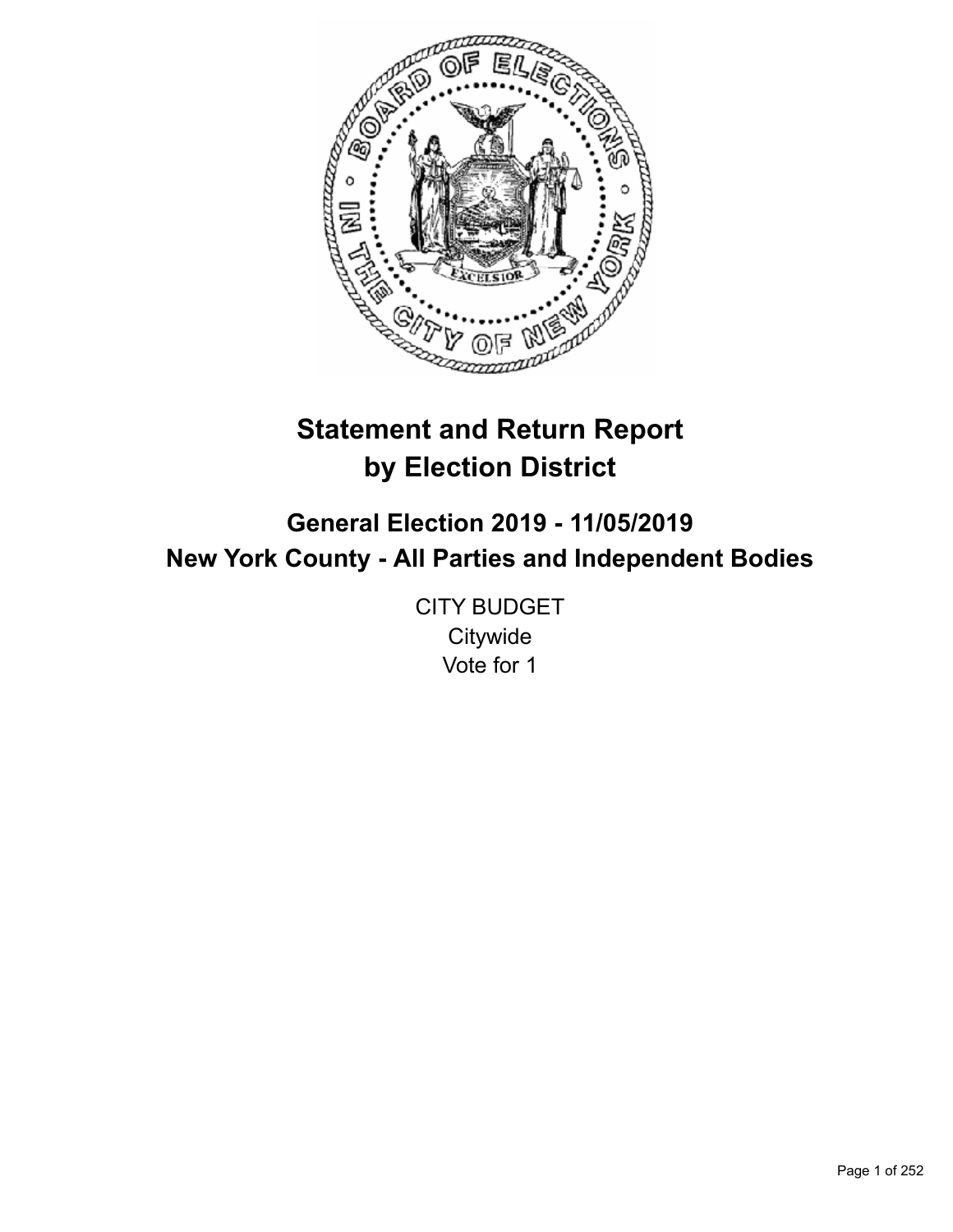

| PUBLIC COUNTER                                           | 175 |
|----------------------------------------------------------|-----|
| MANUALLY COUNTED EMERGENCY                               | 0   |
| ABSENTEE / MILITARY                                      | 2   |
| AFFIDAVIT                                                | 3   |
| Total Ballots                                            | 180 |
| Less - Inapplicable Federal/Special Presidential Ballots | 0   |
| <b>Total Applicable Ballots</b>                          | 180 |
| YES                                                      | 134 |
| NO.                                                      | 40  |
| <b>Total Votes</b>                                       | 174 |
| Unrecorded                                               | 6   |

### **002/65**

| <b>PUBLIC COUNTER</b>                                    | 172      |
|----------------------------------------------------------|----------|
| <b>MANUALLY COUNTED EMERGENCY</b>                        | 0        |
| ABSENTEE / MILITARY                                      | 0        |
| AFFIDAVIT                                                |          |
| <b>Total Ballots</b>                                     | 173      |
| Less - Inapplicable Federal/Special Presidential Ballots | $\Omega$ |
| <b>Total Applicable Ballots</b>                          | 173      |
| <b>YES</b>                                               | 110      |
| <b>NO</b>                                                | 42       |
| <b>Total Votes</b>                                       | 152      |
| Unrecorded                                               | 21       |

| <b>PUBLIC COUNTER</b>                                    | 260      |
|----------------------------------------------------------|----------|
| MANUALLY COUNTED EMERGENCY                               | 0        |
| ABSENTEE / MILITARY                                      | 6        |
| AFFIDAVIT                                                |          |
| <b>Total Ballots</b>                                     | 267      |
| Less - Inapplicable Federal/Special Presidential Ballots | $\Omega$ |
| <b>Total Applicable Ballots</b>                          | 267      |
| <b>YES</b>                                               | 179      |
| NO.                                                      | 55       |
| <b>Total Votes</b>                                       | 234      |
| Unrecorded                                               | 33       |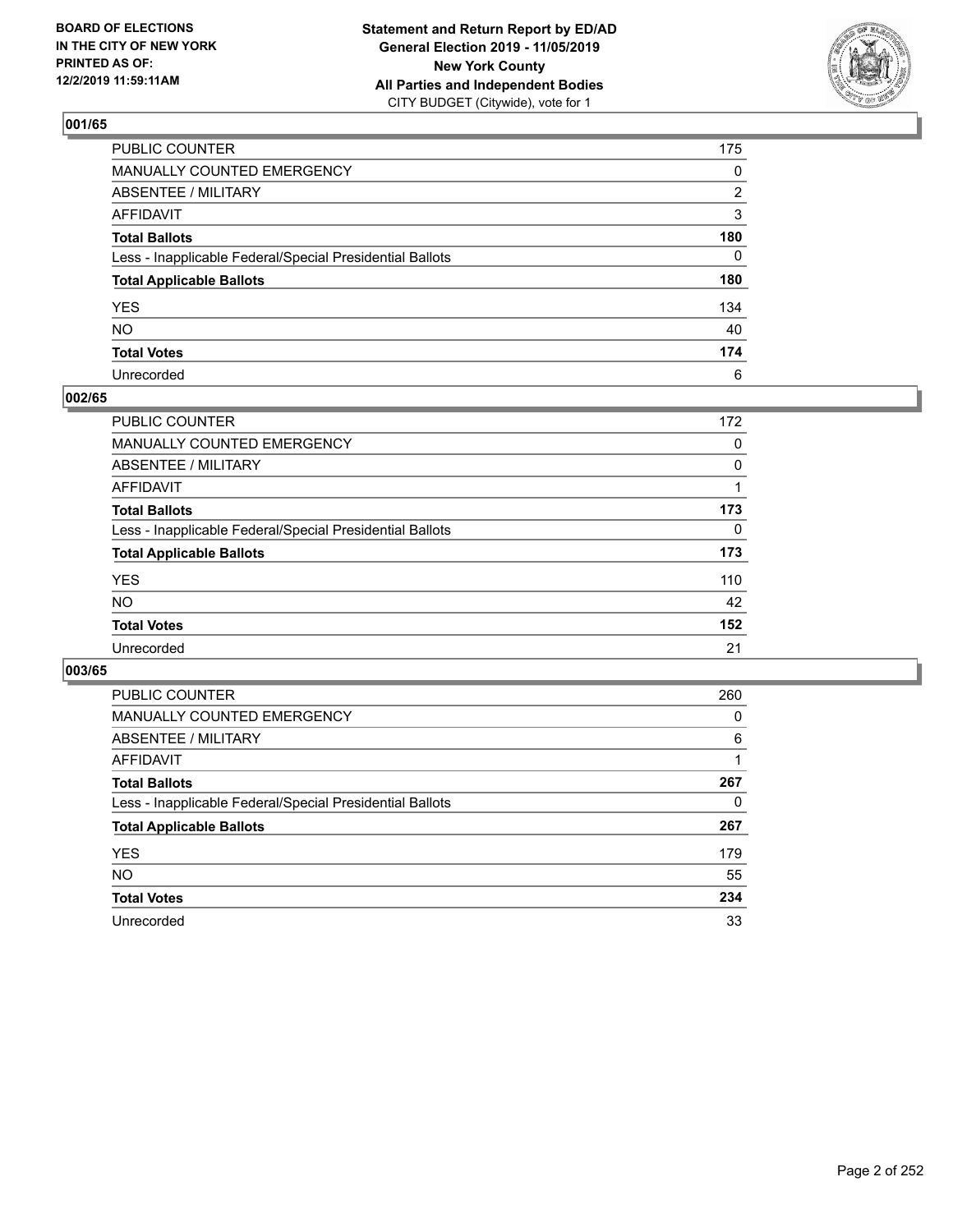

| PUBLIC COUNTER                                           | 99       |
|----------------------------------------------------------|----------|
| MANUALLY COUNTED EMERGENCY                               | $\Omega$ |
| <b>ABSENTEE / MILITARY</b>                               |          |
| <b>AFFIDAVIT</b>                                         |          |
| <b>Total Ballots</b>                                     | 101      |
| Less - Inapplicable Federal/Special Presidential Ballots | $\Omega$ |
| <b>Total Applicable Ballots</b>                          | 101      |
| <b>YES</b>                                               | 65       |
| <b>NO</b>                                                | 34       |
| <b>Total Votes</b>                                       | 99       |
| Unrecorded                                               | 2        |

#### **005/65 COMBINED into: 003/65**

#### **006/65**

| <b>PUBLIC COUNTER</b>                                    | 402 |
|----------------------------------------------------------|-----|
| <b>MANUALLY COUNTED EMERGENCY</b>                        | 0   |
| ABSENTEE / MILITARY                                      |     |
| <b>AFFIDAVIT</b>                                         | 3   |
| <b>Total Ballots</b>                                     | 412 |
| Less - Inapplicable Federal/Special Presidential Ballots | 0   |
| <b>Total Applicable Ballots</b>                          | 412 |
| <b>YES</b>                                               | 246 |
| <b>NO</b>                                                | 130 |
| <b>Total Votes</b>                                       | 376 |
| Unrecorded                                               | 36  |
|                                                          |     |

### **007/65 COMBINED into: 006/65**

| PUBLIC COUNTER                                           | 265            |
|----------------------------------------------------------|----------------|
| <b>MANUALLY COUNTED EMERGENCY</b>                        | 0              |
| ABSENTEE / MILITARY                                      | 3              |
| <b>AFFIDAVIT</b>                                         | $\overline{2}$ |
| <b>Total Ballots</b>                                     | 270            |
| Less - Inapplicable Federal/Special Presidential Ballots | 0              |
| <b>Total Applicable Ballots</b>                          | 270            |
| <b>YES</b>                                               | 170            |
| <b>NO</b>                                                | 77             |
| <b>Total Votes</b>                                       | 247            |
| Unrecorded                                               | 23             |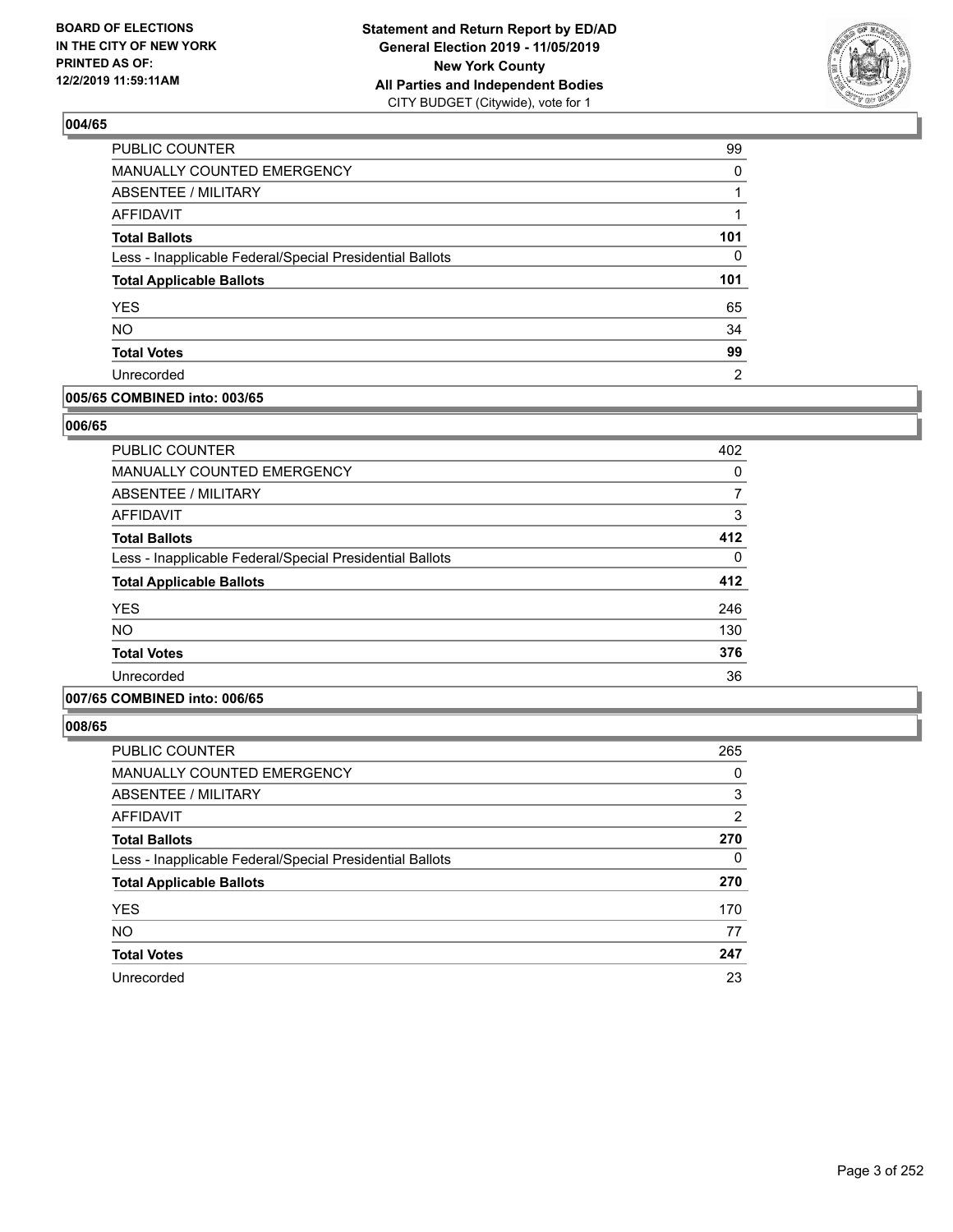

| PUBLIC COUNTER                                           | 175 |
|----------------------------------------------------------|-----|
| MANUALLY COUNTED EMERGENCY                               | 0   |
| ABSENTEE / MILITARY                                      | 3   |
| AFFIDAVIT                                                | 3   |
| Total Ballots                                            | 181 |
| Less - Inapplicable Federal/Special Presidential Ballots | 0   |
| <b>Total Applicable Ballots</b>                          | 181 |
| YES                                                      | 132 |
| NO.                                                      | 36  |
| <b>Total Votes</b>                                       | 168 |
| Unrecorded                                               | 13  |

### **010/65**

| PUBLIC COUNTER                                           | 177            |
|----------------------------------------------------------|----------------|
| <b>MANUALLY COUNTED EMERGENCY</b>                        | 0              |
| ABSENTEE / MILITARY                                      | $\overline{2}$ |
| <b>AFFIDAVIT</b>                                         | 6              |
| <b>Total Ballots</b>                                     | 185            |
| Less - Inapplicable Federal/Special Presidential Ballots | $\Omega$       |
| <b>Total Applicable Ballots</b>                          | 185            |
| <b>YES</b>                                               | 132            |
| <b>NO</b>                                                | 38             |
| <b>Total Votes</b>                                       | 170            |
| Unrecorded                                               | 15             |
|                                                          |                |

#### **011/65 COMBINED into: 009/65**

| PUBLIC COUNTER                                           | 130 |
|----------------------------------------------------------|-----|
| <b>MANUALLY COUNTED EMERGENCY</b>                        | 0   |
| ABSENTEE / MILITARY                                      | 4   |
| AFFIDAVIT                                                |     |
| <b>Total Ballots</b>                                     | 135 |
| Less - Inapplicable Federal/Special Presidential Ballots | 0   |
| <b>Total Applicable Ballots</b>                          | 135 |
| <b>YES</b>                                               | 87  |
| NO.                                                      | 43  |
| <b>Total Votes</b>                                       | 130 |
| Unrecorded                                               | 5   |
| 013/65 COMBINED into: 014/65                             |     |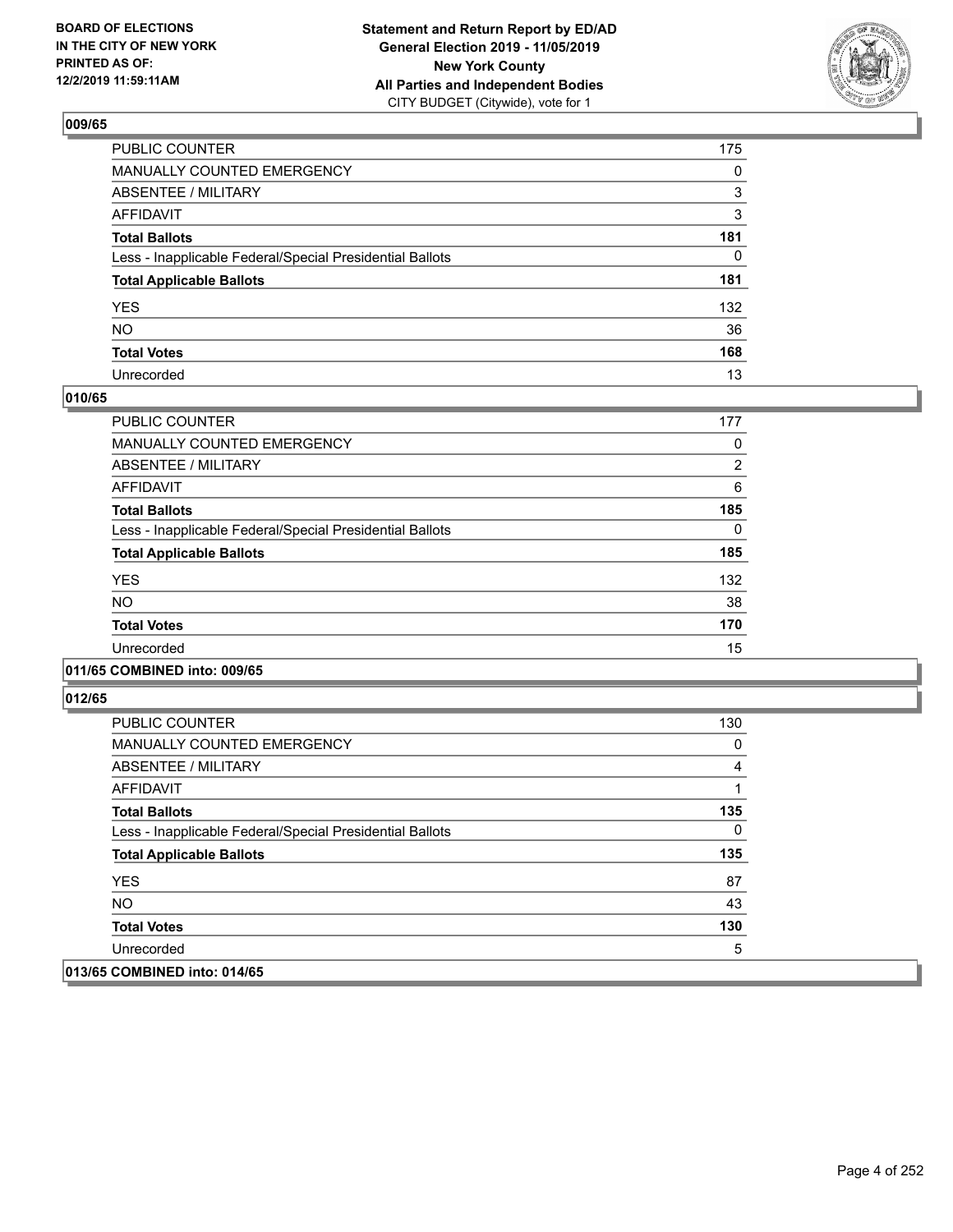

| PUBLIC COUNTER                                           | 348 |
|----------------------------------------------------------|-----|
| MANUALLY COUNTED EMERGENCY                               | 0   |
| ABSENTEE / MILITARY                                      | 4   |
| AFFIDAVIT                                                | 7   |
| Total Ballots                                            | 359 |
| Less - Inapplicable Federal/Special Presidential Ballots | 0   |
| <b>Total Applicable Ballots</b>                          | 359 |
| YES                                                      | 221 |
| NO.                                                      | 110 |
| <b>Total Votes</b>                                       | 331 |
| Unrecorded                                               | 28  |

#### **015/65**

| <b>PUBLIC COUNTER</b>                                    | 277 |
|----------------------------------------------------------|-----|
| MANUALLY COUNTED EMERGENCY                               | 0   |
| ABSENTEE / MILITARY                                      | 9   |
| AFFIDAVIT                                                | 2   |
| <b>Total Ballots</b>                                     | 288 |
| Less - Inapplicable Federal/Special Presidential Ballots | 0   |
| <b>Total Applicable Ballots</b>                          | 288 |
| <b>YES</b>                                               | 206 |
| <b>NO</b>                                                | 67  |
| <b>Total Votes</b>                                       | 273 |
| Unrecorded                                               | 15  |

| <b>PUBLIC COUNTER</b>                                    | 185      |
|----------------------------------------------------------|----------|
| MANUALLY COUNTED EMERGENCY                               | 0        |
| ABSENTEE / MILITARY                                      | 9        |
| AFFIDAVIT                                                | 0        |
| <b>Total Ballots</b>                                     | 194      |
| Less - Inapplicable Federal/Special Presidential Ballots | $\Omega$ |
| <b>Total Applicable Ballots</b>                          | 194      |
| <b>YES</b>                                               | 130      |
| NO.                                                      | 52       |
| <b>Total Votes</b>                                       | 182      |
| Unrecorded                                               | 12       |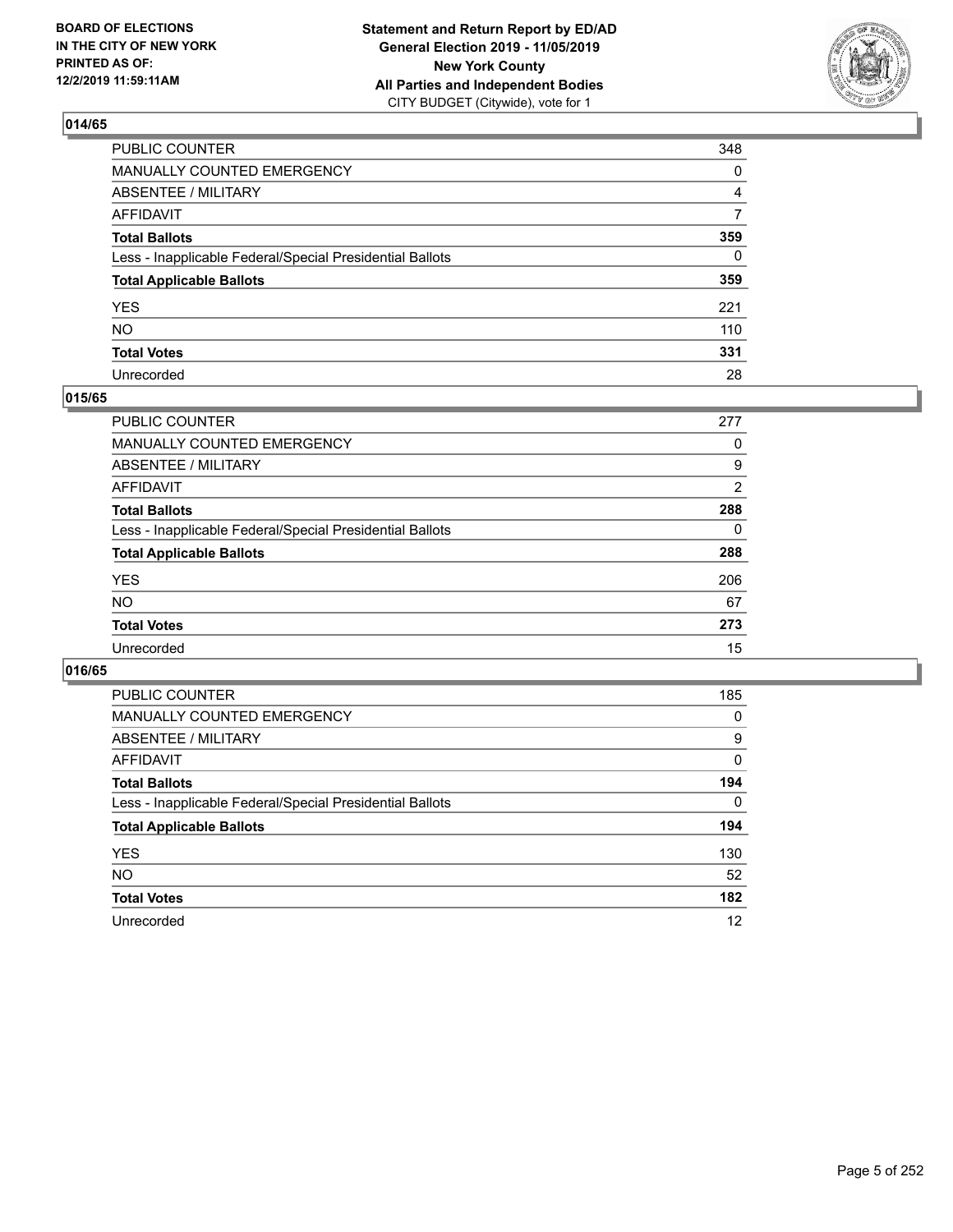

| PUBLIC COUNTER                                           | 12 <sup>2</sup> |
|----------------------------------------------------------|-----------------|
| MANUALLY COUNTED EMERGENCY                               | 0               |
| ABSENTEE / MILITARY                                      | 0               |
| AFFIDAVIT                                                | 0               |
| Total Ballots                                            | $12 \,$         |
| Less - Inapplicable Federal/Special Presidential Ballots | 0               |
| <b>Total Applicable Ballots</b>                          | $12 \,$         |
| YES                                                      |                 |
| NO.                                                      | 3               |
| <b>Total Votes</b>                                       | 10              |
| Unrecorded                                               | $\overline{2}$  |

#### **018/65**

| <b>PUBLIC COUNTER</b>                                    | 169 |
|----------------------------------------------------------|-----|
| MANUALLY COUNTED EMERGENCY                               | 0   |
| ABSENTEE / MILITARY                                      | 6   |
| AFFIDAVIT                                                | 2   |
| <b>Total Ballots</b>                                     | 177 |
| Less - Inapplicable Federal/Special Presidential Ballots | 0   |
| <b>Total Applicable Ballots</b>                          | 177 |
| <b>YES</b>                                               | 102 |
| <b>NO</b>                                                | 40  |
| <b>Total Votes</b>                                       | 142 |
| Unrecorded                                               | 35  |

| <b>PUBLIC COUNTER</b>                                    | 164 |
|----------------------------------------------------------|-----|
| <b>MANUALLY COUNTED EMERGENCY</b>                        | 0   |
| ABSENTEE / MILITARY                                      | 6   |
| AFFIDAVIT                                                | 1   |
| <b>Total Ballots</b>                                     | 171 |
| Less - Inapplicable Federal/Special Presidential Ballots | 0   |
| <b>Total Applicable Ballots</b>                          | 171 |
| <b>YES</b>                                               | 86  |
| <b>NO</b>                                                | 30  |
| <b>Total Votes</b>                                       | 116 |
| Unrecorded                                               | 55  |
| 020/65 COMBINED into: 018/65                             |     |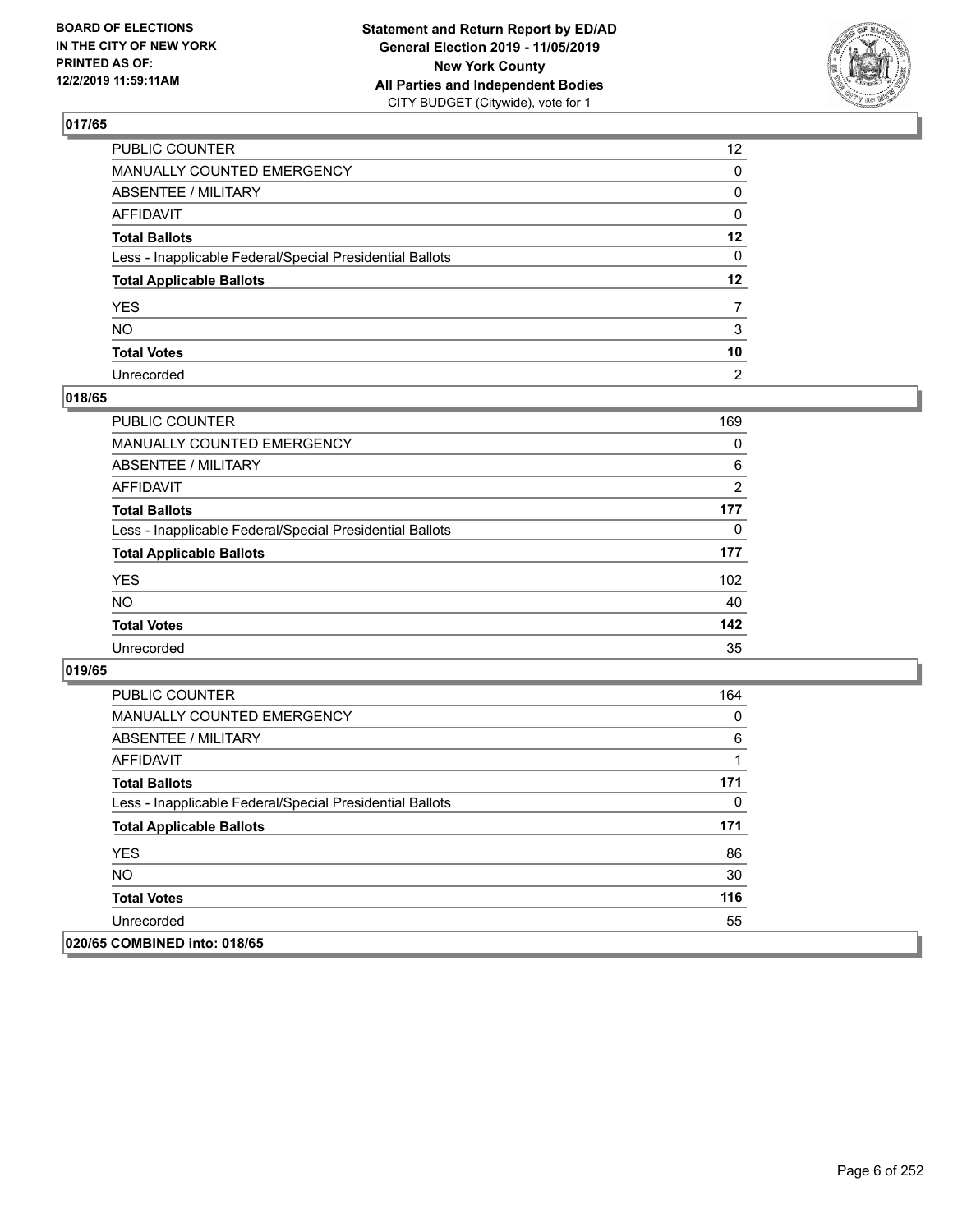

| PUBLIC COUNTER                                           | 198          |
|----------------------------------------------------------|--------------|
| MANUALLY COUNTED EMERGENCY                               | $\mathbf{0}$ |
| ABSENTEE / MILITARY                                      |              |
| AFFIDAVIT                                                |              |
| Total Ballots                                            | 200          |
| Less - Inapplicable Federal/Special Presidential Ballots | 0            |
| <b>Total Applicable Ballots</b>                          | 200          |
| YES                                                      | 126          |
| NO.                                                      | 33           |
| <b>Total Votes</b>                                       | 159          |
| Unrecorded                                               | 41           |

#### **022/65**

| PUBLIC COUNTER                                           | 196      |
|----------------------------------------------------------|----------|
| MANUALLY COUNTED EMERGENCY                               | $\Omega$ |
| ABSENTEE / MILITARY                                      |          |
| AFFIDAVIT                                                |          |
| <b>Total Ballots</b>                                     | 204      |
| Less - Inapplicable Federal/Special Presidential Ballots | $\Omega$ |
| <b>Total Applicable Ballots</b>                          | 204      |
| <b>YES</b>                                               | 129      |
| <b>NO</b>                                                | 54       |
| <b>Total Votes</b>                                       | 183      |
| Unrecorded                                               | 21       |

| <b>PUBLIC COUNTER</b>                                    | 191      |
|----------------------------------------------------------|----------|
| MANUALLY COUNTED EMERGENCY                               | 0        |
| ABSENTEE / MILITARY                                      | 2        |
| AFFIDAVIT                                                | $\Omega$ |
| <b>Total Ballots</b>                                     | 193      |
| Less - Inapplicable Federal/Special Presidential Ballots | $\Omega$ |
| <b>Total Applicable Ballots</b>                          | 193      |
| <b>YES</b>                                               | 111      |
| <b>NO</b>                                                | 47       |
| <b>Total Votes</b>                                       | 158      |
| Unrecorded                                               | 35       |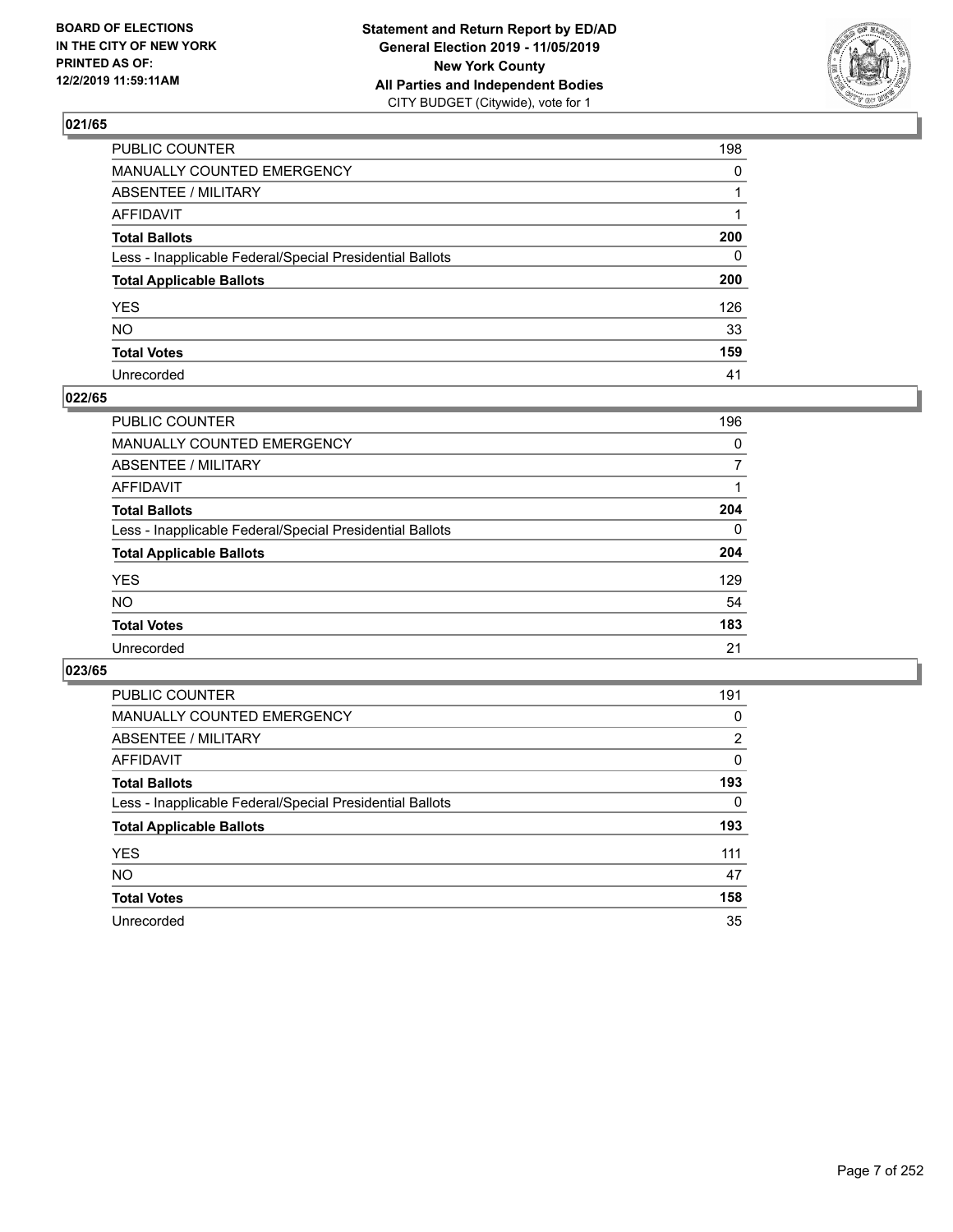

| 127 |
|-----|
| 0   |
| 4   |
|     |
| 132 |
| 0   |
| 132 |
| 83  |
| 25  |
| 108 |
| 24  |
|     |

### **025/65 COMBINED into: 019/65**

#### **026/65 COMBINED into: 021/65**

### **027/65**

| PUBLIC COUNTER                                           | 243            |
|----------------------------------------------------------|----------------|
| <b>MANUALLY COUNTED EMERGENCY</b>                        | 0              |
| ABSENTEE / MILITARY                                      | $\overline{2}$ |
| AFFIDAVIT                                                | $\Omega$       |
| <b>Total Ballots</b>                                     | 245            |
| Less - Inapplicable Federal/Special Presidential Ballots | $\Omega$       |
| <b>Total Applicable Ballots</b>                          | 245            |
| <b>YES</b>                                               | 134            |
| <b>NO</b>                                                | 68             |
| <b>Total Votes</b>                                       | 202            |
| Unrecorded                                               | 43             |

#### **028/65 COMBINED into: 027/65**

#### **029/65 COMBINED into: 023/65**

| <b>PUBLIC COUNTER</b>                                    | 378 |
|----------------------------------------------------------|-----|
| <b>MANUALLY COUNTED EMERGENCY</b>                        | 0   |
| ABSENTEE / MILITARY                                      | 4   |
| AFFIDAVIT                                                | 2   |
| <b>Total Ballots</b>                                     | 384 |
| Less - Inapplicable Federal/Special Presidential Ballots | 0   |
| <b>Total Applicable Ballots</b>                          | 384 |
| <b>YES</b>                                               | 233 |
| NO.                                                      | 69  |
| <b>Total Votes</b>                                       | 302 |
| Unrecorded                                               | 82  |
| 031/65 COMBINED into: 030/65                             |     |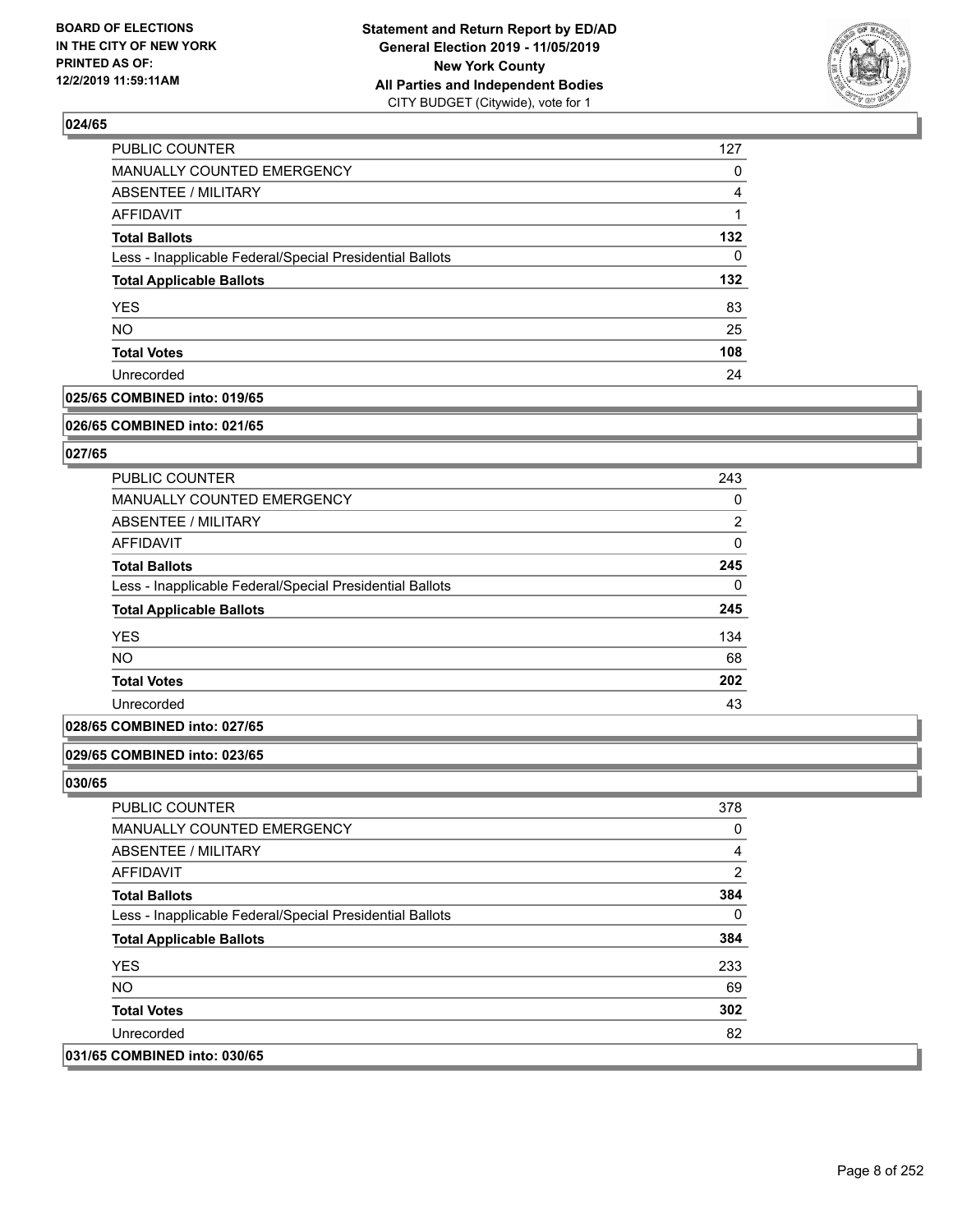

| PUBLIC COUNTER                                           | 130          |
|----------------------------------------------------------|--------------|
| MANUALLY COUNTED EMERGENCY                               | $\mathbf{0}$ |
| ABSENTEE / MILITARY                                      |              |
| AFFIDAVIT                                                | 2            |
| Total Ballots                                            | 133          |
| Less - Inapplicable Federal/Special Presidential Ballots | $\mathbf{0}$ |
| <b>Total Applicable Ballots</b>                          | 133          |
| YES                                                      | 85           |
| NO.                                                      | 19           |
| <b>Total Votes</b>                                       | 104          |
| Unrecorded                                               | 29           |

#### **033/65**

| <b>PUBLIC COUNTER</b>                                    | 142      |
|----------------------------------------------------------|----------|
| MANUALLY COUNTED EMERGENCY                               | 0        |
| ABSENTEE / MILITARY                                      | 2        |
| AFFIDAVIT                                                |          |
| <b>Total Ballots</b>                                     | 145      |
| Less - Inapplicable Federal/Special Presidential Ballots | $\Omega$ |
| <b>Total Applicable Ballots</b>                          | 145      |
| <b>YES</b>                                               | 77       |
| <b>NO</b>                                                | 26       |
| <b>Total Votes</b>                                       | 103      |
| Unrecorded                                               | 42       |
|                                                          |          |

#### **034/65 COMBINED into: 059/65**

| <b>PUBLIC COUNTER</b>                                    | 93  |
|----------------------------------------------------------|-----|
| <b>MANUALLY COUNTED EMERGENCY</b>                        | 0   |
| ABSENTEE / MILITARY                                      | 9   |
| <b>AFFIDAVIT</b>                                         | 0   |
| <b>Total Ballots</b>                                     | 102 |
| Less - Inapplicable Federal/Special Presidential Ballots | 0   |
| <b>Total Applicable Ballots</b>                          | 102 |
| <b>YES</b>                                               | 46  |
| <b>NO</b>                                                | 19  |
| <b>Total Votes</b>                                       | 65  |
| Unrecorded                                               | 37  |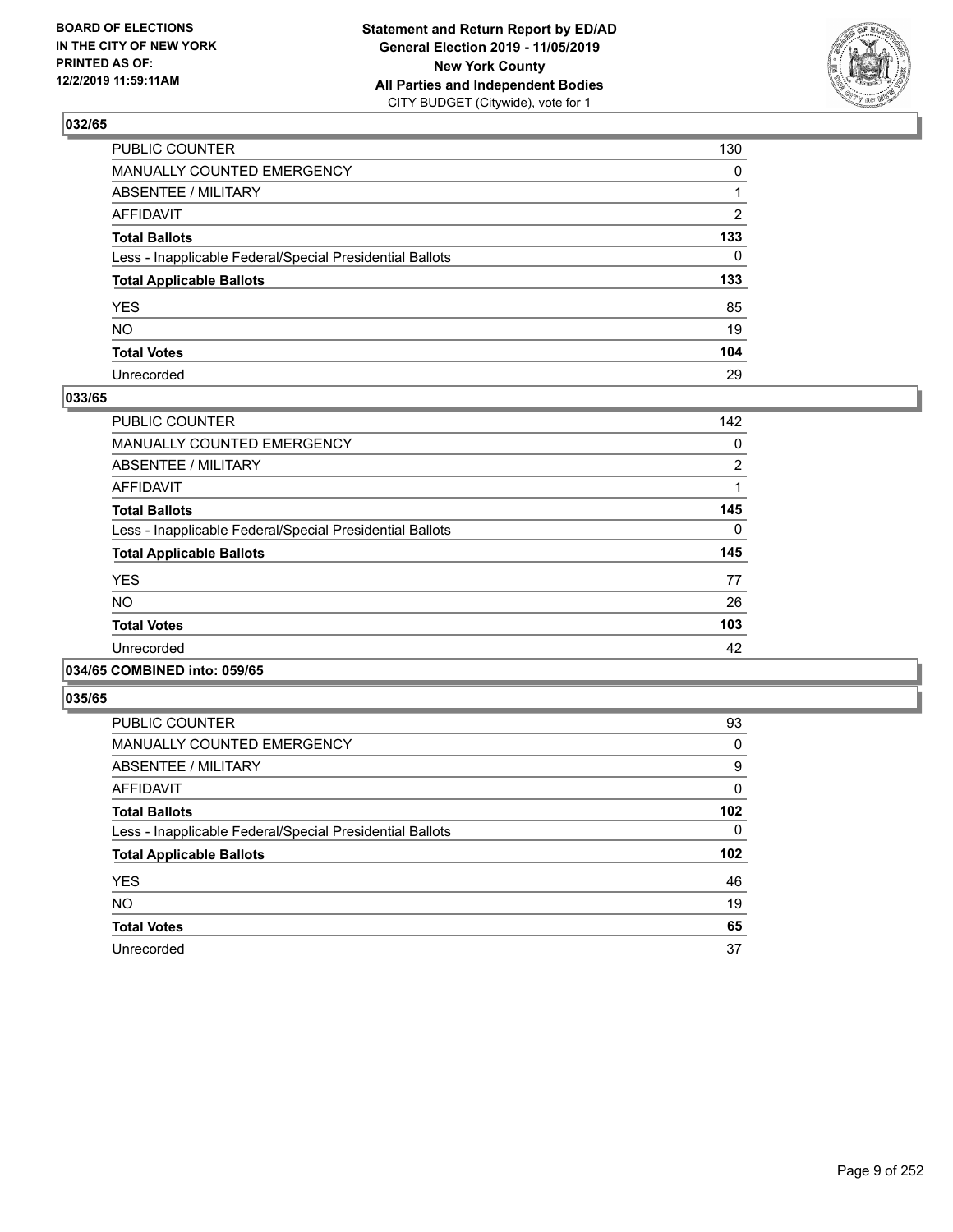

| PUBLIC COUNTER                                           | 215          |
|----------------------------------------------------------|--------------|
| MANUALLY COUNTED EMERGENCY                               | $\mathbf{0}$ |
| ABSENTEE / MILITARY                                      | 5            |
| AFFIDAVIT                                                | 0            |
| Total Ballots                                            | 220          |
| Less - Inapplicable Federal/Special Presidential Ballots | $\mathbf{0}$ |
| <b>Total Applicable Ballots</b>                          | 220          |
| YES                                                      | 113          |
| NΟ                                                       | 38           |
| <b>Total Votes</b>                                       | 151          |
| Unrecorded                                               | 69           |

#### **037/65**

| <b>PUBLIC COUNTER</b>                                    | 87       |
|----------------------------------------------------------|----------|
| <b>MANUALLY COUNTED EMERGENCY</b>                        | 0        |
| ABSENTEE / MILITARY                                      | 5        |
| AFFIDAVIT                                                | 0        |
| <b>Total Ballots</b>                                     | 92       |
| Less - Inapplicable Federal/Special Presidential Ballots | $\Omega$ |
| <b>Total Applicable Ballots</b>                          | 92       |
| <b>YES</b>                                               | 43       |
| <b>NO</b>                                                | 12       |
| <b>Total Votes</b>                                       | 55       |
| Unrecorded                                               | 37       |
|                                                          |          |

#### **038/65 COMBINED into: 036/65**

| <b>PUBLIC COUNTER</b>                                    | 249 |
|----------------------------------------------------------|-----|
| <b>MANUALLY COUNTED EMERGENCY</b>                        | 0   |
| ABSENTEE / MILITARY                                      | 13  |
| <b>AFFIDAVIT</b>                                         |     |
| <b>Total Ballots</b>                                     | 263 |
| Less - Inapplicable Federal/Special Presidential Ballots | 0   |
| <b>Total Applicable Ballots</b>                          | 263 |
| <b>YES</b>                                               | 171 |
| <b>NO</b>                                                | 50  |
| <b>Total Votes</b>                                       | 221 |
| Unrecorded                                               | 42  |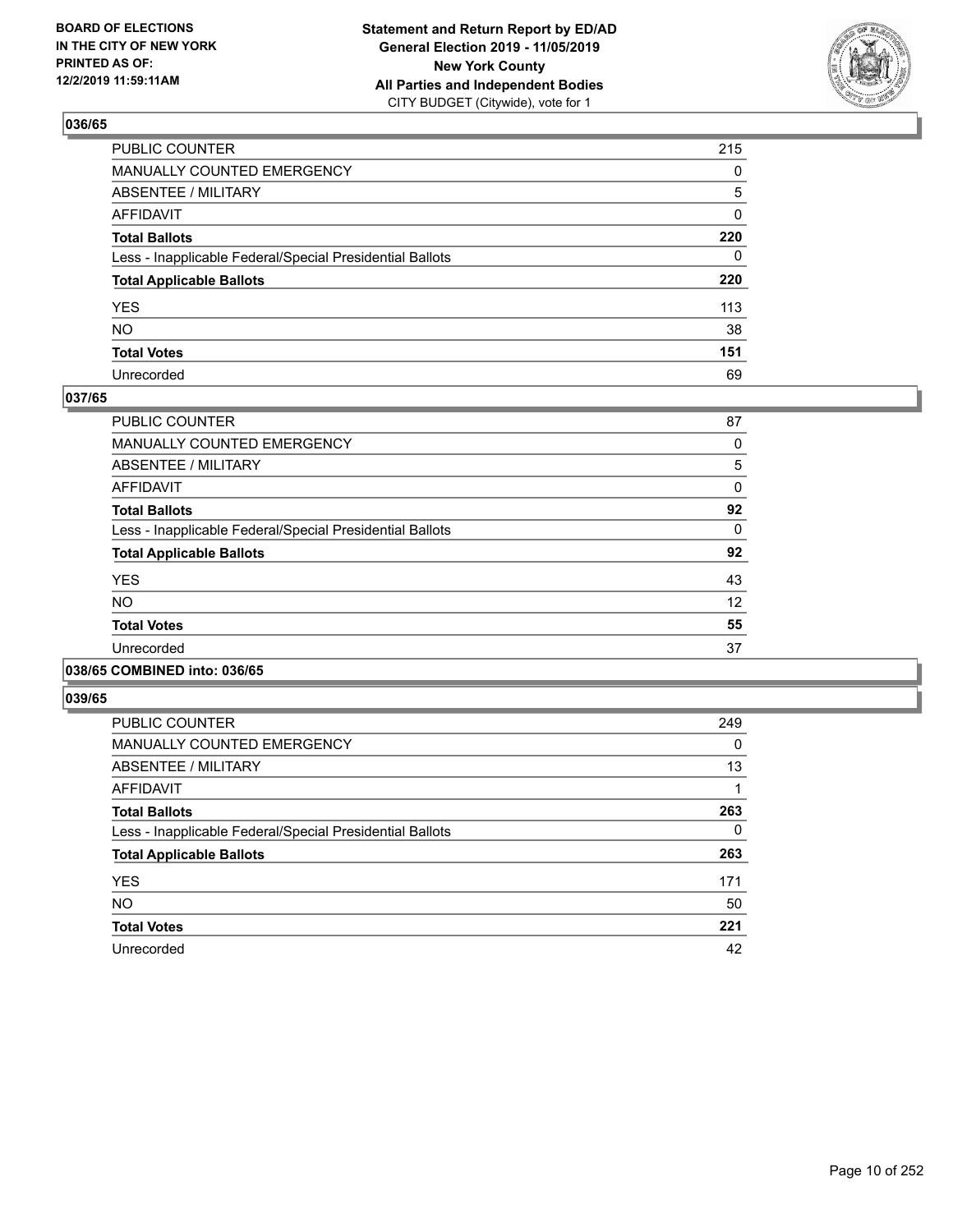

| <b>PUBLIC COUNTER</b>                                    | 222 |
|----------------------------------------------------------|-----|
| MANUALLY COUNTED EMERGENCY                               | 0   |
| <b>ABSENTEE / MILITARY</b>                               | 6   |
| AFFIDAVIT                                                | 3   |
| <b>Total Ballots</b>                                     | 231 |
| Less - Inapplicable Federal/Special Presidential Ballots | 0   |
| <b>Total Applicable Ballots</b>                          | 231 |
| <b>YES</b>                                               | 133 |
| <b>NO</b>                                                | 39  |
| <b>Total Votes</b>                                       | 172 |
| Unrecorded                                               | 59  |

### **041/65 COMBINED into: 040/65**

#### **042/65 COMBINED into: 039/65**

### **043/65**

| PUBLIC COUNTER                                           | 194      |
|----------------------------------------------------------|----------|
| <b>MANUALLY COUNTED EMERGENCY</b>                        | $\Omega$ |
| ABSENTEE / MILITARY                                      |          |
| AFFIDAVIT                                                | 4        |
| <b>Total Ballots</b>                                     | 199      |
| Less - Inapplicable Federal/Special Presidential Ballots | 0        |
| <b>Total Applicable Ballots</b>                          | 199      |
| <b>YES</b>                                               | 101      |
| NO.                                                      | 39       |
| <b>Total Votes</b>                                       | 140      |
| Unrecorded                                               | 59       |

| PUBLIC COUNTER                                           | 281      |
|----------------------------------------------------------|----------|
| <b>MANUALLY COUNTED EMERGENCY</b>                        | 0        |
| ABSENTEE / MILITARY                                      | 5        |
| AFFIDAVIT                                                | 4        |
| <b>Total Ballots</b>                                     | 290      |
| Less - Inapplicable Federal/Special Presidential Ballots | $\Omega$ |
| <b>Total Applicable Ballots</b>                          | 290      |
| <b>YES</b>                                               | 165      |
| <b>NO</b>                                                | 79       |
| <b>Total Votes</b>                                       | 244      |
| Unrecorded                                               | 46       |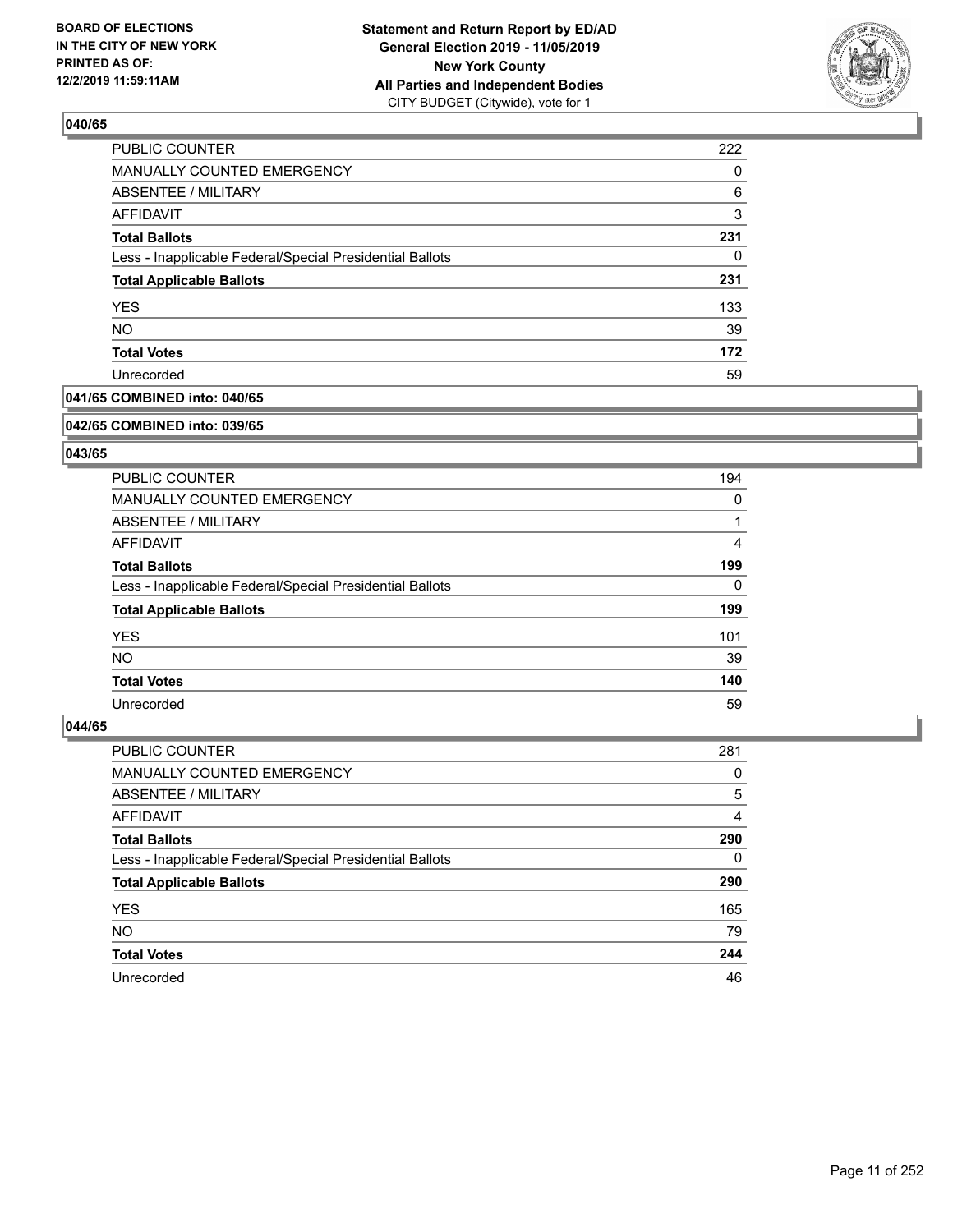

| PUBLIC COUNTER                                           | 296          |
|----------------------------------------------------------|--------------|
| MANUALLY COUNTED EMERGENCY                               | $\mathbf{0}$ |
| ABSENTEE / MILITARY                                      | 3            |
| AFFIDAVIT                                                | 0            |
| Total Ballots                                            | 299          |
| Less - Inapplicable Federal/Special Presidential Ballots | 0            |
| <b>Total Applicable Ballots</b>                          | 299          |
| YES                                                      | 173          |
| NO.                                                      | 75           |
| <b>Total Votes</b>                                       | 248          |
| Unrecorded                                               | 51           |

#### **046/65**

| PUBLIC COUNTER                                           | 248      |
|----------------------------------------------------------|----------|
| MANUALLY COUNTED EMERGENCY                               | 0        |
| ABSENTEE / MILITARY                                      | $\Omega$ |
| AFFIDAVIT                                                |          |
| <b>Total Ballots</b>                                     | 249      |
| Less - Inapplicable Federal/Special Presidential Ballots | $\Omega$ |
| <b>Total Applicable Ballots</b>                          | 249      |
| <b>YES</b>                                               | 150      |
| <b>NO</b>                                                | 63       |
| <b>Total Votes</b>                                       | 213      |
| Unrecorded                                               | 36       |

| <b>PUBLIC COUNTER</b>                                    | 214            |
|----------------------------------------------------------|----------------|
| <b>MANUALLY COUNTED EMERGENCY</b>                        | 0              |
| ABSENTEE / MILITARY                                      | 6              |
| AFFIDAVIT                                                | $\overline{2}$ |
| <b>Total Ballots</b>                                     | 222            |
| Less - Inapplicable Federal/Special Presidential Ballots | 0              |
| <b>Total Applicable Ballots</b>                          | 222            |
| <b>YES</b>                                               | 136            |
| NO.                                                      | 63             |
| <b>Total Votes</b>                                       | 199            |
| Unrecorded                                               | 23             |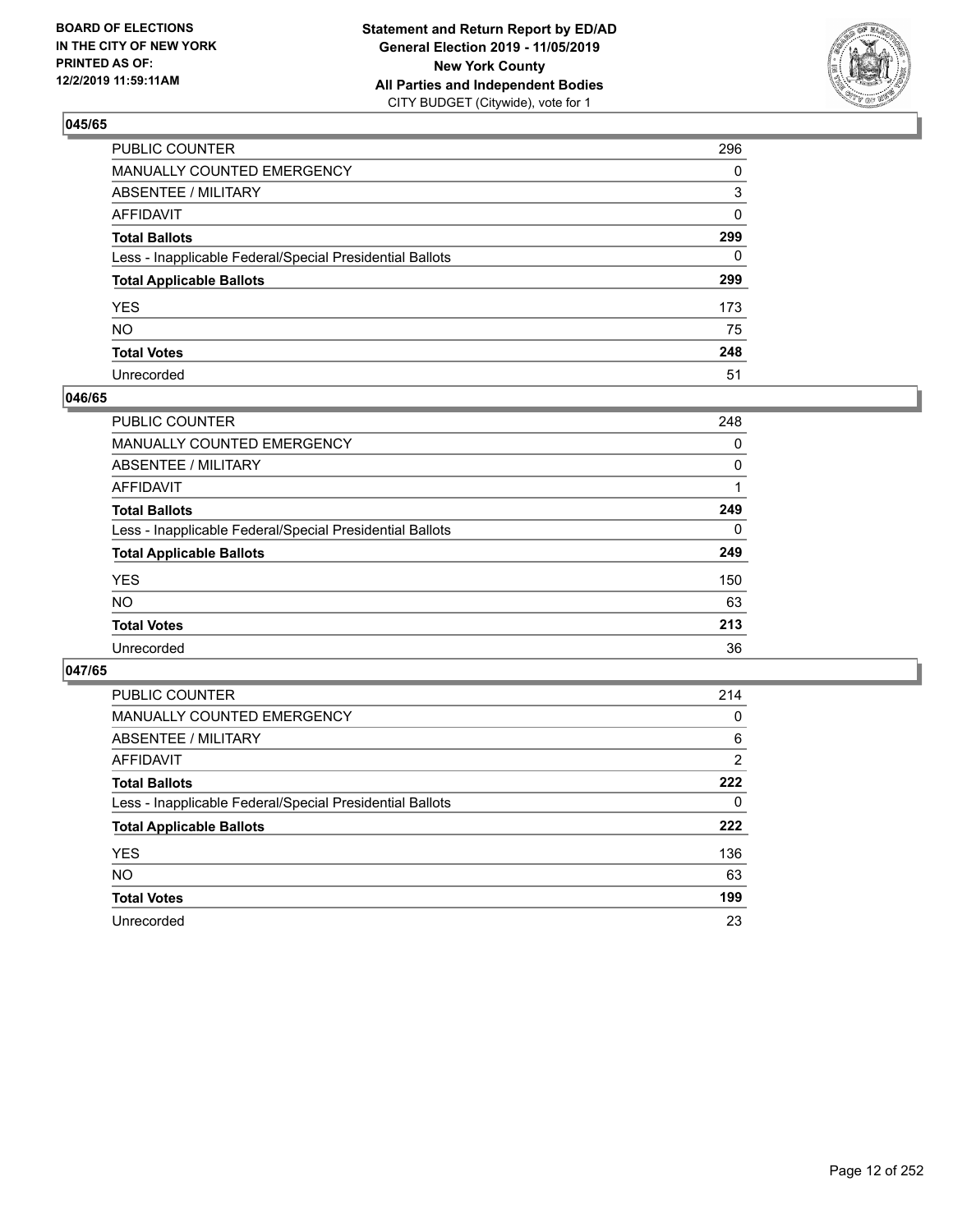

| PUBLIC COUNTER                                           | 468          |
|----------------------------------------------------------|--------------|
| MANUALLY COUNTED EMERGENCY                               | $\mathbf{0}$ |
| ABSENTEE / MILITARY                                      | 13           |
| AFFIDAVIT                                                | 7            |
| Total Ballots                                            | 488          |
| Less - Inapplicable Federal/Special Presidential Ballots | $\mathbf{0}$ |
| <b>Total Applicable Ballots</b>                          | 488          |
| YES                                                      | 305          |
| NO.                                                      | 137          |
| <b>Total Votes</b>                                       | 442          |
| Unrecorded                                               | 46           |

#### **049/65**

| <b>PUBLIC COUNTER</b>                                    | 350            |
|----------------------------------------------------------|----------------|
| MANUALLY COUNTED EMERGENCY                               | 0              |
| ABSENTEE / MILITARY                                      | 4              |
| AFFIDAVIT                                                | $\overline{4}$ |
| <b>Total Ballots</b>                                     | 358            |
| Less - Inapplicable Federal/Special Presidential Ballots | 0              |
| <b>Total Applicable Ballots</b>                          | 358            |
| <b>YES</b>                                               | 229            |
| <b>NO</b>                                                | 61             |
| <b>Total Votes</b>                                       | 290            |
| Unrecorded                                               | 68             |
|                                                          |                |

#### **050/65 COMBINED into: 049/65**

#### **051/65 COMBINED into: 048/65**

| <b>PUBLIC COUNTER</b>                                    | 228      |
|----------------------------------------------------------|----------|
| <b>MANUALLY COUNTED EMERGENCY</b>                        | 0        |
| ABSENTEE / MILITARY                                      | 2        |
| AFFIDAVIT                                                | 0        |
| <b>Total Ballots</b>                                     | 230      |
| Less - Inapplicable Federal/Special Presidential Ballots | $\Omega$ |
| <b>Total Applicable Ballots</b>                          | 230      |
| <b>YES</b>                                               | 143      |
| <b>NO</b>                                                | 50       |
| <b>Total Votes</b>                                       | 193      |
| Unrecorded                                               | 37       |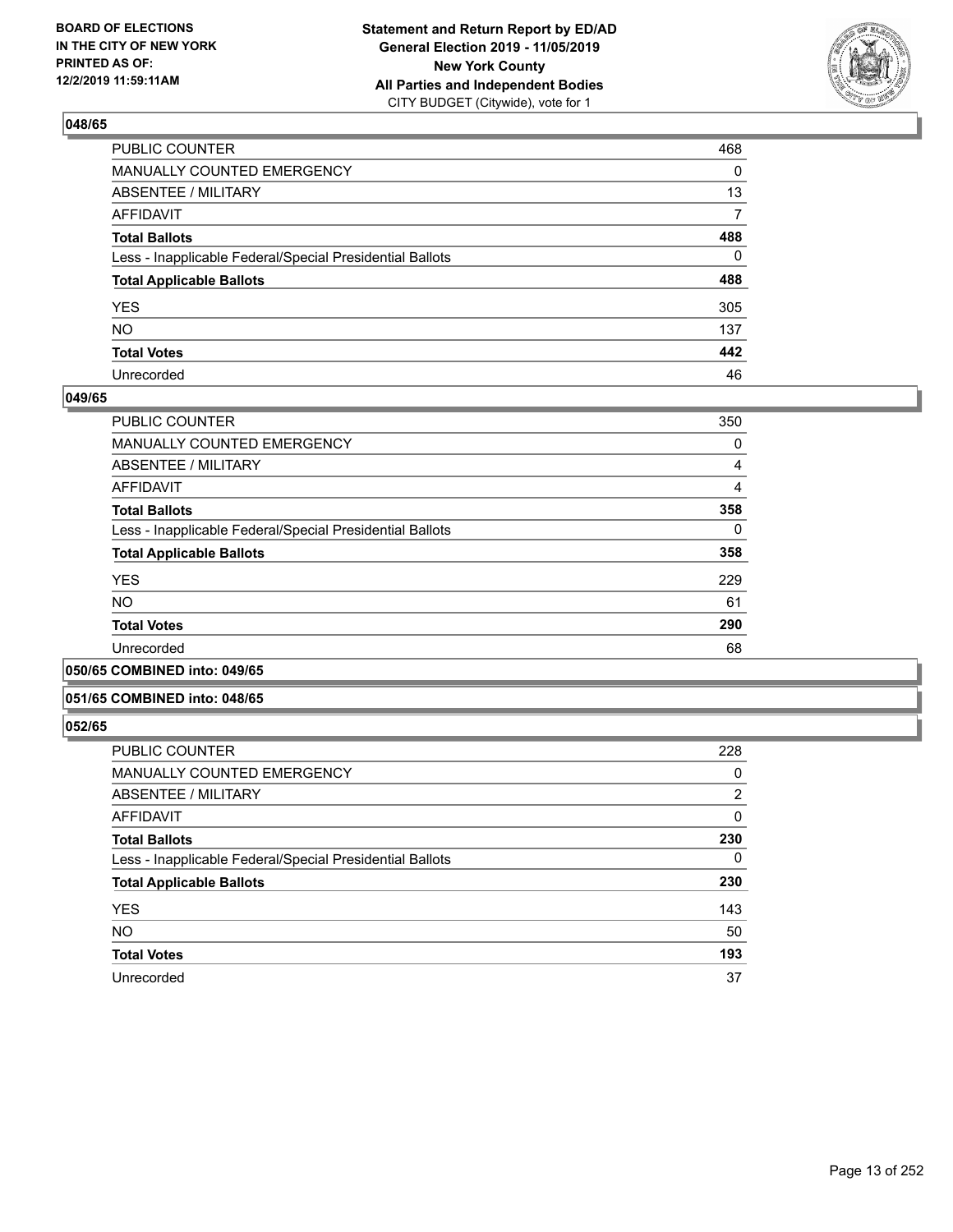

| PUBLIC COUNTER                                           | 245          |
|----------------------------------------------------------|--------------|
| MANUALLY COUNTED EMERGENCY                               | $\mathbf{0}$ |
| ABSENTEE / MILITARY                                      | 5            |
| AFFIDAVIT                                                |              |
| Total Ballots                                            | 251          |
| Less - Inapplicable Federal/Special Presidential Ballots | 0            |
| <b>Total Applicable Ballots</b>                          | 251          |
| YES                                                      | 165          |
| NO.                                                      | 59           |
| <b>Total Votes</b>                                       | 224          |
| Unrecorded                                               | 27           |

#### **054/65**

| <b>PUBLIC COUNTER</b>                                    | 209      |
|----------------------------------------------------------|----------|
| <b>MANUALLY COUNTED EMERGENCY</b>                        | 0        |
| ABSENTEE / MILITARY                                      | 3        |
| <b>AFFIDAVIT</b>                                         | 0        |
| <b>Total Ballots</b>                                     | 212      |
| Less - Inapplicable Federal/Special Presidential Ballots | $\Omega$ |
| <b>Total Applicable Ballots</b>                          | 212      |
| <b>YES</b>                                               | 129      |
| NO.                                                      | 57       |
| <b>Total Votes</b>                                       | 186      |
| Unrecorded                                               | 26       |
|                                                          |          |

#### **055/65 COMBINED into: 057/65**

| <b>PUBLIC COUNTER</b>                                    | 131 |
|----------------------------------------------------------|-----|
| <b>MANUALLY COUNTED EMERGENCY</b>                        | 0   |
| ABSENTEE / MILITARY                                      | 3   |
| <b>AFFIDAVIT</b>                                         | 0   |
| <b>Total Ballots</b>                                     | 134 |
| Less - Inapplicable Federal/Special Presidential Ballots | 0   |
| <b>Total Applicable Ballots</b>                          | 134 |
| <b>YES</b>                                               | 74  |
| <b>NO</b>                                                | 22  |
| <b>Total Votes</b>                                       | 96  |
| Unrecorded                                               | 38  |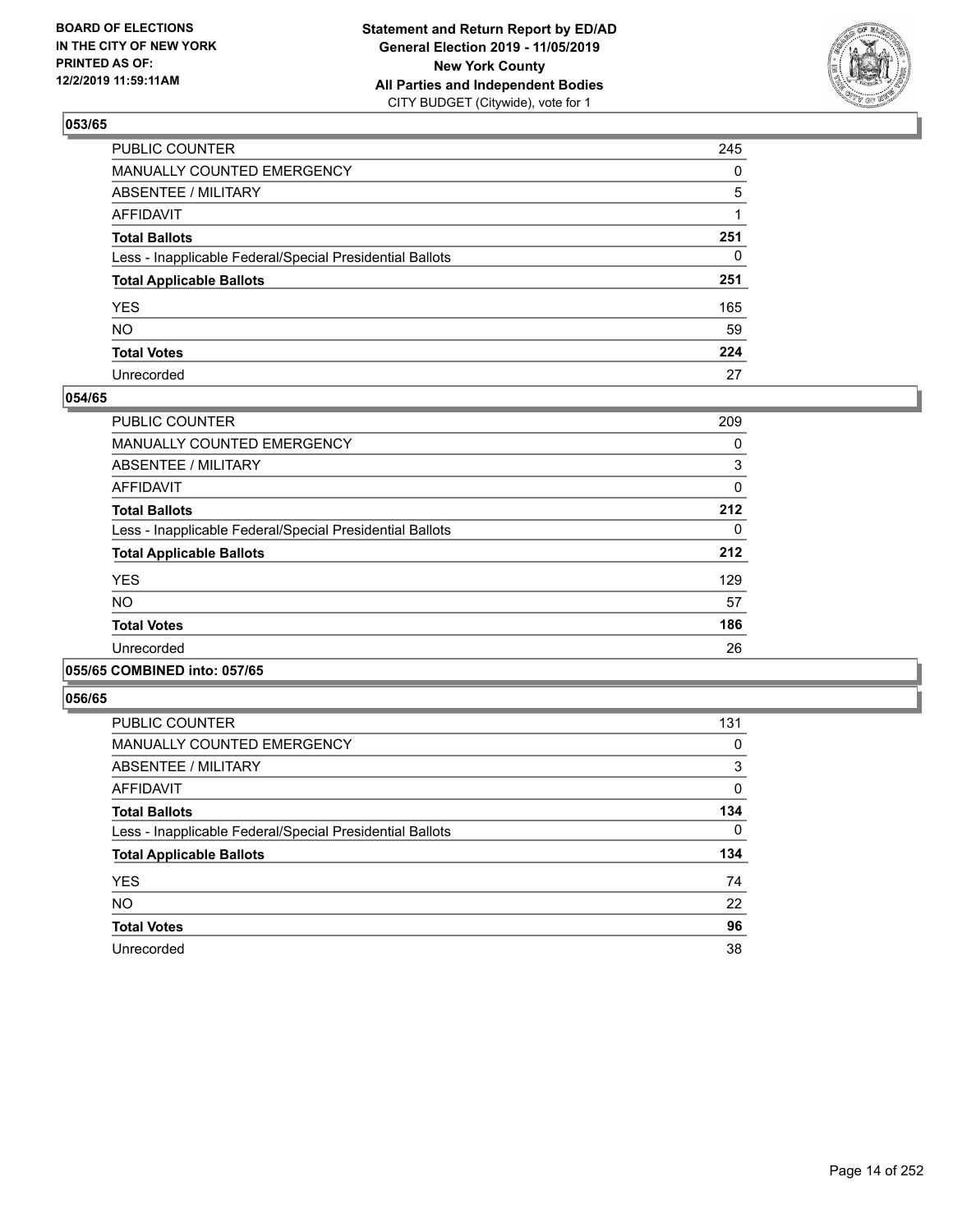

| PUBLIC COUNTER                                           | 326          |
|----------------------------------------------------------|--------------|
| MANUALLY COUNTED EMERGENCY                               | $\mathbf{0}$ |
| ABSENTEE / MILITARY                                      | 5            |
| AFFIDAVIT                                                | 6            |
| Total Ballots                                            | 337          |
| Less - Inapplicable Federal/Special Presidential Ballots | 0            |
| <b>Total Applicable Ballots</b>                          | 337          |
| YES                                                      | 215          |
| NO.                                                      | 74           |
| <b>Total Votes</b>                                       | 289          |
| Unrecorded                                               | 48           |

#### **058/65**

| <b>PUBLIC COUNTER</b>                                    | 247            |
|----------------------------------------------------------|----------------|
| <b>MANUALLY COUNTED EMERGENCY</b>                        | $\Omega$       |
| ABSENTEE / MILITARY                                      | $\overline{2}$ |
| <b>AFFIDAVIT</b>                                         |                |
| <b>Total Ballots</b>                                     | 250            |
| Less - Inapplicable Federal/Special Presidential Ballots | $\Omega$       |
| <b>Total Applicable Ballots</b>                          | 250            |
| <b>YES</b>                                               | 188            |
| <b>NO</b>                                                | 36             |
| <b>Total Votes</b>                                       | 224            |
| Unrecorded                                               | 26             |

| <b>PUBLIC COUNTER</b>                                    | 262 |
|----------------------------------------------------------|-----|
| <b>MANUALLY COUNTED EMERGENCY</b>                        | 0   |
| ABSENTEE / MILITARY                                      | 3   |
| AFFIDAVIT                                                | 5   |
| <b>Total Ballots</b>                                     | 270 |
| Less - Inapplicable Federal/Special Presidential Ballots | 0   |
| <b>Total Applicable Ballots</b>                          | 270 |
| <b>YES</b>                                               | 175 |
| <b>NO</b>                                                | 48  |
| <b>Total Votes</b>                                       | 223 |
| Unrecorded                                               | 47  |
| 060/65 COMBINED into: 058/65                             |     |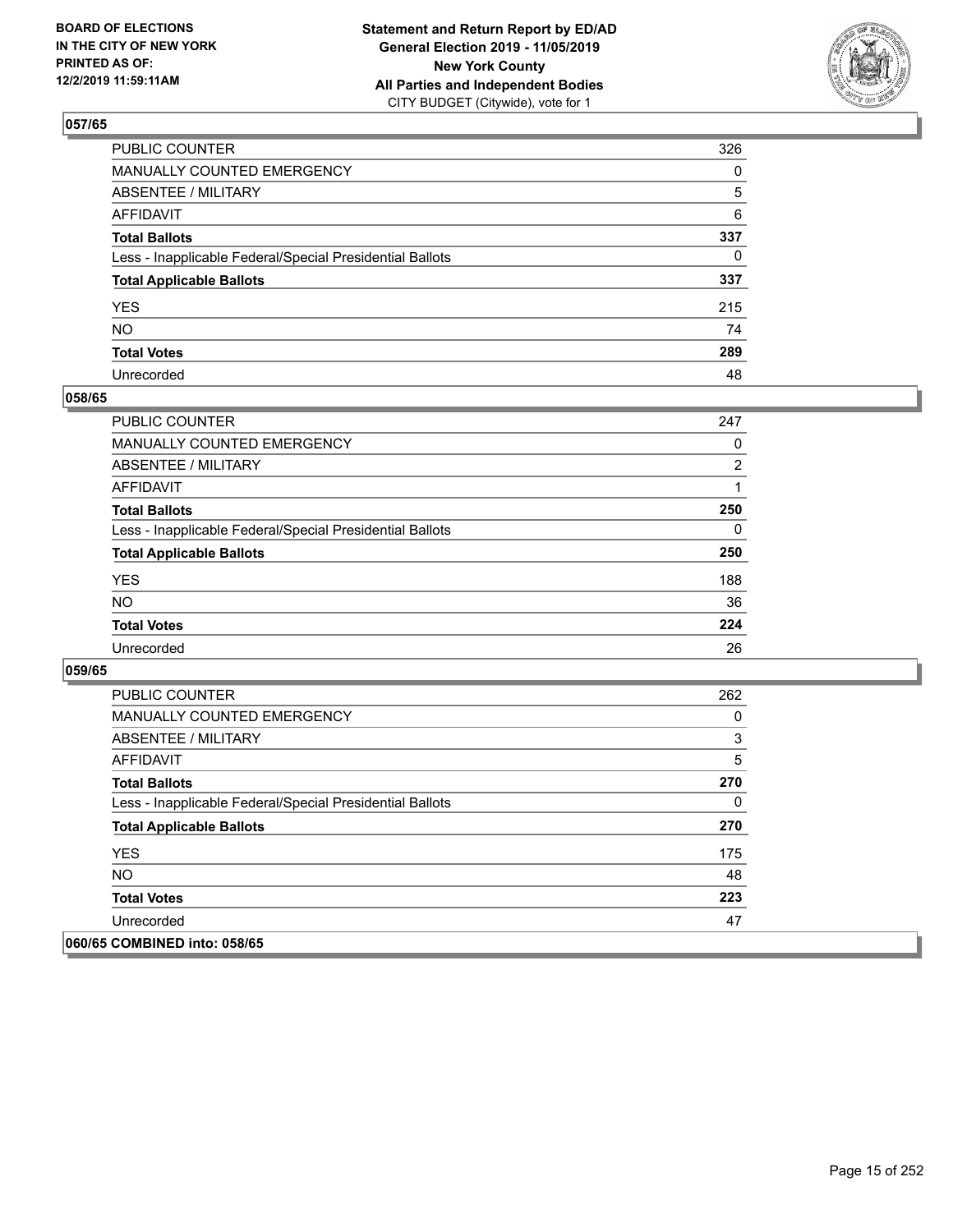

| PUBLIC COUNTER                                           | 236 |
|----------------------------------------------------------|-----|
| MANUALLY COUNTED EMERGENCY                               | 0   |
| <b>ABSENTEE / MILITARY</b>                               | 5   |
| <b>AFFIDAVIT</b>                                         | 0   |
| <b>Total Ballots</b>                                     | 241 |
| Less - Inapplicable Federal/Special Presidential Ballots | 0   |
| <b>Total Applicable Ballots</b>                          | 241 |
| <b>YES</b>                                               | 158 |
| <b>NO</b>                                                | 42  |
| <b>Total Votes</b>                                       | 200 |
| Unrecorded                                               | 41  |

#### **062/65 COMBINED into: 061/65**

#### **063/65**

| PUBLIC COUNTER                                           | 216      |
|----------------------------------------------------------|----------|
| MANUALLY COUNTED EMERGENCY                               | 0        |
| ABSENTEE / MILITARY                                      |          |
| AFFIDAVIT                                                | 3        |
| <b>Total Ballots</b>                                     | 220      |
| Less - Inapplicable Federal/Special Presidential Ballots | $\Omega$ |
| <b>Total Applicable Ballots</b>                          | 220      |
| <b>YES</b>                                               | 137      |
| <b>NO</b>                                                | 41       |
| <b>Total Votes</b>                                       | 178      |
| Unrecorded                                               | 42       |
|                                                          |          |

### **064/65**

| <b>PUBLIC COUNTER</b>                                    | 195      |
|----------------------------------------------------------|----------|
| <b>MANUALLY COUNTED EMERGENCY</b>                        | $\Omega$ |
| ABSENTEE / MILITARY                                      | 3        |
| AFFIDAVIT                                                | 1        |
| <b>Total Ballots</b>                                     | 199      |
| Less - Inapplicable Federal/Special Presidential Ballots | $\Omega$ |
| <b>Total Applicable Ballots</b>                          | 199      |
| <b>YES</b>                                               | 119      |
| NO.                                                      | 46       |
| <b>Total Votes</b>                                       | 165      |
| Unrecorded                                               | 34       |
| 065/65 COMBINED into: 064/65                             |          |

#### **066/65 COMBINED into: 063/65**

**067/65 COMBINED into: 063/65**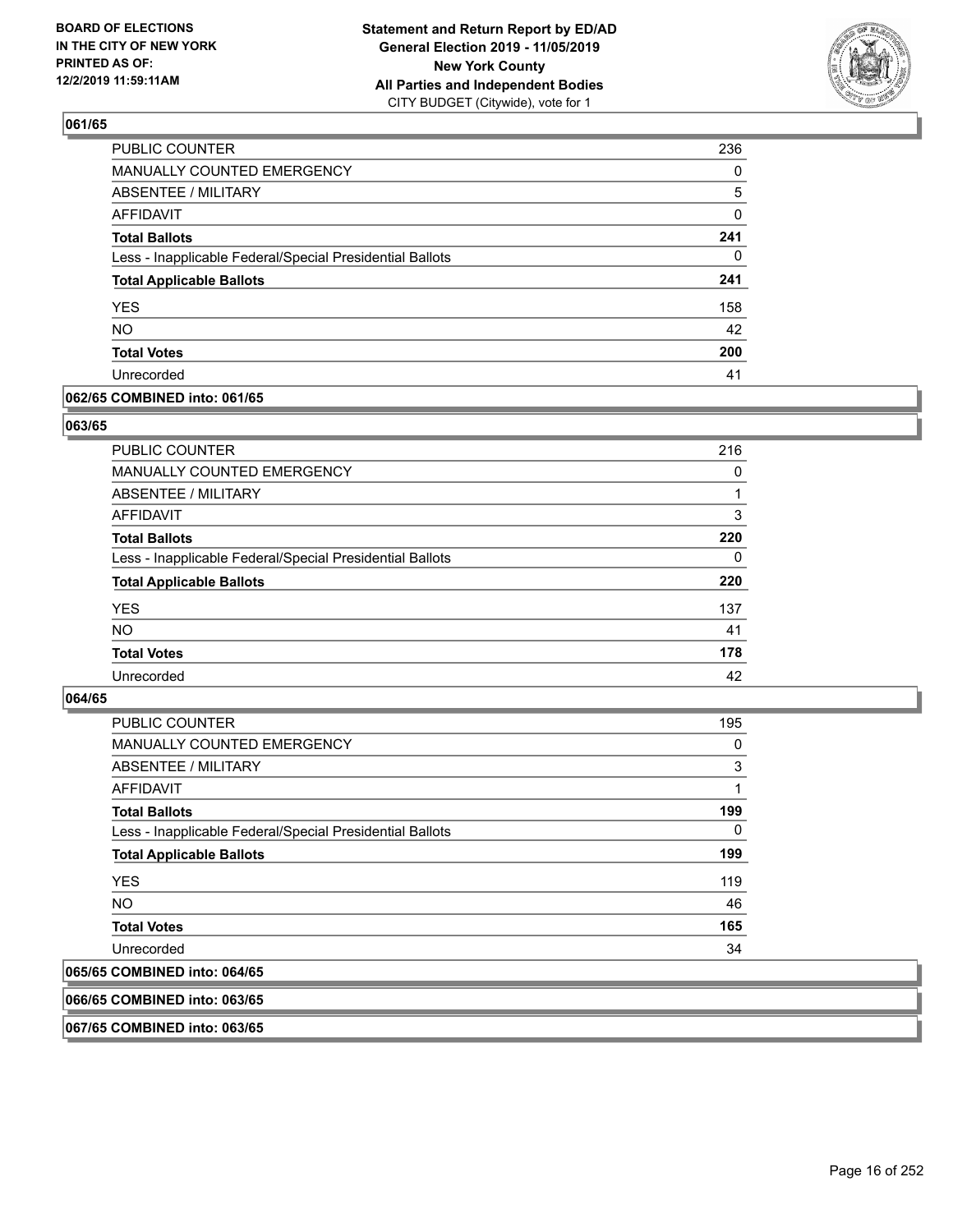

| PUBLIC COUNTER                                           | 343 |
|----------------------------------------------------------|-----|
| MANUALLY COUNTED EMERGENCY                               | 0   |
| <b>ABSENTEE / MILITARY</b>                               | 3   |
| AFFIDAVIT                                                | 2   |
| <b>Total Ballots</b>                                     | 348 |
| Less - Inapplicable Federal/Special Presidential Ballots | 0   |
| <b>Total Applicable Ballots</b>                          | 348 |
| <b>YES</b>                                               | 272 |
| <b>NO</b>                                                | 47  |
| <b>Total Votes</b>                                       | 319 |
| Unrecorded                                               | 29  |

### **069/65 COMBINED into: 071/65**

#### **070/65 COMBINED into: 077/65**

### **071/65**

| <b>PUBLIC COUNTER</b>                                    | 221 |
|----------------------------------------------------------|-----|
| MANUALLY COUNTED EMERGENCY                               | 0   |
| ABSENTEE / MILITARY                                      |     |
| AFFIDAVIT                                                | 0   |
| <b>Total Ballots</b>                                     | 222 |
| Less - Inapplicable Federal/Special Presidential Ballots | 0   |
| <b>Total Applicable Ballots</b>                          | 222 |
| <b>YES</b>                                               | 168 |
| NO.                                                      | 34  |
| <b>Total Votes</b>                                       | 202 |
| Unrecorded                                               | 20  |

| <b>PUBLIC COUNTER</b>                                    | 244      |
|----------------------------------------------------------|----------|
| <b>MANUALLY COUNTED EMERGENCY</b>                        | 0        |
| ABSENTEE / MILITARY                                      | 7        |
| AFFIDAVIT                                                | 5        |
| <b>Total Ballots</b>                                     | 256      |
| Less - Inapplicable Federal/Special Presidential Ballots | $\Omega$ |
| <b>Total Applicable Ballots</b>                          | 256      |
| <b>YES</b>                                               | 157      |
| NO.                                                      | 49       |
| <b>Total Votes</b>                                       | 206      |
| Unrecorded                                               | 50       |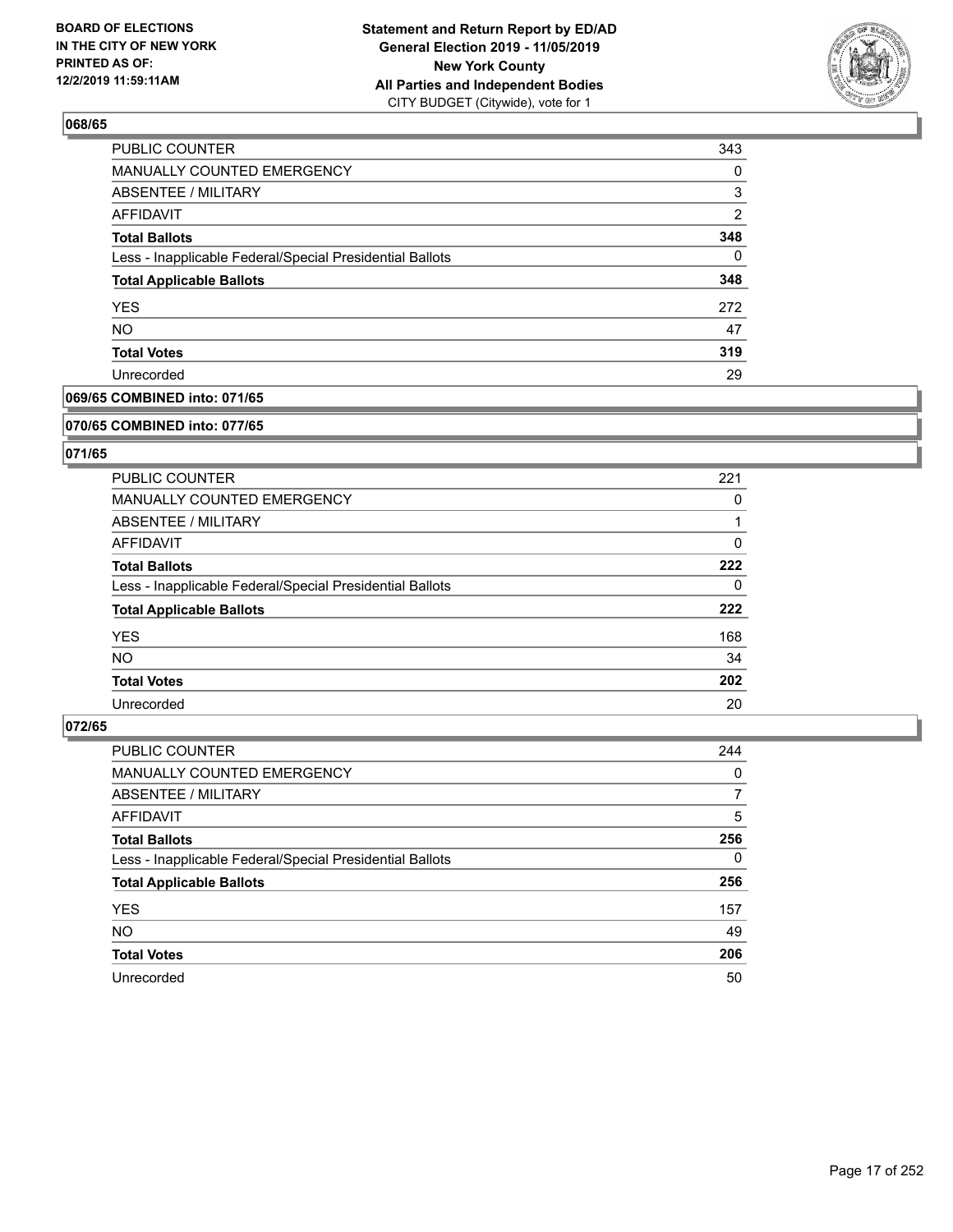

| <b>PUBLIC COUNTER</b>                                    | 182           |
|----------------------------------------------------------|---------------|
| <b>MANUALLY COUNTED EMERGENCY</b>                        | $\Omega$      |
| <b>ABSENTEE / MILITARY</b>                               | 3             |
| AFFIDAVIT                                                | $\mathcal{P}$ |
| <b>Total Ballots</b>                                     | 187           |
| Less - Inapplicable Federal/Special Presidential Ballots | 0             |
| <b>Total Applicable Ballots</b>                          | 187           |
| <b>YES</b>                                               | 123           |
| <b>NO</b>                                                | 34            |
| <b>Total Votes</b>                                       | 157           |
| Unrecorded                                               | 30            |

#### **074/65 COMBINED into: 072/65**

#### **075/65 COMBINED into: 007/74**

### **076/65**

| <b>PUBLIC COUNTER</b>                                    | 153      |
|----------------------------------------------------------|----------|
| MANUALLY COUNTED EMERGENCY                               | 0        |
| ABSENTEE / MILITARY                                      | 3        |
| AFFIDAVIT                                                | 4        |
| <b>Total Ballots</b>                                     | 160      |
| Less - Inapplicable Federal/Special Presidential Ballots | $\Omega$ |
| <b>Total Applicable Ballots</b>                          | 160      |
| <b>YES</b>                                               | 110      |
| NO.                                                      | 29       |
| <b>Total Votes</b>                                       | 139      |
| Unrecorded                                               | 21       |

| <b>PUBLIC COUNTER</b>                                    | 223      |
|----------------------------------------------------------|----------|
| <b>MANUALLY COUNTED EMERGENCY</b>                        | $\Omega$ |
| ABSENTEE / MILITARY                                      |          |
| AFFIDAVIT                                                | 5        |
| <b>Total Ballots</b>                                     | 229      |
| Less - Inapplicable Federal/Special Presidential Ballots | $\Omega$ |
| <b>Total Applicable Ballots</b>                          | 229      |
| <b>YES</b>                                               | 160      |
| <b>NO</b>                                                | 44       |
| <b>Total Votes</b>                                       | 204      |
| Unrecorded                                               | 25       |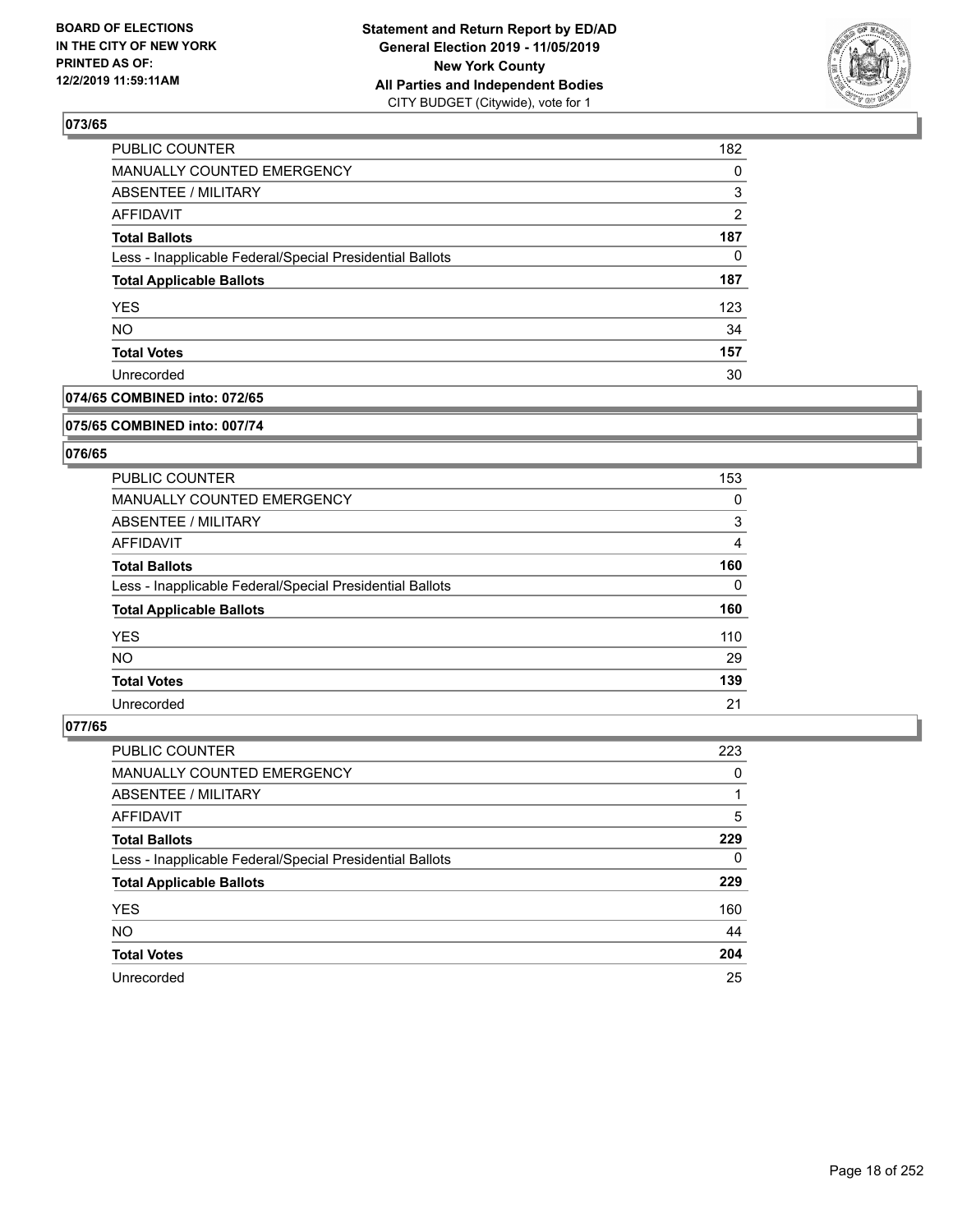

| PUBLIC COUNTER                                           | 233 |
|----------------------------------------------------------|-----|
| MANUALLY COUNTED EMERGENCY                               | 0   |
| ABSENTEE / MILITARY                                      | 1   |
| AFFIDAVIT                                                | 2   |
| Total Ballots                                            | 236 |
| Less - Inapplicable Federal/Special Presidential Ballots | 0   |
| <b>Total Applicable Ballots</b>                          | 236 |
| YES                                                      | 186 |
| NO.                                                      | 33  |
| <b>Total Votes</b>                                       | 219 |
| Unrecorded                                               | 17  |

### **079/65**

| <b>PUBLIC COUNTER</b>                                    | 393      |
|----------------------------------------------------------|----------|
| <b>MANUALLY COUNTED EMERGENCY</b>                        | 0        |
| ABSENTEE / MILITARY                                      | 4        |
| AFFIDAVIT                                                | 3        |
| <b>Total Ballots</b>                                     | 400      |
| Less - Inapplicable Federal/Special Presidential Ballots | $\Omega$ |
| <b>Total Applicable Ballots</b>                          | 400      |
| <b>YES</b>                                               | 301      |
| <b>NO</b>                                                | 69       |
| <b>Total Votes</b>                                       | 370      |
| Unrecorded                                               | 30       |

| <b>PUBLIC COUNTER</b>                                    | 244 |
|----------------------------------------------------------|-----|
| <b>MANUALLY COUNTED EMERGENCY</b>                        | 0   |
| ABSENTEE / MILITARY                                      | 6   |
| AFFIDAVIT                                                | 6   |
| <b>Total Ballots</b>                                     | 256 |
| Less - Inapplicable Federal/Special Presidential Ballots | 0   |
| <b>Total Applicable Ballots</b>                          | 256 |
| <b>YES</b>                                               | 150 |
| NO.                                                      | 48  |
| <b>Total Votes</b>                                       | 198 |
| Unrecorded                                               | 58  |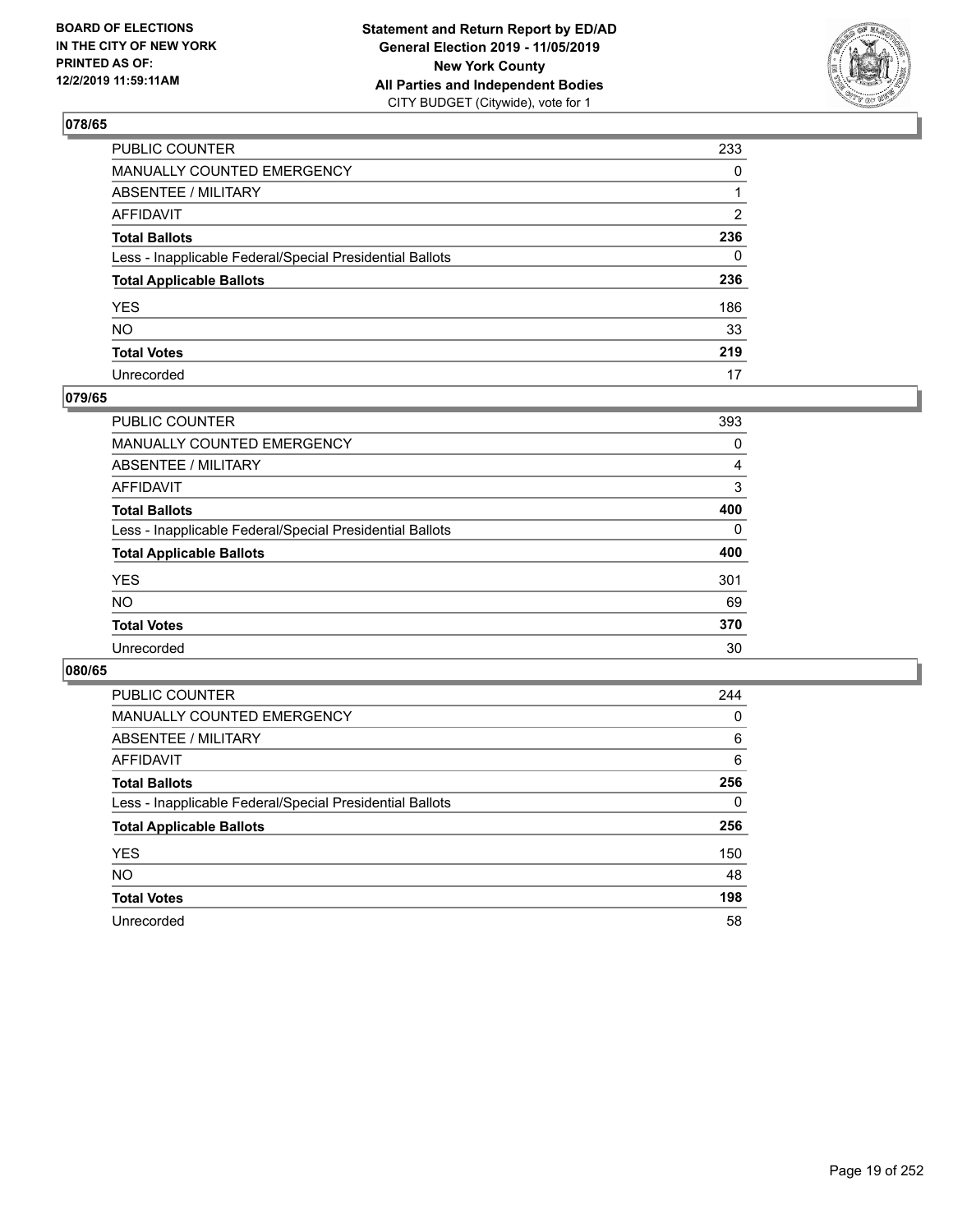

| PUBLIC COUNTER                                           | 175      |
|----------------------------------------------------------|----------|
| <b>MANUALLY COUNTED EMERGENCY</b>                        | $\Omega$ |
| <b>ABSENTEE / MILITARY</b>                               | 3        |
| AFFIDAVIT                                                |          |
| <b>Total Ballots</b>                                     | 179      |
| Less - Inapplicable Federal/Special Presidential Ballots | 0        |
| <b>Total Applicable Ballots</b>                          | 179      |
| <b>YES</b>                                               | 115      |
| <b>NO</b>                                                | 31       |
| <b>Total Votes</b>                                       | 146      |
| Unrecorded                                               | 33       |

#### **082/65 COMBINED into: 017/65**

#### **083/65 COMBINED into: 043/65**

### **084/65 COMBINED into: 017/65**

#### **085/65**

| <b>PUBLIC COUNTER</b>                                    | 222 |
|----------------------------------------------------------|-----|
| <b>MANUALLY COUNTED EMERGENCY</b>                        | 0   |
| ABSENTEE / MILITARY                                      | 5   |
| AFFIDAVIT                                                | 2   |
| <b>Total Ballots</b>                                     | 229 |
| Less - Inapplicable Federal/Special Presidential Ballots | 0   |
| <b>Total Applicable Ballots</b>                          | 229 |
| <b>YES</b>                                               | 158 |
| <b>NO</b>                                                | 66  |
| <b>Total Votes</b>                                       | 224 |
| Unrecorded                                               | 5   |

#### **086/65 COMBINED into: 085/65**

| PUBLIC COUNTER                                           | 125            |
|----------------------------------------------------------|----------------|
| <b>MANUALLY COUNTED EMERGENCY</b>                        | $\Omega$       |
| ABSENTEE / MILITARY                                      | 2              |
| AFFIDAVIT                                                | $\overline{2}$ |
| <b>Total Ballots</b>                                     | 129            |
| Less - Inapplicable Federal/Special Presidential Ballots | 0              |
| <b>Total Applicable Ballots</b>                          | 129            |
| <b>YES</b>                                               | 99             |
| <b>NO</b>                                                | 25             |
| <b>Total Votes</b>                                       | 124            |
| Unrecorded                                               | 5              |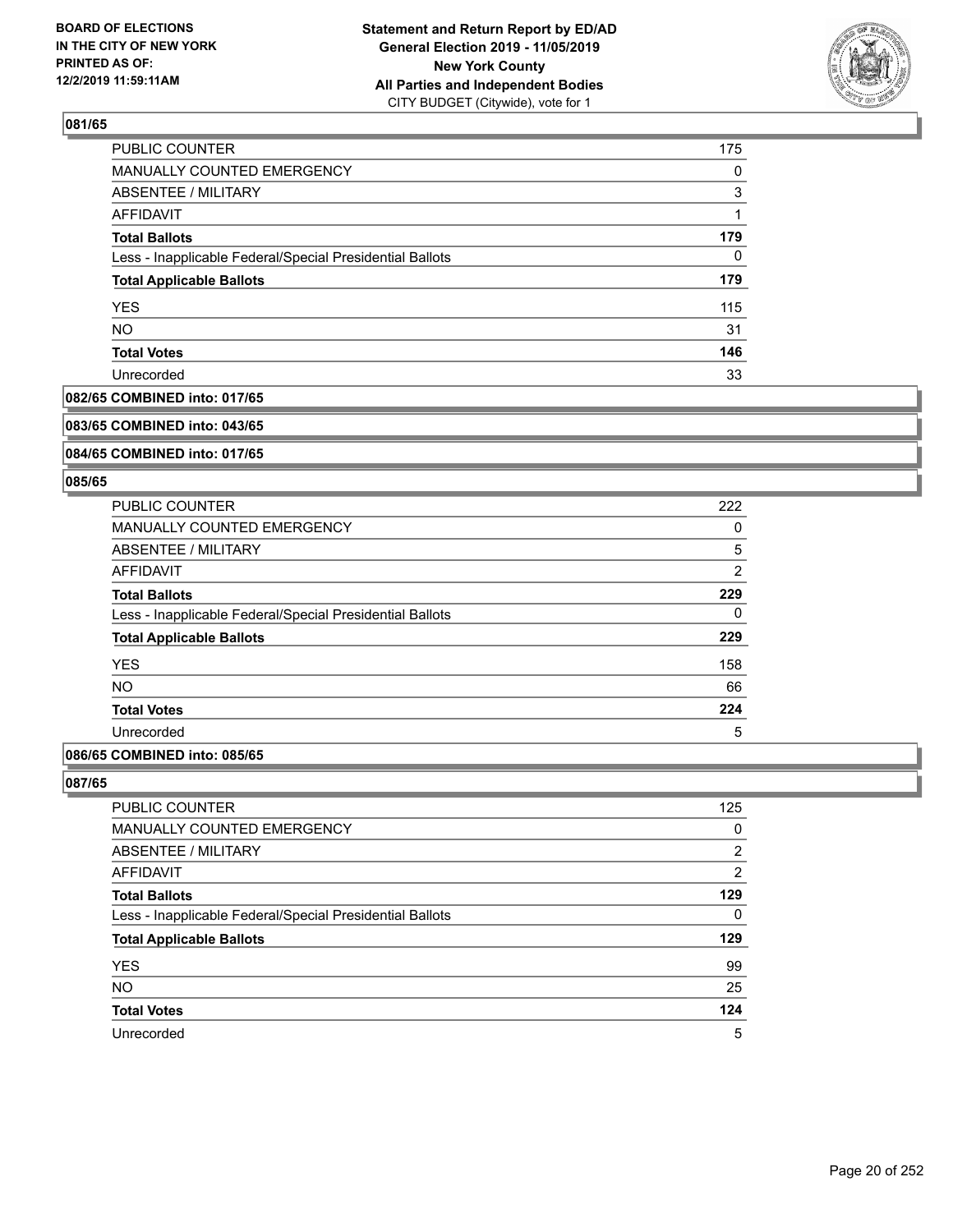

| PUBLIC COUNTER                                           | 159            |
|----------------------------------------------------------|----------------|
| MANUALLY COUNTED EMERGENCY                               | 0              |
| ABSENTEE / MILITARY                                      | 5              |
| AFFIDAVIT                                                | $\overline{2}$ |
| <b>Total Ballots</b>                                     | 166            |
| Less - Inapplicable Federal/Special Presidential Ballots | 0              |
| <b>Total Applicable Ballots</b>                          | 166            |
| <b>YES</b>                                               | 122            |
| <b>NO</b>                                                | 40             |
| <b>Total Votes</b>                                       | 162            |
| Unrecorded                                               | 4              |

#### **089/65 COMBINED into: 001/65**

#### **090/65 COMBINED into: 015/65**

#### **091/65**

| <b>PUBLIC COUNTER</b>                                    | 187      |
|----------------------------------------------------------|----------|
| <b>MANUALLY COUNTED EMERGENCY</b>                        | 0        |
| ABSENTEE / MILITARY                                      | 5        |
| AFFIDAVIT                                                | 1        |
| <b>Total Ballots</b>                                     | 193      |
| Less - Inapplicable Federal/Special Presidential Ballots | $\Omega$ |
| <b>Total Applicable Ballots</b>                          | 193      |
| <b>YES</b>                                               | 142      |
| NO.                                                      | 43       |
| <b>Total Votes</b>                                       | 185      |
| Unrecorded                                               | 8        |

### **092/65 COMBINED into: 010/65**

| 093/65 COMBINED into: 091/65 |
|------------------------------|
|                              |

**094/65 COMBINED into: 017/65**

**095/65 COMBINED into: 017/65**

**096/65 COMBINED into: 017/65**

**097/65 COMBINED into: 017/65**

**098/65 COMBINED into: 077/65**

**099/65 COMBINED into: 073/65**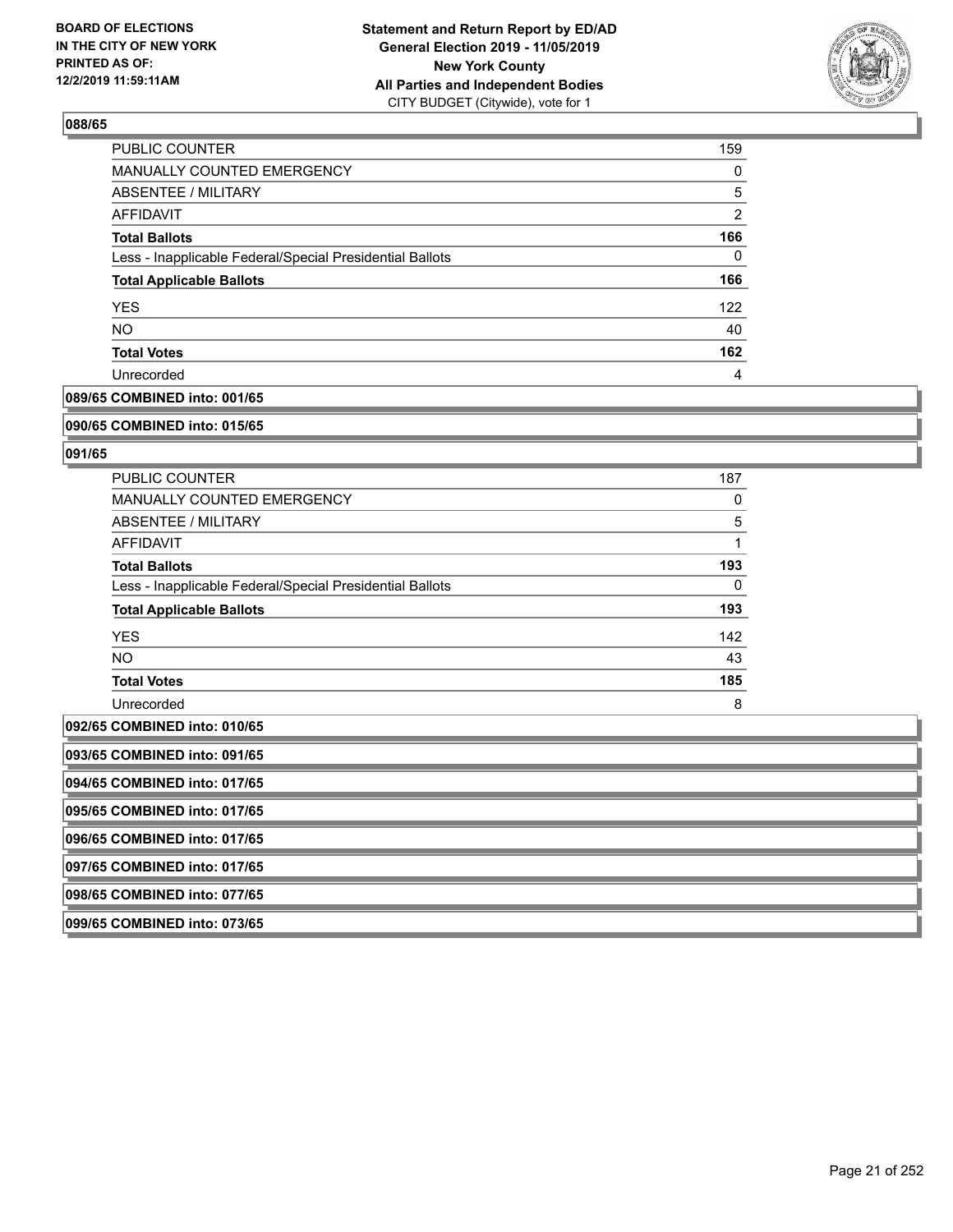

| <b>PUBLIC COUNTER</b>                                    | 184 |
|----------------------------------------------------------|-----|
| MANUALLY COUNTED EMERGENCY                               | 0   |
| <b>ABSENTEE / MILITARY</b>                               | 3   |
| <b>AFFIDAVIT</b>                                         | 0   |
| <b>Total Ballots</b>                                     | 187 |
| Less - Inapplicable Federal/Special Presidential Ballots | 0   |
| <b>Total Applicable Ballots</b>                          | 187 |
| <b>YES</b>                                               | 120 |
| <b>NO</b>                                                | 57  |
| <b>Total Votes</b>                                       | 177 |
| Unrecorded                                               | 10  |

#### **002/66 COMBINED into: 091/66**

#### **003/66**

| <b>PUBLIC COUNTER</b>                                    | 269            |
|----------------------------------------------------------|----------------|
| MANUALLY COUNTED EMERGENCY                               | 0              |
| <b>ABSENTEE / MILITARY</b>                               | 8              |
| AFFIDAVIT                                                | $\overline{2}$ |
| <b>Total Ballots</b>                                     | 279            |
| Less - Inapplicable Federal/Special Presidential Ballots | $\Omega$       |
| <b>Total Applicable Ballots</b>                          | 279            |
| <b>YES</b>                                               | 197            |
| <b>NO</b>                                                | 70             |
| <b>Total Votes</b>                                       | 267            |
| Unrecorded                                               | 12             |
|                                                          |                |

| <b>PUBLIC COUNTER</b>                                    | 98  |
|----------------------------------------------------------|-----|
| MANUALLY COUNTED EMERGENCY                               | 0   |
| ABSENTEE / MILITARY                                      | 2   |
| AFFIDAVIT                                                |     |
| <b>Total Ballots</b>                                     | 101 |
| Less - Inapplicable Federal/Special Presidential Ballots | 0   |
| <b>Total Applicable Ballots</b>                          | 101 |
| <b>YES</b>                                               | 76  |
| <b>NO</b>                                                | 19  |
| <b>Total Votes</b>                                       | 95  |
| Unrecorded                                               | 6   |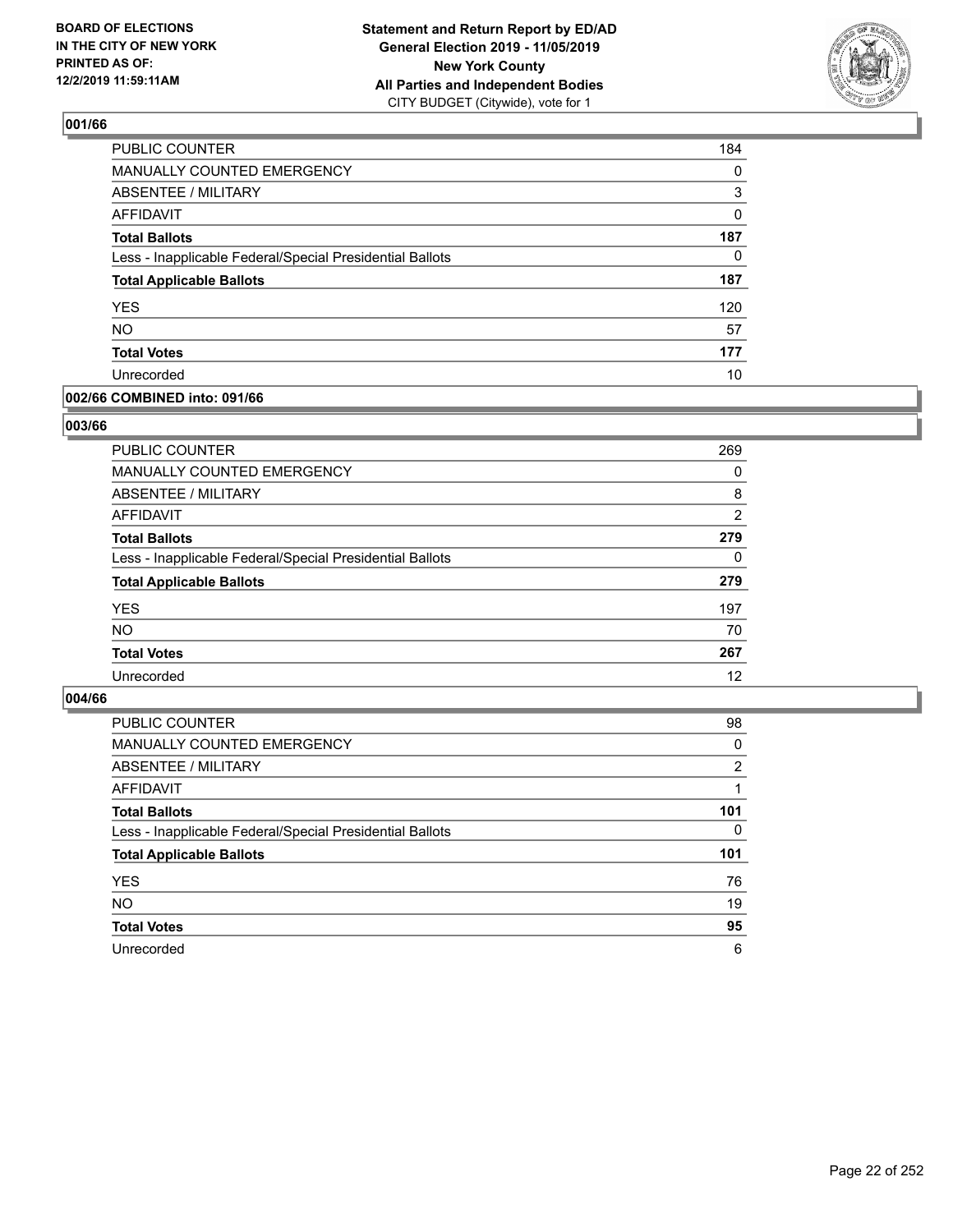

| 283 |
|-----|
| 0   |
| 6   |
| 3   |
| 292 |
| 0   |
| 292 |
| 196 |
| 82  |
| 278 |
| 14  |
|     |

### **006/66 COMBINED into: 003/66**

#### **007/66 COMBINED into: 005/66**

### **008/66**

| <b>PUBLIC COUNTER</b>                                    | 237      |
|----------------------------------------------------------|----------|
| <b>MANUALLY COUNTED EMERGENCY</b>                        | 0        |
| ABSENTEE / MILITARY                                      | 4        |
| <b>AFFIDAVIT</b>                                         | $\Omega$ |
| <b>Total Ballots</b>                                     | 241      |
| Less - Inapplicable Federal/Special Presidential Ballots | 0        |
| <b>Total Applicable Ballots</b>                          | 241      |
| <b>YES</b>                                               | 183      |
| <b>NO</b>                                                | 39       |
| <b>Total Votes</b>                                       | 222      |
| Unrecorded                                               | 19       |

| <b>PUBLIC COUNTER</b>                                    | 192 |
|----------------------------------------------------------|-----|
| MANUALLY COUNTED EMERGENCY                               | 0   |
| ABSENTEE / MILITARY                                      | 4   |
| AFFIDAVIT                                                |     |
| <b>Total Ballots</b>                                     | 197 |
| Less - Inapplicable Federal/Special Presidential Ballots | 0   |
| <b>Total Applicable Ballots</b>                          | 197 |
| <b>YES</b>                                               | 156 |
| <b>NO</b>                                                | 35  |
| <b>Total Votes</b>                                       | 191 |
| Unrecorded                                               | 6   |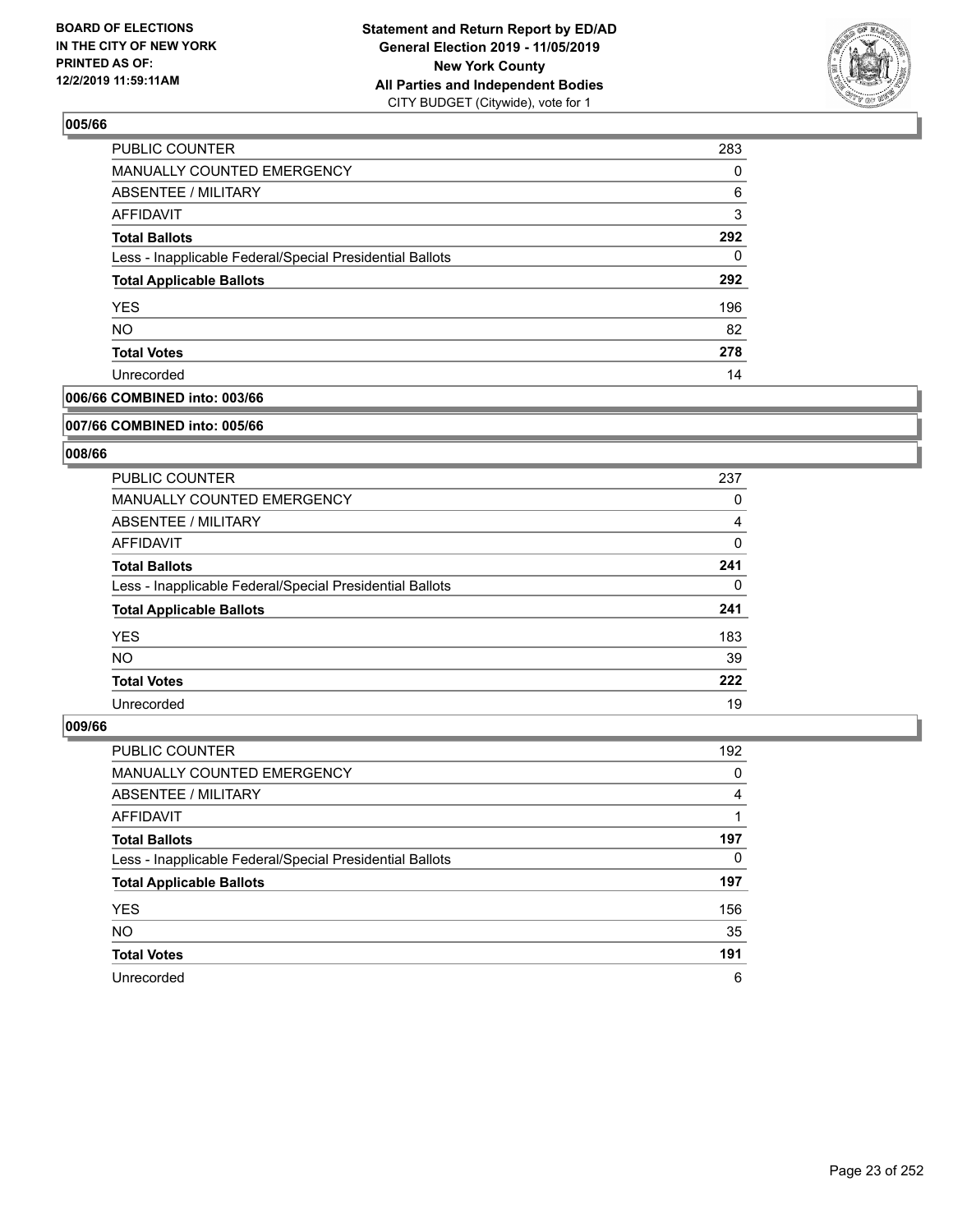

| PUBLIC COUNTER                                           | 159 |
|----------------------------------------------------------|-----|
| MANUALLY COUNTED EMERGENCY                               | 0   |
| ABSENTEE / MILITARY                                      | 3   |
| AFFIDAVIT                                                | 0   |
| Total Ballots                                            | 162 |
| Less - Inapplicable Federal/Special Presidential Ballots | 0   |
| <b>Total Applicable Ballots</b>                          | 162 |
| YES                                                      | 137 |
| NO.                                                      | 17  |
| <b>Total Votes</b>                                       | 154 |
| Unrecorded                                               | 8   |

### **011/66**

| <b>PUBLIC COUNTER</b>                                    | 222 |
|----------------------------------------------------------|-----|
| <b>MANUALLY COUNTED EMERGENCY</b>                        | 0   |
| ABSENTEE / MILITARY                                      | 8   |
| AFFIDAVIT                                                | 0   |
| <b>Total Ballots</b>                                     | 230 |
| Less - Inapplicable Federal/Special Presidential Ballots | 0   |
| <b>Total Applicable Ballots</b>                          | 230 |
| <b>YES</b>                                               | 171 |
| <b>NO</b>                                                | 37  |
| <b>Total Votes</b>                                       | 208 |
| Unrecorded                                               | 22  |

| <b>PUBLIC COUNTER</b>                                    | 144      |
|----------------------------------------------------------|----------|
| <b>MANUALLY COUNTED EMERGENCY</b>                        | $\Omega$ |
| ABSENTEE / MILITARY                                      |          |
| AFFIDAVIT                                                |          |
| <b>Total Ballots</b>                                     | 146      |
| Less - Inapplicable Federal/Special Presidential Ballots | $\Omega$ |
| <b>Total Applicable Ballots</b>                          | 146      |
| <b>YES</b>                                               | 100      |
| <b>NO</b>                                                | 40       |
| <b>Total Votes</b>                                       | 140      |
| Unrecorded                                               | 6        |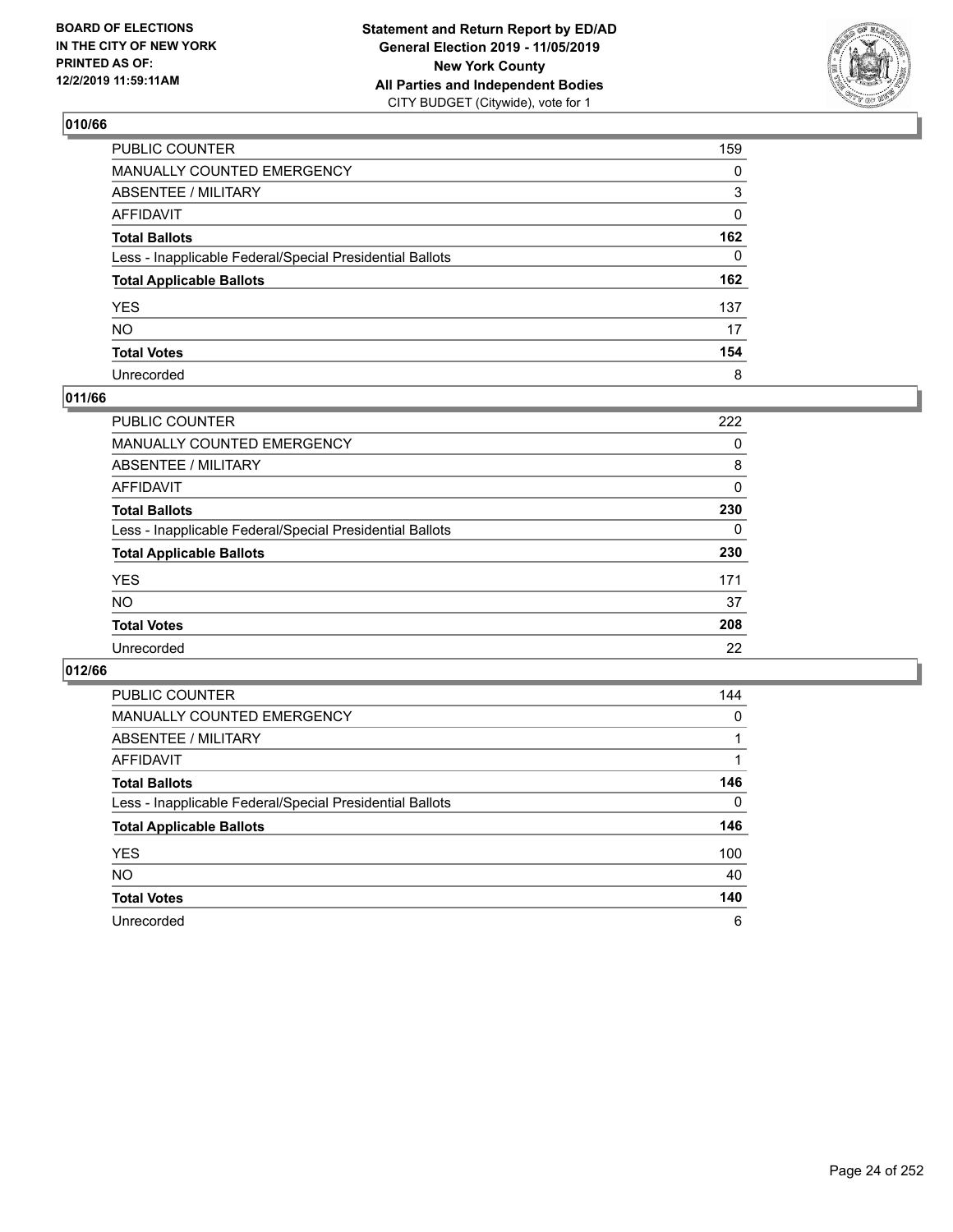

| PUBLIC COUNTER                                           | 258 |
|----------------------------------------------------------|-----|
| MANUALLY COUNTED EMERGENCY                               | 0   |
| ABSENTEE / MILITARY                                      | 10  |
| AFFIDAVIT                                                | 0   |
| Total Ballots                                            | 268 |
| Less - Inapplicable Federal/Special Presidential Ballots | 0   |
| <b>Total Applicable Ballots</b>                          | 268 |
| YES                                                      | 202 |
| NO.                                                      | 51  |
| <b>Total Votes</b>                                       | 253 |
| Unrecorded                                               | 15  |

#### **014/66**

| PUBLIC COUNTER                                           | 185 |
|----------------------------------------------------------|-----|
| <b>MANUALLY COUNTED EMERGENCY</b>                        | 0   |
| ABSENTEE / MILITARY                                      | 3   |
| <b>AFFIDAVIT</b>                                         | 0   |
| <b>Total Ballots</b>                                     | 188 |
| Less - Inapplicable Federal/Special Presidential Ballots | 0   |
| <b>Total Applicable Ballots</b>                          | 188 |
| <b>YES</b>                                               | 151 |
| <b>NO</b>                                                | 28  |
| <b>Total Votes</b>                                       | 179 |
| Unrecorded                                               | 9   |

#### **015/66 COMBINED into: 014/66**

**016/66** 

| <b>YES</b>                                               | 3 |
|----------------------------------------------------------|---|
|                                                          |   |
| <b>Total Applicable Ballots</b>                          | 3 |
| Less - Inapplicable Federal/Special Presidential Ballots | 0 |
| <b>Total Ballots</b>                                     | 3 |
| <b>AFFIDAVIT</b>                                         |   |
| ABSENTEE / MILITARY                                      | 0 |
| <b>MANUALLY COUNTED EMERGENCY</b>                        | 0 |
| PUBLIC COUNTER                                           | 2 |

## **017/66 COMBINED into: 016/66**

**018/66 COMBINED into: 021/66**

**019/66 COMBINED into: 068/65**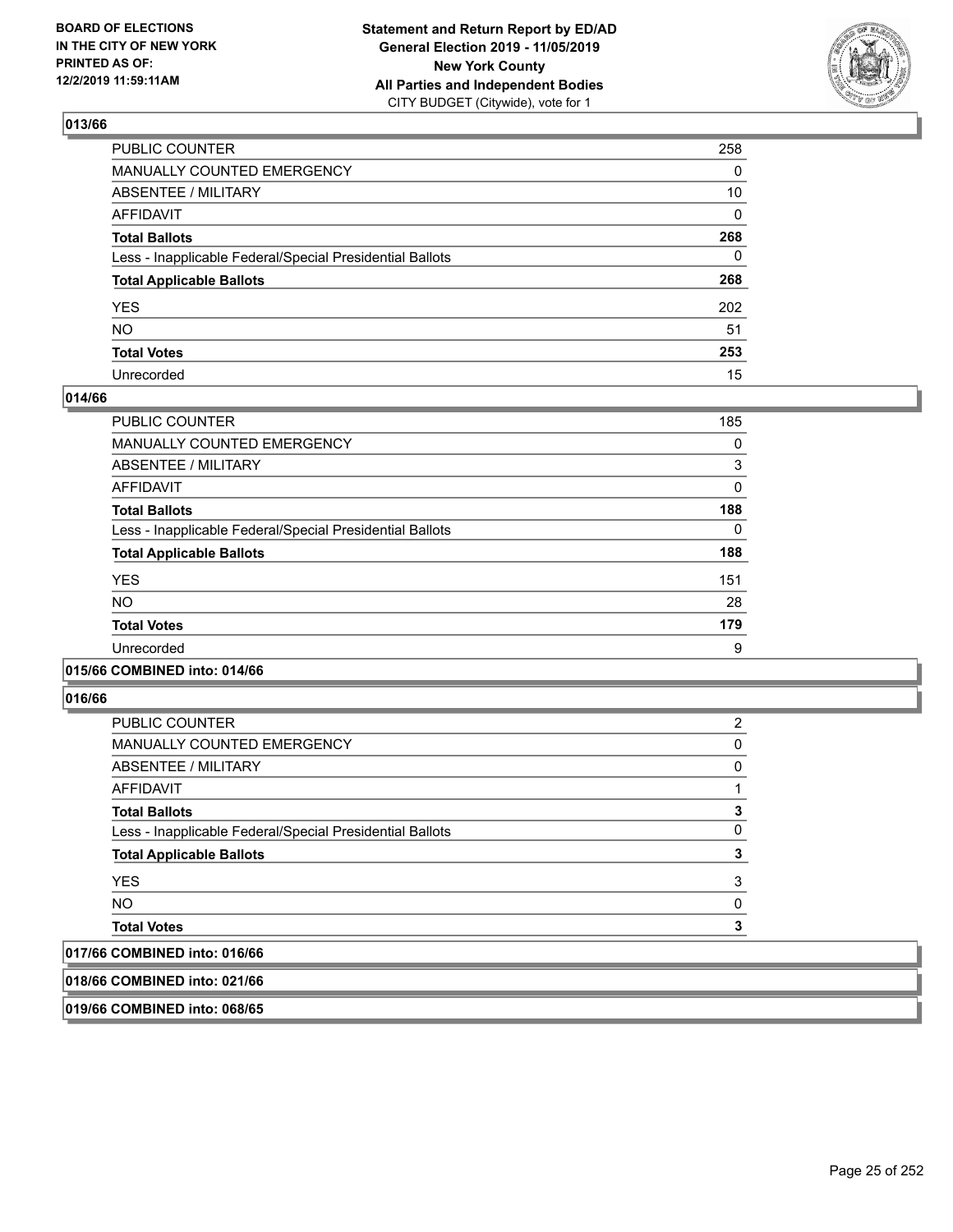

| PUBLIC COUNTER                                           | 185            |
|----------------------------------------------------------|----------------|
| MANUALLY COUNTED EMERGENCY                               | $\mathbf{0}$   |
| ABSENTEE / MILITARY                                      | $\overline{7}$ |
| AFFIDAVIT                                                | 4              |
| Total Ballots                                            | 196            |
| Less - Inapplicable Federal/Special Presidential Ballots | $\Omega$       |
| <b>Total Applicable Ballots</b>                          | 196            |
| YES                                                      | 163            |
| NO.                                                      | 26             |
| <b>Total Votes</b>                                       | 189            |
| Unrecorded                                               | 7              |

#### **021/66**

| <b>PUBLIC COUNTER</b>                                    | 347      |
|----------------------------------------------------------|----------|
| MANUALLY COUNTED EMERGENCY                               | 0        |
| ABSENTEE / MILITARY                                      | 8        |
| AFFIDAVIT                                                |          |
| <b>Total Ballots</b>                                     | 356      |
| Less - Inapplicable Federal/Special Presidential Ballots | $\Omega$ |
| <b>Total Applicable Ballots</b>                          | 356      |
| <b>YES</b>                                               | 268      |
| <b>NO</b>                                                | 57       |
| <b>Total Votes</b>                                       | 325      |
| Unrecorded                                               | 31       |

| PUBLIC COUNTER                                           | 317      |
|----------------------------------------------------------|----------|
| MANUALLY COUNTED EMERGENCY                               | 0        |
| ABSENTEE / MILITARY                                      | 15       |
| AFFIDAVIT                                                | 3        |
| <b>Total Ballots</b>                                     | 335      |
| Less - Inapplicable Federal/Special Presidential Ballots | $\Omega$ |
| <b>Total Applicable Ballots</b>                          | 335      |
| <b>YES</b>                                               | 253      |
| NO.                                                      | 60       |
| <b>Total Votes</b>                                       | 313      |
| Unrecorded                                               | 22       |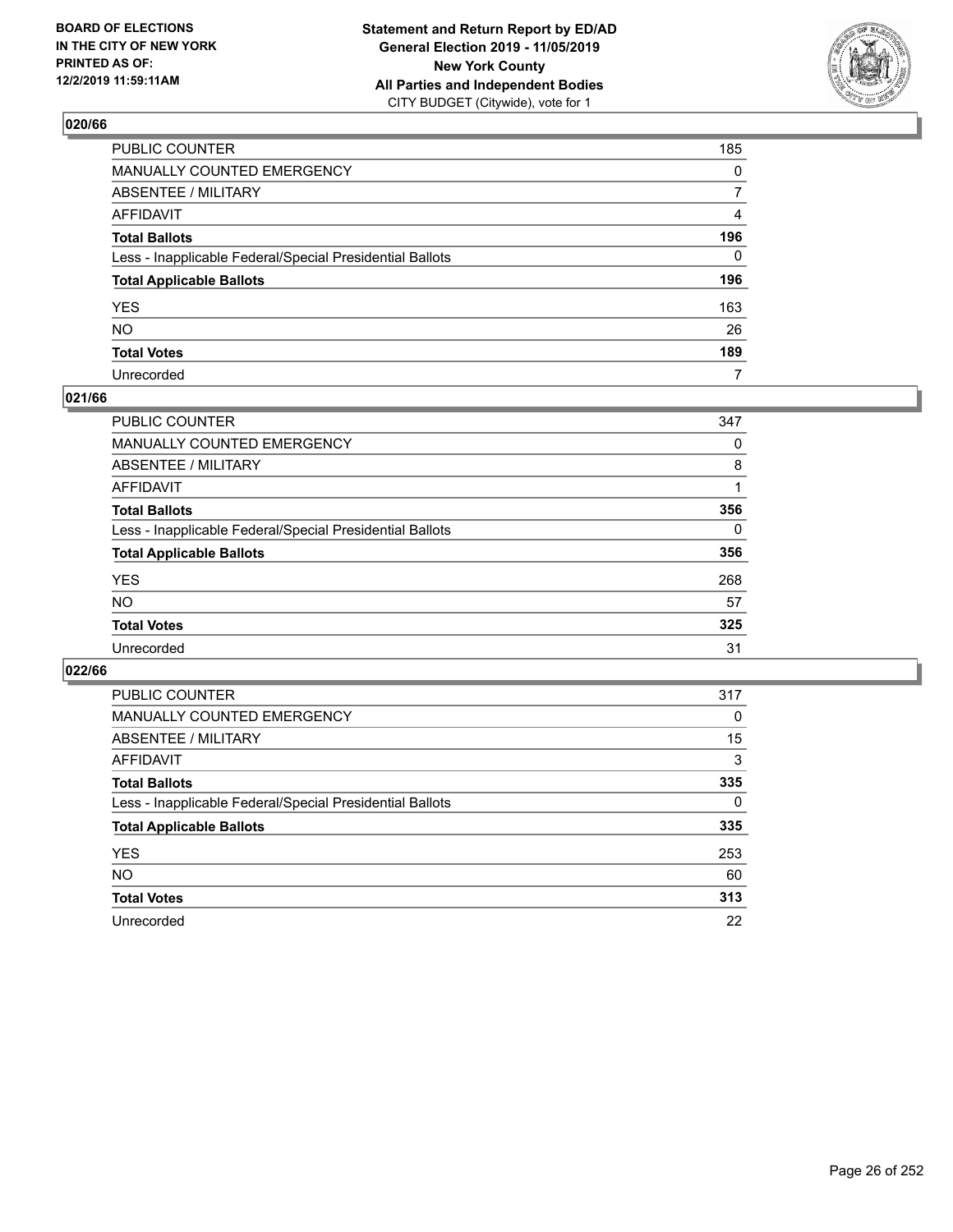

| MANUALLY COUNTED EMERGENCY<br><b>ABSENTEE / MILITARY</b><br><b>AFFIDAVIT</b><br><b>Total Ballots</b><br>Less - Inapplicable Federal/Special Presidential Ballots<br><b>Total Applicable Ballots</b><br><b>YES</b><br><b>NO</b><br><b>Total Votes</b><br>Unrecorded | PUBLIC COUNTER | 365 |
|--------------------------------------------------------------------------------------------------------------------------------------------------------------------------------------------------------------------------------------------------------------------|----------------|-----|
|                                                                                                                                                                                                                                                                    |                | 0   |
|                                                                                                                                                                                                                                                                    |                | 2   |
|                                                                                                                                                                                                                                                                    |                |     |
|                                                                                                                                                                                                                                                                    |                | 368 |
|                                                                                                                                                                                                                                                                    |                | 0   |
|                                                                                                                                                                                                                                                                    |                | 368 |
|                                                                                                                                                                                                                                                                    |                | 312 |
|                                                                                                                                                                                                                                                                    |                | 40  |
|                                                                                                                                                                                                                                                                    |                | 352 |
|                                                                                                                                                                                                                                                                    |                | 16  |

### **024/66 COMBINED into: 022/66**

#### **025/66 COMBINED into: 020/66**

### **026/66**

| <b>PUBLIC COUNTER</b>                                    | 249      |
|----------------------------------------------------------|----------|
| <b>MANUALLY COUNTED EMERGENCY</b>                        | 0        |
| ABSENTEE / MILITARY                                      | 5        |
| <b>AFFIDAVIT</b>                                         |          |
| <b>Total Ballots</b>                                     | 255      |
| Less - Inapplicable Federal/Special Presidential Ballots | $\Omega$ |
| <b>Total Applicable Ballots</b>                          | 255      |
| <b>YES</b>                                               | 203      |
| <b>NO</b>                                                | 33       |
| <b>Total Votes</b>                                       | 236      |
| Unrecorded                                               | 19       |

#### **027/66 COMBINED into: 026/66**

| <b>PUBLIC COUNTER</b>                                    | 198 |
|----------------------------------------------------------|-----|
| <b>MANUALLY COUNTED EMERGENCY</b>                        | 0   |
| ABSENTEE / MILITARY                                      |     |
| AFFIDAVIT                                                | 2   |
| <b>Total Ballots</b>                                     | 201 |
| Less - Inapplicable Federal/Special Presidential Ballots | 0   |
| <b>Total Applicable Ballots</b>                          | 201 |
| <b>YES</b>                                               | 140 |
| <b>NO</b>                                                | 19  |
| <b>Total Votes</b>                                       | 159 |
| Unrecorded                                               | 42  |
| 029/66 COMBINED into: 078/65                             |     |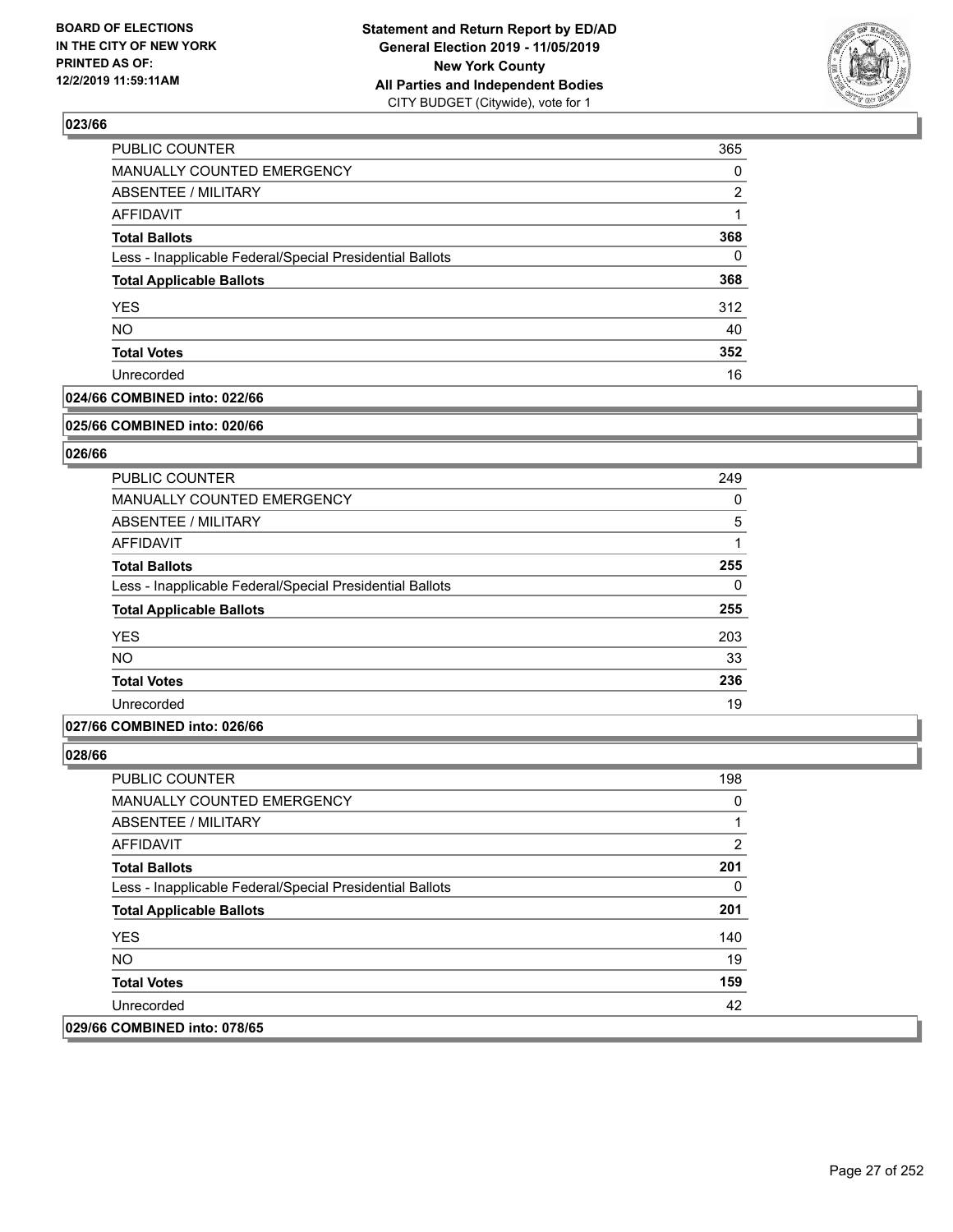

| <b>PUBLIC COUNTER</b>                                    | 195 |
|----------------------------------------------------------|-----|
| MANUALLY COUNTED EMERGENCY                               | 0   |
| ABSENTEE / MILITARY                                      | 7   |
| <b>AFFIDAVIT</b>                                         | 5   |
| <b>Total Ballots</b>                                     | 207 |
| Less - Inapplicable Federal/Special Presidential Ballots | 0   |
| <b>Total Applicable Ballots</b>                          | 207 |
| <b>YES</b>                                               | 154 |
| <b>NO</b>                                                | 41  |
| <b>Total Votes</b>                                       | 195 |
| Unrecorded                                               | 12  |

#### **031/66 COMBINED into: 106/66**

#### **032/66**

| <b>PUBLIC COUNTER</b>                                    | 298 |
|----------------------------------------------------------|-----|
| <b>MANUALLY COUNTED EMERGENCY</b>                        | 0   |
| ABSENTEE / MILITARY                                      |     |
| <b>AFFIDAVIT</b>                                         | 5   |
| <b>Total Ballots</b>                                     | 310 |
| Less - Inapplicable Federal/Special Presidential Ballots | 0   |
| <b>Total Applicable Ballots</b>                          | 310 |
| <b>YES</b>                                               | 247 |
| NO.                                                      | 41  |
| <b>Total Votes</b>                                       | 288 |
| Unrecorded                                               | 22  |
|                                                          |     |

### **033/66 COMBINED into: 032/66**

#### **034/66 COMBINED into: 035/66**

| <b>PUBLIC COUNTER</b>                                    | 359 |
|----------------------------------------------------------|-----|
| <b>MANUALLY COUNTED EMERGENCY</b>                        | 0   |
| ABSENTEE / MILITARY                                      | 4   |
| AFFIDAVIT                                                | 4   |
| <b>Total Ballots</b>                                     | 367 |
| Less - Inapplicable Federal/Special Presidential Ballots | 0   |
| <b>Total Applicable Ballots</b>                          | 367 |
| <b>YES</b>                                               | 272 |
| <b>NO</b>                                                | 68  |
| <b>Total Votes</b>                                       | 340 |
| Unrecorded                                               | 27  |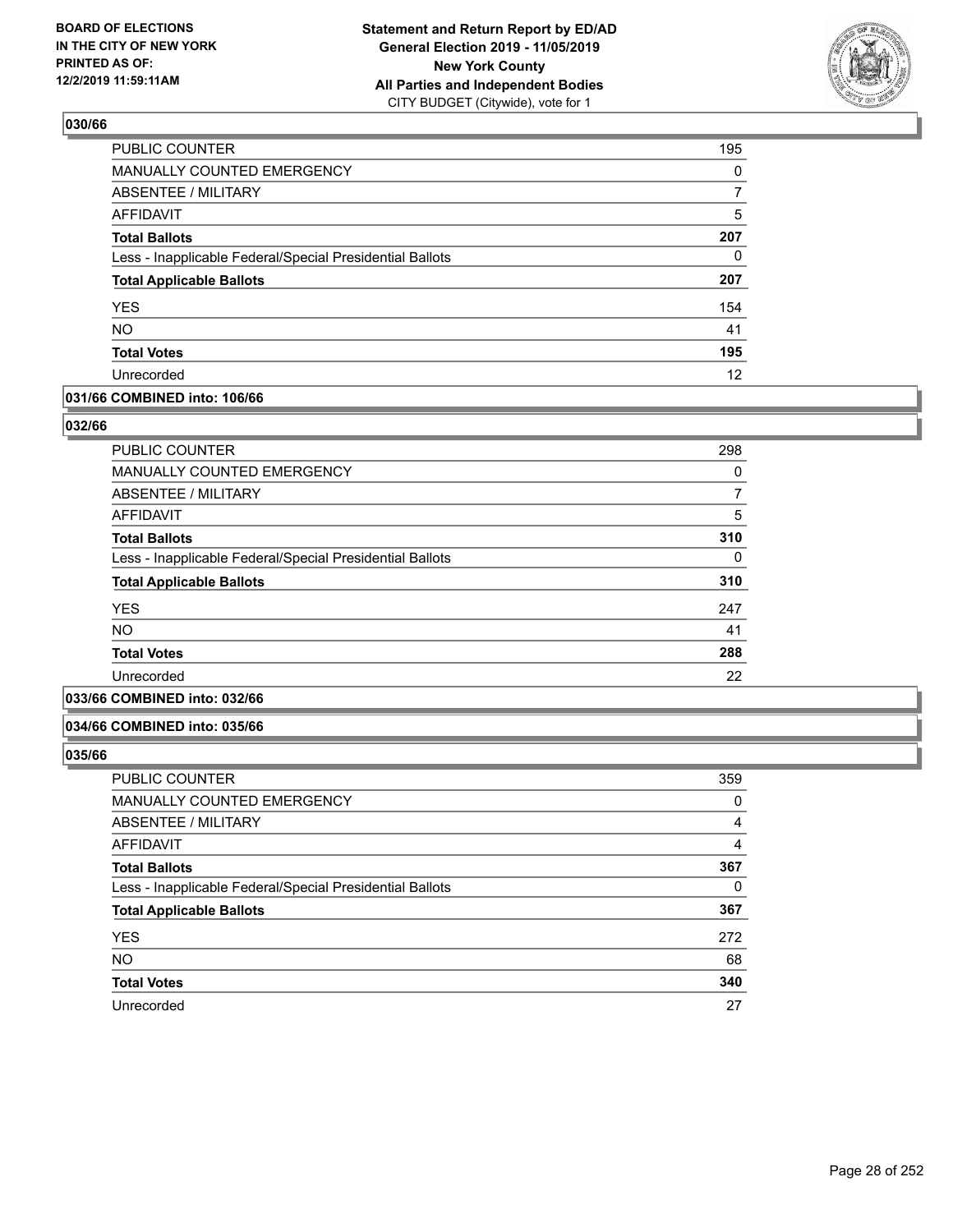

| PUBLIC COUNTER                                           | 239            |
|----------------------------------------------------------|----------------|
| MANUALLY COUNTED EMERGENCY                               | $\mathbf{0}$   |
| ABSENTEE / MILITARY                                      | 5              |
| AFFIDAVIT                                                | $\overline{2}$ |
| Total Ballots                                            | 246            |
| Less - Inapplicable Federal/Special Presidential Ballots | $\Omega$       |
| <b>Total Applicable Ballots</b>                          | 246            |
| YES                                                      | 200            |
| NO.                                                      | 35             |
| <b>Total Votes</b>                                       | 235            |
| Unrecorded                                               | 11             |

#### **037/66**

| <b>PUBLIC COUNTER</b>                                    | 169      |
|----------------------------------------------------------|----------|
| <b>MANUALLY COUNTED EMERGENCY</b>                        | 0        |
| ABSENTEE / MILITARY                                      | 2        |
| AFFIDAVIT                                                |          |
| <b>Total Ballots</b>                                     | 172      |
| Less - Inapplicable Federal/Special Presidential Ballots | $\Omega$ |
| <b>Total Applicable Ballots</b>                          | 172      |
| <b>YES</b>                                               | 133      |
| <b>NO</b>                                                | 33       |
| <b>Total Votes</b>                                       | 166      |
| Unrecorded                                               | 6        |

| PUBLIC COUNTER                                           | 335      |
|----------------------------------------------------------|----------|
| MANUALLY COUNTED EMERGENCY                               | $\Omega$ |
| ABSENTEE / MILITARY                                      | 12       |
| AFFIDAVIT                                                |          |
| <b>Total Ballots</b>                                     | 348      |
| Less - Inapplicable Federal/Special Presidential Ballots | $\Omega$ |
| <b>Total Applicable Ballots</b>                          | 348      |
| <b>YES</b>                                               | 261      |
| NO.                                                      | 67       |
| <b>Total Votes</b>                                       | 328      |
| Unrecorded                                               | 20       |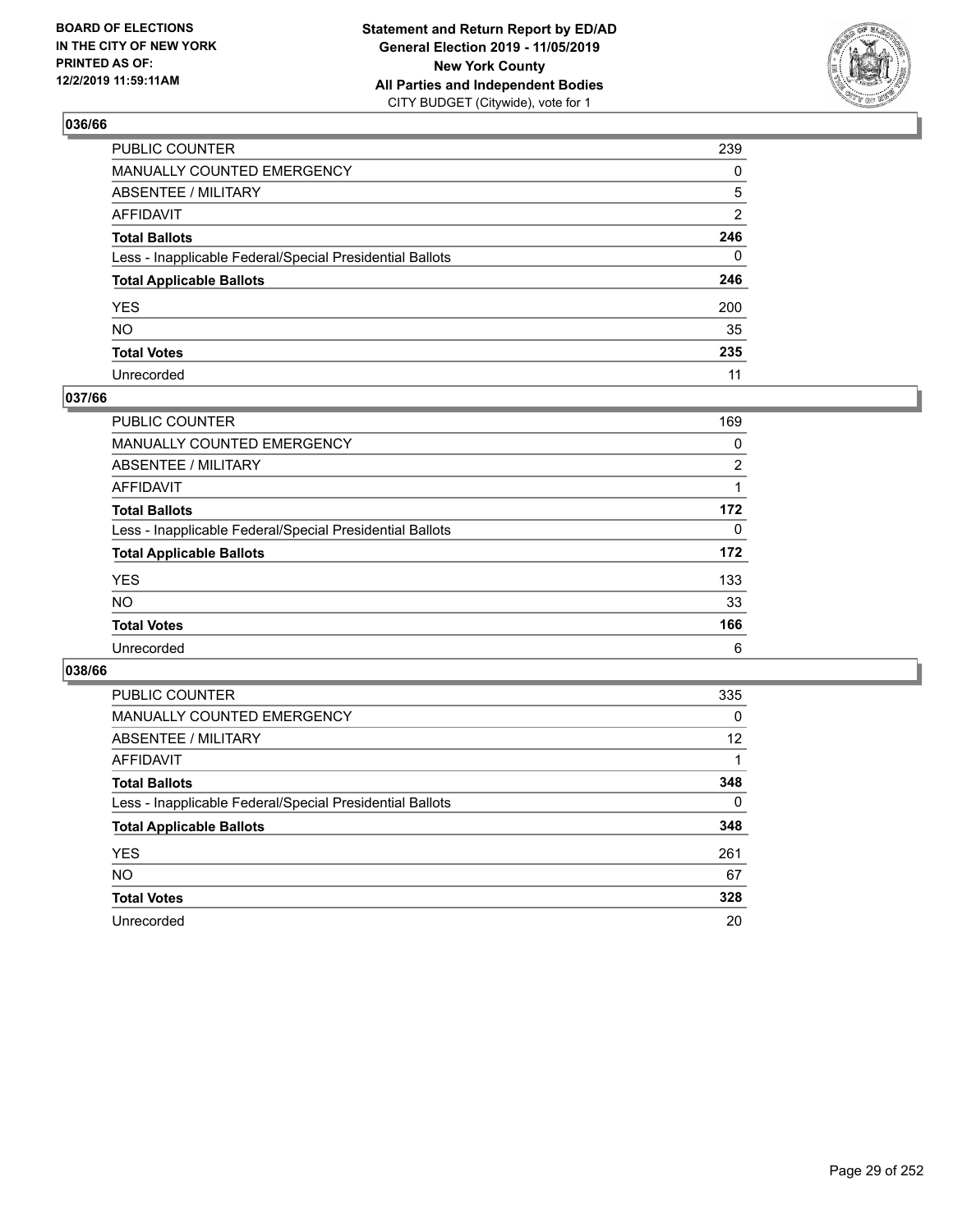

| PUBLIC COUNTER                                           | 74 |
|----------------------------------------------------------|----|
| MANUALLY COUNTED EMERGENCY                               | 0  |
| <b>ABSENTEE / MILITARY</b>                               |    |
| <b>AFFIDAVIT</b>                                         | 0  |
| <b>Total Ballots</b>                                     | 75 |
| Less - Inapplicable Federal/Special Presidential Ballots | 0  |
| <b>Total Applicable Ballots</b>                          | 75 |
| <b>YES</b>                                               | 55 |
| <b>NO</b>                                                | 15 |
| <b>Total Votes</b>                                       | 70 |
| Unrecorded                                               | 5  |

### **040/66 COMBINED into: 022/66**

#### **041/66 COMBINED into: 044/66**

### **042/66 COMBINED into: 044/66**

#### **043/66**

| PUBLIC COUNTER                                           | 106   |
|----------------------------------------------------------|-------|
| MANUALLY COUNTED EMERGENCY                               | 0     |
| ABSENTEE / MILITARY                                      | 3     |
| AFFIDAVIT                                                | 3     |
| <b>Total Ballots</b>                                     | $112$ |
| Less - Inapplicable Federal/Special Presidential Ballots | 0     |
| <b>Total Applicable Ballots</b>                          | $112$ |
| <b>YES</b>                                               | 88    |
| <b>NO</b>                                                | 19    |
| <b>Total Votes</b>                                       | 107   |
| Unrecorded                                               | 5     |

| <b>PUBLIC COUNTER</b>                                    | 302      |
|----------------------------------------------------------|----------|
| <b>MANUALLY COUNTED EMERGENCY</b>                        | 0        |
| ABSENTEE / MILITARY                                      | 4        |
| AFFIDAVIT                                                | 3        |
| <b>Total Ballots</b>                                     | 309      |
| Less - Inapplicable Federal/Special Presidential Ballots | $\Omega$ |
| <b>Total Applicable Ballots</b>                          | 309      |
| <b>YES</b>                                               | 224      |
| <b>NO</b>                                                | 70       |
| <b>Total Votes</b>                                       | 294      |
| Unrecorded                                               | 15       |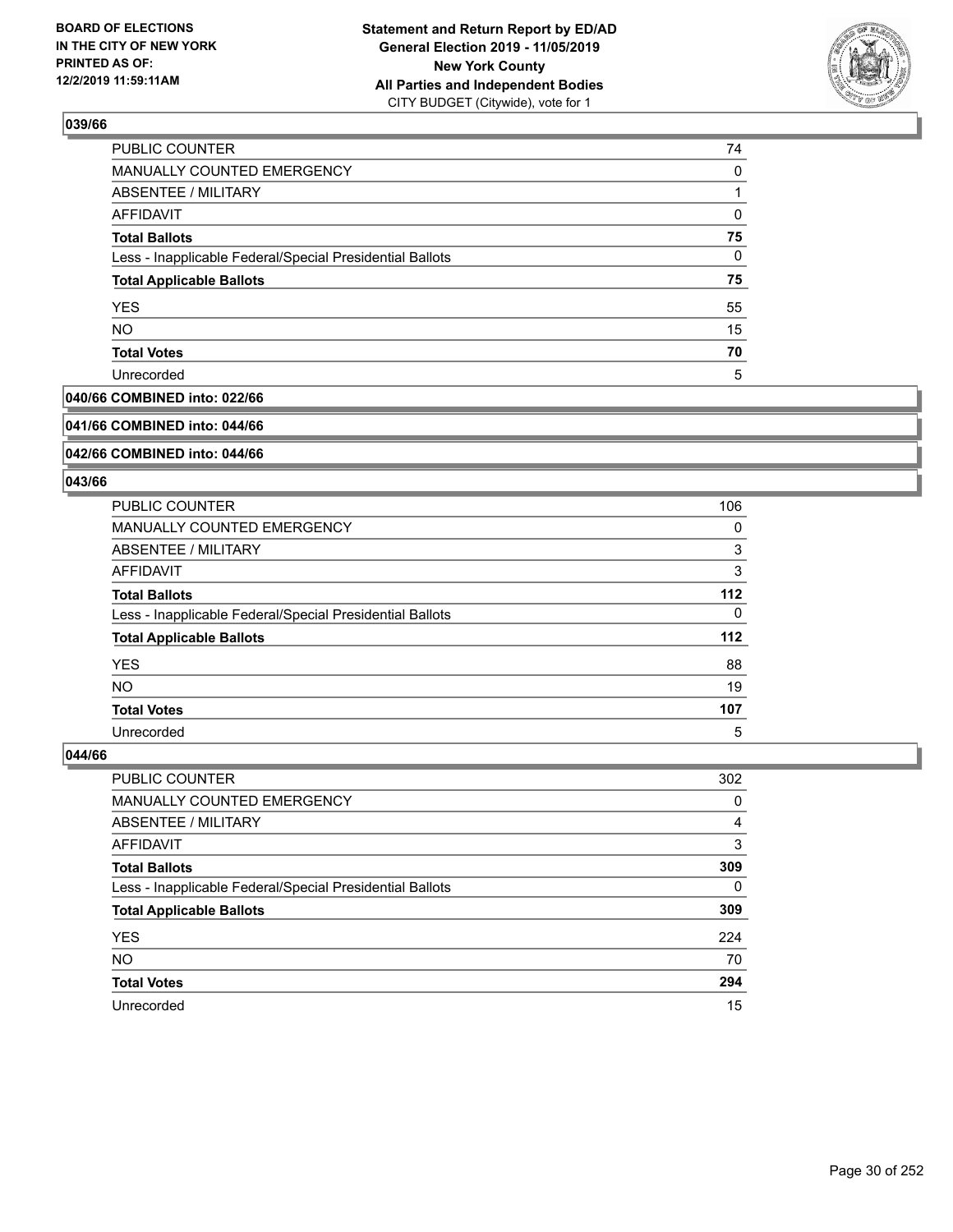

| <b>PUBLIC COUNTER</b>                                    | 340      |
|----------------------------------------------------------|----------|
| MANUALLY COUNTED EMERGENCY                               | $\Omega$ |
| ABSENTEE / MILITARY                                      | 6        |
| <b>AFFIDAVIT</b>                                         | 5        |
| <b>Total Ballots</b>                                     | 351      |
| Less - Inapplicable Federal/Special Presidential Ballots | $\Omega$ |
| <b>Total Applicable Ballots</b>                          | 351      |
| <b>YES</b>                                               | 272      |
| <b>NO</b>                                                | 55       |
| <b>Total Votes</b>                                       | 327      |
| Unrecorded                                               | 24       |

#### **046/66 COMBINED into: 098/66**

#### **047/66**

| <b>PUBLIC COUNTER</b>                                    | 381      |
|----------------------------------------------------------|----------|
| MANUALLY COUNTED EMERGENCY                               | 0        |
| <b>ABSENTEE / MILITARY</b>                               | 12       |
| AFFIDAVIT                                                | $\Omega$ |
| <b>Total Ballots</b>                                     | 393      |
| Less - Inapplicable Federal/Special Presidential Ballots | $\Omega$ |
| <b>Total Applicable Ballots</b>                          | 393      |
| <b>YES</b>                                               | 309      |
| <b>NO</b>                                                | 65       |
| <b>Total Votes</b>                                       | 374      |
| Unrecorded                                               | 19       |
|                                                          |          |

| <b>PUBLIC COUNTER</b>                                    | 237      |
|----------------------------------------------------------|----------|
| MANUALLY COUNTED EMERGENCY                               | 0        |
| ABSENTEE / MILITARY                                      | 0        |
| AFFIDAVIT                                                | 8        |
| <b>Total Ballots</b>                                     | 245      |
| Less - Inapplicable Federal/Special Presidential Ballots | $\Omega$ |
| <b>Total Applicable Ballots</b>                          | 245      |
| <b>YES</b>                                               | 169      |
| <b>NO</b>                                                | 55       |
| <b>Total Votes</b>                                       | 224      |
| Unrecorded                                               | 21       |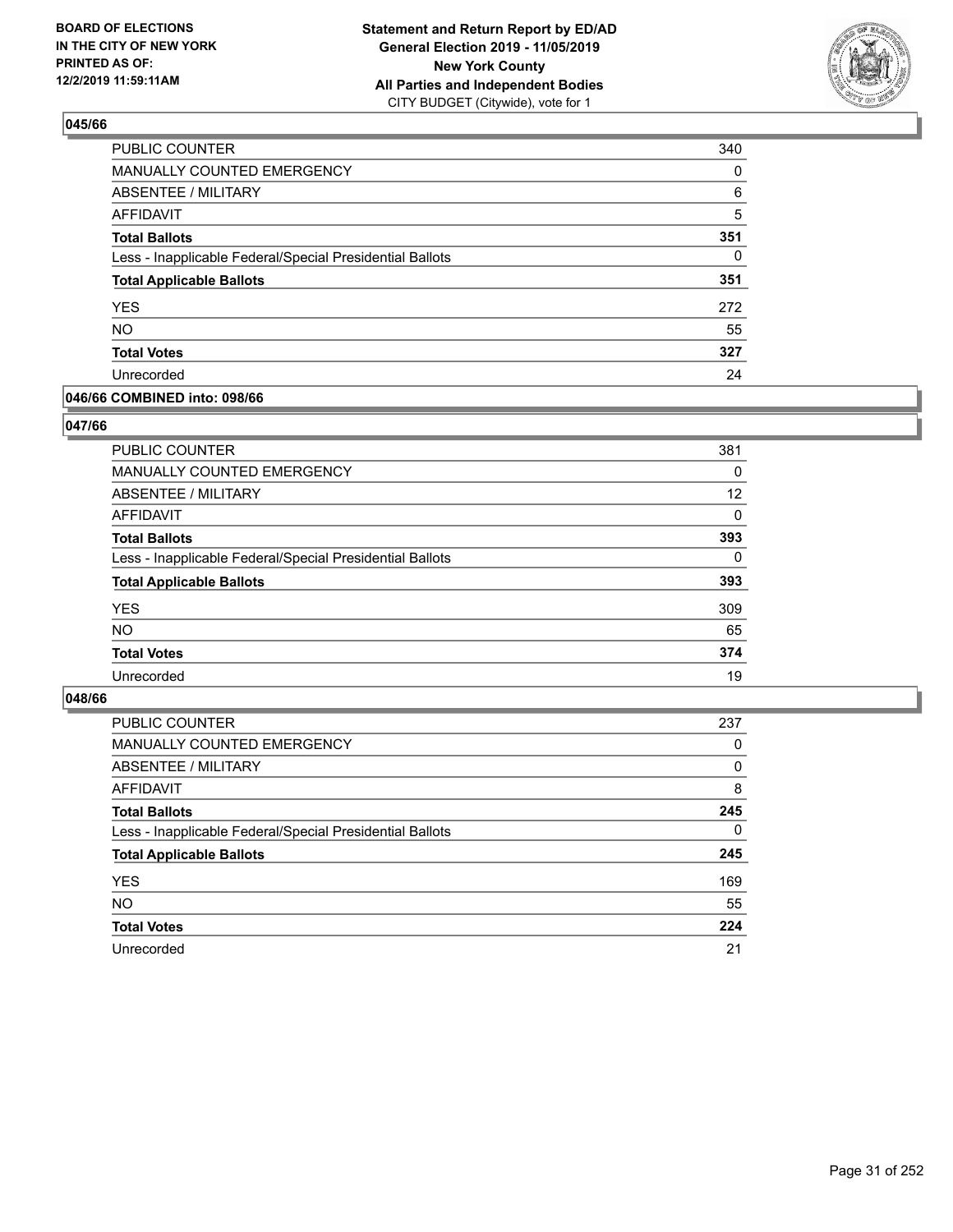

| PUBLIC COUNTER                                           | 177 |
|----------------------------------------------------------|-----|
| MANUALLY COUNTED EMERGENCY                               | 0   |
| ABSENTEE / MILITARY                                      | 5   |
| AFFIDAVIT                                                |     |
| Total Ballots                                            | 183 |
| Less - Inapplicable Federal/Special Presidential Ballots | 0   |
| <b>Total Applicable Ballots</b>                          | 183 |
| YES                                                      | 145 |
| NO.                                                      | 18  |
| <b>Total Votes</b>                                       | 163 |
| Unrecorded                                               | 20  |

#### **050/66**

| PUBLIC COUNTER                                           | 499      |
|----------------------------------------------------------|----------|
| MANUALLY COUNTED EMERGENCY                               | $\Omega$ |
| ABSENTEE / MILITARY                                      | 12       |
| AFFIDAVIT                                                | 8        |
| <b>Total Ballots</b>                                     | 519      |
| Less - Inapplicable Federal/Special Presidential Ballots | $\Omega$ |
| <b>Total Applicable Ballots</b>                          | 519      |
| <b>YES</b>                                               | 412      |
| <b>NO</b>                                                | 76       |
| <b>Total Votes</b>                                       | 488      |
| Unrecorded                                               | 31       |
|                                                          |          |

#### **051/66 COMBINED into: 038/66**

#### **052/66 COMBINED into: 050/66**

#### **053/66 COMBINED into: 054/66**

| <b>PUBLIC COUNTER</b>                                    | 420 |
|----------------------------------------------------------|-----|
| <b>MANUALLY COUNTED EMERGENCY</b>                        | 0   |
| ABSENTEE / MILITARY                                      | 7   |
| AFFIDAVIT                                                | 3   |
| <b>Total Ballots</b>                                     | 430 |
| Less - Inapplicable Federal/Special Presidential Ballots | 0   |
| <b>Total Applicable Ballots</b>                          | 430 |
| <b>YES</b>                                               | 325 |
| <b>NO</b>                                                | 85  |
| <b>Total Votes</b>                                       | 410 |
| Unrecorded                                               | 20  |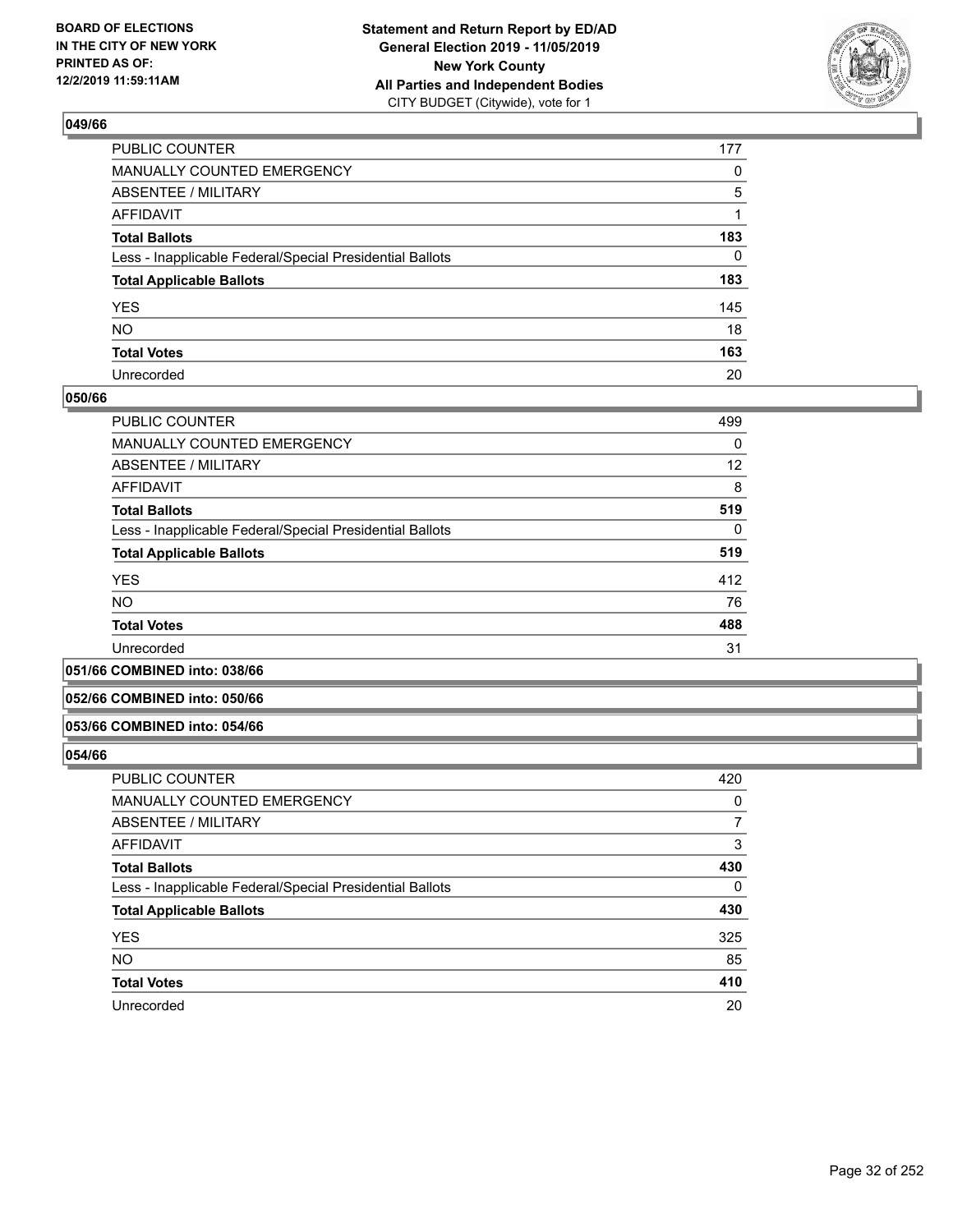

| PUBLIC COUNTER                                           | 315      |
|----------------------------------------------------------|----------|
| <b>MANUALLY COUNTED EMERGENCY</b>                        | 0        |
| <b>ABSENTEE / MILITARY</b>                               | 11       |
| AFFIDAVIT                                                | 2        |
| <b>Total Ballots</b>                                     | 328      |
| Less - Inapplicable Federal/Special Presidential Ballots | $\Omega$ |
| <b>Total Applicable Ballots</b>                          | 328      |
| <b>YES</b>                                               | 256      |
| <b>NO</b>                                                | 61       |
| <b>Total Votes</b>                                       | 317      |
| Unrecorded                                               | 11       |

#### **056/66 COMBINED into: 055/66**

#### **057/66**

| <b>PUBLIC COUNTER</b>                                    | 207            |
|----------------------------------------------------------|----------------|
| <b>MANUALLY COUNTED EMERGENCY</b>                        | 0              |
| <b>ABSENTEE / MILITARY</b>                               | 3              |
| AFFIDAVIT                                                | $\overline{2}$ |
| <b>Total Ballots</b>                                     | 212            |
| Less - Inapplicable Federal/Special Presidential Ballots | 0              |
| <b>Total Applicable Ballots</b>                          | 212            |
| <b>YES</b>                                               | 154            |
| <b>NO</b>                                                | 48             |
| <b>Total Votes</b>                                       | 202            |
| Unrecorded                                               | 10             |

#### **058/66 COMBINED into: 076/66**

### **059/66 COMBINED into: 047/66**

#### **060/66 COMBINED into: 061/66**

| PUBLIC COUNTER                                           | 423 |
|----------------------------------------------------------|-----|
| <b>MANUALLY COUNTED EMERGENCY</b>                        | 0   |
| ABSENTEE / MILITARY                                      | 10  |
| AFFIDAVIT                                                | 2   |
| <b>Total Ballots</b>                                     | 435 |
| Less - Inapplicable Federal/Special Presidential Ballots | 0   |
| <b>Total Applicable Ballots</b>                          | 435 |
| <b>YES</b>                                               | 342 |
| NO.                                                      | 56  |
| <b>Total Votes</b>                                       | 398 |
| Unrecorded                                               | 37  |
| 062/66 COMBINED into: 063/66                             |     |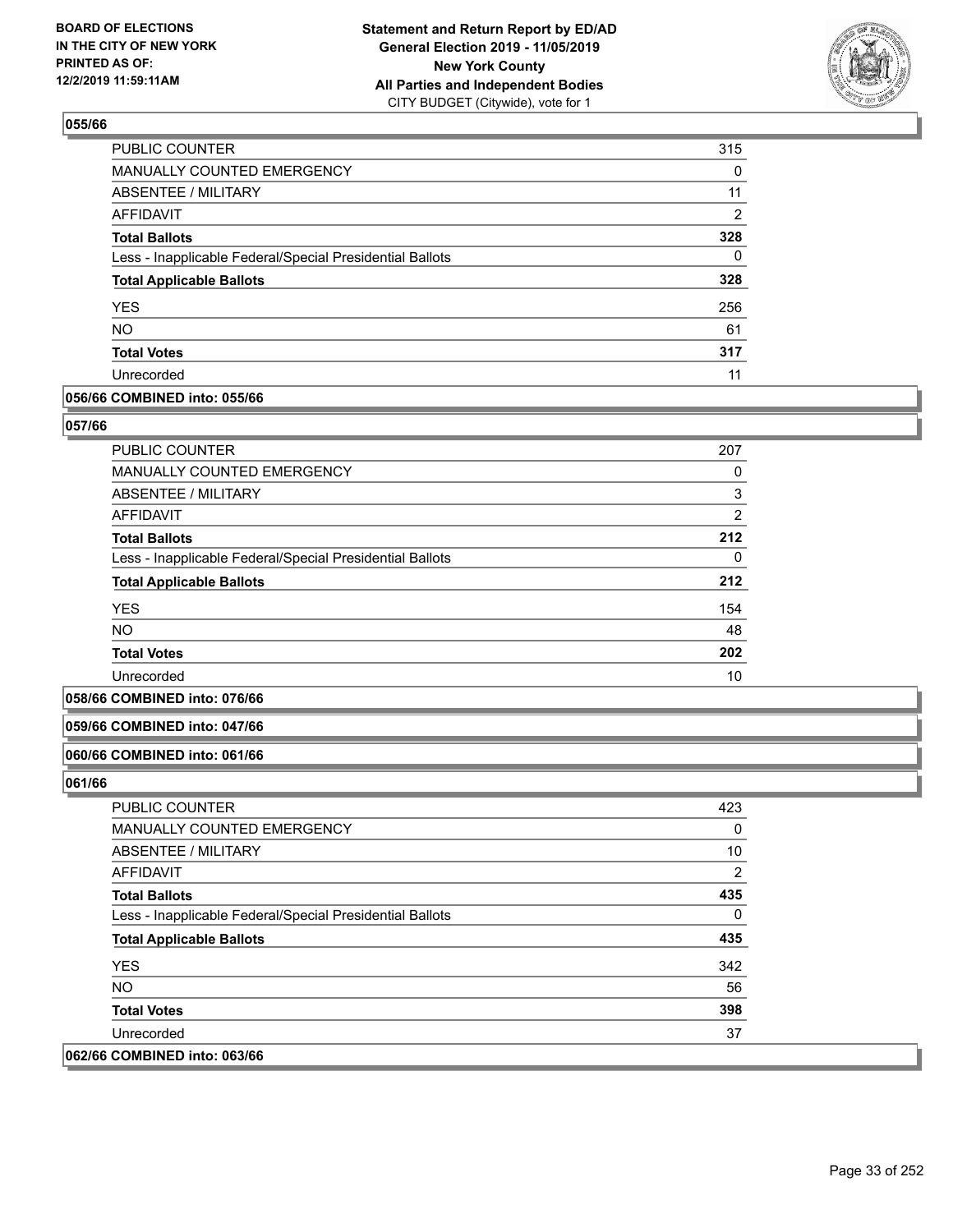

| <b>PUBLIC COUNTER</b>                                    | 331      |
|----------------------------------------------------------|----------|
| MANUALLY COUNTED EMERGENCY                               | 0        |
| <b>ABSENTEE / MILITARY</b>                               | 6        |
| <b>AFFIDAVIT</b>                                         | 3        |
| <b>Total Ballots</b>                                     | 340      |
| Less - Inapplicable Federal/Special Presidential Ballots | $\Omega$ |
| <b>Total Applicable Ballots</b>                          | 340      |
| <b>YES</b>                                               | 261      |
| <b>NO</b>                                                | 56       |
| <b>Total Votes</b>                                       | 317      |
| Unrecorded                                               | 23       |

#### **064/66 COMBINED into: 085/66**

#### **065/66**

| <b>PUBLIC COUNTER</b>                                    | 145           |
|----------------------------------------------------------|---------------|
| MANUALLY COUNTED EMERGENCY                               | 0             |
| ABSENTEE / MILITARY                                      | 6             |
| AFFIDAVIT                                                | $\mathcal{P}$ |
| <b>Total Ballots</b>                                     | 153           |
| Less - Inapplicable Federal/Special Presidential Ballots | 0             |
| <b>Total Applicable Ballots</b>                          | 153           |
| <b>YES</b>                                               | 120           |
| <b>NO</b>                                                | 31            |
| <b>Total Votes</b>                                       | 151           |
| Unrecorded                                               | 2             |
|                                                          |               |

### **066/66 COMBINED into: 075/66**

| <b>PUBLIC COUNTER</b>                                    | 317      |
|----------------------------------------------------------|----------|
| <b>MANUALLY COUNTED EMERGENCY</b>                        | 0        |
| <b>ABSENTEE / MILITARY</b>                               | 10       |
| <b>AFFIDAVIT</b>                                         | 1        |
| <b>Total Ballots</b>                                     | 328      |
| Less - Inapplicable Federal/Special Presidential Ballots | $\Omega$ |
| <b>Total Applicable Ballots</b>                          | 328      |
| <b>YES</b>                                               | 228      |
| <b>NO</b>                                                | 80       |
| <b>Total Votes</b>                                       | 308      |
| Unrecorded                                               | 20       |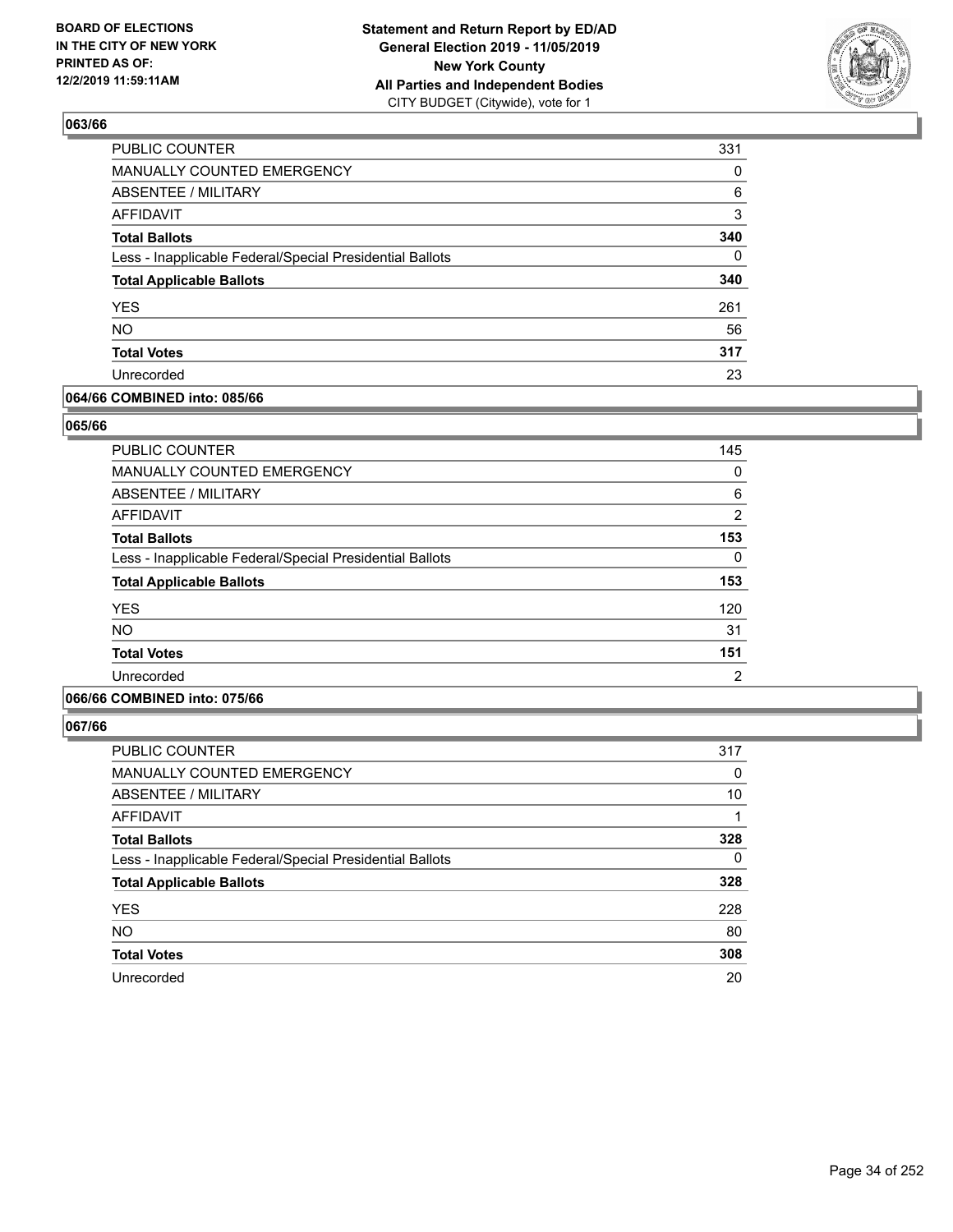

| PUBLIC COUNTER                                           | 177 |
|----------------------------------------------------------|-----|
| MANUALLY COUNTED EMERGENCY                               | 0   |
| ABSENTEE / MILITARY                                      |     |
| AFFIDAVIT                                                |     |
| <b>Total Ballots</b>                                     | 185 |
| Less - Inapplicable Federal/Special Presidential Ballots | 0   |
| <b>Total Applicable Ballots</b>                          | 185 |
| <b>YES</b>                                               | 145 |
| <b>NO</b>                                                | 33  |
| <b>Total Votes</b>                                       | 178 |
| Unrecorded                                               |     |

### **069/66 COMBINED into: 067/66**

#### **070/66 COMBINED into: 071/66**

### **071/66**

| <b>PUBLIC COUNTER</b>                                    | 361      |
|----------------------------------------------------------|----------|
| <b>MANUALLY COUNTED EMERGENCY</b>                        | 0        |
| ABSENTEE / MILITARY                                      | 7        |
| AFFIDAVIT                                                | 5        |
| <b>Total Ballots</b>                                     | 373      |
| Less - Inapplicable Federal/Special Presidential Ballots | $\Omega$ |
| <b>Total Applicable Ballots</b>                          | 373      |
| <b>YES</b>                                               | 285      |
| <b>NO</b>                                                | 69       |
| <b>Total Votes</b>                                       | 354      |
| Unrecorded                                               | 19       |

### **072/66 COMBINED into: 073/66**

| <b>PUBLIC COUNTER</b>                                    | 230 |
|----------------------------------------------------------|-----|
| <b>MANUALLY COUNTED EMERGENCY</b>                        | 0   |
| ABSENTEE / MILITARY                                      | 5   |
| AFFIDAVIT                                                | 3   |
| <b>Total Ballots</b>                                     | 238 |
| Less - Inapplicable Federal/Special Presidential Ballots | 0   |
| <b>Total Applicable Ballots</b>                          | 238 |
| <b>YES</b>                                               | 188 |
| NO.                                                      | 35  |
| <b>Total Votes</b>                                       | 223 |
| Unrecorded                                               | 15  |
| 074/66 COMBINED into: 077/66                             |     |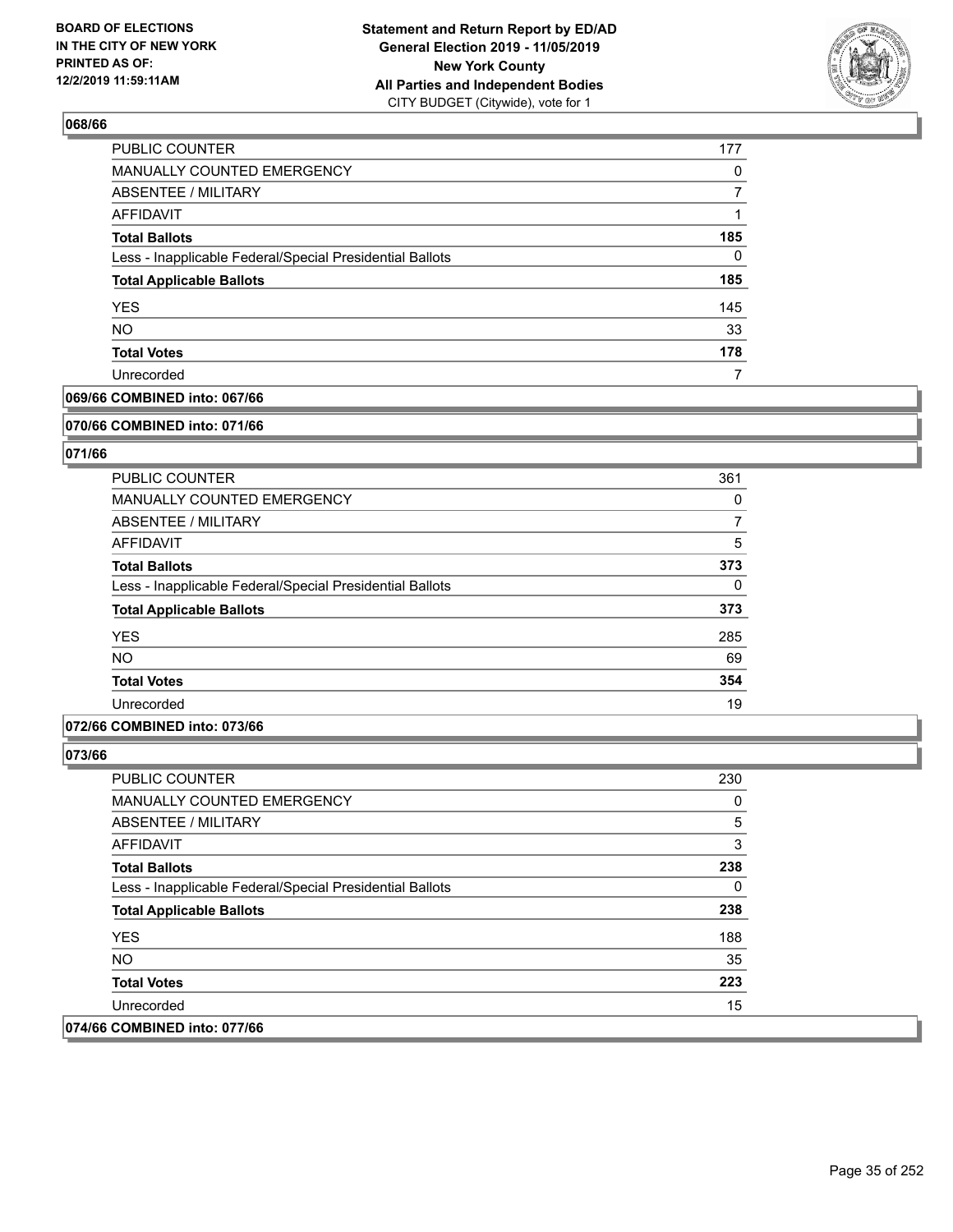

| PUBLIC COUNTER                                           | 317 |
|----------------------------------------------------------|-----|
| MANUALLY COUNTED EMERGENCY                               | 0   |
| ABSENTEE / MILITARY                                      | 9   |
| AFFIDAVIT                                                | 6   |
| Total Ballots                                            | 332 |
| Less - Inapplicable Federal/Special Presidential Ballots | 0   |
| <b>Total Applicable Ballots</b>                          | 332 |
| YES                                                      | 277 |
| NO.                                                      | 46  |
| <b>Total Votes</b>                                       | 323 |
| Unrecorded                                               | 9   |

#### **076/66**

| <b>PUBLIC COUNTER</b>                                    | 291      |
|----------------------------------------------------------|----------|
| MANUALLY COUNTED EMERGENCY                               | 0        |
| ABSENTEE / MILITARY                                      | 5        |
| AFFIDAVIT                                                | 3        |
| <b>Total Ballots</b>                                     | 299      |
| Less - Inapplicable Federal/Special Presidential Ballots | $\Omega$ |
| <b>Total Applicable Ballots</b>                          | 299      |
| <b>YES</b>                                               | 242      |
| <b>NO</b>                                                | 44       |
| <b>Total Votes</b>                                       | 286      |
| Unrecorded                                               | 13       |

| PUBLIC COUNTER                                           | 411      |
|----------------------------------------------------------|----------|
| <b>MANUALLY COUNTED EMERGENCY</b>                        | $\Omega$ |
| ABSENTEE / MILITARY                                      | 5        |
| AFFIDAVIT                                                | 3        |
| <b>Total Ballots</b>                                     | 419      |
| Less - Inapplicable Federal/Special Presidential Ballots | $\Omega$ |
| <b>Total Applicable Ballots</b>                          | 419      |
| <b>YES</b>                                               | 340      |
| <b>NO</b>                                                | 53       |
| <b>Total Votes</b>                                       | 393      |
| Unrecorded                                               | 26       |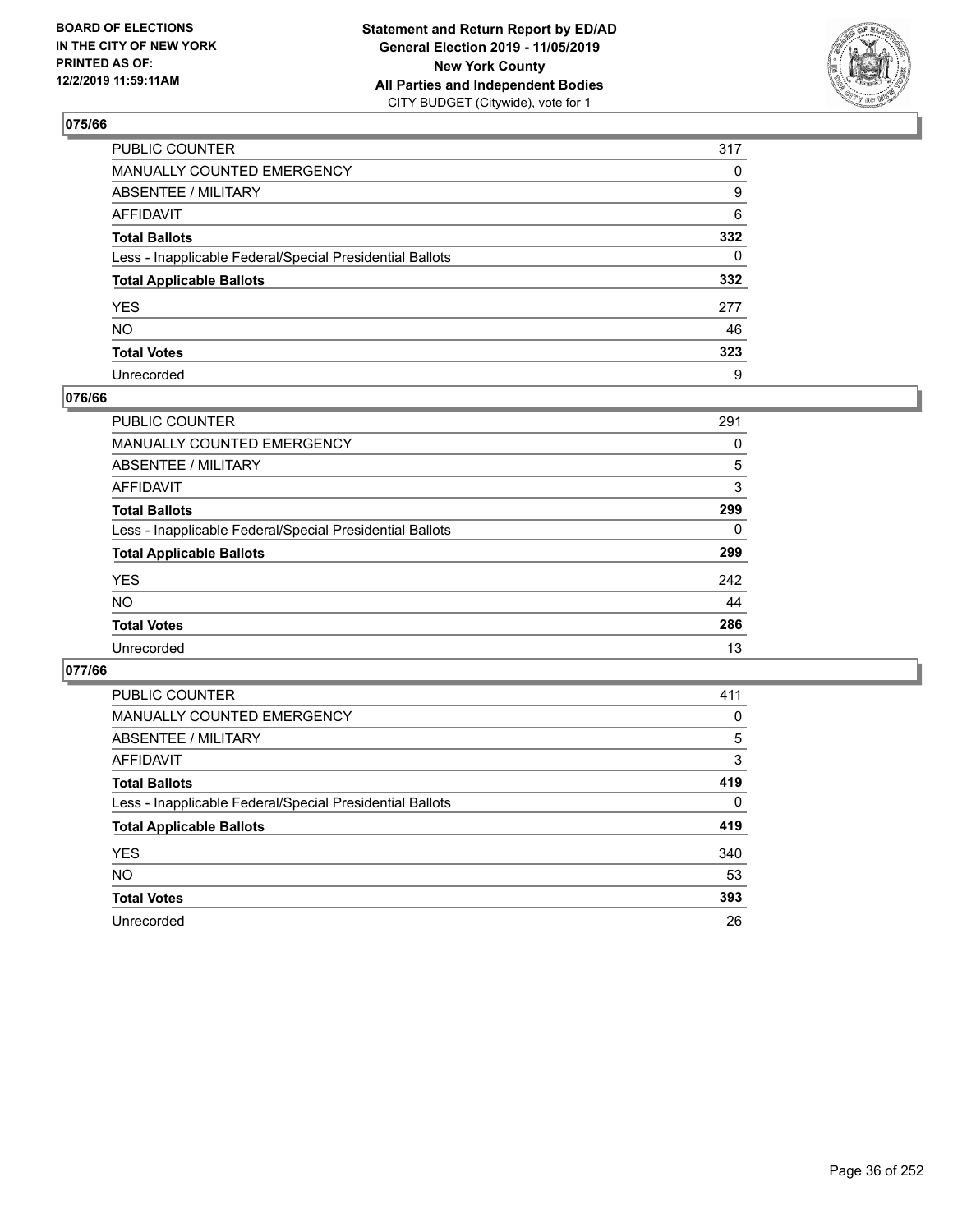

| PUBLIC COUNTER                                           | 424          |
|----------------------------------------------------------|--------------|
| MANUALLY COUNTED EMERGENCY                               | $\mathbf{0}$ |
| ABSENTEE / MILITARY                                      | 15           |
| AFFIDAVIT                                                | 3            |
| Total Ballots                                            | 442          |
| Less - Inapplicable Federal/Special Presidential Ballots | 0            |
| <b>Total Applicable Ballots</b>                          | 442          |
| YES                                                      | 346          |
| NO.                                                      | 83           |
| <b>Total Votes</b>                                       | 429          |
| Unrecorded                                               | 13           |

## **079/66**

| PUBLIC COUNTER                                           | 400      |
|----------------------------------------------------------|----------|
| MANUALLY COUNTED EMERGENCY                               | 0        |
| ABSENTEE / MILITARY                                      | 2        |
| <b>AFFIDAVIT</b>                                         | 4        |
| <b>Total Ballots</b>                                     | 406      |
| Less - Inapplicable Federal/Special Presidential Ballots | $\Omega$ |
| <b>Total Applicable Ballots</b>                          | 406      |
| <b>YES</b>                                               | 330      |
| NO.                                                      | 55       |
| <b>Total Votes</b>                                       | 385      |
| Unrecorded                                               | 21       |
|                                                          |          |

## **080/66 COMBINED into: 081/66**

**081/66** 

| <b>PUBLIC COUNTER</b>                                    | 473      |
|----------------------------------------------------------|----------|
| <b>MANUALLY COUNTED EMERGENCY</b>                        | 0        |
| ABSENTEE / MILITARY                                      |          |
| AFFIDAVIT                                                | 2        |
| <b>Total Ballots</b>                                     | 482      |
| Less - Inapplicable Federal/Special Presidential Ballots | $\Omega$ |
| <b>Total Applicable Ballots</b>                          | 482      |
| <b>YES</b>                                               | 406      |
| <b>NO</b>                                                | 53       |
| <b>Total Votes</b>                                       | 459      |
| Unrecorded                                               | 23       |
| 082/66 COMBINED into: 079/66                             |          |

**083/66 COMBINED into: 088/66**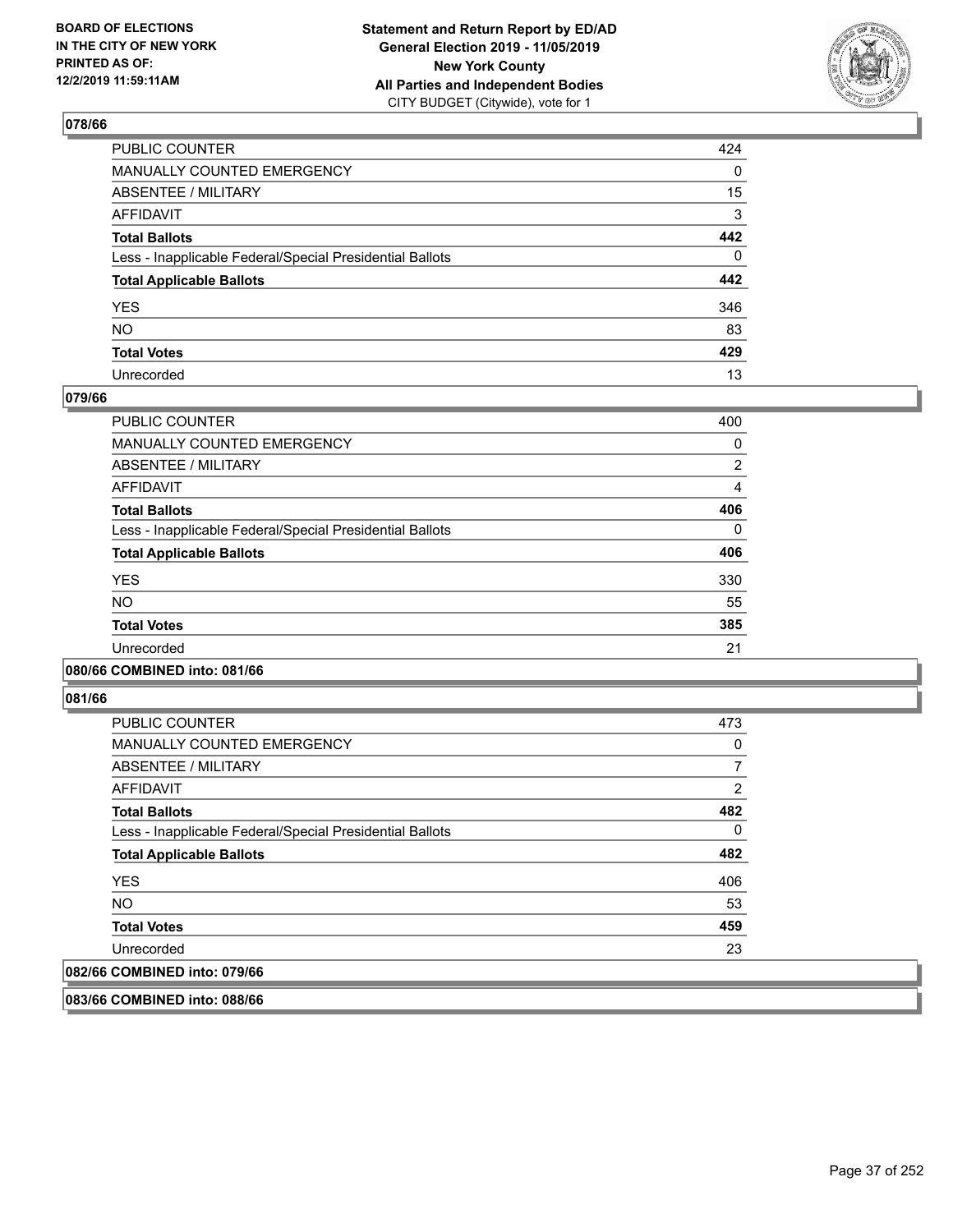

| PUBLIC COUNTER                                           | 439 |
|----------------------------------------------------------|-----|
| MANUALLY COUNTED EMERGENCY                               | 0   |
| ABSENTEE / MILITARY                                      | 14  |
| AFFIDAVIT                                                | 2   |
| Total Ballots                                            | 455 |
| Less - Inapplicable Federal/Special Presidential Ballots | 0   |
| <b>Total Applicable Ballots</b>                          | 455 |
| YES                                                      | 363 |
| NO.                                                      | 73  |
| <b>Total Votes</b>                                       | 436 |
| Unrecorded                                               | 19  |

## **085/66**

| PUBLIC COUNTER                                           | 381      |
|----------------------------------------------------------|----------|
| <b>MANUALLY COUNTED EMERGENCY</b>                        | 0        |
| <b>ABSENTEE / MILITARY</b>                               | 10       |
| AFFIDAVIT                                                |          |
| <b>Total Ballots</b>                                     | 392      |
| Less - Inapplicable Federal/Special Presidential Ballots | $\Omega$ |
| <b>Total Applicable Ballots</b>                          | 392      |
| <b>YES</b>                                               | 306      |
| <b>NO</b>                                                | 66       |
| <b>Total Votes</b>                                       | 372      |
| Unrecorded                                               | 20       |

| <b>PUBLIC COUNTER</b>                                    | 210 |
|----------------------------------------------------------|-----|
| MANUALLY COUNTED EMERGENCY                               | 0   |
| ABSENTEE / MILITARY                                      | 4   |
| AFFIDAVIT                                                | 2   |
| <b>Total Ballots</b>                                     | 216 |
| Less - Inapplicable Federal/Special Presidential Ballots | 0   |
| <b>Total Applicable Ballots</b>                          | 216 |
| <b>YES</b>                                               | 172 |
| <b>NO</b>                                                | 35  |
| <b>Total Votes</b>                                       | 207 |
| Unrecorded                                               | 9   |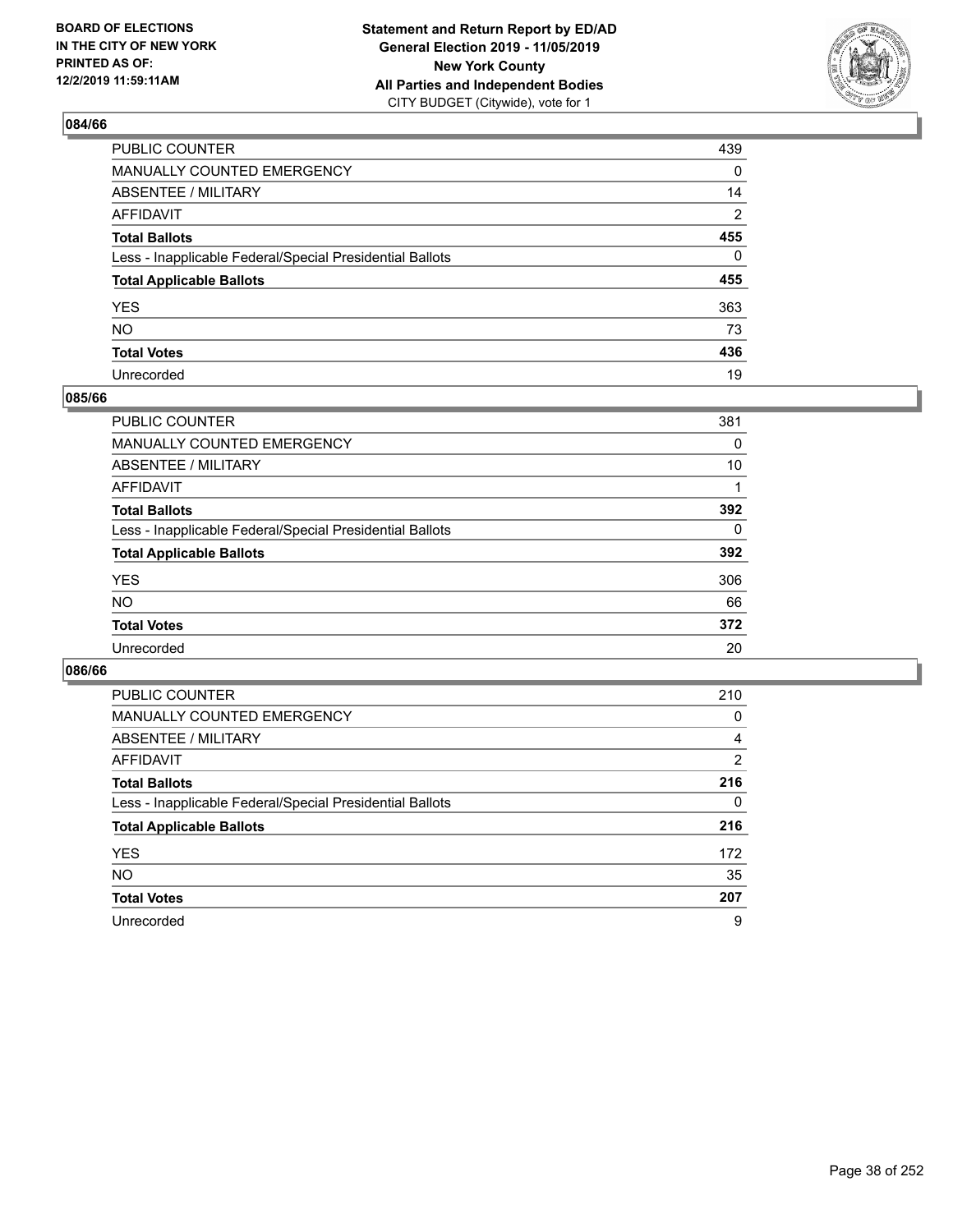

| PUBLIC COUNTER                                           | 251 |
|----------------------------------------------------------|-----|
| MANUALLY COUNTED EMERGENCY                               | 0   |
| ABSENTEE / MILITARY                                      | 15  |
| AFFIDAVIT                                                |     |
| Total Ballots                                            | 267 |
| Less - Inapplicable Federal/Special Presidential Ballots | 0   |
| <b>Total Applicable Ballots</b>                          | 267 |
| YES                                                      | 201 |
| NO.                                                      | 45  |
| <b>Total Votes</b>                                       | 246 |
| Unrecorded                                               | 21  |

## **088/66**

| PUBLIC COUNTER                                           | 391            |
|----------------------------------------------------------|----------------|
| <b>MANUALLY COUNTED EMERGENCY</b>                        | 0              |
| ABSENTEE / MILITARY                                      | 6              |
| <b>AFFIDAVIT</b>                                         | $\overline{2}$ |
| <b>Total Ballots</b>                                     | 399            |
| Less - Inapplicable Federal/Special Presidential Ballots | 0              |
| <b>Total Applicable Ballots</b>                          | 399            |
| <b>YES</b>                                               | 308            |
| N <sub>O</sub>                                           | 67             |
| <b>Total Votes</b>                                       | 375            |
| Unrecorded                                               | 24             |
|                                                          |                |

## **089/66 COMBINED into: 084/66**

| PUBLIC COUNTER                                           | 315 |
|----------------------------------------------------------|-----|
| <b>MANUALLY COUNTED EMERGENCY</b>                        | 0   |
| ABSENTEE / MILITARY                                      | 8   |
| <b>AFFIDAVIT</b>                                         |     |
| <b>Total Ballots</b>                                     | 324 |
| Less - Inapplicable Federal/Special Presidential Ballots | 0   |
| <b>Total Applicable Ballots</b>                          | 324 |
| <b>YES</b>                                               | 246 |
| <b>NO</b>                                                | 54  |
| <b>Total Votes</b>                                       | 300 |
| Unrecorded                                               | 24  |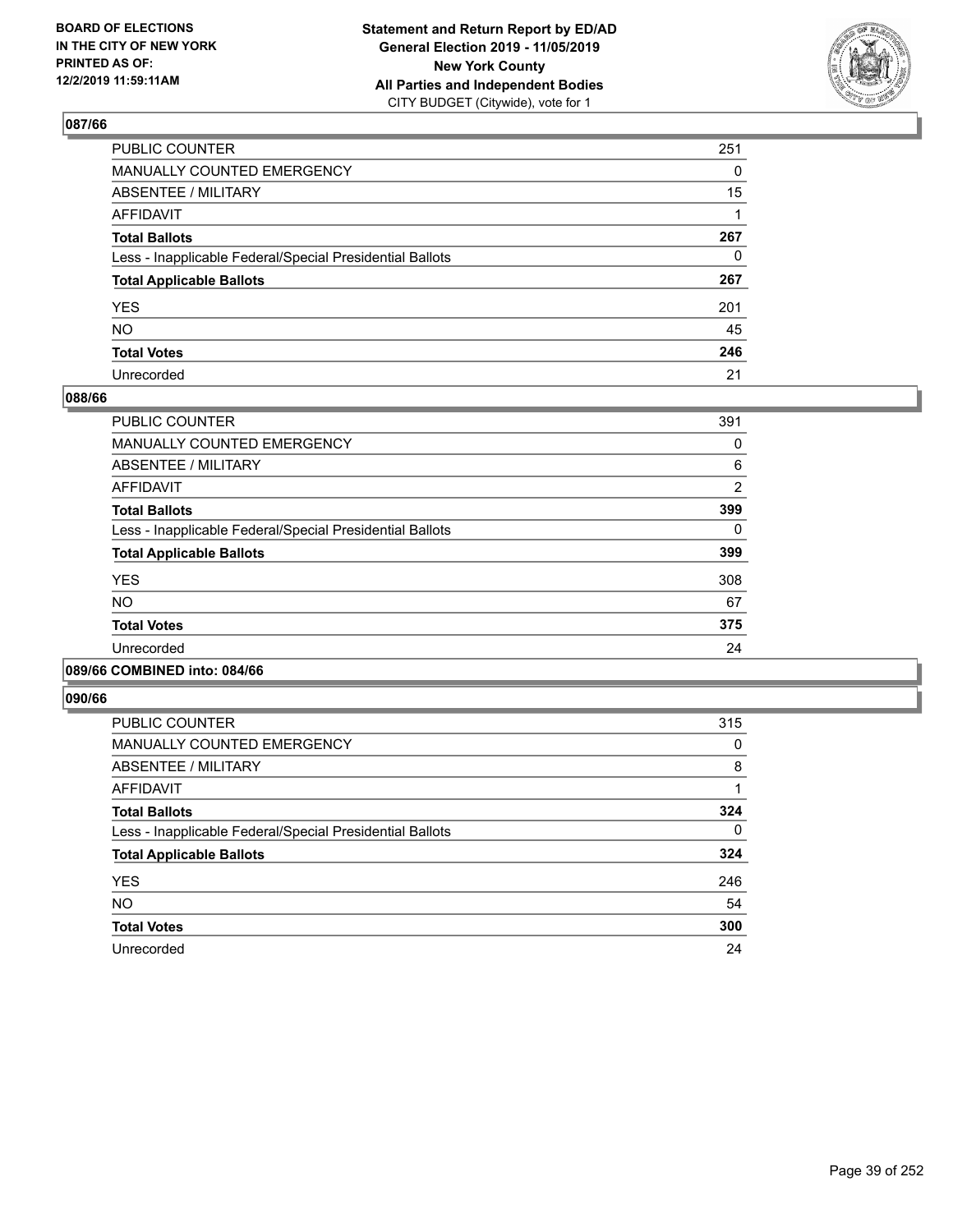

| PUBLIC COUNTER                                           | 225 |
|----------------------------------------------------------|-----|
| MANUALLY COUNTED EMERGENCY                               | 0   |
| ABSENTEE / MILITARY                                      | 37  |
| AFFIDAVIT                                                | 2   |
| <b>Total Ballots</b>                                     | 264 |
| Less - Inapplicable Federal/Special Presidential Ballots | 0   |
| <b>Total Applicable Ballots</b>                          | 264 |
| <b>YES</b>                                               | 167 |
| <b>NO</b>                                                | 66  |
| <b>Total Votes</b>                                       | 233 |
| Unrecorded                                               | 31  |

#### **092/66 COMBINED into: 073/66**

**093/66 COMBINED into: 085/66**

**094/66 COMBINED into: 023/66**

**095/66 COMBINED into: 085/66**

**096/66 COMBINED into: 078/66**

**097/66 COMBINED into: 045/66**

#### **098/66**

| <b>PUBLIC COUNTER</b>                                    | 336 |
|----------------------------------------------------------|-----|
| <b>MANUALLY COUNTED EMERGENCY</b>                        | 0   |
| ABSENTEE / MILITARY                                      | 13  |
| AFFIDAVIT                                                | 3   |
| <b>Total Ballots</b>                                     | 352 |
| Less - Inapplicable Federal/Special Presidential Ballots | 0   |
| <b>Total Applicable Ballots</b>                          | 352 |
| <b>YES</b>                                               | 253 |
| <b>NO</b>                                                | 64  |
| <b>Total Votes</b>                                       | 317 |
| Unrecorded                                               | 35  |

#### **099/66**

| PUBLIC COUNTER                                           | 142      |
|----------------------------------------------------------|----------|
| <b>MANUALLY COUNTED EMERGENCY</b>                        | 0        |
| ABSENTEE / MILITARY                                      | 3        |
| <b>AFFIDAVIT</b>                                         | $\Omega$ |
| <b>Total Ballots</b>                                     | 145      |
| Less - Inapplicable Federal/Special Presidential Ballots | 0        |
| <b>Total Applicable Ballots</b>                          | 145      |
| <b>YES</b>                                               | 114      |
| NO                                                       | 21       |
| <b>Total Votes</b>                                       | 135      |
| Unrecorded                                               | 10       |
| 100/66 COMBINED into: 065/66                             |          |

**101/66 COMBINED into: 050/66**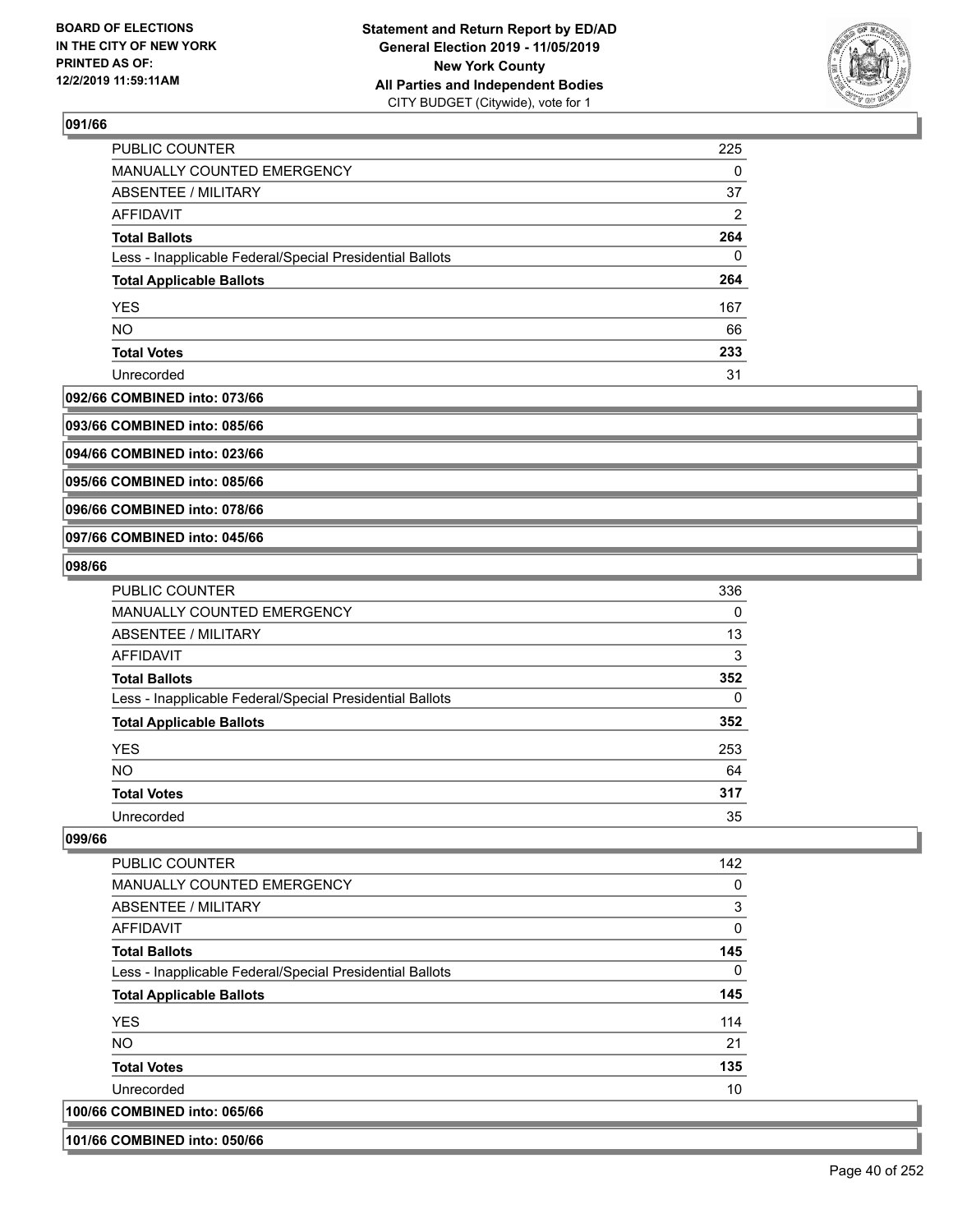

## **102/66 COMBINED into: 048/66**

**103/66 COMBINED into: 036/66**

**104/66 COMBINED into: 023/66**

## **105/66 COMBINED into: 013/66**

| <b>PUBLIC COUNTER</b>                                    | 206 |
|----------------------------------------------------------|-----|
| <b>MANUALLY COUNTED EMERGENCY</b>                        | 0   |
| ABSENTEE / MILITARY                                      | 4   |
| AFFIDAVIT                                                |     |
| <b>Total Ballots</b>                                     | 211 |
| Less - Inapplicable Federal/Special Presidential Ballots | 0   |
| <b>Total Applicable Ballots</b>                          | 211 |
| <b>YES</b>                                               | 168 |
| <b>NO</b>                                                | 35  |
| <b>Total Votes</b>                                       | 203 |
| Unrecorded                                               | 8   |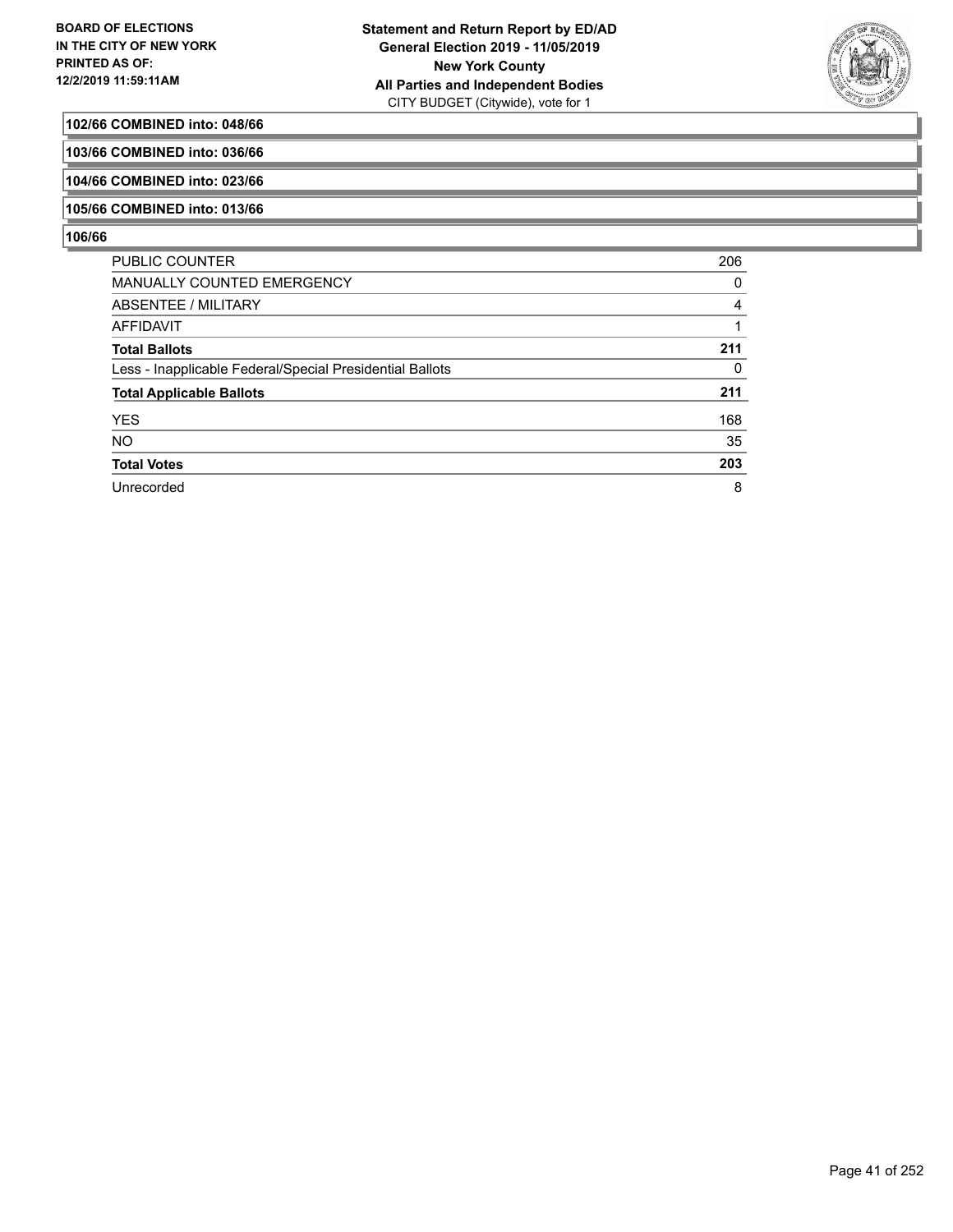

| PUBLIC COUNTER                                           | 288      |
|----------------------------------------------------------|----------|
| MANUALLY COUNTED EMERGENCY                               | $\Omega$ |
| ABSENTEE / MILITARY                                      | 3        |
| AFFIDAVIT                                                | 5        |
| Total Ballots                                            | 296      |
| Less - Inapplicable Federal/Special Presidential Ballots | 0        |
| <b>Total Applicable Ballots</b>                          | 296      |
| YES                                                      | 203      |
| NO.                                                      | 64       |
| <b>Total Votes</b>                                       | 267      |
| Unrecorded                                               | 29       |

## **002/67**

| <b>PUBLIC COUNTER</b>                                    | 303            |
|----------------------------------------------------------|----------------|
| <b>MANUALLY COUNTED EMERGENCY</b>                        | 0              |
| ABSENTEE / MILITARY                                      | 5              |
| AFFIDAVIT                                                | $\overline{2}$ |
| <b>Total Ballots</b>                                     | 310            |
| Less - Inapplicable Federal/Special Presidential Ballots | 0              |
| <b>Total Applicable Ballots</b>                          | 310            |
| <b>YES</b>                                               | 231            |
| <b>NO</b>                                                | 54             |
| <b>Total Votes</b>                                       | 285            |
| Unrecorded                                               | 25             |
|                                                          |                |

**003/67 COMBINED into: 001/67**

#### **004/67 COMBINED into: 005/67**

| PUBLIC COUNTER                                           | 374      |
|----------------------------------------------------------|----------|
| <b>MANUALLY COUNTED EMERGENCY</b>                        | 0        |
| <b>ABSENTEE / MILITARY</b>                               | 3        |
| AFFIDAVIT                                                |          |
| <b>Total Ballots</b>                                     | 378      |
| Less - Inapplicable Federal/Special Presidential Ballots | $\Omega$ |
| <b>Total Applicable Ballots</b>                          | 378      |
| <b>YES</b>                                               | 275      |
| <b>NO</b>                                                | 59       |
| <b>Total Votes</b>                                       | 334      |
| Unrecorded                                               | 44       |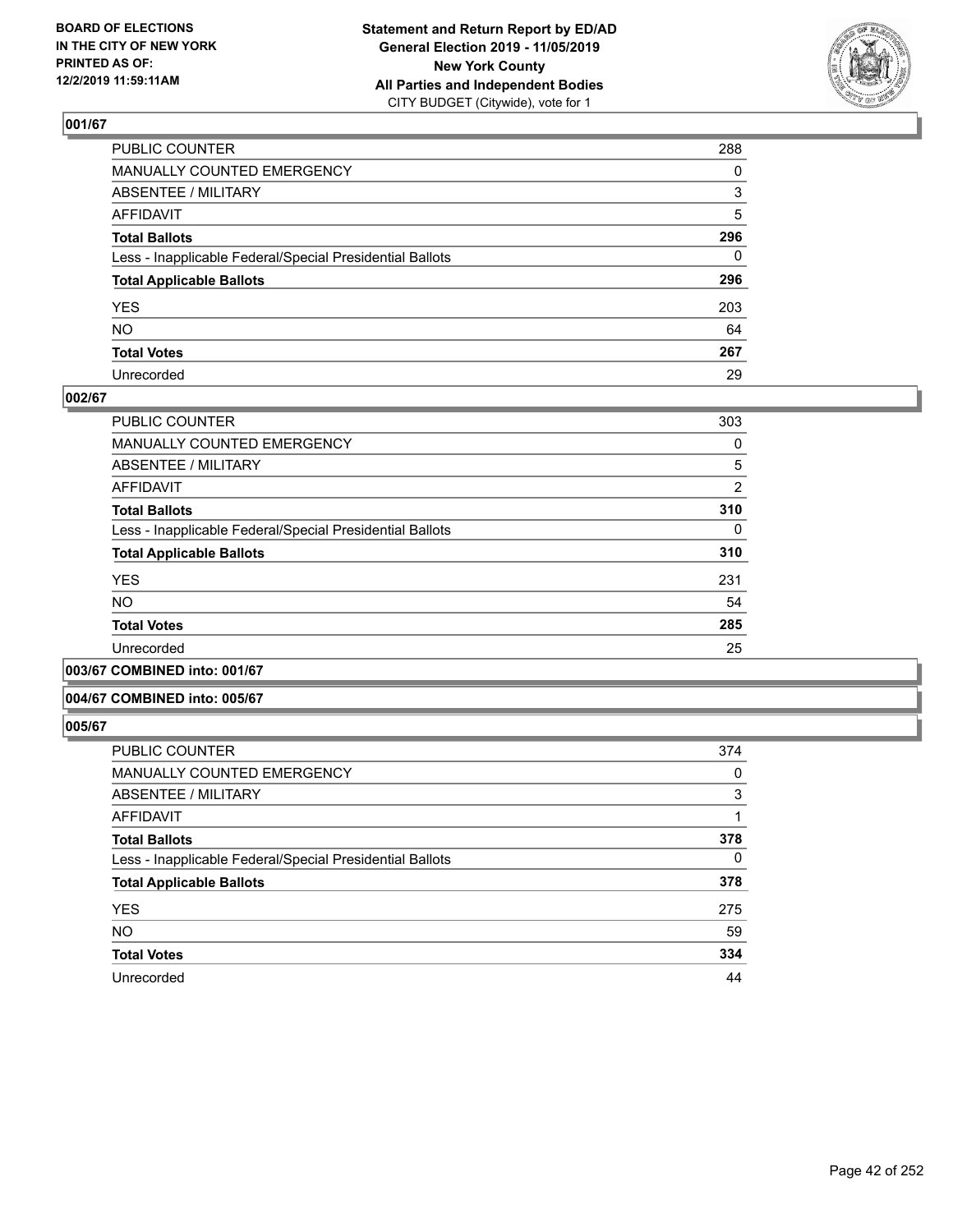

| PUBLIC COUNTER                                           | 295            |
|----------------------------------------------------------|----------------|
| MANUALLY COUNTED EMERGENCY                               | 0              |
| <b>ABSENTEE / MILITARY</b>                               | 9              |
| <b>AFFIDAVIT</b>                                         | $\overline{4}$ |
| <b>Total Ballots</b>                                     | 308            |
| Less - Inapplicable Federal/Special Presidential Ballots | $\mathbf{0}$   |
| <b>Total Applicable Ballots</b>                          | 308            |
| <b>YES</b>                                               | 208            |
| <b>NO</b>                                                | 75             |
| <b>Total Votes</b>                                       | 283            |
| Unrecorded                                               | 25             |

## **007/67 COMBINED into: 008/67**

## **008/67**

| <b>PUBLIC COUNTER</b>                                    | 320 |
|----------------------------------------------------------|-----|
| <b>MANUALLY COUNTED EMERGENCY</b>                        | 0   |
| ABSENTEE / MILITARY                                      | 12  |
| AFFIDAVIT                                                | 1   |
| <b>Total Ballots</b>                                     | 333 |
| Less - Inapplicable Federal/Special Presidential Ballots | 0   |
| <b>Total Applicable Ballots</b>                          | 333 |
| <b>YES</b>                                               | 240 |
| <b>NO</b>                                                | 73  |
| <b>Total Votes</b>                                       | 313 |
| Unrecorded                                               | 20  |
|                                                          |     |

# **009/67 COMBINED into: 006/67**

| PUBLIC COUNTER                                           | 294      |
|----------------------------------------------------------|----------|
| <b>MANUALLY COUNTED EMERGENCY</b>                        | 0        |
| ABSENTEE / MILITARY                                      | 12       |
| AFFIDAVIT                                                | 6        |
| <b>Total Ballots</b>                                     | 312      |
| Less - Inapplicable Federal/Special Presidential Ballots | $\Omega$ |
| <b>Total Applicable Ballots</b>                          | 312      |
| <b>YES</b>                                               | 225      |
| <b>NO</b>                                                | 68       |
| <b>Total Votes</b>                                       | 293      |
| Unrecorded                                               | 19       |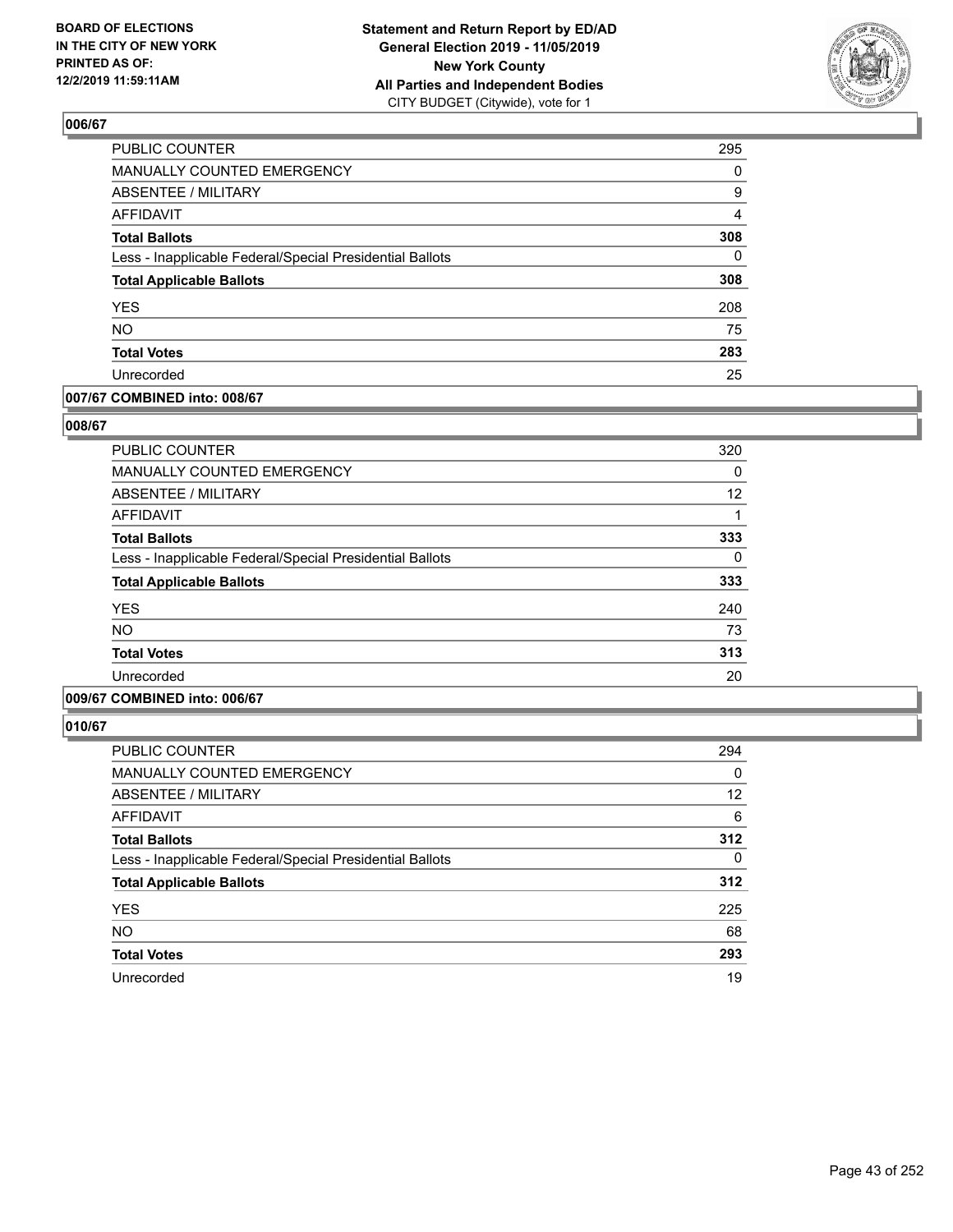

| PUBLIC COUNTER                                           | 264 |
|----------------------------------------------------------|-----|
| MANUALLY COUNTED EMERGENCY                               | 0   |
| <b>ABSENTEE / MILITARY</b>                               | 8   |
| <b>AFFIDAVIT</b>                                         | 2   |
| <b>Total Ballots</b>                                     | 274 |
| Less - Inapplicable Federal/Special Presidential Ballots | 0   |
| <b>Total Applicable Ballots</b>                          | 274 |
| <b>YES</b>                                               | 191 |
| <b>NO</b>                                                | 61  |
| <b>Total Votes</b>                                       | 252 |
| Unrecorded                                               | 22  |

## **012/67 COMBINED into: 010/67**

#### **013/67**

| <b>PUBLIC COUNTER</b>                                    | 375      |
|----------------------------------------------------------|----------|
| <b>MANUALLY COUNTED EMERGENCY</b>                        | 0        |
| ABSENTEE / MILITARY                                      | 11       |
| AFFIDAVIT                                                | 3        |
| <b>Total Ballots</b>                                     | 389      |
| Less - Inapplicable Federal/Special Presidential Ballots | $\Omega$ |
| <b>Total Applicable Ballots</b>                          | 389      |
| <b>YES</b>                                               | 278      |
| <b>NO</b>                                                | 85       |
| <b>Total Votes</b>                                       | 363      |
| Unrecorded                                               | 26       |

## **014/67**

| <b>PUBLIC COUNTER</b>                                    | 335            |
|----------------------------------------------------------|----------------|
| MANUALLY COUNTED EMERGENCY                               | 0              |
| ABSENTEE / MILITARY                                      | 12             |
| AFFIDAVIT                                                | $\overline{2}$ |
| <b>Total Ballots</b>                                     | 349            |
| Less - Inapplicable Federal/Special Presidential Ballots | $\Omega$       |
| <b>Total Applicable Ballots</b>                          | 349            |
| <b>YES</b>                                               | 249            |
| <b>NO</b>                                                | 79             |
| <b>Total Votes</b>                                       | 328            |
| Unrecorded                                               | 21             |
| 015/67 COMBINED into: 013/67                             |                |

## **016/67 COMBINED into: 014/67**

**017/67 COMBINED into: 011/67**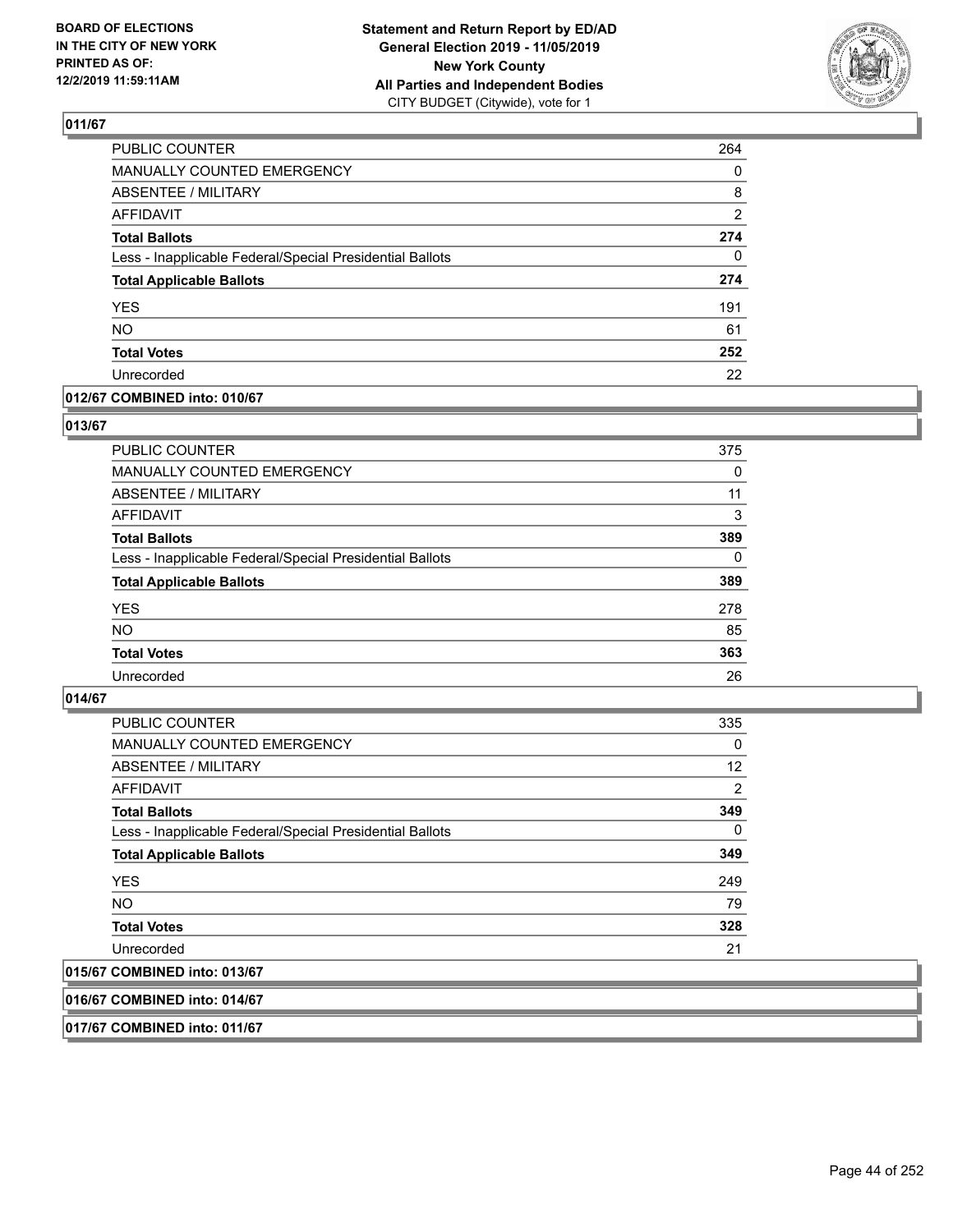

| PUBLIC COUNTER                                           | 277 |
|----------------------------------------------------------|-----|
| MANUALLY COUNTED EMERGENCY                               | 0   |
| ABSENTEE / MILITARY                                      | 2   |
| AFFIDAVIT                                                |     |
| Total Ballots                                            | 280 |
| Less - Inapplicable Federal/Special Presidential Ballots | 0   |
| <b>Total Applicable Ballots</b>                          | 280 |
| YES                                                      | 208 |
| NO.                                                      | 54  |
| <b>Total Votes</b>                                       | 262 |
| Unrecorded                                               | 18  |

## **019/67**

| <b>PUBLIC COUNTER</b>                                    | 188      |
|----------------------------------------------------------|----------|
| <b>MANUALLY COUNTED EMERGENCY</b>                        | 0        |
| ABSENTEE / MILITARY                                      | 5        |
| AFFIDAVIT                                                |          |
| <b>Total Ballots</b>                                     | 194      |
| Less - Inapplicable Federal/Special Presidential Ballots | $\Omega$ |
| <b>Total Applicable Ballots</b>                          | 194      |
| <b>YES</b>                                               | 100      |
| <b>NO</b>                                                | 41       |
| <b>Total Votes</b>                                       | 141      |
| Unrecorded                                               | 53       |

**020/67** 

| <b>PUBLIC COUNTER</b>                                    | 201 |
|----------------------------------------------------------|-----|
| <b>MANUALLY COUNTED EMERGENCY</b>                        | 0   |
| ABSENTEE / MILITARY                                      | 5   |
| <b>AFFIDAVIT</b>                                         | 6   |
| <b>Total Ballots</b>                                     | 212 |
| Less - Inapplicable Federal/Special Presidential Ballots | 0   |
| <b>Total Applicable Ballots</b>                          | 212 |
| <b>YES</b>                                               | 156 |
| NO.                                                      | 34  |
| <b>Total Votes</b>                                       | 190 |
| Unrecorded                                               | 22  |
| 021/67 COMBINED into: 018/67                             |     |

**022/67 COMBINED into: 023/67**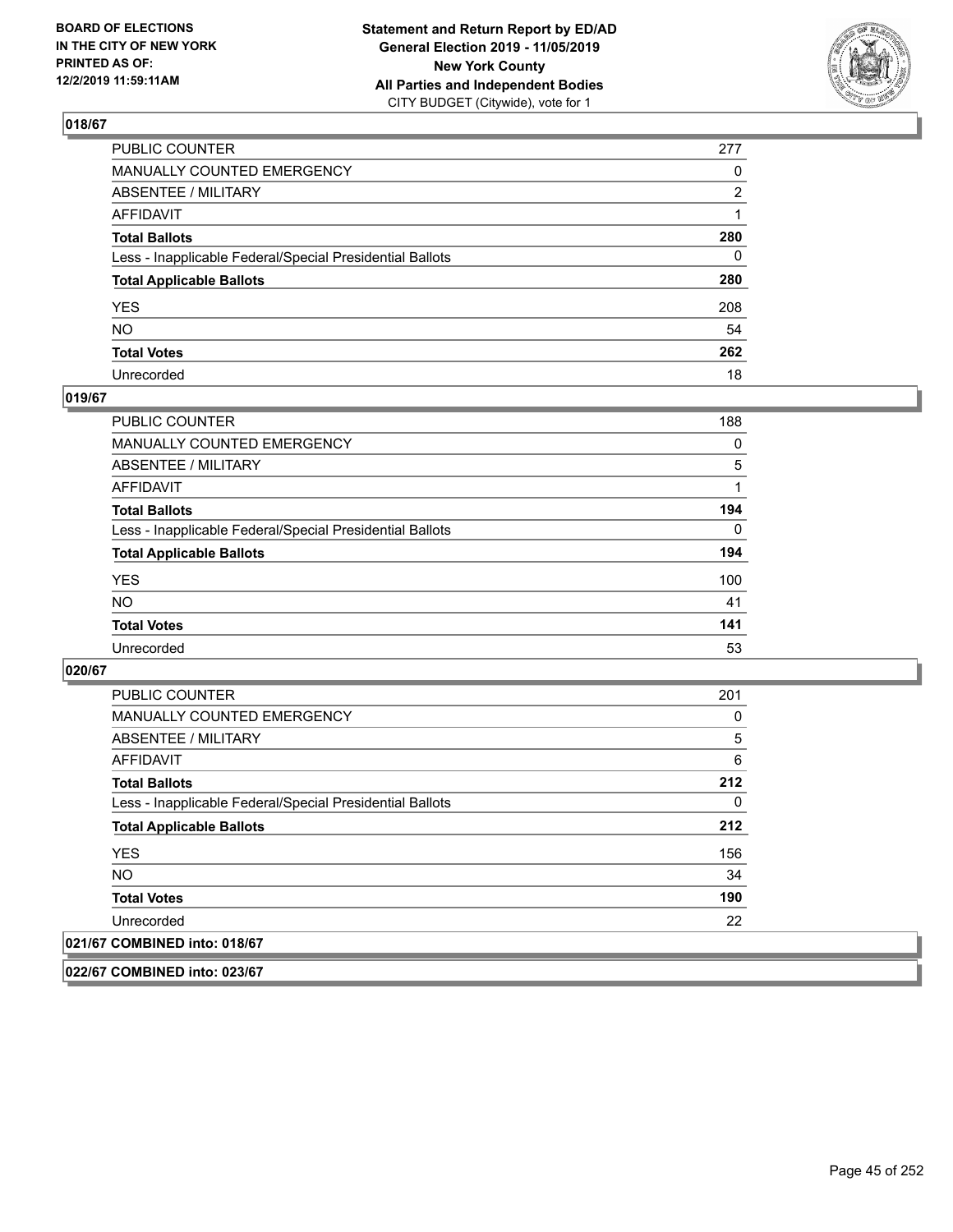

| PUBLIC COUNTER                                           | 274          |
|----------------------------------------------------------|--------------|
| MANUALLY COUNTED EMERGENCY                               | $\Omega$     |
| ABSENTEE / MILITARY                                      | 11           |
| AFFIDAVIT                                                |              |
| Total Ballots                                            | 286          |
| Less - Inapplicable Federal/Special Presidential Ballots | $\mathbf{0}$ |
| <b>Total Applicable Ballots</b>                          | 286          |
| YES                                                      | 205          |
| NO.                                                      | 61           |
| <b>Total Votes</b>                                       | 266          |
| Unrecorded                                               | 20           |

## **024/67**

| <b>PUBLIC COUNTER</b>                                    | 147 |
|----------------------------------------------------------|-----|
| <b>MANUALLY COUNTED EMERGENCY</b>                        | 0   |
| ABSENTEE / MILITARY                                      | 4   |
| AFFIDAVIT                                                | 0   |
| <b>Total Ballots</b>                                     | 151 |
| Less - Inapplicable Federal/Special Presidential Ballots | 0   |
| <b>Total Applicable Ballots</b>                          | 151 |
| <b>YES</b>                                               | 104 |
| <b>NO</b>                                                | 37  |
| <b>Total Votes</b>                                       | 141 |
| Unrecorded                                               | 10  |

| <b>PUBLIC COUNTER</b>                                    | 209            |
|----------------------------------------------------------|----------------|
| <b>MANUALLY COUNTED EMERGENCY</b>                        | 0              |
| ABSENTEE / MILITARY                                      | $\overline{2}$ |
| AFFIDAVIT                                                | 5              |
| <b>Total Ballots</b>                                     | 216            |
| Less - Inapplicable Federal/Special Presidential Ballots | 0              |
| <b>Total Applicable Ballots</b>                          | 216            |
| <b>YES</b>                                               | 137            |
| NO.                                                      | 40             |
| <b>Total Votes</b>                                       | 177            |
| Unrecorded                                               | 39             |
| 026/67 COMBINED into: 025/67                             |                |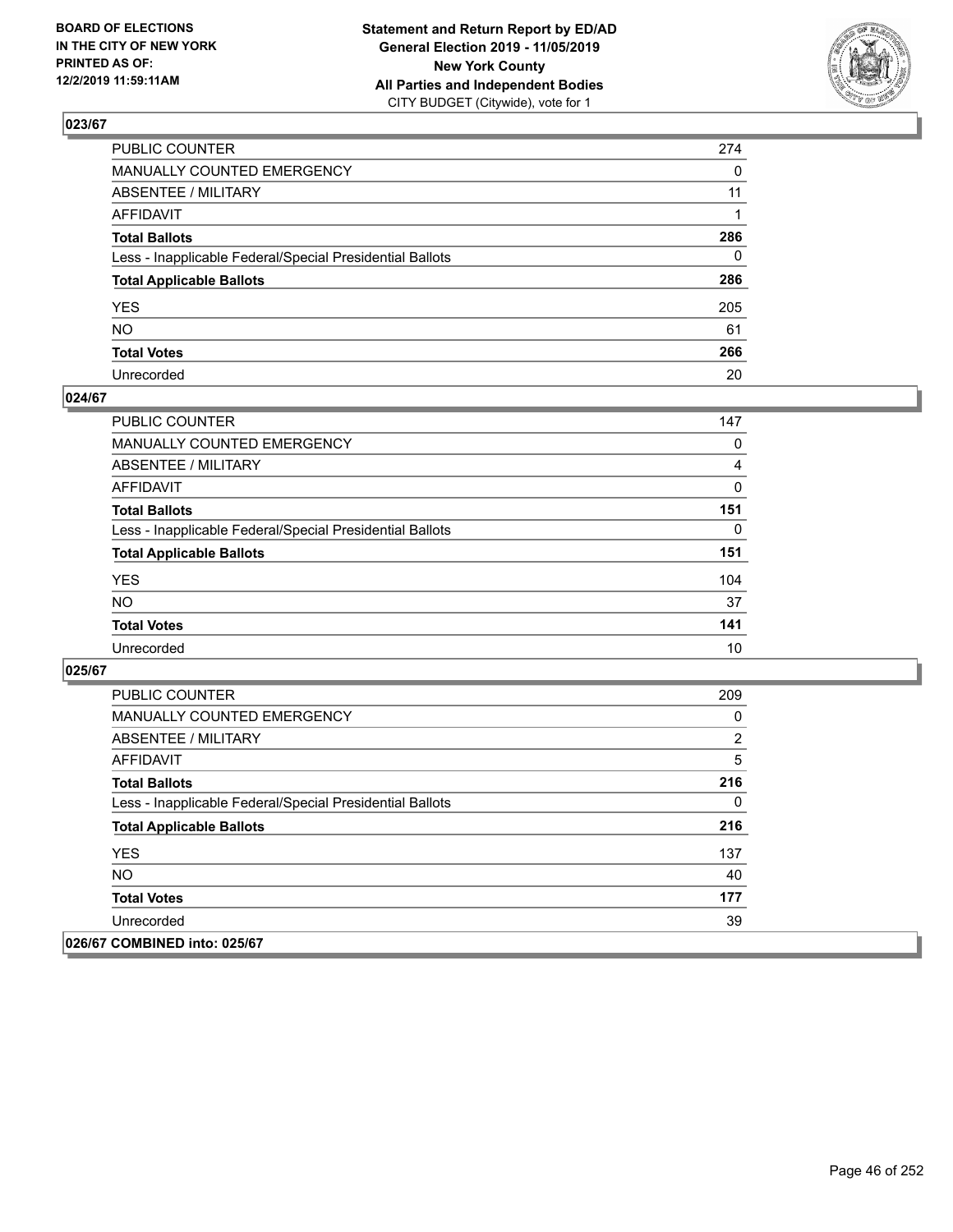

| PUBLIC COUNTER                                           | 323      |
|----------------------------------------------------------|----------|
| MANUALLY COUNTED EMERGENCY                               | $\Omega$ |
| ABSENTEE / MILITARY                                      | 11       |
| AFFIDAVIT                                                | 0        |
| Total Ballots                                            | 334      |
| Less - Inapplicable Federal/Special Presidential Ballots | $\Omega$ |
| <b>Total Applicable Ballots</b>                          | 334      |
| YES                                                      | 209      |
| NO.                                                      | 61       |
| <b>Total Votes</b>                                       | 270      |
| Unrecorded                                               | 64       |

## **028/67**

| <b>PUBLIC COUNTER</b>                                    | 173      |
|----------------------------------------------------------|----------|
| <b>MANUALLY COUNTED EMERGENCY</b>                        | 0        |
| ABSENTEE / MILITARY                                      | 6        |
| AFFIDAVIT                                                | 5        |
| <b>Total Ballots</b>                                     | 184      |
| Less - Inapplicable Federal/Special Presidential Ballots | $\Omega$ |
| <b>Total Applicable Ballots</b>                          | 184      |
| <b>YES</b>                                               | 135      |
| <b>NO</b>                                                | 30       |
| <b>Total Votes</b>                                       | 165      |
| Unrecorded                                               | 19       |

| <b>PUBLIC COUNTER</b>                                    | 126 |
|----------------------------------------------------------|-----|
| MANUALLY COUNTED EMERGENCY                               | 0   |
| ABSENTEE / MILITARY                                      |     |
| AFFIDAVIT                                                |     |
| <b>Total Ballots</b>                                     | 128 |
| Less - Inapplicable Federal/Special Presidential Ballots | 0   |
| <b>Total Applicable Ballots</b>                          | 128 |
| <b>YES</b>                                               | 89  |
| <b>NO</b>                                                | 29  |
| <b>Total Votes</b>                                       | 118 |
| Unrecorded                                               | 10  |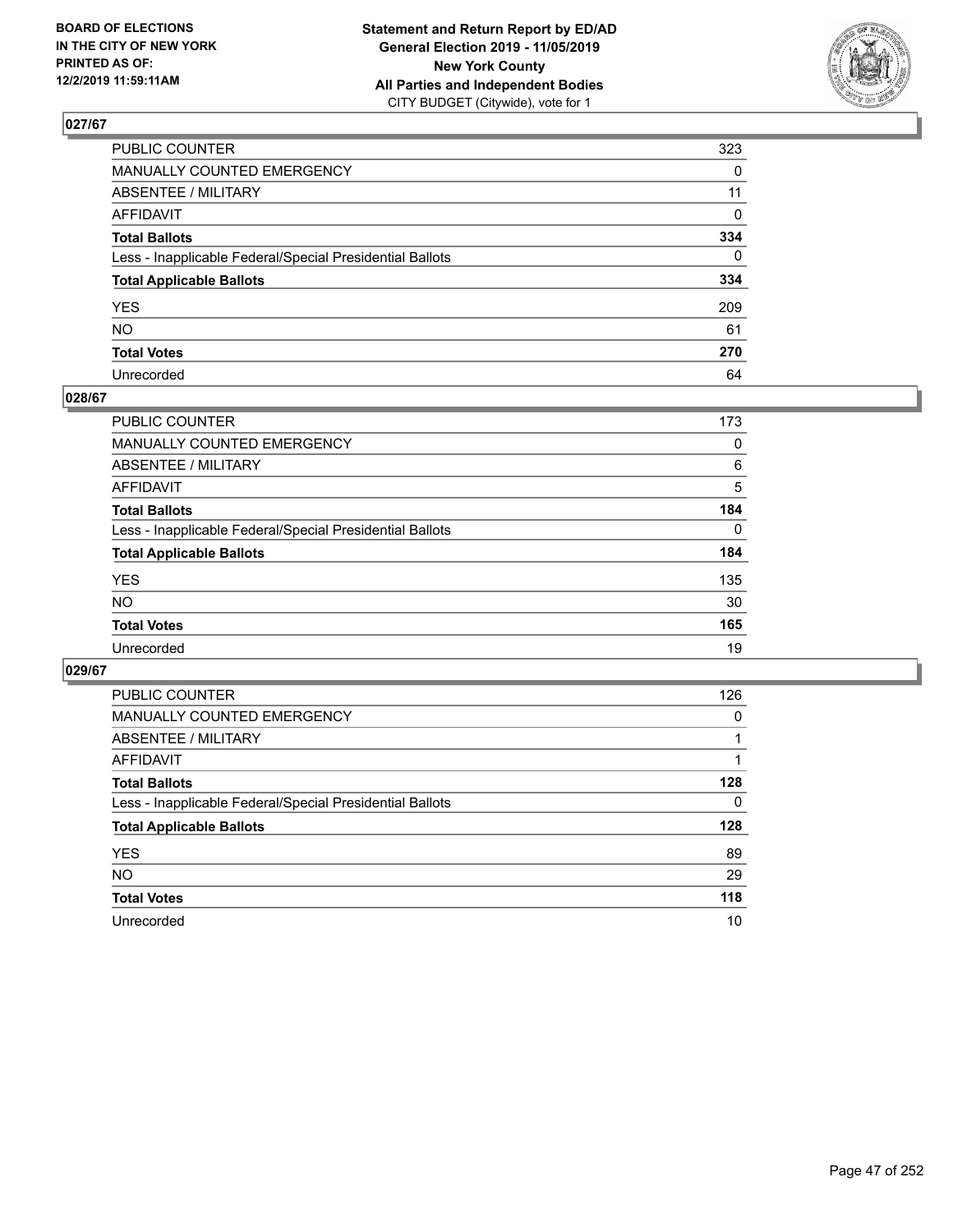

| PUBLIC COUNTER                                           | 134          |
|----------------------------------------------------------|--------------|
| MANUALLY COUNTED EMERGENCY                               | $\mathbf{0}$ |
| ABSENTEE / MILITARY                                      | 2            |
| AFFIDAVIT                                                |              |
| Total Ballots                                            | 137          |
| Less - Inapplicable Federal/Special Presidential Ballots | $\mathbf{0}$ |
| <b>Total Applicable Ballots</b>                          | 137          |
| YES                                                      | 97           |
| NO.                                                      | 30           |
| <b>Total Votes</b>                                       | 127          |
| Unrecorded                                               | 10           |

## **031/67**

| <b>PUBLIC COUNTER</b>                                    | 356      |
|----------------------------------------------------------|----------|
| <b>MANUALLY COUNTED EMERGENCY</b>                        | 0        |
| ABSENTEE / MILITARY                                      |          |
| AFFIDAVIT                                                | 5        |
| <b>Total Ballots</b>                                     | 362      |
| Less - Inapplicable Federal/Special Presidential Ballots | $\Omega$ |
| <b>Total Applicable Ballots</b>                          | 362      |
| <b>YES</b>                                               | 273      |
| <b>NO</b>                                                | 71       |
| <b>Total Votes</b>                                       | 344      |
| Unrecorded                                               | 18       |

| <b>PUBLIC COUNTER</b>                                    | 250      |
|----------------------------------------------------------|----------|
| MANUALLY COUNTED EMERGENCY                               | 0        |
| ABSENTEE / MILITARY                                      | 4        |
| AFFIDAVIT                                                | $\Omega$ |
| <b>Total Ballots</b>                                     | 254      |
| Less - Inapplicable Federal/Special Presidential Ballots | $\Omega$ |
| <b>Total Applicable Ballots</b>                          | 254      |
| <b>YES</b>                                               | 178      |
| NO.                                                      | 63       |
| <b>Total Votes</b>                                       | 241      |
| Unrecorded                                               | 13       |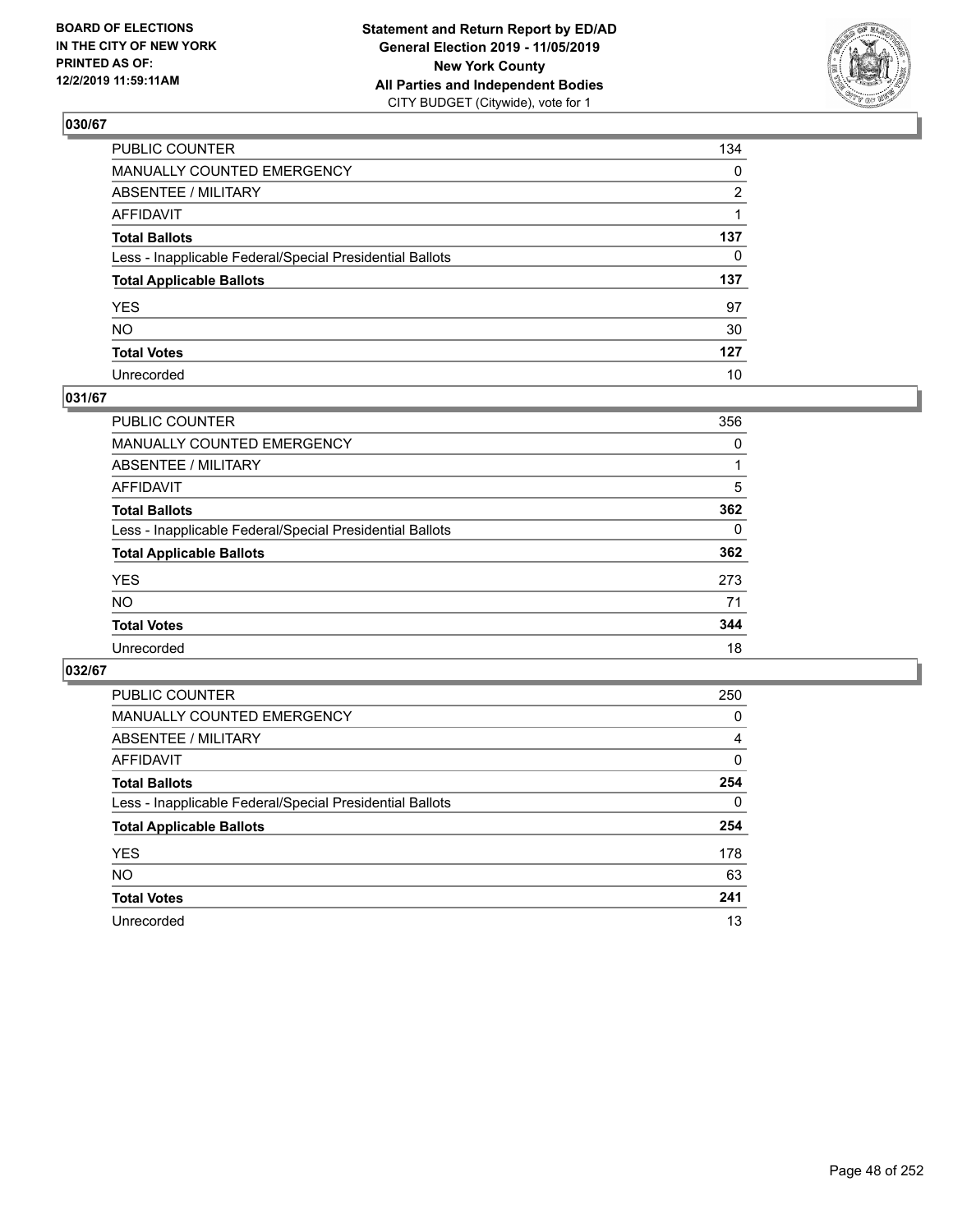

| PUBLIC COUNTER                                           | 265            |
|----------------------------------------------------------|----------------|
| MANUALLY COUNTED EMERGENCY                               | $\Omega$       |
| ABSENTEE / MILITARY                                      | 6              |
| AFFIDAVIT                                                | $\overline{2}$ |
| Total Ballots                                            | 273            |
| Less - Inapplicable Federal/Special Presidential Ballots | $\mathbf{0}$   |
| <b>Total Applicable Ballots</b>                          | 273            |
| YES                                                      | 202            |
| NO.                                                      | 57             |
| <b>Total Votes</b>                                       | 259            |
| Unrecorded                                               | 14             |

## **034/67**

| <b>PUBLIC COUNTER</b>                                    | 228 |
|----------------------------------------------------------|-----|
| MANUALLY COUNTED EMERGENCY                               | 0   |
| ABSENTEE / MILITARY                                      | 7   |
| AFFIDAVIT                                                | 4   |
| <b>Total Ballots</b>                                     | 239 |
| Less - Inapplicable Federal/Special Presidential Ballots | 0   |
| <b>Total Applicable Ballots</b>                          | 239 |
| <b>YES</b>                                               | 176 |
| <b>NO</b>                                                | 54  |
| <b>Total Votes</b>                                       | 230 |
| Unrecorded                                               | 9   |
|                                                          |     |

**035/67 COMBINED into: 034/67**

#### **036/67 COMBINED into: 033/67**

| PUBLIC COUNTER                                           | 202      |
|----------------------------------------------------------|----------|
| <b>MANUALLY COUNTED EMERGENCY</b>                        | 0        |
| <b>ABSENTEE / MILITARY</b>                               | 3        |
| AFFIDAVIT                                                | 2        |
| <b>Total Ballots</b>                                     | 207      |
| Less - Inapplicable Federal/Special Presidential Ballots | $\Omega$ |
| <b>Total Applicable Ballots</b>                          | 207      |
| <b>YES</b>                                               | 146      |
| <b>NO</b>                                                | 44       |
| <b>Total Votes</b>                                       | 190      |
| Unrecorded                                               | 17       |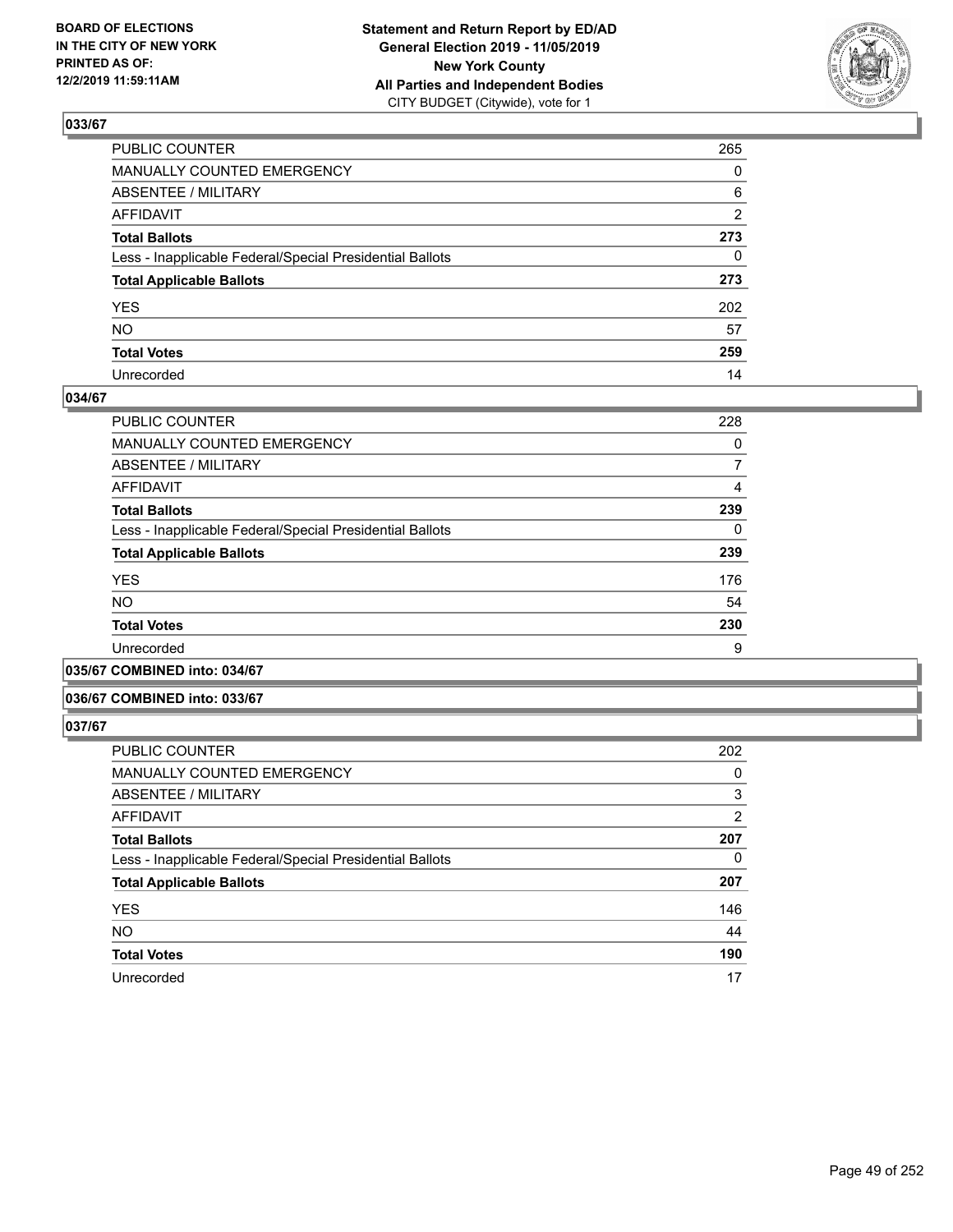

| PUBLIC COUNTER                                           | 272            |
|----------------------------------------------------------|----------------|
| MANUALLY COUNTED EMERGENCY                               | 0              |
| <b>ABSENTEE / MILITARY</b>                               | 8              |
| AFFIDAVIT                                                | $\overline{2}$ |
| <b>Total Ballots</b>                                     | 282            |
| Less - Inapplicable Federal/Special Presidential Ballots | 0              |
| <b>Total Applicable Ballots</b>                          | 282            |
| <b>YES</b>                                               | 190            |
| <b>NO</b>                                                | 76             |
| <b>Total Votes</b>                                       | 266            |
| Unrecorded                                               | 16             |

## **039/67 COMBINED into: 038/67**

#### **040/67 COMBINED into: 041/67**

## **041/67**

| <b>PUBLIC COUNTER</b>                                    | 377      |
|----------------------------------------------------------|----------|
| MANUALLY COUNTED EMERGENCY                               | 0        |
| ABSENTEE / MILITARY                                      | 6        |
| AFFIDAVIT                                                | 6        |
| <b>Total Ballots</b>                                     | 389      |
| Less - Inapplicable Federal/Special Presidential Ballots | $\Omega$ |
| <b>Total Applicable Ballots</b>                          | 389      |
| <b>YES</b>                                               | 291      |
| NO.                                                      | 72       |
| <b>Total Votes</b>                                       | 363      |
| Unrecorded                                               | 26       |

| <b>PUBLIC COUNTER</b>                                    | 431            |
|----------------------------------------------------------|----------------|
| MANUALLY COUNTED EMERGENCY                               | 0              |
| ABSENTEE / MILITARY                                      | 4              |
| AFFIDAVIT                                                | $\overline{2}$ |
| <b>Total Ballots</b>                                     | 437            |
| Less - Inapplicable Federal/Special Presidential Ballots | 0              |
| <b>Total Applicable Ballots</b>                          | 437            |
| <b>YES</b>                                               | 321            |
| <b>NO</b>                                                | 85             |
| <b>Total Votes</b>                                       | 406            |
| Unrecorded                                               | 31             |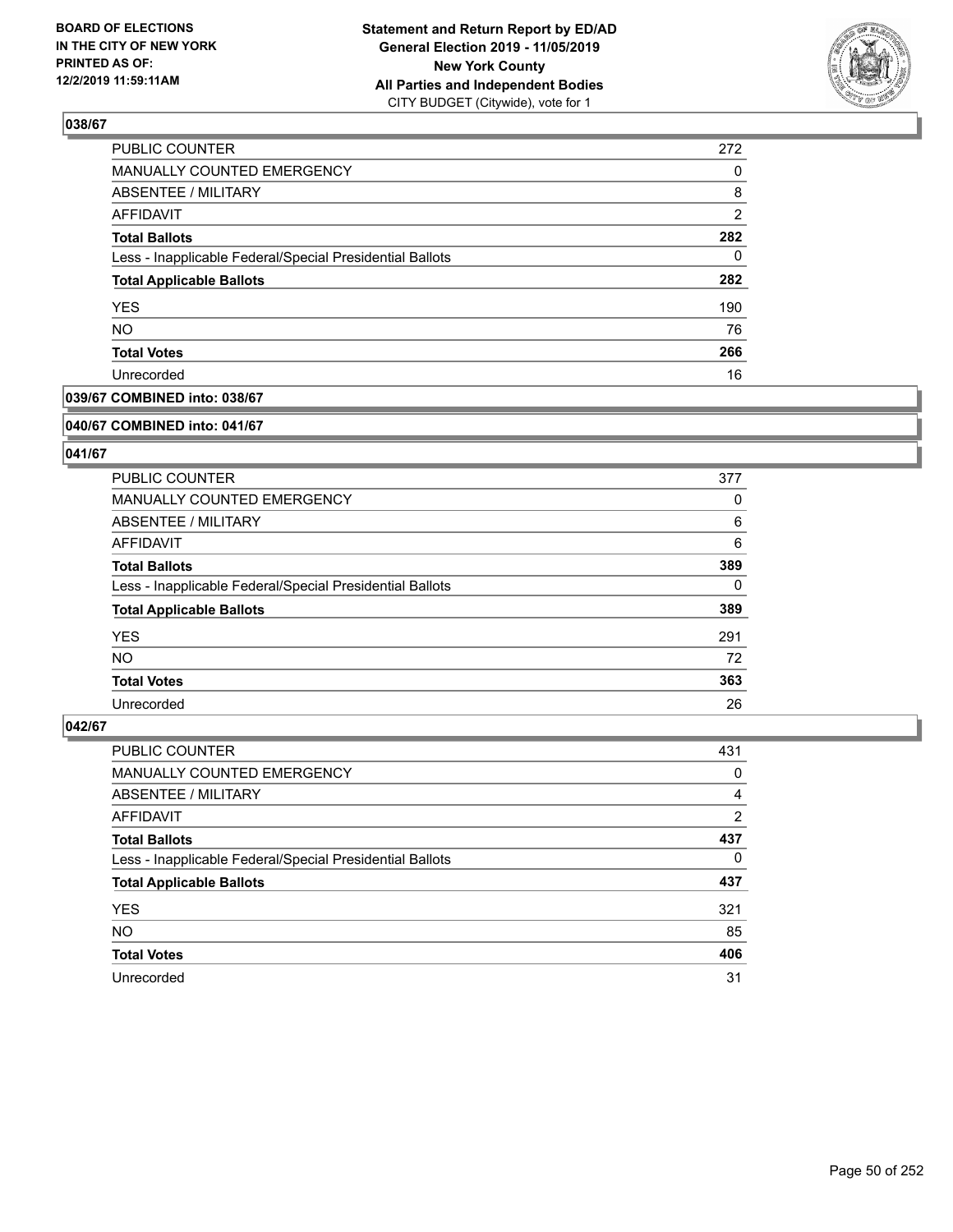

| PUBLIC COUNTER                                           | 779 |
|----------------------------------------------------------|-----|
| MANUALLY COUNTED EMERGENCY                               | 0   |
| ABSENTEE / MILITARY                                      | 16  |
| AFFIDAVIT                                                | 2   |
| Total Ballots                                            | 797 |
| Less - Inapplicable Federal/Special Presidential Ballots | 0   |
| <b>Total Applicable Ballots</b>                          | 797 |
| YES                                                      | 598 |
| NO.                                                      | 153 |
| <b>Total Votes</b>                                       | 751 |
| Unrecorded                                               | 46  |

## **044/67**

| PUBLIC COUNTER                                           | 246            |
|----------------------------------------------------------|----------------|
| MANUALLY COUNTED EMERGENCY                               | 0              |
| ABSENTEE / MILITARY                                      | 3              |
| AFFIDAVIT                                                | $\overline{2}$ |
| <b>Total Ballots</b>                                     | 251            |
| Less - Inapplicable Federal/Special Presidential Ballots | 0              |
| <b>Total Applicable Ballots</b>                          | 251            |
| <b>YES</b>                                               | 175            |
| <b>NO</b>                                                | 57             |
| <b>Total Votes</b>                                       | 232            |
| Unrecorded                                               | 19             |
|                                                          |                |

**045/67 COMBINED into: 030/67**

#### **046/67 COMBINED into: 043/67**

| <b>PUBLIC COUNTER</b>                                    | 256 |
|----------------------------------------------------------|-----|
| <b>MANUALLY COUNTED EMERGENCY</b>                        | 0   |
| ABSENTEE / MILITARY                                      | 5   |
| AFFIDAVIT                                                | 1   |
| <b>Total Ballots</b>                                     | 262 |
| Less - Inapplicable Federal/Special Presidential Ballots | 0   |
| <b>Total Applicable Ballots</b>                          | 262 |
| <b>YES</b>                                               | 183 |
| NO.                                                      | 58  |
| <b>Total Votes</b>                                       | 241 |
| Unrecorded                                               | 21  |
| 048/67 COMBINED into: 047/67                             |     |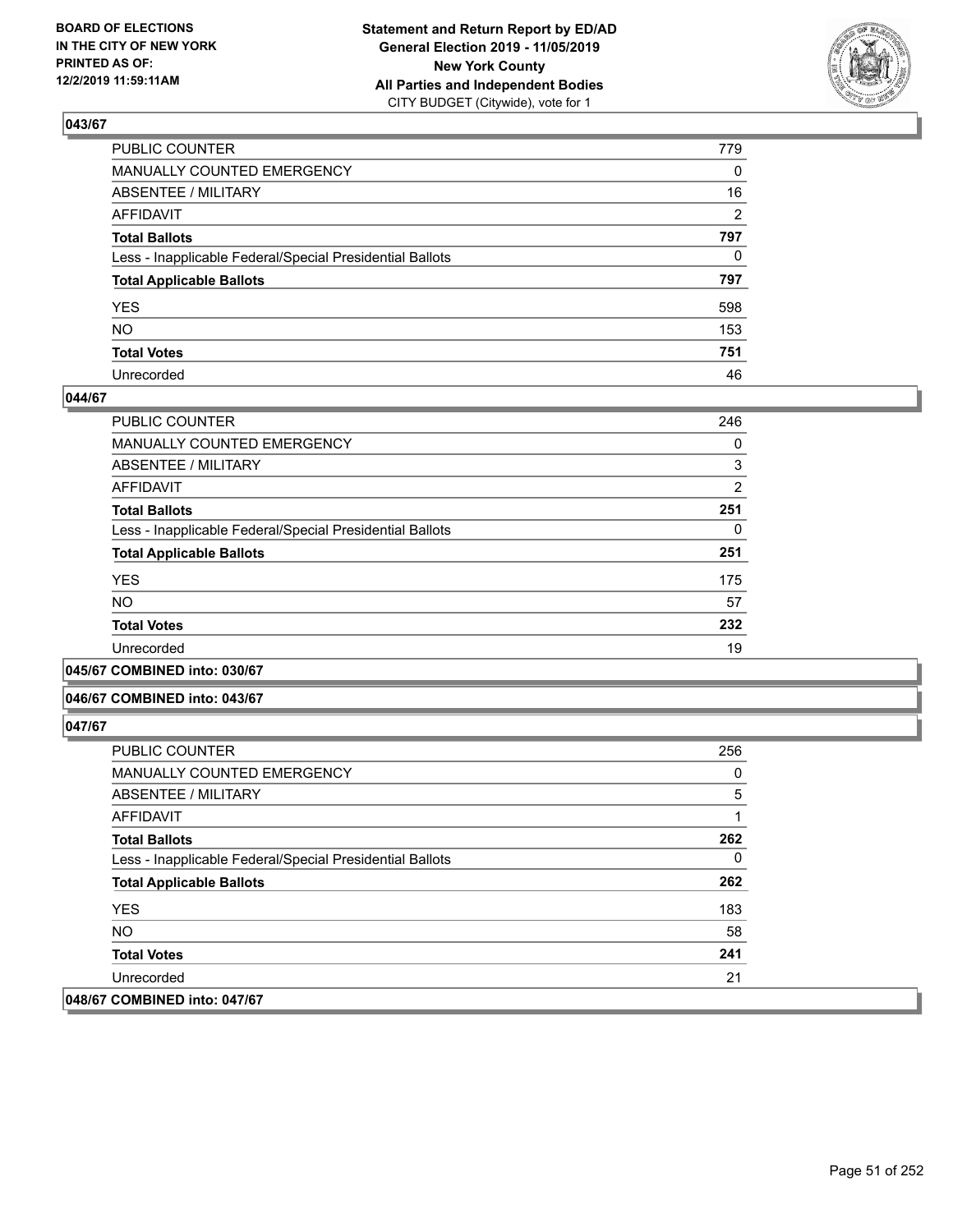

| PUBLIC COUNTER                                           | 430          |
|----------------------------------------------------------|--------------|
| MANUALLY COUNTED EMERGENCY                               | $\mathbf{0}$ |
| ABSENTEE / MILITARY                                      | 8            |
| AFFIDAVIT                                                | 3            |
| Total Ballots                                            | 441          |
| Less - Inapplicable Federal/Special Presidential Ballots | $\mathbf{0}$ |
| <b>Total Applicable Ballots</b>                          | 441          |
| YES                                                      | 332          |
| NO.                                                      | 78           |
| <b>Total Votes</b>                                       | 410          |
| Unrecorded                                               | 31           |

## **050/67**

| <b>PUBLIC COUNTER</b>                                    | 286      |
|----------------------------------------------------------|----------|
| MANUALLY COUNTED EMERGENCY                               | $\Omega$ |
| ABSENTEE / MILITARY                                      | 4        |
| AFFIDAVIT                                                | 3        |
| <b>Total Ballots</b>                                     | 293      |
| Less - Inapplicable Federal/Special Presidential Ballots | $\Omega$ |
| <b>Total Applicable Ballots</b>                          | 293      |
| <b>YES</b>                                               | 214      |
| <b>NO</b>                                                | 61       |
| <b>Total Votes</b>                                       | 275      |
| Unrecorded                                               | 18       |

| <b>PUBLIC COUNTER</b>                                    | 155 |
|----------------------------------------------------------|-----|
| <b>MANUALLY COUNTED EMERGENCY</b>                        | 0   |
| ABSENTEE / MILITARY                                      | 3   |
| AFFIDAVIT                                                | 7   |
| <b>Total Ballots</b>                                     | 165 |
| Less - Inapplicable Federal/Special Presidential Ballots | 0   |
| <b>Total Applicable Ballots</b>                          | 165 |
| <b>YES</b>                                               | 124 |
| <b>NO</b>                                                | 28  |
| <b>Total Votes</b>                                       | 152 |
| Unrecorded                                               | 13  |
| 052/67 COMBINED into: 049/67                             |     |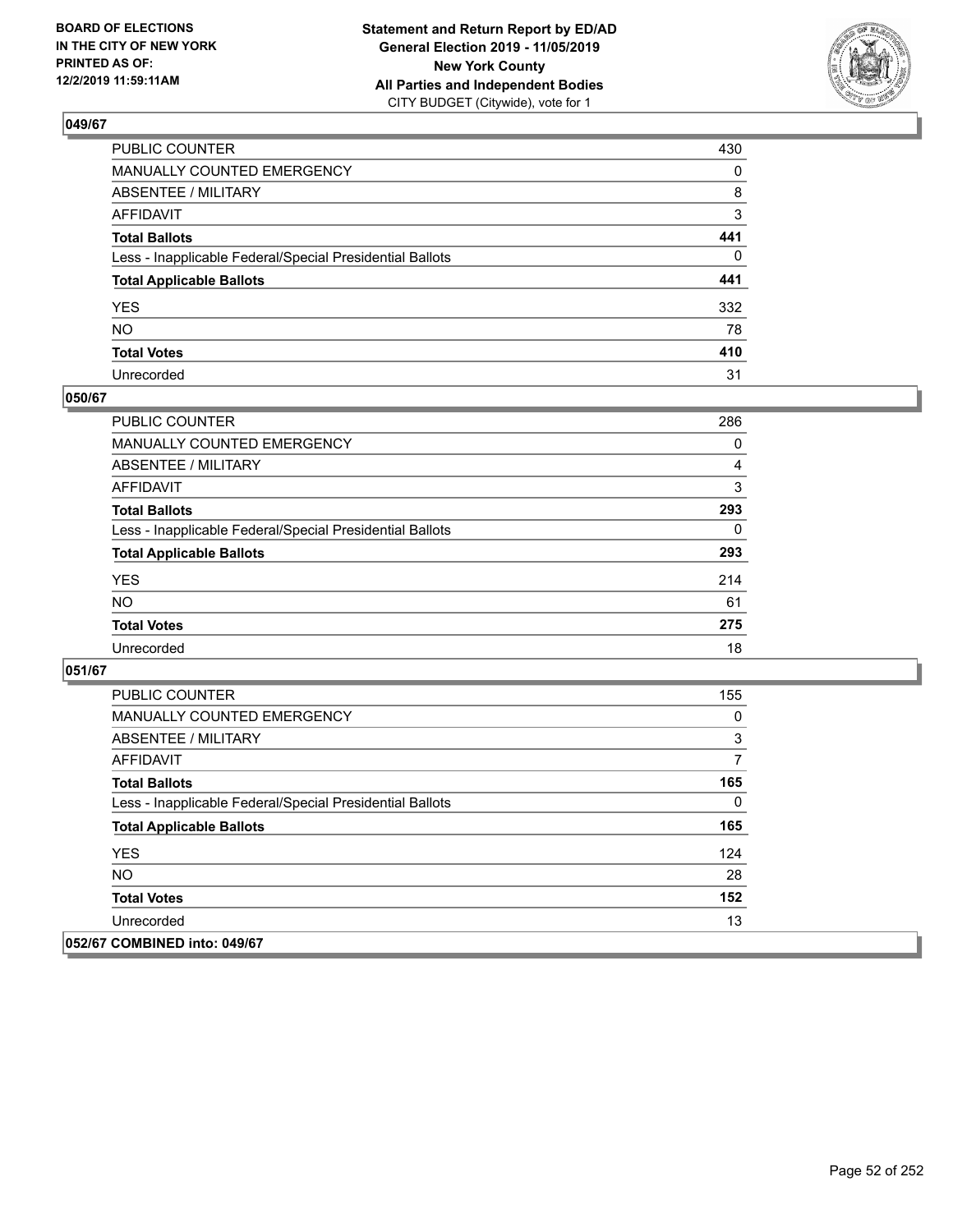

| PUBLIC COUNTER                                           | 291          |
|----------------------------------------------------------|--------------|
| MANUALLY COUNTED EMERGENCY                               | $\Omega$     |
| ABSENTEE / MILITARY                                      | 3            |
| AFFIDAVIT                                                | 2            |
| Total Ballots                                            | 296          |
| Less - Inapplicable Federal/Special Presidential Ballots | $\mathbf{0}$ |
| <b>Total Applicable Ballots</b>                          | 296          |
| YES                                                      | 216          |
| NO.                                                      | 66           |
| <b>Total Votes</b>                                       | 282          |
| Unrecorded                                               | 14           |

## **054/67**

| PUBLIC COUNTER                                           | 266            |
|----------------------------------------------------------|----------------|
| <b>MANUALLY COUNTED EMERGENCY</b>                        | 0              |
| ABSENTEE / MILITARY                                      | 5              |
| AFFIDAVIT                                                | $\overline{2}$ |
| <b>Total Ballots</b>                                     | 273            |
| Less - Inapplicable Federal/Special Presidential Ballots | 0              |
| <b>Total Applicable Ballots</b>                          | 273            |
| <b>YES</b>                                               | 191            |
| <b>NO</b>                                                | 67             |
| <b>Total Votes</b>                                       | 258            |
| Unrecorded                                               | 15             |
|                                                          |                |

## **055/67 COMBINED into: 054/67**

| PUBLIC COUNTER                                           | 206 |
|----------------------------------------------------------|-----|
| <b>MANUALLY COUNTED EMERGENCY</b>                        | 0   |
| ABSENTEE / MILITARY                                      | 3   |
| <b>AFFIDAVIT</b>                                         |     |
| <b>Total Ballots</b>                                     | 210 |
| Less - Inapplicable Federal/Special Presidential Ballots | 0   |
| <b>Total Applicable Ballots</b>                          | 210 |
| <b>YES</b>                                               | 153 |
| <b>NO</b>                                                | 47  |
| <b>Total Votes</b>                                       | 200 |
| Unrecorded                                               | 10  |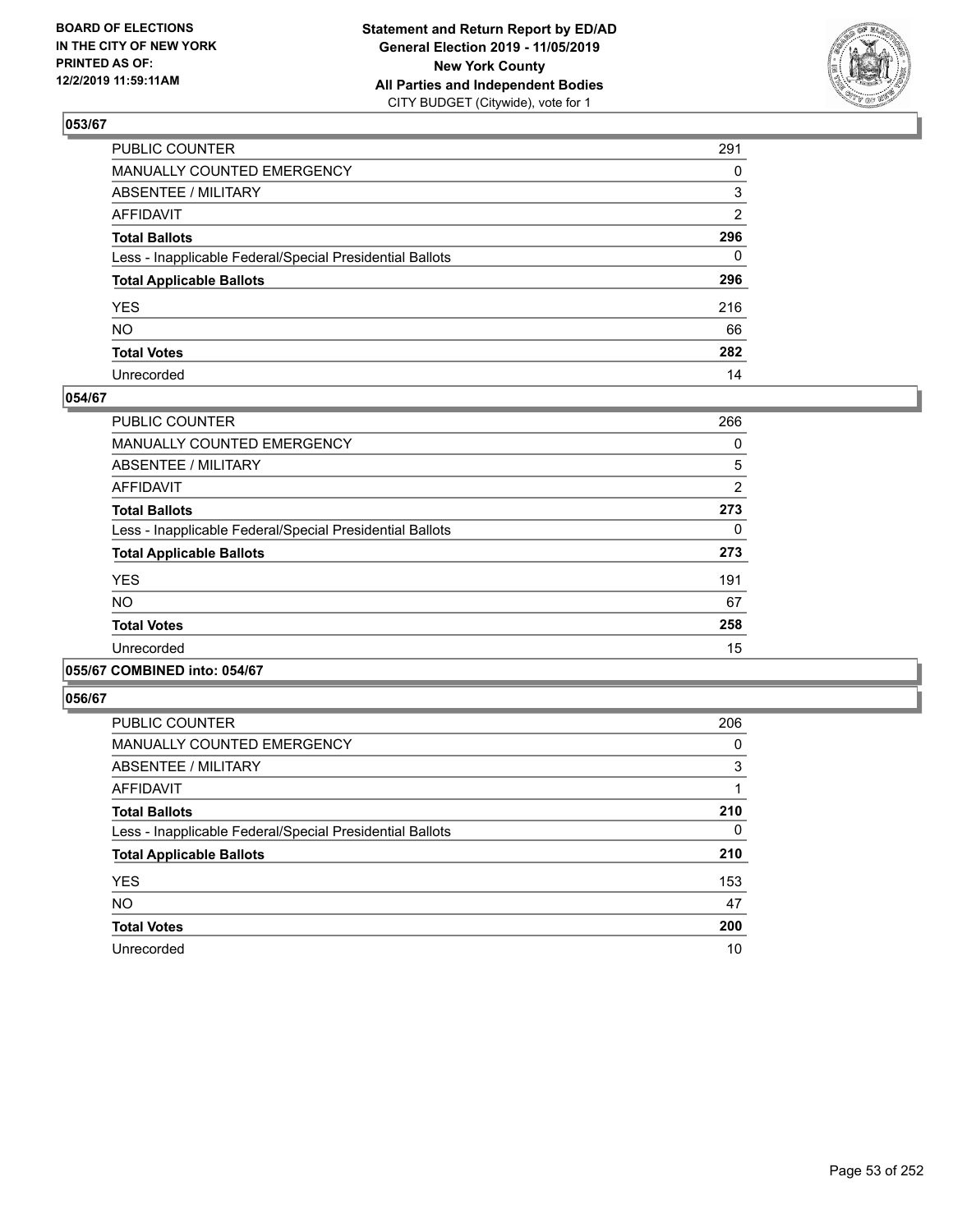

| PUBLIC COUNTER                                           | 211            |
|----------------------------------------------------------|----------------|
| MANUALLY COUNTED EMERGENCY                               | 0              |
| <b>ABSENTEE / MILITARY</b>                               | 0              |
| <b>AFFIDAVIT</b>                                         | $\overline{4}$ |
| <b>Total Ballots</b>                                     | 215            |
| Less - Inapplicable Federal/Special Presidential Ballots | 0              |
| <b>Total Applicable Ballots</b>                          | 215            |
| <b>YES</b>                                               | 148            |
| <b>NO</b>                                                | 52             |
| <b>Total Votes</b>                                       | 200            |
| Unrecorded                                               | 15             |

## **058/67 COMBINED into: 053/67**

## **059/67**

| <b>PUBLIC COUNTER</b>                                    | 304      |
|----------------------------------------------------------|----------|
| <b>MANUALLY COUNTED EMERGENCY</b>                        | $\Omega$ |
| ABSENTEE / MILITARY                                      | 10       |
| AFFIDAVIT                                                |          |
| <b>Total Ballots</b>                                     | 315      |
| Less - Inapplicable Federal/Special Presidential Ballots | $\Omega$ |
| <b>Total Applicable Ballots</b>                          | 315      |
| <b>YES</b>                                               | 237      |
| <b>NO</b>                                                | 50       |
| <b>Total Votes</b>                                       | 287      |
| Unrecorded                                               | 28       |
|                                                          |          |

| <b>PUBLIC COUNTER</b>                                    | 393      |
|----------------------------------------------------------|----------|
| <b>MANUALLY COUNTED EMERGENCY</b>                        | 0        |
| ABSENTEE / MILITARY                                      | 8        |
| AFFIDAVIT                                                |          |
| <b>Total Ballots</b>                                     | 402      |
| Less - Inapplicable Federal/Special Presidential Ballots | $\Omega$ |
| <b>Total Applicable Ballots</b>                          | 402      |
| <b>YES</b>                                               | 272      |
| <b>NO</b>                                                | 98       |
| <b>Total Votes</b>                                       | 370      |
| Unrecorded                                               | 32       |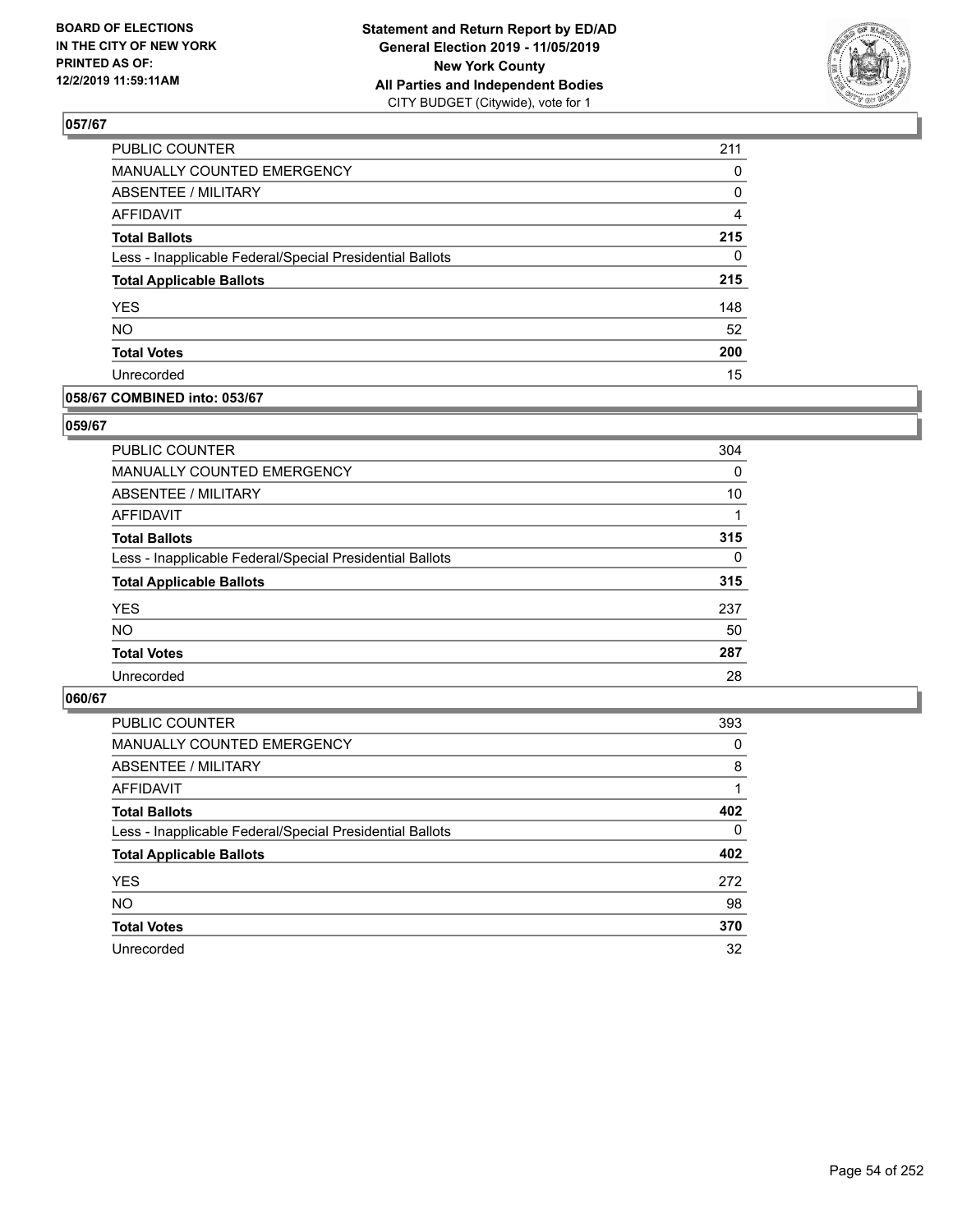

| PUBLIC COUNTER                                           | 406      |
|----------------------------------------------------------|----------|
| MANUALLY COUNTED EMERGENCY                               | $\Omega$ |
| <b>ABSENTEE / MILITARY</b>                               | 15       |
| AFFIDAVIT                                                | 6        |
| <b>Total Ballots</b>                                     | 427      |
| Less - Inapplicable Federal/Special Presidential Ballots | 0        |
| <b>Total Applicable Ballots</b>                          | 427      |
| <b>YES</b>                                               | 319      |
| <b>NO</b>                                                | 78       |
| <b>Total Votes</b>                                       | 397      |
| Unrecorded                                               | 30       |

## **062/67 COMBINED into: 061/67**

#### **063/67 COMBINED into: 067/67**

## **064/67**

| <b>PUBLIC COUNTER</b>                                    | 447      |
|----------------------------------------------------------|----------|
| <b>MANUALLY COUNTED EMERGENCY</b>                        | 0        |
| ABSENTEE / MILITARY                                      | 11       |
| AFFIDAVIT                                                | 6        |
| <b>Total Ballots</b>                                     | 464      |
| Less - Inapplicable Federal/Special Presidential Ballots | $\Omega$ |
| <b>Total Applicable Ballots</b>                          | 464      |
| <b>YES</b>                                               | 361      |
| <b>NO</b>                                                | 82       |
| <b>Total Votes</b>                                       | 443      |
| Unrecorded                                               | 21       |

## **065/67 COMBINED into: 060/67**

| <b>PUBLIC COUNTER</b>                                    | 394 |
|----------------------------------------------------------|-----|
| MANUALLY COUNTED EMERGENCY                               | 0   |
| ABSENTEE / MILITARY                                      | 26  |
| AFFIDAVIT                                                | 2   |
| <b>Total Ballots</b>                                     | 422 |
| Less - Inapplicable Federal/Special Presidential Ballots | 0   |
| <b>Total Applicable Ballots</b>                          | 422 |
| <b>YES</b>                                               | 314 |
| <b>NO</b>                                                | 87  |
| <b>Total Votes</b>                                       | 401 |
| Unrecorded                                               | 21  |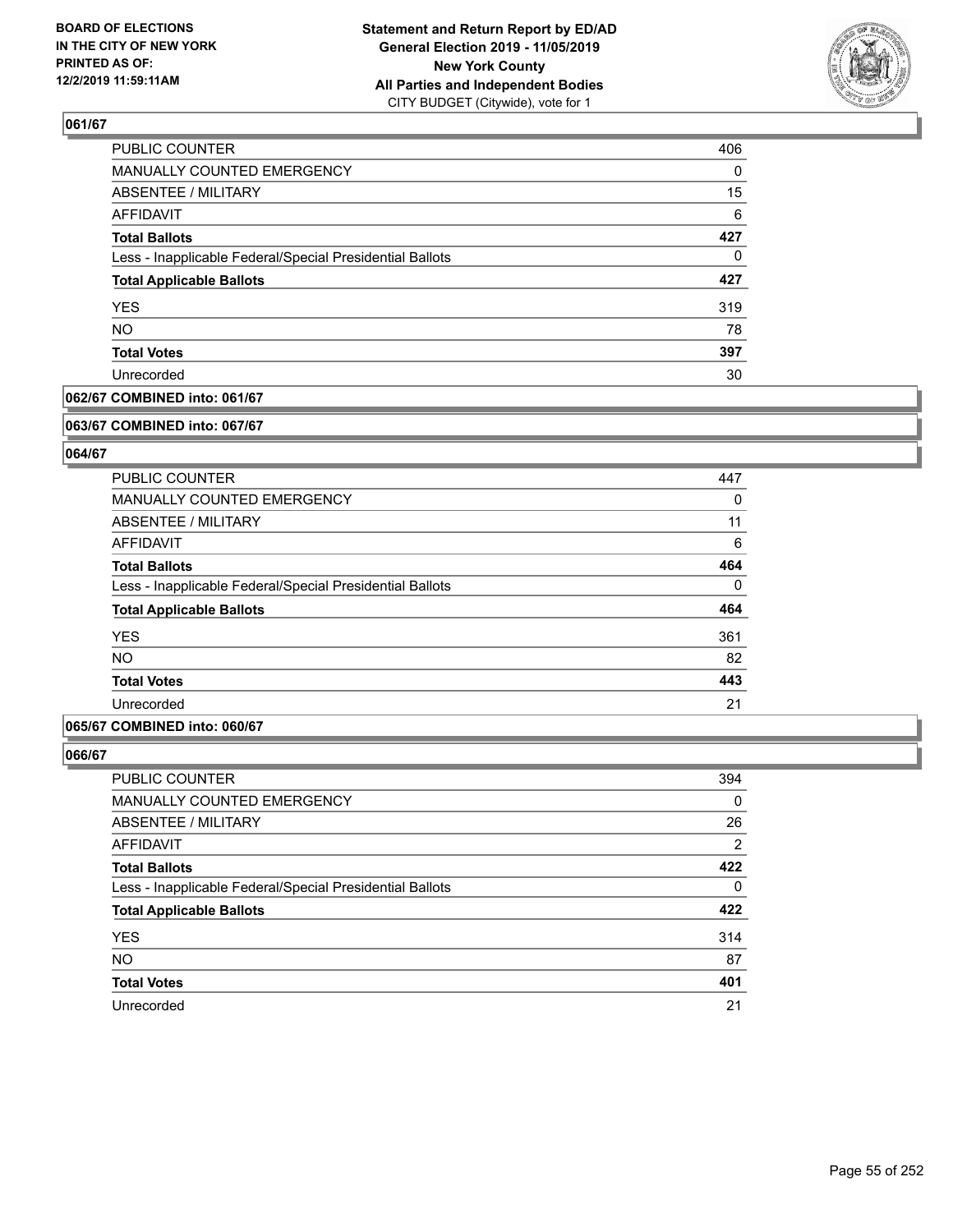

| PUBLIC COUNTER                                           | 380          |
|----------------------------------------------------------|--------------|
| MANUALLY COUNTED EMERGENCY                               | $\mathbf{0}$ |
| ABSENTEE / MILITARY                                      | 9            |
| AFFIDAVIT                                                | 3            |
| Total Ballots                                            | 392          |
| Less - Inapplicable Federal/Special Presidential Ballots | $\mathbf{0}$ |
| <b>Total Applicable Ballots</b>                          | 392          |
| YES                                                      | 313          |
| NO.                                                      | 66           |
| <b>Total Votes</b>                                       | 379          |
| Unrecorded                                               | 13           |

## **068/67**

| PUBLIC COUNTER                                           | 385      |
|----------------------------------------------------------|----------|
| MANUALLY COUNTED EMERGENCY                               | $\Omega$ |
| ABSENTEE / MILITARY                                      | 10       |
| <b>AFFIDAVIT</b>                                         | 5        |
| <b>Total Ballots</b>                                     | 400      |
| Less - Inapplicable Federal/Special Presidential Ballots | $\Omega$ |
| <b>Total Applicable Ballots</b>                          | 400      |
| <b>YES</b>                                               | 288      |
| <b>NO</b>                                                | 90       |
| <b>Total Votes</b>                                       | 378      |
| Unrecorded                                               | 22       |
|                                                          |          |

**069/67 COMBINED into: 064/67**

## **070/67 COMBINED into: 071/67**

| PUBLIC COUNTER                                           | 395 |
|----------------------------------------------------------|-----|
| <b>MANUALLY COUNTED EMERGENCY</b>                        | 0   |
| ABSENTEE / MILITARY                                      | 7   |
| <b>AFFIDAVIT</b>                                         | 4   |
| <b>Total Ballots</b>                                     | 406 |
| Less - Inapplicable Federal/Special Presidential Ballots | 0   |
| <b>Total Applicable Ballots</b>                          | 406 |
| <b>YES</b>                                               | 290 |
| <b>NO</b>                                                | 91  |
| <b>Total Votes</b>                                       | 381 |
| Unrecorded                                               | 25  |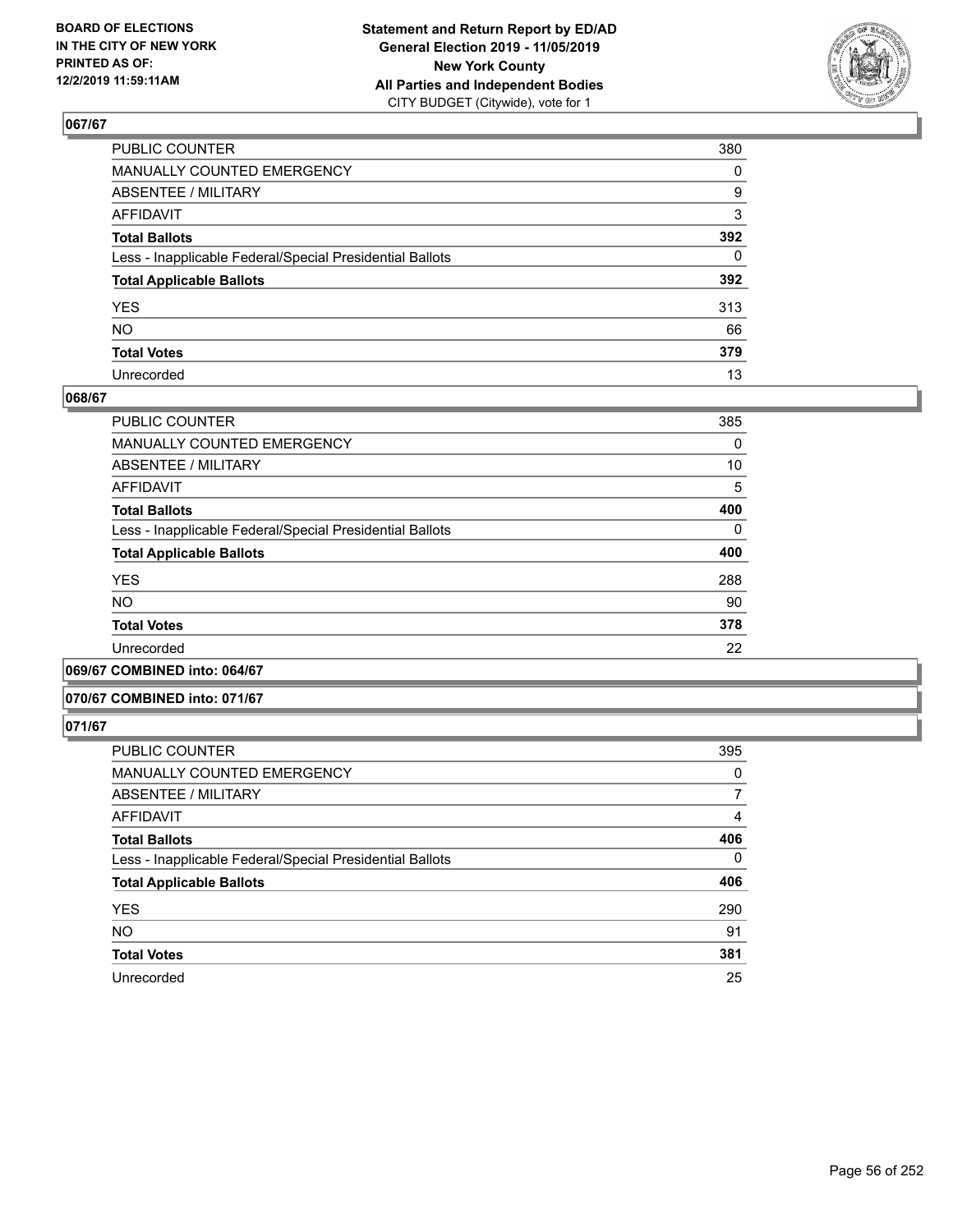

| PUBLIC COUNTER                                           | 379      |
|----------------------------------------------------------|----------|
| MANUALLY COUNTED EMERGENCY                               | 0        |
| ABSENTEE / MILITARY                                      | 16       |
| <b>AFFIDAVIT</b>                                         | 1        |
| <b>Total Ballots</b>                                     | 396      |
| Less - Inapplicable Federal/Special Presidential Ballots | $\Omega$ |
| <b>Total Applicable Ballots</b>                          | 396      |
| <b>YES</b>                                               | 307      |
| <b>NO</b>                                                | 70       |
| <b>Total Votes</b>                                       | 377      |
| Unrecorded                                               | 19       |

## **073/67 COMBINED into: 075/67**

## **074/67**

| <b>PUBLIC COUNTER</b>                                    | 237            |
|----------------------------------------------------------|----------------|
| <b>MANUALLY COUNTED EMERGENCY</b>                        | 0              |
| ABSENTEE / MILITARY                                      | $\overline{2}$ |
| AFFIDAVIT                                                |                |
| <b>Total Ballots</b>                                     | 240            |
| Less - Inapplicable Federal/Special Presidential Ballots | $\Omega$       |
| <b>Total Applicable Ballots</b>                          | 240            |
| <b>YES</b>                                               | 179            |
| <b>NO</b>                                                | 51             |
| <b>Total Votes</b>                                       | 230            |
| Unrecorded                                               | 10             |

| PUBLIC COUNTER                                           | 397 |
|----------------------------------------------------------|-----|
| <b>MANUALLY COUNTED EMERGENCY</b>                        | 0   |
| ABSENTEE / MILITARY                                      | 14  |
| AFFIDAVIT                                                | 3   |
| <b>Total Ballots</b>                                     | 414 |
| Less - Inapplicable Federal/Special Presidential Ballots | 0   |
| <b>Total Applicable Ballots</b>                          | 414 |
| <b>YES</b>                                               | 324 |
| NO.                                                      | 70  |
| <b>Total Votes</b>                                       | 394 |
| Unrecorded                                               | 20  |
| 076/67 COMBINED into: 066/67                             |     |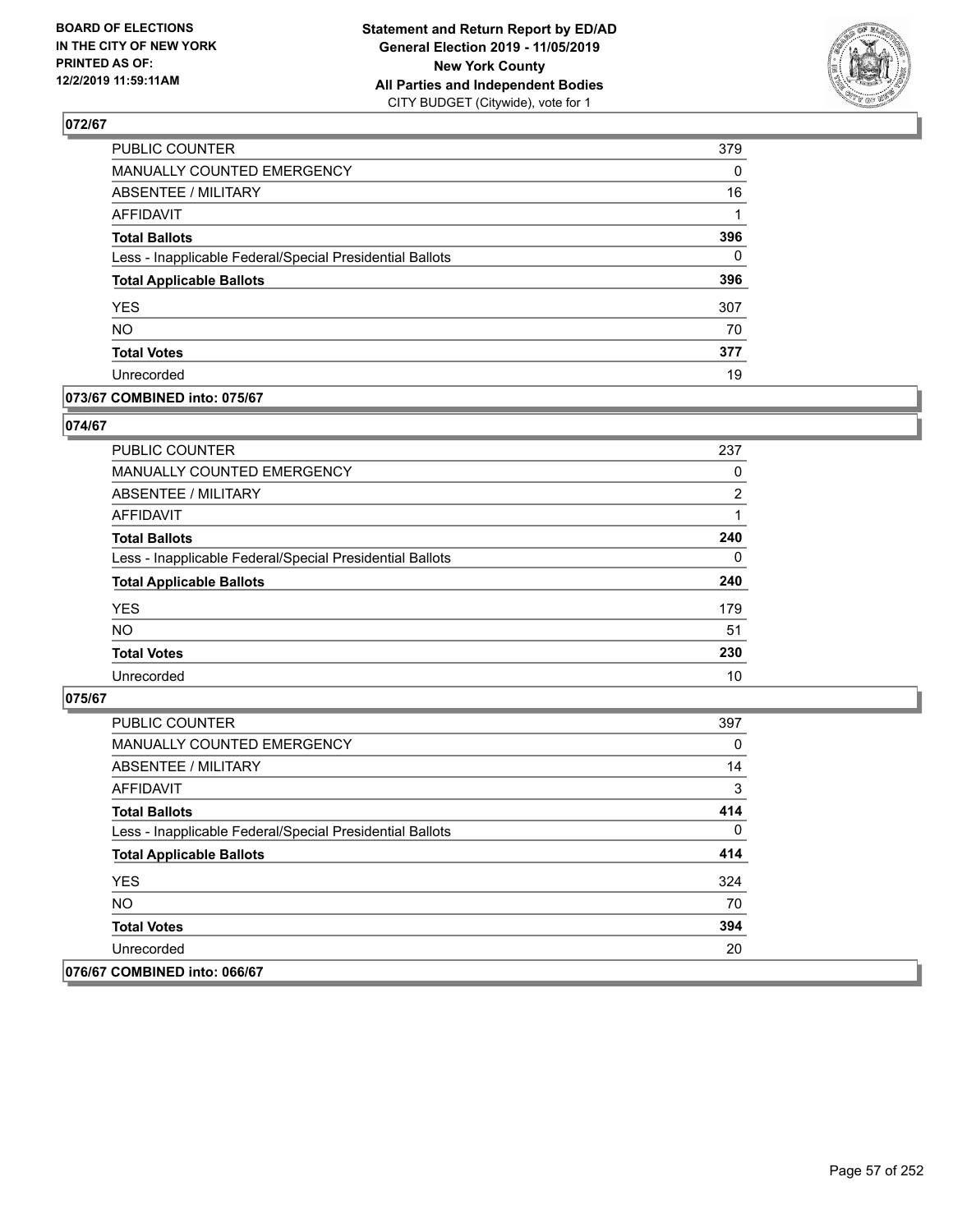

| PUBLIC COUNTER                                           | 424 |
|----------------------------------------------------------|-----|
| MANUALLY COUNTED EMERGENCY                               | 0   |
| <b>ABSENTEE / MILITARY</b>                               | 10  |
| AFFIDAVIT                                                | 5   |
| <b>Total Ballots</b>                                     | 439 |
| Less - Inapplicable Federal/Special Presidential Ballots | 0   |
| <b>Total Applicable Ballots</b>                          | 439 |
| <b>YES</b>                                               | 330 |
| <b>NO</b>                                                | 89  |
| <b>Total Votes</b>                                       | 419 |
| Unrecorded                                               | 20  |

## **078/67 COMBINED into: 077/67**

#### **079/67 COMBINED into: 068/67**

## **080/67**

| PUBLIC COUNTER                                           | 242 |
|----------------------------------------------------------|-----|
| <b>MANUALLY COUNTED EMERGENCY</b>                        | 0   |
| ABSENTEE / MILITARY                                      | 4   |
| AFFIDAVIT                                                | 0   |
| <b>Total Ballots</b>                                     | 246 |
| Less - Inapplicable Federal/Special Presidential Ballots | 0   |
| <b>Total Applicable Ballots</b>                          | 246 |
| <b>YES</b>                                               | 195 |
| NO.                                                      | 39  |
| <b>Total Votes</b>                                       | 234 |
| Unrecorded                                               | 12  |

#### **081/67**

| <b>PUBLIC COUNTER</b>                                    | 408 |
|----------------------------------------------------------|-----|
| <b>MANUALLY COUNTED EMERGENCY</b>                        | 0   |
| ABSENTEE / MILITARY                                      | 7   |
| <b>AFFIDAVIT</b>                                         | 1   |
| <b>Total Ballots</b>                                     | 416 |
| Less - Inapplicable Federal/Special Presidential Ballots | 0   |
| <b>Total Applicable Ballots</b>                          | 416 |
| <b>YES</b>                                               | 288 |
| NO.                                                      | 97  |
| <b>Total Votes</b>                                       | 385 |
| Unrecorded                                               | 31  |
| 082/67 COMBINED into: 081/67                             |     |

**083/67 COMBINED into: 072/67**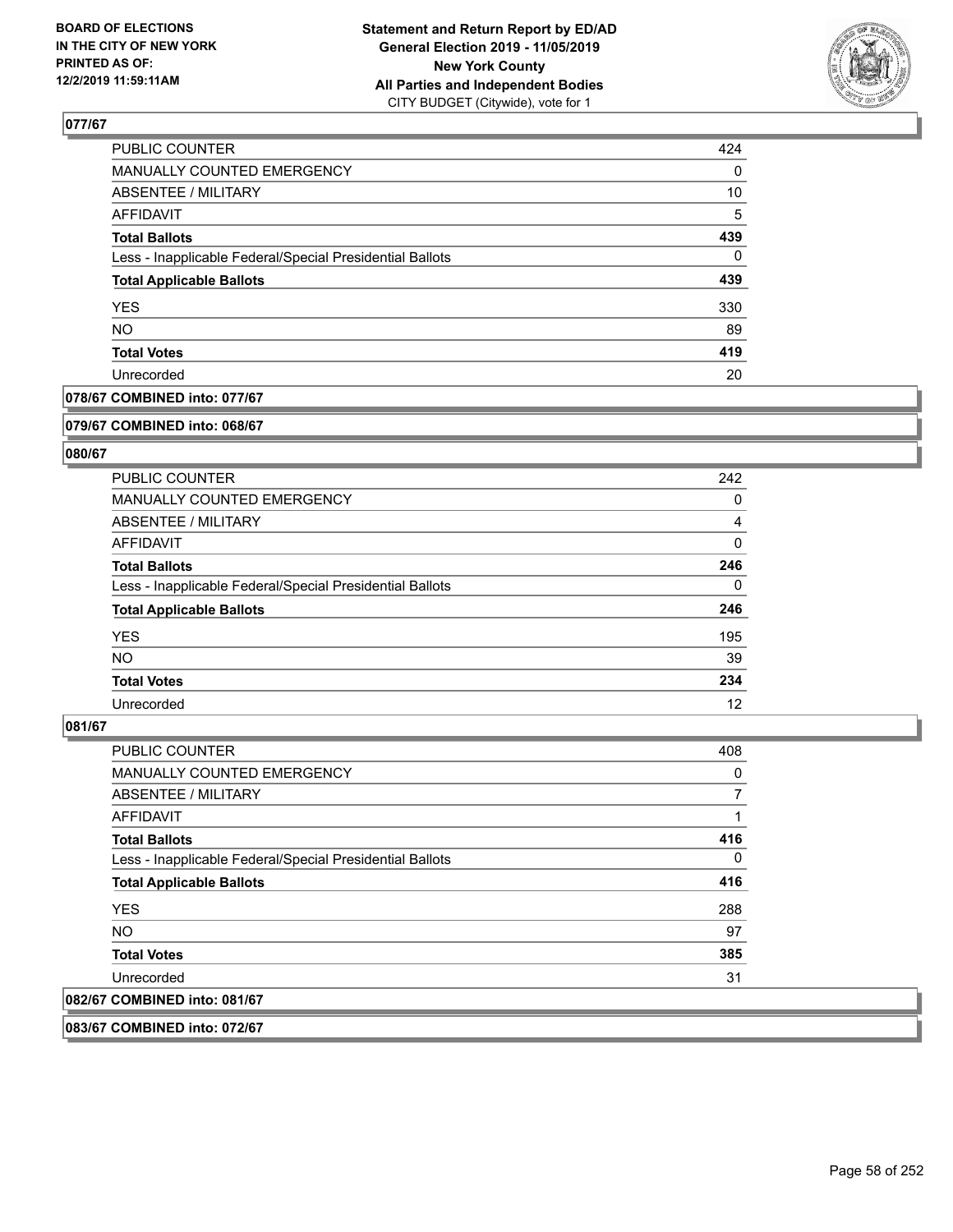

| PUBLIC COUNTER                                           | 302          |
|----------------------------------------------------------|--------------|
| MANUALLY COUNTED EMERGENCY                               | $\mathbf{0}$ |
| ABSENTEE / MILITARY                                      | 9            |
| AFFIDAVIT                                                | 3            |
| Total Ballots                                            | 314          |
| Less - Inapplicable Federal/Special Presidential Ballots | $\Omega$     |
| <b>Total Applicable Ballots</b>                          | 314          |
| YES                                                      | 231          |
| NO.                                                      | 60           |
| <b>Total Votes</b>                                       | 291          |
| Unrecorded                                               | 23           |

## **085/67**

| PUBLIC COUNTER                                           | 429      |
|----------------------------------------------------------|----------|
| <b>MANUALLY COUNTED EMERGENCY</b>                        | $\Omega$ |
| ABSENTEE / MILITARY                                      | 10       |
| <b>AFFIDAVIT</b>                                         | 4        |
| <b>Total Ballots</b>                                     | 443      |
| Less - Inapplicable Federal/Special Presidential Ballots | $\Omega$ |
| <b>Total Applicable Ballots</b>                          | 443      |
| <b>YES</b>                                               | 341      |
| <b>NO</b>                                                | 75       |
| <b>Total Votes</b>                                       | 416      |
| Unrecorded                                               | 27       |
|                                                          |          |

#### **086/67 COMBINED into: 085/67**

| PUBLIC COUNTER                                           | 216 |
|----------------------------------------------------------|-----|
| <b>MANUALLY COUNTED EMERGENCY</b>                        | 0   |
| ABSENTEE / MILITARY                                      | 9   |
| AFFIDAVIT                                                | 0   |
| <b>Total Ballots</b>                                     | 225 |
| Less - Inapplicable Federal/Special Presidential Ballots | 0   |
| <b>Total Applicable Ballots</b>                          | 225 |
| <b>YES</b>                                               | 172 |
| <b>NO</b>                                                | 39  |
| <b>Total Votes</b>                                       | 211 |
| Unrecorded                                               | 14  |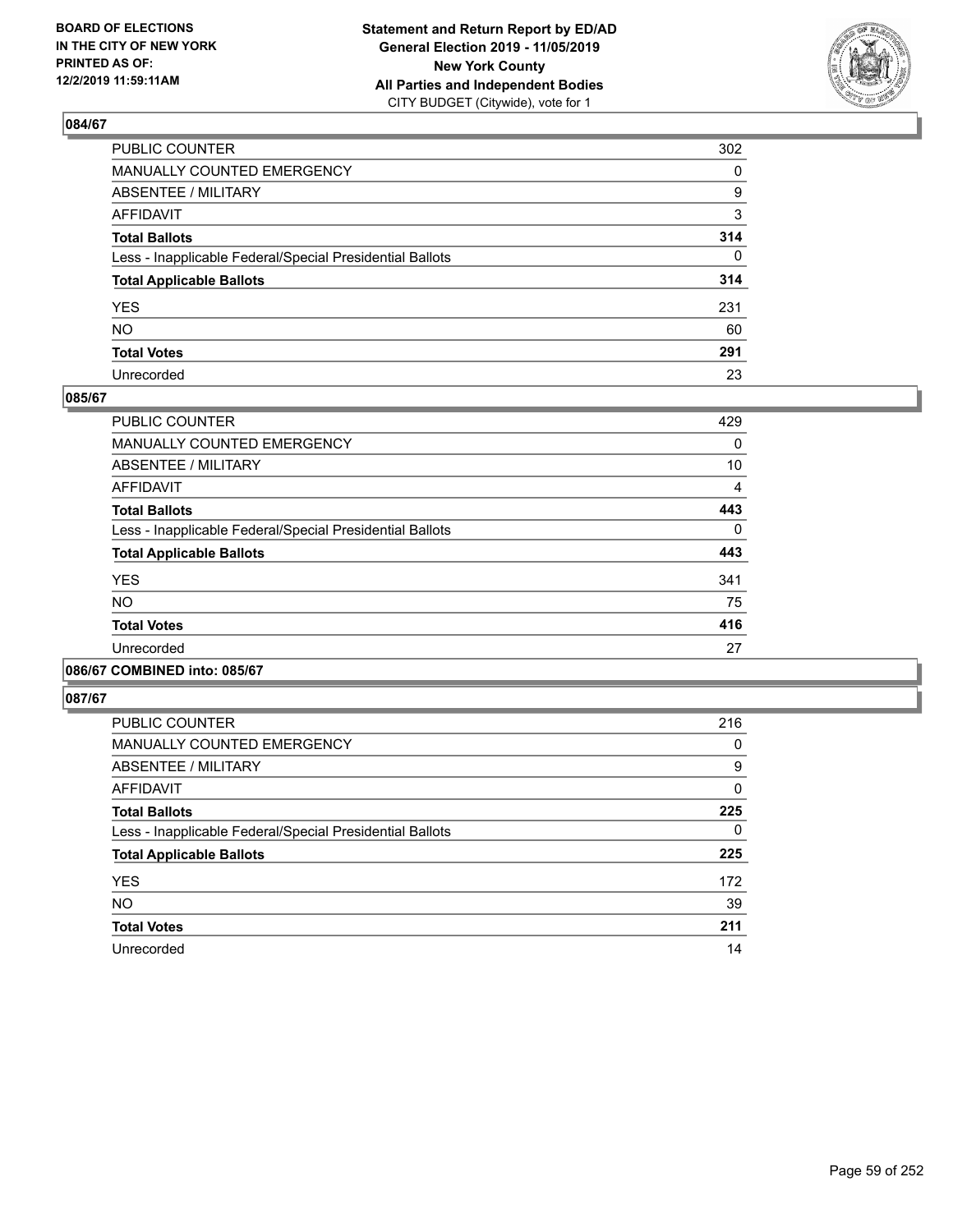

| PUBLIC COUNTER                                           | 379           |
|----------------------------------------------------------|---------------|
| <b>MANUALLY COUNTED EMERGENCY</b>                        | 0             |
| <b>ABSENTEE / MILITARY</b>                               | 8             |
| <b>AFFIDAVIT</b>                                         | $\mathcal{P}$ |
| <b>Total Ballots</b>                                     | 389           |
| Less - Inapplicable Federal/Special Presidential Ballots | $\Omega$      |
| <b>Total Applicable Ballots</b>                          | 389           |
| <b>YES</b>                                               | 281           |
| <b>NO</b>                                                | 82            |
| <b>Total Votes</b>                                       | 363           |
| Unrecorded                                               | 26            |

## **089/67 COMBINED into: 088/67**

#### **090/67**

| <b>PUBLIC COUNTER</b>                                    | 207      |
|----------------------------------------------------------|----------|
| MANUALLY COUNTED EMERGENCY                               | $\Omega$ |
| ABSENTEE / MILITARY                                      | 1        |
| AFFIDAVIT                                                | 0        |
| <b>Total Ballots</b>                                     | 208      |
| Less - Inapplicable Federal/Special Presidential Ballots | $\Omega$ |
| <b>Total Applicable Ballots</b>                          | 208      |
| <b>YES</b>                                               | 164      |
| <b>NO</b>                                                | 37       |
| <b>Total Votes</b>                                       | 201      |
| Unrecorded                                               |          |

| <b>PUBLIC COUNTER</b>                                    | 530 |
|----------------------------------------------------------|-----|
| <b>MANUALLY COUNTED EMERGENCY</b>                        | 0   |
| ABSENTEE / MILITARY                                      | 5   |
| AFFIDAVIT                                                | 0   |
| <b>Total Ballots</b>                                     | 535 |
| Less - Inapplicable Federal/Special Presidential Ballots | 0   |
| <b>Total Applicable Ballots</b>                          | 535 |
| <b>YES</b>                                               | 401 |
| NO.                                                      | 95  |
| <b>Total Votes</b>                                       | 496 |
| Unrecorded                                               | 39  |
| 092/67 COMBINED into: 091/67                             |     |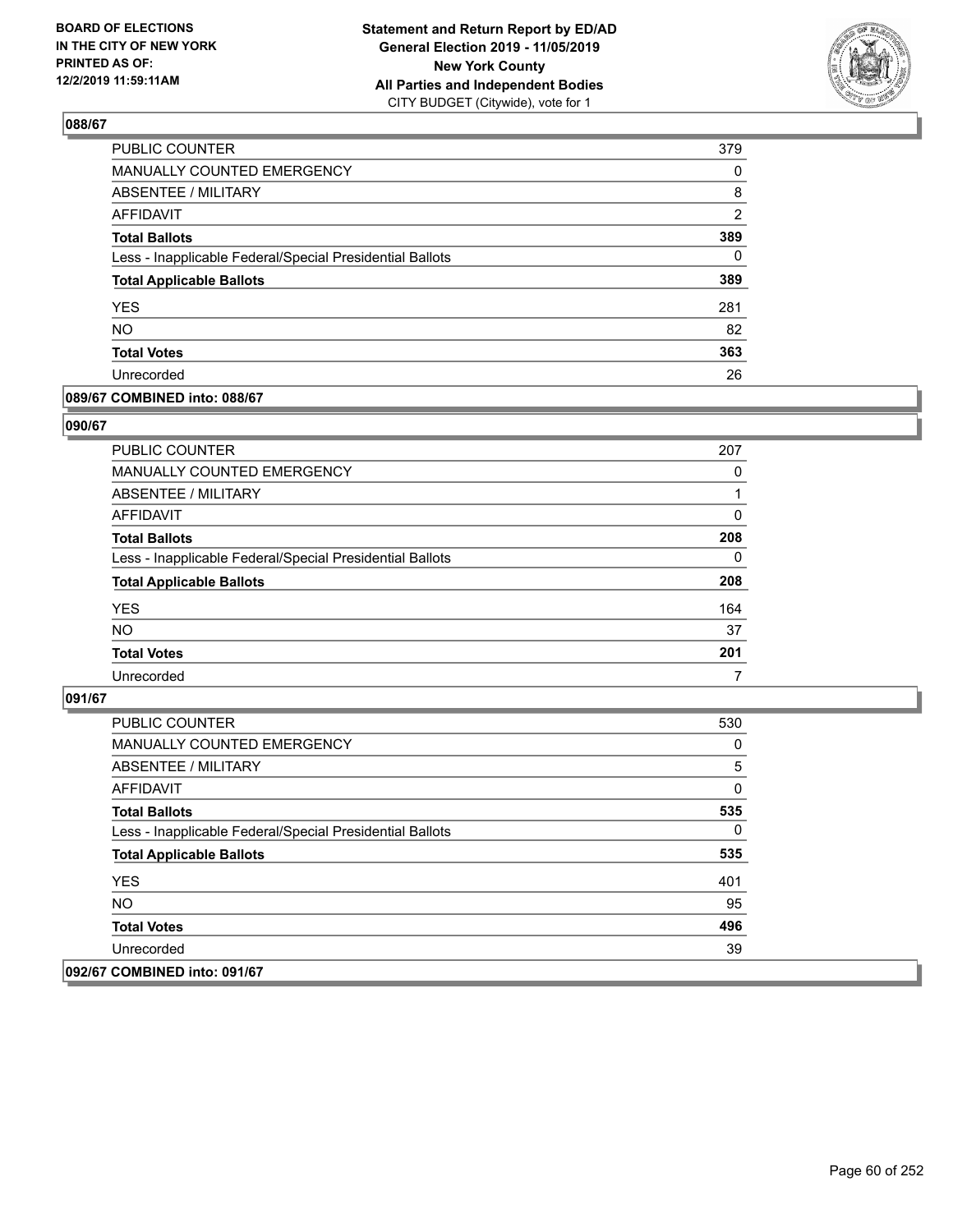

| PUBLIC COUNTER                                           | 448            |
|----------------------------------------------------------|----------------|
| <b>MANUALLY COUNTED EMERGENCY</b>                        | $\Omega$       |
| ABSENTEE / MILITARY                                      |                |
| <b>AFFIDAVIT</b>                                         | $\overline{2}$ |
| <b>Total Ballots</b>                                     | 457            |
| Less - Inapplicable Federal/Special Presidential Ballots | $\Omega$       |
| <b>Total Applicable Ballots</b>                          | 457            |
| <b>YES</b>                                               | 345            |
| <b>NO</b>                                                | 82             |
| <b>Total Votes</b>                                       | 427            |
| Unrecorded                                               | 30             |

## **094/67 COMBINED into: 093/67**

#### **095/67 COMBINED into: 084/67**

## **096/67**

| 355      |
|----------|
| 0        |
| 11       |
| 11       |
| 377      |
| $\Omega$ |
| 377      |
| 289      |
| 48       |
| 337      |
| 40       |
|          |

## **097/67 COMBINED into: 096/67**

| <b>PUBLIC COUNTER</b>                                    | 394 |
|----------------------------------------------------------|-----|
| MANUALLY COUNTED EMERGENCY                               | 0   |
| ABSENTEE / MILITARY                                      | 6   |
| AFFIDAVIT                                                | 2   |
| <b>Total Ballots</b>                                     | 402 |
| Less - Inapplicable Federal/Special Presidential Ballots | 0   |
| <b>Total Applicable Ballots</b>                          | 402 |
| <b>YES</b>                                               | 302 |
| <b>NO</b>                                                | 81  |
| <b>Total Votes</b>                                       | 383 |
| Unrecorded                                               | 19  |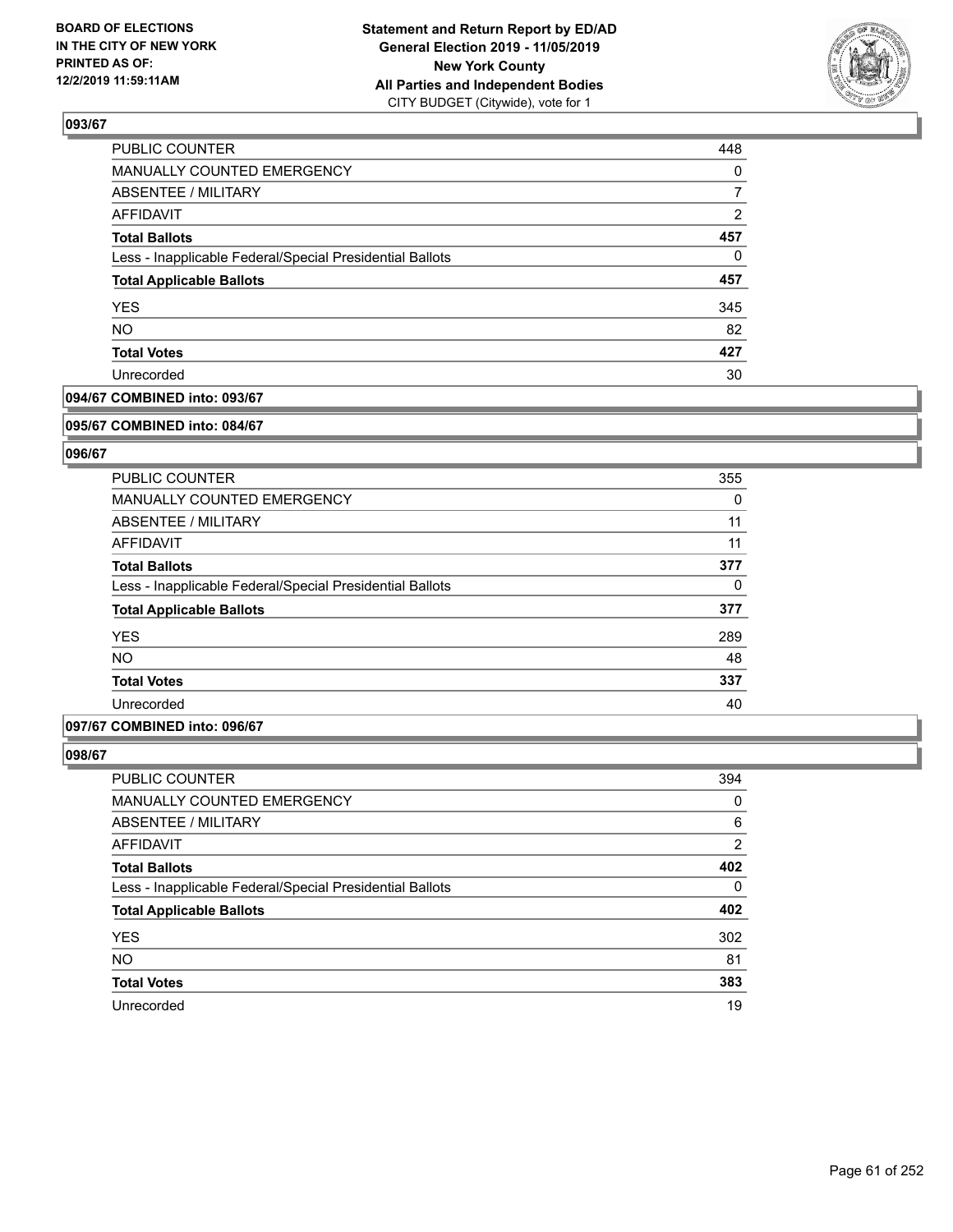

| PUBLIC COUNTER                                           | 502      |
|----------------------------------------------------------|----------|
| <b>MANUALLY COUNTED EMERGENCY</b>                        | $\Omega$ |
| <b>ABSENTEE / MILITARY</b>                               | 16       |
| <b>AFFIDAVIT</b>                                         | 1        |
| <b>Total Ballots</b>                                     | 519      |
| Less - Inapplicable Federal/Special Presidential Ballots | $\Omega$ |
| <b>Total Applicable Ballots</b>                          | 519      |
| <b>YES</b>                                               | 393      |
| <b>NO</b>                                                | 93       |
| <b>Total Votes</b>                                       | 486      |
| Unrecorded                                               | 33       |

## **100/67 COMBINED into: 024/67**

## **101/67**

| PUBLIC COUNTER                                           | 152      |
|----------------------------------------------------------|----------|
| <b>MANUALLY COUNTED EMERGENCY</b>                        | $\Omega$ |
| ABSENTEE / MILITARY                                      | 5        |
| <b>AFFIDAVIT</b>                                         | 2        |
| <b>Total Ballots</b>                                     | 159      |
| Less - Inapplicable Federal/Special Presidential Ballots | $\Omega$ |
| <b>Total Applicable Ballots</b>                          | 159      |
| <b>YES</b>                                               | 101      |
| <b>NO</b>                                                | 36       |
| <b>Total Votes</b>                                       | 137      |
| Unrecorded                                               | 22       |

## **102/67**

| PUBLIC COUNTER                                           | 0        |
|----------------------------------------------------------|----------|
| <b>MANUALLY COUNTED EMERGENCY</b>                        | $\Omega$ |
| ABSENTEE / MILITARY                                      | 0        |
| AFFIDAVIT                                                | 0        |
| <b>Total Ballots</b>                                     | 0        |
| Less - Inapplicable Federal/Special Presidential Ballots | $\Omega$ |
| <b>Total Applicable Ballots</b>                          | 0        |
| <b>YES</b>                                               | $\Omega$ |
| NO.                                                      | 0        |
| <b>Total Votes</b>                                       | 0        |
| 103/67 COMBINED into: 051/67                             |          |

**104/67 COMBINED into: 030/67**

**105/67 COMBINED into: 098/67**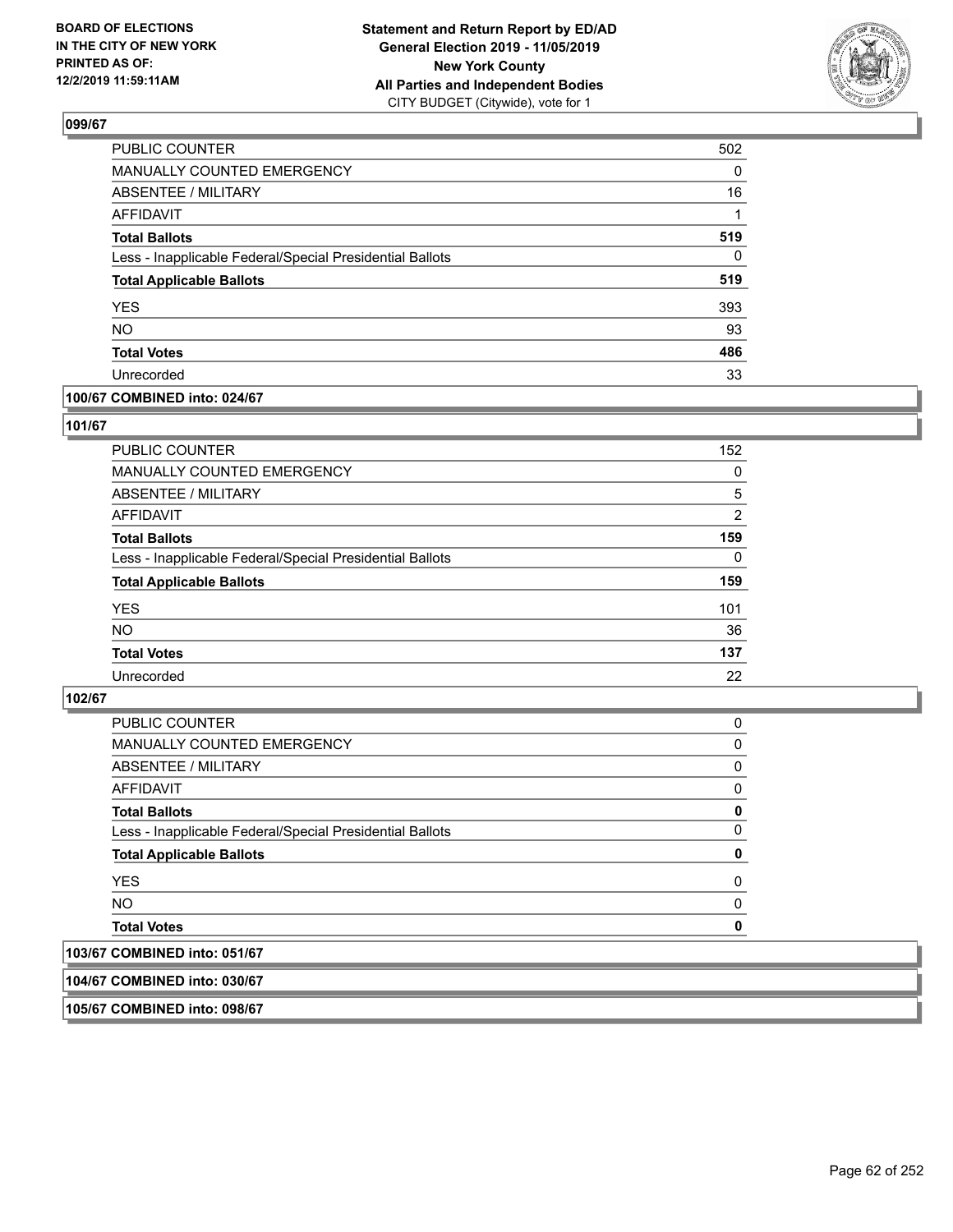

| PUBLIC COUNTER                                           | 296 |
|----------------------------------------------------------|-----|
| <b>MANUALLY COUNTED EMERGENCY</b>                        | 0   |
| <b>ABSENTEE / MILITARY</b>                               | 3   |
| <b>AFFIDAVIT</b>                                         | 0   |
| <b>Total Ballots</b>                                     | 299 |
| Less - Inapplicable Federal/Special Presidential Ballots | 0   |
| <b>Total Applicable Ballots</b>                          | 299 |
| <b>YES</b>                                               | 215 |
| <b>NO</b>                                                | 45  |
| <b>Total Votes</b>                                       | 260 |
| Unrecorded                                               | 39  |

## **107/67 COMBINED into: 059/67**

## **108/67**

| PUBLIC COUNTER                                           | 261      |
|----------------------------------------------------------|----------|
| MANUALLY COUNTED EMERGENCY                               | 0        |
| ABSENTEE / MILITARY                                      | 4        |
| AFFIDAVIT                                                |          |
| <b>Total Ballots</b>                                     | 266      |
| Less - Inapplicable Federal/Special Presidential Ballots | $\Omega$ |
| <b>Total Applicable Ballots</b>                          | 266      |
| <b>YES</b>                                               | 191      |
| <b>NO</b>                                                | 62       |
| <b>Total Votes</b>                                       | 253      |
| Unrecorded                                               | 13       |
|                                                          |          |

| <b>PUBLIC COUNTER</b>                                    | 214      |
|----------------------------------------------------------|----------|
| MANUALLY COUNTED EMERGENCY                               | 0        |
| ABSENTEE / MILITARY                                      | 4        |
| AFFIDAVIT                                                | 4        |
| <b>Total Ballots</b>                                     | 222      |
| Less - Inapplicable Federal/Special Presidential Ballots | $\Omega$ |
| <b>Total Applicable Ballots</b>                          | 222      |
| <b>YES</b>                                               | 172      |
| <b>NO</b>                                                | 39       |
| <b>Total Votes</b>                                       | 211      |
| Unrecorded                                               | 11       |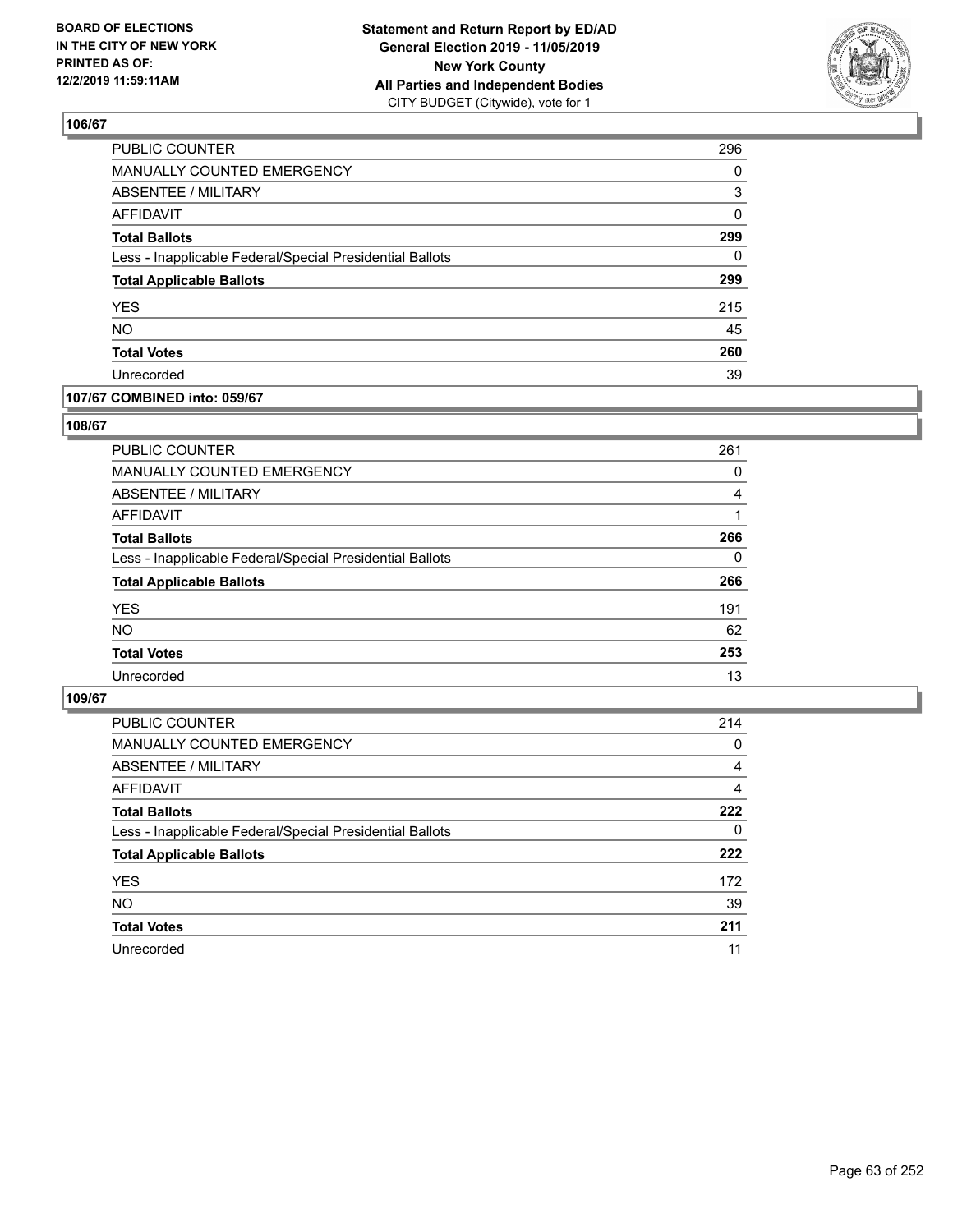

| PUBLIC COUNTER                                           | 118 |
|----------------------------------------------------------|-----|
| <b>MANUALLY COUNTED EMERGENCY</b>                        | 0   |
| ABSENTEE / MILITARY                                      | 15  |
| AFFIDAVIT                                                | 3   |
| <b>Total Ballots</b>                                     | 136 |
| Less - Inapplicable Federal/Special Presidential Ballots | 0   |
| <b>Total Applicable Ballots</b>                          | 136 |
| <b>YES</b>                                               | 99  |
| NO.                                                      | 26  |
| <b>Total Votes</b>                                       | 125 |
| Unrecorded                                               | 11  |
| 111/67 COMBINED into: 051/67                             |     |
| 112/67 COMBINED into: 099/67                             |     |
| 113/67 COMBINED into: 108/67                             |     |
| 114/67 COMBINED into: 085/67                             |     |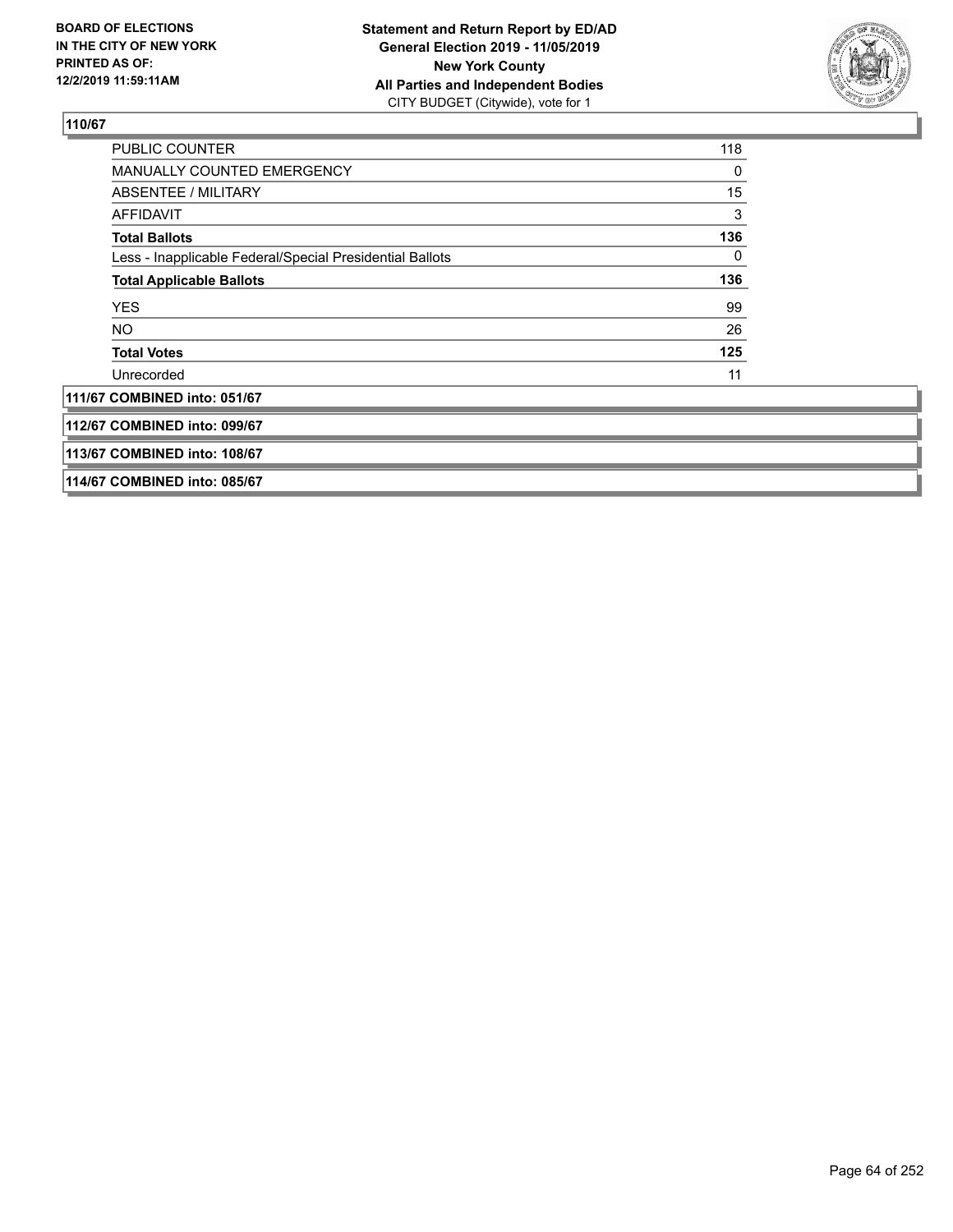

| <b>PUBLIC COUNTER</b>                                    | 294      |
|----------------------------------------------------------|----------|
| MANUALLY COUNTED EMERGENCY                               | 0        |
| ABSENTEE / MILITARY                                      | 11       |
| <b>AFFIDAVIT</b>                                         | 0        |
| <b>Total Ballots</b>                                     | 305      |
| Less - Inapplicable Federal/Special Presidential Ballots | $\Omega$ |
| <b>Total Applicable Ballots</b>                          | 305      |
| <b>YES</b>                                               | 160      |
| <b>NO</b>                                                | 51       |
| <b>Total Votes</b>                                       | 211      |
| Unrecorded                                               | 94       |

## **002/68 COMBINED into: 001/68**

## **003/68**

| <b>PUBLIC COUNTER</b>                                    | 266      |
|----------------------------------------------------------|----------|
| <b>MANUALLY COUNTED EMERGENCY</b>                        | 0        |
| ABSENTEE / MILITARY                                      | 14       |
| AFFIDAVIT                                                | 2        |
| <b>Total Ballots</b>                                     | 282      |
| Less - Inapplicable Federal/Special Presidential Ballots | $\Omega$ |
| <b>Total Applicable Ballots</b>                          | 282      |
| <b>YES</b>                                               | 197      |
| <b>NO</b>                                                | 59       |
| <b>Total Votes</b>                                       | 256      |
| Unrecorded                                               | 26       |

| <b>PUBLIC COUNTER</b>                                    | 193            |
|----------------------------------------------------------|----------------|
| MANUALLY COUNTED EMERGENCY                               | 0              |
| ABSENTEE / MILITARY                                      | $\overline{2}$ |
| AFFIDAVIT                                                |                |
| <b>Total Ballots</b>                                     | 196            |
| Less - Inapplicable Federal/Special Presidential Ballots | $\Omega$       |
| <b>Total Applicable Ballots</b>                          | 196            |
| <b>YES</b>                                               | 132            |
| <b>NO</b>                                                | 52             |
| <b>Total Votes</b>                                       | 184            |
| Unrecorded                                               | 12             |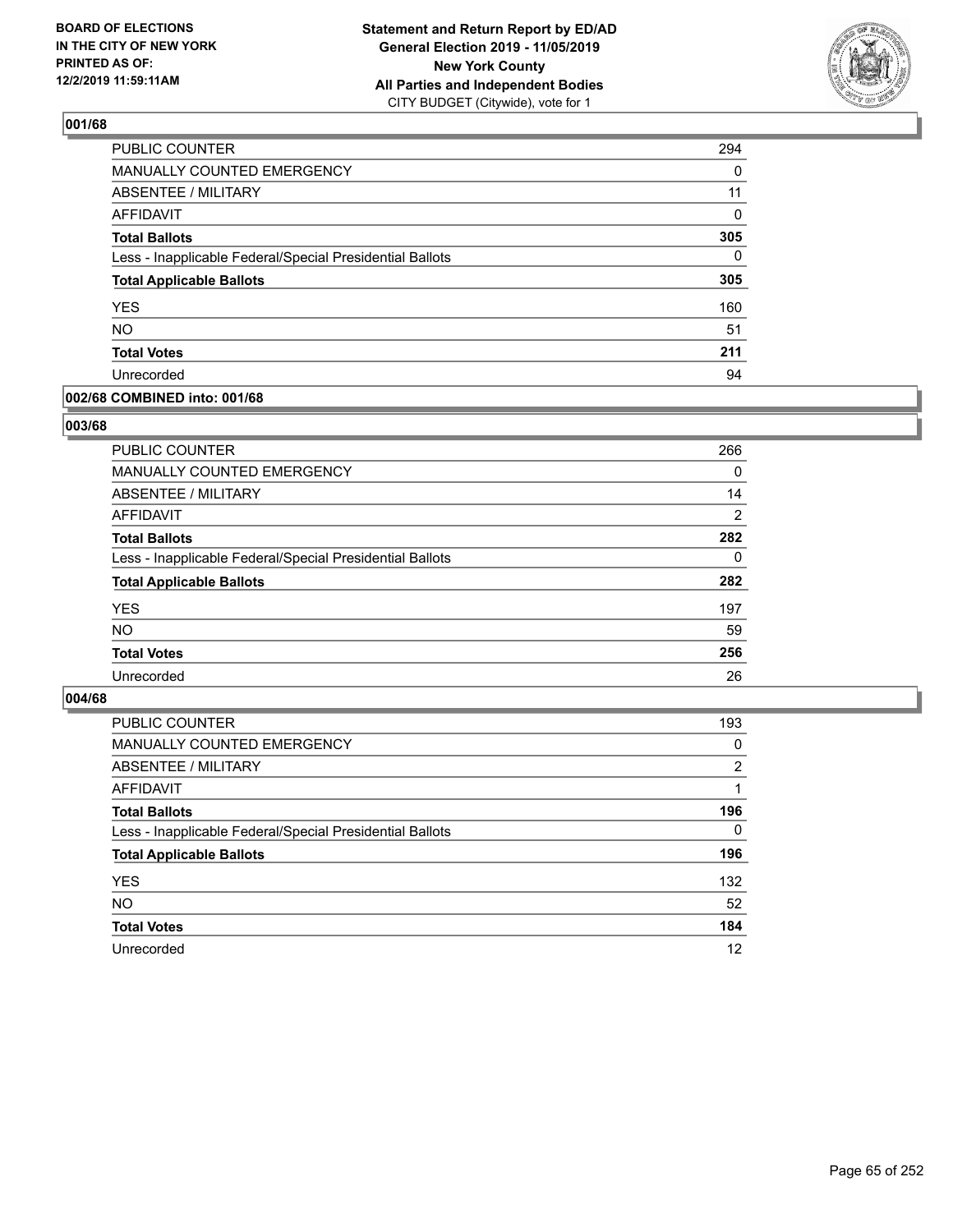

| <b>PUBLIC COUNTER</b>                                    | 208      |
|----------------------------------------------------------|----------|
| <b>MANUALLY COUNTED EMERGENCY</b>                        | $\Omega$ |
| <b>ABSENTEE / MILITARY</b>                               | 4        |
| <b>AFFIDAVIT</b>                                         | 4        |
| <b>Total Ballots</b>                                     | 216      |
| Less - Inapplicable Federal/Special Presidential Ballots | 0        |
| <b>Total Applicable Ballots</b>                          | 216      |
| <b>YES</b>                                               | 167      |
| <b>NO</b>                                                | 38       |
| <b>Total Votes</b>                                       | 205      |
| Unrecorded                                               | 11       |

## **006/68 COMBINED into: 003/68**

## **007/68**

| <b>PUBLIC COUNTER</b>                                    | 389      |
|----------------------------------------------------------|----------|
| MANUALLY COUNTED EMERGENCY                               | $\Omega$ |
| <b>ABSENTEE / MILITARY</b>                               | 13       |
| AFFIDAVIT                                                | 0        |
| <b>Total Ballots</b>                                     | 402      |
| Less - Inapplicable Federal/Special Presidential Ballots | $\Omega$ |
| <b>Total Applicable Ballots</b>                          | 402      |
| <b>YES</b>                                               | 277      |
| <b>NO</b>                                                | 113      |
| <b>Total Votes</b>                                       | 390      |
| Unrecorded                                               | 12       |
|                                                          |          |

## **008/68**

| <b>PUBLIC COUNTER</b>                                    | 303 |
|----------------------------------------------------------|-----|
| <b>MANUALLY COUNTED EMERGENCY</b>                        | 0   |
| ABSENTEE / MILITARY                                      |     |
| AFFIDAVIT                                                |     |
| <b>Total Ballots</b>                                     | 311 |
| Less - Inapplicable Federal/Special Presidential Ballots | 0   |
| <b>Total Applicable Ballots</b>                          | 311 |
| <b>YES</b>                                               | 191 |
| <b>NO</b>                                                | 98  |
| <b>Total Votes</b>                                       | 289 |
| Unrecorded                                               | 22  |
| 009/68 COMBINED into: 008/68                             |     |

**010/68 COMBINED into: 007/68**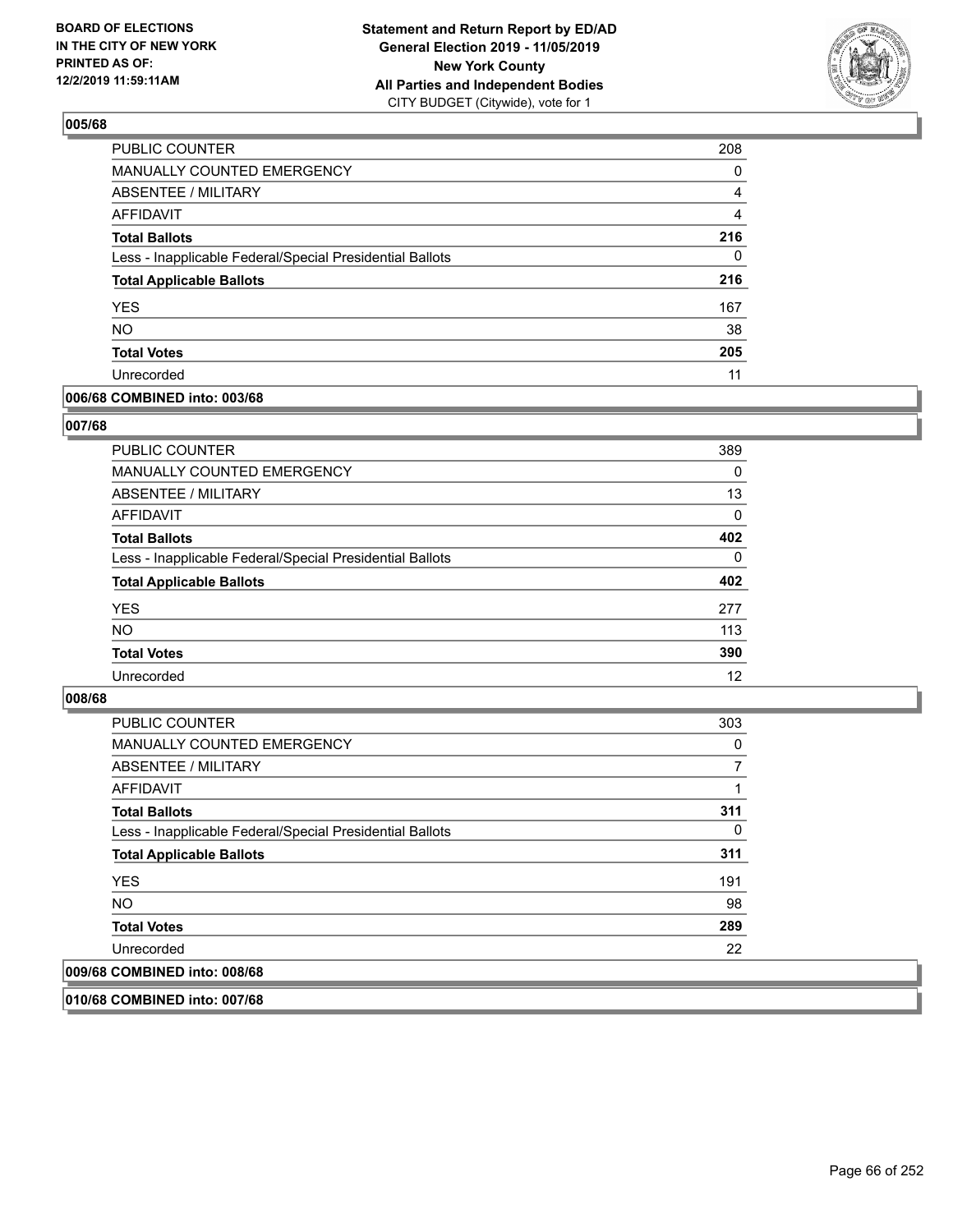

| 183      |
|----------|
| $\Omega$ |
| 5        |
| 0        |
| 188      |
| 0        |
| 188      |
| 129      |
| 49       |
| 178      |
| 10       |
|          |

## **012/68 COMBINED into: 005/68**

#### **013/68 COMBINED into: 025/68**

## **014/68 COMBINED into: 015/68**

## **015/68**

| <b>PUBLIC COUNTER</b>                                    | 235 |
|----------------------------------------------------------|-----|
| <b>MANUALLY COUNTED EMERGENCY</b>                        | 0   |
| ABSENTEE / MILITARY                                      | 3   |
| AFFIDAVIT                                                | 6   |
| <b>Total Ballots</b>                                     | 244 |
| Less - Inapplicable Federal/Special Presidential Ballots | 0   |
| <b>Total Applicable Ballots</b>                          | 244 |
| <b>YES</b>                                               | 169 |
| NO.                                                      | 58  |
| <b>Total Votes</b>                                       | 227 |
| Unrecorded                                               | 17  |

| PUBLIC COUNTER                                           | 187 |
|----------------------------------------------------------|-----|
| <b>MANUALLY COUNTED EMERGENCY</b>                        | 0   |
| ABSENTEE / MILITARY                                      | 8   |
| AFFIDAVIT                                                |     |
| <b>Total Ballots</b>                                     | 196 |
| Less - Inapplicable Federal/Special Presidential Ballots | 0   |
| <b>Total Applicable Ballots</b>                          | 196 |
| <b>YES</b>                                               | 108 |
| <b>NO</b>                                                | 36  |
| <b>Total Votes</b>                                       | 144 |
| Unrecorded                                               | 52  |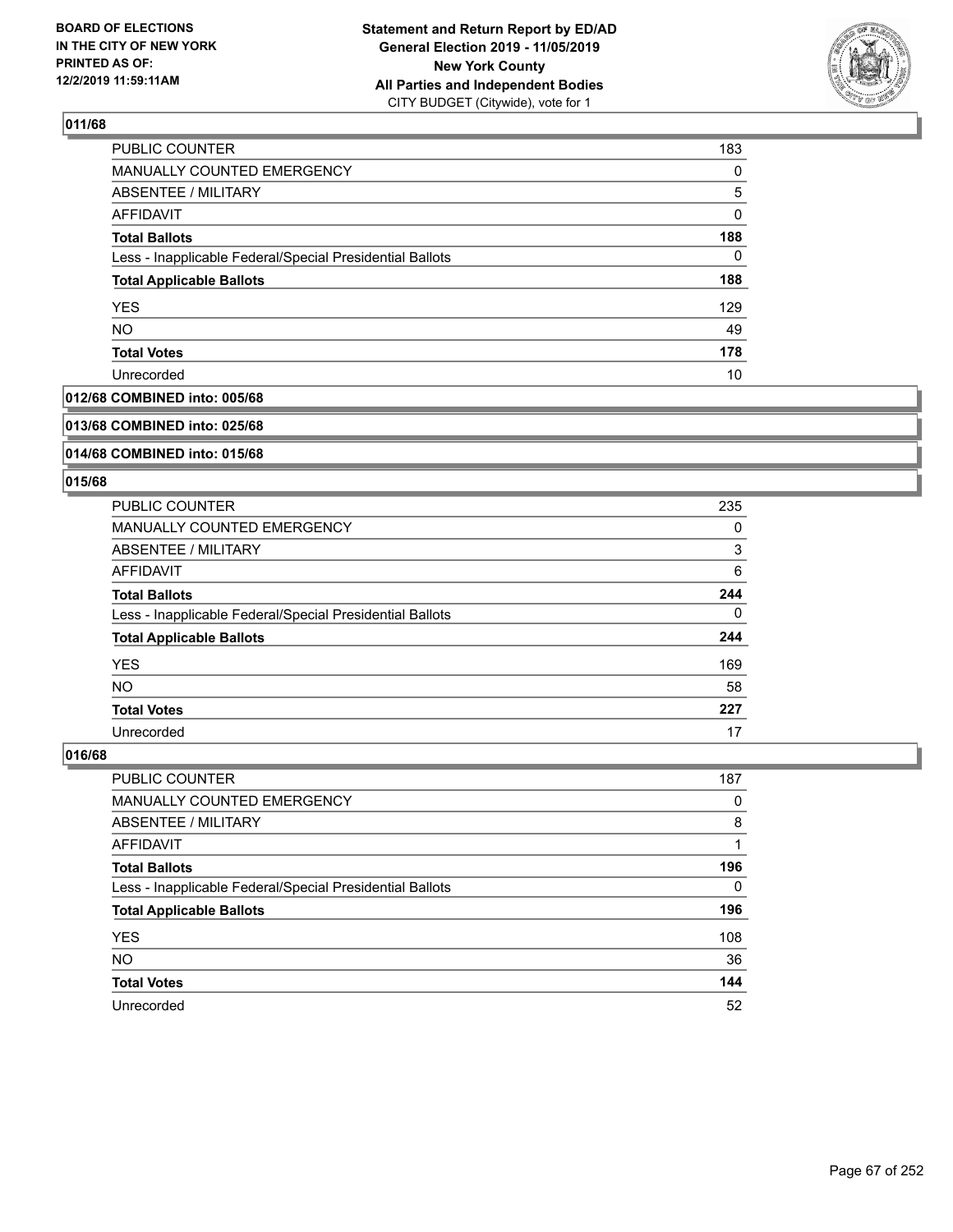

| PUBLIC COUNTER                                           | 130      |
|----------------------------------------------------------|----------|
| <b>MANUALLY COUNTED EMERGENCY</b>                        | $\Omega$ |
| ABSENTEE / MILITARY                                      | 3        |
| AFFIDAVIT                                                |          |
| <b>Total Ballots</b>                                     | 140      |
| Less - Inapplicable Federal/Special Presidential Ballots | $\Omega$ |
| <b>Total Applicable Ballots</b>                          | 140      |
| <b>YES</b>                                               | 81       |
| <b>NO</b>                                                | 28       |
| <b>Total Votes</b>                                       | 109      |
| Unrecorded                                               | 31       |

## **018/68 COMBINED into: 047/68**

#### **019/68 COMBINED into: 016/68**

## **020/68 COMBINED into: 112/68**

#### **021/68**

| <b>PUBLIC COUNTER</b>                                    | 108 |
|----------------------------------------------------------|-----|
| <b>MANUALLY COUNTED EMERGENCY</b>                        | 0   |
| ABSENTEE / MILITARY                                      | 0   |
| AFFIDAVIT                                                | 0   |
| <b>Total Ballots</b>                                     | 108 |
| Less - Inapplicable Federal/Special Presidential Ballots | 0   |
| <b>Total Applicable Ballots</b>                          | 108 |
| <b>YES</b>                                               | 52  |
| NO.                                                      | 9   |
| <b>Total Votes</b>                                       | 61  |
| Unrecorded                                               | 47  |

| <b>PUBLIC COUNTER</b>                                    | 139      |
|----------------------------------------------------------|----------|
| MANUALLY COUNTED EMERGENCY                               | $\Omega$ |
| ABSENTEE / MILITARY                                      |          |
| AFFIDAVIT                                                | 2        |
| <b>Total Ballots</b>                                     | 142      |
| Less - Inapplicable Federal/Special Presidential Ballots | $\Omega$ |
| <b>Total Applicable Ballots</b>                          | 142      |
| <b>YES</b>                                               | 96       |
| <b>NO</b>                                                | 26       |
| <b>Total Votes</b>                                       | 122      |
| Unrecorded                                               | 20       |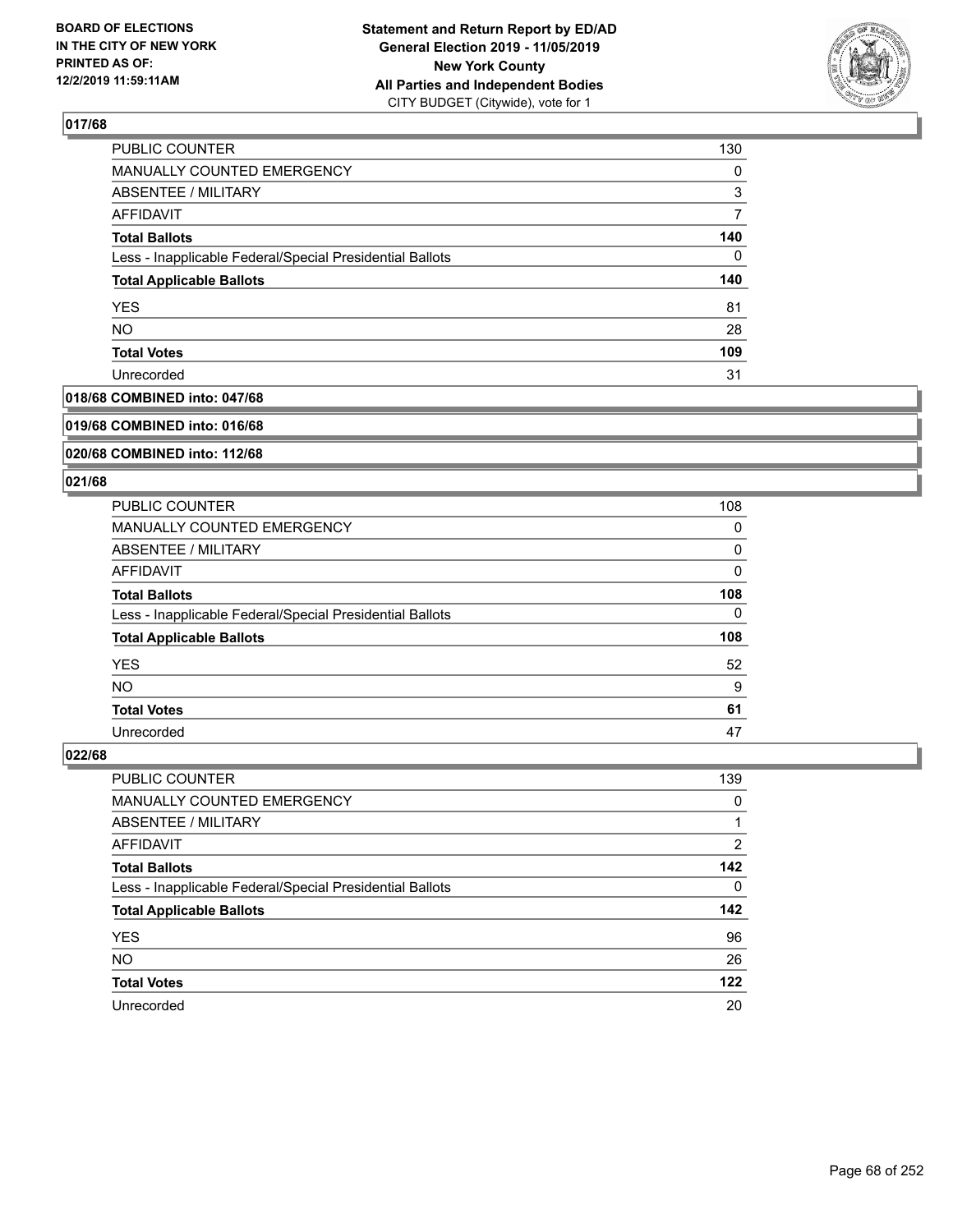

| PUBLIC COUNTER                                           | 202           |
|----------------------------------------------------------|---------------|
| <b>MANUALLY COUNTED EMERGENCY</b>                        | $\Omega$      |
| <b>ABSENTEE / MILITARY</b>                               | 3             |
| <b>AFFIDAVIT</b>                                         | $\mathcal{P}$ |
| <b>Total Ballots</b>                                     | 207           |
| Less - Inapplicable Federal/Special Presidential Ballots | 0             |
| <b>Total Applicable Ballots</b>                          | 207           |
| <b>YES</b>                                               | 134           |
| <b>NO</b>                                                | 35            |
| <b>Total Votes</b>                                       | 169           |
| Unrecorded                                               | 38            |

## **024/68 COMBINED into: 023/68**

## **025/68**

| PUBLIC COUNTER                                           | 202      |
|----------------------------------------------------------|----------|
| MANUALLY COUNTED EMERGENCY                               | 0        |
| ABSENTEE / MILITARY                                      | 12       |
| AFFIDAVIT                                                |          |
| <b>Total Ballots</b>                                     | 215      |
| Less - Inapplicable Federal/Special Presidential Ballots | $\Omega$ |
| <b>Total Applicable Ballots</b>                          | 215      |
| <b>YES</b>                                               | 142      |
| <b>NO</b>                                                | 41       |
| <b>Total Votes</b>                                       | 183      |
| Unrecorded                                               | 32       |
|                                                          |          |

| PUBLIC COUNTER                                           | 209 |
|----------------------------------------------------------|-----|
| <b>MANUALLY COUNTED EMERGENCY</b>                        | 0   |
| ABSENTEE / MILITARY                                      | 8   |
| AFFIDAVIT                                                |     |
| <b>Total Ballots</b>                                     | 218 |
| Less - Inapplicable Federal/Special Presidential Ballots | 0   |
| <b>Total Applicable Ballots</b>                          | 218 |
| <b>YES</b>                                               | 139 |
| NO.                                                      | 33  |
| <b>Total Votes</b>                                       | 172 |
| Unrecorded                                               | 46  |
| 027/68 COMBINED into: 026/68                             |     |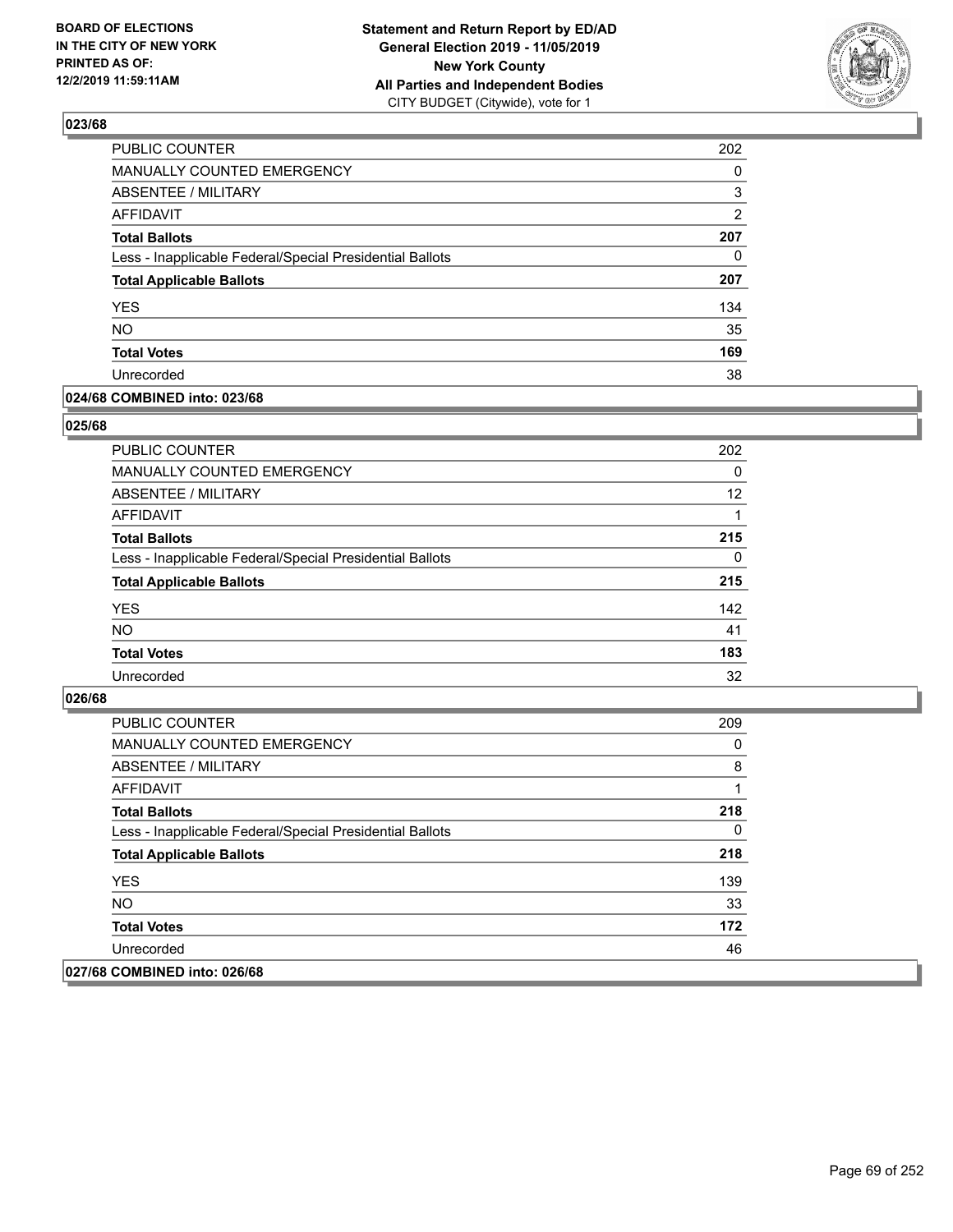

| <b>PUBLIC COUNTER</b>                                    | 192 |
|----------------------------------------------------------|-----|
| MANUALLY COUNTED EMERGENCY                               | 0   |
| ABSENTEE / MILITARY                                      | 24  |
| <b>AFFIDAVIT</b>                                         |     |
| <b>Total Ballots</b>                                     | 217 |
| Less - Inapplicable Federal/Special Presidential Ballots | 0   |
| <b>Total Applicable Ballots</b>                          | 217 |
| <b>YES</b>                                               | 125 |
| <b>NO</b>                                                | 25  |
| <b>Total Votes</b>                                       | 150 |
| Unrecorded                                               | 67  |

## **029/68 COMBINED into: 038/68**

#### **030/68 COMBINED into: 028/68**

## **031/68**

| <b>PUBLIC COUNTER</b>                                    | 251            |
|----------------------------------------------------------|----------------|
| <b>MANUALLY COUNTED EMERGENCY</b>                        | 0              |
| ABSENTEE / MILITARY                                      | $\overline{2}$ |
| AFFIDAVIT                                                | $\overline{2}$ |
| <b>Total Ballots</b>                                     | 255            |
| Less - Inapplicable Federal/Special Presidential Ballots | $\Omega$       |
| <b>Total Applicable Ballots</b>                          | 255            |
| <b>YES</b>                                               | 149            |
| <b>NO</b>                                                | 37             |
| <b>Total Votes</b>                                       | 186            |
| Unrecorded                                               | 69             |

## **032/68 COMBINED into: 031/68**

| PUBLIC COUNTER                                           | 196      |
|----------------------------------------------------------|----------|
| MANUALLY COUNTED EMERGENCY                               | 0        |
| ABSENTEE / MILITARY                                      | 4        |
| AFFIDAVIT                                                | 3        |
| <b>Total Ballots</b>                                     | 203      |
| Less - Inapplicable Federal/Special Presidential Ballots | $\Omega$ |
| <b>Total Applicable Ballots</b>                          | 203      |
| <b>YES</b>                                               | 144      |
| <b>NO</b>                                                | 38       |
| <b>Total Votes</b>                                       | 182      |
| Unrecorded                                               | 21       |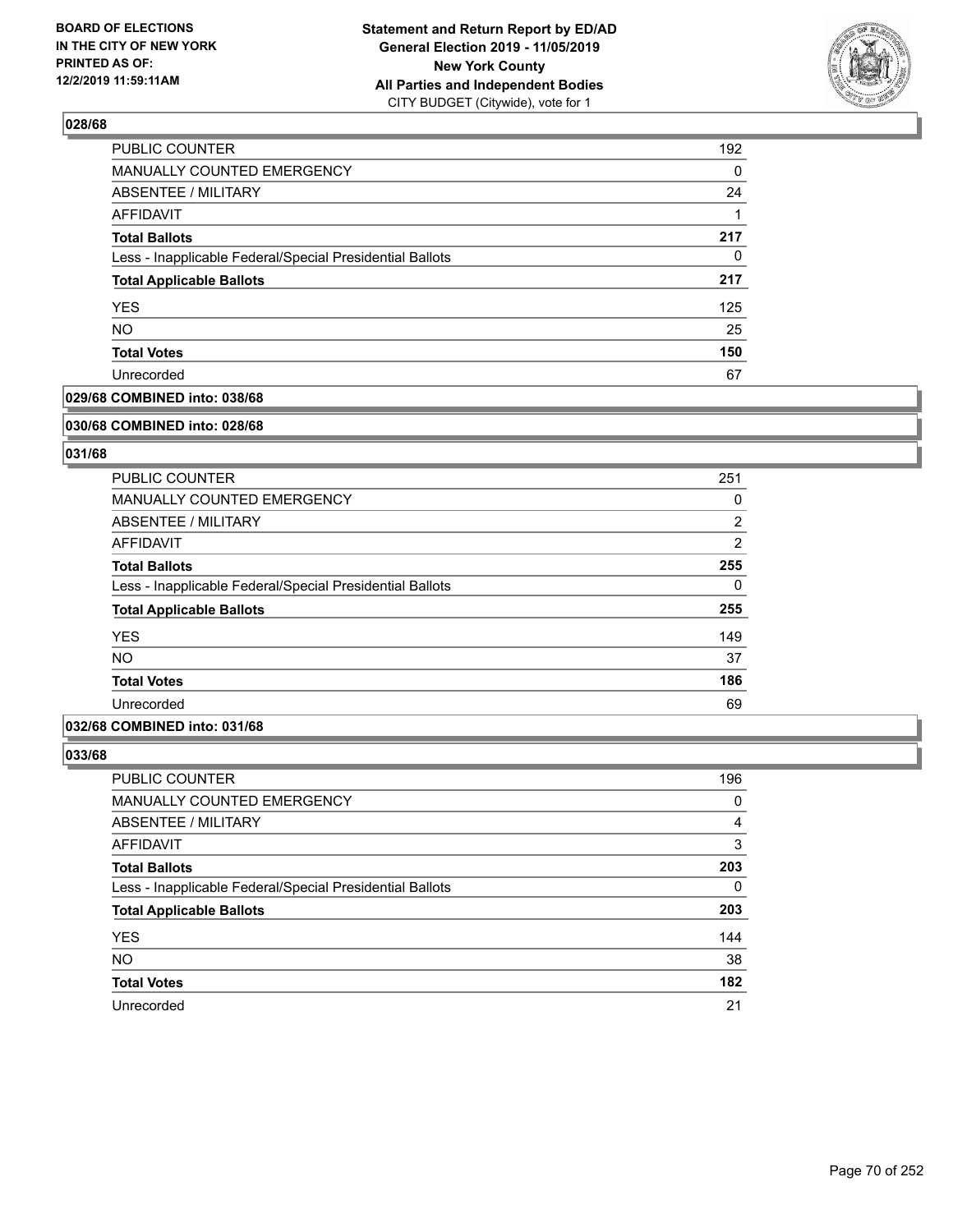

| PUBLIC COUNTER                                           | 269      |
|----------------------------------------------------------|----------|
| MANUALLY COUNTED EMERGENCY                               | $\Omega$ |
| ABSENTEE / MILITARY                                      | 8        |
| AFFIDAVIT                                                | 2        |
| Total Ballots                                            | 279      |
| Less - Inapplicable Federal/Special Presidential Ballots | 0        |
| <b>Total Applicable Ballots</b>                          | 279      |
| YES                                                      | 186      |
| NO.                                                      | 57       |
| <b>Total Votes</b>                                       | 243      |
| Unrecorded                                               | 36       |

## **035/68**

| PUBLIC COUNTER                                           | 251 |
|----------------------------------------------------------|-----|
| <b>MANUALLY COUNTED EMERGENCY</b>                        | 0   |
| <b>ABSENTEE / MILITARY</b>                               | 4   |
| AFFIDAVIT                                                | 6   |
| <b>Total Ballots</b>                                     | 261 |
| Less - Inapplicable Federal/Special Presidential Ballots | 0   |
| <b>Total Applicable Ballots</b>                          | 261 |
| <b>YES</b>                                               | 180 |
| <b>NO</b>                                                | 37  |
| <b>Total Votes</b>                                       | 217 |
| Unrecorded                                               | 44  |

| <b>PUBLIC COUNTER</b>                                    | 146 |
|----------------------------------------------------------|-----|
| <b>MANUALLY COUNTED EMERGENCY</b>                        | 0   |
| ABSENTEE / MILITARY                                      | 4   |
| AFFIDAVIT                                                | 0   |
| <b>Total Ballots</b>                                     | 150 |
| Less - Inapplicable Federal/Special Presidential Ballots | 0   |
| <b>Total Applicable Ballots</b>                          | 150 |
| <b>YES</b>                                               | 93  |
| NO.                                                      | 21  |
|                                                          |     |
| <b>Total Votes</b>                                       | 114 |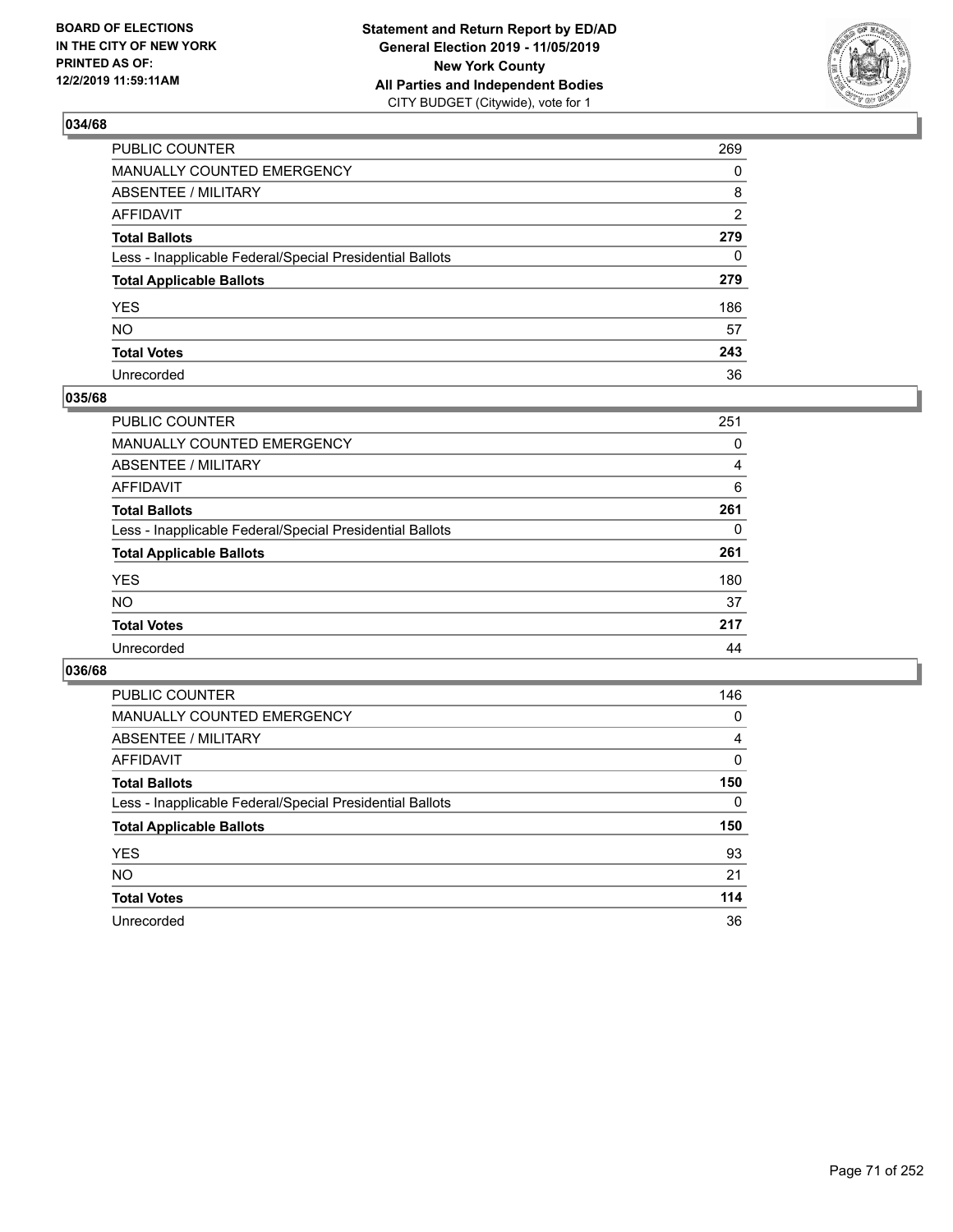

| PUBLIC COUNTER                                           | 238          |
|----------------------------------------------------------|--------------|
| MANUALLY COUNTED EMERGENCY                               | $\mathbf{0}$ |
| ABSENTEE / MILITARY                                      | 5            |
| AFFIDAVIT                                                |              |
| Total Ballots                                            | 244          |
| Less - Inapplicable Federal/Special Presidential Ballots | $\mathbf{0}$ |
| <b>Total Applicable Ballots</b>                          | 244          |
| YES                                                      | 140          |
| NO.                                                      | 41           |
| <b>Total Votes</b>                                       | 181          |
| Unrecorded                                               | 63           |

## **038/68**

| <b>PUBLIC COUNTER</b>                                    | 156      |
|----------------------------------------------------------|----------|
| <b>MANUALLY COUNTED EMERGENCY</b>                        | $\Omega$ |
| ABSENTEE / MILITARY                                      | 0        |
| AFFIDAVIT                                                | 5        |
| <b>Total Ballots</b>                                     | 161      |
| Less - Inapplicable Federal/Special Presidential Ballots | 0        |
| <b>Total Applicable Ballots</b>                          | 161      |
| <b>YES</b>                                               | 96       |
| <b>NO</b>                                                | 19       |
| <b>Total Votes</b>                                       | 115      |
| Unrecorded                                               | 46       |

| <b>PUBLIC COUNTER</b>                                    | 261 |
|----------------------------------------------------------|-----|
| <b>MANUALLY COUNTED EMERGENCY</b>                        | 0   |
| ABSENTEE / MILITARY                                      | 3   |
| AFFIDAVIT                                                | 4   |
| <b>Total Ballots</b>                                     | 268 |
| Less - Inapplicable Federal/Special Presidential Ballots | 0   |
| <b>Total Applicable Ballots</b>                          | 268 |
| <b>YES</b>                                               | 159 |
| <b>NO</b>                                                | 34  |
| <b>Total Votes</b>                                       | 193 |
| Unrecorded                                               | 75  |
| 040/68 COMBINED into: 037/68                             |     |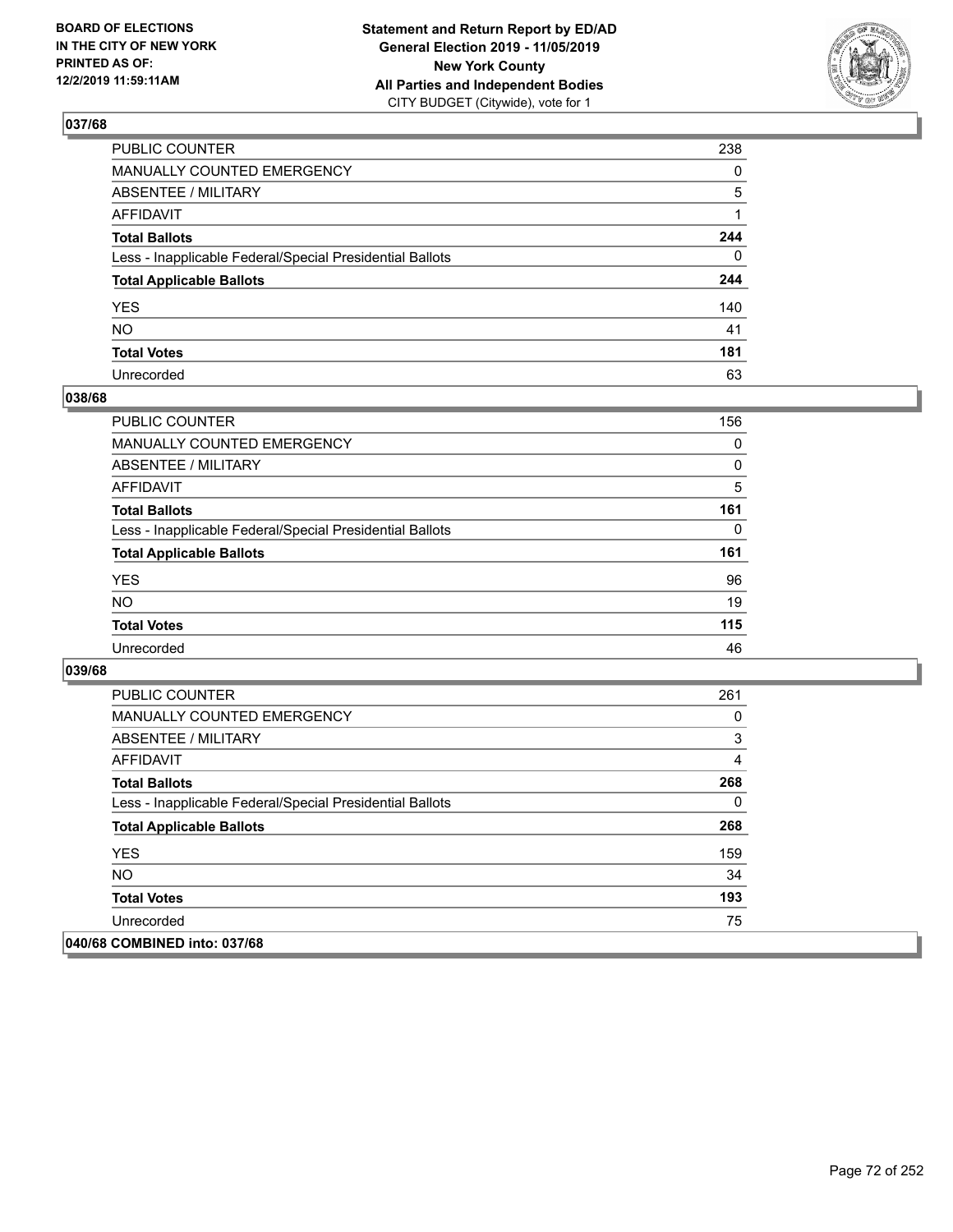

| PUBLIC COUNTER                                           | 243          |
|----------------------------------------------------------|--------------|
| MANUALLY COUNTED EMERGENCY                               | $\mathbf{0}$ |
| ABSENTEE / MILITARY                                      | 6            |
| AFFIDAVIT                                                | 2            |
| Total Ballots                                            | 251          |
| Less - Inapplicable Federal/Special Presidential Ballots | 0            |
| <b>Total Applicable Ballots</b>                          | 251          |
| YES                                                      | 150          |
| NO.                                                      | 39           |
| <b>Total Votes</b>                                       | 189          |
| Unrecorded                                               | 62           |

## **042/68**

| PUBLIC COUNTER                                           | 328 |
|----------------------------------------------------------|-----|
| <b>MANUALLY COUNTED EMERGENCY</b>                        | 0   |
| ABSENTEE / MILITARY                                      | 5   |
| <b>AFFIDAVIT</b>                                         | 3   |
| <b>Total Ballots</b>                                     | 336 |
| Less - Inapplicable Federal/Special Presidential Ballots | 0   |
| <b>Total Applicable Ballots</b>                          | 336 |
| <b>YES</b>                                               | 229 |
| <b>NO</b>                                                | 52  |
| <b>Total Votes</b>                                       | 281 |
| Unrecorded                                               | 55  |
|                                                          |     |

**043/68 COMBINED into: 042/68**

#### **044/68 COMBINED into: 039/68**

#### **045/68 COMBINED into: 046/68**

| PUBLIC COUNTER                                           | 221 |
|----------------------------------------------------------|-----|
| MANUALLY COUNTED EMERGENCY                               | 0   |
| <b>ABSENTEE / MILITARY</b>                               | 3   |
| AFFIDAVIT                                                | 3   |
| <b>Total Ballots</b>                                     | 227 |
| Less - Inapplicable Federal/Special Presidential Ballots | 0   |
| <b>Total Applicable Ballots</b>                          | 227 |
| <b>YES</b>                                               | 128 |
| <b>NO</b>                                                | 32  |
| <b>Total Votes</b>                                       | 160 |
| Unrecorded                                               | 67  |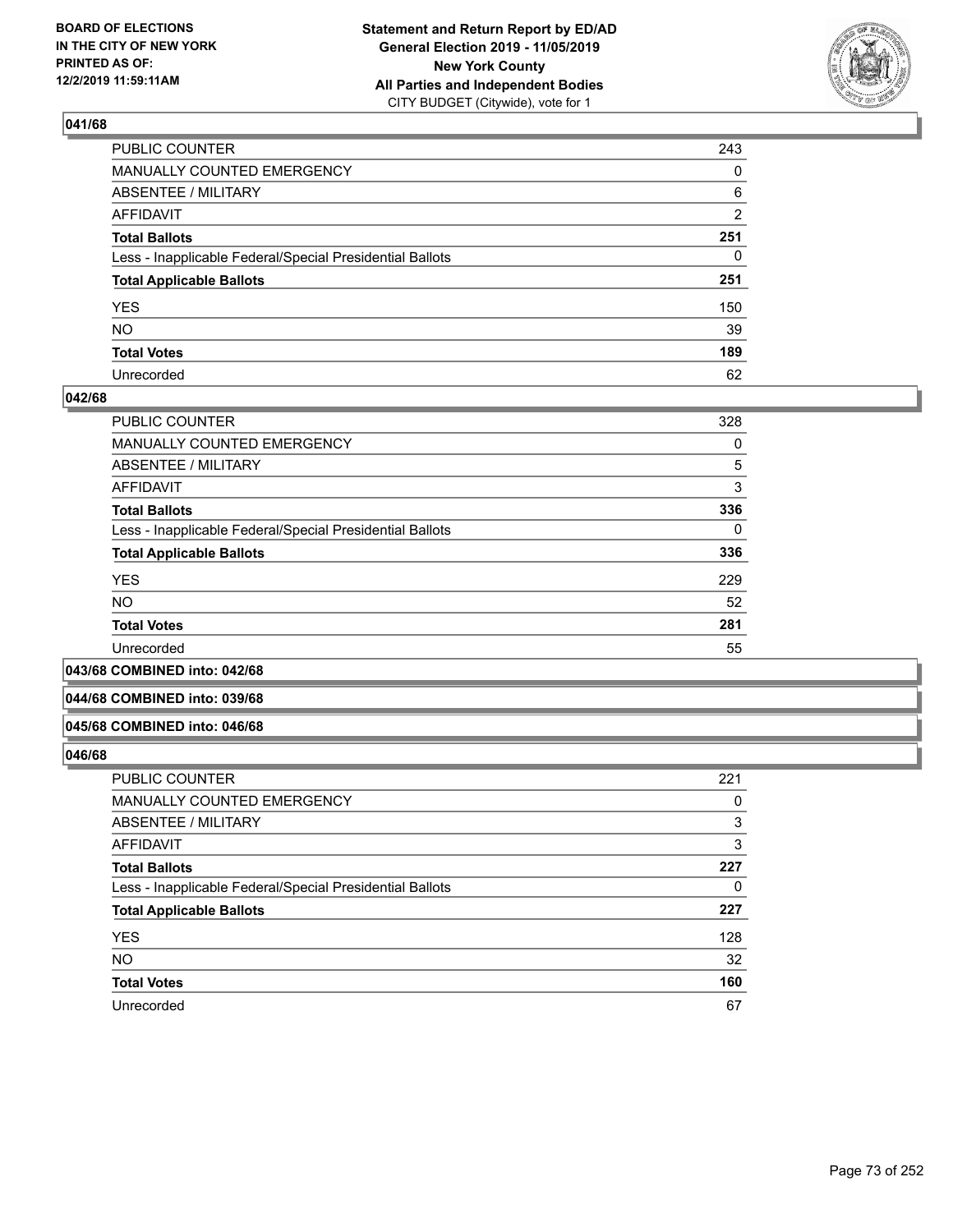

| PUBLIC COUNTER                                           | 193      |
|----------------------------------------------------------|----------|
| <b>MANUALLY COUNTED EMERGENCY</b>                        | $\Omega$ |
| <b>ABSENTEE / MILITARY</b>                               | 8        |
| <b>AFFIDAVIT</b>                                         | 1        |
| <b>Total Ballots</b>                                     | 202      |
| Less - Inapplicable Federal/Special Presidential Ballots | 0        |
| <b>Total Applicable Ballots</b>                          | 202      |
| <b>YES</b>                                               | 83       |
| <b>NO</b>                                                | 35       |
| <b>Total Votes</b>                                       | 118      |
| Unrecorded                                               | 84       |

## **048/68 COMBINED into: 041/68**

### **049/68**

| PUBLIC COUNTER                                           | 95             |
|----------------------------------------------------------|----------------|
| <b>MANUALLY COUNTED EMERGENCY</b>                        | $\Omega$       |
| ABSENTEE / MILITARY                                      | 0              |
| AFFIDAVIT                                                | $\overline{2}$ |
| <b>Total Ballots</b>                                     | 97             |
| Less - Inapplicable Federal/Special Presidential Ballots | $\Omega$       |
| <b>Total Applicable Ballots</b>                          | 97             |
| <b>YES</b>                                               | 48             |
| <b>NO</b>                                                | 11             |
| <b>Total Votes</b>                                       | 59             |
| Unrecorded                                               | 38             |
|                                                          |                |

| <b>PUBLIC COUNTER</b>                                    | 293 |
|----------------------------------------------------------|-----|
| <b>MANUALLY COUNTED EMERGENCY</b>                        | 0   |
| ABSENTEE / MILITARY                                      | 3   |
| AFFIDAVIT                                                |     |
| <b>Total Ballots</b>                                     | 297 |
| Less - Inapplicable Federal/Special Presidential Ballots | 0   |
| <b>Total Applicable Ballots</b>                          | 297 |
| <b>YES</b>                                               | 160 |
| NO.                                                      | 41  |
| <b>Total Votes</b>                                       | 201 |
| Unrecorded                                               | 96  |
| 051/68 COMBINED into: 050/68                             |     |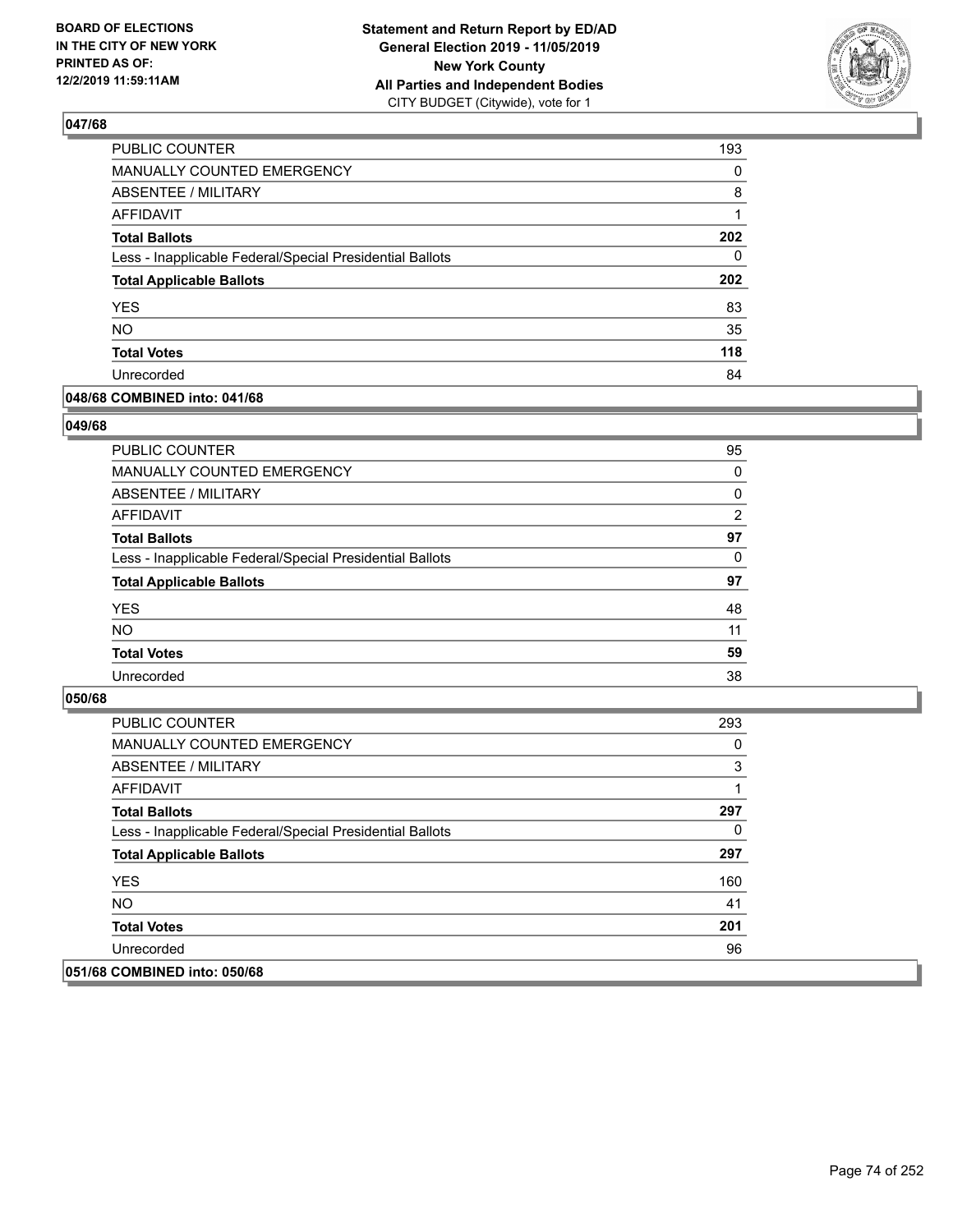

| <b>PUBLIC COUNTER</b>                                    | 297          |
|----------------------------------------------------------|--------------|
| MANUALLY COUNTED EMERGENCY                               | 0            |
| ABSENTEE / MILITARY                                      | 7            |
| <b>AFFIDAVIT</b>                                         | 0            |
| <b>Total Ballots</b>                                     | 304          |
| Less - Inapplicable Federal/Special Presidential Ballots | $\mathbf{0}$ |
| <b>Total Applicable Ballots</b>                          | 304          |
| <b>YES</b>                                               | 188          |
| <b>NO</b>                                                | 54           |
| <b>Total Votes</b>                                       | 242          |
| Unrecorded                                               | 62           |

## **053/68 COMBINED into: 052/68**

### **054/68**

| <b>PUBLIC COUNTER</b>                                    | 170 |
|----------------------------------------------------------|-----|
| MANUALLY COUNTED EMERGENCY                               | 0   |
| ABSENTEE / MILITARY                                      | 5   |
| AFFIDAVIT                                                | 5   |
| <b>Total Ballots</b>                                     | 180 |
| Less - Inapplicable Federal/Special Presidential Ballots | 0   |
| <b>Total Applicable Ballots</b>                          | 180 |
| <b>YES</b>                                               | 119 |
| <b>NO</b>                                                | 32  |
| <b>Total Votes</b>                                       | 151 |
| Unrecorded                                               | 29  |
|                                                          |     |

| <b>PUBLIC COUNTER</b>                                    | 184      |
|----------------------------------------------------------|----------|
| MANUALLY COUNTED EMERGENCY                               | 0        |
| ABSENTEE / MILITARY                                      | 3        |
| AFFIDAVIT                                                | $\Omega$ |
| <b>Total Ballots</b>                                     | 187      |
| Less - Inapplicable Federal/Special Presidential Ballots | $\Omega$ |
| <b>Total Applicable Ballots</b>                          | 187      |
| <b>YES</b>                                               | 137      |
| <b>NO</b>                                                | 26       |
| <b>Total Votes</b>                                       | 163      |
| Unrecorded                                               | 24       |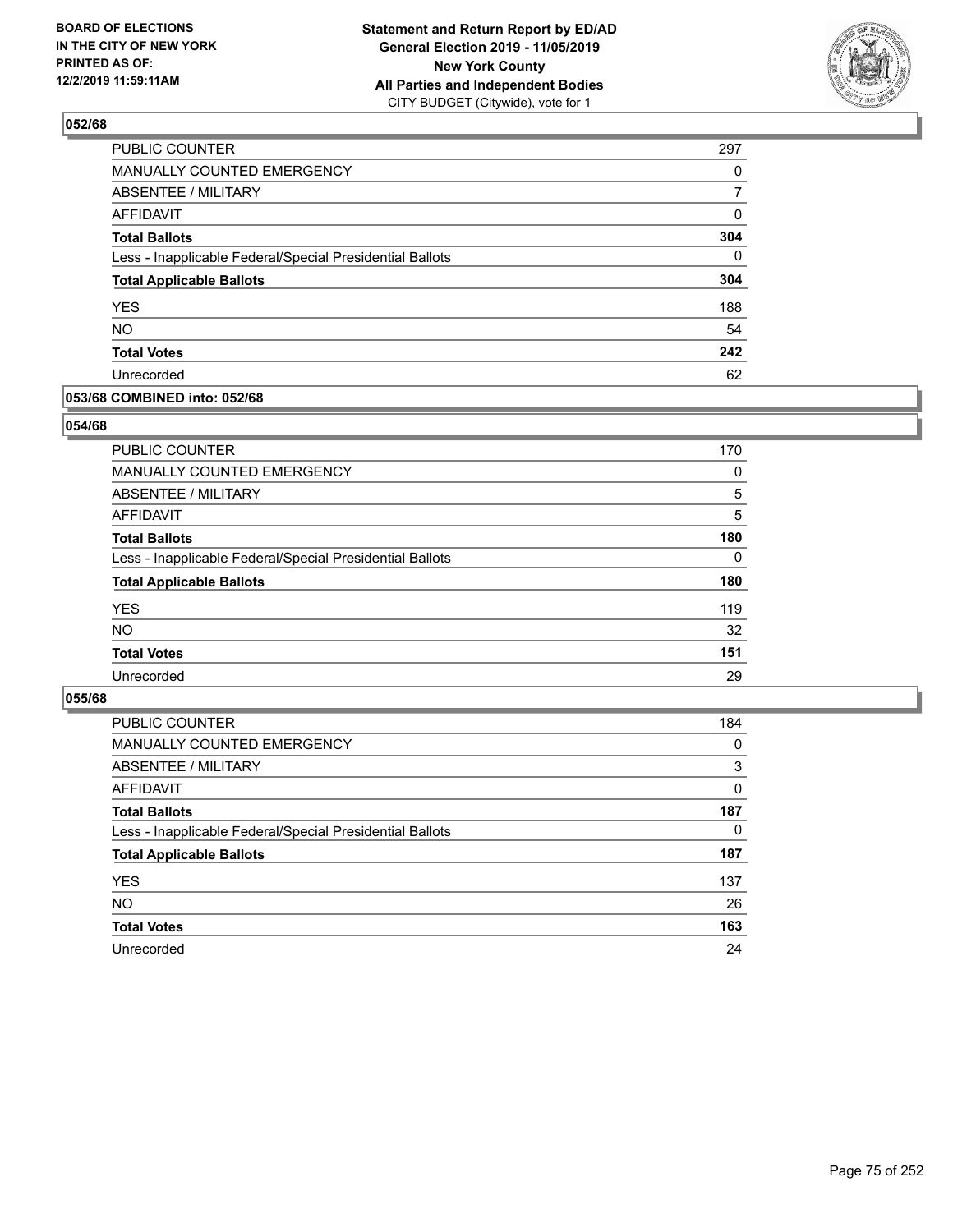

| <b>PUBLIC COUNTER</b>                                    | 164 |
|----------------------------------------------------------|-----|
| MANUALLY COUNTED EMERGENCY                               | 0   |
| ABSENTEE / MILITARY                                      | 2   |
| <b>AFFIDAVIT</b>                                         | 5   |
| <b>Total Ballots</b>                                     | 171 |
| Less - Inapplicable Federal/Special Presidential Ballots | 0   |
| <b>Total Applicable Ballots</b>                          | 171 |
| <b>YES</b>                                               | 98  |
| <b>NO</b>                                                | 27  |
| <b>Total Votes</b>                                       | 125 |
| Unrecorded                                               | 46  |

## **057/68 COMBINED into: 034/68**

## **058/68**

| <b>PUBLIC COUNTER</b>                                    | 212 |
|----------------------------------------------------------|-----|
| <b>MANUALLY COUNTED EMERGENCY</b>                        | 0   |
| ABSENTEE / MILITARY                                      | 8   |
| AFFIDAVIT                                                | 0   |
| <b>Total Ballots</b>                                     | 220 |
| Less - Inapplicable Federal/Special Presidential Ballots | 0   |
| <b>Total Applicable Ballots</b>                          | 220 |
| <b>YES</b>                                               | 119 |
| <b>NO</b>                                                | 41  |
| <b>Total Votes</b>                                       | 160 |
| Unrecorded                                               | 60  |
|                                                          |     |

# **059/68 COMBINED into: 061/68**

| <b>PUBLIC COUNTER</b>                                    | 121 |
|----------------------------------------------------------|-----|
| <b>MANUALLY COUNTED EMERGENCY</b>                        | 0   |
| ABSENTEE / MILITARY                                      | 5   |
| AFFIDAVIT                                                | 0   |
| <b>Total Ballots</b>                                     | 126 |
| Less - Inapplicable Federal/Special Presidential Ballots | 0   |
| <b>Total Applicable Ballots</b>                          | 126 |
| <b>YES</b>                                               | 70  |
| <b>NO</b>                                                | 26  |
| <b>Total Votes</b>                                       | 96  |
| Unrecorded                                               | 30  |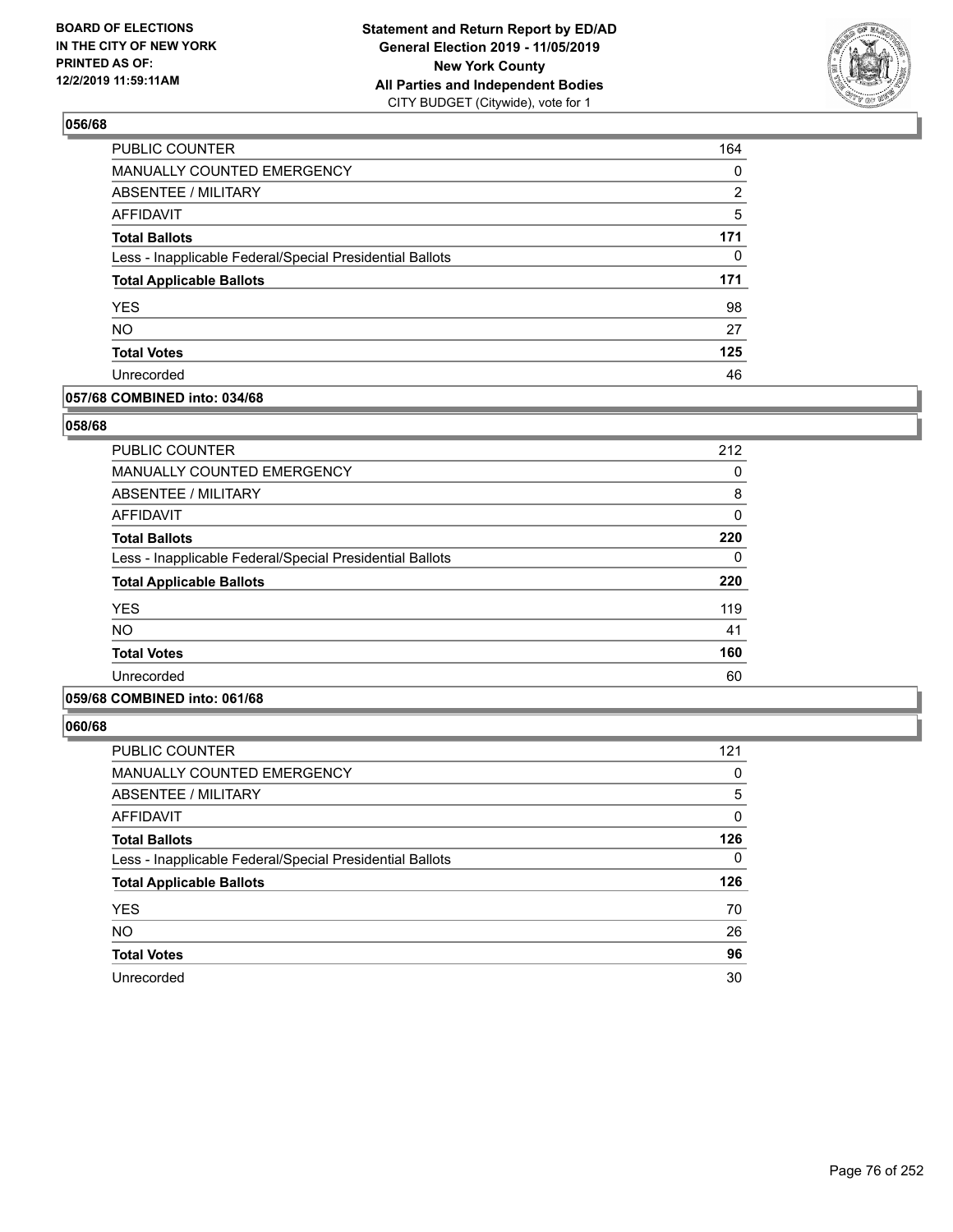

| PUBLIC COUNTER                                           | 208            |
|----------------------------------------------------------|----------------|
| MANUALLY COUNTED EMERGENCY                               | 0              |
| ABSENTEE / MILITARY                                      | 15             |
| <b>AFFIDAVIT</b>                                         | $\overline{2}$ |
| <b>Total Ballots</b>                                     | 225            |
| Less - Inapplicable Federal/Special Presidential Ballots | $\Omega$       |
| <b>Total Applicable Ballots</b>                          | 225            |
| <b>YES</b>                                               | 128            |
| <b>NO</b>                                                | 35             |
| <b>Total Votes</b>                                       | 163            |
| Unrecorded                                               | 62             |

## **062/68 COMBINED into: 058/68**

## **063/68**

| <b>PUBLIC COUNTER</b>                                    | 273      |
|----------------------------------------------------------|----------|
| MANUALLY COUNTED EMERGENCY                               | 0        |
| ABSENTEE / MILITARY                                      | 8        |
| AFFIDAVIT                                                | 21       |
| <b>Total Ballots</b>                                     | 302      |
| Less - Inapplicable Federal/Special Presidential Ballots | $\Omega$ |
| <b>Total Applicable Ballots</b>                          | 302      |
| <b>YES</b>                                               | 180      |
| <b>NO</b>                                                | 50       |
| <b>Total Votes</b>                                       | 230      |
| Unrecorded                                               | 72       |
|                                                          |          |

# **064/68 COMBINED into: 056/68**

| <b>PUBLIC COUNTER</b>                                    | 153 |
|----------------------------------------------------------|-----|
| <b>MANUALLY COUNTED EMERGENCY</b>                        | 0   |
| ABSENTEE / MILITARY                                      | 2   |
| AFFIDAVIT                                                | 3   |
| <b>Total Ballots</b>                                     | 158 |
| Less - Inapplicable Federal/Special Presidential Ballots | 0   |
| <b>Total Applicable Ballots</b>                          | 158 |
| <b>YES</b>                                               | 82  |
| <b>NO</b>                                                | 32  |
| <b>Total Votes</b>                                       | 114 |
| Unrecorded                                               | 44  |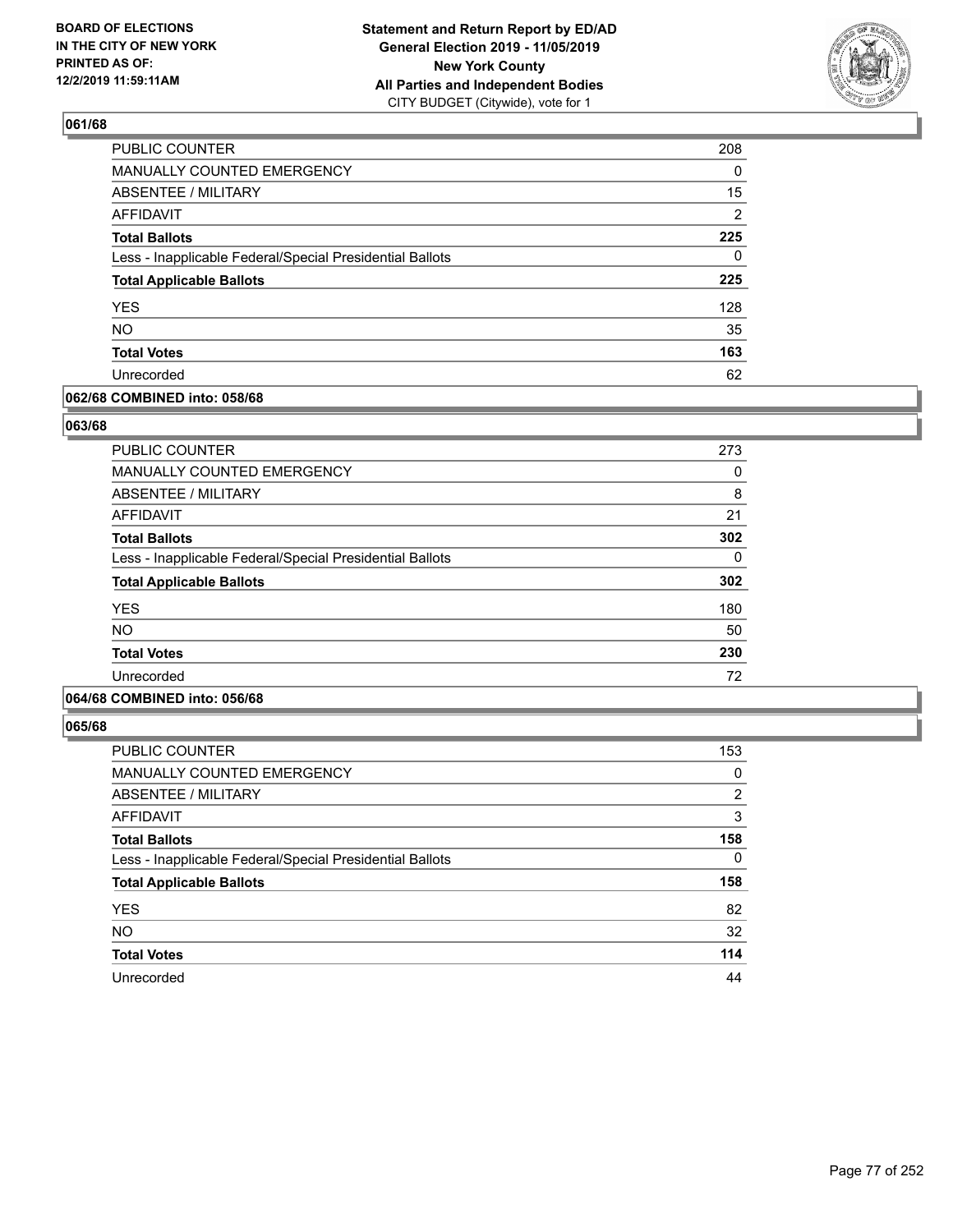

| PUBLIC COUNTER                                           | 111      |
|----------------------------------------------------------|----------|
| MANUALLY COUNTED EMERGENCY                               | 0        |
| ABSENTEE / MILITARY                                      | 3        |
| <b>AFFIDAVIT</b>                                         | 1        |
| <b>Total Ballots</b>                                     | 115      |
| Less - Inapplicable Federal/Special Presidential Ballots | $\Omega$ |
| <b>Total Applicable Ballots</b>                          | 115      |
| <b>YES</b>                                               | 64       |
| <b>NO</b>                                                | 16       |
| <b>Total Votes</b>                                       | 80       |
| Unrecorded                                               | 35       |

## **067/68 COMBINED into: 054/68**

## **068/68**

| <b>PUBLIC COUNTER</b>                                    | 161 |
|----------------------------------------------------------|-----|
| <b>MANUALLY COUNTED EMERGENCY</b>                        | 0   |
| <b>ABSENTEE / MILITARY</b>                               | 0   |
| <b>AFFIDAVIT</b>                                         | 0   |
| <b>Total Ballots</b>                                     | 161 |
| Less - Inapplicable Federal/Special Presidential Ballots | 0   |
| <b>Total Applicable Ballots</b>                          | 161 |
| <b>YES</b>                                               | 87  |
| <b>NO</b>                                                | 26  |
| <b>Total Votes</b>                                       | 113 |
| Unrecorded                                               | 48  |
|                                                          |     |

# **069/68 COMBINED into: 068/68**

#### **070/68 COMBINED into: 071/68**

| <b>PUBLIC COUNTER</b>                                    | 197 |
|----------------------------------------------------------|-----|
| MANUALLY COUNTED EMERGENCY                               | 0   |
| <b>ABSENTEE / MILITARY</b>                               |     |
| AFFIDAVIT                                                | 4   |
| <b>Total Ballots</b>                                     | 208 |
| Less - Inapplicable Federal/Special Presidential Ballots | 0   |
| <b>Total Applicable Ballots</b>                          | 208 |
| <b>YES</b>                                               | 132 |
| <b>NO</b>                                                | 42  |
| <b>Total Votes</b>                                       | 174 |
| Unrecorded                                               | 34  |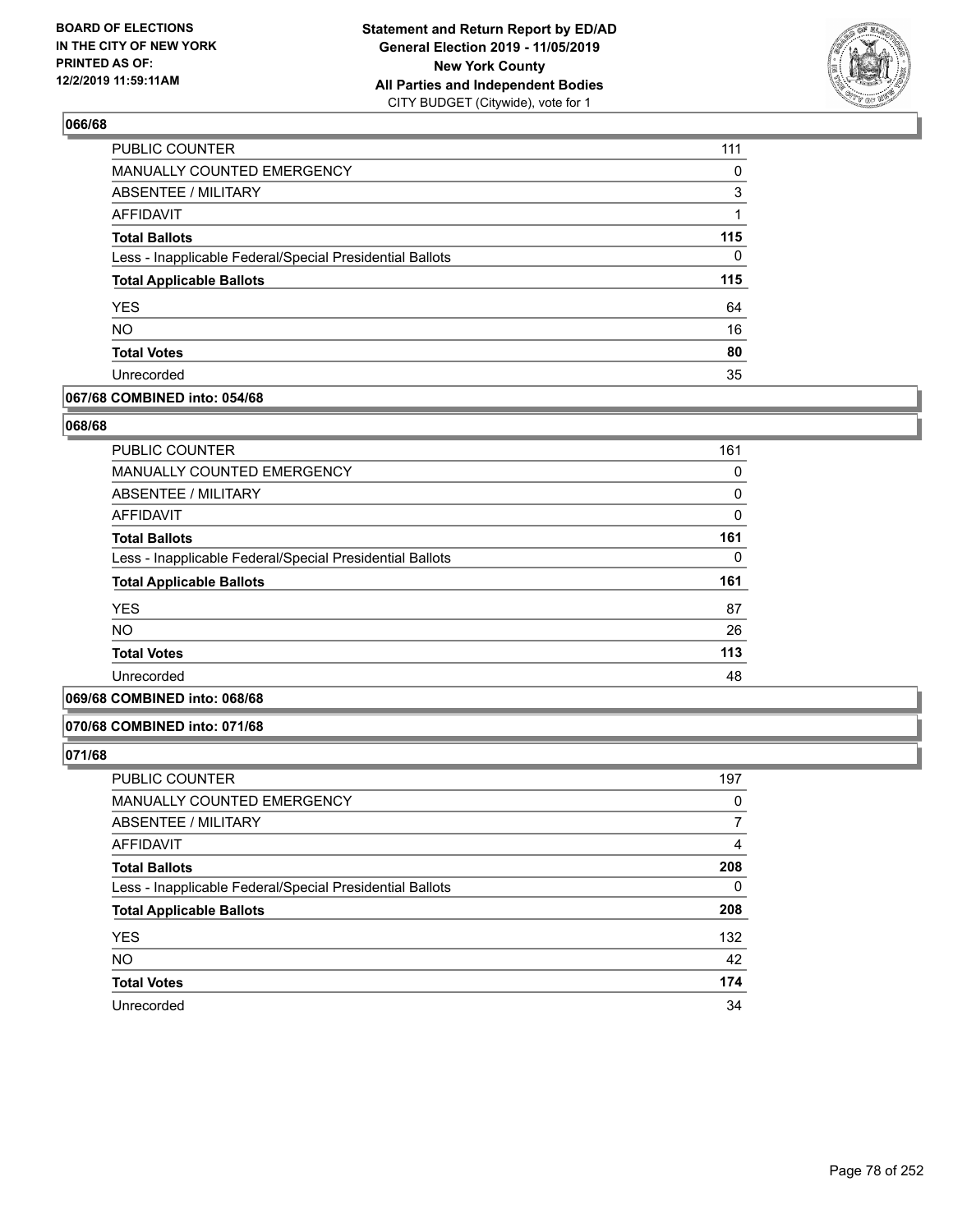

| 247 |
|-----|
| 0   |
| 3   |
| 7   |
| 257 |
| 0   |
| 257 |
| 168 |
| 47  |
| 215 |
| 42  |
|     |

# **073/68 COMBINED into: 072/68**

#### **074/68 COMBINED into: 063/68**

# **075/68**

| <b>PUBLIC COUNTER</b>                                    | 209      |
|----------------------------------------------------------|----------|
| MANUALLY COUNTED EMERGENCY                               | 0        |
| ABSENTEE / MILITARY                                      | 6        |
| AFFIDAVIT                                                | 8        |
| <b>Total Ballots</b>                                     | 223      |
| Less - Inapplicable Federal/Special Presidential Ballots | $\Omega$ |
| <b>Total Applicable Ballots</b>                          | 223      |
| <b>YES</b>                                               | 135      |
| <b>NO</b>                                                | 48       |
| <b>Total Votes</b>                                       | 183      |
| Unrecorded                                               | 40       |

# **076/68 COMBINED into: 075/68**

### **077/68 COMBINED into: 092/68**

#### **078/68 COMBINED into: 093/68**

| <b>PUBLIC COUNTER</b>                                    | 161 |
|----------------------------------------------------------|-----|
| MANUALLY COUNTED EMERGENCY                               | 0   |
| <b>ABSENTEE / MILITARY</b>                               |     |
| AFFIDAVIT                                                |     |
| <b>Total Ballots</b>                                     | 169 |
| Less - Inapplicable Federal/Special Presidential Ballots | 0   |
| <b>Total Applicable Ballots</b>                          | 169 |
| <b>YES</b>                                               | 110 |
| <b>NO</b>                                                | 33  |
| <b>Total Votes</b>                                       | 143 |
| Unrecorded                                               | 26  |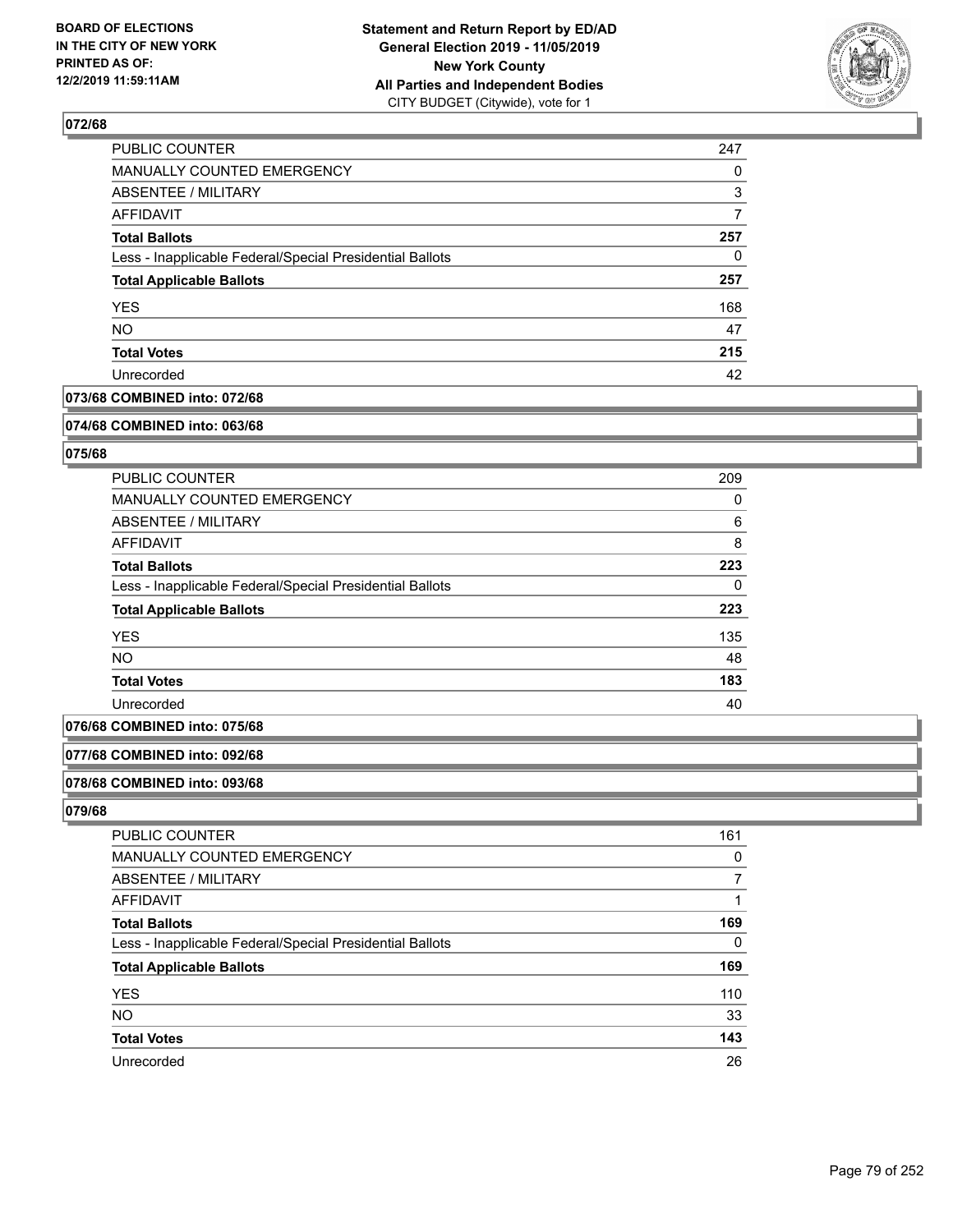

| PUBLIC COUNTER                                           | 266 |
|----------------------------------------------------------|-----|
| MANUALLY COUNTED EMERGENCY                               | 0   |
| ABSENTEE / MILITARY                                      | 5   |
| AFFIDAVIT                                                | 1   |
| Total Ballots                                            | 272 |
| Less - Inapplicable Federal/Special Presidential Ballots | 0   |
| <b>Total Applicable Ballots</b>                          | 272 |
| YES                                                      | 202 |
| NO.                                                      | 50  |
| <b>Total Votes</b>                                       | 252 |
| Unrecorded                                               | 20  |

# **081/68**

| <b>PUBLIC COUNTER</b>                                    | 48             |
|----------------------------------------------------------|----------------|
| <b>MANUALLY COUNTED EMERGENCY</b>                        | 0              |
| ABSENTEE / MILITARY                                      | 0              |
| AFFIDAVIT                                                | $\Omega$       |
| <b>Total Ballots</b>                                     | 48             |
| Less - Inapplicable Federal/Special Presidential Ballots | $\Omega$       |
| <b>Total Applicable Ballots</b>                          | 48             |
| <b>YES</b>                                               | 40             |
| <b>NO</b>                                                | 6              |
| <b>Total Votes</b>                                       | 46             |
| Unrecorded                                               | $\overline{2}$ |

| <b>PUBLIC COUNTER</b>                                    | 249      |
|----------------------------------------------------------|----------|
| <b>MANUALLY COUNTED EMERGENCY</b>                        | 0        |
| ABSENTEE / MILITARY                                      | 12       |
| AFFIDAVIT                                                | 2        |
| <b>Total Ballots</b>                                     | 263      |
| Less - Inapplicable Federal/Special Presidential Ballots | $\Omega$ |
| <b>Total Applicable Ballots</b>                          | 263      |
| <b>YES</b>                                               | 188      |
| NO.                                                      | 54       |
| <b>Total Votes</b>                                       | 242      |
| Unrecorded                                               | 21       |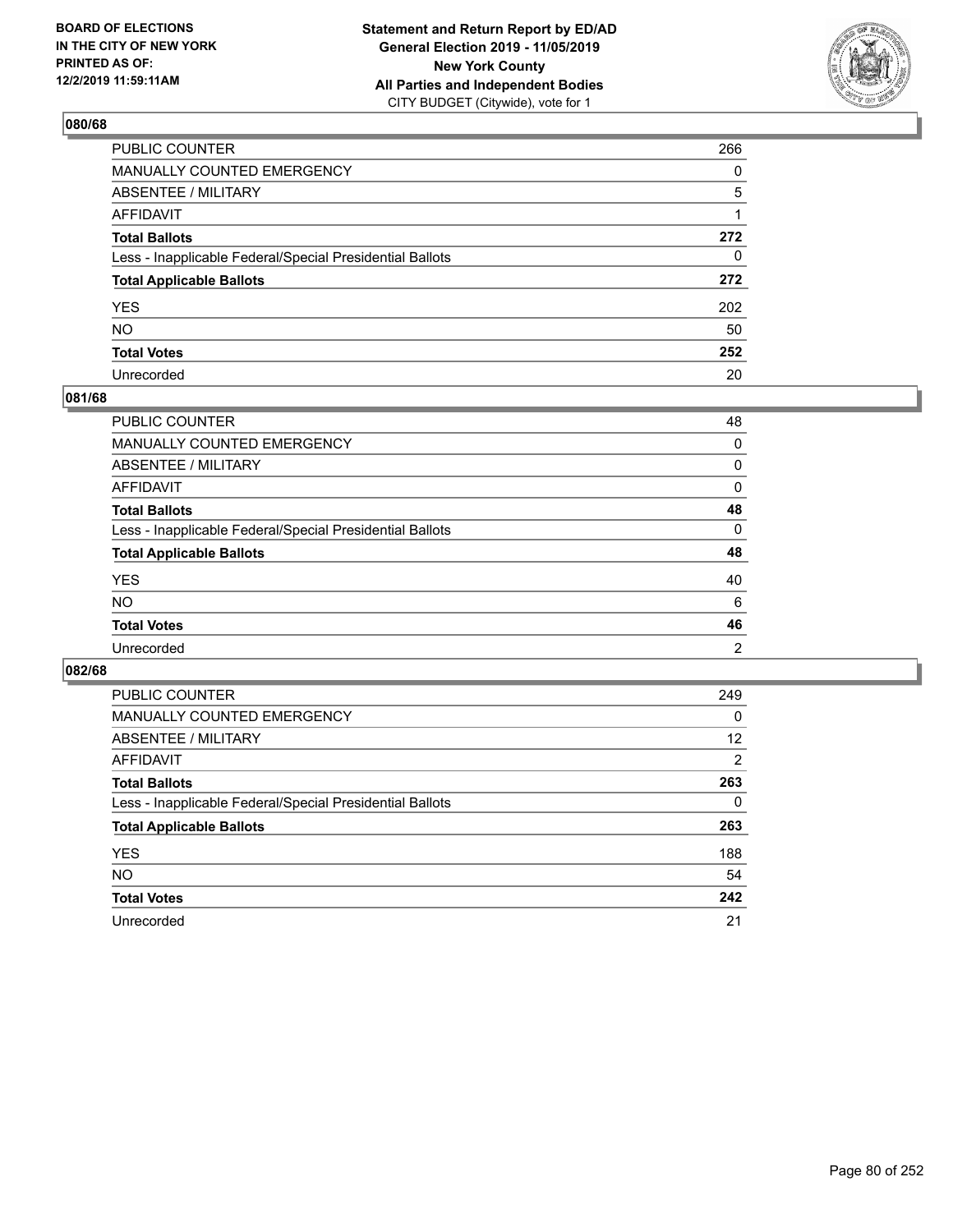

| PUBLIC COUNTER                                           | 180          |
|----------------------------------------------------------|--------------|
| MANUALLY COUNTED EMERGENCY                               | 6            |
| ABSENTEE / MILITARY                                      | 5            |
| AFFIDAVIT                                                | 0            |
| Total Ballots                                            | 191          |
| Less - Inapplicable Federal/Special Presidential Ballots | $\mathbf{0}$ |
| <b>Total Applicable Ballots</b>                          | 191          |
| YES                                                      | 119          |
| NΟ                                                       | 34           |
| <b>Total Votes</b>                                       | 153          |
| Unrecorded                                               | 38           |

## **084/68**

| <b>PUBLIC COUNTER</b>                                    | 186            |
|----------------------------------------------------------|----------------|
| MANUALLY COUNTED EMERGENCY                               | 0              |
| ABSENTEE / MILITARY                                      | 4              |
| AFFIDAVIT                                                | $\overline{4}$ |
| <b>Total Ballots</b>                                     | 194            |
| Less - Inapplicable Federal/Special Presidential Ballots | $\Omega$       |
| <b>Total Applicable Ballots</b>                          | 194            |
| <b>YES</b>                                               | 119            |
| <b>NO</b>                                                | 25             |
| <b>Total Votes</b>                                       | 144            |
| Unrecorded                                               | 50             |

| <b>PUBLIC COUNTER</b>                                    | 114 |
|----------------------------------------------------------|-----|
| <b>MANUALLY COUNTED EMERGENCY</b>                        | 0   |
| ABSENTEE / MILITARY                                      | 4   |
| AFFIDAVIT                                                | 0   |
| <b>Total Ballots</b>                                     | 118 |
| Less - Inapplicable Federal/Special Presidential Ballots | 0   |
| <b>Total Applicable Ballots</b>                          | 118 |
| <b>YES</b>                                               | 71  |
| NO.                                                      | 19  |
| <b>Total Votes</b>                                       | 90  |
| Unrecorded                                               | 28  |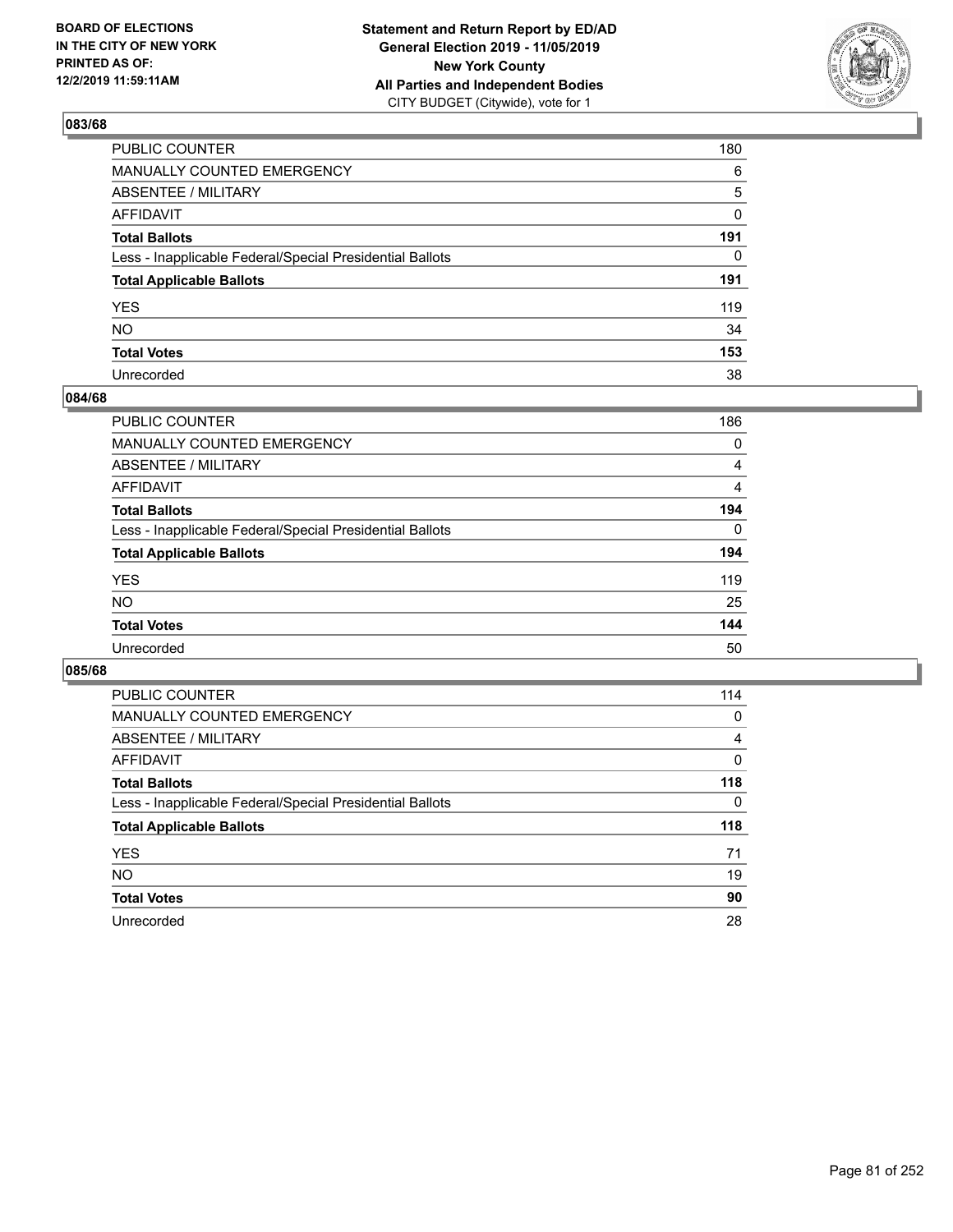

| PUBLIC COUNTER                                           | 85       |
|----------------------------------------------------------|----------|
| MANUALLY COUNTED EMERGENCY                               | $\Omega$ |
| <b>ABSENTEE / MILITARY</b>                               | 5        |
| AFFIDAVIT                                                |          |
| <b>Total Ballots</b>                                     | 91       |
| Less - Inapplicable Federal/Special Presidential Ballots | 0        |
| <b>Total Applicable Ballots</b>                          | 91       |
| <b>YES</b>                                               | 68       |
| <b>NO</b>                                                | 10       |
| <b>Total Votes</b>                                       | 78       |
| Unrecorded                                               | 13       |

# **087/68 COMBINED into: 035/68**

#### **088/68 COMBINED into: 089/68**

# **089/68**

| <b>PUBLIC COUNTER</b>                                    | 190      |
|----------------------------------------------------------|----------|
| <b>MANUALLY COUNTED EMERGENCY</b>                        | 0        |
| ABSENTEE / MILITARY                                      | 4        |
| AFFIDAVIT                                                |          |
| <b>Total Ballots</b>                                     | 195      |
| Less - Inapplicable Federal/Special Presidential Ballots | $\Omega$ |
| <b>Total Applicable Ballots</b>                          | 195      |
| <b>YES</b>                                               | 105      |
| NO.                                                      | 31       |
| <b>Total Votes</b>                                       | 136      |
| Unrecorded                                               | 59       |

| <b>PUBLIC COUNTER</b>                                    | 157      |
|----------------------------------------------------------|----------|
| <b>MANUALLY COUNTED EMERGENCY</b>                        | 0        |
| ABSENTEE / MILITARY                                      | 10       |
| AFFIDAVIT                                                | 2        |
| <b>Total Ballots</b>                                     | 169      |
| Less - Inapplicable Federal/Special Presidential Ballots | $\Omega$ |
| <b>Total Applicable Ballots</b>                          | 169      |
| <b>YES</b>                                               | 90       |
| NO.                                                      | 32       |
| <b>Total Votes</b>                                       | 122      |
| Unrecorded                                               | 47       |
| 091/68 COMBINED into: 090/68                             |          |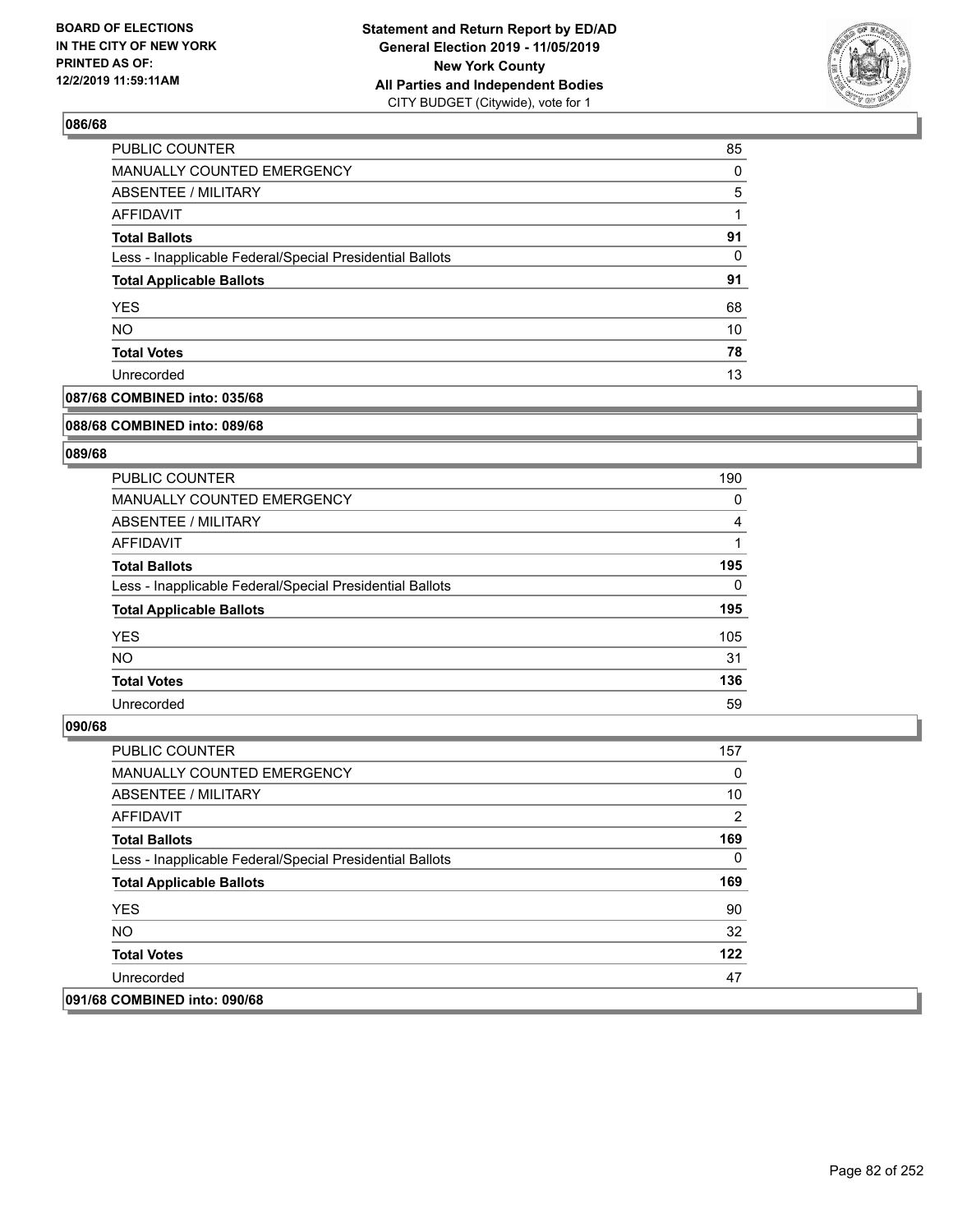

| PUBLIC COUNTER                                           | 187            |
|----------------------------------------------------------|----------------|
| MANUALLY COUNTED EMERGENCY                               | $\mathbf{0}$   |
| ABSENTEE / MILITARY                                      | 5              |
| AFFIDAVIT                                                | $\overline{2}$ |
| Total Ballots                                            | 194            |
| Less - Inapplicable Federal/Special Presidential Ballots | $\Omega$       |
| <b>Total Applicable Ballots</b>                          | 194            |
| YES                                                      | 112            |
| NΟ                                                       | 25             |
| <b>Total Votes</b>                                       | 137            |
| Unrecorded                                               | 57             |

## **093/68**

| <b>PUBLIC COUNTER</b>                                    | 256      |
|----------------------------------------------------------|----------|
| <b>MANUALLY COUNTED EMERGENCY</b>                        | 0        |
| ABSENTEE / MILITARY                                      | 8        |
| AFFIDAVIT                                                | 6        |
| <b>Total Ballots</b>                                     | 270      |
| Less - Inapplicable Federal/Special Presidential Ballots | $\Omega$ |
| <b>Total Applicable Ballots</b>                          | 270      |
| <b>YES</b>                                               | 183      |
| <b>NO</b>                                                | 47       |
| <b>Total Votes</b>                                       | 230      |
| Unrecorded                                               | 40       |

| <b>PUBLIC COUNTER</b>                                    | 19 |
|----------------------------------------------------------|----|
| <b>MANUALLY COUNTED EMERGENCY</b>                        | 0  |
| ABSENTEE / MILITARY                                      | 6  |
| AFFIDAVIT                                                |    |
| <b>Total Ballots</b>                                     | 26 |
| Less - Inapplicable Federal/Special Presidential Ballots | 0  |
| <b>Total Applicable Ballots</b>                          | 26 |
| <b>YES</b>                                               | 15 |
| NO.                                                      | 4  |
| <b>Total Votes</b>                                       | 19 |
| Unrecorded                                               |    |
| 095/68 COMBINED into: 098/68                             |    |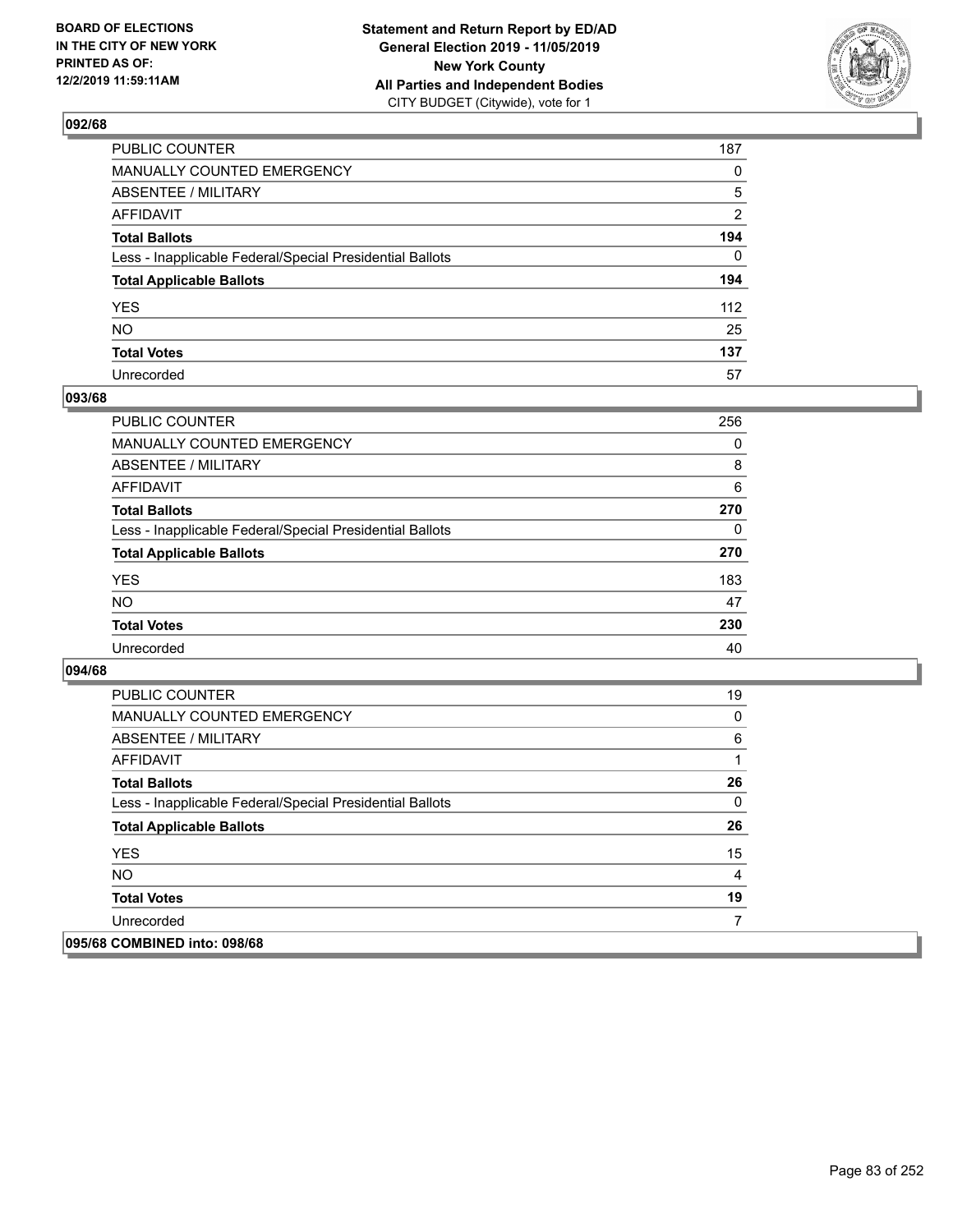

| PUBLIC COUNTER                                           | 256 |
|----------------------------------------------------------|-----|
| MANUALLY COUNTED EMERGENCY                               | 0   |
| ABSENTEE / MILITARY                                      | 4   |
| AFFIDAVIT                                                | 3   |
| Total Ballots                                            | 263 |
| Less - Inapplicable Federal/Special Presidential Ballots | 0   |
| <b>Total Applicable Ballots</b>                          | 263 |
| YES                                                      | 180 |
| NO.                                                      | 47  |
| <b>Total Votes</b>                                       | 227 |
| Unrecorded                                               | 36  |

# **097/68**

| <b>PUBLIC COUNTER</b>                                    | 195      |
|----------------------------------------------------------|----------|
| MANUALLY COUNTED EMERGENCY                               | 0        |
| ABSENTEE / MILITARY                                      | 10       |
| AFFIDAVIT                                                |          |
| <b>Total Ballots</b>                                     | 206      |
| Less - Inapplicable Federal/Special Presidential Ballots | $\Omega$ |
| <b>Total Applicable Ballots</b>                          | 206      |
| <b>YES</b>                                               | 109      |
| <b>NO</b>                                                | 37       |
| <b>Total Votes</b>                                       | 146      |
| Unrecorded                                               | 60       |

| <b>PUBLIC COUNTER</b>                                    | 110      |
|----------------------------------------------------------|----------|
| MANUALLY COUNTED EMERGENCY                               | $\Omega$ |
| ABSENTEE / MILITARY                                      | 31       |
| AFFIDAVIT                                                | 2        |
| <b>Total Ballots</b>                                     | 143      |
| Less - Inapplicable Federal/Special Presidential Ballots | 0        |
| <b>Total Applicable Ballots</b>                          | 143      |
| <b>YES</b>                                               | 68       |
| NO.                                                      | 15       |
| <b>Total Votes</b>                                       | 83       |
|                                                          |          |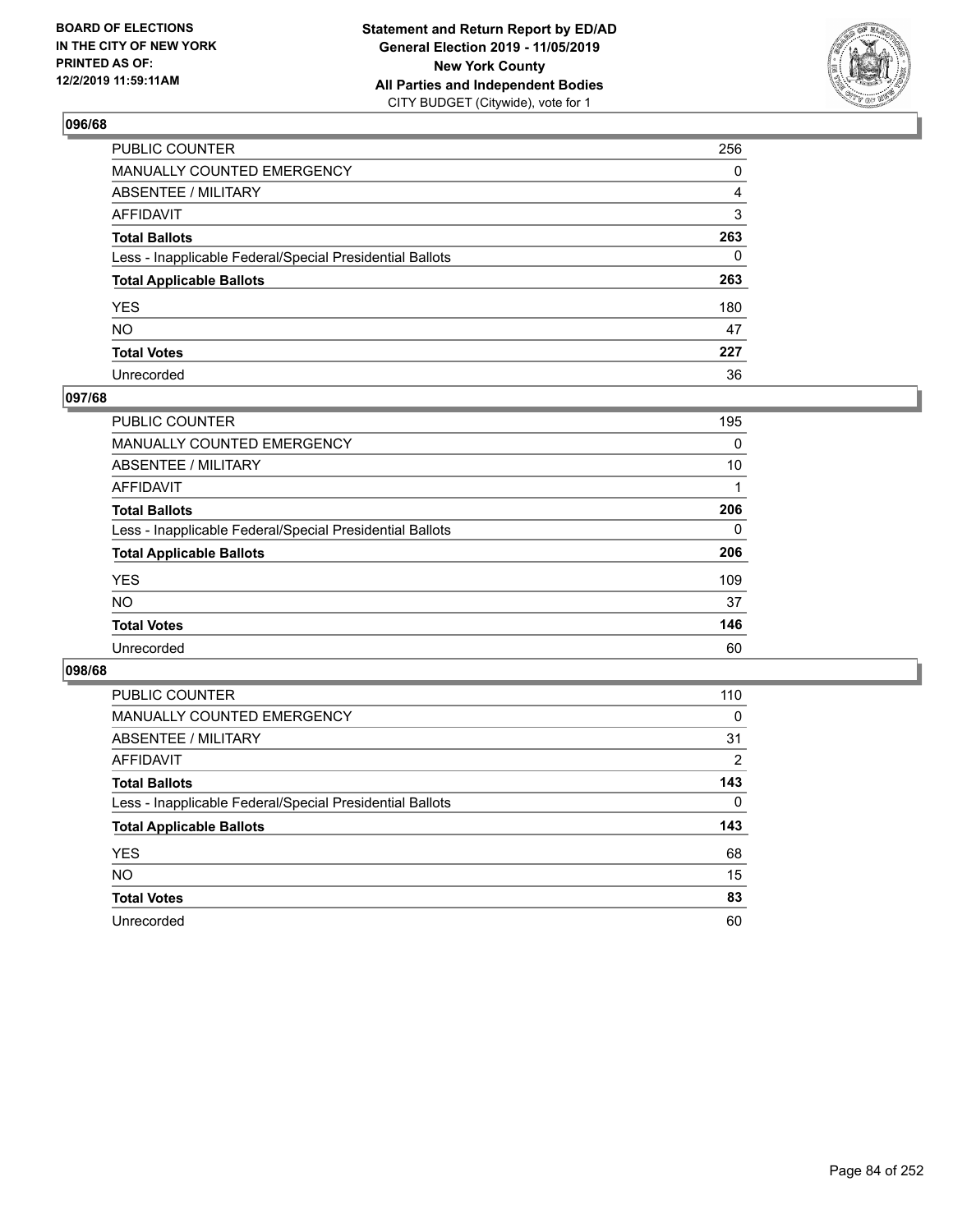

| <b>Total Votes</b>                                       |  |
|----------------------------------------------------------|--|
| <b>NO</b>                                                |  |
| <b>YES</b>                                               |  |
| <b>Total Applicable Ballots</b>                          |  |
| Less - Inapplicable Federal/Special Presidential Ballots |  |
| <b>Total Ballots</b>                                     |  |
| <b>AFFIDAVIT</b>                                         |  |
| ABSENTEE / MILITARY                                      |  |
| <b>MANUALLY COUNTED EMERGENCY</b>                        |  |
| PUBLIC COUNTER                                           |  |

**100/68 COMBINED into: 081/68**

| 101/68 COMBINED into: 098/68 |  |
|------------------------------|--|
| 102/68 COMBINED into: 099/68 |  |

**103/68 COMBINED into: 098/68**

**104/68 COMBINED into: 098/68**

**105/68 COMBINED into: 081/68**

**106/68 COMBINED into: 081/68**

**107/68 COMBINED into: 094/68**

**108/68 COMBINED into: 084/68**

**109/68 COMBINED into: 096/68**

**110/68 COMBINED into: 065/68**

**111/68 COMBINED into: 025/68**

# **112/68**

| PUBLIC COUNTER                                           | 239 |
|----------------------------------------------------------|-----|
| MANUALLY COUNTED EMERGENCY                               | 0   |
| <b>ABSENTEE / MILITARY</b>                               | 4   |
| AFFIDAVIT                                                | 5   |
| <b>Total Ballots</b>                                     | 248 |
| Less - Inapplicable Federal/Special Presidential Ballots | 0   |
| <b>Total Applicable Ballots</b>                          | 248 |
| <b>YES</b>                                               | 179 |
| <b>NO</b>                                                | 49  |
| <b>Total Votes</b>                                       | 228 |
| Unrecorded                                               | 20  |
| 113/68 COMBINED into: 097/68                             |     |
| 111/68 COMBINED into: 008/68                             |     |

**114/68 COMBINED into: 098/68**

**115/68 COMBINED into: 036/68**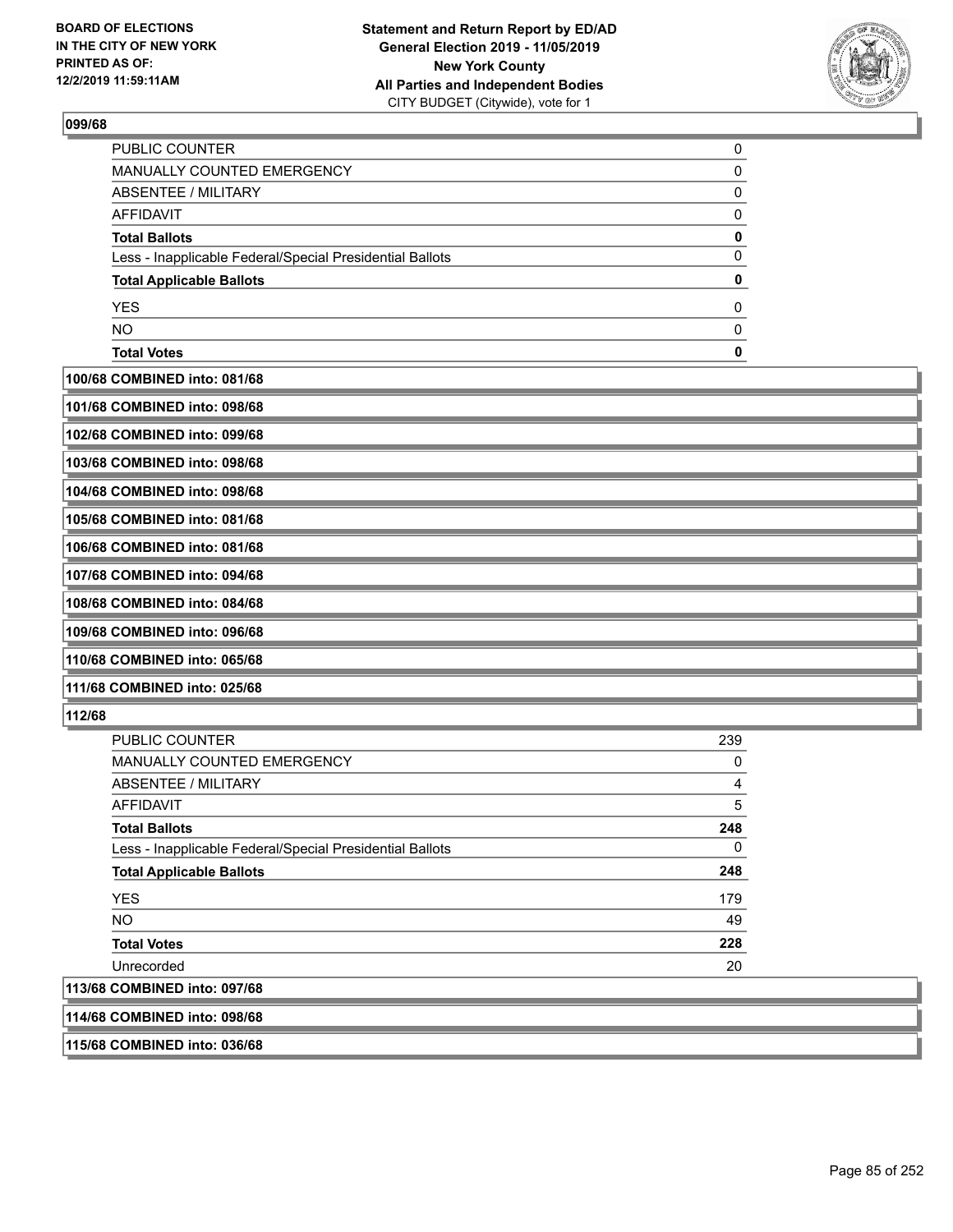

# **001/69 COMBINED into: 003/69**

## **002/69 COMBINED into: 010/69**

**003/69** 

| <b>PUBLIC COUNTER</b>                                    | 347            |
|----------------------------------------------------------|----------------|
| MANUALLY COUNTED EMERGENCY                               | 0              |
| ABSENTEE / MILITARY                                      | 6              |
| AFFIDAVIT                                                | $\overline{2}$ |
| <b>Total Ballots</b>                                     | 355            |
| Less - Inapplicable Federal/Special Presidential Ballots | $\Omega$       |
| <b>Total Applicable Ballots</b>                          | 355            |
| <b>YES</b>                                               | 265            |
| <b>NO</b>                                                | 60             |
| <b>Total Votes</b>                                       | 325            |
| Unrecorded                                               | 30             |

## **004/69 COMBINED into: 009/69**

**005/69 COMBINED into: 007/69**

#### **006/69**

| <b>PUBLIC COUNTER</b>                                    | 248 |
|----------------------------------------------------------|-----|
| MANUALLY COUNTED EMERGENCY                               | 0   |
| <b>ABSENTEE / MILITARY</b>                               |     |
| AFFIDAVIT                                                |     |
| <b>Total Ballots</b>                                     | 250 |
| Less - Inapplicable Federal/Special Presidential Ballots | 0   |
| <b>Total Applicable Ballots</b>                          | 250 |
| <b>YES</b>                                               | 182 |
| <b>NO</b>                                                | 45  |
| <b>Total Votes</b>                                       | 227 |
| Unrecorded                                               | 23  |

| <b>PUBLIC COUNTER</b>                                    | 331 |
|----------------------------------------------------------|-----|
| <b>MANUALLY COUNTED EMERGENCY</b>                        | 0   |
| ABSENTEE / MILITARY                                      | 10  |
| AFFIDAVIT                                                | 5   |
| <b>Total Ballots</b>                                     | 346 |
| Less - Inapplicable Federal/Special Presidential Ballots | 0   |
| <b>Total Applicable Ballots</b>                          | 346 |
| <b>YES</b>                                               | 265 |
| <b>NO</b>                                                | 68  |
| <b>Total Votes</b>                                       | 333 |
| Unrecorded                                               | 13  |
| 008/69 COMBINED into: 069/69                             |     |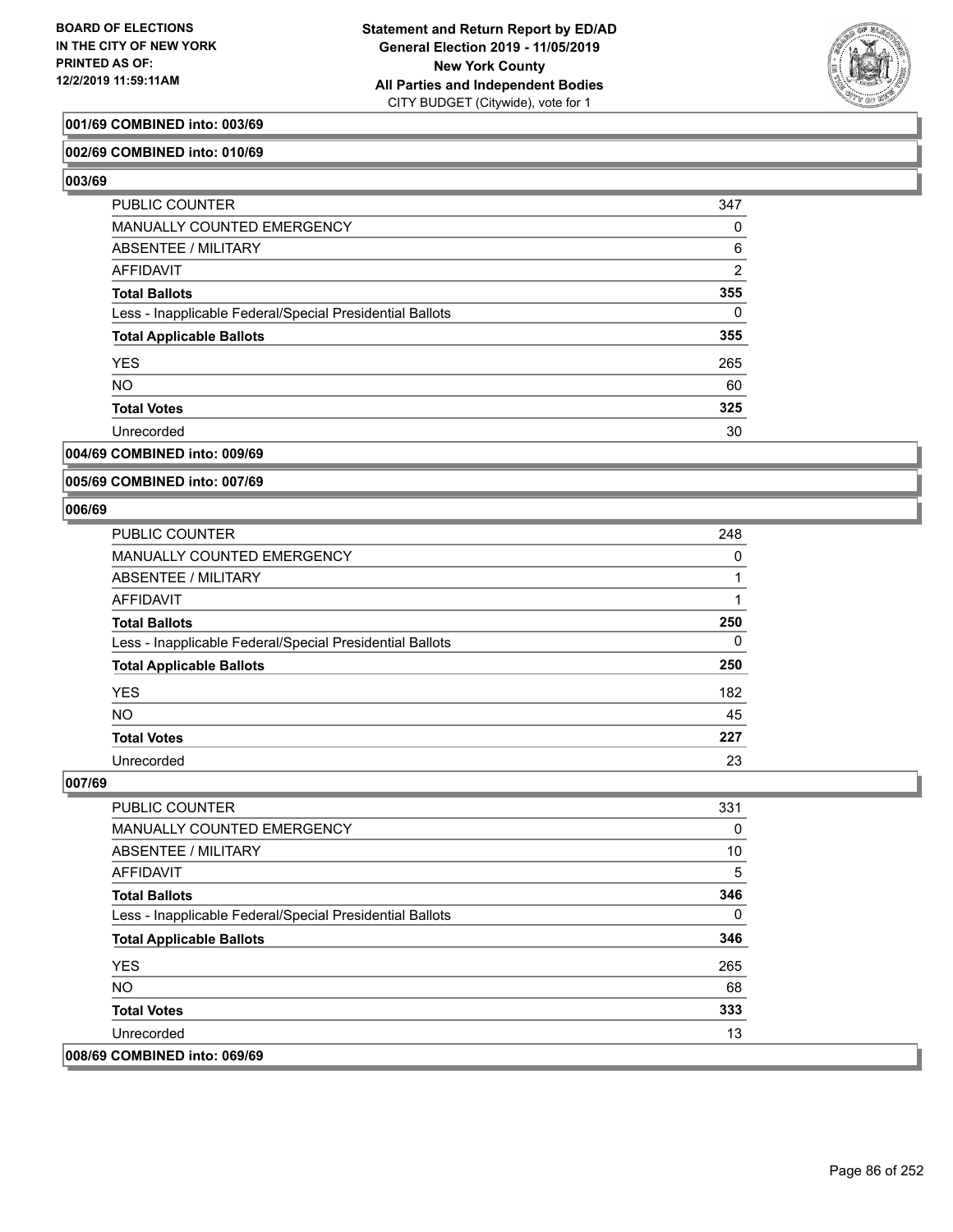

| PUBLIC COUNTER                                           | 365      |
|----------------------------------------------------------|----------|
| MANUALLY COUNTED EMERGENCY                               | $\Omega$ |
| ABSENTEE / MILITARY                                      | 13       |
| AFFIDAVIT                                                | 3        |
| Total Ballots                                            | 381      |
| Less - Inapplicable Federal/Special Presidential Ballots | 0        |
| <b>Total Applicable Ballots</b>                          | 381      |
| YES                                                      | 274      |
| NO.                                                      | 77       |
| <b>Total Votes</b>                                       | 351      |
| Unrecorded                                               | 30       |

# **010/69**

| <b>PUBLIC COUNTER</b>                                    | 356      |
|----------------------------------------------------------|----------|
| <b>MANUALLY COUNTED EMERGENCY</b>                        | $\Omega$ |
| ABSENTEE / MILITARY                                      | 7        |
| <b>AFFIDAVIT</b>                                         | 9        |
| <b>Total Ballots</b>                                     | 372      |
| Less - Inapplicable Federal/Special Presidential Ballots | 0        |
| <b>Total Applicable Ballots</b>                          | 372      |
| <b>YES</b>                                               | 287      |
| <b>NO</b>                                                | 57       |
| <b>Total Votes</b>                                       | 344      |
| Unrecorded                                               | 28       |
|                                                          |          |

## **011/69 COMBINED into: 115/69**

| <b>PUBLIC COUNTER</b>                                    | 100      |
|----------------------------------------------------------|----------|
| <b>MANUALLY COUNTED EMERGENCY</b>                        | 0        |
| ABSENTEE / MILITARY                                      | 4        |
| AFFIDAVIT                                                | 2        |
| <b>Total Ballots</b>                                     | 106      |
| Less - Inapplicable Federal/Special Presidential Ballots | $\Omega$ |
| <b>Total Applicable Ballots</b>                          | 106      |
| <b>YES</b>                                               | 74       |
| <b>NO</b>                                                | 23       |
| <b>Total Votes</b>                                       | 97       |
| Unrecorded                                               | 9        |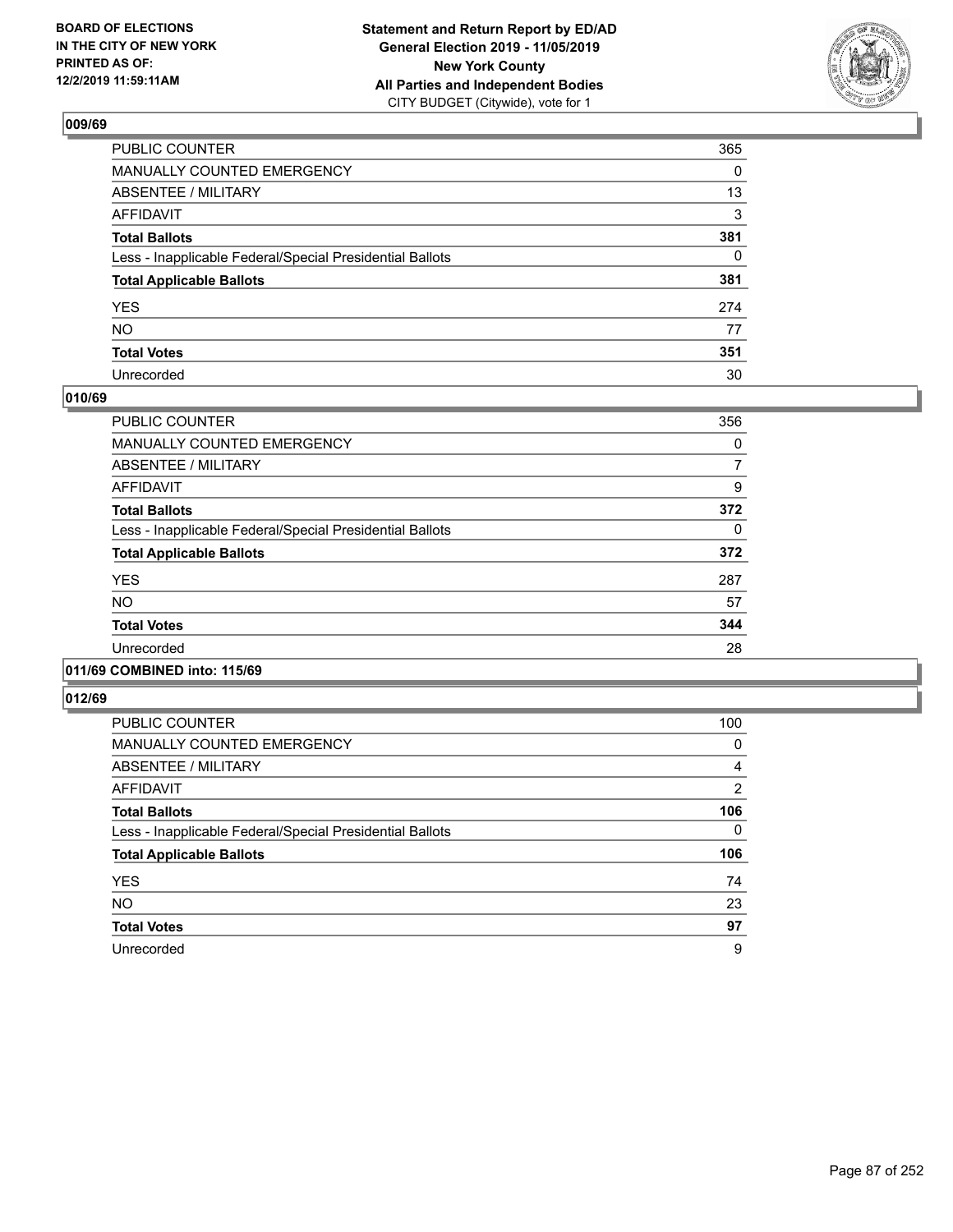

| PUBLIC COUNTER                                           | 278 |
|----------------------------------------------------------|-----|
| <b>MANUALLY COUNTED EMERGENCY</b>                        | 0   |
| <b>ABSENTEE / MILITARY</b>                               | 7   |
| <b>AFFIDAVIT</b>                                         | 1   |
| <b>Total Ballots</b>                                     | 286 |
| Less - Inapplicable Federal/Special Presidential Ballots | 0   |
| <b>Total Applicable Ballots</b>                          | 286 |
| <b>YES</b>                                               | 199 |
| <b>NO</b>                                                | 62  |
| <b>Total Votes</b>                                       | 261 |
| Unrecorded                                               | 25  |

## **014/69 COMBINED into: 013/69**

## **015/69**

| PUBLIC COUNTER                                           | 229      |
|----------------------------------------------------------|----------|
| <b>MANUALLY COUNTED EMERGENCY</b>                        | $\Omega$ |
| ABSENTEE / MILITARY                                      | 4        |
| AFFIDAVIT                                                | 4        |
| <b>Total Ballots</b>                                     | 237      |
| Less - Inapplicable Federal/Special Presidential Ballots | 0        |
| <b>Total Applicable Ballots</b>                          | 237      |
| <b>YES</b>                                               | 181      |
| <b>NO</b>                                                | 32       |
| <b>Total Votes</b>                                       | 213      |
| Unrecorded                                               | 24       |
|                                                          |          |

| <b>PUBLIC COUNTER</b>                                    | 171      |
|----------------------------------------------------------|----------|
| MANUALLY COUNTED EMERGENCY                               | $\Omega$ |
| ABSENTEE / MILITARY                                      | 4        |
| AFFIDAVIT                                                | $\Omega$ |
| <b>Total Ballots</b>                                     | 175      |
| Less - Inapplicable Federal/Special Presidential Ballots | $\Omega$ |
| <b>Total Applicable Ballots</b>                          | 175      |
| <b>YES</b>                                               | 127      |
| <b>NO</b>                                                | 26       |
| <b>Total Votes</b>                                       | 153      |
| Unrecorded                                               | 22       |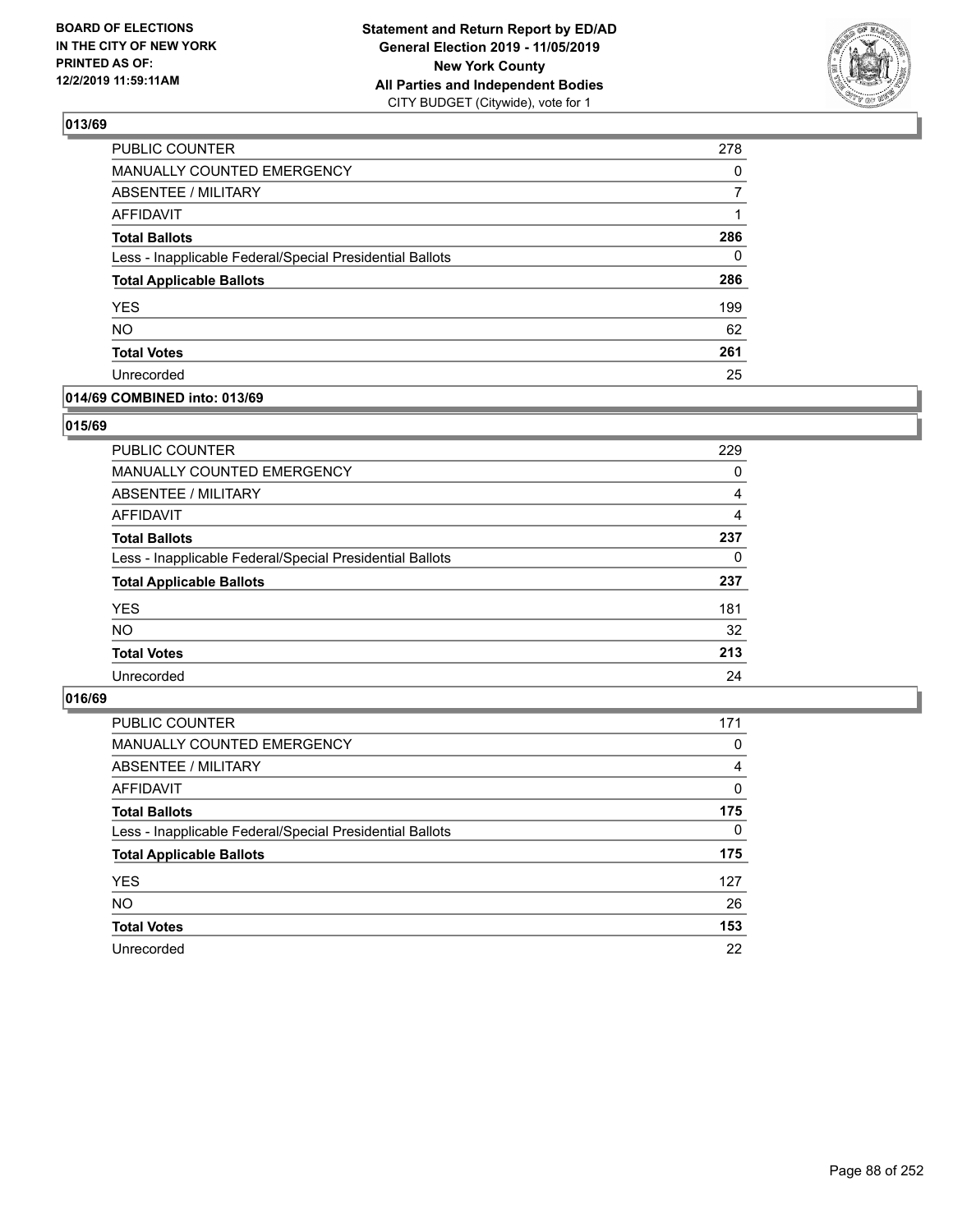

| PUBLIC COUNTER                                           | 227 |
|----------------------------------------------------------|-----|
| MANUALLY COUNTED EMERGENCY                               | 0   |
| ABSENTEE / MILITARY                                      | 10  |
| AFFIDAVIT                                                | 2   |
| Total Ballots                                            | 239 |
| Less - Inapplicable Federal/Special Presidential Ballots | 0   |
| <b>Total Applicable Ballots</b>                          | 239 |
| YES                                                      | 174 |
| NO.                                                      | 34  |
| <b>Total Votes</b>                                       | 208 |
| Unrecorded                                               | 31  |

## **018/69**

| <b>PUBLIC COUNTER</b>                                    | 258      |
|----------------------------------------------------------|----------|
| <b>MANUALLY COUNTED EMERGENCY</b>                        | 0        |
| ABSENTEE / MILITARY                                      | 8        |
| <b>AFFIDAVIT</b>                                         | $\Omega$ |
| <b>Total Ballots</b>                                     | 266      |
| Less - Inapplicable Federal/Special Presidential Ballots | 0        |
| <b>Total Applicable Ballots</b>                          | 266      |
| <b>YES</b>                                               | 209      |
| <b>NO</b>                                                | 40       |
| <b>Total Votes</b>                                       | 249      |
| Unrecorded                                               | 17       |
|                                                          |          |

# **019/69 COMBINED into: 020/69**

| <b>PUBLIC COUNTER</b>                                    | 387 |
|----------------------------------------------------------|-----|
| <b>MANUALLY COUNTED EMERGENCY</b>                        | 0   |
| ABSENTEE / MILITARY                                      | 7   |
| AFFIDAVIT                                                | 3   |
| <b>Total Ballots</b>                                     | 397 |
| Less - Inapplicable Federal/Special Presidential Ballots | 0   |
| <b>Total Applicable Ballots</b>                          | 397 |
| <b>YES</b>                                               | 284 |
| <b>NO</b>                                                | 87  |
| <b>Total Votes</b>                                       | 371 |
| Unrecorded                                               | 26  |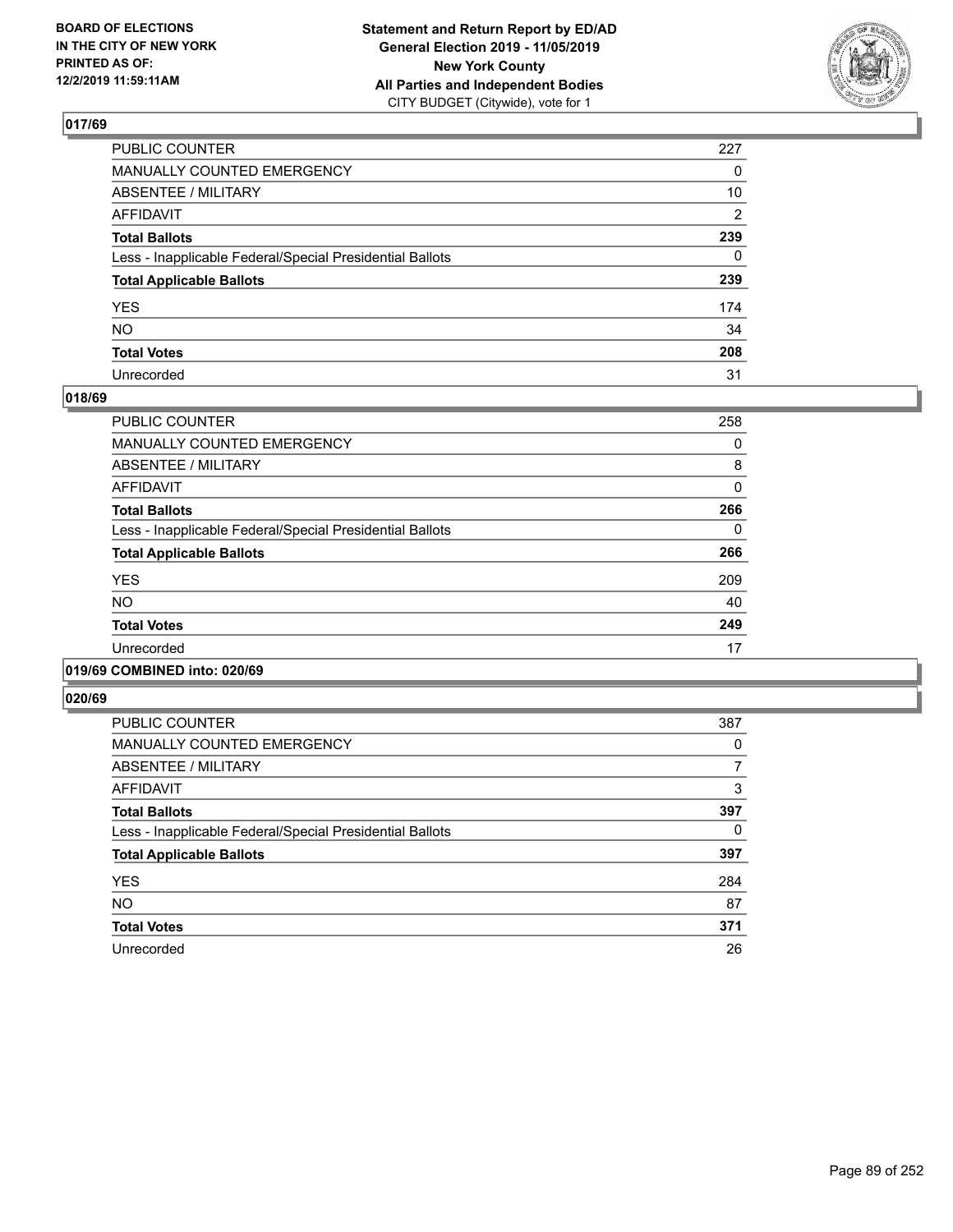

| PUBLIC COUNTER                                           | 397          |
|----------------------------------------------------------|--------------|
| MANUALLY COUNTED EMERGENCY                               | $\mathbf{0}$ |
| ABSENTEE / MILITARY                                      | 7            |
| AFFIDAVIT                                                |              |
| Total Ballots                                            | 405          |
| Less - Inapplicable Federal/Special Presidential Ballots | 0            |
| <b>Total Applicable Ballots</b>                          | 405          |
| YES                                                      | 292          |
| NO.                                                      | 82           |
| <b>Total Votes</b>                                       | 374          |
| Unrecorded                                               | 31           |

# **022/69**

| <b>PUBLIC COUNTER</b>                                    | 485      |
|----------------------------------------------------------|----------|
| MANUALLY COUNTED EMERGENCY                               | 0        |
| ABSENTEE / MILITARY                                      | 14       |
| AFFIDAVIT                                                | 5        |
| <b>Total Ballots</b>                                     | 504      |
| Less - Inapplicable Federal/Special Presidential Ballots | $\Omega$ |
| <b>Total Applicable Ballots</b>                          | 504      |
| <b>YES</b>                                               | 390      |
| <b>NO</b>                                                | 85       |
| <b>Total Votes</b>                                       | 475      |
| Unrecorded                                               | 29       |

| <b>PUBLIC COUNTER</b>                                    | 359 |
|----------------------------------------------------------|-----|
| MANUALLY COUNTED EMERGENCY                               | 0   |
| ABSENTEE / MILITARY                                      |     |
| AFFIDAVIT                                                |     |
| <b>Total Ballots</b>                                     | 361 |
| Less - Inapplicable Federal/Special Presidential Ballots | 0   |
| <b>Total Applicable Ballots</b>                          | 361 |
| <b>YES</b>                                               | 291 |
| <b>NO</b>                                                | 53  |
| <b>Total Votes</b>                                       | 344 |
| Unrecorded                                               | 17  |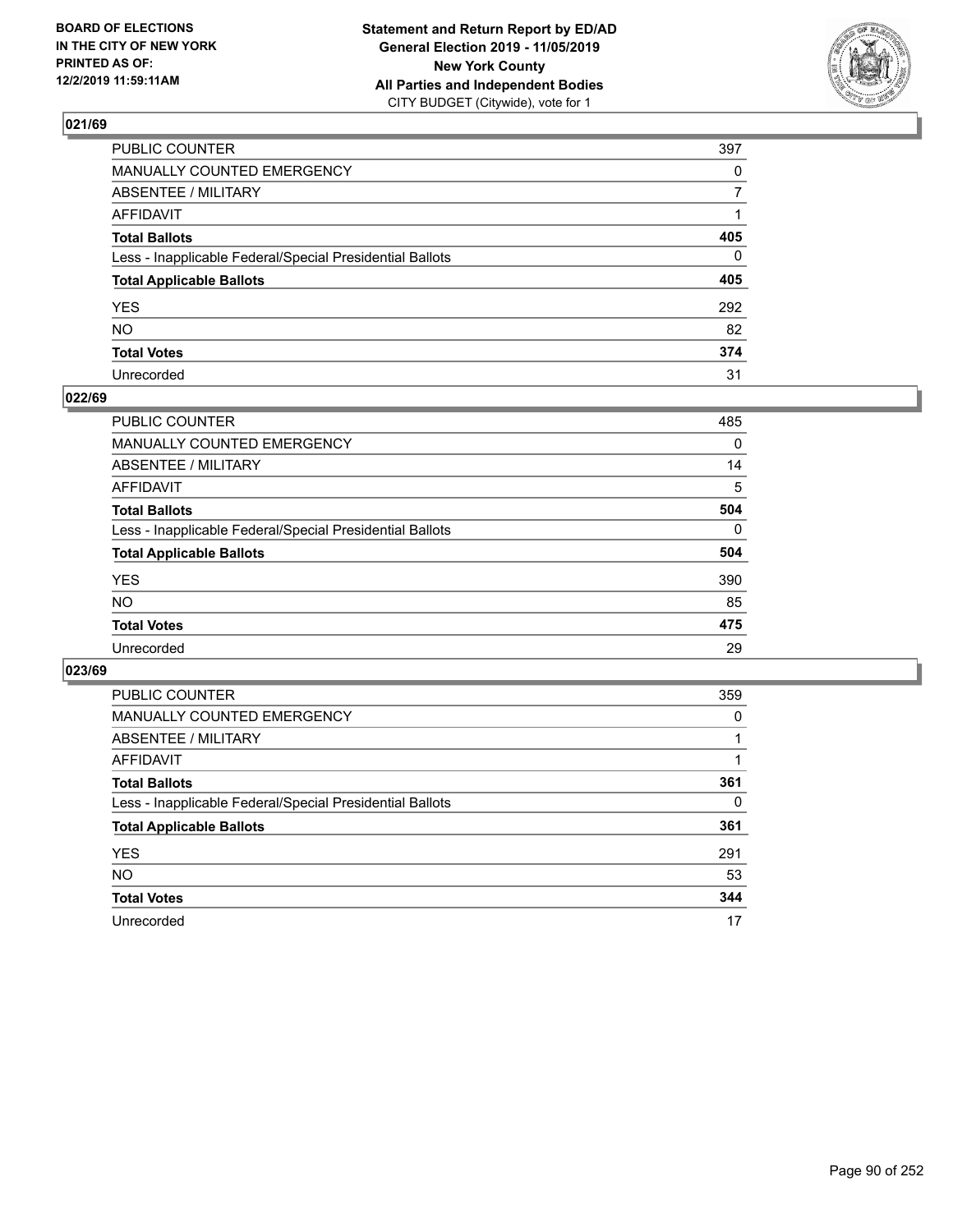

| <b>PUBLIC COUNTER</b>                                    | 221 |
|----------------------------------------------------------|-----|
| MANUALLY COUNTED EMERGENCY                               | 0   |
| ABSENTEE / MILITARY                                      | 10  |
| <b>AFFIDAVIT</b>                                         | 0   |
| <b>Total Ballots</b>                                     | 231 |
| Less - Inapplicable Federal/Special Presidential Ballots | 0   |
| <b>Total Applicable Ballots</b>                          | 231 |
| <b>YES</b>                                               | 186 |
| <b>NO</b>                                                | 33  |
| <b>Total Votes</b>                                       | 219 |
| Unrecorded                                               | 12  |

#### **025/69 COMBINED into: 023/69**

**026/69 COMBINED into: 022/69**

**027/69 COMBINED into: 017/69**

**028/69 COMBINED into: 021/69**

## **029/69**

| <b>PUBLIC COUNTER</b>                                    | 528            |
|----------------------------------------------------------|----------------|
| <b>MANUALLY COUNTED EMERGENCY</b>                        | 0              |
| <b>ABSENTEE / MILITARY</b>                               | 25             |
| <b>AFFIDAVIT</b>                                         | $\overline{4}$ |
| <b>Total Ballots</b>                                     | 557            |
| Less - Inapplicable Federal/Special Presidential Ballots | 0              |
| <b>Total Applicable Ballots</b>                          | 557            |
| <b>YES</b>                                               | 416            |
| <b>NO</b>                                                | 94             |
| <b>Total Votes</b>                                       | 510            |
| Unrecorded                                               | 47             |
|                                                          |                |

# **030/69 COMBINED into: 029/69**

**031/69 COMBINED into: 032/69**

| PUBLIC COUNTER                                           | 479 |
|----------------------------------------------------------|-----|
| <b>MANUALLY COUNTED EMERGENCY</b>                        | 0   |
| ABSENTEE / MILITARY                                      | 8   |
| AFFIDAVIT                                                |     |
| <b>Total Ballots</b>                                     | 488 |
| Less - Inapplicable Federal/Special Presidential Ballots | 0   |
| <b>Total Applicable Ballots</b>                          | 488 |
| <b>YES</b>                                               | 386 |
| <b>NO</b>                                                | 74  |
| <b>Total Votes</b>                                       | 460 |
| Unrecorded                                               | 28  |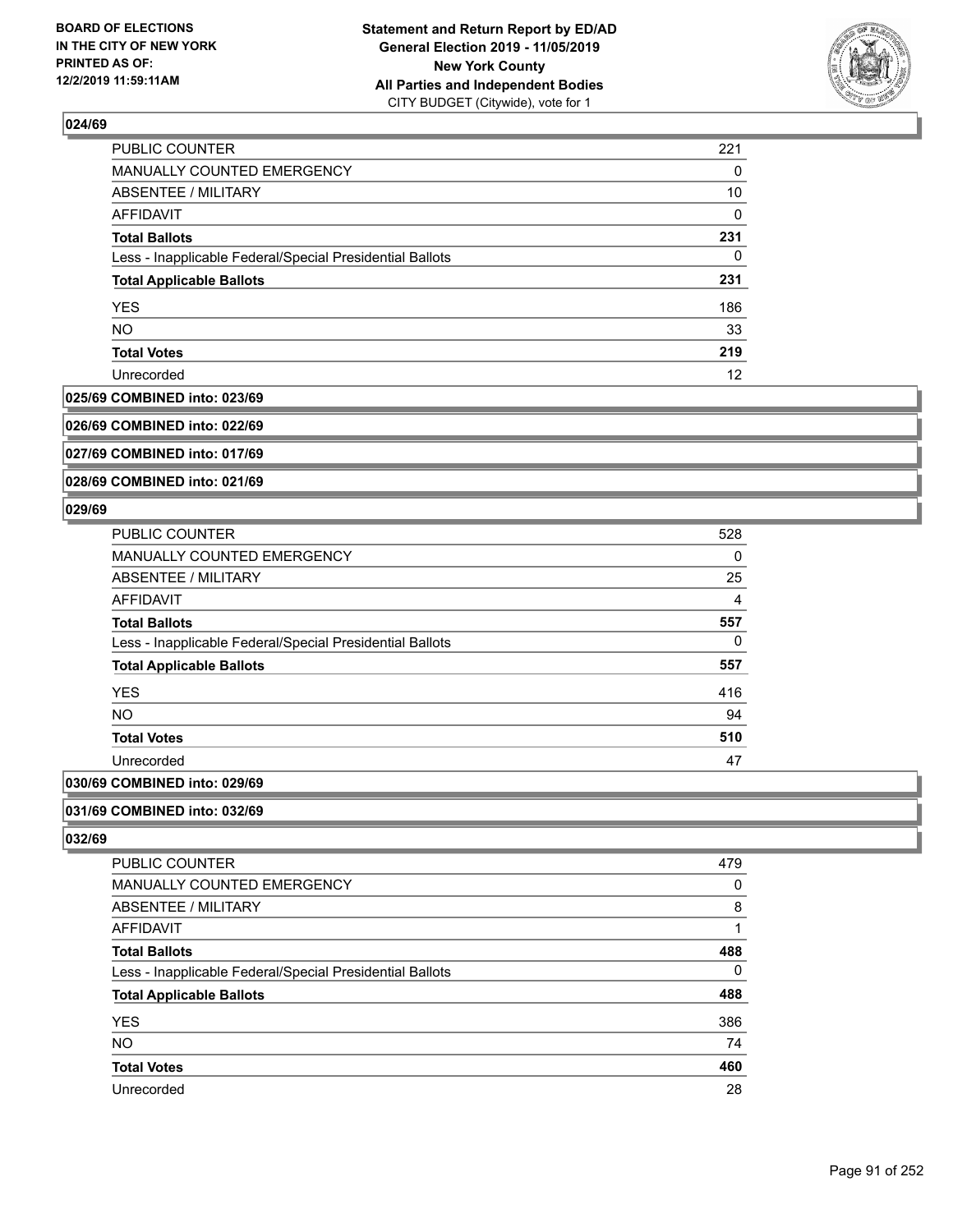

| PUBLIC COUNTER                                           | 297            |
|----------------------------------------------------------|----------------|
| MANUALLY COUNTED EMERGENCY                               | $\Omega$       |
| ABSENTEE / MILITARY                                      | 8              |
| AFFIDAVIT                                                | $\overline{2}$ |
| Total Ballots                                            | 307            |
| Less - Inapplicable Federal/Special Presidential Ballots | $\mathbf{0}$   |
| <b>Total Applicable Ballots</b>                          | 307            |
| YES                                                      | 224            |
| NO.                                                      | 60             |
| <b>Total Votes</b>                                       | 284            |
| Unrecorded                                               | 23             |

## **034/69**

| PUBLIC COUNTER                                           | 281 |
|----------------------------------------------------------|-----|
| <b>MANUALLY COUNTED EMERGENCY</b>                        | 0   |
| ABSENTEE / MILITARY                                      | 6   |
| <b>AFFIDAVIT</b>                                         | 3   |
| <b>Total Ballots</b>                                     | 290 |
| Less - Inapplicable Federal/Special Presidential Ballots | 0   |
| <b>Total Applicable Ballots</b>                          | 290 |
| <b>YES</b>                                               | 209 |
| <b>NO</b>                                                | 50  |
| <b>Total Votes</b>                                       | 259 |
| Unrecorded                                               | 31  |
|                                                          |     |

**035/69 COMBINED into: 037/69**

## **036/69 COMBINED into: 037/69**

| <b>PUBLIC COUNTER</b>                                    | 283 |
|----------------------------------------------------------|-----|
| MANUALLY COUNTED EMERGENCY                               | 0   |
| ABSENTEE / MILITARY                                      | 4   |
| AFFIDAVIT                                                | 5   |
| <b>Total Ballots</b>                                     | 292 |
| Less - Inapplicable Federal/Special Presidential Ballots | 0   |
| <b>Total Applicable Ballots</b>                          | 292 |
| <b>YES</b>                                               | 207 |
| NO.                                                      | 58  |
| <b>Total Votes</b>                                       | 265 |
| Unrecorded                                               | 27  |
| 038/69 COMBINED into: 039/69                             |     |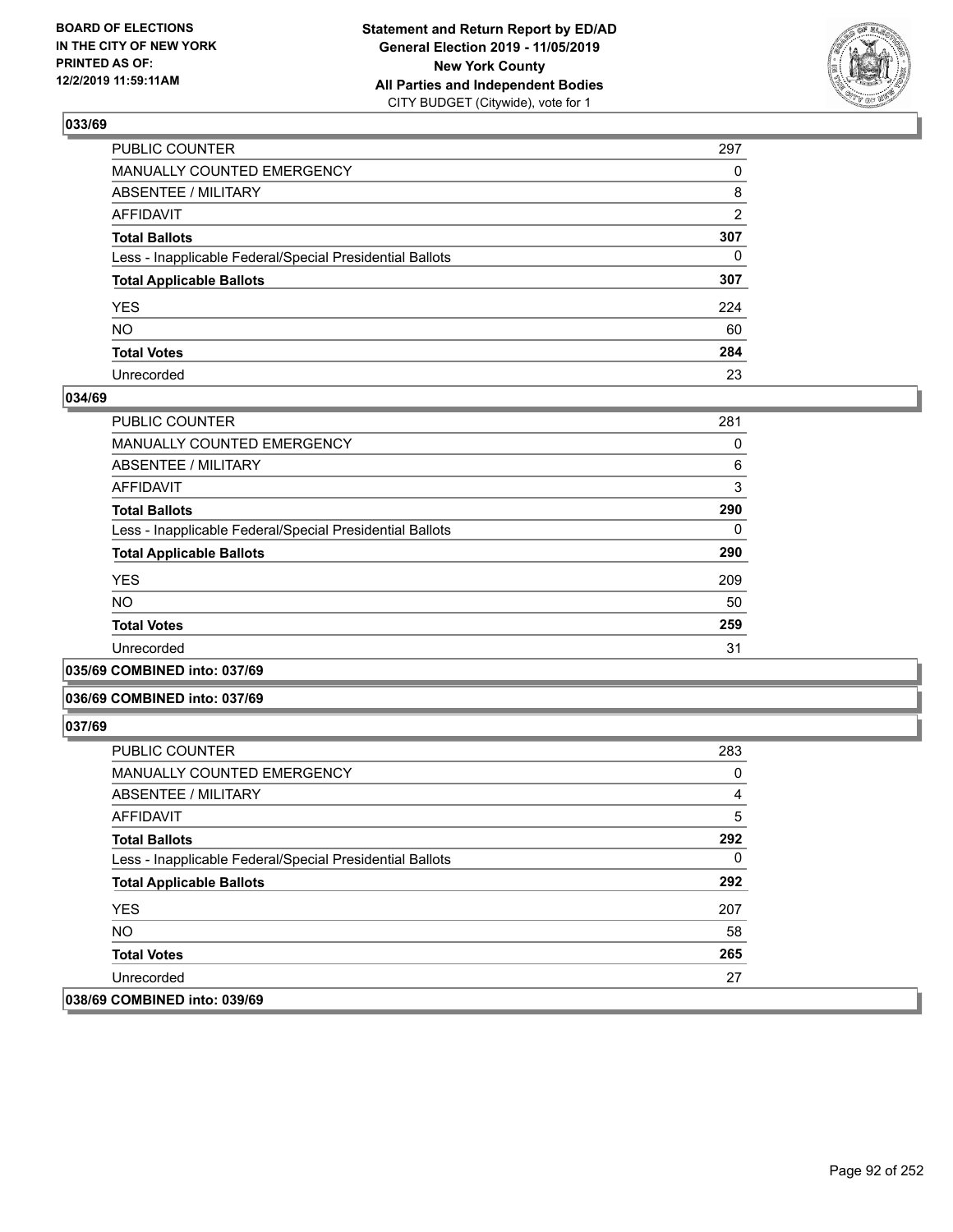

| PUBLIC COUNTER                                           | 433 |
|----------------------------------------------------------|-----|
| MANUALLY COUNTED EMERGENCY                               | 0   |
| ABSENTEE / MILITARY                                      | 14  |
| AFFIDAVIT                                                |     |
| Total Ballots                                            | 448 |
| Less - Inapplicable Federal/Special Presidential Ballots | 0   |
| <b>Total Applicable Ballots</b>                          | 448 |
| YES                                                      | 339 |
| NO.                                                      | 75  |
| <b>Total Votes</b>                                       | 414 |
| Unrecorded                                               | 34  |

## **040/69**

| PUBLIC COUNTER                                           | 434 |
|----------------------------------------------------------|-----|
| <b>MANUALLY COUNTED EMERGENCY</b>                        | 0   |
| <b>ABSENTEE / MILITARY</b>                               | 12  |
| <b>AFFIDAVIT</b>                                         |     |
| <b>Total Ballots</b>                                     | 447 |
| Less - Inapplicable Federal/Special Presidential Ballots | 0   |
| <b>Total Applicable Ballots</b>                          | 447 |
| <b>YES</b>                                               | 345 |
| NO.                                                      | 61  |
| <b>Total Votes</b>                                       | 406 |
| Unrecorded                                               | 41  |
|                                                          |     |

## **041/69 COMBINED into: 042/69**

| <b>PUBLIC COUNTER</b>                                    | 379 |
|----------------------------------------------------------|-----|
| <b>MANUALLY COUNTED EMERGENCY</b>                        | 0   |
| ABSENTEE / MILITARY                                      | 12  |
| <b>AFFIDAVIT</b>                                         | 4   |
| <b>Total Ballots</b>                                     | 395 |
| Less - Inapplicable Federal/Special Presidential Ballots | 0   |
| <b>Total Applicable Ballots</b>                          | 395 |
| <b>YES</b>                                               | 292 |
| <b>NO</b>                                                | 68  |
| <b>Total Votes</b>                                       | 360 |
| Unrecorded                                               | 35  |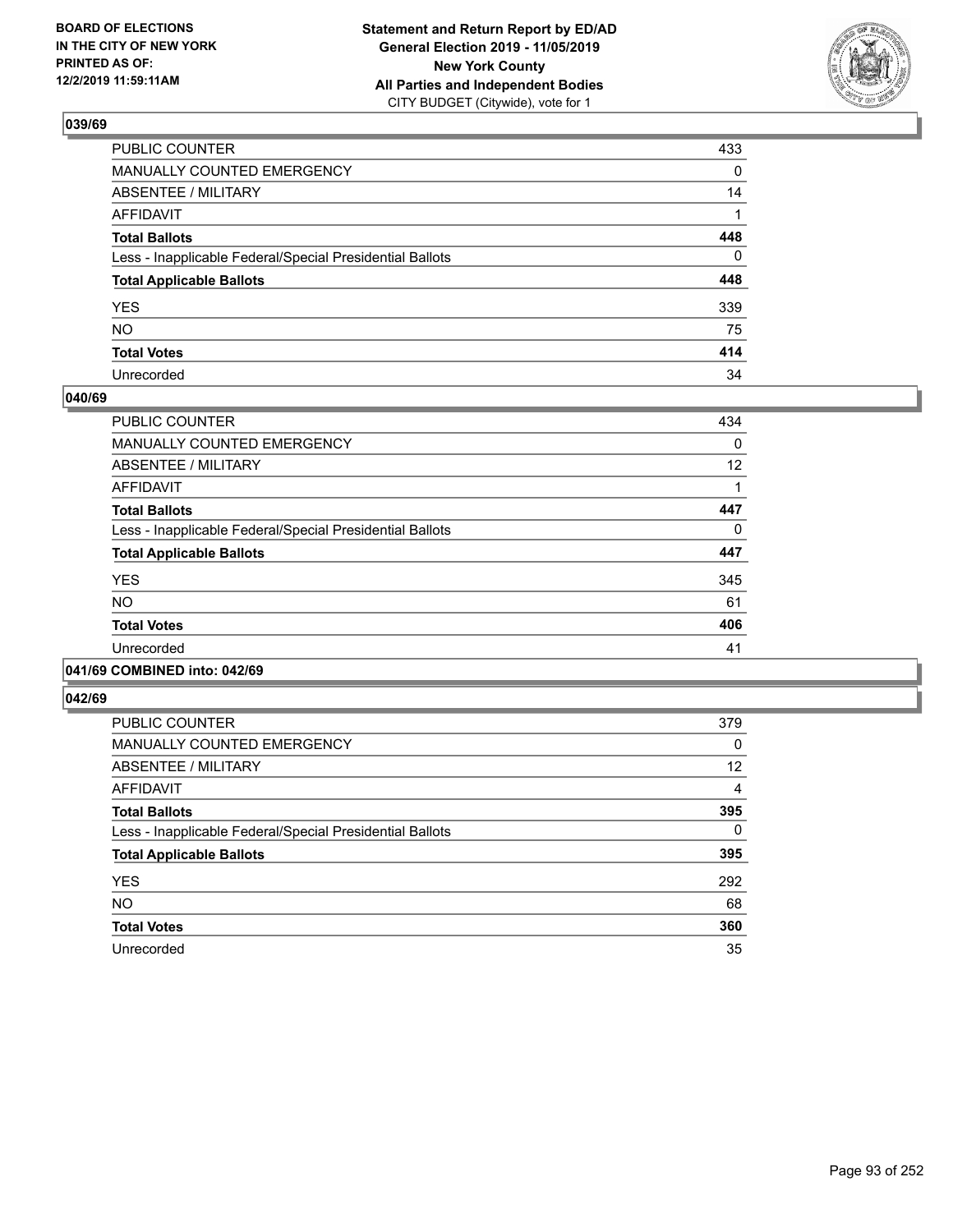

| PUBLIC COUNTER                                           | 255          |
|----------------------------------------------------------|--------------|
| MANUALLY COUNTED EMERGENCY                               | $\Omega$     |
| ABSENTEE / MILITARY                                      | 9            |
| AFFIDAVIT                                                | 2            |
| Total Ballots                                            | 266          |
| Less - Inapplicable Federal/Special Presidential Ballots | $\mathbf{0}$ |
| <b>Total Applicable Ballots</b>                          | 266          |
| YES                                                      | 196          |
| NO.                                                      | 39           |
| <b>Total Votes</b>                                       | 235          |
| Unrecorded                                               | 31           |

## **044/69**

| <b>PUBLIC COUNTER</b>                                    | 387      |
|----------------------------------------------------------|----------|
| MANUALLY COUNTED EMERGENCY                               | 0        |
| ABSENTEE / MILITARY                                      | 10       |
| AFFIDAVIT                                                | 5        |
| <b>Total Ballots</b>                                     | 402      |
| Less - Inapplicable Federal/Special Presidential Ballots | $\Omega$ |
| <b>Total Applicable Ballots</b>                          | 402      |
| <b>YES</b>                                               | 330      |
| <b>NO</b>                                                | 40       |
| <b>Total Votes</b>                                       | 370      |
| Unrecorded                                               | 32       |

| <b>PUBLIC COUNTER</b>                                    | 514      |
|----------------------------------------------------------|----------|
| MANUALLY COUNTED EMERGENCY                               | $\Omega$ |
| ABSENTEE / MILITARY                                      | 25       |
| AFFIDAVIT                                                | 2        |
| <b>Total Ballots</b>                                     | 541      |
| Less - Inapplicable Federal/Special Presidential Ballots | $\Omega$ |
| <b>Total Applicable Ballots</b>                          | 541      |
| <b>YES</b>                                               | 437      |
| NO.                                                      | 76       |
| <b>Total Votes</b>                                       | 513      |
| Unrecorded                                               | 28       |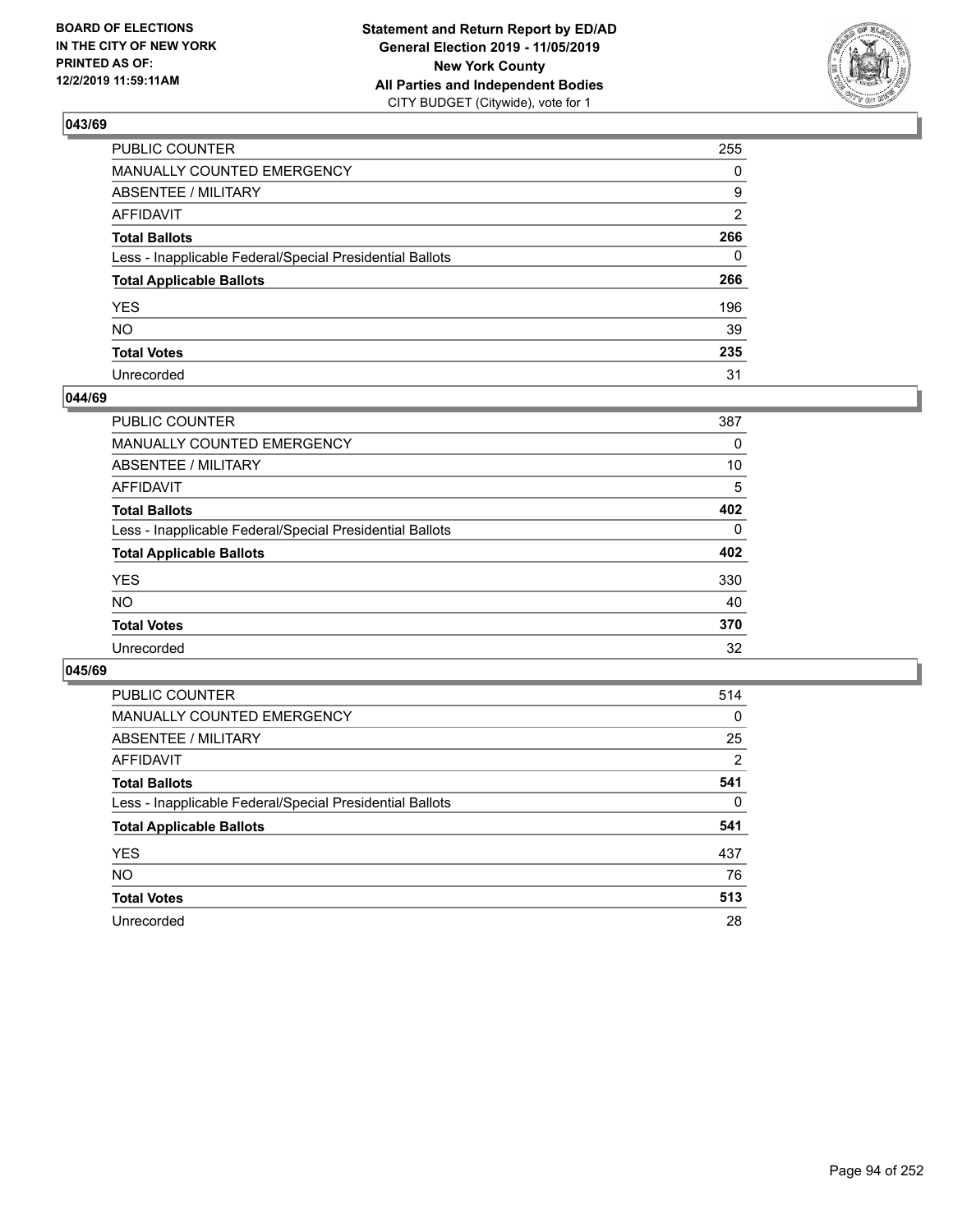

| PUBLIC COUNTER                                           | 415 |
|----------------------------------------------------------|-----|
| MANUALLY COUNTED EMERGENCY                               | 0   |
| ABSENTEE / MILITARY                                      | 7   |
| <b>AFFIDAVIT</b>                                         | 5   |
| <b>Total Ballots</b>                                     | 427 |
| Less - Inapplicable Federal/Special Presidential Ballots | 0   |
| <b>Total Applicable Ballots</b>                          | 427 |
| <b>YES</b>                                               | 321 |
| <b>NO</b>                                                | 83  |
| <b>Total Votes</b>                                       | 404 |
| Unrecorded                                               | 23  |

# **047/69 COMBINED into: 044/69**

#### **048/69 COMBINED into: 045/69**

# **049/69**

| <b>PUBLIC COUNTER</b>                                    | 250          |
|----------------------------------------------------------|--------------|
| <b>MANUALLY COUNTED EMERGENCY</b>                        | 0            |
| ABSENTEE / MILITARY                                      | 3            |
| AFFIDAVIT                                                | $\mathbf{0}$ |
| <b>Total Ballots</b>                                     | 253          |
| Less - Inapplicable Federal/Special Presidential Ballots | $\Omega$     |
| <b>Total Applicable Ballots</b>                          | 253          |
| <b>YES</b>                                               | 207          |
| NO.                                                      | 33           |
| <b>Total Votes</b>                                       | 240          |
| Unrecorded                                               | 13           |

| <b>PUBLIC COUNTER</b>                                    | 406      |
|----------------------------------------------------------|----------|
| <b>MANUALLY COUNTED EMERGENCY</b>                        | 0        |
| ABSENTEE / MILITARY                                      | 7        |
| AFFIDAVIT                                                | 3        |
| <b>Total Ballots</b>                                     | 416      |
| Less - Inapplicable Federal/Special Presidential Ballots | $\Omega$ |
| <b>Total Applicable Ballots</b>                          | 416      |
| <b>YES</b>                                               | 318      |
| NO.                                                      | 74       |
| <b>Total Votes</b>                                       | 392      |
| Unrecorded                                               | 24       |
| 051/69 COMBINED into: 050/69                             |          |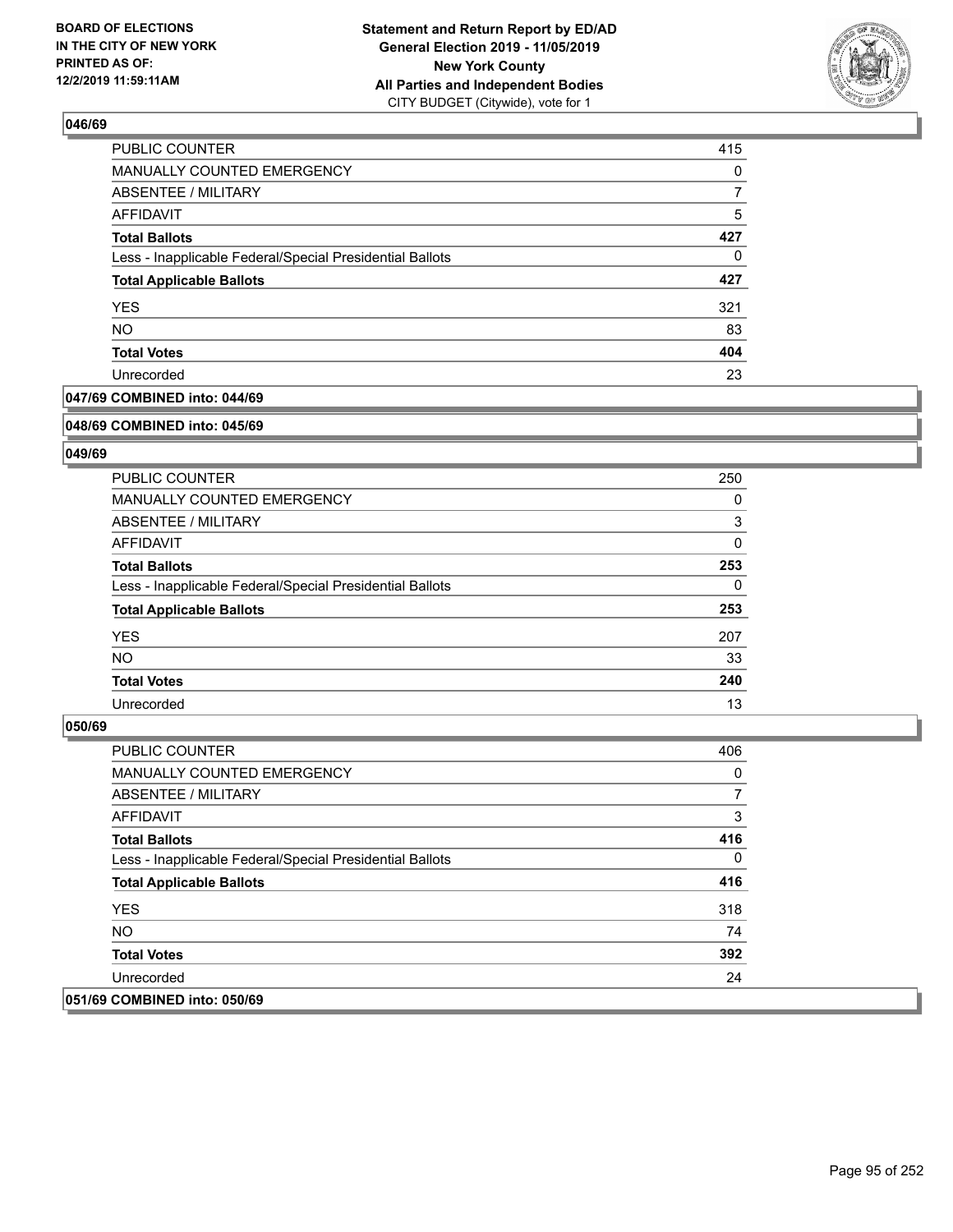

| PUBLIC COUNTER                                           | 278           |
|----------------------------------------------------------|---------------|
| MANUALLY COUNTED EMERGENCY                               | 0             |
| <b>ABSENTEE / MILITARY</b>                               | 6             |
| <b>AFFIDAVIT</b>                                         | $\mathcal{P}$ |
| <b>Total Ballots</b>                                     | 286           |
| Less - Inapplicable Federal/Special Presidential Ballots | $\Omega$      |
| <b>Total Applicable Ballots</b>                          | 286           |
| <b>YES</b>                                               | 183           |
| <b>NO</b>                                                | 34            |
| <b>Total Votes</b>                                       | 217           |
| Unrecorded                                               | 69            |

## **053/69 COMBINED into: 052/69**

## **054/69**

| PUBLIC COUNTER                                           | 299      |
|----------------------------------------------------------|----------|
| <b>MANUALLY COUNTED EMERGENCY</b>                        | 0        |
| ABSENTEE / MILITARY                                      | 8        |
| AFFIDAVIT                                                |          |
| <b>Total Ballots</b>                                     | 308      |
| Less - Inapplicable Federal/Special Presidential Ballots | $\Omega$ |
| <b>Total Applicable Ballots</b>                          | 308      |
| <b>YES</b>                                               | 215      |
| <b>NO</b>                                                | 50       |
| <b>Total Votes</b>                                       | 265      |
| Unrecorded                                               | 43       |

| <b>PUBLIC COUNTER</b>                                    | 359 |
|----------------------------------------------------------|-----|
| <b>MANUALLY COUNTED EMERGENCY</b>                        | 0   |
| ABSENTEE / MILITARY                                      | 3   |
| AFFIDAVIT                                                | 4   |
| <b>Total Ballots</b>                                     | 366 |
| Less - Inapplicable Federal/Special Presidential Ballots | 0   |
| <b>Total Applicable Ballots</b>                          | 366 |
| <b>YES</b>                                               | 243 |
| NO.                                                      | 48  |
| <b>Total Votes</b>                                       | 291 |
| Unrecorded                                               | 75  |
| 056/69 COMBINED into: 057/69                             |     |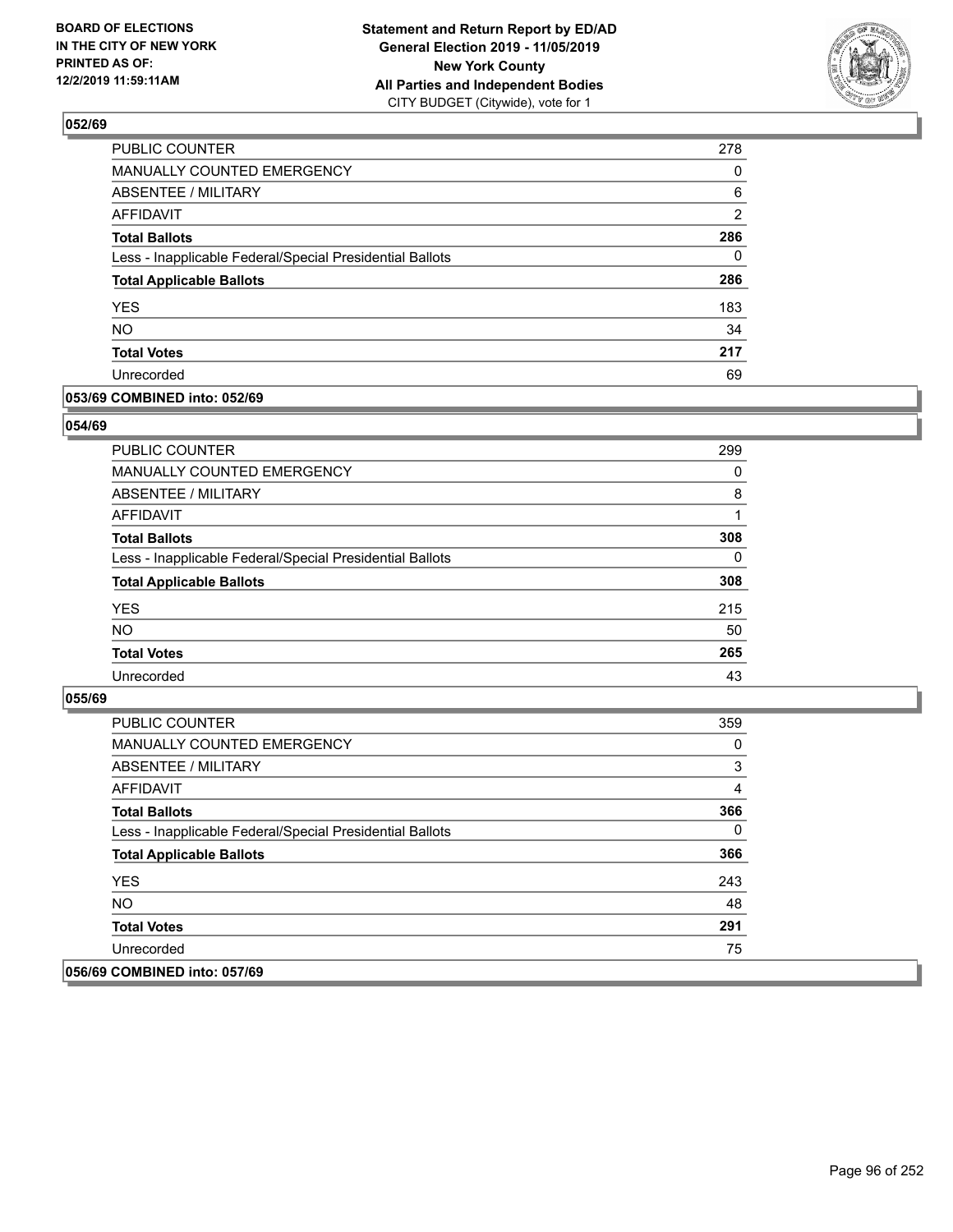

| <b>PUBLIC COUNTER</b>                                    | 211 |
|----------------------------------------------------------|-----|
| MANUALLY COUNTED EMERGENCY                               | 0   |
| ABSENTEE / MILITARY                                      | 6   |
| <b>AFFIDAVIT</b>                                         |     |
| <b>Total Ballots</b>                                     | 218 |
| Less - Inapplicable Federal/Special Presidential Ballots | 0   |
| <b>Total Applicable Ballots</b>                          | 218 |
| <b>YES</b>                                               | 97  |
| <b>NO</b>                                                | 38  |
| <b>Total Votes</b>                                       | 135 |
| Unrecorded                                               | 83  |

# **058/69 COMBINED into: 054/69**

#### **059/69 COMBINED into: 060/69**

# **060/69**

| <b>PUBLIC COUNTER</b>                                    | 338      |
|----------------------------------------------------------|----------|
| <b>MANUALLY COUNTED EMERGENCY</b>                        | $\Omega$ |
| ABSENTEE / MILITARY                                      | 7        |
| AFFIDAVIT                                                | 4        |
| <b>Total Ballots</b>                                     | 349      |
| Less - Inapplicable Federal/Special Presidential Ballots | $\Omega$ |
| <b>Total Applicable Ballots</b>                          | 349      |
| <b>YES</b>                                               | 280      |
| <b>NO</b>                                                | 50       |
| <b>Total Votes</b>                                       | 330      |
| Unrecorded                                               | 19       |

| PUBLIC COUNTER                                           | 439      |
|----------------------------------------------------------|----------|
| <b>MANUALLY COUNTED EMERGENCY</b>                        | 0        |
| ABSENTEE / MILITARY                                      | 13       |
| AFFIDAVIT                                                | 2        |
| <b>Total Ballots</b>                                     | 454      |
| Less - Inapplicable Federal/Special Presidential Ballots | $\Omega$ |
| <b>Total Applicable Ballots</b>                          | 454      |
| <b>YES</b>                                               | 357      |
| <b>NO</b>                                                | 51       |
| <b>Total Votes</b>                                       | 408      |
| Unrecorded                                               | 46       |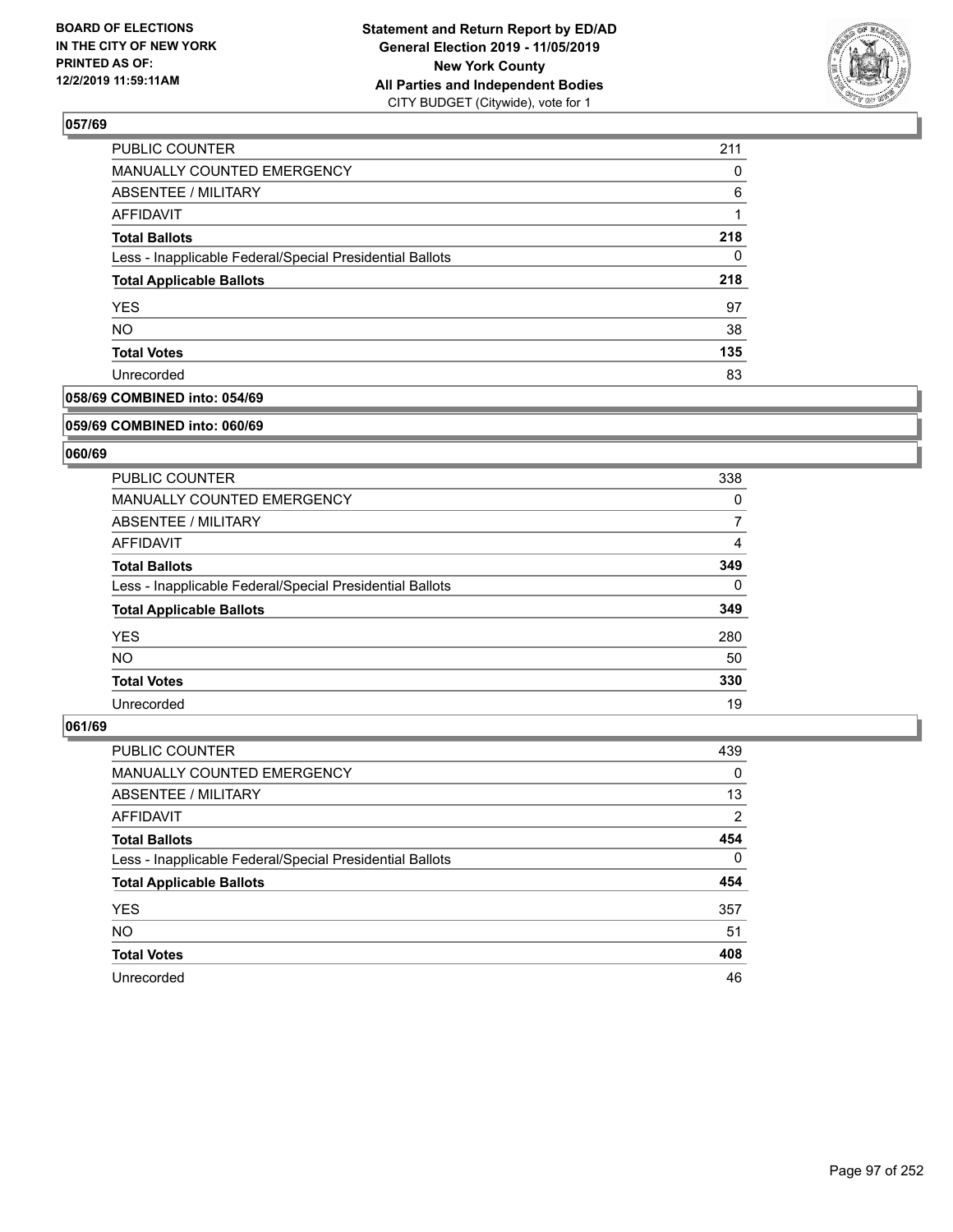

| PUBLIC COUNTER                                           | 451          |
|----------------------------------------------------------|--------------|
| MANUALLY COUNTED EMERGENCY                               | $\mathbf{0}$ |
| ABSENTEE / MILITARY                                      | 8            |
| AFFIDAVIT                                                | 5            |
| Total Ballots                                            | 464          |
| Less - Inapplicable Federal/Special Presidential Ballots | $\Omega$     |
| <b>Total Applicable Ballots</b>                          | 464          |
| YES                                                      | 344          |
| NO.                                                      | 66           |
| <b>Total Votes</b>                                       | 410          |
| Unrecorded                                               | 54           |

## **063/69**

| <b>PUBLIC COUNTER</b>                                    | 420      |
|----------------------------------------------------------|----------|
| <b>MANUALLY COUNTED EMERGENCY</b>                        | 0        |
| <b>ABSENTEE / MILITARY</b>                               | 11       |
| <b>AFFIDAVIT</b>                                         | 4        |
| <b>Total Ballots</b>                                     | 435      |
| Less - Inapplicable Federal/Special Presidential Ballots | $\Omega$ |
| <b>Total Applicable Ballots</b>                          | 435      |
| <b>YES</b>                                               | 363      |
| <b>NO</b>                                                | 56       |
| <b>Total Votes</b>                                       | 419      |
| Unrecorded                                               | 16       |

## **064/69**

| <b>PUBLIC COUNTER</b>                                    | 265            |
|----------------------------------------------------------|----------------|
| <b>MANUALLY COUNTED EMERGENCY</b>                        | 0              |
| ABSENTEE / MILITARY                                      | 6              |
| AFFIDAVIT                                                | $\overline{2}$ |
| <b>Total Ballots</b>                                     | 273            |
| Less - Inapplicable Federal/Special Presidential Ballots | $\Omega$       |
| <b>Total Applicable Ballots</b>                          | 273            |
| <b>YES</b>                                               | 229            |
| <b>NO</b>                                                | 31             |
| <b>Total Votes</b>                                       | 260            |
| Unrecorded                                               | 13             |
| 065/69 COMBINED into: 063/69                             |                |

**066/69 COMBINED into: 067/69**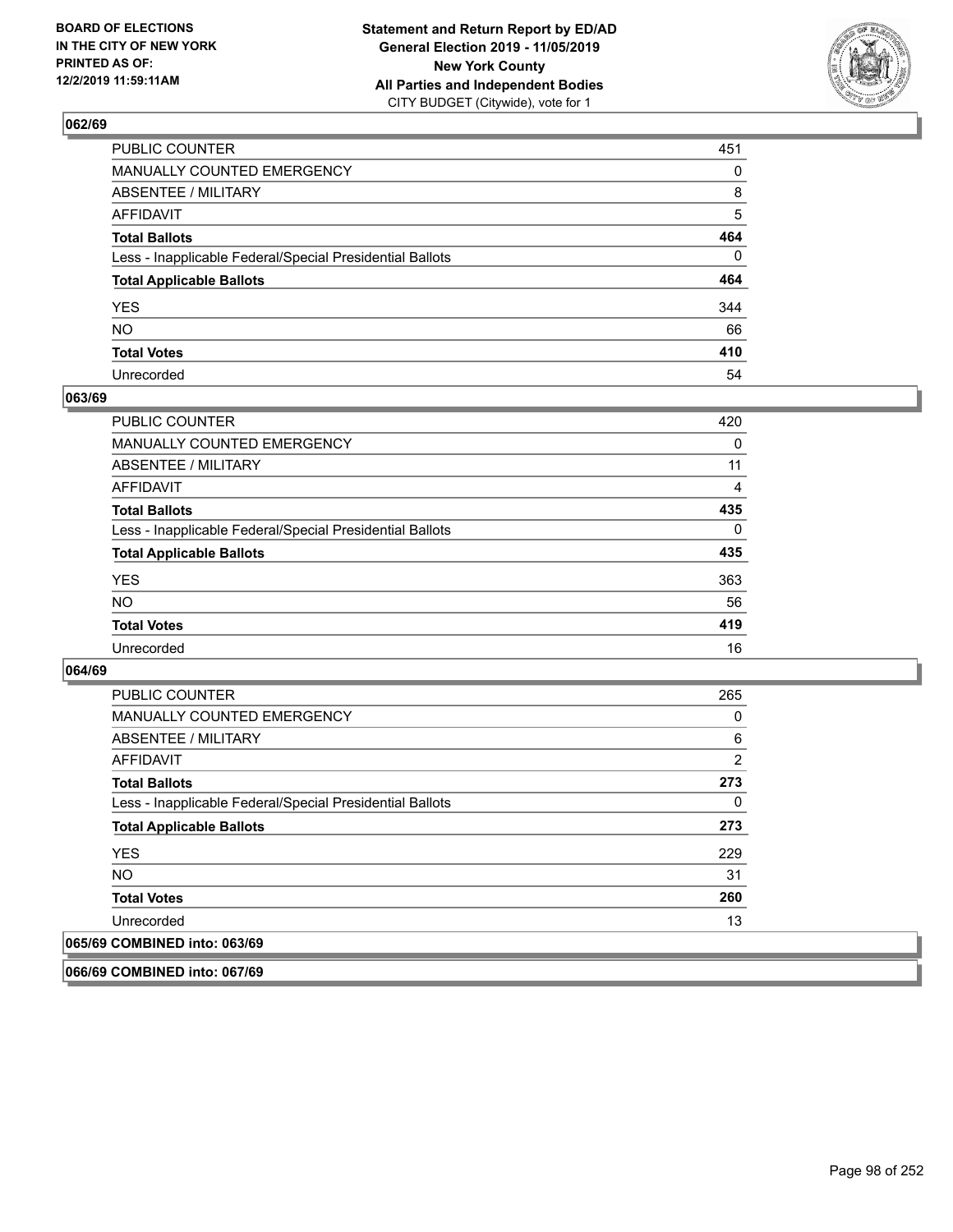

| PUBLIC COUNTER                                           | 311      |
|----------------------------------------------------------|----------|
| MANUALLY COUNTED EMERGENCY                               | 0        |
| <b>ABSENTEE / MILITARY</b>                               | 3        |
| <b>AFFIDAVIT</b>                                         | 8        |
| <b>Total Ballots</b>                                     | 322      |
| Less - Inapplicable Federal/Special Presidential Ballots | $\Omega$ |
| <b>Total Applicable Ballots</b>                          | 322      |
| <b>YES</b>                                               | 218      |
| <b>NO</b>                                                | 45       |
| <b>Total Votes</b>                                       | 263      |
| Unrecorded                                               | 59       |

## **068/69 COMBINED into: 055/69**

## **069/69**

| PUBLIC COUNTER                                           | 358      |
|----------------------------------------------------------|----------|
| <b>MANUALLY COUNTED EMERGENCY</b>                        | 0        |
| ABSENTEE / MILITARY                                      | 3        |
| AFFIDAVIT                                                |          |
| <b>Total Ballots</b>                                     | 362      |
| Less - Inapplicable Federal/Special Presidential Ballots | $\Omega$ |
| <b>Total Applicable Ballots</b>                          | 362      |
| <b>YES</b>                                               | 273      |
| <b>NO</b>                                                | 59       |
| <b>Total Votes</b>                                       | 332      |
| Unrecorded                                               | 30       |

| <b>PUBLIC COUNTER</b>                                    | 238 |
|----------------------------------------------------------|-----|
| <b>MANUALLY COUNTED EMERGENCY</b>                        | 0   |
| ABSENTEE / MILITARY                                      | 65  |
| AFFIDAVIT                                                | 2   |
| <b>Total Ballots</b>                                     | 305 |
| Less - Inapplicable Federal/Special Presidential Ballots | 0   |
| <b>Total Applicable Ballots</b>                          | 305 |
| <b>YES</b>                                               | 153 |
| NO.                                                      | 28  |
| <b>Total Votes</b>                                       | 181 |
| Unrecorded                                               | 124 |
| 071/69 COMBINED into: 067/69                             |     |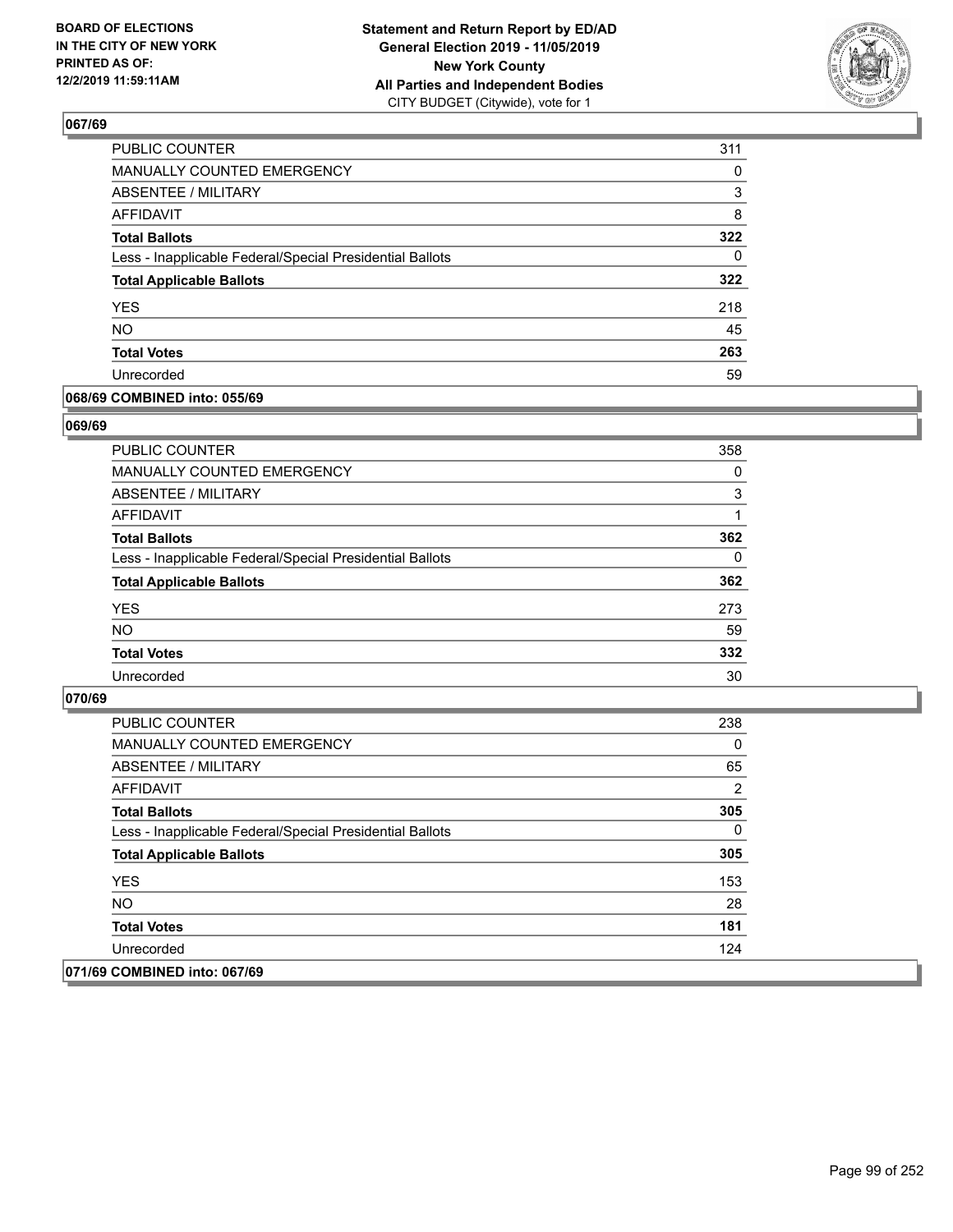

| PUBLIC COUNTER                                           | 602          |
|----------------------------------------------------------|--------------|
| MANUALLY COUNTED EMERGENCY                               | $\mathbf{0}$ |
| ABSENTEE / MILITARY                                      | 14           |
| AFFIDAVIT                                                | 3            |
| Total Ballots                                            | 619          |
| Less - Inapplicable Federal/Special Presidential Ballots | $\mathbf{0}$ |
| <b>Total Applicable Ballots</b>                          | 619          |
| YES                                                      | 493          |
| NO.                                                      | 86           |
| <b>Total Votes</b>                                       | 579          |
| Unrecorded                                               | 40           |

## **073/69**

| <b>PUBLIC COUNTER</b>                                    | 540      |
|----------------------------------------------------------|----------|
| <b>MANUALLY COUNTED EMERGENCY</b>                        | 0        |
| ABSENTEE / MILITARY                                      | 4        |
| <b>AFFIDAVIT</b>                                         | 5        |
| <b>Total Ballots</b>                                     | 549      |
| Less - Inapplicable Federal/Special Presidential Ballots | $\Omega$ |
| <b>Total Applicable Ballots</b>                          | 549      |
| <b>YES</b>                                               | 456      |
| <b>NO</b>                                                | 71       |
| <b>Total Votes</b>                                       | 527      |
| Unrecorded                                               | 22       |
|                                                          |          |

## **074/69 COMBINED into: 070/69**

**075/69** 

| <b>PUBLIC COUNTER</b>                                    | 265 |
|----------------------------------------------------------|-----|
| MANUALLY COUNTED EMERGENCY                               | 0   |
| ABSENTEE / MILITARY                                      | 4   |
| AFFIDAVIT                                                | 3   |
| <b>Total Ballots</b>                                     | 272 |
| Less - Inapplicable Federal/Special Presidential Ballots | 0   |
| <b>Total Applicable Ballots</b>                          | 272 |
| <b>YES</b>                                               | 176 |
| <b>NO</b>                                                | 43  |
| <b>Total Votes</b>                                       | 219 |
| Unrecorded                                               | 53  |
| 076/69 COMBINED into: 075/69                             |     |

**077/69 COMBINED into: 073/69**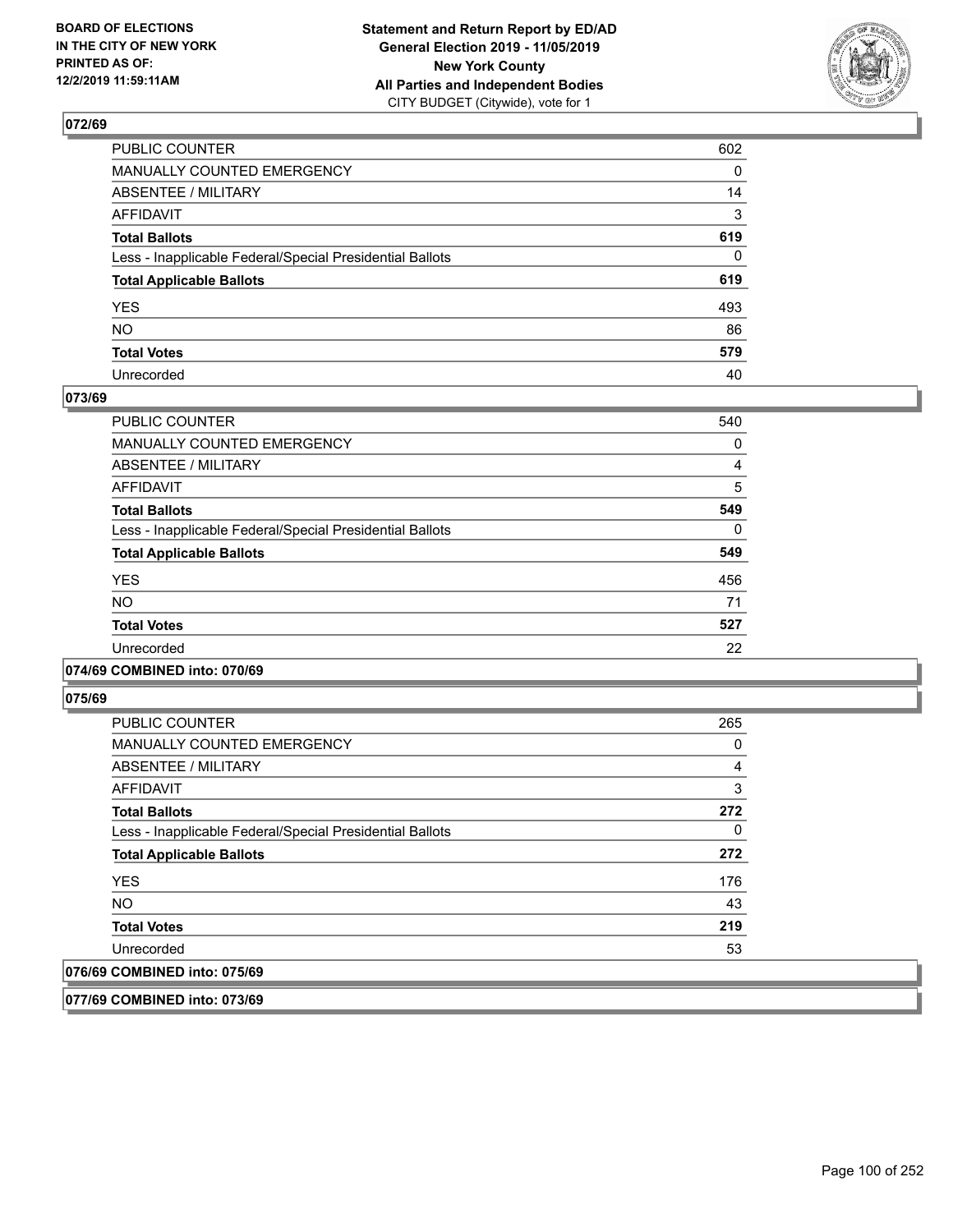

| PUBLIC COUNTER                                           | 415            |
|----------------------------------------------------------|----------------|
| MANUALLY COUNTED EMERGENCY                               | 0              |
| ABSENTEE / MILITARY                                      | 5              |
| <b>AFFIDAVIT</b>                                         | $\overline{2}$ |
| <b>Total Ballots</b>                                     | 422            |
| Less - Inapplicable Federal/Special Presidential Ballots | $\Omega$       |
| <b>Total Applicable Ballots</b>                          | 422            |
| <b>YES</b>                                               | 324            |
| <b>NO</b>                                                | 61             |
| <b>Total Votes</b>                                       | 385            |
| Unrecorded                                               | 37             |

## **079/69 COMBINED into: 078/69**

## **080/69**

| PUBLIC COUNTER                                           | 302      |
|----------------------------------------------------------|----------|
| MANUALLY COUNTED EMERGENCY                               | $\Omega$ |
| <b>ABSENTEE / MILITARY</b>                               | 5        |
| AFFIDAVIT                                                |          |
| <b>Total Ballots</b>                                     | 308      |
| Less - Inapplicable Federal/Special Presidential Ballots | $\Omega$ |
| <b>Total Applicable Ballots</b>                          | 308      |
| <b>YES</b>                                               | 180      |
| <b>NO</b>                                                | 49       |
| <b>Total Votes</b>                                       | 229      |
| Unrecorded                                               | 79       |

| PUBLIC COUNTER                                           | 391      |
|----------------------------------------------------------|----------|
| MANUALLY COUNTED EMERGENCY                               | 0        |
| ABSENTEE / MILITARY                                      | 4        |
| AFFIDAVIT                                                | 5        |
| <b>Total Ballots</b>                                     | 400      |
| Less - Inapplicable Federal/Special Presidential Ballots | $\Omega$ |
| <b>Total Applicable Ballots</b>                          | 400      |
| <b>YES</b>                                               | 304      |
| <b>NO</b>                                                | 62       |
| <b>Total Votes</b>                                       | 366      |
| Unrecorded                                               | 34       |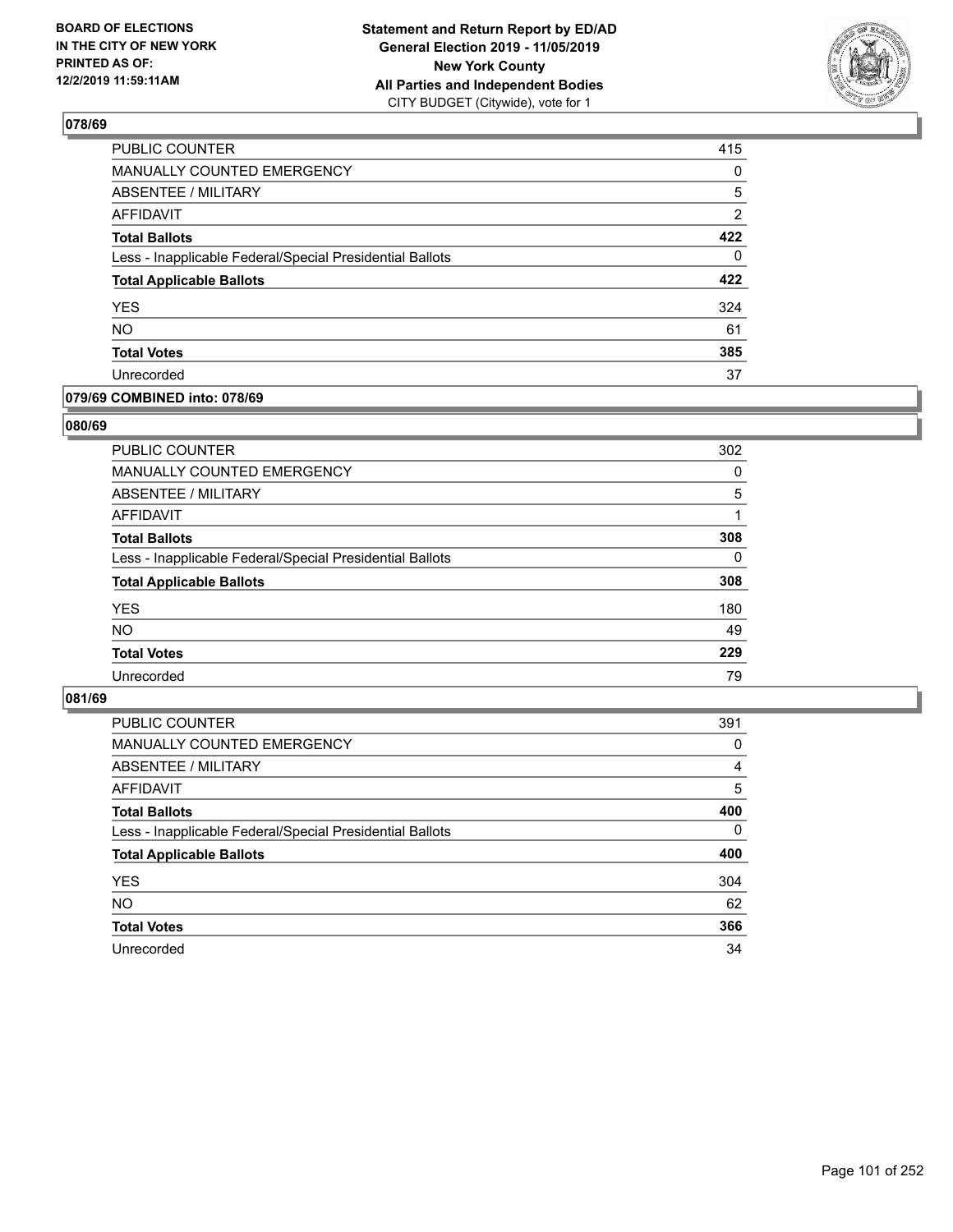

| PUBLIC COUNTER                                           | 176      |
|----------------------------------------------------------|----------|
| MANUALLY COUNTED EMERGENCY                               | 0        |
| <b>ABSENTEE / MILITARY</b>                               | 4        |
| <b>AFFIDAVIT</b>                                         | $\Omega$ |
| <b>Total Ballots</b>                                     | 180      |
| Less - Inapplicable Federal/Special Presidential Ballots | 0        |
| <b>Total Applicable Ballots</b>                          | 180      |
| <b>YES</b>                                               | 137      |
| <b>NO</b>                                                | 34       |
| <b>Total Votes</b>                                       | 171      |
| Unrecorded                                               | 9        |

## **083/69 COMBINED into: 080/69**

### **084/69**

| <b>PUBLIC COUNTER</b>                                    | 492 |
|----------------------------------------------------------|-----|
| MANUALLY COUNTED EMERGENCY                               | 0   |
| ABSENTEE / MILITARY                                      |     |
| AFFIDAVIT                                                | 4   |
| <b>Total Ballots</b>                                     | 503 |
| Less - Inapplicable Federal/Special Presidential Ballots | 0   |
| <b>Total Applicable Ballots</b>                          | 503 |
| <b>YES</b>                                               | 405 |
| <b>NO</b>                                                | 68  |
| <b>Total Votes</b>                                       | 473 |
| Unrecorded                                               | 30  |

#### **085/69 COMBINED into: 072/69**

## **086/69 COMBINED into: 084/69**

#### **087/69 COMBINED into: 072/69**

#### **088/69 COMBINED into: 092/69**

| <b>PUBLIC COUNTER</b>                                    | 267 |
|----------------------------------------------------------|-----|
| MANUALLY COUNTED EMERGENCY                               | 0   |
| ABSENTEE / MILITARY                                      | 4   |
| AFFIDAVIT                                                |     |
| <b>Total Ballots</b>                                     | 272 |
| Less - Inapplicable Federal/Special Presidential Ballots | 0   |
| <b>Total Applicable Ballots</b>                          | 272 |
| <b>YES</b>                                               | 186 |
| <b>NO</b>                                                | 30  |
| <b>Total Votes</b>                                       | 216 |
| Unrecorded                                               | 56  |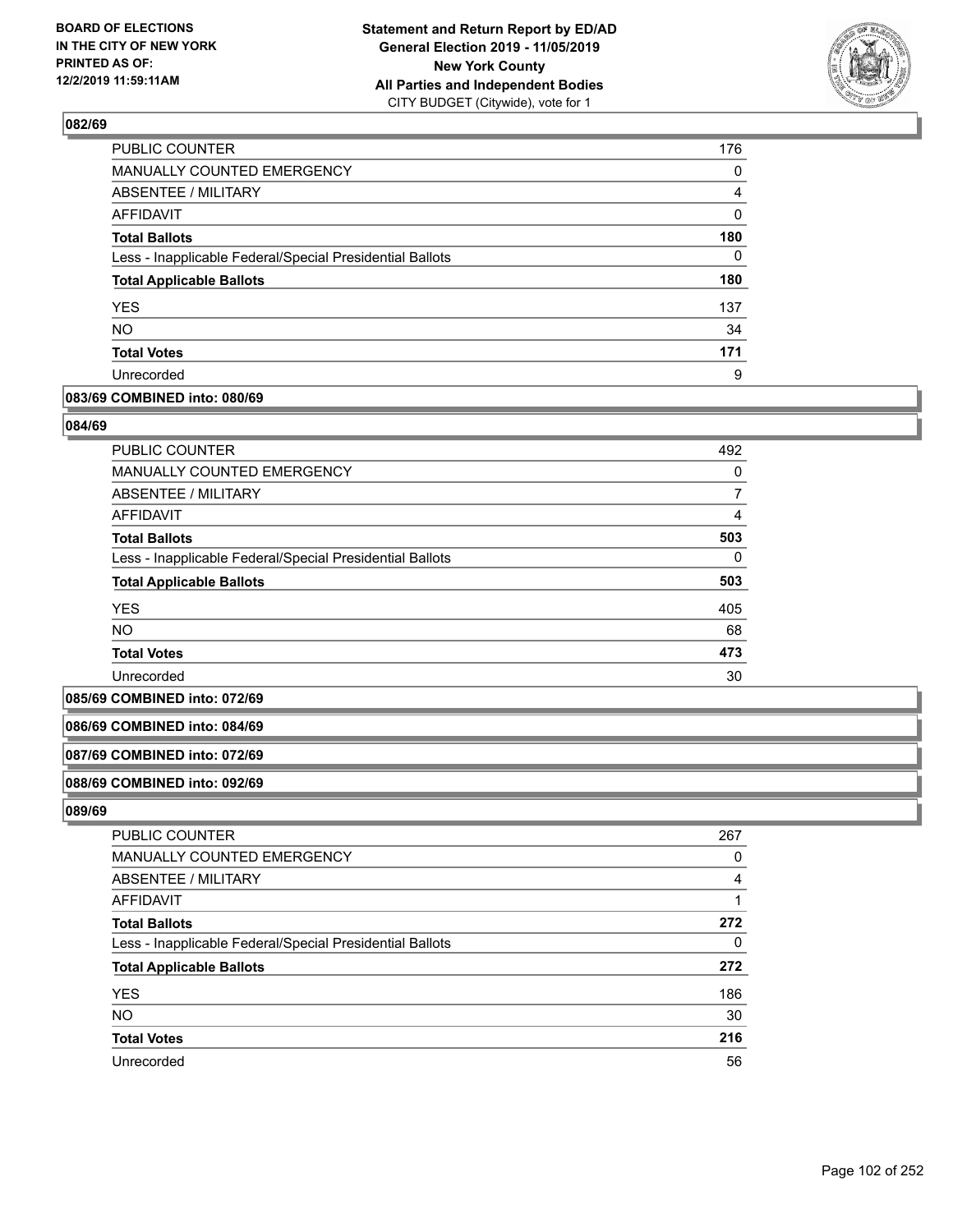

| <b>PUBLIC COUNTER</b>                                    | 440      |
|----------------------------------------------------------|----------|
| MANUALLY COUNTED EMERGENCY                               | 0        |
| ABSENTEE / MILITARY                                      | 31       |
| <b>AFFIDAVIT</b>                                         | 3        |
| <b>Total Ballots</b>                                     | 474      |
| Less - Inapplicable Federal/Special Presidential Ballots | $\Omega$ |
| <b>Total Applicable Ballots</b>                          | 474      |
| <b>YES</b>                                               | 347      |
| <b>NO</b>                                                | 66       |
| <b>Total Votes</b>                                       | 413      |
| Unrecorded                                               | 61       |

## **091/69 COMBINED into: 090/69**

## **092/69**

| <b>PUBLIC COUNTER</b>                                    | 409      |
|----------------------------------------------------------|----------|
| MANUALLY COUNTED EMERGENCY                               | $\Omega$ |
| ABSENTEE / MILITARY                                      | 5        |
| AFFIDAVIT                                                | 2        |
| <b>Total Ballots</b>                                     | 416      |
| Less - Inapplicable Federal/Special Presidential Ballots | $\Omega$ |
| <b>Total Applicable Ballots</b>                          | 416      |
| <b>YES</b>                                               | 342      |
| <b>NO</b>                                                | 52       |
| <b>Total Votes</b>                                       | 394      |
| Unrecorded                                               | 22       |
|                                                          |          |

| <b>PUBLIC COUNTER</b>                                    | 354      |
|----------------------------------------------------------|----------|
| MANUALLY COUNTED EMERGENCY                               | 0        |
| ABSENTEE / MILITARY                                      | 4        |
| AFFIDAVIT                                                |          |
| <b>Total Ballots</b>                                     | 359      |
| Less - Inapplicable Federal/Special Presidential Ballots | $\Omega$ |
| <b>Total Applicable Ballots</b>                          | 359      |
| <b>YES</b>                                               | 305      |
| <b>NO</b>                                                | 33       |
| <b>Total Votes</b>                                       | 338      |
| Unrecorded                                               | 21       |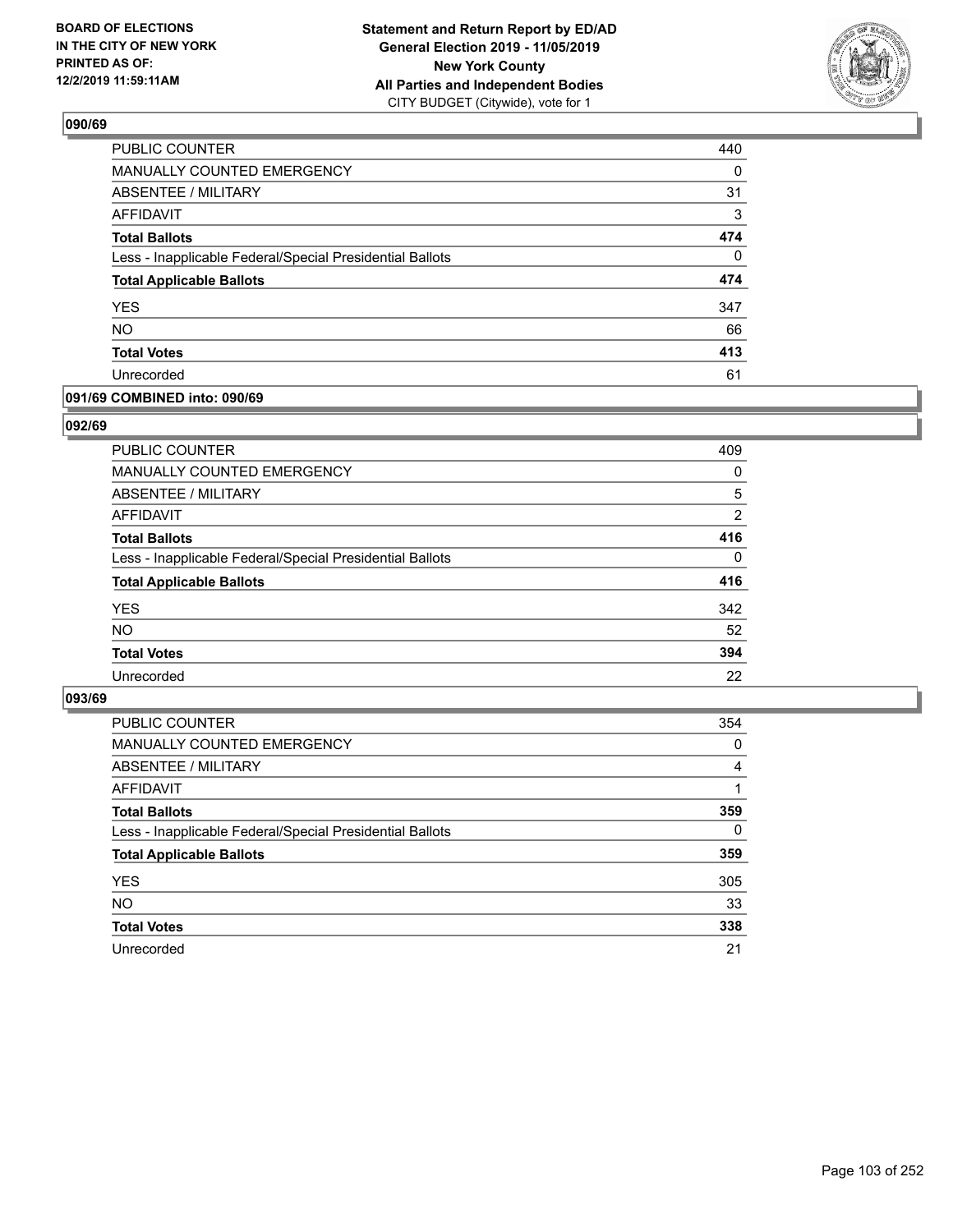

| PUBLIC COUNTER                                           | 294          |
|----------------------------------------------------------|--------------|
| MANUALLY COUNTED EMERGENCY                               | $\mathbf{0}$ |
| ABSENTEE / MILITARY                                      | 6            |
| AFFIDAVIT                                                | 2            |
| Total Ballots                                            | 302          |
| Less - Inapplicable Federal/Special Presidential Ballots | 0            |
| <b>Total Applicable Ballots</b>                          | 302          |
| YES                                                      | 241          |
| NO.                                                      | 35           |
| <b>Total Votes</b>                                       | 276          |
| Unrecorded                                               | 26           |

## **095/69**

| <b>PUBLIC COUNTER</b>                                    | 244      |
|----------------------------------------------------------|----------|
| MANUALLY COUNTED EMERGENCY                               | $\Omega$ |
| ABSENTEE / MILITARY                                      | 7        |
| AFFIDAVIT                                                |          |
| <b>Total Ballots</b>                                     | 252      |
| Less - Inapplicable Federal/Special Presidential Ballots | $\Omega$ |
| <b>Total Applicable Ballots</b>                          | 252      |
| <b>YES</b>                                               | 212      |
| <b>NO</b>                                                | 27       |
| <b>Total Votes</b>                                       | 239      |
| Unrecorded                                               | 13       |

## **096/69**

| <b>PUBLIC COUNTER</b>                                    | 215 |
|----------------------------------------------------------|-----|
| <b>MANUALLY COUNTED EMERGENCY</b>                        | 0   |
| ABSENTEE / MILITARY                                      | 2   |
| AFFIDAVIT                                                | 3   |
| <b>Total Ballots</b>                                     | 220 |
| Less - Inapplicable Federal/Special Presidential Ballots | 0   |
| <b>Total Applicable Ballots</b>                          | 220 |
| <b>YES</b>                                               | 175 |
| <b>NO</b>                                                | 36  |
| <b>Total Votes</b>                                       | 211 |
| Unrecorded                                               | 9   |
| 097/69 COMBINED into: 094/69                             |     |

**098/69 COMBINED into: 096/69**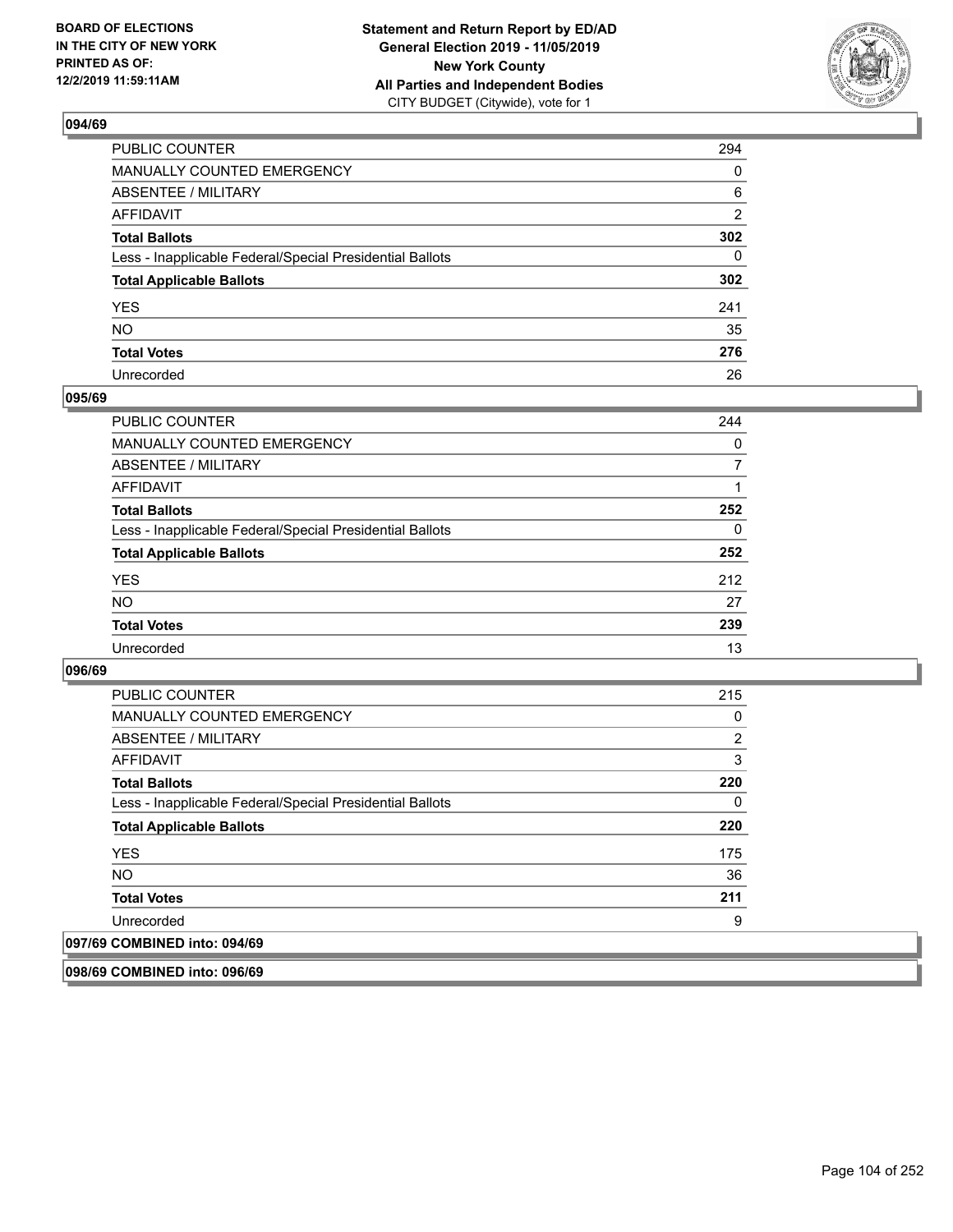

| PUBLIC COUNTER                                           | 395 |
|----------------------------------------------------------|-----|
| MANUALLY COUNTED EMERGENCY                               | 0   |
| ABSENTEE / MILITARY                                      | 10  |
| AFFIDAVIT                                                | 0   |
| Total Ballots                                            | 405 |
| Less - Inapplicable Federal/Special Presidential Ballots | 0   |
| <b>Total Applicable Ballots</b>                          | 405 |
| YES                                                      | 318 |
| NO.                                                      | 55  |
| <b>Total Votes</b>                                       | 373 |
| Unrecorded                                               | 32  |

# **100/69**

| <b>PUBLIC COUNTER</b>                                    | 372      |
|----------------------------------------------------------|----------|
| <b>MANUALLY COUNTED EMERGENCY</b>                        | 0        |
| ABSENTEE / MILITARY                                      | 12       |
| AFFIDAVIT                                                |          |
| <b>Total Ballots</b>                                     | 385      |
| Less - Inapplicable Federal/Special Presidential Ballots | $\Omega$ |
| <b>Total Applicable Ballots</b>                          | 385      |
| <b>YES</b>                                               | 240      |
| <b>NO</b>                                                | 43       |
| <b>Total Votes</b>                                       | 283      |
| Unrecorded                                               | 102      |

| <b>PUBLIC COUNTER</b>                                    | 147 |
|----------------------------------------------------------|-----|
| <b>MANUALLY COUNTED EMERGENCY</b>                        | 0   |
| ABSENTEE / MILITARY                                      | 5   |
| AFFIDAVIT                                                |     |
| <b>Total Ballots</b>                                     | 153 |
| Less - Inapplicable Federal/Special Presidential Ballots | 0   |
| <b>Total Applicable Ballots</b>                          | 153 |
| <b>YES</b>                                               | 75  |
| NO.                                                      | 26  |
| <b>Total Votes</b>                                       | 101 |
| Unrecorded                                               | 52  |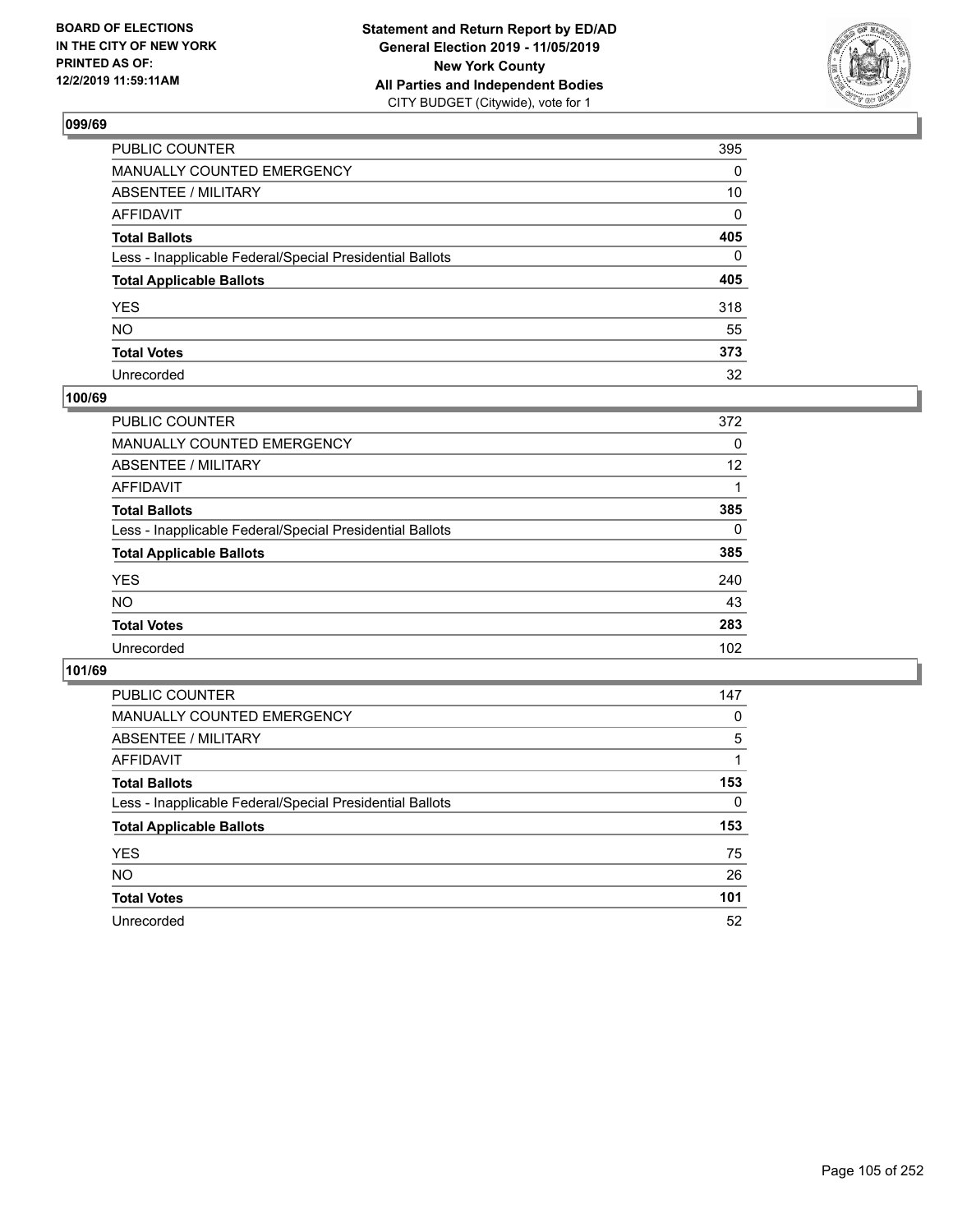

| 240      |
|----------|
| 0        |
| 6        |
| 3        |
| 249      |
| $\Omega$ |
| 249      |
| 150      |
| 37       |
| 187      |
| 62       |
|          |

# **103/69 COMBINED into: 061/69**

## **104/69**

| <b>Total Votes</b>                                       | $\mathbf{0}$ |
|----------------------------------------------------------|--------------|
| <b>NO</b>                                                | $\Omega$     |
| <b>YES</b>                                               | $\Omega$     |
| <b>Total Applicable Ballots</b>                          | 0            |
| Less - Inapplicable Federal/Special Presidential Ballots | $\Omega$     |
| <b>Total Ballots</b>                                     | 0            |
| <b>AFFIDAVIT</b>                                         | 0            |
| ABSENTEE / MILITARY                                      | $\Omega$     |
| <b>MANUALLY COUNTED EMERGENCY</b>                        | 0            |
| PUBLIC COUNTER                                           | 0            |

| <b>Total Votes</b>                                       | 0        |
|----------------------------------------------------------|----------|
| NO.                                                      | $\Omega$ |
| <b>YES</b>                                               | 0        |
| <b>Total Applicable Ballots</b>                          | 0        |
| Less - Inapplicable Federal/Special Presidential Ballots | 0        |
| <b>Total Ballots</b>                                     | 0        |
| AFFIDAVIT                                                | 0        |
| ABSENTEE / MILITARY                                      | 0        |
| <b>MANUALLY COUNTED EMERGENCY</b>                        | 0        |
| <b>PUBLIC COUNTER</b>                                    | 0        |

| 107/69 COMBINED into: 096/69  |  |
|-------------------------------|--|
| 108/69 COMBINED into: 100/69  |  |
| 109/69 COMBINED into: 081/69  |  |
| 110/69 COMBINED into: 092/69  |  |
| 1111/69 COMBINED into: 062/69 |  |
| 112/69 COMBINED into: 061/69  |  |
| 113/69 COMBINED into: 046/69  |  |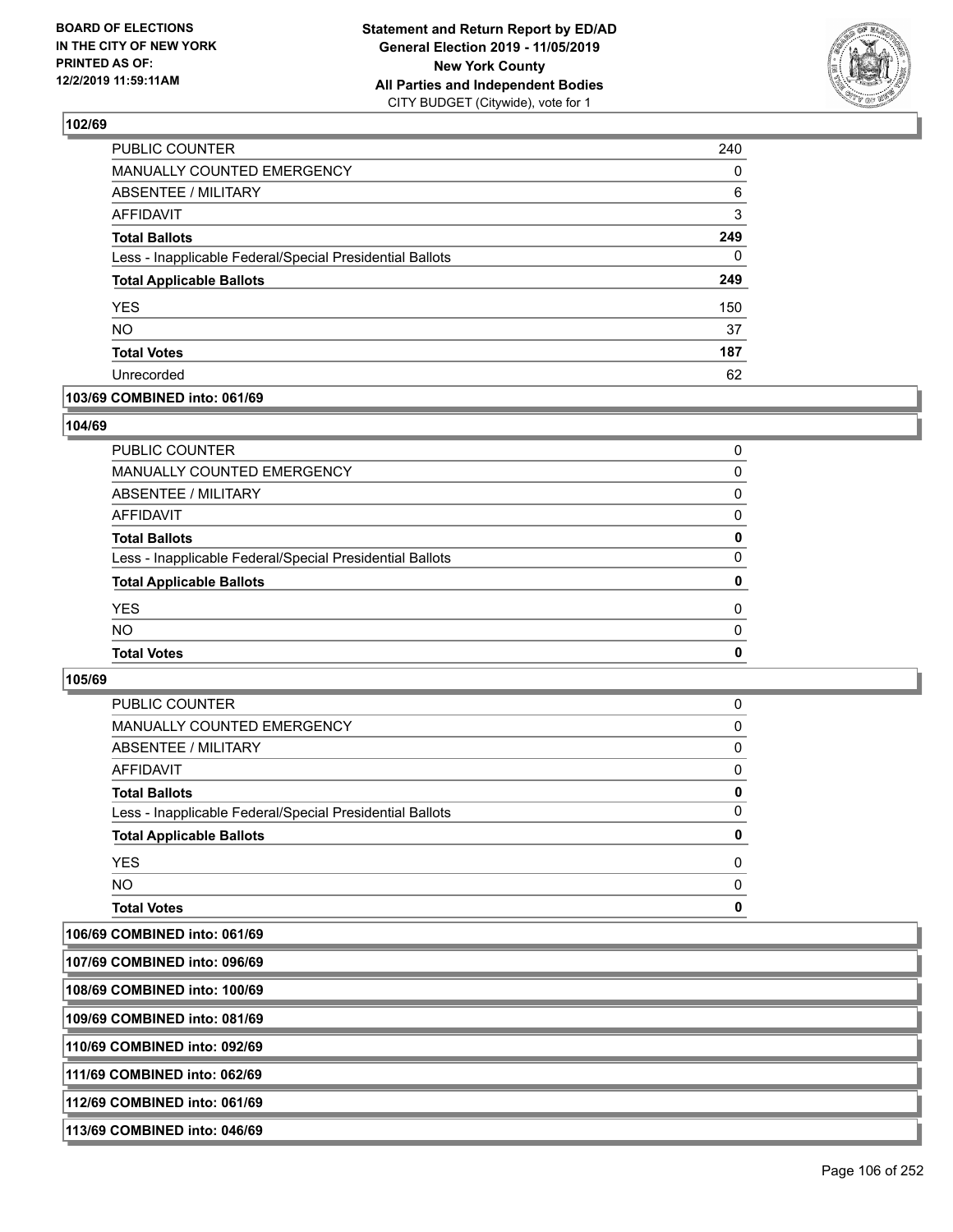

# **114/69 COMBINED into: 061/69**

| <b>PUBLIC COUNTER</b>                                    | 356      |
|----------------------------------------------------------|----------|
| <b>MANUALLY COUNTED EMERGENCY</b>                        | 0        |
| ABSENTEE / MILITARY                                      | 9        |
| AFFIDAVIT                                                |          |
| <b>Total Ballots</b>                                     | 366      |
| Less - Inapplicable Federal/Special Presidential Ballots | $\Omega$ |
| <b>Total Applicable Ballots</b>                          | 366      |
| <b>YES</b>                                               | 287      |
| <b>NO</b>                                                | 65       |
| <b>Total Votes</b>                                       | 352      |
| Unrecorded                                               | 14       |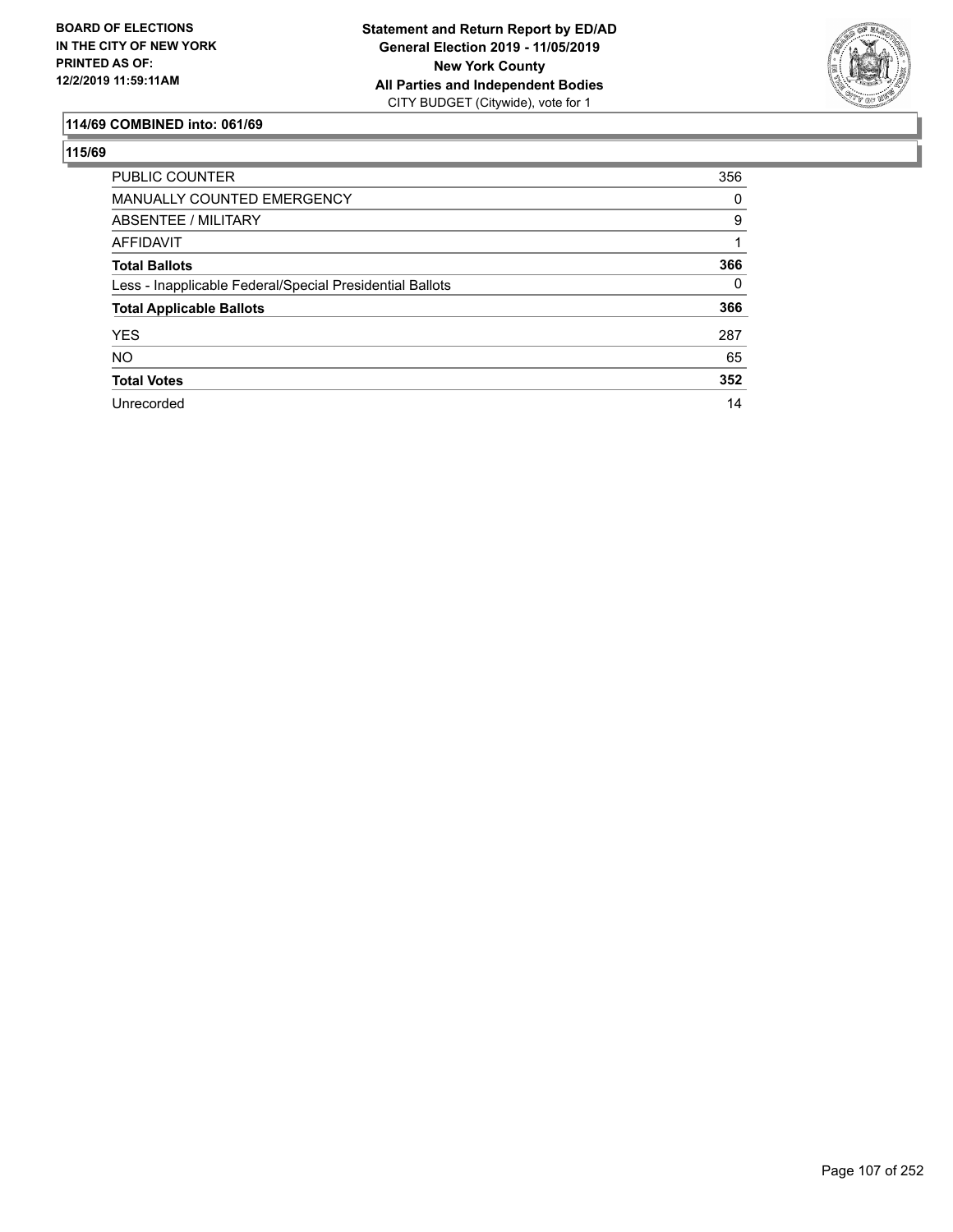

## **001/70 COMBINED into: 096/68**

# **002/70**

| PUBLIC COUNTER                                           | 314          |
|----------------------------------------------------------|--------------|
| MANUALLY COUNTED EMERGENCY                               | 0            |
| ABSENTEE / MILITARY                                      | 5            |
| AFFIDAVIT                                                | $\mathbf{0}$ |
| <b>Total Ballots</b>                                     | 319          |
| Less - Inapplicable Federal/Special Presidential Ballots | $\Omega$     |
| <b>Total Applicable Ballots</b>                          | 319          |
| <b>YES</b>                                               | 201          |
| <b>NO</b>                                                | 39           |
| <b>Total Votes</b>                                       | 240          |
| Unrecorded                                               | 79           |
|                                                          |              |

# **003/70 COMBINED into: 002/70**

## **004/70**

| 266 |
|-----|
| 0   |
| 5   |
| 3   |
| 274 |
| 0   |
| 274 |
| 188 |
| 50  |
| 238 |
| 36  |
|     |

# **005/70 COMBINED into: 004/70**

## **006/70 COMBINED into: 007/70**

| <b>PUBLIC COUNTER</b>                                    | 398 |
|----------------------------------------------------------|-----|
| <b>MANUALLY COUNTED EMERGENCY</b>                        | 0   |
| ABSENTEE / MILITARY                                      | 5   |
| AFFIDAVIT                                                | 8   |
| <b>Total Ballots</b>                                     | 411 |
| Less - Inapplicable Federal/Special Presidential Ballots | 0   |
| <b>Total Applicable Ballots</b>                          | 411 |
| <b>YES</b>                                               | 305 |
| <b>NO</b>                                                | 60  |
| <b>Total Votes</b>                                       | 365 |
| Unrecorded                                               | 46  |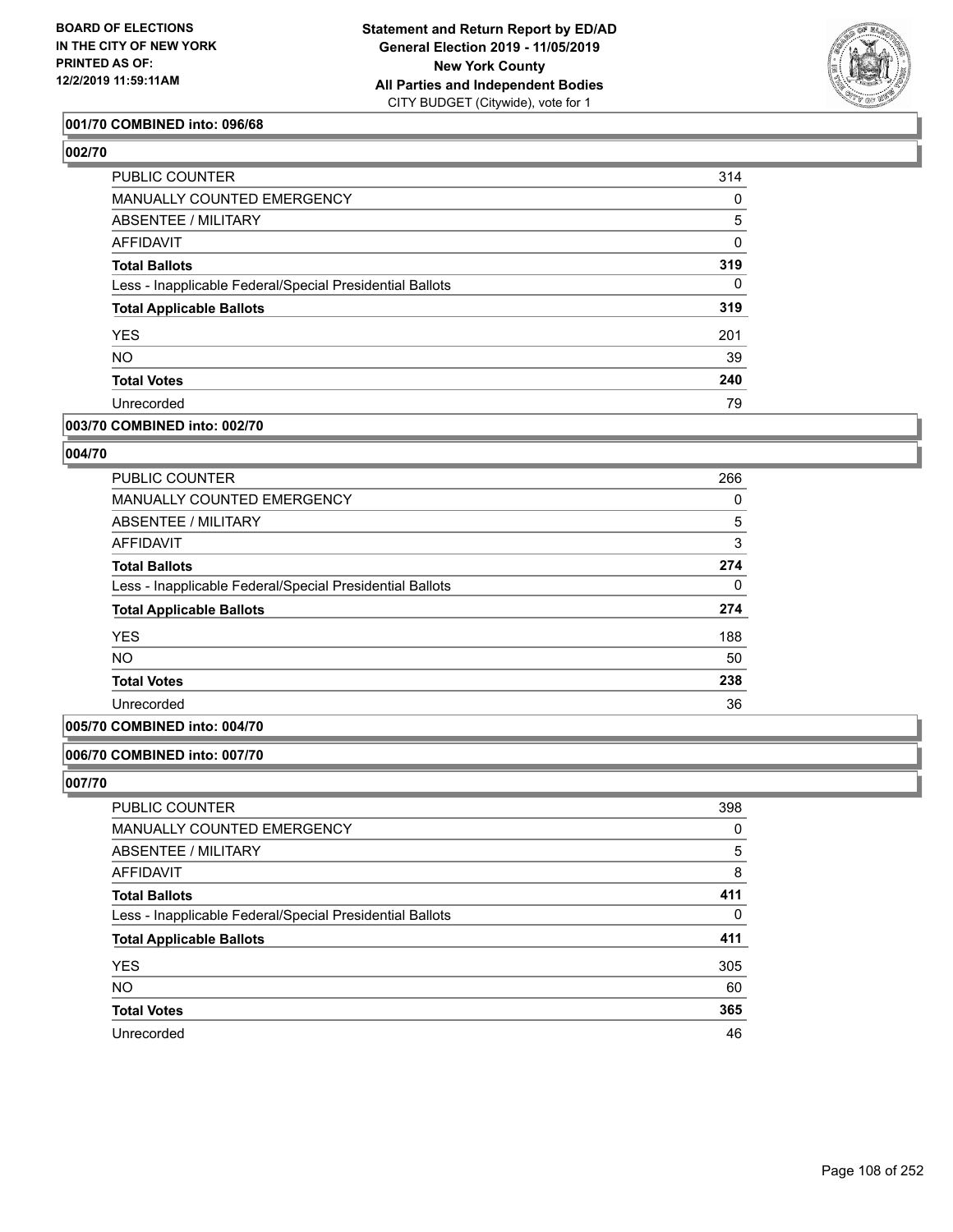

| PUBLIC COUNTER                                           | 334          |
|----------------------------------------------------------|--------------|
| MANUALLY COUNTED EMERGENCY                               | $\mathbf{0}$ |
| ABSENTEE / MILITARY                                      | 9            |
| AFFIDAVIT                                                | 8            |
| Total Ballots                                            | 351          |
| Less - Inapplicable Federal/Special Presidential Ballots | 0            |
| <b>Total Applicable Ballots</b>                          | 351          |
| YES                                                      | 231          |
| NO.                                                      | 54           |
| <b>Total Votes</b>                                       | 285          |
| Unrecorded                                               | 66           |

### **009/70**

| <b>PUBLIC COUNTER</b>                                    | 408      |
|----------------------------------------------------------|----------|
| <b>MANUALLY COUNTED EMERGENCY</b>                        | 0        |
| ABSENTEE / MILITARY                                      | 4        |
| <b>AFFIDAVIT</b>                                         | 2        |
| <b>Total Ballots</b>                                     | 414      |
| Less - Inapplicable Federal/Special Presidential Ballots | $\Omega$ |
| <b>Total Applicable Ballots</b>                          | 414      |
| <b>YES</b>                                               | 317      |
| <b>NO</b>                                                | 72       |
| <b>Total Votes</b>                                       | 389      |
| Unrecorded                                               | 25       |
|                                                          |          |

## **010/70 COMBINED into: 008/70**

| <b>PUBLIC COUNTER</b>                                    | 217      |
|----------------------------------------------------------|----------|
| <b>MANUALLY COUNTED EMERGENCY</b>                        | 0        |
| ABSENTEE / MILITARY                                      | 7        |
| AFFIDAVIT                                                | 8        |
| <b>Total Ballots</b>                                     | 232      |
| Less - Inapplicable Federal/Special Presidential Ballots | $\Omega$ |
| <b>Total Applicable Ballots</b>                          | 232      |
| <b>YES</b>                                               | 152      |
| <b>NO</b>                                                | 54       |
| <b>Total Votes</b>                                       | 206      |
| Unrecorded                                               | 26       |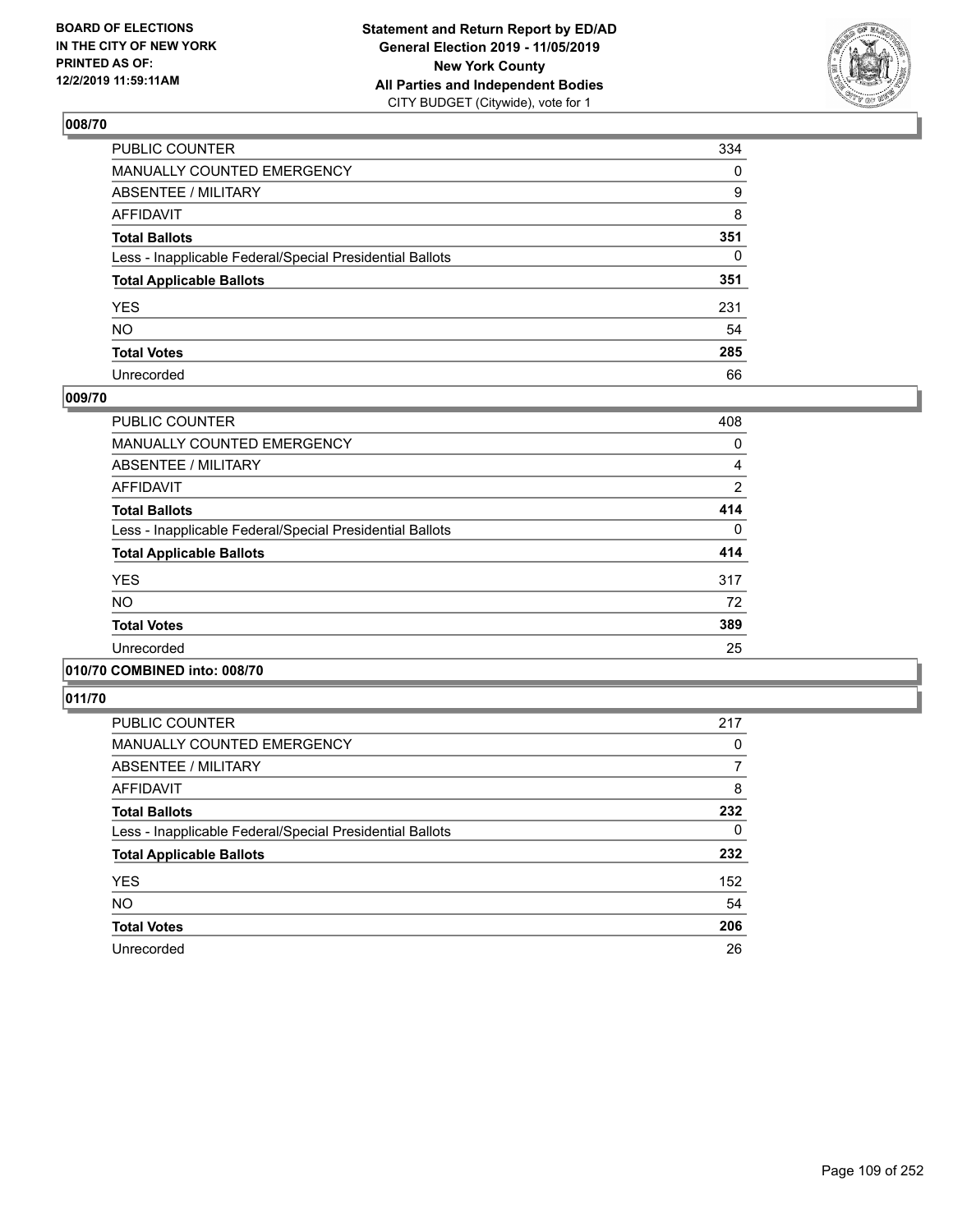

| PUBLIC COUNTER                                           | 193 |
|----------------------------------------------------------|-----|
| MANUALLY COUNTED EMERGENCY                               | 0   |
| <b>ABSENTEE / MILITARY</b>                               | 7   |
| <b>AFFIDAVIT</b>                                         | 7   |
| <b>Total Ballots</b>                                     | 207 |
| Less - Inapplicable Federal/Special Presidential Ballots | 0   |
| <b>Total Applicable Ballots</b>                          | 207 |
| <b>YES</b>                                               | 141 |
| <b>NO</b>                                                | 39  |
| <b>Total Votes</b>                                       | 180 |
| Unrecorded                                               | 27  |

### **013/70 COMBINED into: 019/70**

### **014/70**

| <b>PUBLIC COUNTER</b>                                    | 194 |
|----------------------------------------------------------|-----|
| <b>MANUALLY COUNTED EMERGENCY</b>                        | 0   |
| <b>ABSENTEE / MILITARY</b>                               | 4   |
| <b>AFFIDAVIT</b>                                         | 0   |
| <b>Total Ballots</b>                                     | 198 |
| Less - Inapplicable Federal/Special Presidential Ballots | 0   |
| <b>Total Applicable Ballots</b>                          | 198 |
| <b>YES</b>                                               | 136 |
| <b>NO</b>                                                | 28  |
| <b>Total Votes</b>                                       | 164 |
| Unrecorded                                               | 34  |
|                                                          |     |

## **015/70 COMBINED into: 020/70**

#### **016/70 COMBINED into: 009/70**

| <b>PUBLIC COUNTER</b>                                    | 274 |
|----------------------------------------------------------|-----|
| <b>MANUALLY COUNTED EMERGENCY</b>                        | 0   |
| ABSENTEE / MILITARY                                      | 10  |
| AFFIDAVIT                                                | 4   |
| <b>Total Ballots</b>                                     | 288 |
| Less - Inapplicable Federal/Special Presidential Ballots | 0   |
| <b>Total Applicable Ballots</b>                          | 288 |
| <b>YES</b>                                               | 218 |
| NO.                                                      | 43  |
| <b>Total Votes</b>                                       | 261 |
| Unrecorded                                               | 27  |
| 018/70 COMBINED into: 108/70                             |     |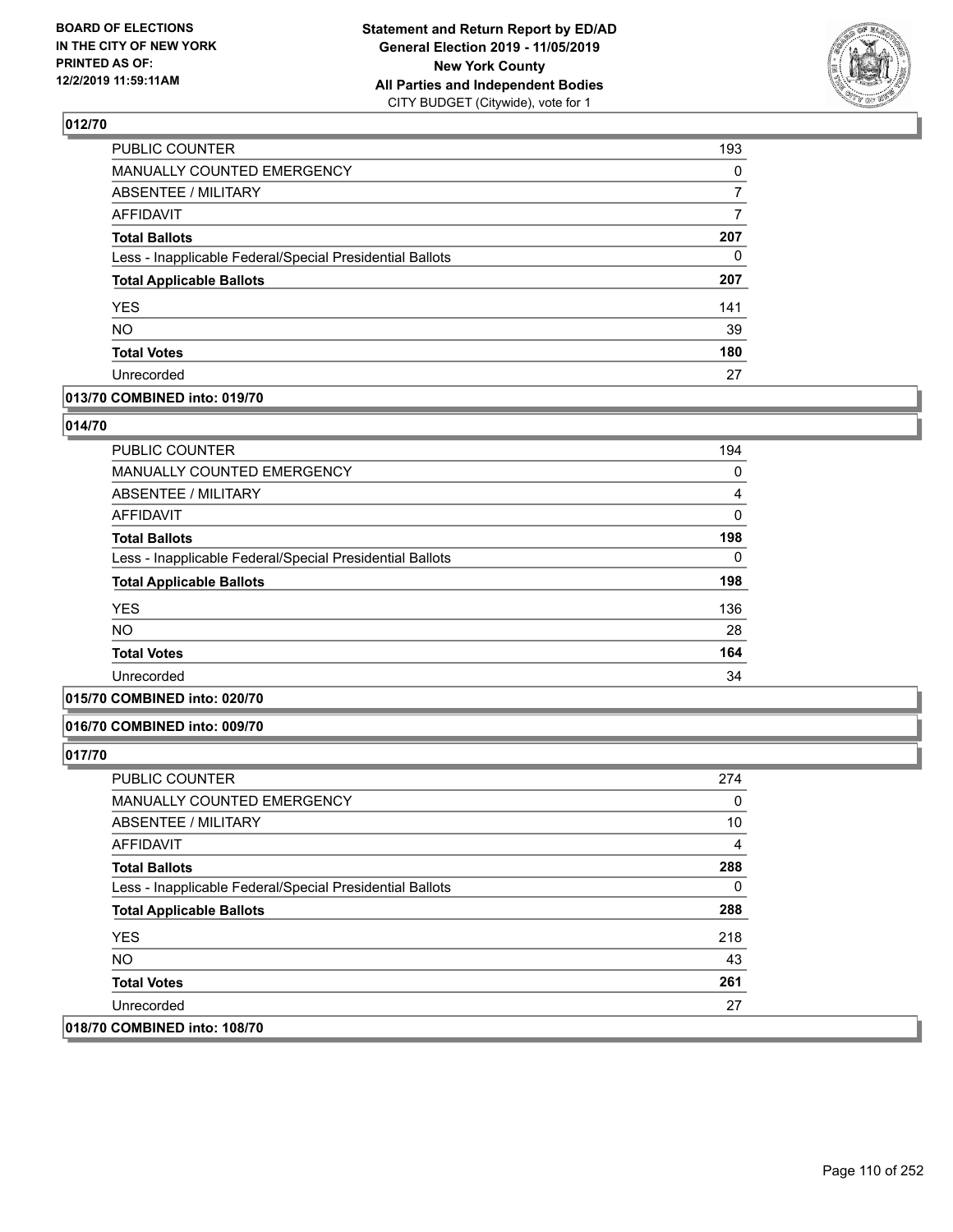

| PUBLIC COUNTER                                           | 437          |
|----------------------------------------------------------|--------------|
| MANUALLY COUNTED EMERGENCY                               | $\mathbf{0}$ |
| ABSENTEE / MILITARY                                      | 6            |
| AFFIDAVIT                                                | 4            |
| Total Ballots                                            | 447          |
| Less - Inapplicable Federal/Special Presidential Ballots | 0            |
| <b>Total Applicable Ballots</b>                          | 447          |
| YES                                                      | 330          |
| NO.                                                      | 78           |
| <b>Total Votes</b>                                       | 408          |
| Unrecorded                                               | 39           |

## **020/70**

| <b>PUBLIC COUNTER</b>                                    | 319      |
|----------------------------------------------------------|----------|
| <b>MANUALLY COUNTED EMERGENCY</b>                        | $\Omega$ |
| ABSENTEE / MILITARY                                      | 7        |
| AFFIDAVIT                                                | 4        |
| <b>Total Ballots</b>                                     | 330      |
| Less - Inapplicable Federal/Special Presidential Ballots | $\Omega$ |
| <b>Total Applicable Ballots</b>                          | 330      |
| <b>YES</b>                                               | 245      |
| <b>NO</b>                                                | 50       |
| <b>Total Votes</b>                                       | 295      |
| Unrecorded                                               | 35       |

| <b>PUBLIC COUNTER</b>                                    | 245 |
|----------------------------------------------------------|-----|
| MANUALLY COUNTED EMERGENCY                               | 0   |
| ABSENTEE / MILITARY                                      | 2   |
| AFFIDAVIT                                                | 3   |
| <b>Total Ballots</b>                                     | 250 |
| Less - Inapplicable Federal/Special Presidential Ballots | 0   |
| <b>Total Applicable Ballots</b>                          | 250 |
| <b>YES</b>                                               | 178 |
| NO.                                                      | 42  |
| <b>Total Votes</b>                                       | 220 |
| Unrecorded                                               | 30  |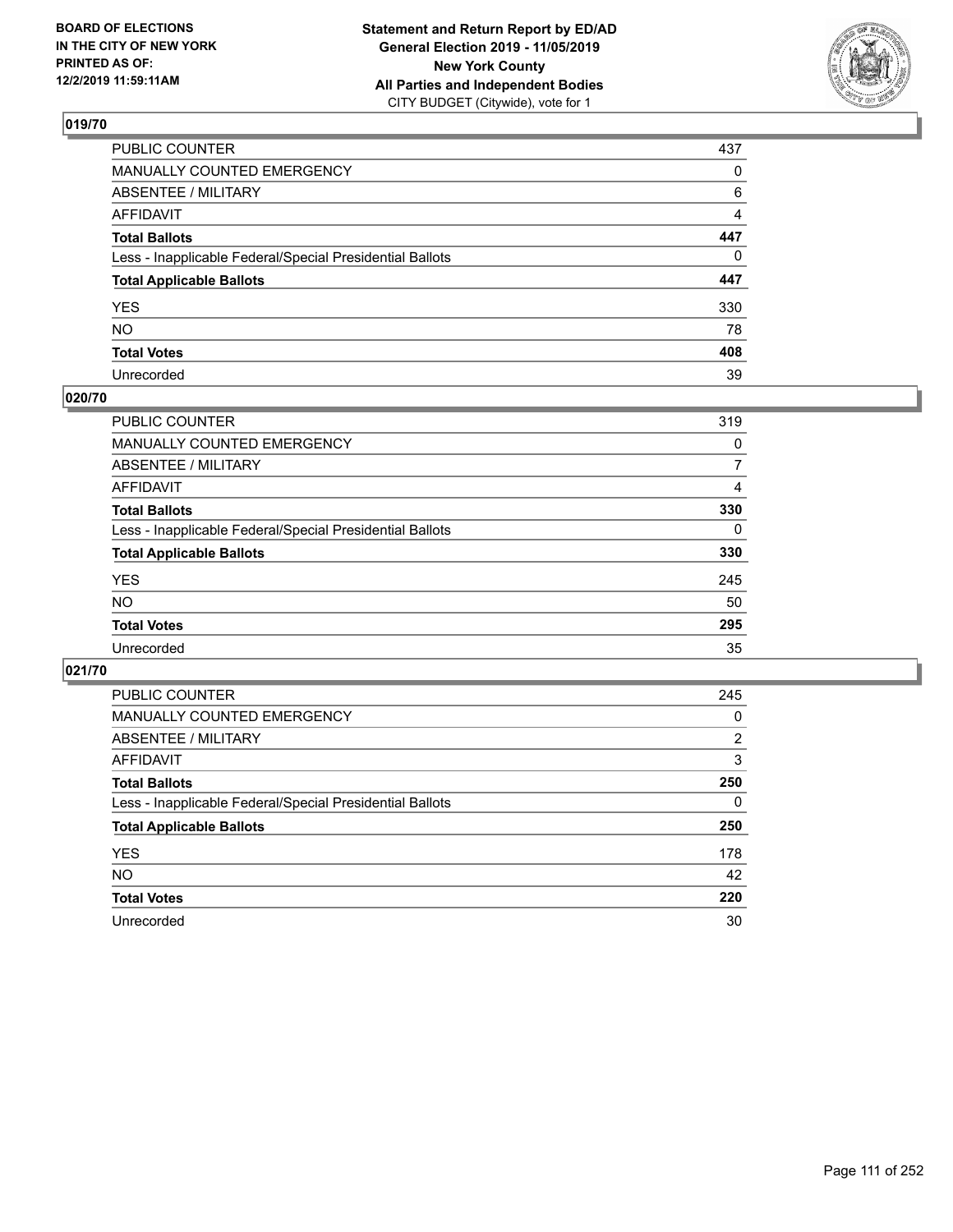

| PUBLIC COUNTER                                           | 376          |
|----------------------------------------------------------|--------------|
| MANUALLY COUNTED EMERGENCY                               | $\mathbf{0}$ |
| ABSENTEE / MILITARY                                      | 9            |
| AFFIDAVIT                                                | 3            |
| Total Ballots                                            | 388          |
| Less - Inapplicable Federal/Special Presidential Ballots | $\mathbf{0}$ |
| <b>Total Applicable Ballots</b>                          | 388          |
| YES                                                      | 283          |
| NO.                                                      | 60           |
| <b>Total Votes</b>                                       | 343          |
| Unrecorded                                               | 45           |

### **023/70**

| <b>PUBLIC COUNTER</b>                                    | 377      |
|----------------------------------------------------------|----------|
| <b>MANUALLY COUNTED EMERGENCY</b>                        | 0        |
| ABSENTEE / MILITARY                                      | 16       |
| AFFIDAVIT                                                | 2        |
| <b>Total Ballots</b>                                     | 395      |
| Less - Inapplicable Federal/Special Presidential Ballots | $\Omega$ |
| <b>Total Applicable Ballots</b>                          | 395      |
| <b>YES</b>                                               | 277      |
| <b>NO</b>                                                | 71       |
| <b>Total Votes</b>                                       | 348      |
| Unrecorded                                               | 47       |

| PUBLIC COUNTER                                           | 262      |
|----------------------------------------------------------|----------|
| MANUALLY COUNTED EMERGENCY                               | 0        |
| ABSENTEE / MILITARY                                      | 8        |
| AFFIDAVIT                                                | 3        |
| <b>Total Ballots</b>                                     | 273      |
| Less - Inapplicable Federal/Special Presidential Ballots | $\Omega$ |
| <b>Total Applicable Ballots</b>                          | 273      |
| <b>YES</b>                                               | 195      |
| <b>NO</b>                                                | 46       |
| <b>Total Votes</b>                                       | 241      |
| Unrecorded                                               | 32       |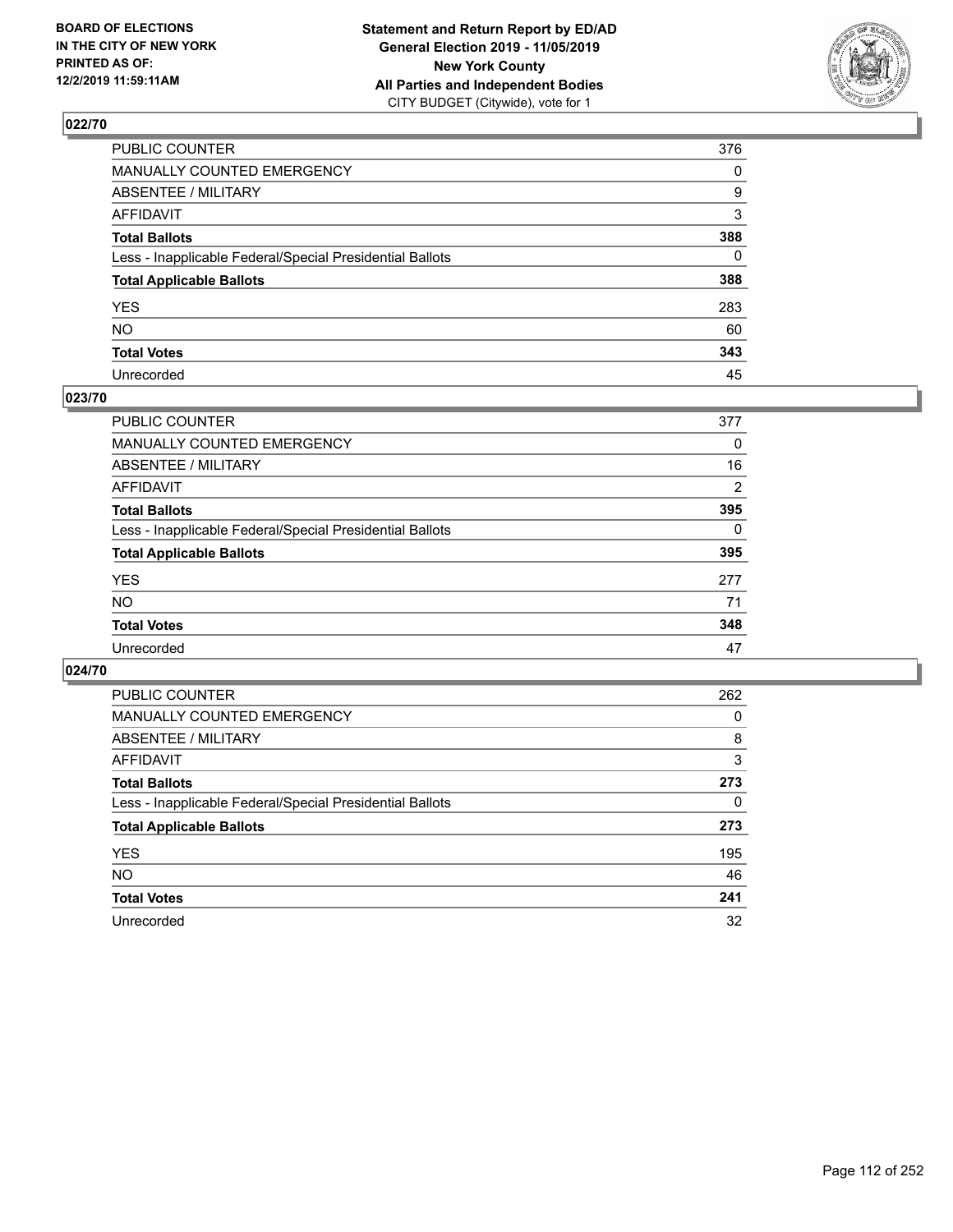

| PUBLIC COUNTER                                           | 121          |
|----------------------------------------------------------|--------------|
| MANUALLY COUNTED EMERGENCY                               | $\mathbf{0}$ |
| ABSENTEE / MILITARY                                      | 5            |
| AFFIDAVIT                                                | $\mathbf{0}$ |
| Total Ballots                                            | 126          |
| Less - Inapplicable Federal/Special Presidential Ballots | $\Omega$     |
| <b>Total Applicable Ballots</b>                          | 126          |
| YES                                                      | 77           |
| NO.                                                      | 34           |
| <b>Total Votes</b>                                       | 111          |
| Unrecorded                                               | 15           |

### **026/70**

| <b>PUBLIC COUNTER</b>                                    | 241      |
|----------------------------------------------------------|----------|
| MANUALLY COUNTED EMERGENCY                               | 0        |
| ABSENTEE / MILITARY                                      | 2        |
| AFFIDAVIT                                                | 2        |
| <b>Total Ballots</b>                                     | 245      |
| Less - Inapplicable Federal/Special Presidential Ballots | $\Omega$ |
| <b>Total Applicable Ballots</b>                          | 245      |
| <b>YES</b>                                               | 183      |
| <b>NO</b>                                                | 36       |
| <b>Total Votes</b>                                       | 219      |
| Unrecorded                                               | 26       |

| PUBLIC COUNTER                                           | 171      |
|----------------------------------------------------------|----------|
| MANUALLY COUNTED EMERGENCY                               | 0        |
| ABSENTEE / MILITARY                                      | 5        |
| AFFIDAVIT                                                | 4        |
| <b>Total Ballots</b>                                     | 180      |
| Less - Inapplicable Federal/Special Presidential Ballots | $\Omega$ |
| <b>Total Applicable Ballots</b>                          | 180      |
| <b>YES</b>                                               | 118      |
| <b>NO</b>                                                | 41       |
| <b>Total Votes</b>                                       | 159      |
| Unrecorded                                               | 21       |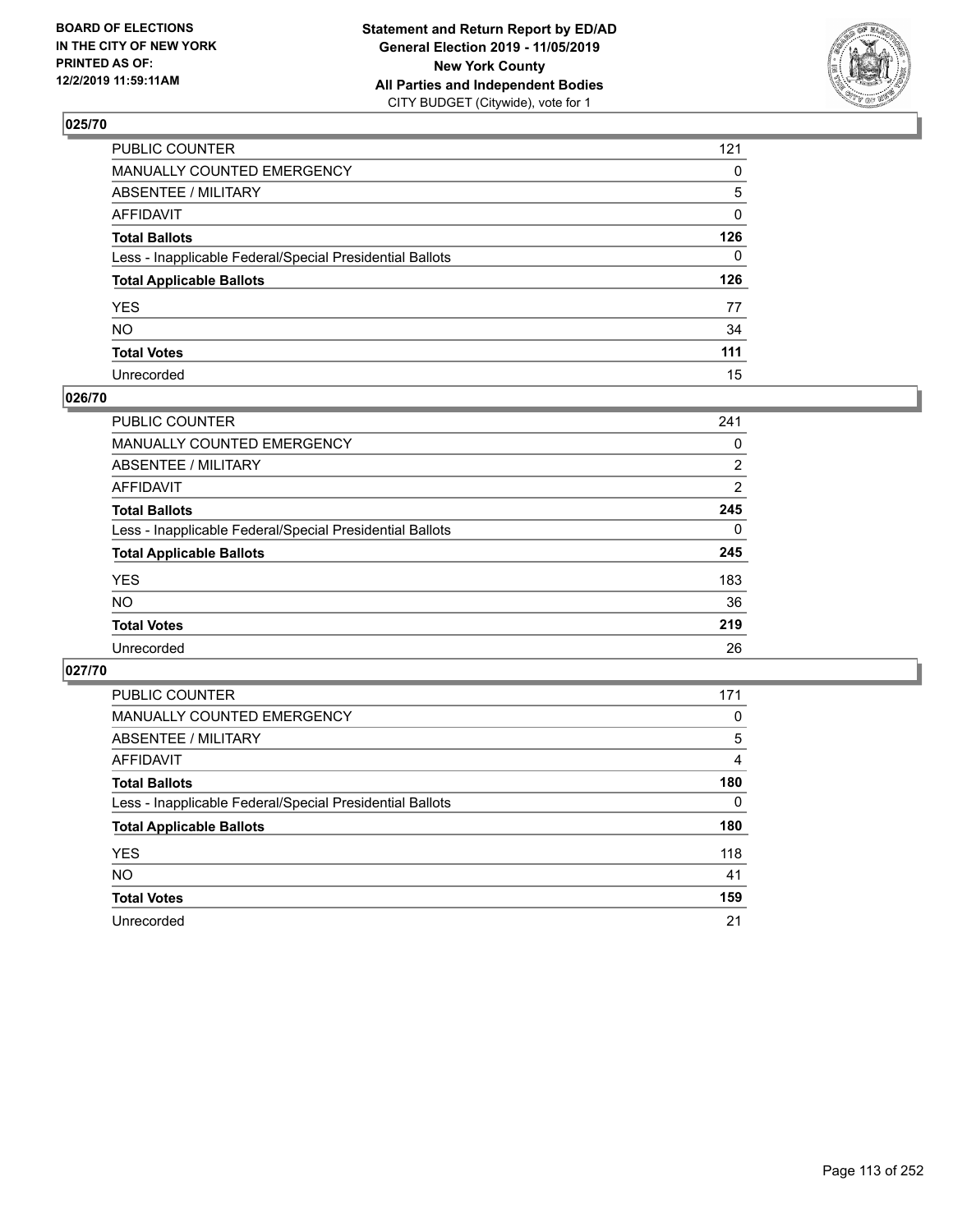

| 304            |
|----------------|
| 0              |
| 6              |
| $\overline{2}$ |
| 312            |
| 0              |
| 312            |
| 220            |
| 65             |
| 285            |
| 27             |
|                |

## **029/70 COMBINED into: 028/70**

#### **030/70 COMBINED into: 024/70**

## **031/70**

| <b>PUBLIC COUNTER</b>                                    | 209 |
|----------------------------------------------------------|-----|
| <b>MANUALLY COUNTED EMERGENCY</b>                        | 0   |
| ABSENTEE / MILITARY                                      | 7   |
| AFFIDAVIT                                                |     |
| <b>Total Ballots</b>                                     | 217 |
| Less - Inapplicable Federal/Special Presidential Ballots | 0   |
| <b>Total Applicable Ballots</b>                          | 217 |
| <b>YES</b>                                               | 132 |
| <b>NO</b>                                                | 49  |
| <b>Total Votes</b>                                       | 181 |
| Unrecorded                                               | 36  |

## **032/70 COMBINED into: 031/70**

| <b>PUBLIC COUNTER</b>                                    | 157      |
|----------------------------------------------------------|----------|
| MANUALLY COUNTED EMERGENCY                               | 0        |
| <b>ABSENTEE / MILITARY</b>                               | 3        |
| AFFIDAVIT                                                | 4        |
| <b>Total Ballots</b>                                     | 164      |
| Less - Inapplicable Federal/Special Presidential Ballots | $\Omega$ |
| <b>Total Applicable Ballots</b>                          | 164      |
| <b>YES</b>                                               | 109      |
| <b>NO</b>                                                | 28       |
| <b>Total Votes</b>                                       | 137      |
| Unrecorded                                               | 27       |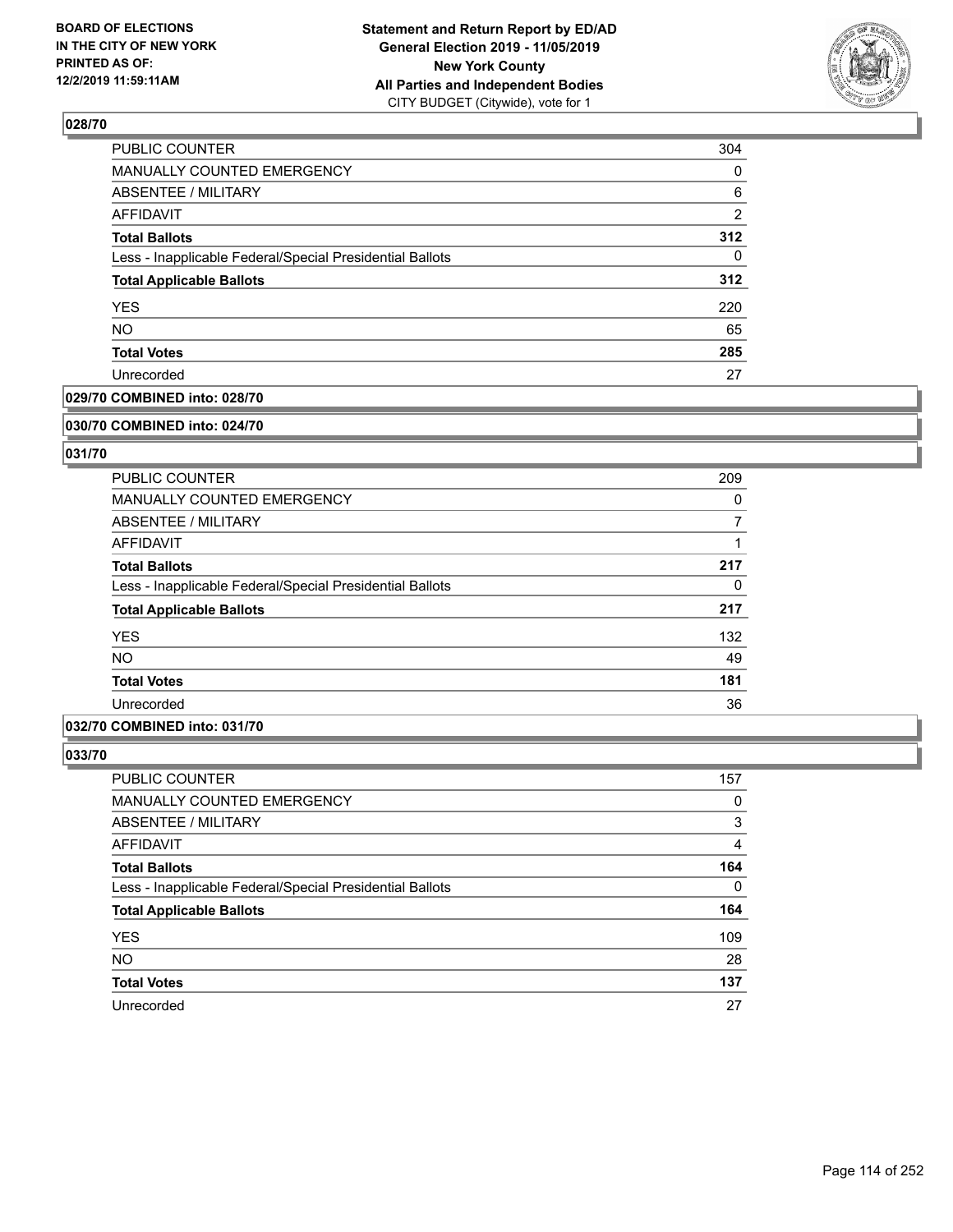

| PUBLIC COUNTER                                           | 191 |
|----------------------------------------------------------|-----|
| MANUALLY COUNTED EMERGENCY                               | 0   |
| ABSENTEE / MILITARY                                      | 10  |
| AFFIDAVIT                                                | 2   |
| Total Ballots                                            | 203 |
| Less - Inapplicable Federal/Special Presidential Ballots | 0   |
| <b>Total Applicable Ballots</b>                          | 203 |
| YES                                                      | 133 |
| NO.                                                      | 37  |
| <b>Total Votes</b>                                       | 170 |
| Unrecorded                                               | 33  |

### **035/70**

| <b>PUBLIC COUNTER</b>                                    | 223      |
|----------------------------------------------------------|----------|
| <b>MANUALLY COUNTED EMERGENCY</b>                        | 0        |
| ABSENTEE / MILITARY                                      |          |
| AFFIDAVIT                                                | 5        |
| <b>Total Ballots</b>                                     | 229      |
| Less - Inapplicable Federal/Special Presidential Ballots | $\Omega$ |
| <b>Total Applicable Ballots</b>                          | 229      |
| <b>YES</b>                                               | 169      |
| <b>NO</b>                                                | 44       |
| <b>Total Votes</b>                                       | 213      |
| Unrecorded                                               | 16       |

| <b>PUBLIC COUNTER</b>                                    | 194 |
|----------------------------------------------------------|-----|
| <b>MANUALLY COUNTED EMERGENCY</b>                        | 0   |
| ABSENTEE / MILITARY                                      | 8   |
| AFFIDAVIT                                                |     |
| <b>Total Ballots</b>                                     | 203 |
| Less - Inapplicable Federal/Special Presidential Ballots | 0   |
| <b>Total Applicable Ballots</b>                          | 203 |
| <b>YES</b>                                               | 150 |
| NO.                                                      | 32  |
| <b>Total Votes</b>                                       | 182 |
| Unrecorded                                               | 21  |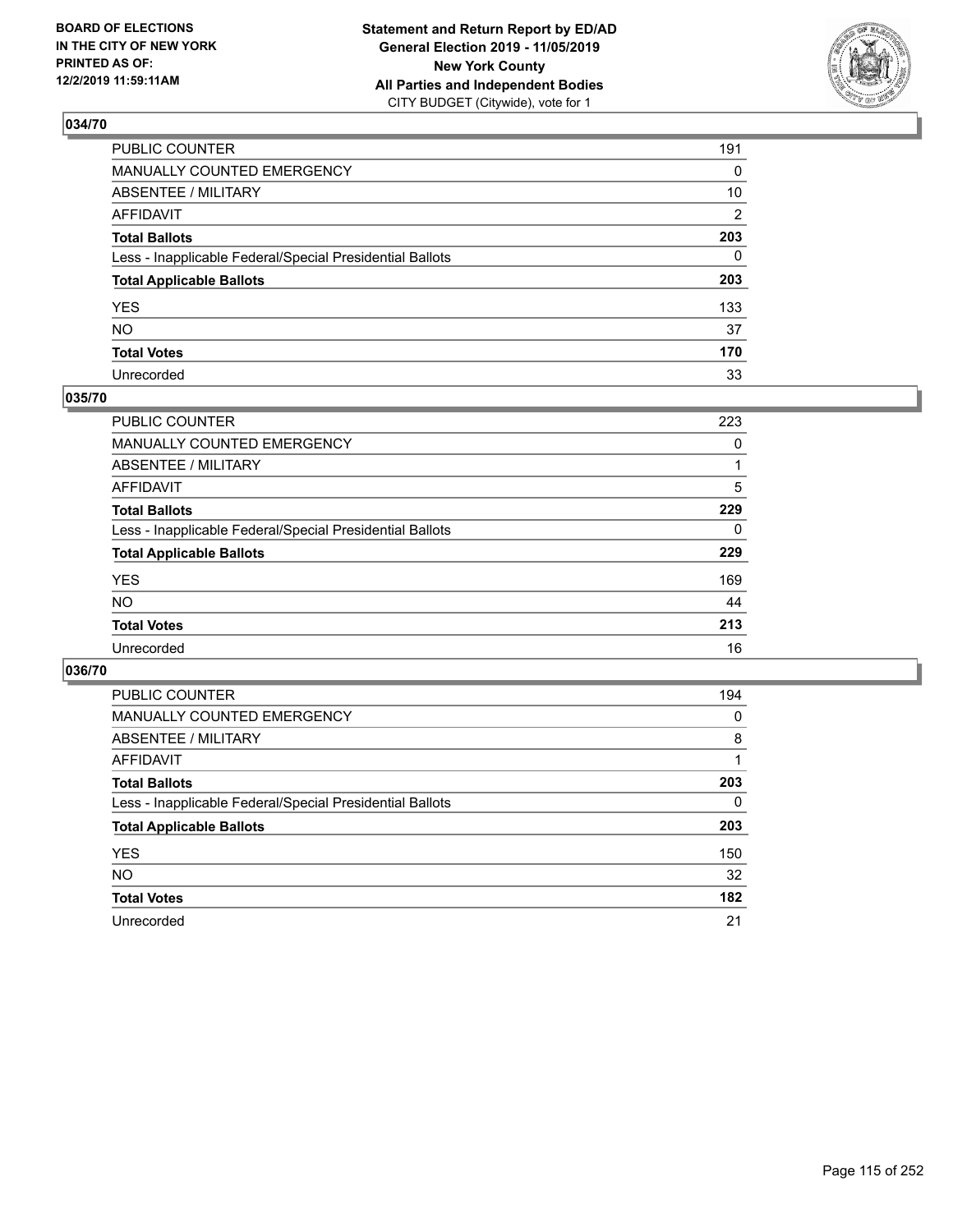

| PUBLIC COUNTER                                           | 185 |
|----------------------------------------------------------|-----|
| MANUALLY COUNTED EMERGENCY                               | 0   |
| ABSENTEE / MILITARY                                      | 2   |
| AFFIDAVIT                                                |     |
| Total Ballots                                            | 188 |
| Less - Inapplicable Federal/Special Presidential Ballots | 0   |
| <b>Total Applicable Ballots</b>                          | 188 |
| YES                                                      | 133 |
| NO.                                                      | 27  |
| <b>Total Votes</b>                                       | 160 |
| Unrecorded                                               | 28  |

### **038/70**

| <b>PUBLIC COUNTER</b>                                    | 184 |
|----------------------------------------------------------|-----|
| <b>MANUALLY COUNTED EMERGENCY</b>                        | 0   |
| ABSENTEE / MILITARY                                      | 6   |
| <b>AFFIDAVIT</b>                                         |     |
| <b>Total Ballots</b>                                     | 191 |
| Less - Inapplicable Federal/Special Presidential Ballots | 0   |
| <b>Total Applicable Ballots</b>                          | 191 |
| <b>YES</b>                                               | 122 |
| <b>NO</b>                                                | 34  |
| <b>Total Votes</b>                                       | 156 |
| Unrecorded                                               | 35  |
|                                                          |     |

### **039/70 COMBINED into: 037/70**

| <b>PUBLIC COUNTER</b>                                    | 274            |
|----------------------------------------------------------|----------------|
| <b>MANUALLY COUNTED EMERGENCY</b>                        | $\Omega$       |
| ABSENTEE / MILITARY                                      | 6              |
| <b>AFFIDAVIT</b>                                         | $\overline{2}$ |
| <b>Total Ballots</b>                                     | 282            |
| Less - Inapplicable Federal/Special Presidential Ballots | 0              |
| <b>Total Applicable Ballots</b>                          | 282            |
| <b>YES</b>                                               | 191            |
| <b>NO</b>                                                | 60             |
| <b>Total Votes</b>                                       | 251            |
| Unrecorded                                               | 31             |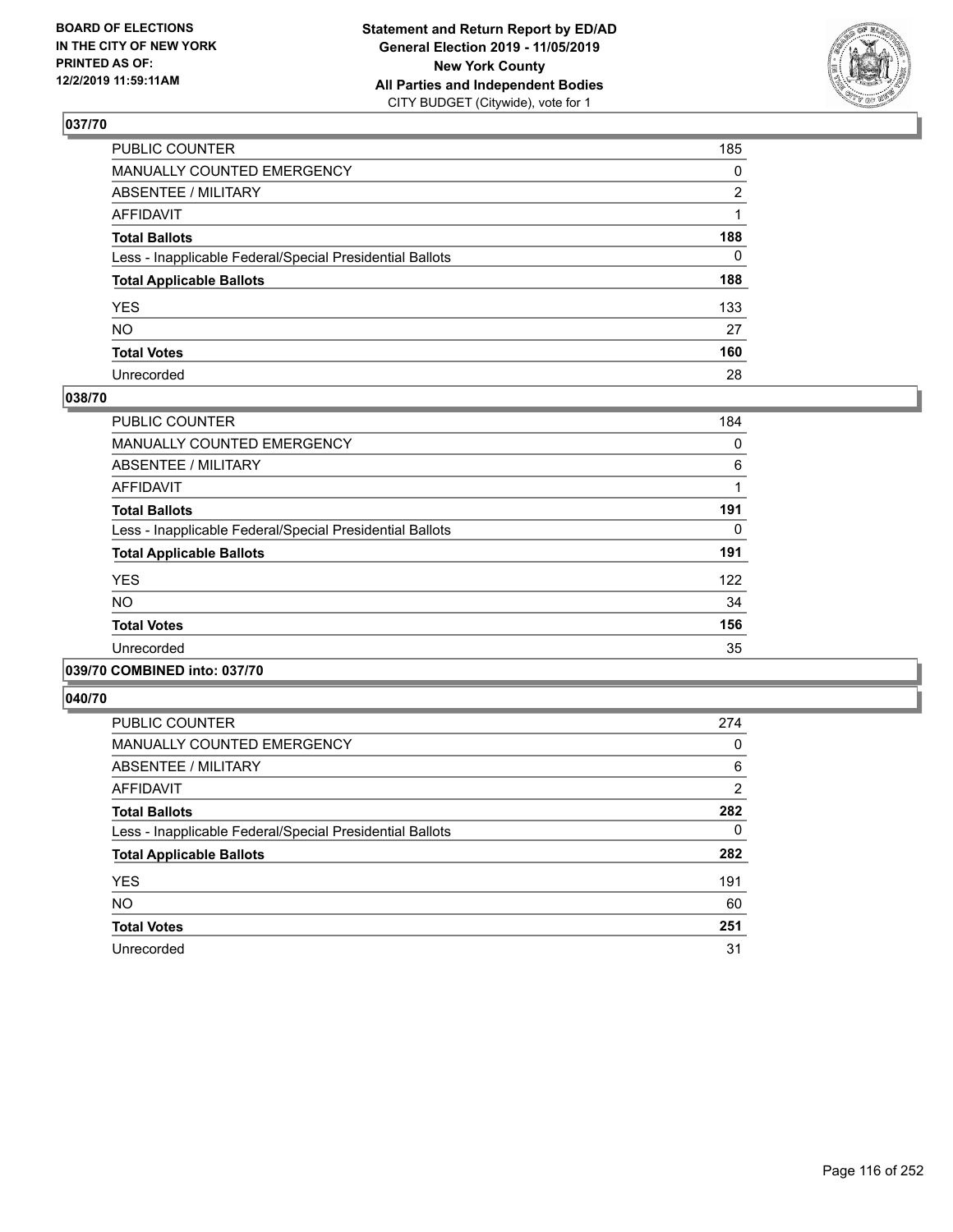

| PUBLIC COUNTER                                           | 283      |
|----------------------------------------------------------|----------|
| MANUALLY COUNTED EMERGENCY                               | $\Omega$ |
| ABSENTEE / MILITARY                                      | 8        |
| AFFIDAVIT                                                | 5        |
| Total Ballots                                            | 296      |
| Less - Inapplicable Federal/Special Presidential Ballots | 0        |
| <b>Total Applicable Ballots</b>                          | 296      |
| YES                                                      | 198      |
| NO.                                                      | 73       |
| <b>Total Votes</b>                                       | 271      |
| Unrecorded                                               | 25       |

### **042/70**

| <b>PUBLIC COUNTER</b>                                    | 262      |
|----------------------------------------------------------|----------|
| MANUALLY COUNTED EMERGENCY                               | 0        |
| ABSENTEE / MILITARY                                      | 6        |
| AFFIDAVIT                                                | 3        |
| <b>Total Ballots</b>                                     | 271      |
| Less - Inapplicable Federal/Special Presidential Ballots | $\Omega$ |
| <b>Total Applicable Ballots</b>                          | 271      |
| <b>YES</b>                                               | 185      |
| <b>NO</b>                                                | 55       |
| <b>Total Votes</b>                                       | 240      |
| Unrecorded                                               | 31       |

| <b>PUBLIC COUNTER</b>                                    | 216 |
|----------------------------------------------------------|-----|
| MANUALLY COUNTED EMERGENCY                               | 0   |
| ABSENTEE / MILITARY                                      | 3   |
| AFFIDAVIT                                                | 0   |
| <b>Total Ballots</b>                                     | 219 |
| Less - Inapplicable Federal/Special Presidential Ballots | 0   |
| <b>Total Applicable Ballots</b>                          | 219 |
| <b>YES</b>                                               | 147 |
| NO.                                                      | 47  |
| <b>Total Votes</b>                                       | 194 |
| Unrecorded                                               | 25  |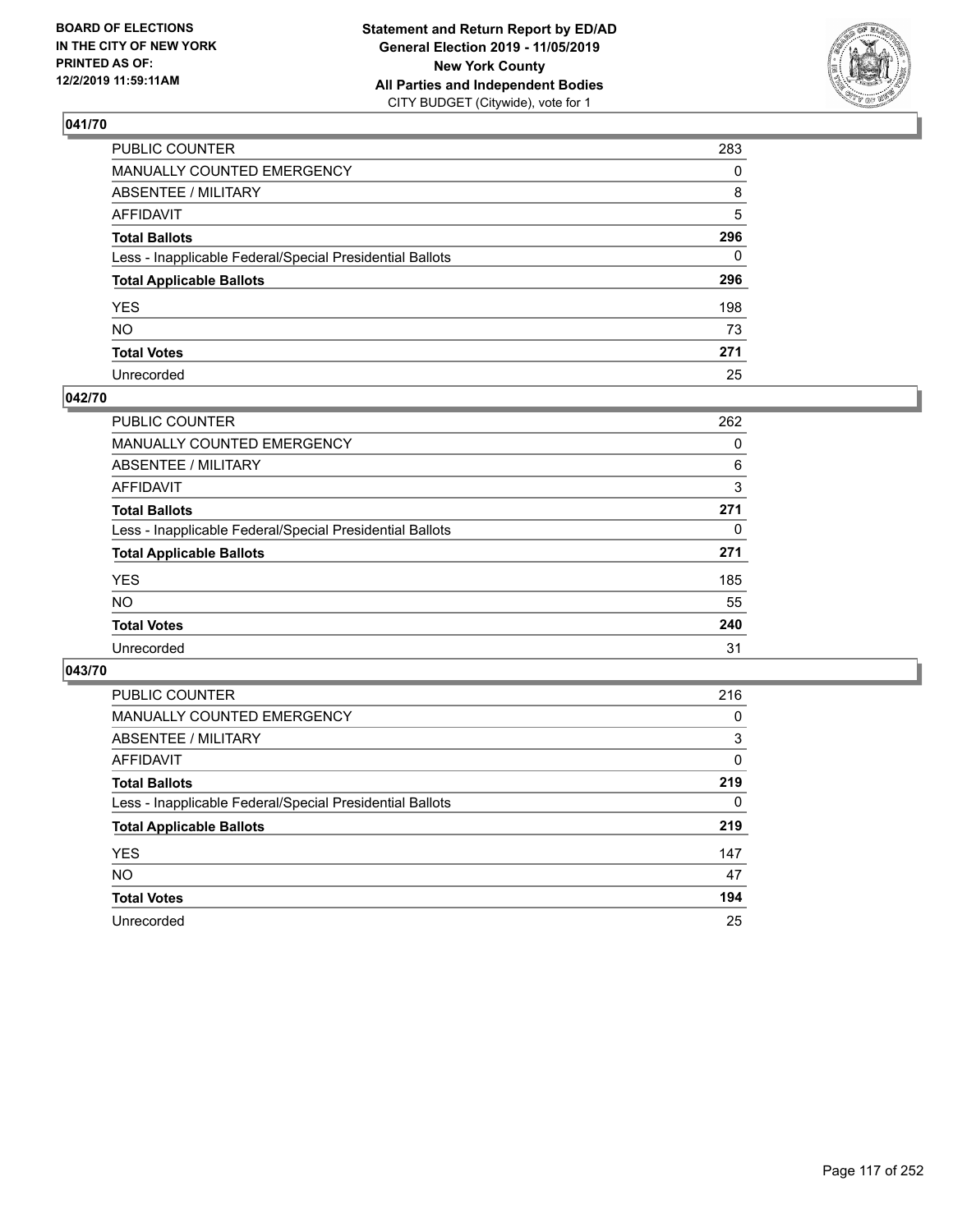

| PUBLIC COUNTER                                           | 250 |
|----------------------------------------------------------|-----|
| MANUALLY COUNTED EMERGENCY                               | 0   |
| ABSENTEE / MILITARY                                      | 2   |
| AFFIDAVIT                                                | 0   |
| Total Ballots                                            | 252 |
| Less - Inapplicable Federal/Special Presidential Ballots | 0   |
| <b>Total Applicable Ballots</b>                          | 252 |
| YES                                                      | 170 |
| NO.                                                      | 52  |
| <b>Total Votes</b>                                       | 222 |
| Unrecorded                                               | 30  |

### **045/70**

| <b>PUBLIC COUNTER</b>                                    | 183 |
|----------------------------------------------------------|-----|
| <b>MANUALLY COUNTED EMERGENCY</b>                        | 0   |
| ABSENTEE / MILITARY                                      | 3   |
| AFFIDAVIT                                                |     |
| <b>Total Ballots</b>                                     | 187 |
| Less - Inapplicable Federal/Special Presidential Ballots | 0   |
| <b>Total Applicable Ballots</b>                          | 187 |
| <b>YES</b>                                               | 127 |
| <b>NO</b>                                                | 38  |
| <b>Total Votes</b>                                       | 165 |
| Unrecorded                                               | 22  |

| <b>PUBLIC COUNTER</b>                                    | 460 |
|----------------------------------------------------------|-----|
| <b>MANUALLY COUNTED EMERGENCY</b>                        | 0   |
| ABSENTEE / MILITARY                                      | 10  |
| AFFIDAVIT                                                | 5   |
| <b>Total Ballots</b>                                     | 475 |
| Less - Inapplicable Federal/Special Presidential Ballots | 0   |
| <b>Total Applicable Ballots</b>                          | 475 |
| <b>YES</b>                                               | 344 |
| <b>NO</b>                                                | 102 |
| <b>Total Votes</b>                                       | 446 |
| Unrecorded                                               | 29  |
| 047/70 COMBINED into: 046/70                             |     |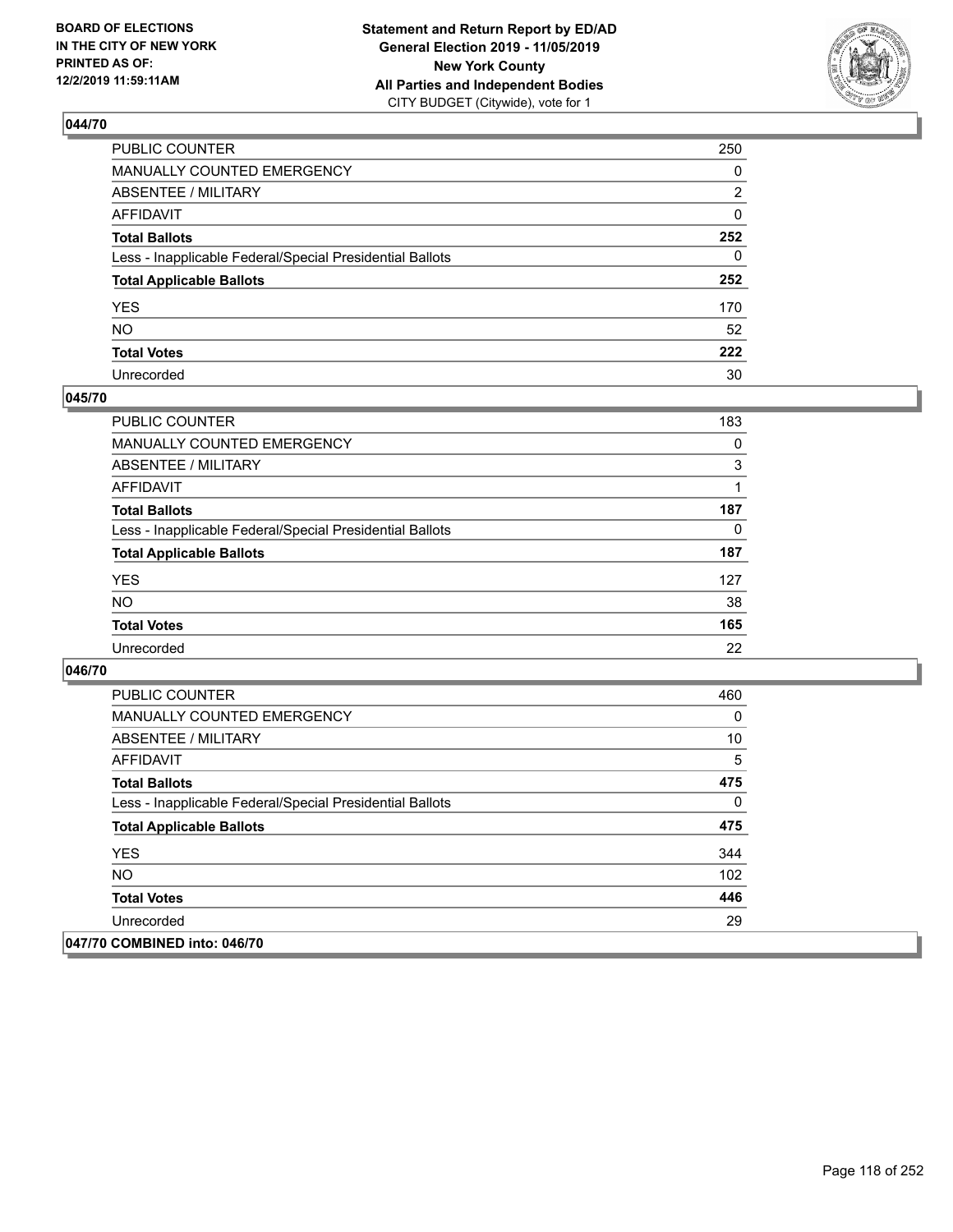

| <b>PUBLIC COUNTER</b>                                    | 270      |
|----------------------------------------------------------|----------|
| MANUALLY COUNTED EMERGENCY                               | 0        |
| ABSENTEE / MILITARY                                      | 18       |
| <b>AFFIDAVIT</b>                                         | 3        |
| <b>Total Ballots</b>                                     | 291      |
| Less - Inapplicable Federal/Special Presidential Ballots | $\Omega$ |
| <b>Total Applicable Ballots</b>                          | 291      |
| <b>YES</b>                                               | 180      |
| <b>NO</b>                                                | 44       |
| <b>Total Votes</b>                                       | 224      |
| Unrecorded                                               | 67       |

### **049/70 COMBINED into: 048/70**

### **050/70**

| <b>PUBLIC COUNTER</b>                                    | 385 |
|----------------------------------------------------------|-----|
| <b>MANUALLY COUNTED EMERGENCY</b>                        | 0   |
| ABSENTEE / MILITARY                                      | 10  |
| AFFIDAVIT                                                | 10  |
| <b>Total Ballots</b>                                     | 405 |
| Less - Inapplicable Federal/Special Presidential Ballots | 0   |
| <b>Total Applicable Ballots</b>                          | 405 |
| <b>YES</b>                                               | 302 |
| <b>NO</b>                                                | 57  |
| <b>Total Votes</b>                                       | 359 |
| Unrecorded                                               | 46  |
|                                                          |     |

## **051/70 COMBINED into: 050/70**

| <b>PUBLIC COUNTER</b>                                    | 274      |
|----------------------------------------------------------|----------|
| <b>MANUALLY COUNTED EMERGENCY</b>                        | 0        |
| <b>ABSENTEE / MILITARY</b>                               | 12       |
| <b>AFFIDAVIT</b>                                         | 3        |
| <b>Total Ballots</b>                                     | 289      |
| Less - Inapplicable Federal/Special Presidential Ballots | $\Omega$ |
| <b>Total Applicable Ballots</b>                          | 289      |
| <b>YES</b>                                               | 208      |
| <b>NO</b>                                                | 43       |
| <b>Total Votes</b>                                       | 251      |
| Unrecorded                                               | 38       |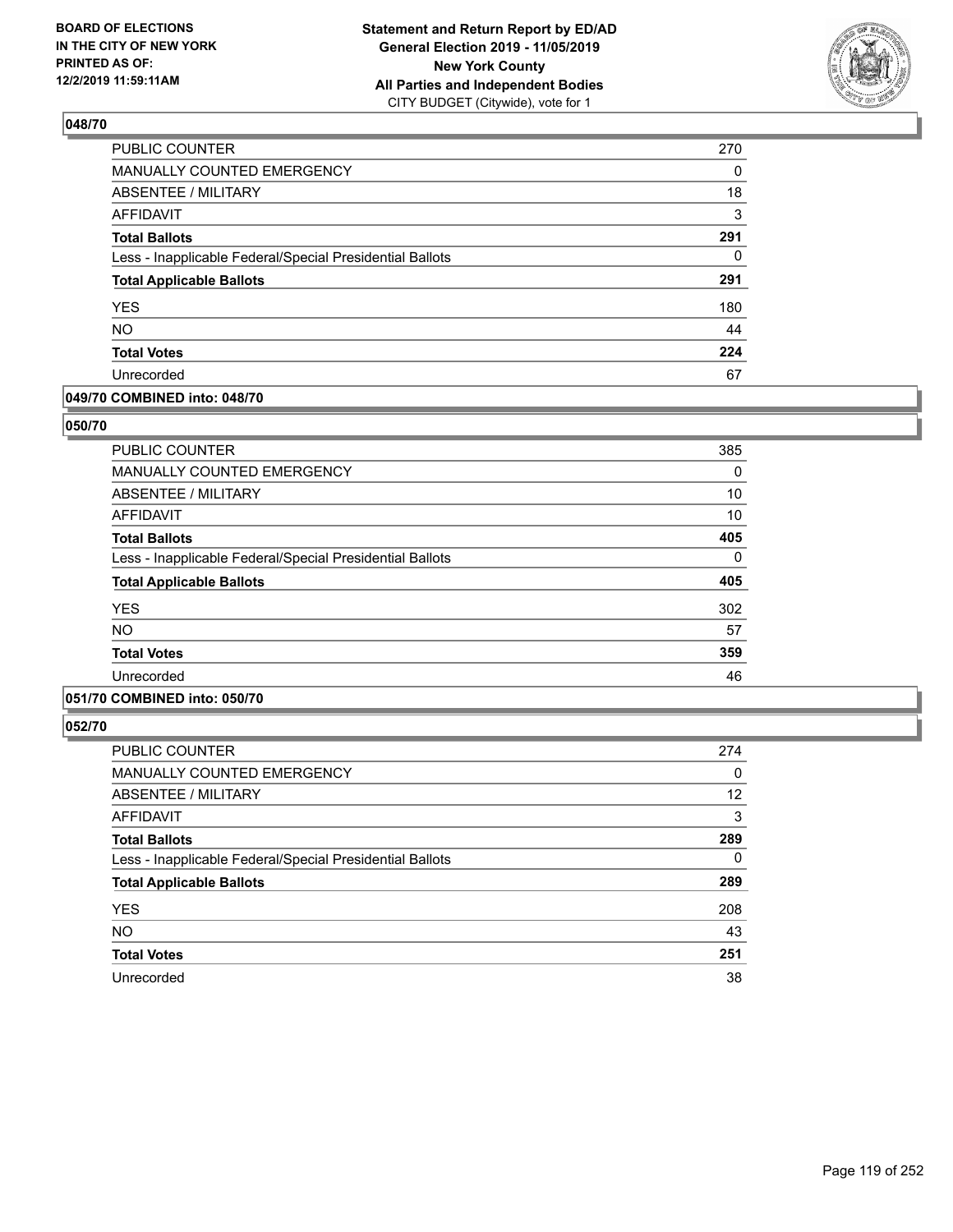

| PUBLIC COUNTER                                           | 509      |
|----------------------------------------------------------|----------|
| <b>MANUALLY COUNTED EMERGENCY</b>                        | $\Omega$ |
| <b>ABSENTEE / MILITARY</b>                               | 11       |
| <b>AFFIDAVIT</b>                                         | 1        |
| <b>Total Ballots</b>                                     | 521      |
| Less - Inapplicable Federal/Special Presidential Ballots | 0        |
| <b>Total Applicable Ballots</b>                          | 521      |
| <b>YES</b>                                               | 348      |
| <b>NO</b>                                                | 111      |
| <b>Total Votes</b>                                       | 459      |
| Unrecorded                                               | 62       |

## **054/70 COMBINED into: 053/70**

#### **055/70**

| <b>PUBLIC COUNTER</b>                                    | 358 |
|----------------------------------------------------------|-----|
| <b>MANUALLY COUNTED EMERGENCY</b>                        | 0   |
| ABSENTEE / MILITARY                                      | 10  |
| <b>AFFIDAVIT</b>                                         | 1   |
| <b>Total Ballots</b>                                     | 369 |
| Less - Inapplicable Federal/Special Presidential Ballots | 0   |
| <b>Total Applicable Ballots</b>                          | 369 |
| <b>YES</b>                                               | 247 |
| NO.                                                      | 72  |
| <b>Total Votes</b>                                       | 319 |
| Unrecorded                                               | 50  |

## **056/70 COMBINED into: 055/70**

#### **057/70 COMBINED into: 058/70**

| <b>PUBLIC COUNTER</b>                                    | 277 |
|----------------------------------------------------------|-----|
| <b>MANUALLY COUNTED EMERGENCY</b>                        | 0   |
| ABSENTEE / MILITARY                                      | 11  |
| AFFIDAVIT                                                | 4   |
| <b>Total Ballots</b>                                     | 292 |
| Less - Inapplicable Federal/Special Presidential Ballots | 0   |
| <b>Total Applicable Ballots</b>                          | 292 |
| <b>YES</b>                                               | 196 |
| NO.                                                      | 43  |
| <b>Total Votes</b>                                       | 239 |
| Unrecorded                                               | 53  |
| 059/70 COMBINED into: 052/70                             |     |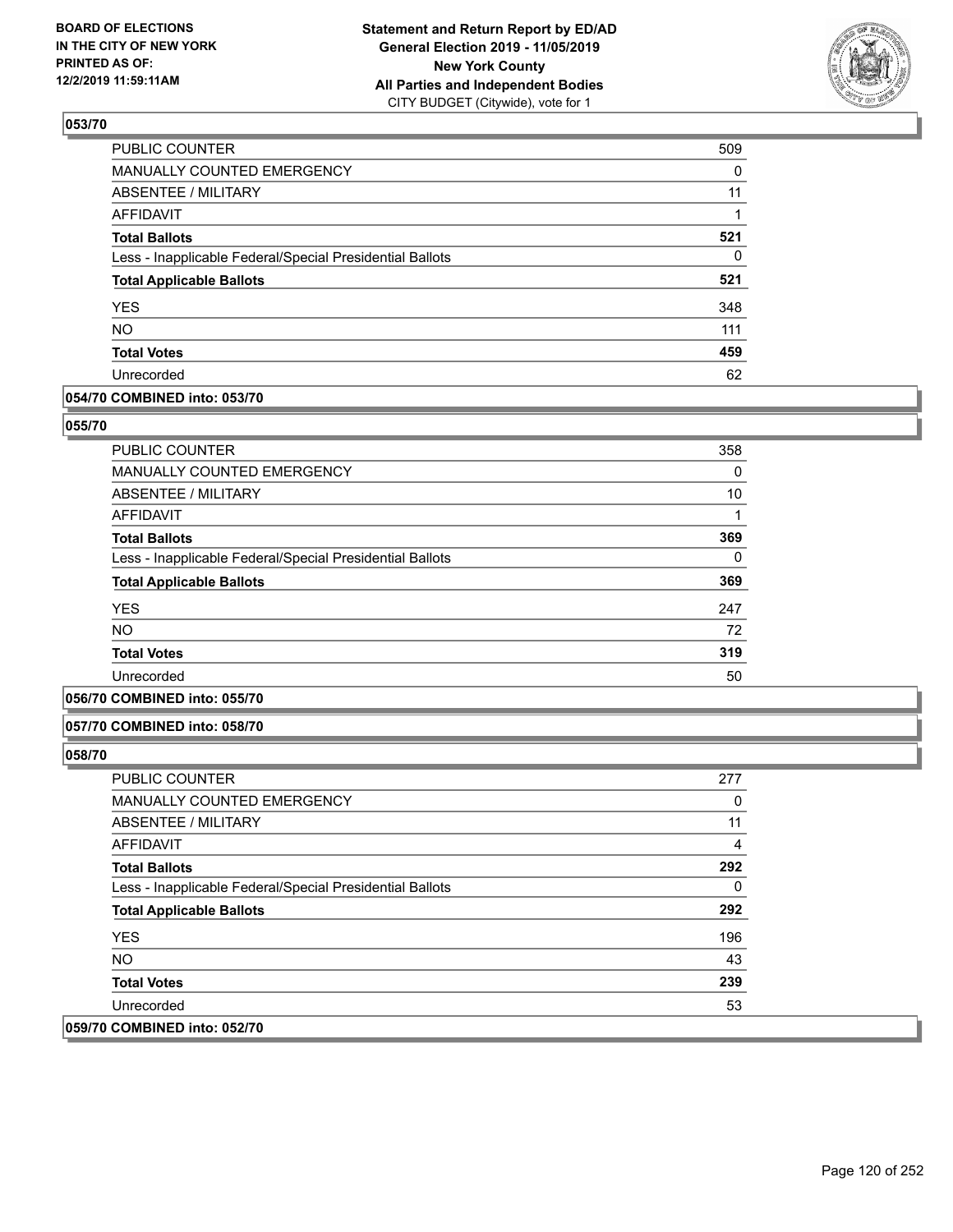

| <b>PUBLIC COUNTER</b>                                    | 195      |
|----------------------------------------------------------|----------|
| MANUALLY COUNTED EMERGENCY                               | 0        |
| ABSENTEE / MILITARY                                      | 13       |
| <b>AFFIDAVIT</b>                                         | 0        |
| <b>Total Ballots</b>                                     | 208      |
| Less - Inapplicable Federal/Special Presidential Ballots | $\Omega$ |
| <b>Total Applicable Ballots</b>                          | 208      |
| <b>YES</b>                                               | 119      |
| <b>NO</b>                                                | 32       |
| <b>Total Votes</b>                                       | 151      |
| Unrecorded                                               | 57       |

### **061/70 COMBINED into: 060/70**

### **062/70**

| PUBLIC COUNTER                                           | 280 |
|----------------------------------------------------------|-----|
| <b>MANUALLY COUNTED EMERGENCY</b>                        | 0   |
| ABSENTEE / MILITARY                                      | 15  |
| AFFIDAVIT                                                |     |
| <b>Total Ballots</b>                                     | 296 |
| Less - Inapplicable Federal/Special Presidential Ballots | 0   |
| <b>Total Applicable Ballots</b>                          | 296 |
| <b>YES</b>                                               | 228 |
| <b>NO</b>                                                | 41  |
| <b>Total Votes</b>                                       | 269 |
| Unrecorded                                               | 27  |

| <b>PUBLIC COUNTER</b>                                    | 177 |
|----------------------------------------------------------|-----|
| <b>MANUALLY COUNTED EMERGENCY</b>                        | 0   |
| ABSENTEE / MILITARY                                      | 10  |
| AFFIDAVIT                                                | 0   |
| <b>Total Ballots</b>                                     | 187 |
| Less - Inapplicable Federal/Special Presidential Ballots | 0   |
| <b>Total Applicable Ballots</b>                          | 187 |
| <b>YES</b>                                               | 131 |
| NO.                                                      | 23  |
| <b>Total Votes</b>                                       | 154 |
| Unrecorded                                               | 33  |
| 064/70 COMBINED into: 065/70                             |     |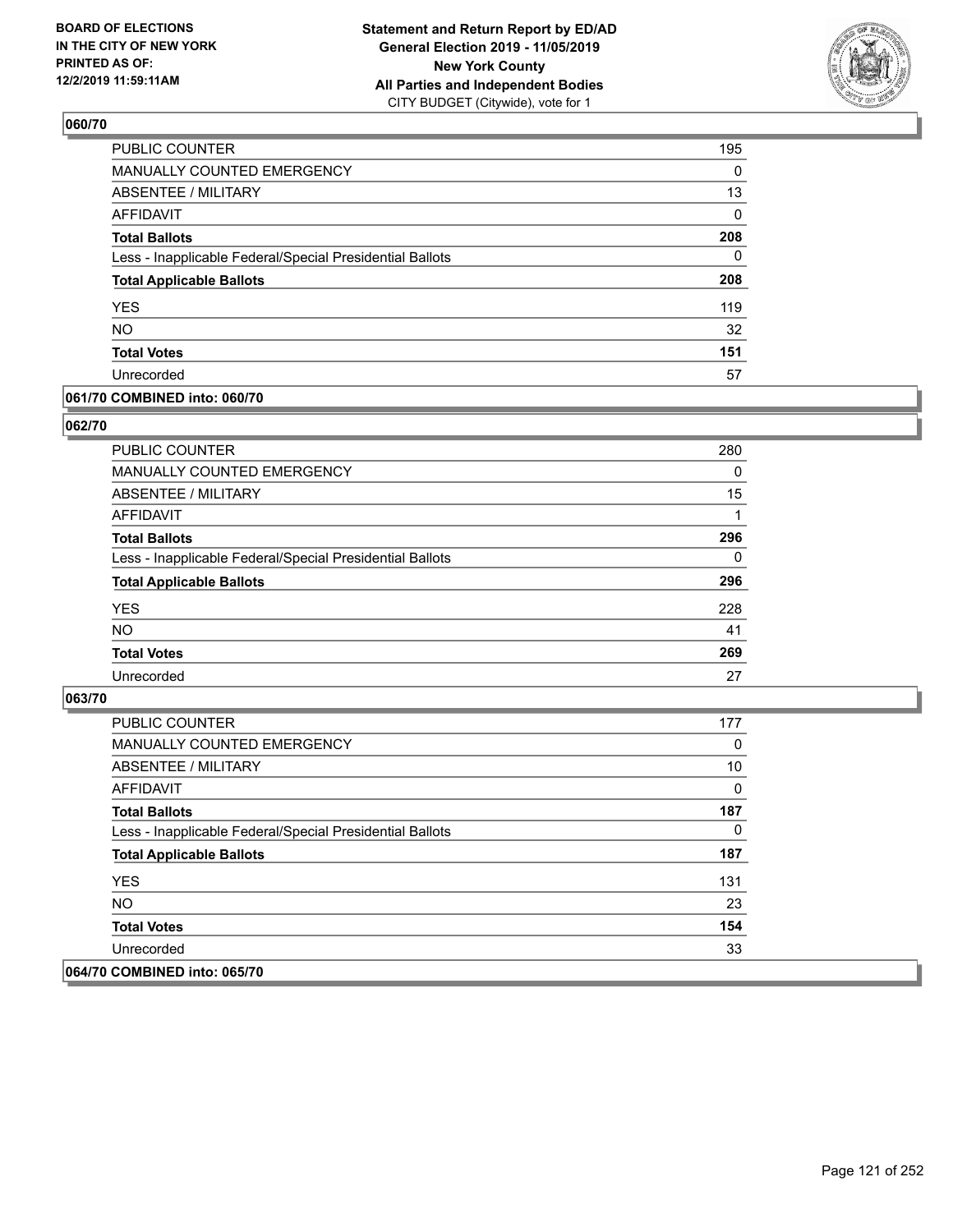

| PUBLIC COUNTER                                           | 238 |
|----------------------------------------------------------|-----|
| MANUALLY COUNTED EMERGENCY                               | 0   |
| ABSENTEE / MILITARY                                      | 10  |
| AFFIDAVIT                                                | 3   |
| Total Ballots                                            | 251 |
| Less - Inapplicable Federal/Special Presidential Ballots | 0   |
| <b>Total Applicable Ballots</b>                          | 251 |
| YES                                                      | 209 |
| NO.                                                      | 29  |
| <b>Total Votes</b>                                       | 238 |
| Unrecorded                                               | 13  |

### **066/70**

| PUBLIC COUNTER                                           | 170 |
|----------------------------------------------------------|-----|
| <b>MANUALLY COUNTED EMERGENCY</b>                        | 0   |
| ABSENTEE / MILITARY                                      | 3   |
| <b>AFFIDAVIT</b>                                         |     |
| <b>Total Ballots</b>                                     | 174 |
| Less - Inapplicable Federal/Special Presidential Ballots | 0   |
| <b>Total Applicable Ballots</b>                          | 174 |
| <b>YES</b>                                               | 130 |
| <b>NO</b>                                                | 27  |
| <b>Total Votes</b>                                       | 157 |
| Unrecorded                                               | 17  |
|                                                          |     |

### **067/70 COMBINED into: 089/69**

| <b>PUBLIC COUNTER</b>                                    | 180            |
|----------------------------------------------------------|----------------|
| MANUALLY COUNTED EMERGENCY                               | 0              |
| ABSENTEE / MILITARY                                      | 8              |
| AFFIDAVIT                                                | $\overline{2}$ |
| <b>Total Ballots</b>                                     | 190            |
| Less - Inapplicable Federal/Special Presidential Ballots | 0              |
| <b>Total Applicable Ballots</b>                          | 190            |
| <b>YES</b>                                               | 153            |
| <b>NO</b>                                                | 27             |
| <b>Total Votes</b>                                       | 180            |
| Unrecorded                                               | 10             |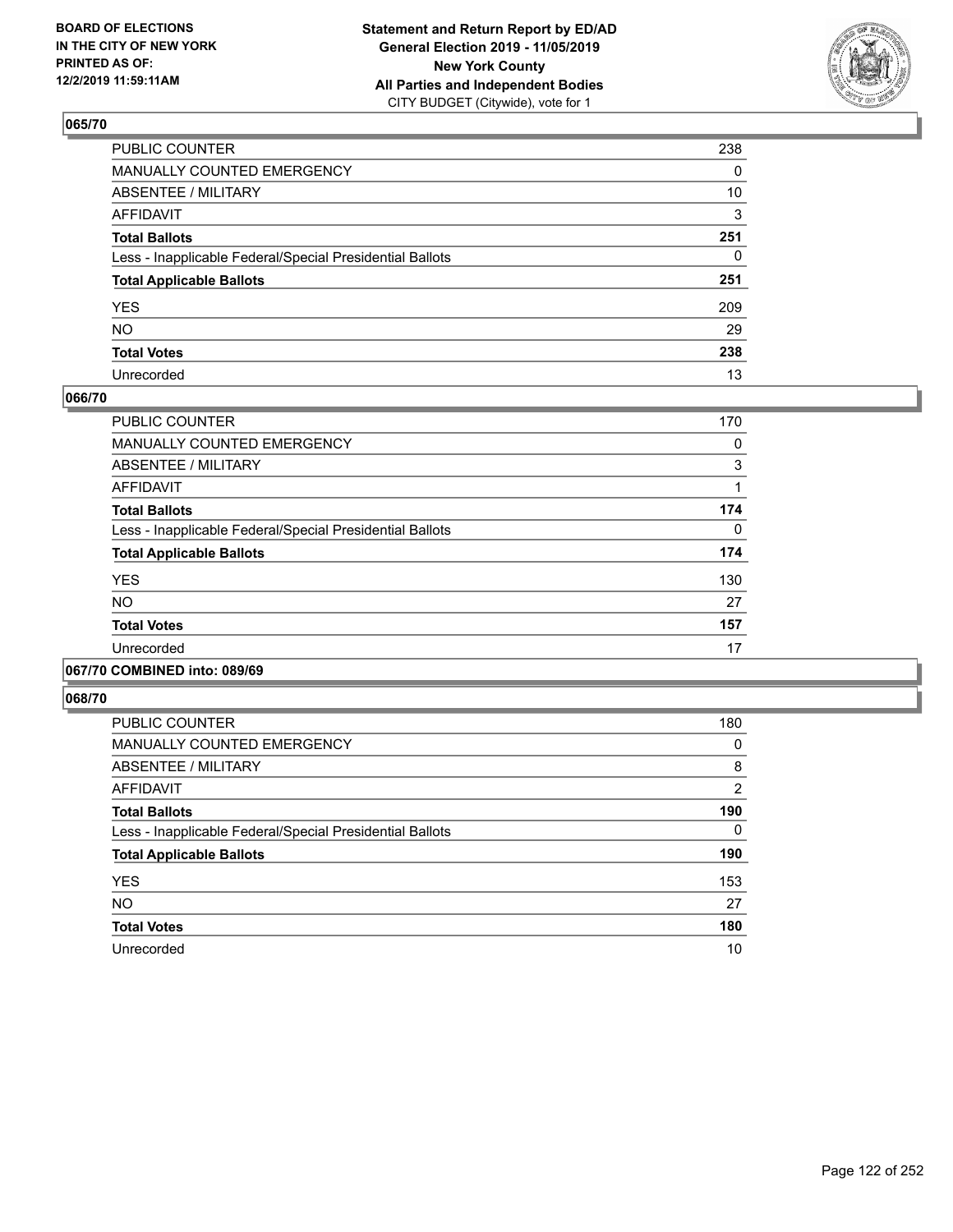

| PUBLIC COUNTER                                           | 148      |
|----------------------------------------------------------|----------|
| <b>MANUALLY COUNTED EMERGENCY</b>                        | 0        |
| ABSENTEE / MILITARY                                      | 0        |
| <b>AFFIDAVIT</b>                                         | 0        |
| <b>Total Ballots</b>                                     | 148      |
| Less - Inapplicable Federal/Special Presidential Ballots | $\Omega$ |
| <b>Total Applicable Ballots</b>                          | 148      |
| <b>YES</b>                                               | 95       |
| <b>NO</b>                                                | 27       |
| <b>Total Votes</b>                                       | 122      |
| Unrecorded                                               | 26       |

## **070/70 COMBINED into: 073/70**

### **071/70**

| <b>PUBLIC COUNTER</b>                                    | 302 |
|----------------------------------------------------------|-----|
| <b>MANUALLY COUNTED EMERGENCY</b>                        | 0   |
| ABSENTEE / MILITARY                                      | 8   |
| <b>AFFIDAVIT</b>                                         |     |
| <b>Total Ballots</b>                                     | 311 |
| Less - Inapplicable Federal/Special Presidential Ballots | 0   |
| <b>Total Applicable Ballots</b>                          | 311 |
| <b>YES</b>                                               | 213 |
| <b>NO</b>                                                | 50  |
| <b>Total Votes</b>                                       | 263 |
| Unrecorded                                               | 48  |

# **072/70 COMBINED into: 071/70**

| <b>PUBLIC COUNTER</b>                                    | 199      |
|----------------------------------------------------------|----------|
| <b>MANUALLY COUNTED EMERGENCY</b>                        | 0        |
| <b>ABSENTEE / MILITARY</b>                               | 8        |
| AFFIDAVIT                                                | 4        |
| <b>Total Ballots</b>                                     | 211      |
| Less - Inapplicable Federal/Special Presidential Ballots | $\Omega$ |
| <b>Total Applicable Ballots</b>                          | 211      |
| <b>YES</b>                                               | 150      |
| <b>NO</b>                                                | 35       |
| <b>Total Votes</b>                                       | 185      |
| Unrecorded                                               | 26       |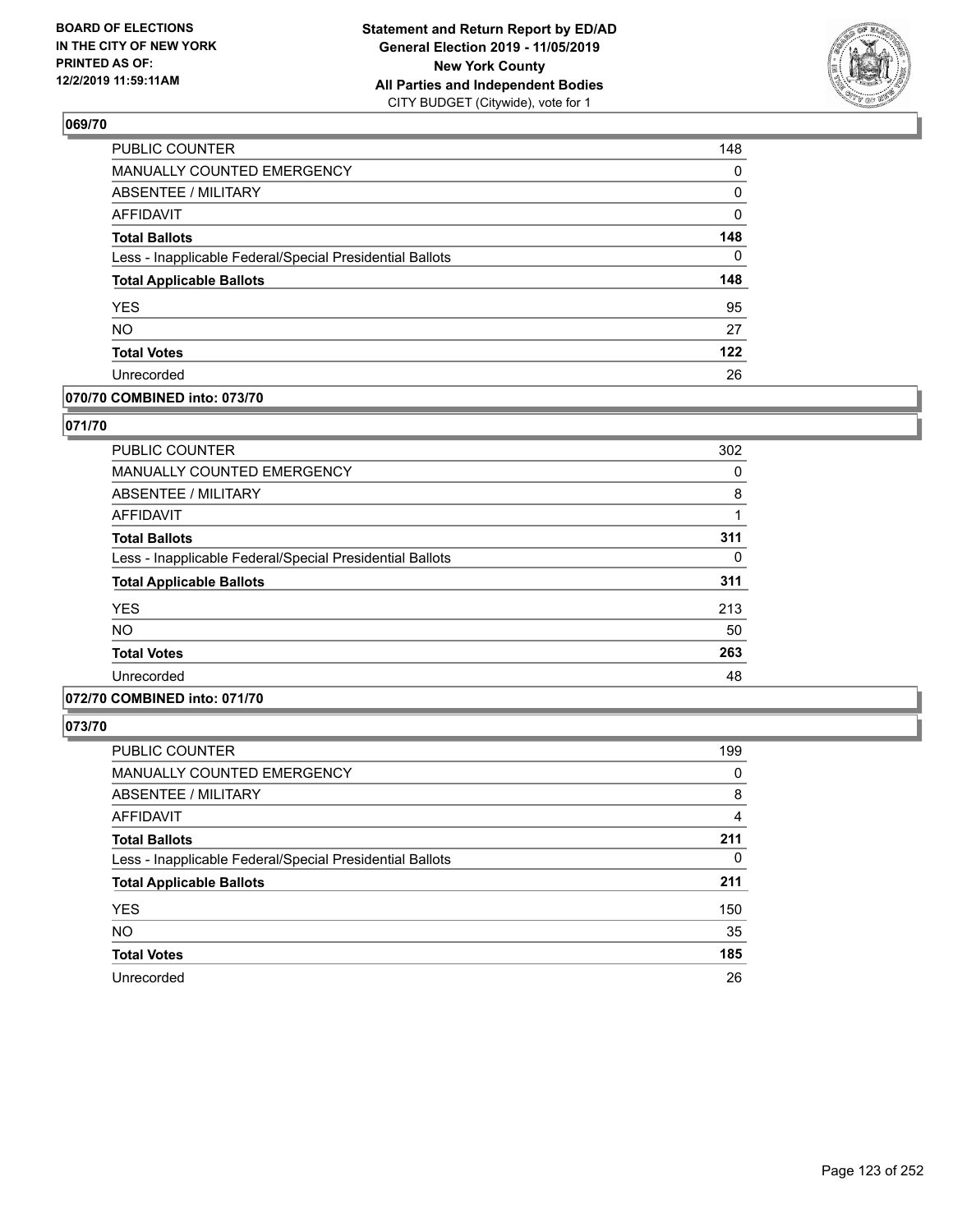

| <b>PUBLIC COUNTER</b>                                    | 445      |
|----------------------------------------------------------|----------|
| MANUALLY COUNTED EMERGENCY                               | 0        |
| ABSENTEE / MILITARY                                      | 4        |
| <b>AFFIDAVIT</b>                                         | 8        |
| <b>Total Ballots</b>                                     | 457      |
| Less - Inapplicable Federal/Special Presidential Ballots | $\Omega$ |
| <b>Total Applicable Ballots</b>                          | 457      |
| <b>YES</b>                                               | 324      |
| <b>NO</b>                                                | 78       |
| <b>Total Votes</b>                                       | 402      |
|                                                          |          |

### **075/70 COMBINED into: 076/70**

### **076/70**

| PUBLIC COUNTER                                           | 327      |
|----------------------------------------------------------|----------|
| <b>MANUALLY COUNTED EMERGENCY</b>                        | 0        |
| ABSENTEE / MILITARY                                      | 19       |
| AFFIDAVIT                                                | 6        |
| <b>Total Ballots</b>                                     | 352      |
| Less - Inapplicable Federal/Special Presidential Ballots | $\Omega$ |
| <b>Total Applicable Ballots</b>                          | 352      |
| <b>YES</b>                                               | 241      |
| <b>NO</b>                                                | 73       |
| <b>Total Votes</b>                                       | 314      |
| Unrecorded                                               | 38       |

### **077/70**

| <b>PUBLIC COUNTER</b>                                    | 210 |
|----------------------------------------------------------|-----|
| <b>MANUALLY COUNTED EMERGENCY</b>                        | 0   |
| ABSENTEE / MILITARY                                      |     |
| AFFIDAVIT                                                |     |
| <b>Total Ballots</b>                                     | 218 |
| Less - Inapplicable Federal/Special Presidential Ballots | 0   |
| <b>Total Applicable Ballots</b>                          | 218 |
| <b>YES</b>                                               | 143 |
| <b>NO</b>                                                | 33  |
| <b>Total Votes</b>                                       | 176 |
| Unrecorded                                               | 42  |
| 078/70 COMBINED into: 077/70                             |     |
|                                                          |     |

**079/70 COMBINED into: 081/70**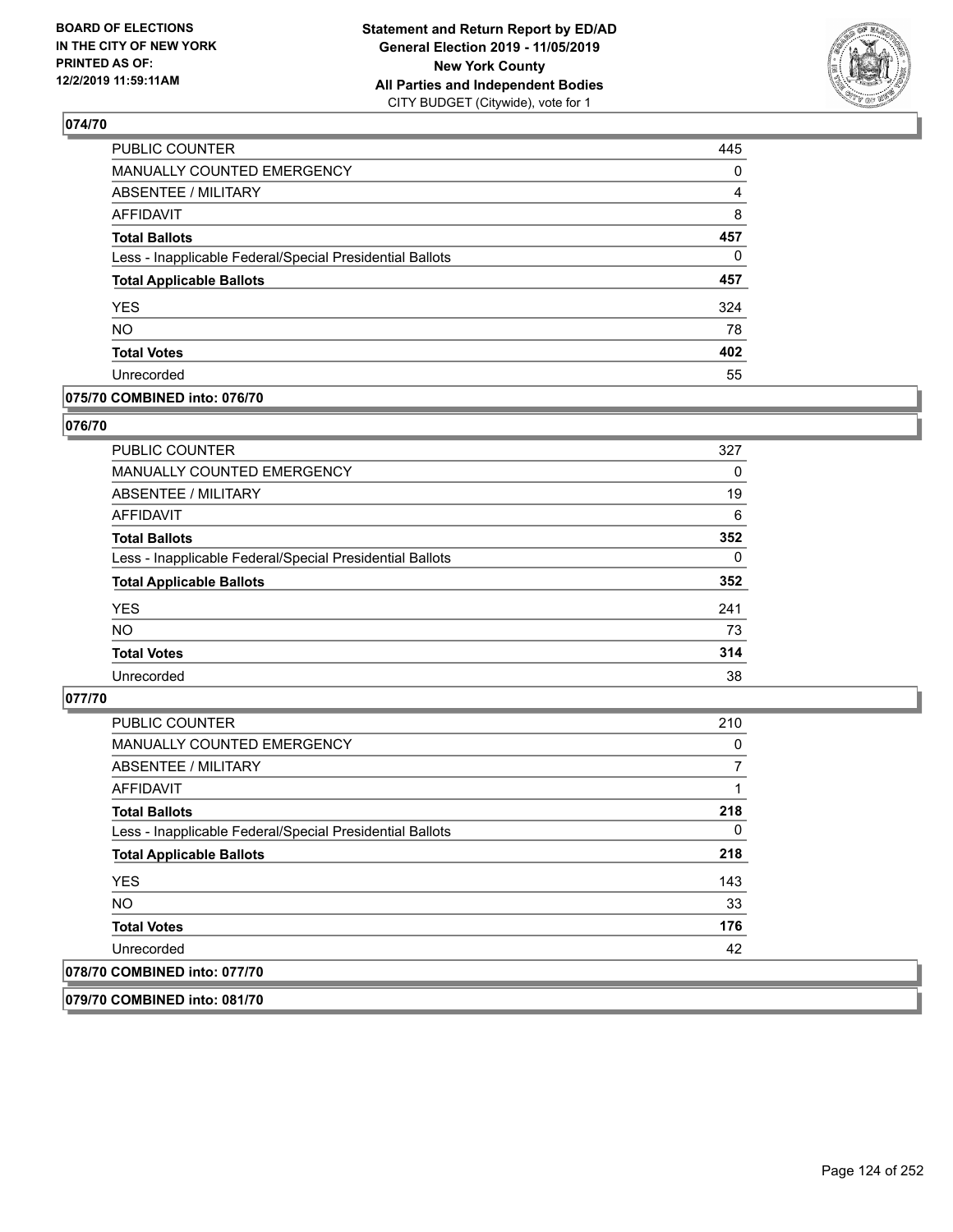

| PUBLIC COUNTER                                           | 117             |
|----------------------------------------------------------|-----------------|
| MANUALLY COUNTED EMERGENCY                               | $\mathbf{0}$    |
| ABSENTEE / MILITARY                                      |                 |
| AFFIDAVIT                                                |                 |
| Total Ballots                                            | 119             |
| Less - Inapplicable Federal/Special Presidential Ballots | 0               |
| <b>Total Applicable Ballots</b>                          | 119             |
| YES                                                      | 69              |
| NO.                                                      | 12 <sup>2</sup> |
| <b>Total Votes</b>                                       | 81              |
| Unrecorded                                               | 38              |

### **081/70**

| <b>PUBLIC COUNTER</b>                                    | 176 |
|----------------------------------------------------------|-----|
| <b>MANUALLY COUNTED EMERGENCY</b>                        | 0   |
| ABSENTEE / MILITARY                                      |     |
| <b>AFFIDAVIT</b>                                         | 0   |
| <b>Total Ballots</b>                                     | 183 |
| Less - Inapplicable Federal/Special Presidential Ballots | 0   |
| <b>Total Applicable Ballots</b>                          | 183 |
| <b>YES</b>                                               | 114 |
| <b>NO</b>                                                | 31  |
| <b>Total Votes</b>                                       | 145 |
| Unrecorded                                               | 38  |
|                                                          |     |

### **082/70 COMBINED into: 069/70**

| <b>PUBLIC COUNTER</b>                                    | 262 |
|----------------------------------------------------------|-----|
| <b>MANUALLY COUNTED EMERGENCY</b>                        | 0   |
| ABSENTEE / MILITARY                                      | 3   |
| AFFIDAVIT                                                |     |
| <b>Total Ballots</b>                                     | 266 |
| Less - Inapplicable Federal/Special Presidential Ballots | 0   |
| <b>Total Applicable Ballots</b>                          | 266 |
| <b>YES</b>                                               | 166 |
| NO.                                                      | 48  |
| <b>Total Votes</b>                                       | 214 |
| Unrecorded                                               | 52  |
| 084/70 COMBINED into: 085/70                             |     |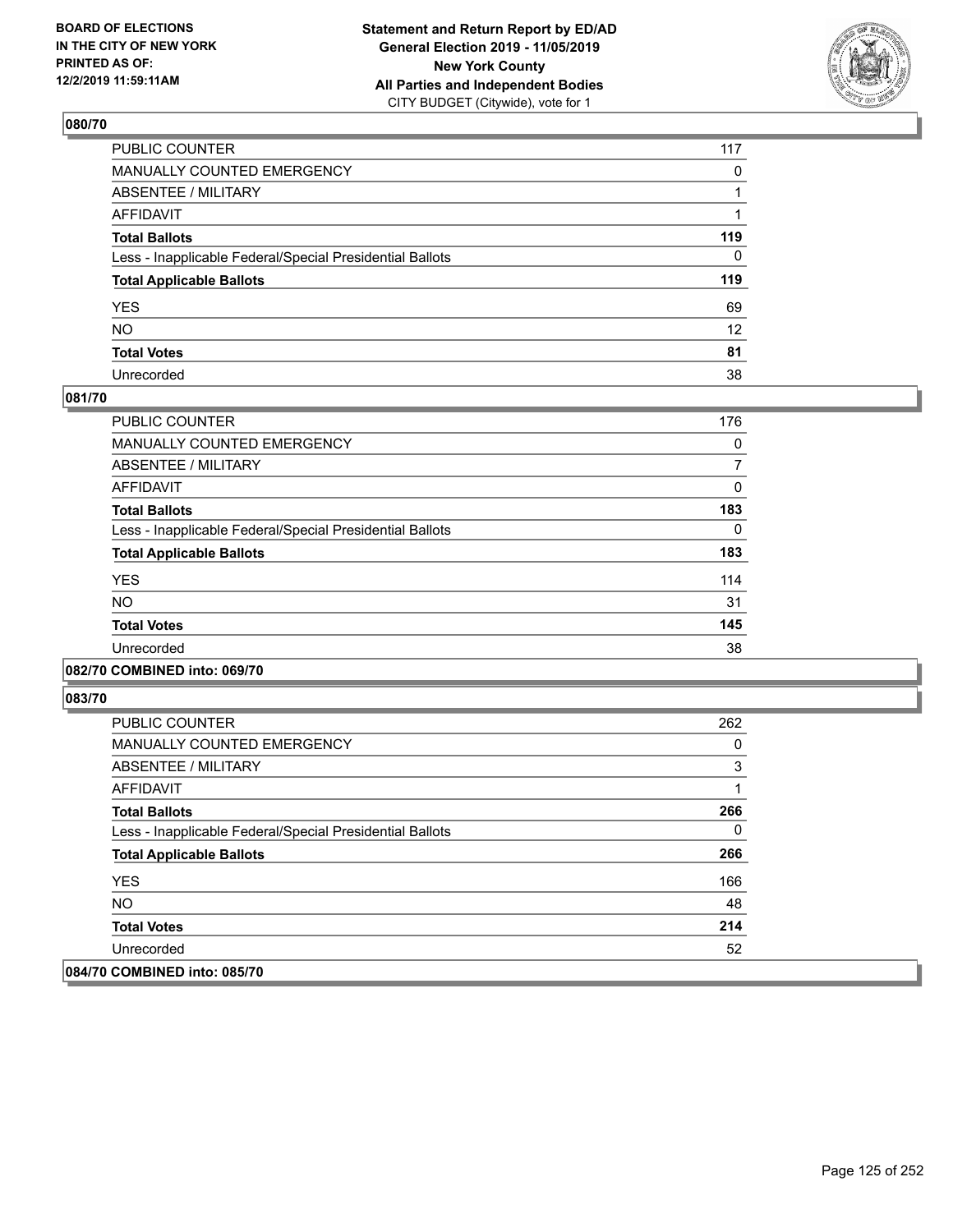

| 413            |
|----------------|
| 0              |
| 9              |
| $\overline{2}$ |
| 424            |
| 0              |
| 424            |
| 266            |
| 76             |
| 342            |
| 82             |
|                |

## **086/70 COMBINED into: 083/70**

#### **087/70 COMBINED into: 099/70**

## **088/70**

| <b>PUBLIC COUNTER</b>                                    | 225      |
|----------------------------------------------------------|----------|
| <b>MANUALLY COUNTED EMERGENCY</b>                        | 0        |
| ABSENTEE / MILITARY                                      | 5        |
| AFFIDAVIT                                                | 0        |
| <b>Total Ballots</b>                                     | 230      |
| Less - Inapplicable Federal/Special Presidential Ballots | $\Omega$ |
| <b>Total Applicable Ballots</b>                          | 230      |
| <b>YES</b>                                               | 173      |
| <b>NO</b>                                                | 44       |
| <b>Total Votes</b>                                       | 217      |
| Unrecorded                                               | 13       |

### **089/70 COMBINED into: 062/70**

### **090/70 COMBINED into: 088/70**

| PUBLIC COUNTER                                           | 362 |
|----------------------------------------------------------|-----|
| <b>MANUALLY COUNTED EMERGENCY</b>                        | 0   |
| ABSENTEE / MILITARY                                      |     |
| AFFIDAVIT                                                | 4   |
| <b>Total Ballots</b>                                     | 373 |
| Less - Inapplicable Federal/Special Presidential Ballots | 0   |
| <b>Total Applicable Ballots</b>                          | 373 |
| <b>YES</b>                                               | 265 |
| <b>NO</b>                                                | 77  |
| <b>Total Votes</b>                                       | 342 |
| Unrecorded                                               | 31  |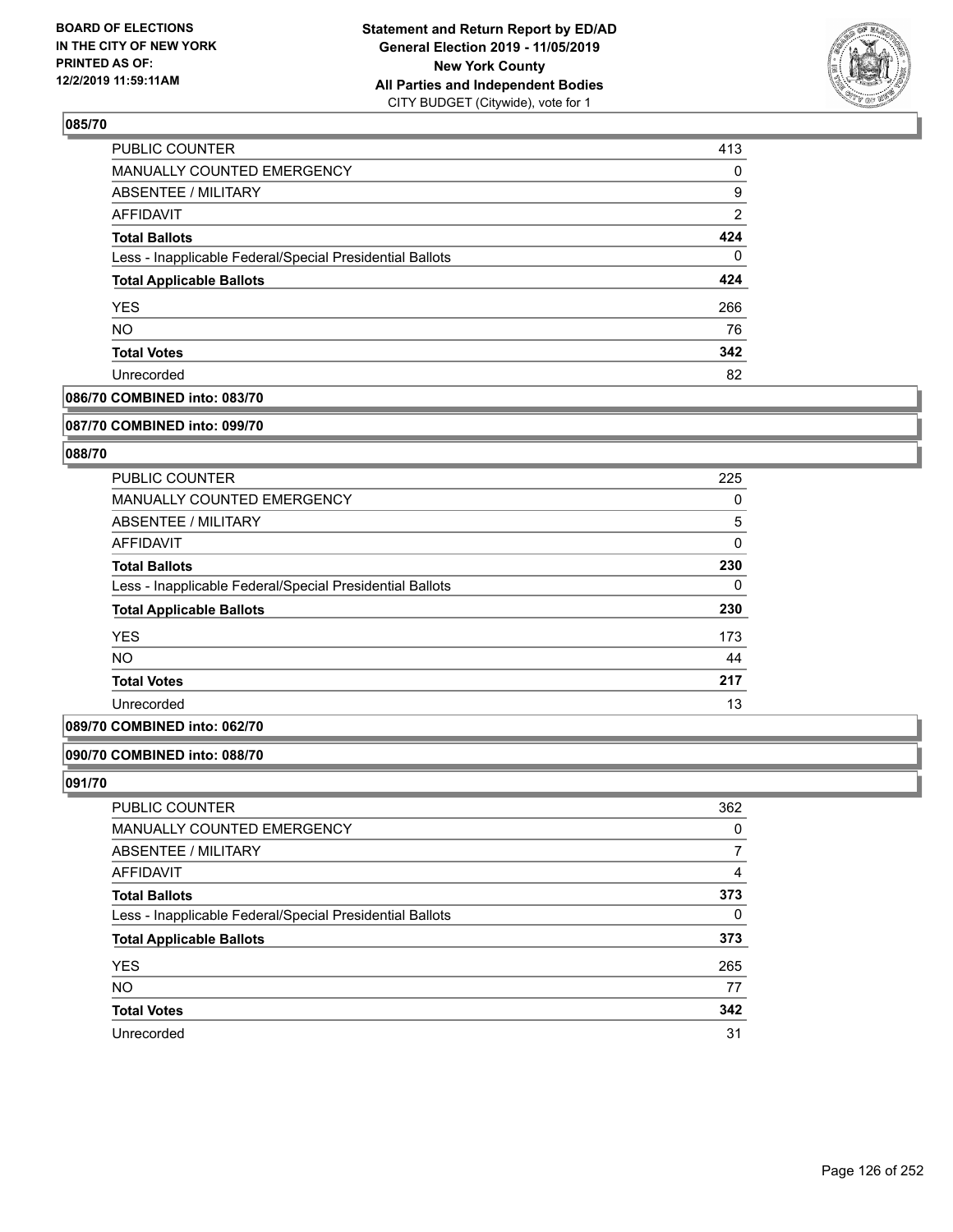

| PUBLIC COUNTER                                           | 368 |
|----------------------------------------------------------|-----|
| <b>MANUALLY COUNTED EMERGENCY</b>                        | 0   |
| <b>ABSENTEE / MILITARY</b>                               | 9   |
| <b>AFFIDAVIT</b>                                         | 5   |
| <b>Total Ballots</b>                                     | 382 |
| Less - Inapplicable Federal/Special Presidential Ballots | 0   |
| <b>Total Applicable Ballots</b>                          | 382 |
| <b>YES</b>                                               | 285 |
| <b>NO</b>                                                | 57  |
| <b>Total Votes</b>                                       | 342 |
| Unrecorded                                               | 40  |

### **093/70 COMBINED into: 017/70**

**094/70 COMBINED into: 099/70**

**095/70 COMBINED into: 088/70**

**096/70 COMBINED into: 088/70**

#### **097/70 COMBINED into: 088/70**

### **098/70**

| <b>PUBLIC COUNTER</b>                                    | 194      |
|----------------------------------------------------------|----------|
| <b>MANUALLY COUNTED EMERGENCY</b>                        | $\Omega$ |
| ABSENTEE / MILITARY                                      | 10       |
| <b>AFFIDAVIT</b>                                         |          |
| <b>Total Ballots</b>                                     | 205      |
| Less - Inapplicable Federal/Special Presidential Ballots | 0        |
| <b>Total Applicable Ballots</b>                          | 205      |
| <b>YES</b>                                               | 151      |
| <b>NO</b>                                                | 27       |
| <b>Total Votes</b>                                       | 178      |
| Unrecorded                                               | 27       |

| <b>PUBLIC COUNTER</b>                                    | 257           |
|----------------------------------------------------------|---------------|
| MANUALLY COUNTED EMERGENCY                               | 0             |
| ABSENTEE / MILITARY                                      | $\mathcal{P}$ |
| AFFIDAVIT                                                | 3             |
| <b>Total Ballots</b>                                     | 262           |
| Less - Inapplicable Federal/Special Presidential Ballots | 0             |
| <b>Total Applicable Ballots</b>                          | 262           |
| <b>YES</b>                                               | 171           |
| <b>NO</b>                                                | 31            |
| <b>Total Votes</b>                                       | 202           |
| Unrecorded                                               | 60            |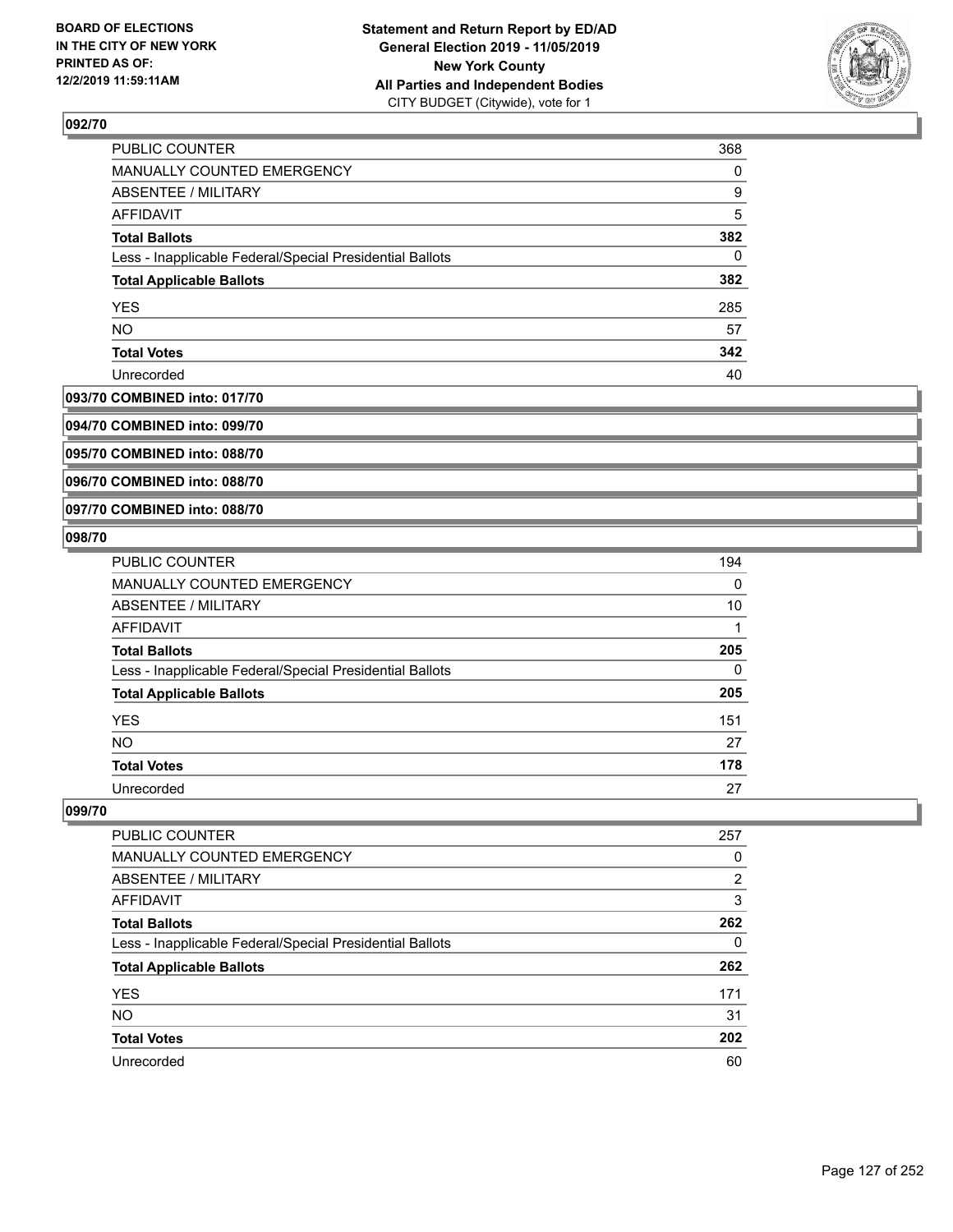

| <b>PUBLIC COUNTER</b>                                    | 312 |
|----------------------------------------------------------|-----|
| <b>MANUALLY COUNTED EMERGENCY</b>                        | 0   |
| ABSENTEE / MILITARY                                      | 5   |
| AFFIDAVIT                                                | 3   |
| <b>Total Ballots</b>                                     | 320 |
| Less - Inapplicable Federal/Special Presidential Ballots | 0   |
| <b>Total Applicable Ballots</b>                          | 320 |
| <b>YES</b>                                               | 238 |
| <b>NO</b>                                                | 45  |
| <b>Total Votes</b>                                       | 283 |
| Unrecorded                                               | 37  |

#### **101/70 COMBINED into: 100/70**

**102/70 COMBINED into: 074/70**

**103/70 COMBINED into: 023/70**

**104/70 COMBINED into: 102/69**

**105/70 COMBINED into: 092/70**

**106/70 COMBINED into: 091/70**

**107/70 COMBINED into: 091/70**

**108/70** 

| <b>PUBLIC COUNTER</b>                                    | 270          |
|----------------------------------------------------------|--------------|
| <b>MANUALLY COUNTED EMERGENCY</b>                        | 0            |
| ABSENTEE / MILITARY                                      | 11           |
| AFFIDAVIT                                                | 9            |
| <b>Total Ballots</b>                                     | 290          |
| Less - Inapplicable Federal/Special Presidential Ballots | $\mathbf{0}$ |
| <b>Total Applicable Ballots</b>                          | 290          |
| <b>YES</b>                                               | 206          |
| <b>NO</b>                                                | 53           |
| <b>Total Votes</b>                                       | 259          |
| Unrecorded                                               | 31           |
| 109/70 COMBINED into: 099/70                             |              |
| 110/70 COMBINED into: 022/70                             |              |

**111/70 COMBINED into: 038/70**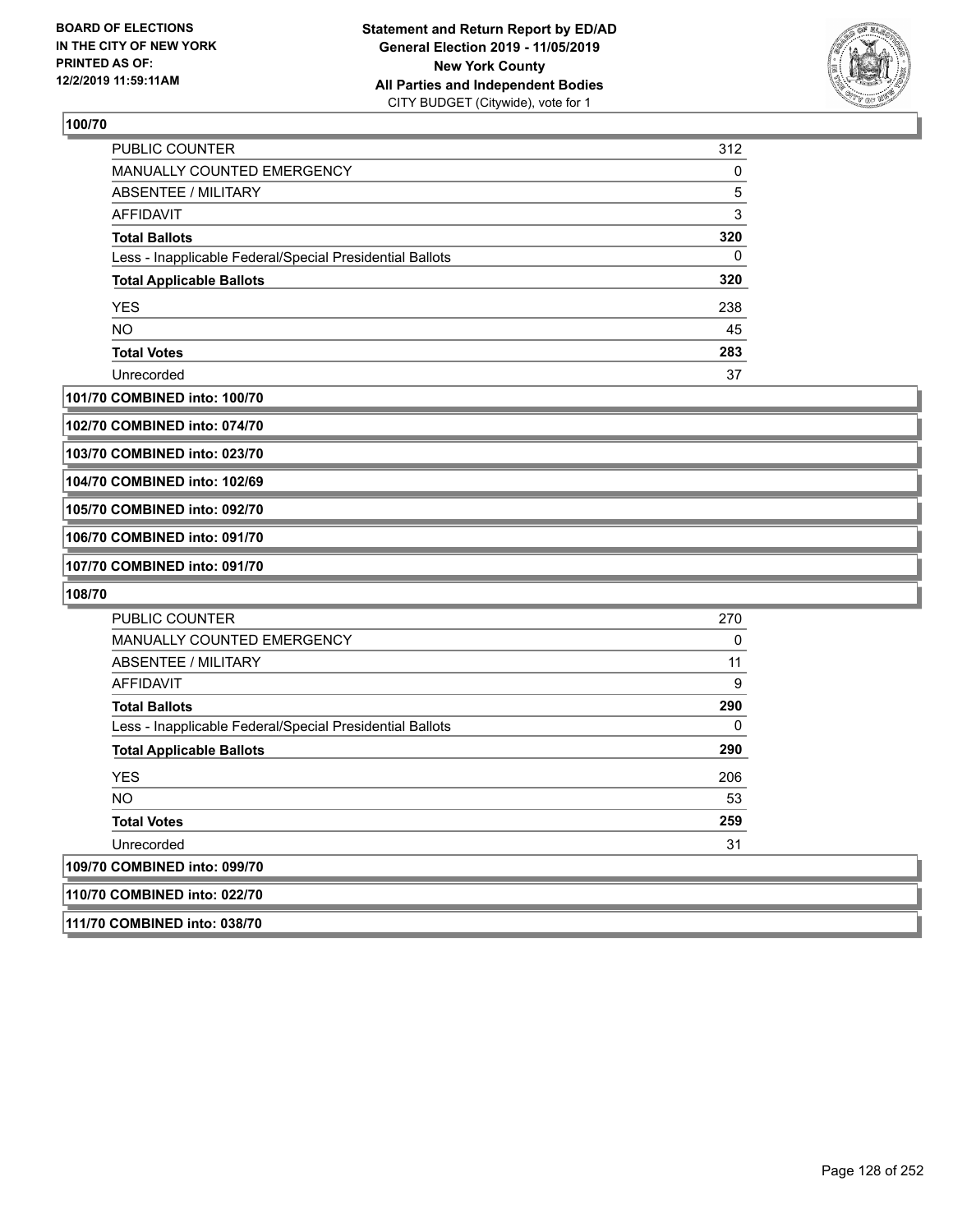

| PUBLIC COUNTER                                           | 166 |
|----------------------------------------------------------|-----|
| MANUALLY COUNTED EMERGENCY                               | 0   |
| ABSENTEE / MILITARY                                      | 0   |
| AFFIDAVIT                                                | 3   |
| Total Ballots                                            | 169 |
| Less - Inapplicable Federal/Special Presidential Ballots | 0   |
| <b>Total Applicable Ballots</b>                          | 169 |
| YES                                                      | 116 |
| NΟ                                                       | 30  |
| <b>Total Votes</b>                                       | 146 |
| Unrecorded                                               | 23  |

### **002/71**

| <b>PUBLIC COUNTER</b>                                    | 113      |
|----------------------------------------------------------|----------|
| MANUALLY COUNTED EMERGENCY                               | 0        |
| ABSENTEE / MILITARY                                      | 2        |
| AFFIDAVIT                                                | 0        |
| <b>Total Ballots</b>                                     | 115      |
| Less - Inapplicable Federal/Special Presidential Ballots | $\Omega$ |
| <b>Total Applicable Ballots</b>                          | 115      |
| <b>YES</b>                                               | 88       |
| <b>NO</b>                                                | 18       |
| <b>Total Votes</b>                                       | 106      |
| Unrecorded                                               | 9        |
|                                                          |          |

# **003/71 COMBINED into: 004/71**

| <b>PUBLIC COUNTER</b>                                    | 185            |
|----------------------------------------------------------|----------------|
| <b>MANUALLY COUNTED EMERGENCY</b>                        | 0              |
| ABSENTEE / MILITARY                                      | $\overline{4}$ |
| <b>AFFIDAVIT</b>                                         | 3              |
| <b>Total Ballots</b>                                     | 192            |
| Less - Inapplicable Federal/Special Presidential Ballots | 0              |
| <b>Total Applicable Ballots</b>                          | 192            |
| <b>YES</b>                                               | 140            |
| <b>NO</b>                                                | 34             |
| <b>Total Votes</b>                                       | 174            |
| Unrecorded                                               | 18             |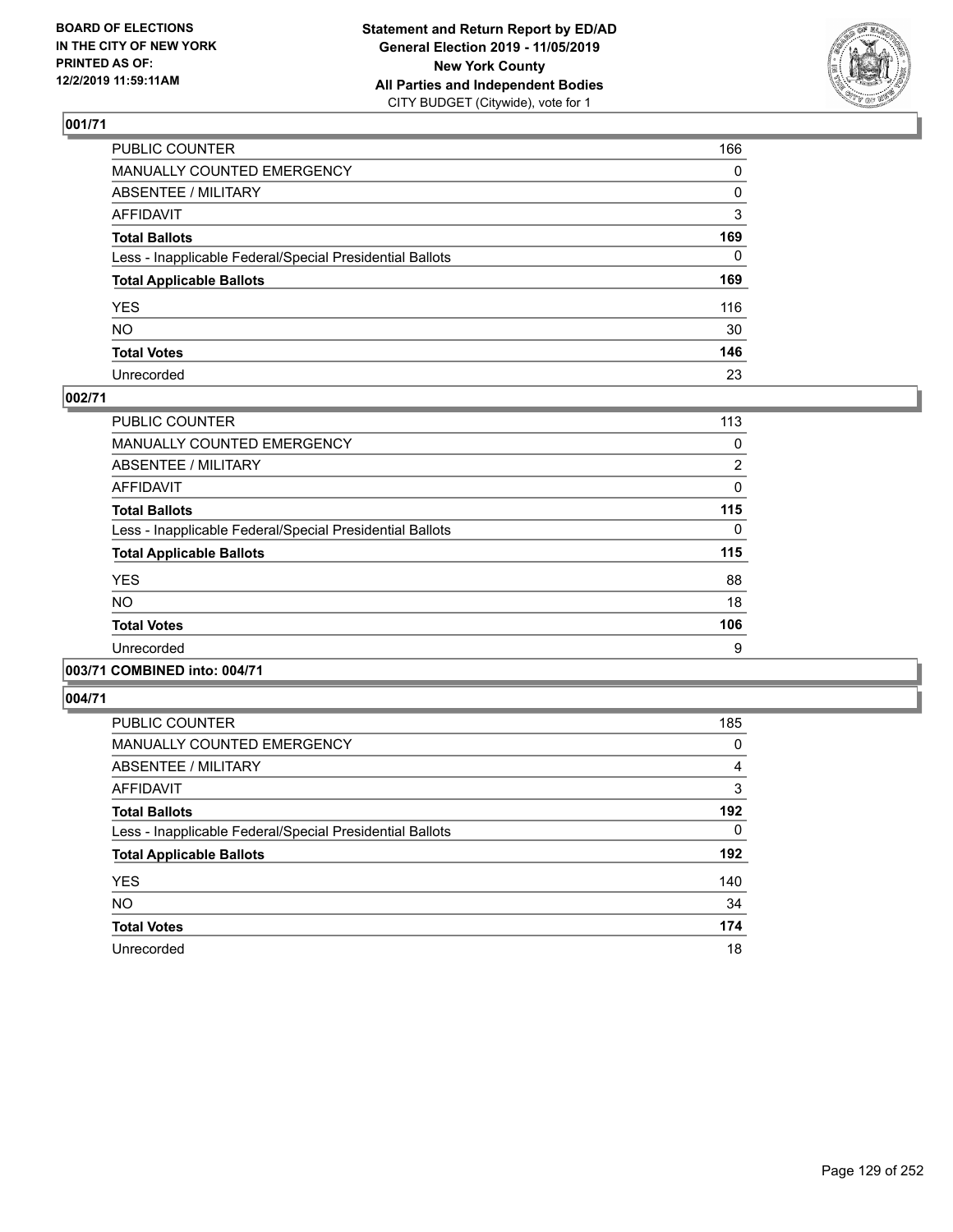

| PUBLIC COUNTER                                           | 226          |
|----------------------------------------------------------|--------------|
| MANUALLY COUNTED EMERGENCY                               | $\mathbf{0}$ |
| ABSENTEE / MILITARY                                      | 6            |
| AFFIDAVIT                                                | 3            |
| Total Ballots                                            | 235          |
| Less - Inapplicable Federal/Special Presidential Ballots | 0            |
| <b>Total Applicable Ballots</b>                          | 235          |
| YES                                                      | 176          |
| NO.                                                      | 24           |
| <b>Total Votes</b>                                       | 200          |
| Unrecorded                                               | 35           |

### **006/71**

| <b>PUBLIC COUNTER</b>                                    | 158 |
|----------------------------------------------------------|-----|
| <b>MANUALLY COUNTED EMERGENCY</b>                        | 0   |
| ABSENTEE / MILITARY                                      | 2   |
| <b>AFFIDAVIT</b>                                         | 3   |
| <b>Total Ballots</b>                                     | 163 |
| Less - Inapplicable Federal/Special Presidential Ballots | 0   |
| <b>Total Applicable Ballots</b>                          | 163 |
| <b>YES</b>                                               | 123 |
| <b>NO</b>                                                | 22  |
| <b>Total Votes</b>                                       | 145 |
| Unrecorded                                               | 18  |
|                                                          |     |

### **007/71 COMBINED into: 005/71**

| <b>PUBLIC COUNTER</b>                                    | 311 |
|----------------------------------------------------------|-----|
| <b>MANUALLY COUNTED EMERGENCY</b>                        | 0   |
| ABSENTEE / MILITARY                                      | 3   |
| AFFIDAVIT                                                | 6   |
| <b>Total Ballots</b>                                     | 320 |
| Less - Inapplicable Federal/Special Presidential Ballots | 0   |
| <b>Total Applicable Ballots</b>                          | 320 |
| <b>YES</b>                                               | 244 |
| NO.                                                      | 48  |
| <b>Total Votes</b>                                       | 292 |
| Unrecorded                                               | 28  |
| 009/71 COMBINED into: 032/71                             |     |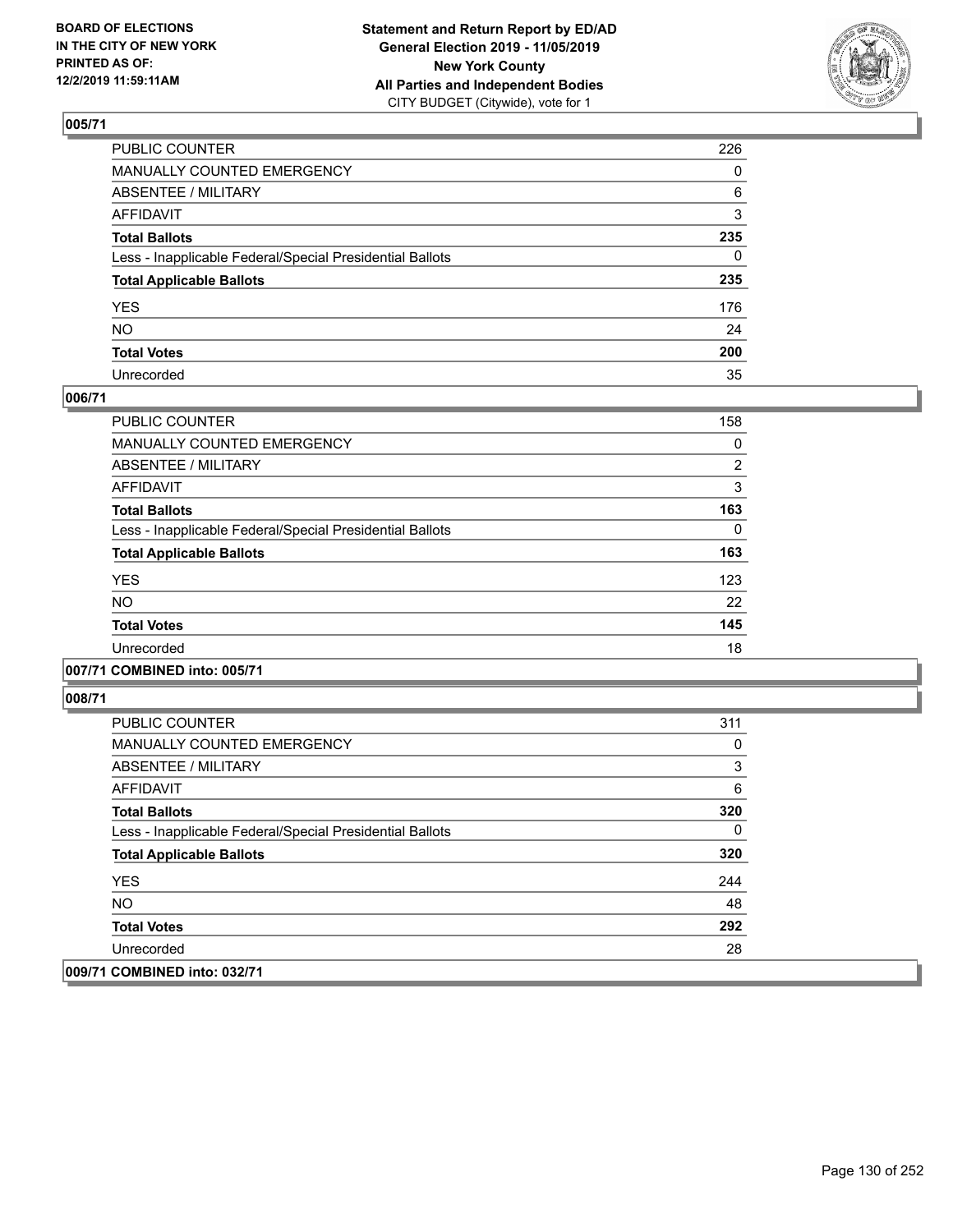

| PUBLIC COUNTER                                           | 242          |
|----------------------------------------------------------|--------------|
| MANUALLY COUNTED EMERGENCY                               | $\mathbf{0}$ |
| ABSENTEE / MILITARY                                      | 8            |
| AFFIDAVIT                                                | 2            |
| Total Ballots                                            | 252          |
| Less - Inapplicable Federal/Special Presidential Ballots | 0            |
| <b>Total Applicable Ballots</b>                          | 252          |
| YES                                                      | 178          |
| NO.                                                      | 55           |
| <b>Total Votes</b>                                       | 233          |
| Unrecorded                                               | 19           |

## **011/71**

| PUBLIC COUNTER                                           | 122      |
|----------------------------------------------------------|----------|
| <b>MANUALLY COUNTED EMERGENCY</b>                        | 0        |
| ABSENTEE / MILITARY                                      | 0        |
| AFFIDAVIT                                                | $\Omega$ |
| <b>Total Ballots</b>                                     | 122      |
| Less - Inapplicable Federal/Special Presidential Ballots | 0        |
| <b>Total Applicable Ballots</b>                          | 122      |
| <b>YES</b>                                               | 89       |
| <b>NO</b>                                                | 23       |
| <b>Total Votes</b>                                       | 112      |
| Unrecorded                                               | 10       |

| <b>PUBLIC COUNTER</b>                                    | 278 |
|----------------------------------------------------------|-----|
| MANUALLY COUNTED EMERGENCY                               | 0   |
| ABSENTEE / MILITARY                                      | 7   |
| <b>AFFIDAVIT</b>                                         | 5   |
| <b>Total Ballots</b>                                     | 290 |
| Less - Inapplicable Federal/Special Presidential Ballots | 0   |
| <b>Total Applicable Ballots</b>                          | 290 |
| <b>YES</b>                                               | 200 |
| <b>NO</b>                                                | 62  |
| <b>Total Votes</b>                                       | 262 |
| Unrecorded                                               | 28  |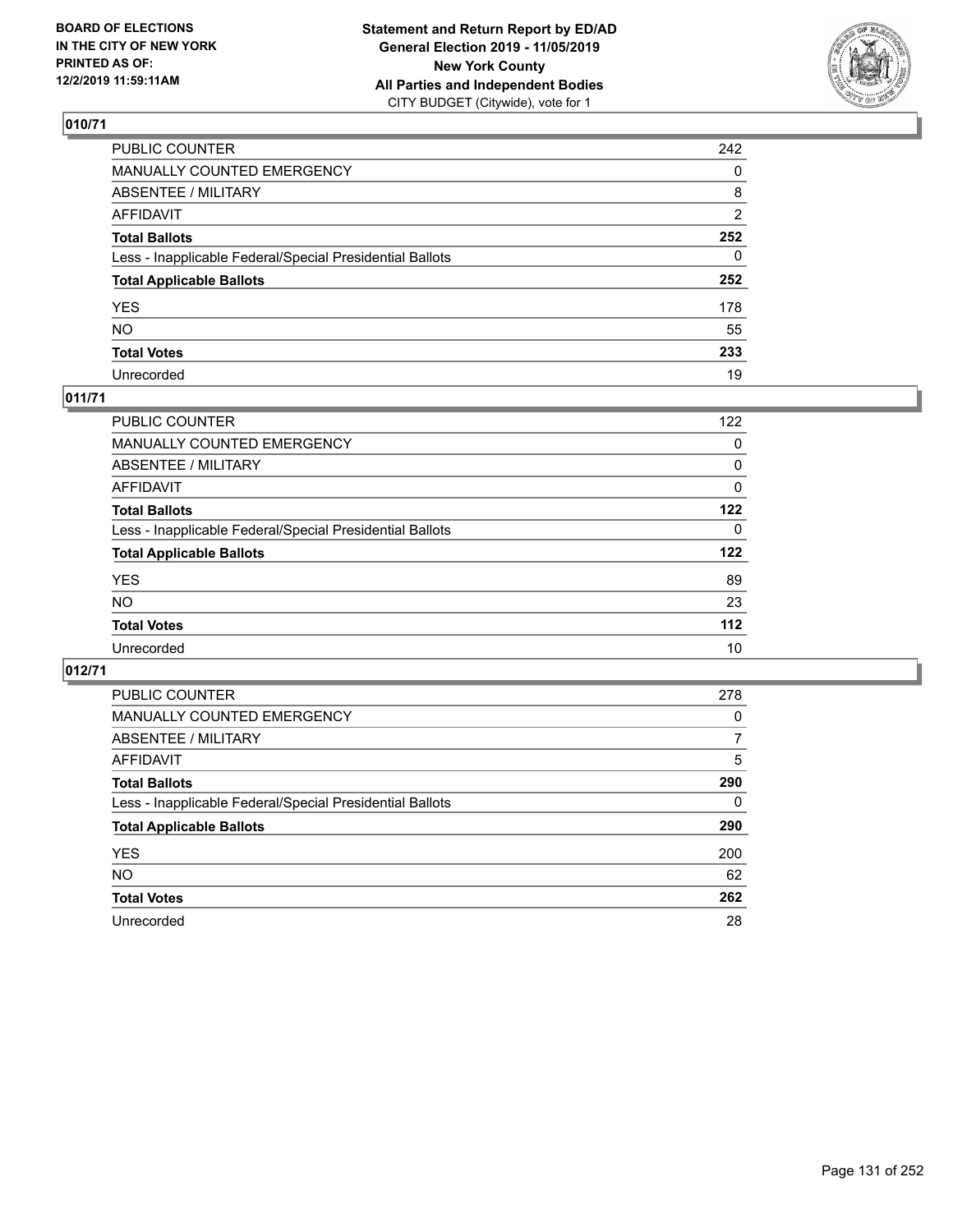

| PUBLIC COUNTER                                           | 261 |
|----------------------------------------------------------|-----|
| <b>MANUALLY COUNTED EMERGENCY</b>                        | 0   |
| <b>ABSENTEE / MILITARY</b>                               | 11  |
| <b>AFFIDAVIT</b>                                         | 4   |
| <b>Total Ballots</b>                                     | 276 |
| Less - Inapplicable Federal/Special Presidential Ballots | 0   |
| <b>Total Applicable Ballots</b>                          | 276 |
| <b>YES</b>                                               | 188 |
| <b>NO</b>                                                | 43  |
| <b>Total Votes</b>                                       | 231 |
| Unrecorded                                               | 45  |

## **014/71 COMBINED into: 013/71**

#### **015/71 COMBINED into: 012/71**

## **016/71**

| <b>PUBLIC COUNTER</b>                                    | 123 |
|----------------------------------------------------------|-----|
| <b>MANUALLY COUNTED EMERGENCY</b>                        | 0   |
| ABSENTEE / MILITARY                                      | 4   |
| AFFIDAVIT                                                | 3   |
| <b>Total Ballots</b>                                     | 130 |
| Less - Inapplicable Federal/Special Presidential Ballots | 0   |
| <b>Total Applicable Ballots</b>                          | 130 |
| <b>YES</b>                                               | 91  |
| <b>NO</b>                                                | 24  |
| <b>Total Votes</b>                                       | 115 |
| Unrecorded                                               | 15  |

## **017/71 COMBINED into: 109/71**

| PUBLIC COUNTER                                           | 276 |
|----------------------------------------------------------|-----|
| <b>MANUALLY COUNTED EMERGENCY</b>                        | 0   |
| ABSENTEE / MILITARY                                      | 8   |
| AFFIDAVIT                                                | 2   |
| <b>Total Ballots</b>                                     | 286 |
| Less - Inapplicable Federal/Special Presidential Ballots | 0   |
| <b>Total Applicable Ballots</b>                          | 286 |
| <b>YES</b>                                               | 205 |
| <b>NO</b>                                                | 47  |
| <b>Total Votes</b>                                       | 252 |
| Unrecorded                                               | 34  |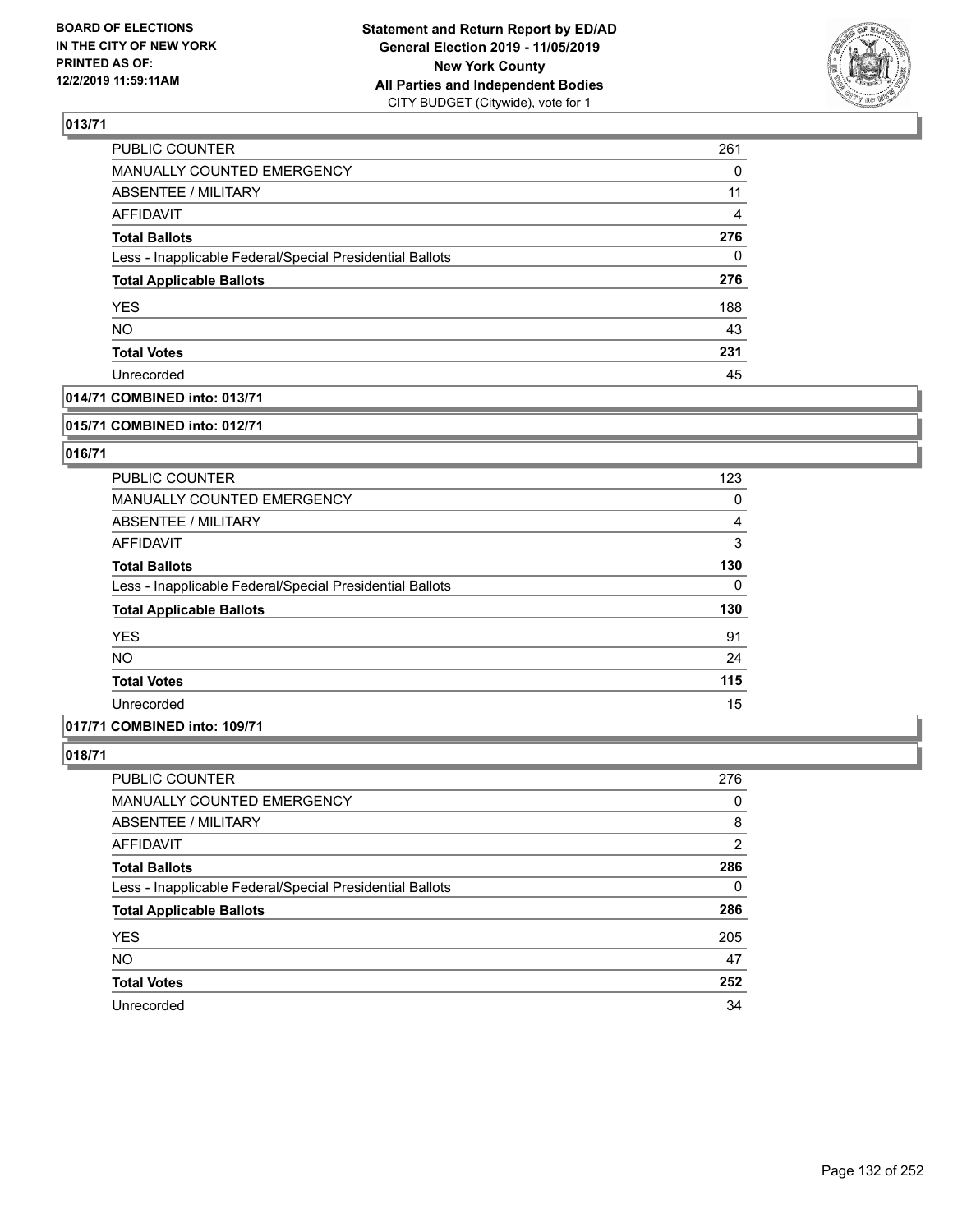

| PUBLIC COUNTER                                           | 337          |
|----------------------------------------------------------|--------------|
| MANUALLY COUNTED EMERGENCY                               | $\mathbf{0}$ |
| ABSENTEE / MILITARY                                      | 7            |
| AFFIDAVIT                                                |              |
| Total Ballots                                            | 345          |
| Less - Inapplicable Federal/Special Presidential Ballots | 0            |
| <b>Total Applicable Ballots</b>                          | 345          |
| YES                                                      | 225          |
| NO.                                                      | 70           |
| <b>Total Votes</b>                                       | 295          |
| Unrecorded                                               | 50           |

### **020/71**

| <b>PUBLIC COUNTER</b>                                    | 306      |
|----------------------------------------------------------|----------|
| <b>MANUALLY COUNTED EMERGENCY</b>                        | 0        |
| ABSENTEE / MILITARY                                      | 7        |
| <b>AFFIDAVIT</b>                                         |          |
| <b>Total Ballots</b>                                     | 314      |
| Less - Inapplicable Federal/Special Presidential Ballots | $\Omega$ |
| <b>Total Applicable Ballots</b>                          | 314      |
| <b>YES</b>                                               | 203      |
| N <sub>O</sub>                                           | 61       |
| <b>Total Votes</b>                                       | 264      |
| Unrecorded                                               | 50       |
|                                                          |          |

# **021/71 COMBINED into: 022/71**

| <b>PUBLIC COUNTER</b>                                    | 331 |
|----------------------------------------------------------|-----|
| <b>MANUALLY COUNTED EMERGENCY</b>                        | 0   |
| ABSENTEE / MILITARY                                      | 10  |
| <b>AFFIDAVIT</b>                                         | 3   |
| <b>Total Ballots</b>                                     | 344 |
| Less - Inapplicable Federal/Special Presidential Ballots | 0   |
| <b>Total Applicable Ballots</b>                          | 344 |
| <b>YES</b>                                               | 218 |
| <b>NO</b>                                                | 57  |
| <b>Total Votes</b>                                       | 275 |
| Unrecorded                                               | 69  |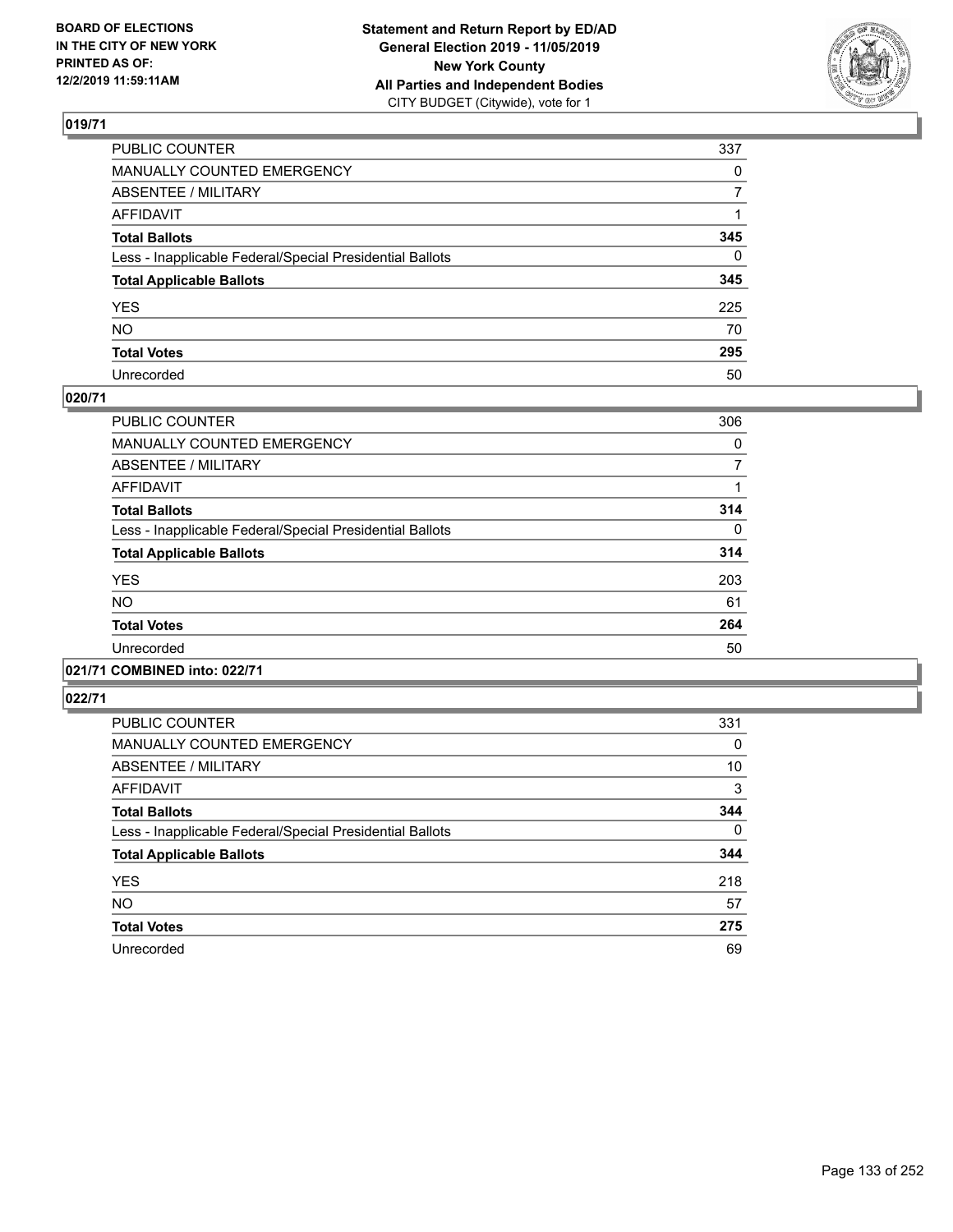

| PUBLIC COUNTER                                           | 185          |
|----------------------------------------------------------|--------------|
| MANUALLY COUNTED EMERGENCY                               | $\mathbf{0}$ |
| ABSENTEE / MILITARY                                      | 3            |
| AFFIDAVIT                                                |              |
| Total Ballots                                            | 189          |
| Less - Inapplicable Federal/Special Presidential Ballots | $\mathbf{0}$ |
| <b>Total Applicable Ballots</b>                          | 189          |
| YES                                                      | 129          |
| NO.                                                      | 21           |
| <b>Total Votes</b>                                       | 150          |
| Unrecorded                                               | 39           |

### **024/71**

| <b>PUBLIC COUNTER</b>                                    | 345 |
|----------------------------------------------------------|-----|
| <b>MANUALLY COUNTED EMERGENCY</b>                        | 0   |
| ABSENTEE / MILITARY                                      | 11  |
| AFFIDAVIT                                                | 5   |
| <b>Total Ballots</b>                                     | 361 |
| Less - Inapplicable Federal/Special Presidential Ballots | 0   |
| <b>Total Applicable Ballots</b>                          | 361 |
| <b>YES</b>                                               | 281 |
| <b>NO</b>                                                | 50  |
| <b>Total Votes</b>                                       | 331 |
| Unrecorded                                               | 30  |

| <b>PUBLIC COUNTER</b>                                    | 130      |
|----------------------------------------------------------|----------|
| MANUALLY COUNTED EMERGENCY                               | $\Omega$ |
| ABSENTEE / MILITARY                                      | 7        |
| AFFIDAVIT                                                | 3        |
| <b>Total Ballots</b>                                     | 140      |
| Less - Inapplicable Federal/Special Presidential Ballots | 0        |
| <b>Total Applicable Ballots</b>                          | 140      |
| <b>YES</b>                                               | 94       |
| NO.                                                      | 27       |
| <b>Total Votes</b>                                       | 121      |
| Unrecorded                                               | 19       |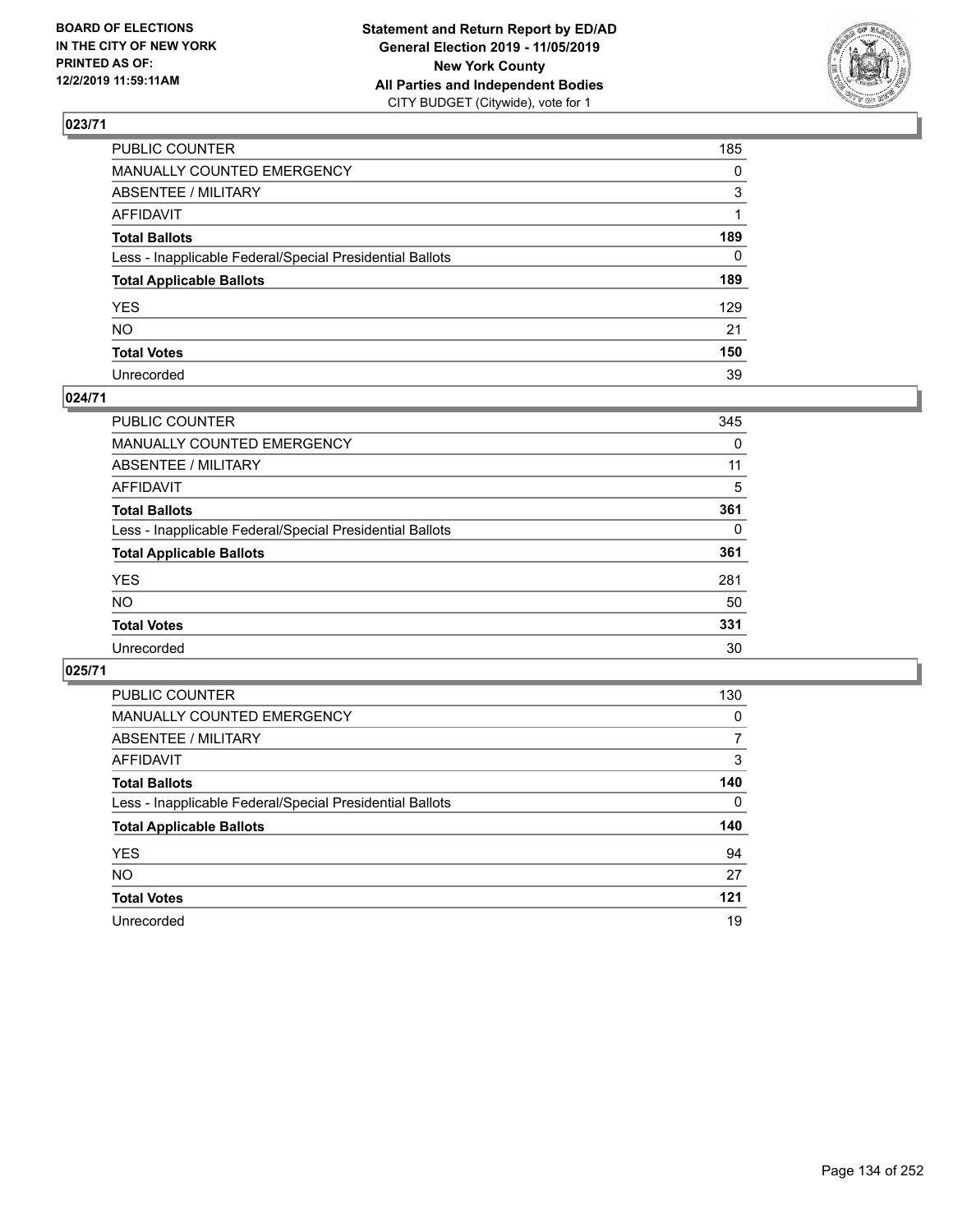

| PUBLIC COUNTER                                           | 343      |
|----------------------------------------------------------|----------|
| MANUALLY COUNTED EMERGENCY                               | 0        |
| ABSENTEE / MILITARY                                      | 11       |
| <b>AFFIDAVIT</b>                                         |          |
| <b>Total Ballots</b>                                     | 355      |
| Less - Inapplicable Federal/Special Presidential Ballots | $\Omega$ |
| <b>Total Applicable Ballots</b>                          | 355      |
| <b>YES</b>                                               | 231      |
| <b>NO</b>                                                | 51       |
| <b>Total Votes</b>                                       | 282      |
| Unrecorded                                               | 73       |

### **027/71 COMBINED into: 008/71**

### **028/71**

| <b>PUBLIC COUNTER</b>                                    | 137 |
|----------------------------------------------------------|-----|
| <b>MANUALLY COUNTED EMERGENCY</b>                        | 0   |
| <b>ABSENTEE / MILITARY</b>                               | 0   |
| <b>AFFIDAVIT</b>                                         | 10  |
| <b>Total Ballots</b>                                     | 147 |
| Less - Inapplicable Federal/Special Presidential Ballots | 0   |
| <b>Total Applicable Ballots</b>                          | 147 |
| <b>YES</b>                                               | 97  |
| <b>NO</b>                                                | 22  |
| <b>Total Votes</b>                                       | 119 |
| Unrecorded                                               | 28  |
|                                                          |     |

# **029/71 COMBINED into: 030/71**

| <b>PUBLIC COUNTER</b>                                    | 306 |
|----------------------------------------------------------|-----|
| <b>MANUALLY COUNTED EMERGENCY</b>                        | 0   |
| ABSENTEE / MILITARY                                      |     |
| AFFIDAVIT                                                | 3   |
| <b>Total Ballots</b>                                     | 310 |
| Less - Inapplicable Federal/Special Presidential Ballots | 0   |
| <b>Total Applicable Ballots</b>                          | 310 |
| <b>YES</b>                                               | 234 |
| <b>NO</b>                                                | 39  |
| <b>Total Votes</b>                                       | 273 |
| Unrecorded                                               | 37  |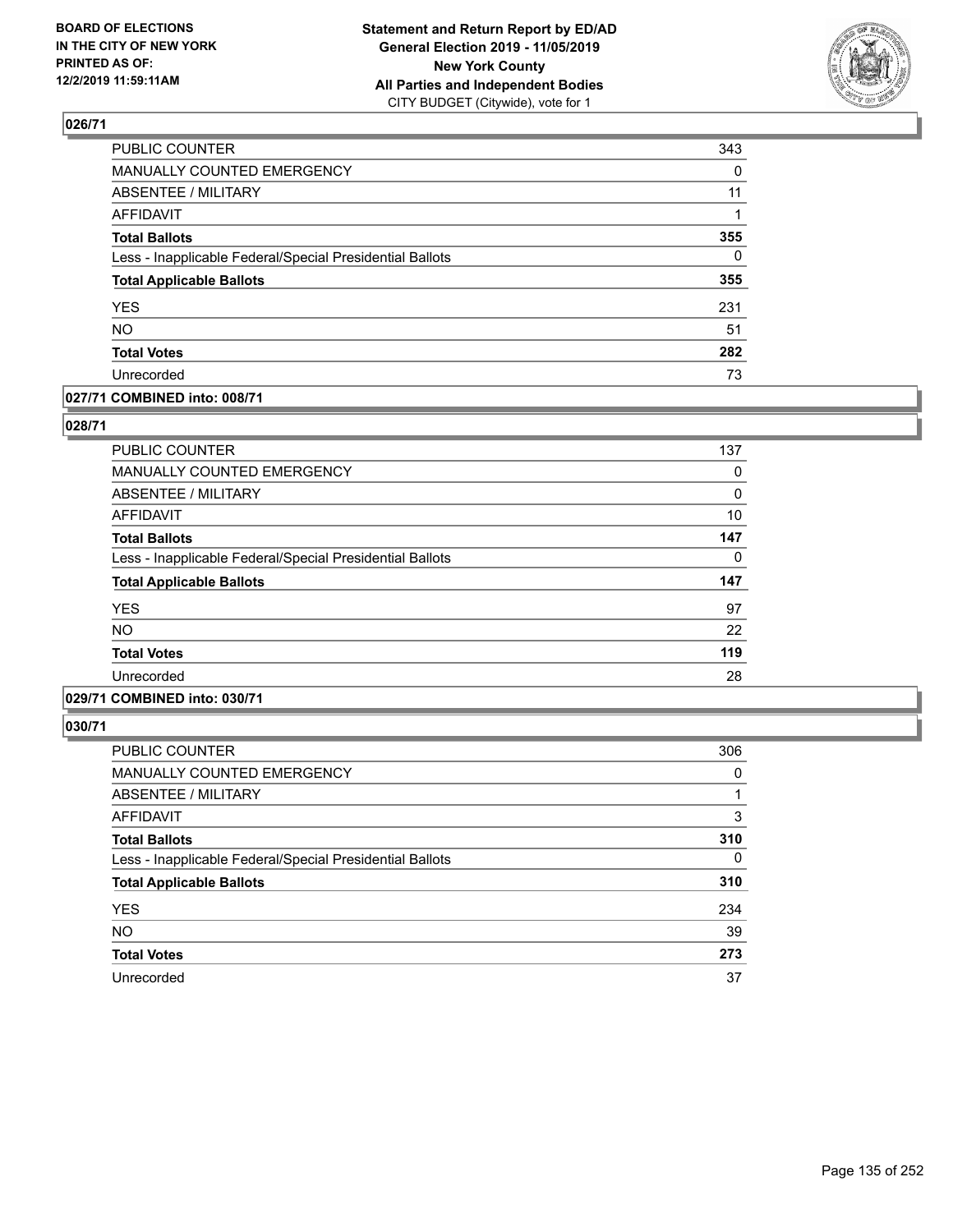

| PUBLIC COUNTER                                           | 380      |
|----------------------------------------------------------|----------|
| MANUALLY COUNTED EMERGENCY                               | $\Omega$ |
| ABSENTEE / MILITARY                                      | 11       |
| AFFIDAVIT                                                | 7        |
| Total Ballots                                            | 398      |
| Less - Inapplicable Federal/Special Presidential Ballots | 0        |
| <b>Total Applicable Ballots</b>                          | 398      |
| YES                                                      | 283      |
| NO.                                                      | 65       |
| <b>Total Votes</b>                                       | 348      |
| Unrecorded                                               | 50       |

### **032/71**

| <b>PUBLIC COUNTER</b>                                    | 384      |
|----------------------------------------------------------|----------|
| <b>MANUALLY COUNTED EMERGENCY</b>                        | 0        |
| ABSENTEE / MILITARY                                      | 3        |
| AFFIDAVIT                                                | 2        |
| <b>Total Ballots</b>                                     | 389      |
| Less - Inapplicable Federal/Special Presidential Ballots | $\Omega$ |
| <b>Total Applicable Ballots</b>                          | 389      |
| <b>YES</b>                                               | 269      |
| <b>NO</b>                                                | 74       |
| <b>Total Votes</b>                                       | 343      |
| Unrecorded                                               | 46       |

**033/71** 

| <b>PUBLIC COUNTER</b>                                    | 194 |
|----------------------------------------------------------|-----|
| MANUALLY COUNTED EMERGENCY                               | 0   |
| ABSENTEE / MILITARY                                      | 10  |
| AFFIDAVIT                                                | 3   |
| <b>Total Ballots</b>                                     | 207 |
| Less - Inapplicable Federal/Special Presidential Ballots | 0   |
| <b>Total Applicable Ballots</b>                          | 207 |
| <b>YES</b>                                               | 150 |
| NO.                                                      | 33  |
| <b>Total Votes</b>                                       | 183 |
| Unrecorded                                               | 24  |
| 034/71 COMBINED into: 026/71                             |     |

**035/71 COMBINED into: 036/71**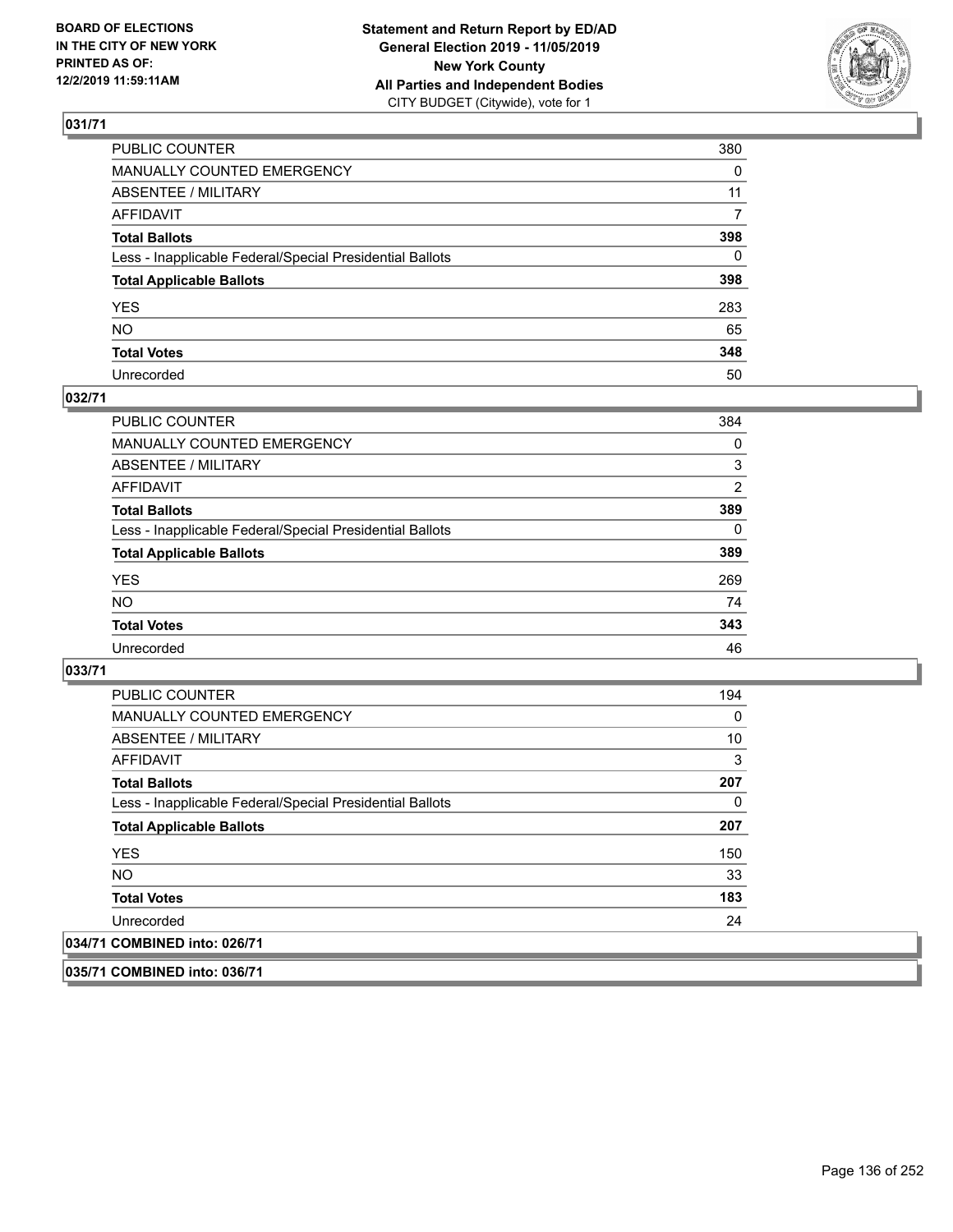

| PUBLIC COUNTER                                           | 294      |
|----------------------------------------------------------|----------|
| MANUALLY COUNTED EMERGENCY                               | 0        |
| <b>ABSENTEE / MILITARY</b>                               | 3        |
| <b>AFFIDAVIT</b>                                         | 1        |
| <b>Total Ballots</b>                                     | 298      |
| Less - Inapplicable Federal/Special Presidential Ballots | $\Omega$ |
| <b>Total Applicable Ballots</b>                          | 298      |
| YES                                                      | 211      |
| NO.                                                      | 56       |
| <b>Total Votes</b>                                       | 267      |
| Unrecorded                                               | 31       |

## **037/71 COMBINED into: 105/71**

### **038/71**

| <b>PUBLIC COUNTER</b>                                    | 168 |
|----------------------------------------------------------|-----|
| MANUALLY COUNTED EMERGENCY                               | 0   |
| ABSENTEE / MILITARY                                      | 7   |
| AFFIDAVIT                                                | 3   |
| <b>Total Ballots</b>                                     | 178 |
| Less - Inapplicable Federal/Special Presidential Ballots | 0   |
| <b>Total Applicable Ballots</b>                          | 178 |
| <b>YES</b>                                               | 87  |
| <b>NO</b>                                                | 12  |
| <b>Total Votes</b>                                       | 99  |
| Unrecorded                                               | 79  |
|                                                          |     |

# **039/71 COMBINED into: 042/71**

#### **040/71 COMBINED into: 041/71**

| <b>PUBLIC COUNTER</b>                                    | 455 |
|----------------------------------------------------------|-----|
| MANUALLY COUNTED EMERGENCY                               | 0   |
| ABSENTEE / MILITARY                                      |     |
| AFFIDAVIT                                                | 5   |
| <b>Total Ballots</b>                                     | 467 |
| Less - Inapplicable Federal/Special Presidential Ballots | 0   |
| <b>Total Applicable Ballots</b>                          | 467 |
| <b>YES</b>                                               | 343 |
| <b>NO</b>                                                | 70  |
| <b>Total Votes</b>                                       | 413 |
| Unrecorded                                               | 54  |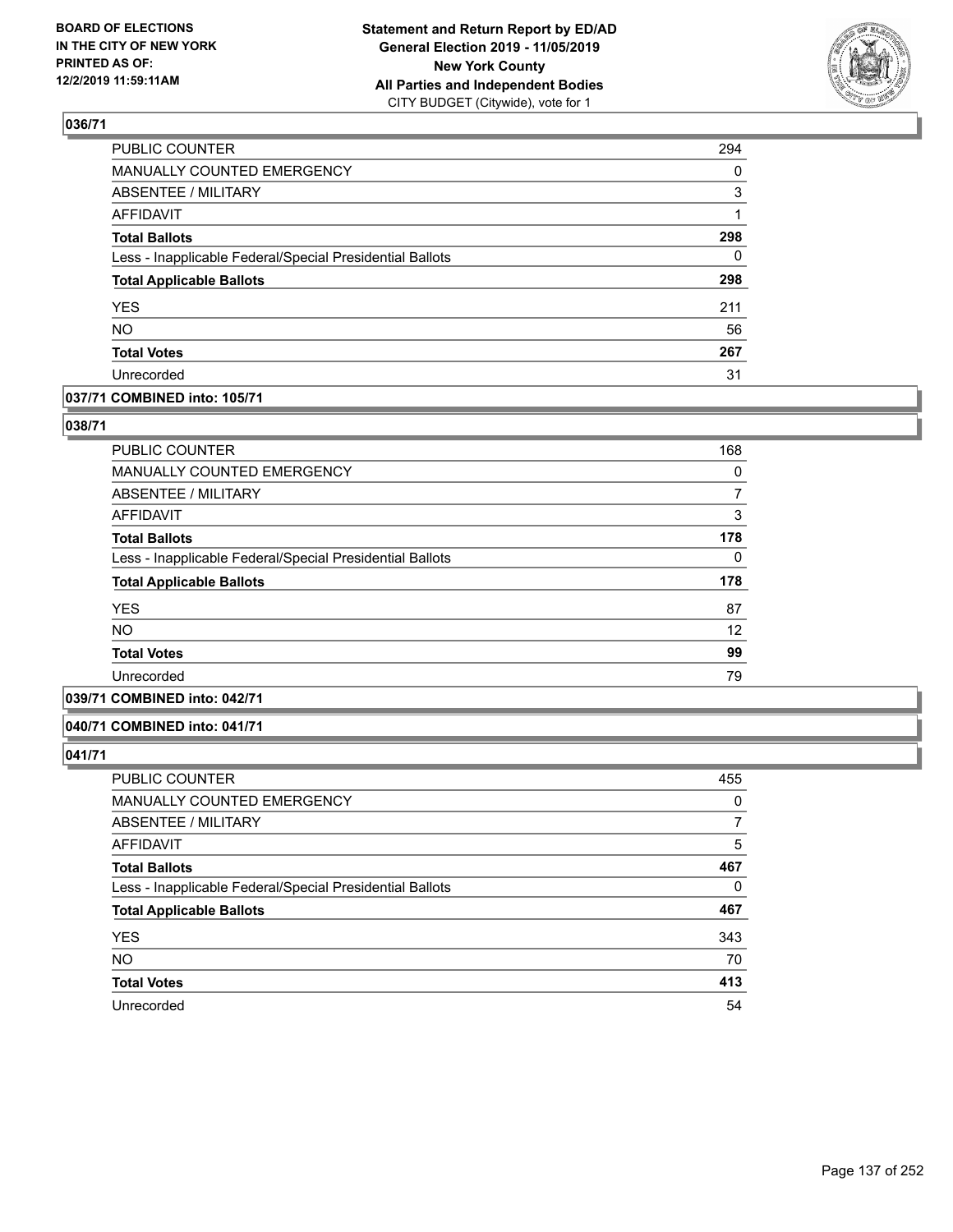

| PUBLIC COUNTER                                           | 320          |
|----------------------------------------------------------|--------------|
| MANUALLY COUNTED EMERGENCY                               | $\mathbf{0}$ |
| ABSENTEE / MILITARY                                      | 10           |
| AFFIDAVIT                                                | 6            |
| Total Ballots                                            | 336          |
| Less - Inapplicable Federal/Special Presidential Ballots | $\Omega$     |
| <b>Total Applicable Ballots</b>                          | 336          |
| YES                                                      | 246          |
| NO.                                                      | 54           |
| <b>Total Votes</b>                                       | 300          |
| Unrecorded                                               | 36           |

### **043/71**

| <b>PUBLIC COUNTER</b>                                    | 200            |
|----------------------------------------------------------|----------------|
| <b>MANUALLY COUNTED EMERGENCY</b>                        | 0              |
| ABSENTEE / MILITARY                                      | $\overline{2}$ |
| <b>AFFIDAVIT</b>                                         | 3              |
| <b>Total Ballots</b>                                     | 205            |
| Less - Inapplicable Federal/Special Presidential Ballots | $\Omega$       |
| <b>Total Applicable Ballots</b>                          | 205            |
| <b>YES</b>                                               | 133            |
| <b>NO</b>                                                | 39             |
| <b>Total Votes</b>                                       | 172            |
| Unrecorded                                               | 33             |
|                                                          |                |

# **044/71 COMBINED into: 024/71**

| <b>PUBLIC COUNTER</b>                                    | 242            |
|----------------------------------------------------------|----------------|
| <b>MANUALLY COUNTED EMERGENCY</b>                        | 0              |
| ABSENTEE / MILITARY                                      | $\overline{2}$ |
| AFFIDAVIT                                                | 2              |
| <b>Total Ballots</b>                                     | 246            |
| Less - Inapplicable Federal/Special Presidential Ballots | $\Omega$       |
| <b>Total Applicable Ballots</b>                          | 246            |
| <b>YES</b>                                               | 180            |
| <b>NO</b>                                                | 39             |
| <b>Total Votes</b>                                       | 219            |
| Unrecorded                                               | 27             |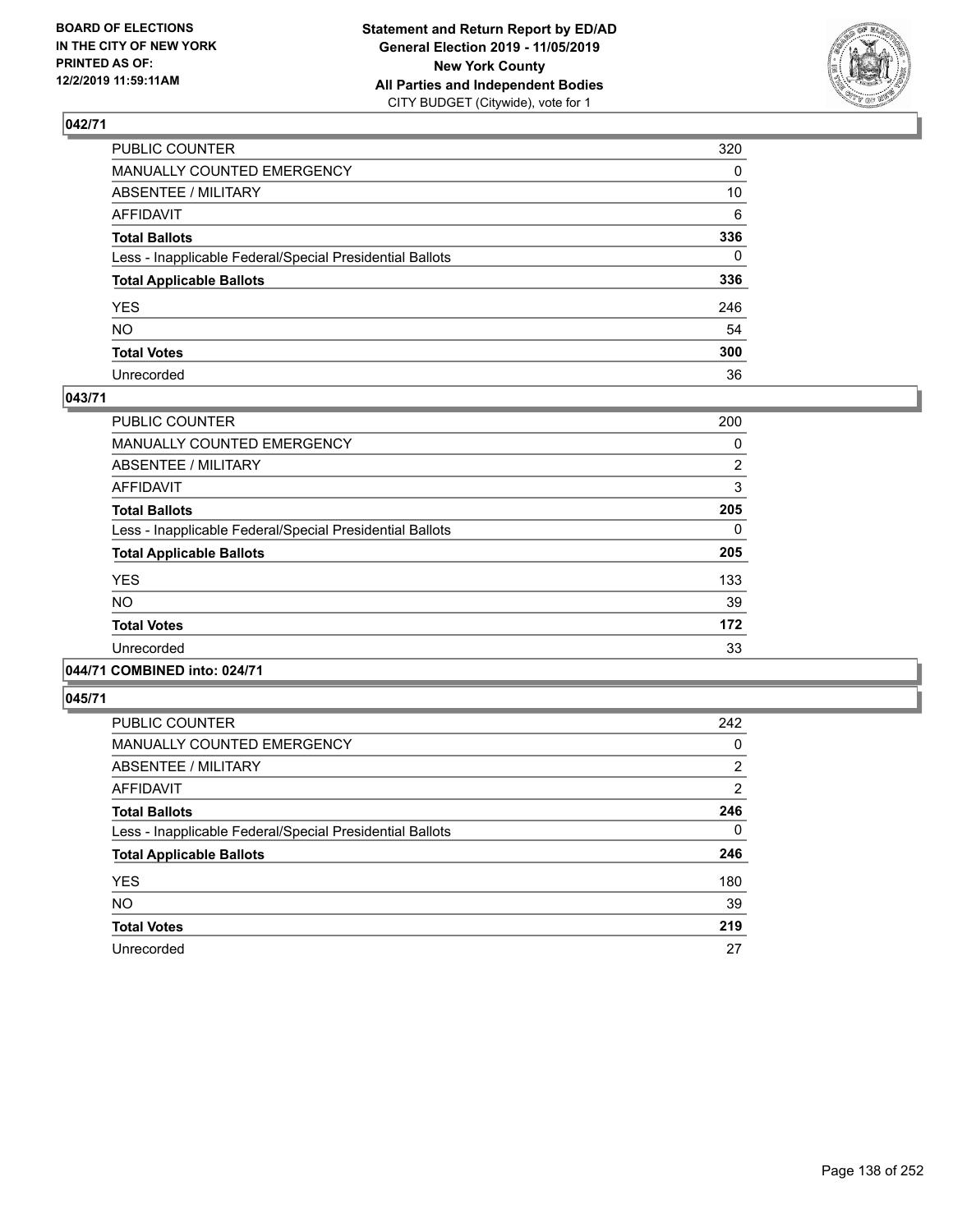

| PUBLIC COUNTER                                           | 143 |
|----------------------------------------------------------|-----|
| MANUALLY COUNTED EMERGENCY                               | 0   |
| ABSENTEE / MILITARY                                      | 4   |
| AFFIDAVIT                                                | 4   |
| Total Ballots                                            | 151 |
| Less - Inapplicable Federal/Special Presidential Ballots | 0   |
| <b>Total Applicable Ballots</b>                          | 151 |
| YES                                                      | 101 |
| NO.                                                      | 22  |
| <b>Total Votes</b>                                       | 123 |
| Unrecorded                                               | 28  |

### **047/71**

| <b>PUBLIC COUNTER</b>                                    | 424      |
|----------------------------------------------------------|----------|
| MANUALLY COUNTED EMERGENCY                               | 0        |
| ABSENTEE / MILITARY                                      | 10       |
| AFFIDAVIT                                                | 6        |
| <b>Total Ballots</b>                                     | 440      |
| Less - Inapplicable Federal/Special Presidential Ballots | $\Omega$ |
| <b>Total Applicable Ballots</b>                          | 440      |
| <b>YES</b>                                               | 293      |
| <b>NO</b>                                                | 67       |
| <b>Total Votes</b>                                       | 360      |
| Unrecorded                                               | 80       |

| <b>PUBLIC COUNTER</b>                                    | 251 |
|----------------------------------------------------------|-----|
| MANUALLY COUNTED EMERGENCY                               | 0   |
| ABSENTEE / MILITARY                                      | 3   |
| AFFIDAVIT                                                | 5   |
| <b>Total Ballots</b>                                     | 259 |
| Less - Inapplicable Federal/Special Presidential Ballots | 0   |
| <b>Total Applicable Ballots</b>                          | 259 |
| <b>YES</b>                                               | 135 |
| <b>NO</b>                                                | 27  |
| <b>Total Votes</b>                                       | 162 |
| Unrecorded                                               | 97  |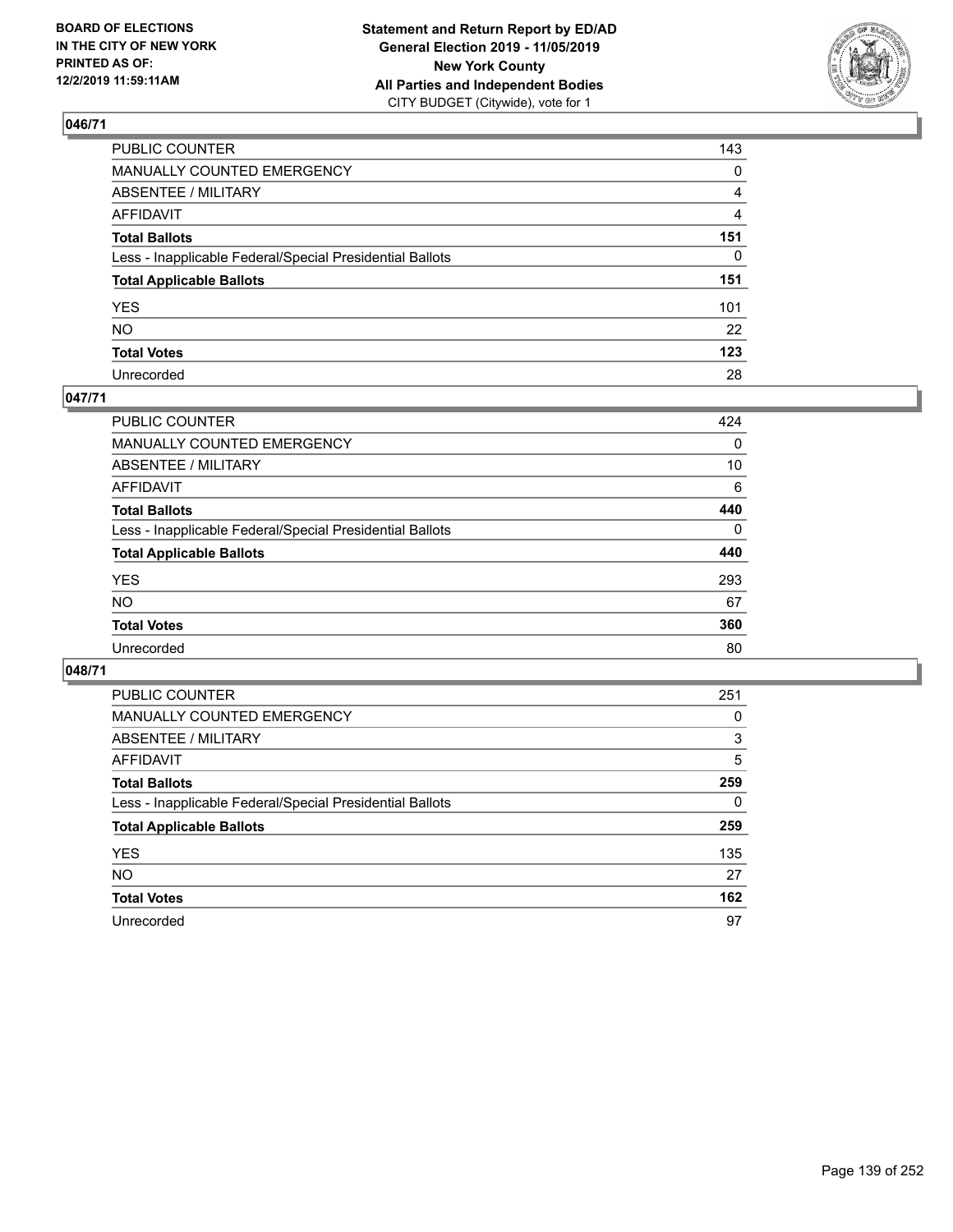

| 123      |
|----------|
| $\Omega$ |
| 0        |
| 0        |
| 123      |
| 0        |
| 123      |
| 64       |
| 12       |
| 76       |
| 47       |
|          |

## **050/71 COMBINED into: 045/71**

#### **051/71 COMBINED into: 024/71**

## **052/71**

| <b>PUBLIC COUNTER</b>                                    | 124 |
|----------------------------------------------------------|-----|
| <b>MANUALLY COUNTED EMERGENCY</b>                        | 0   |
| ABSENTEE / MILITARY                                      | 3   |
| AFFIDAVIT                                                | 0   |
| <b>Total Ballots</b>                                     | 127 |
| Less - Inapplicable Federal/Special Presidential Ballots | 0   |
| <b>Total Applicable Ballots</b>                          | 127 |
| <b>YES</b>                                               | 96  |
| <b>NO</b>                                                | 22  |
| <b>Total Votes</b>                                       | 118 |
| Unrecorded                                               | 9   |

### **053/71 COMBINED into: 043/71**

### **054/71 COMBINED into: 048/71**

| <b>PUBLIC COUNTER</b>                                    | 152 |
|----------------------------------------------------------|-----|
| <b>MANUALLY COUNTED EMERGENCY</b>                        | 0   |
| ABSENTEE / MILITARY                                      | 2   |
| <b>AFFIDAVIT</b>                                         | 3   |
| <b>Total Ballots</b>                                     | 157 |
| Less - Inapplicable Federal/Special Presidential Ballots | 0   |
| <b>Total Applicable Ballots</b>                          | 157 |
| <b>YES</b>                                               | 111 |
| NO.                                                      | 15  |
| <b>Total Votes</b>                                       | 126 |
| Unrecorded                                               | 31  |
| 056/71 COMBINED into: 055/71                             |     |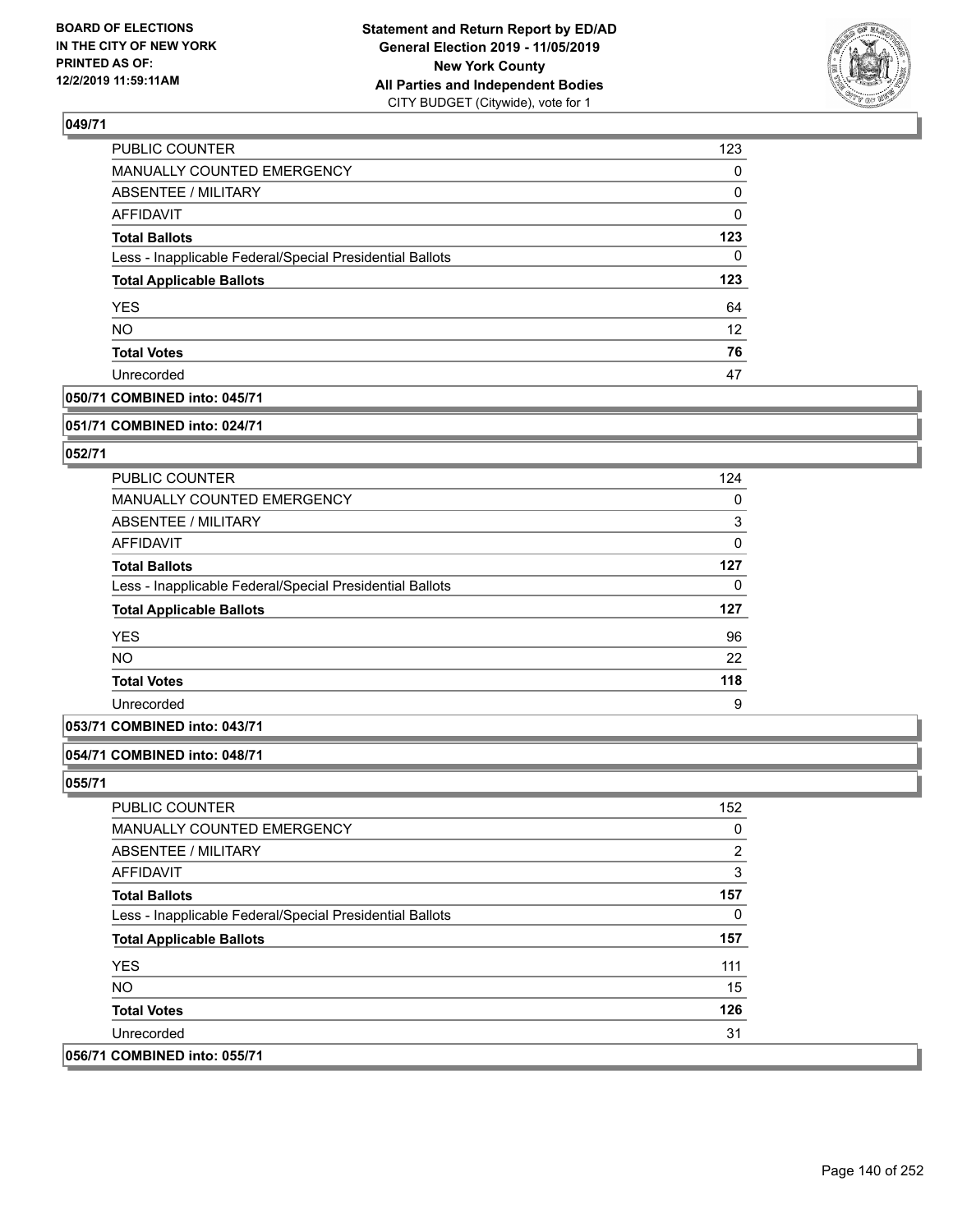

| PUBLIC COUNTER                                           | 264          |
|----------------------------------------------------------|--------------|
| MANUALLY COUNTED EMERGENCY                               | $\mathbf{0}$ |
| ABSENTEE / MILITARY                                      | 5            |
| AFFIDAVIT                                                | 5            |
| Total Ballots                                            | 274          |
| Less - Inapplicable Federal/Special Presidential Ballots | 0            |
| <b>Total Applicable Ballots</b>                          | 274          |
| YES                                                      | 186          |
| NO.                                                      | 42           |
| <b>Total Votes</b>                                       | 228          |
| Unrecorded                                               | 46           |

## **058/71**

| <b>PUBLIC COUNTER</b>                                    | 82             |
|----------------------------------------------------------|----------------|
| <b>MANUALLY COUNTED EMERGENCY</b>                        | 0              |
| ABSENTEE / MILITARY                                      | 0              |
| AFFIDAVIT                                                | $\overline{2}$ |
| <b>Total Ballots</b>                                     | 84             |
| Less - Inapplicable Federal/Special Presidential Ballots | $\Omega$       |
| <b>Total Applicable Ballots</b>                          | 84             |
| <b>YES</b>                                               | 43             |
| <b>NO</b>                                                | 16             |
| <b>Total Votes</b>                                       | 59             |
| Unrecorded                                               | 25             |

| <b>PUBLIC COUNTER</b>                                    | 187      |
|----------------------------------------------------------|----------|
| <b>MANUALLY COUNTED EMERGENCY</b>                        | 0        |
| ABSENTEE / MILITARY                                      | 2        |
| AFFIDAVIT                                                |          |
| <b>Total Ballots</b>                                     | 190      |
| Less - Inapplicable Federal/Special Presidential Ballots | $\Omega$ |
| <b>Total Applicable Ballots</b>                          | 190      |
| <b>YES</b>                                               | 117      |
| <b>NO</b>                                                | 26       |
| <b>Total Votes</b>                                       | 143      |
| Unrecorded                                               | 47       |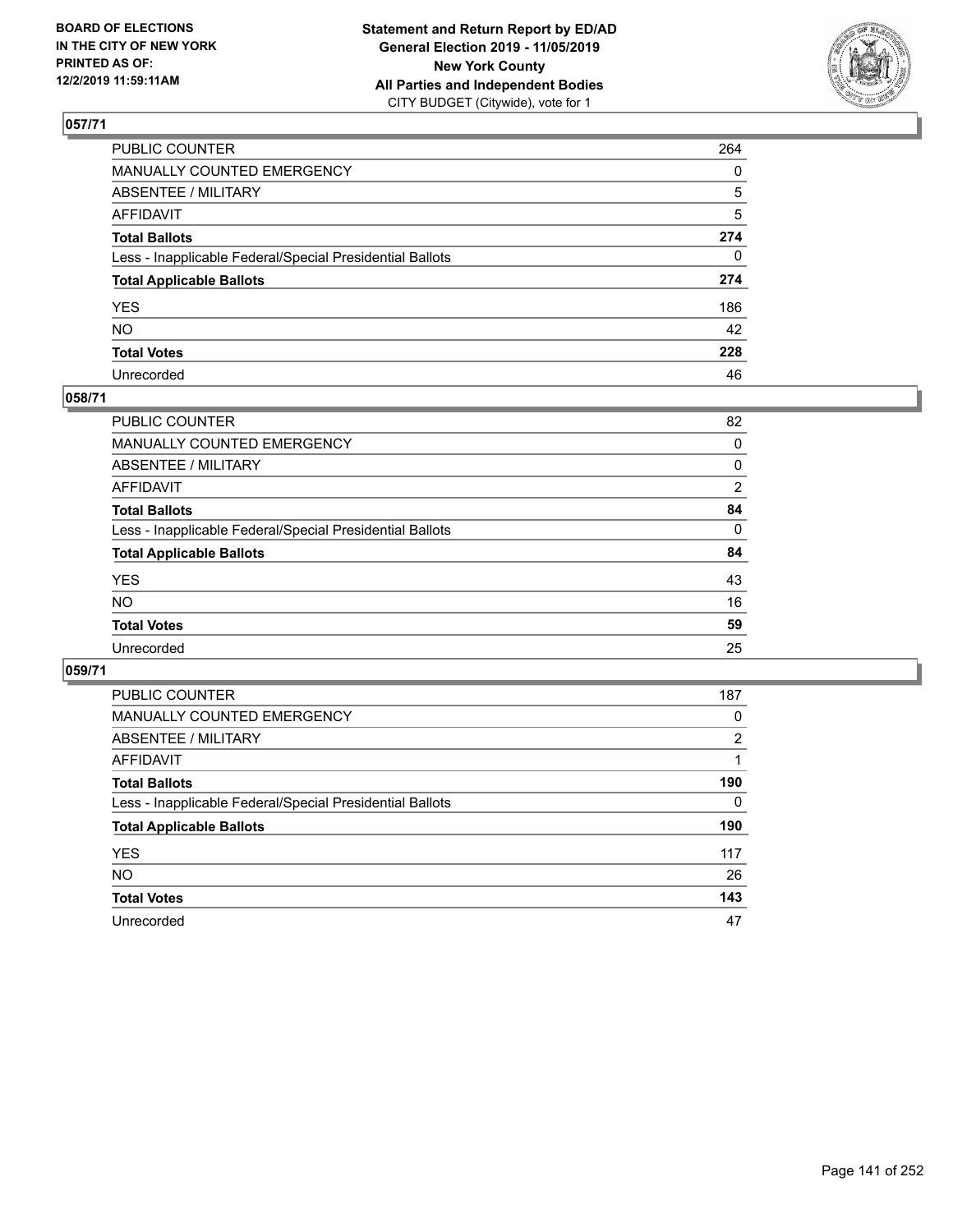

| PUBLIC COUNTER                                           | 190      |
|----------------------------------------------------------|----------|
| MANUALLY COUNTED EMERGENCY                               | 0        |
| <b>ABSENTEE / MILITARY</b>                               | 7        |
| <b>AFFIDAVIT</b>                                         | 3        |
| <b>Total Ballots</b>                                     | 200      |
| Less - Inapplicable Federal/Special Presidential Ballots | $\Omega$ |
| <b>Total Applicable Ballots</b>                          | 200      |
| <b>YES</b>                                               | 122      |
| <b>NO</b>                                                | 25       |
| <b>Total Votes</b>                                       | 147      |
| Unrecorded                                               | 53       |

### **061/71 COMBINED into: 059/71**

### **062/71**

| PUBLIC COUNTER                                           | 142      |
|----------------------------------------------------------|----------|
| MANUALLY COUNTED EMERGENCY                               | $\Omega$ |
| ABSENTEE / MILITARY                                      | 4        |
| AFFIDAVIT                                                | 6        |
| <b>Total Ballots</b>                                     | 152      |
| Less - Inapplicable Federal/Special Presidential Ballots | $\Omega$ |
| <b>Total Applicable Ballots</b>                          | 152      |
| <b>YES</b>                                               | 109      |
| <b>NO</b>                                                | 20       |
| <b>Total Votes</b>                                       | 129      |
| Unrecorded                                               | 23       |
|                                                          |          |

| <b>PUBLIC COUNTER</b>                                    | 228 |
|----------------------------------------------------------|-----|
| <b>MANUALLY COUNTED EMERGENCY</b>                        | 0   |
| ABSENTEE / MILITARY                                      |     |
| AFFIDAVIT                                                | 3   |
| <b>Total Ballots</b>                                     | 232 |
| Less - Inapplicable Federal/Special Presidential Ballots | 0   |
| <b>Total Applicable Ballots</b>                          | 232 |
| <b>YES</b>                                               | 170 |
| NO.                                                      | 31  |
| <b>Total Votes</b>                                       | 201 |
| Unrecorded                                               | 31  |
| 064/71 COMBINED into: 063/71                             |     |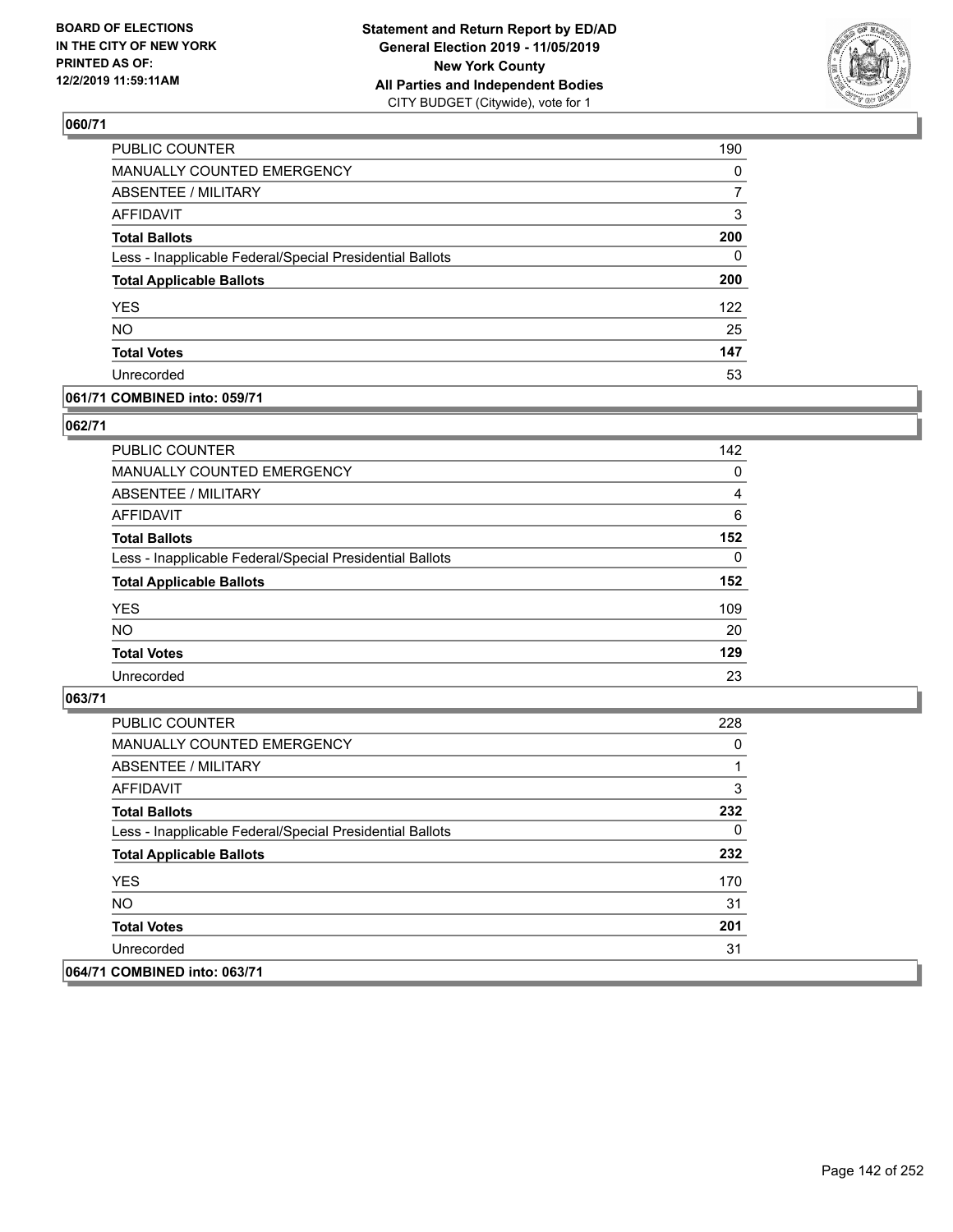

| PUBLIC COUNTER                                           | 180 |
|----------------------------------------------------------|-----|
| MANUALLY COUNTED EMERGENCY                               | 0   |
| ABSENTEE / MILITARY                                      | 4   |
| AFFIDAVIT                                                | 0   |
| Total Ballots                                            | 184 |
| Less - Inapplicable Federal/Special Presidential Ballots | 0   |
| <b>Total Applicable Ballots</b>                          | 184 |
| YES                                                      | 134 |
| NO.                                                      | 29  |
| <b>Total Votes</b>                                       | 163 |
| Unrecorded                                               | 21  |

### **066/71**

| <b>PUBLIC COUNTER</b>                                    | 252      |
|----------------------------------------------------------|----------|
| MANUALLY COUNTED EMERGENCY                               | 0        |
| ABSENTEE / MILITARY                                      | 0        |
| AFFIDAVIT                                                | 2        |
| <b>Total Ballots</b>                                     | 254      |
| Less - Inapplicable Federal/Special Presidential Ballots | $\Omega$ |
| <b>Total Applicable Ballots</b>                          | 254      |
| <b>YES</b>                                               | 160      |
| <b>NO</b>                                                | 32       |
| <b>Total Votes</b>                                       | 192      |
| Unrecorded                                               | 62       |

| <b>PUBLIC COUNTER</b>                                    | 210 |
|----------------------------------------------------------|-----|
| <b>MANUALLY COUNTED EMERGENCY</b>                        | 0   |
| ABSENTEE / MILITARY                                      | 3   |
| AFFIDAVIT                                                | 4   |
| <b>Total Ballots</b>                                     | 217 |
| Less - Inapplicable Federal/Special Presidential Ballots | 0   |
| <b>Total Applicable Ballots</b>                          | 217 |
| <b>YES</b>                                               | 122 |
| <b>NO</b>                                                | 38  |
| <b>Total Votes</b>                                       | 160 |
| Unrecorded                                               | 57  |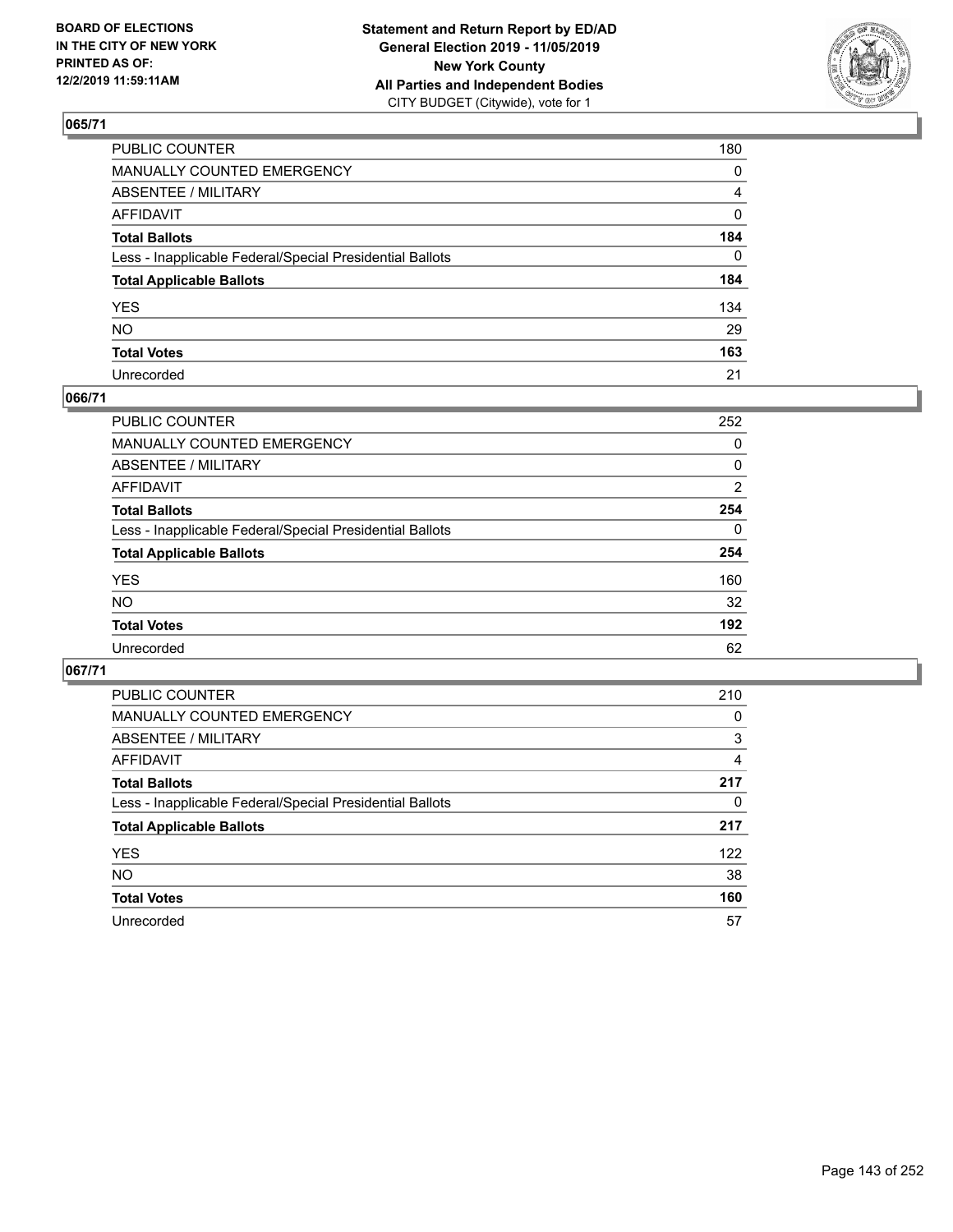

| PUBLIC COUNTER                                           | 159          |
|----------------------------------------------------------|--------------|
| MANUALLY COUNTED EMERGENCY                               | 0            |
| ABSENTEE / MILITARY                                      | 5            |
| <b>AFFIDAVIT</b>                                         | 2            |
| <b>Total Ballots</b>                                     | 166          |
| Less - Inapplicable Federal/Special Presidential Ballots | $\mathbf{0}$ |
| <b>Total Applicable Ballots</b>                          | 166          |
| <b>YES</b>                                               | 106          |
| <b>NO</b>                                                | 35           |
| <b>Total Votes</b>                                       | 141          |
| Unrecorded                                               | 25           |

## **069/71 COMBINED into: 067/71**

### **070/71**

| <b>PUBLIC COUNTER</b>                                    | 268 |
|----------------------------------------------------------|-----|
| <b>MANUALLY COUNTED EMERGENCY</b>                        | 0   |
| ABSENTEE / MILITARY                                      |     |
| AFFIDAVIT                                                | 4   |
| <b>Total Ballots</b>                                     | 273 |
| Less - Inapplicable Federal/Special Presidential Ballots | 0   |
| <b>Total Applicable Ballots</b>                          | 273 |
| <b>YES</b>                                               | 185 |
| <b>NO</b>                                                | 43  |
| <b>Total Votes</b>                                       | 228 |
| Unrecorded                                               | 45  |
|                                                          |     |

## **071/71 COMBINED into: 031/71**

| <b>PUBLIC COUNTER</b>                                    | 318 |
|----------------------------------------------------------|-----|
| <b>MANUALLY COUNTED EMERGENCY</b>                        | 0   |
| ABSENTEE / MILITARY                                      |     |
| AFFIDAVIT                                                | 4   |
| <b>Total Ballots</b>                                     | 323 |
| Less - Inapplicable Federal/Special Presidential Ballots | 0   |
| <b>Total Applicable Ballots</b>                          | 323 |
| <b>YES</b>                                               | 238 |
| NO.                                                      | 47  |
| <b>Total Votes</b>                                       | 285 |
| Unrecorded                                               | 38  |
| 073/71 COMBINED into: 072/71                             |     |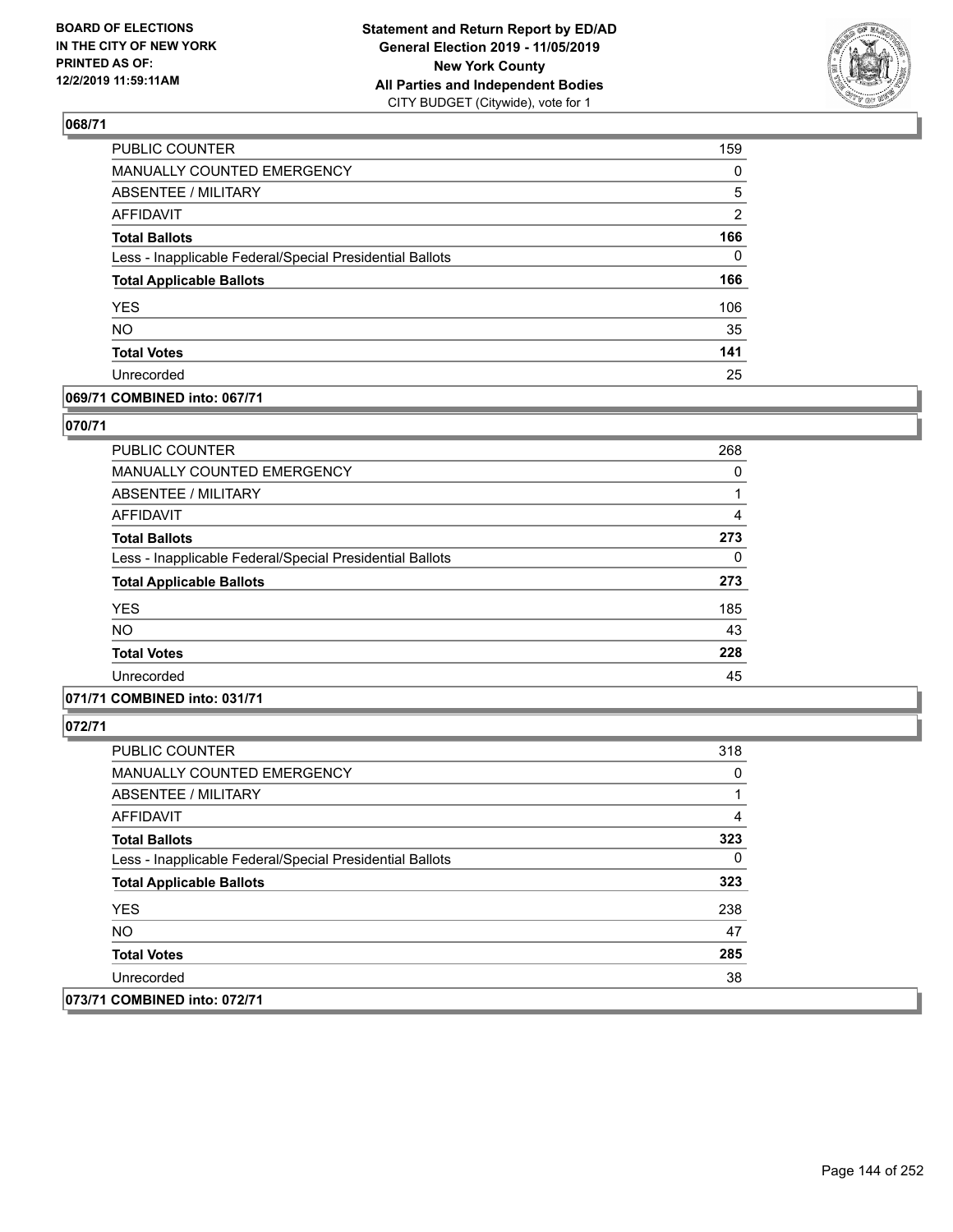

| PUBLIC COUNTER                                           | 345          |
|----------------------------------------------------------|--------------|
| MANUALLY COUNTED EMERGENCY                               | $\mathbf{0}$ |
| ABSENTEE / MILITARY                                      | 3            |
| AFFIDAVIT                                                | 2            |
| Total Ballots                                            | 350          |
| Less - Inapplicable Federal/Special Presidential Ballots | 0            |
| <b>Total Applicable Ballots</b>                          | 350          |
| YES                                                      | 268          |
| NO.                                                      | 47           |
| <b>Total Votes</b>                                       | 315          |
| Unrecorded                                               | 35           |

### **075/71**

| <b>PUBLIC COUNTER</b>                                    | 355      |
|----------------------------------------------------------|----------|
| <b>MANUALLY COUNTED EMERGENCY</b>                        | 0        |
| ABSENTEE / MILITARY                                      | 3        |
| <b>AFFIDAVIT</b>                                         | 7        |
| <b>Total Ballots</b>                                     | 365      |
| Less - Inapplicable Federal/Special Presidential Ballots | $\Omega$ |
| <b>Total Applicable Ballots</b>                          | 365      |
| <b>YES</b>                                               | 272      |
| <b>NO</b>                                                | 58       |
| <b>Total Votes</b>                                       | 330      |
| Unrecorded                                               | 35       |

### **076/71 COMBINED into: 075/71**

| <b>PUBLIC COUNTER</b>                                    | 587 |
|----------------------------------------------------------|-----|
| <b>MANUALLY COUNTED EMERGENCY</b>                        | 0   |
| ABSENTEE / MILITARY                                      | 8   |
| AFFIDAVIT                                                | 4   |
| <b>Total Ballots</b>                                     | 599 |
| Less - Inapplicable Federal/Special Presidential Ballots | 0   |
| <b>Total Applicable Ballots</b>                          | 599 |
| <b>YES</b>                                               | 495 |
| NO.                                                      | 70  |
| <b>Total Votes</b>                                       | 565 |
| Unrecorded                                               | 34  |
| 078/71 COMBINED into: 077/71                             |     |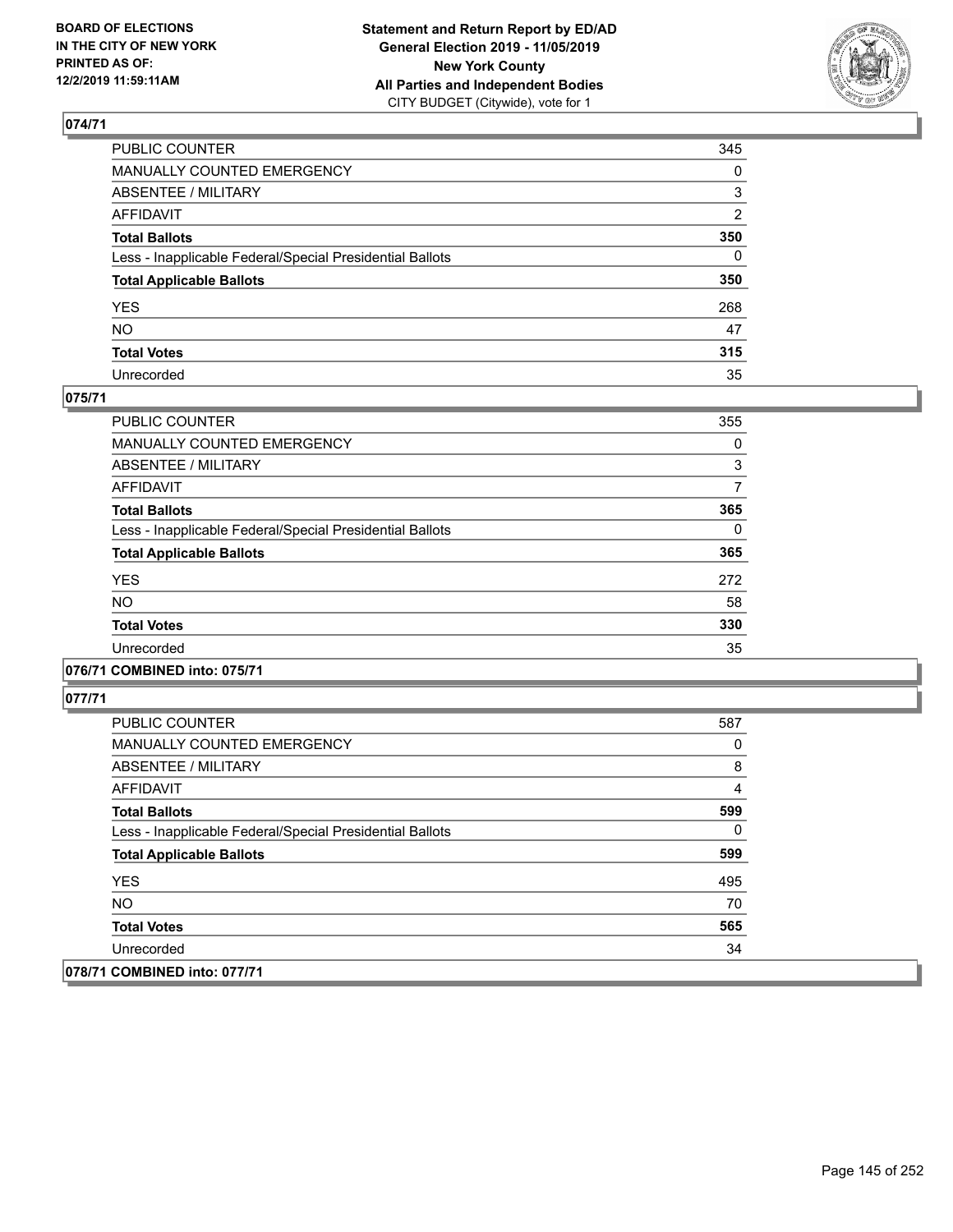

| 504 |
|-----|
| 0   |
| 13  |
| 15  |
| 532 |
| 0   |
| 532 |
| 413 |
| 97  |
| 510 |
| 22  |
|     |

## **080/71 COMBINED into: 079/71**

#### **081/71**

| PUBLIC COUNTER                                           | 437 |
|----------------------------------------------------------|-----|
| <b>MANUALLY COUNTED EMERGENCY</b>                        | 0   |
| ABSENTEE / MILITARY                                      |     |
| <b>AFFIDAVIT</b>                                         |     |
| <b>Total Ballots</b>                                     | 445 |
| Less - Inapplicable Federal/Special Presidential Ballots | 0   |
| <b>Total Applicable Ballots</b>                          | 445 |
| <b>YES</b>                                               | 327 |
| <b>NO</b>                                                | 89  |
| <b>Total Votes</b>                                       | 416 |
| Unrecorded                                               | 29  |
|                                                          |     |

## **082/71 COMBINED into: 081/71**

| <b>PUBLIC COUNTER</b>                                    | 395 |
|----------------------------------------------------------|-----|
| <b>MANUALLY COUNTED EMERGENCY</b>                        | 0   |
| ABSENTEE / MILITARY                                      | 5   |
| AFFIDAVIT                                                | 5   |
| <b>Total Ballots</b>                                     | 405 |
| Less - Inapplicable Federal/Special Presidential Ballots | 0   |
| <b>Total Applicable Ballots</b>                          | 405 |
| <b>YES</b>                                               | 331 |
| NO.                                                      | 57  |
| <b>Total Votes</b>                                       | 388 |
| Unrecorded                                               | 17  |
| 084/71 COMBINED into: 085/71                             |     |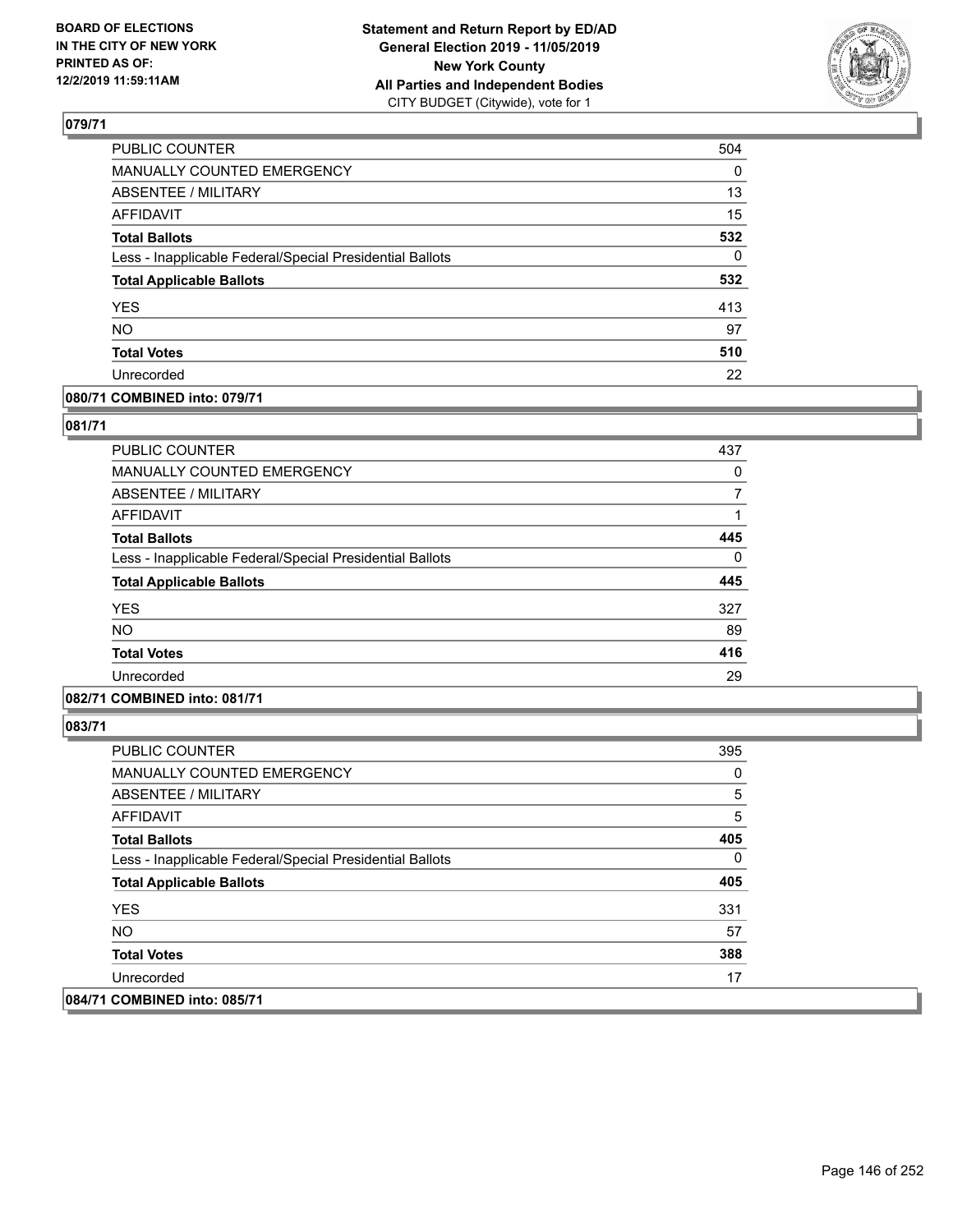

| PUBLIC COUNTER                                           | 458          |
|----------------------------------------------------------|--------------|
| MANUALLY COUNTED EMERGENCY                               | $\mathbf{0}$ |
| ABSENTEE / MILITARY                                      |              |
| <b>AFFIDAVIT</b>                                         | 6            |
| <b>Total Ballots</b>                                     | 465          |
| Less - Inapplicable Federal/Special Presidential Ballots | $\Omega$     |
| <b>Total Applicable Ballots</b>                          | 465          |
| <b>YES</b>                                               | 371          |
| <b>NO</b>                                                | 66           |
|                                                          |              |
| <b>Total Votes</b>                                       | 437          |

## **086/71 COMBINED into: 060/72**

### **087/71**

| <b>PUBLIC COUNTER</b>                                    | 210 |
|----------------------------------------------------------|-----|
| <b>MANUALLY COUNTED EMERGENCY</b>                        | 0   |
| ABSENTEE / MILITARY                                      | 6   |
| AFFIDAVIT                                                |     |
| <b>Total Ballots</b>                                     | 217 |
| Less - Inapplicable Federal/Special Presidential Ballots | 0   |
| <b>Total Applicable Ballots</b>                          | 217 |
| <b>YES</b>                                               | 126 |
| <b>NO</b>                                                | 31  |
| <b>Total Votes</b>                                       | 157 |
| Unrecorded                                               | 60  |
|                                                          |     |

# **088/71 COMBINED into: 087/71**

| <b>PUBLIC COUNTER</b>                                    | 199      |
|----------------------------------------------------------|----------|
| MANUALLY COUNTED EMERGENCY                               | 0        |
| ABSENTEE / MILITARY                                      | 10       |
| AFFIDAVIT                                                | $\Omega$ |
| <b>Total Ballots</b>                                     | 209      |
| Less - Inapplicable Federal/Special Presidential Ballots | $\Omega$ |
| <b>Total Applicable Ballots</b>                          | 209      |
| <b>YES</b>                                               | 145      |
| <b>NO</b>                                                | 21       |
| <b>Total Votes</b>                                       | 166      |
| Unrecorded                                               | 43       |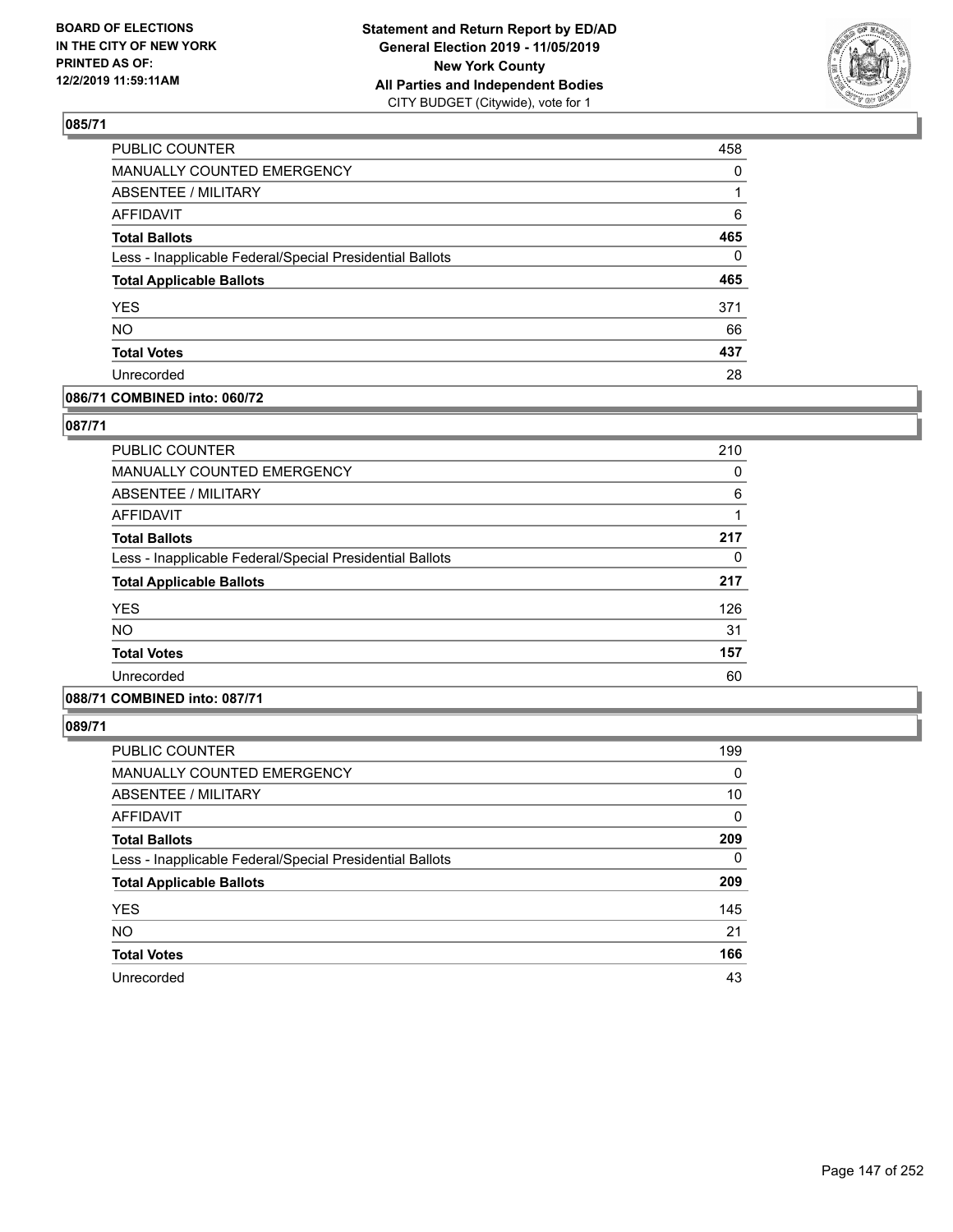

| PUBLIC COUNTER                                           | 134            |
|----------------------------------------------------------|----------------|
| <b>MANUALLY COUNTED EMERGENCY</b>                        | $\Omega$       |
| ABSENTEE / MILITARY                                      | 8              |
| <b>AFFIDAVIT</b>                                         | $\overline{2}$ |
| <b>Total Ballots</b>                                     | 144            |
| Less - Inapplicable Federal/Special Presidential Ballots | 0              |
| <b>Total Applicable Ballots</b>                          | 144            |
| <b>YES</b>                                               | 81             |
| <b>NO</b>                                                | 15             |
| <b>Total Votes</b>                                       | 96             |
| Unrecorded                                               | 48             |

## **091/71 COMBINED into: 089/71**

| 092/71 COMBINED into: 047/71 |  |
|------------------------------|--|
| 093/71 COMBINED into: 057/71 |  |
| 094/71 COMBINED into: 011/71 |  |
| 095/71 COMBINED into: 105/71 |  |
| 096/71 COMBINED into: 057/71 |  |
| 097/71 COMBINED into: 074/71 |  |
| 098/71 COMBINED into: 070/71 |  |
| 099/71 COMBINED into: 066/71 |  |
| 100/71 COMBINED into: 060/71 |  |
| 101/71 COMBINED into: 105/71 |  |
| 102/71 COMBINED into: 107/71 |  |

| <b>PUBLIC COUNTER</b>                                    | 255 |
|----------------------------------------------------------|-----|
| <b>MANUALLY COUNTED EMERGENCY</b>                        | 0   |
| ABSENTEE / MILITARY                                      |     |
| AFFIDAVIT                                                | 5   |
| <b>Total Ballots</b>                                     | 267 |
| Less - Inapplicable Federal/Special Presidential Ballots | 0   |
| <b>Total Applicable Ballots</b>                          | 267 |
| <b>YES</b>                                               | 174 |
| NO.                                                      | 53  |
| <b>Total Votes</b>                                       | 227 |
| Unrecorded                                               | 40  |
| 104/71 COMBINED into: 103/71                             |     |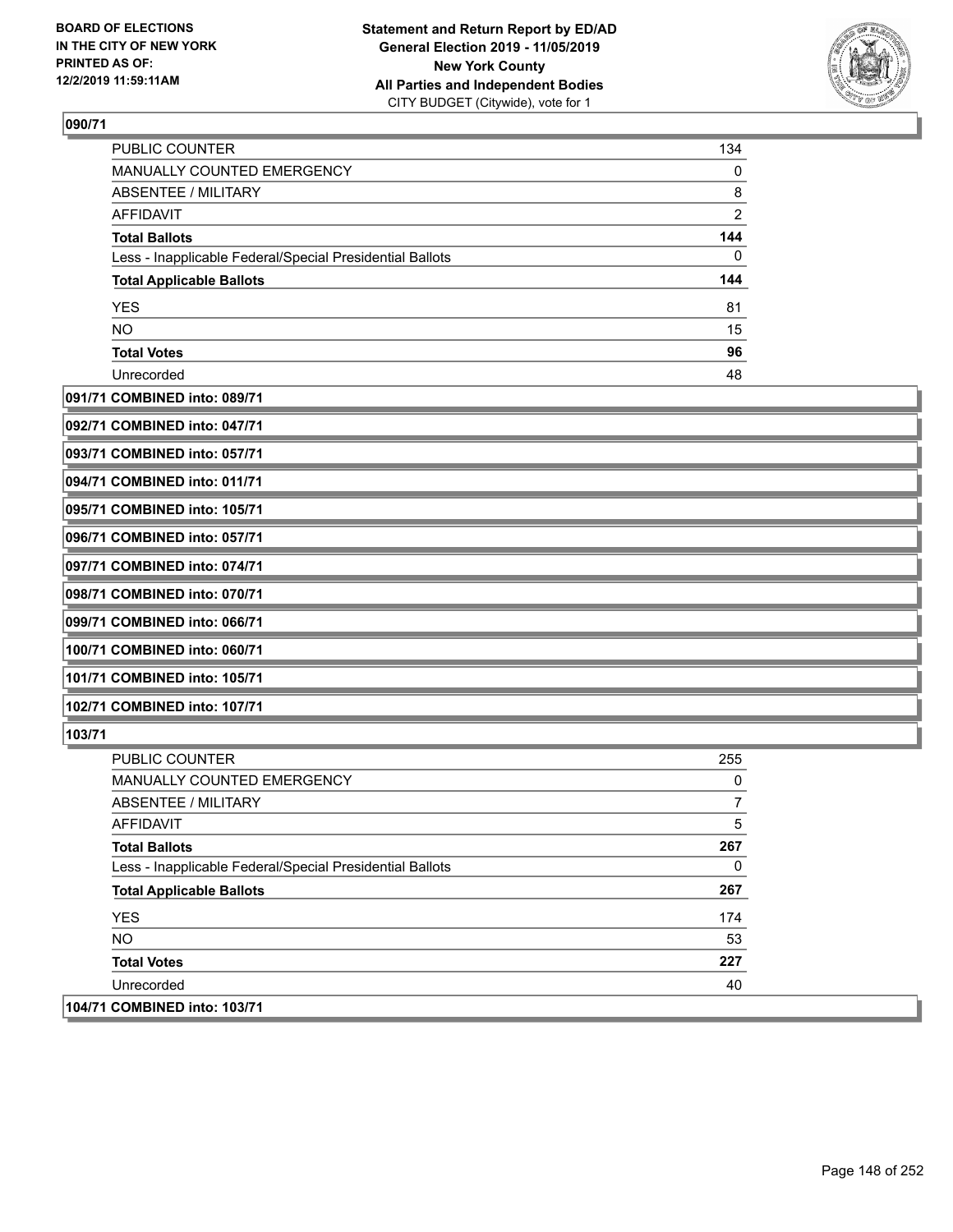

| PUBLIC COUNTER                                           | 279      |
|----------------------------------------------------------|----------|
| <b>MANUALLY COUNTED EMERGENCY</b>                        | $\Omega$ |
| <b>ABSENTEE / MILITARY</b>                               | 9        |
| <b>AFFIDAVIT</b>                                         | 8        |
| <b>Total Ballots</b>                                     | 296      |
| Less - Inapplicable Federal/Special Presidential Ballots | 0        |
| <b>Total Applicable Ballots</b>                          | 296      |
| <b>YES</b>                                               | 179      |
| <b>NO</b>                                                | 49       |
| <b>Total Votes</b>                                       | 228      |
| Unrecorded                                               | 68       |

## **106/71 COMBINED into: 103/71**

### **107/71**

| <b>PUBLIC COUNTER</b>                                    | 334 |
|----------------------------------------------------------|-----|
| MANUALLY COUNTED EMERGENCY                               | 0   |
| ABSENTEE / MILITARY                                      | 9   |
| AFFIDAVIT                                                | 5   |
| <b>Total Ballots</b>                                     | 348 |
| Less - Inapplicable Federal/Special Presidential Ballots | 0   |
| <b>Total Applicable Ballots</b>                          | 348 |
| <b>YES</b>                                               | 234 |
| <b>NO</b>                                                | 65  |
| <b>Total Votes</b>                                       | 299 |
| Unrecorded                                               | 49  |

# **108/71 COMBINED into: 057/71**

| <b>PUBLIC COUNTER</b>                                    | 247      |
|----------------------------------------------------------|----------|
| <b>MANUALLY COUNTED EMERGENCY</b>                        | 0        |
| ABSENTEE / MILITARY                                      | 6        |
| <b>AFFIDAVIT</b>                                         | $\Omega$ |
| <b>Total Ballots</b>                                     | 253      |
| Less - Inapplicable Federal/Special Presidential Ballots | $\Omega$ |
| <b>Total Applicable Ballots</b>                          | 253      |
| <b>YES</b>                                               | 156      |
| <b>NO</b>                                                | 42       |
| <b>Total Votes</b>                                       | 198      |
| Unrecorded                                               | 55       |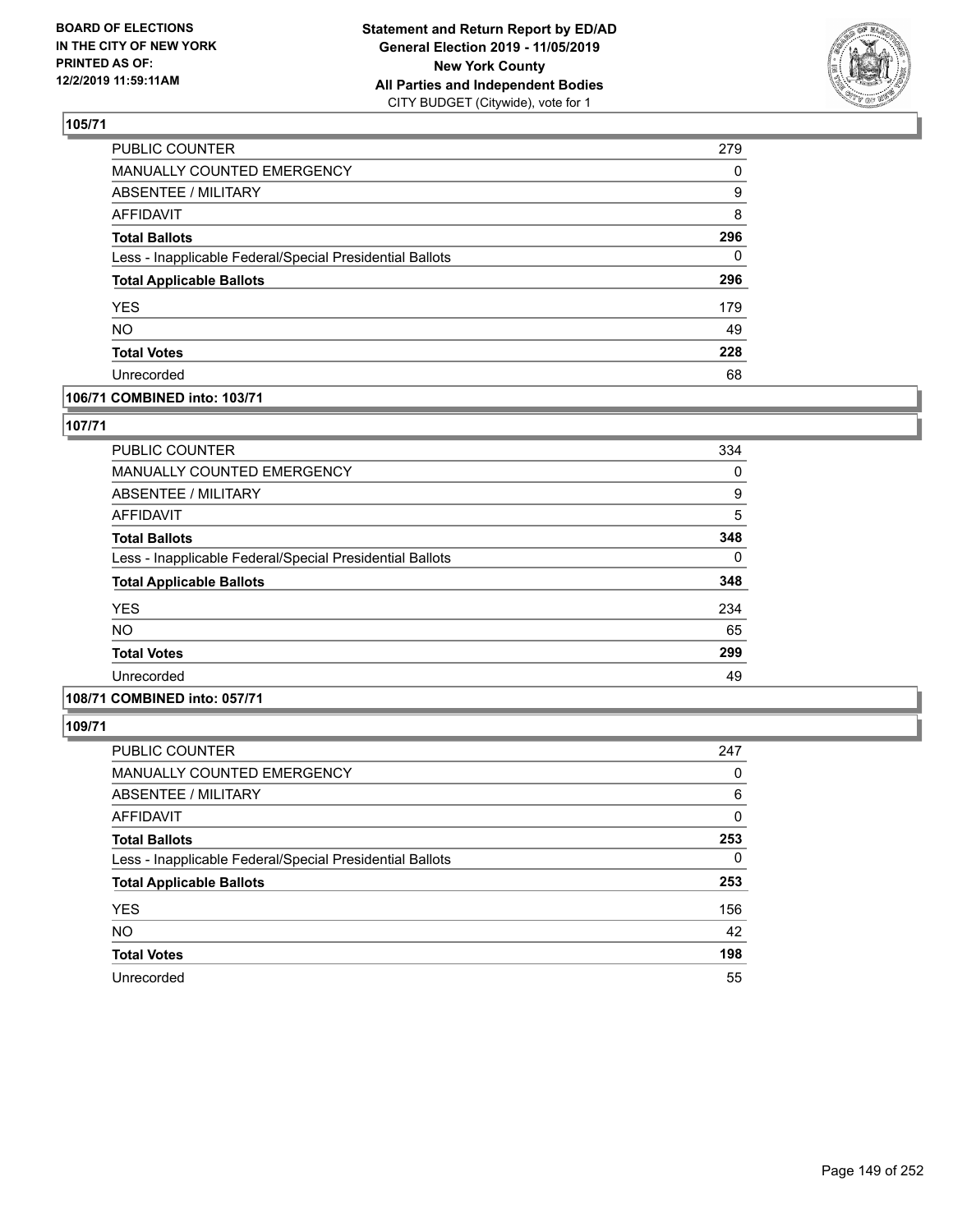

| PUBLIC COUNTER                                           | 115 |
|----------------------------------------------------------|-----|
| MANUALLY COUNTED EMERGENCY                               | 0   |
| ABSENTEE / MILITARY                                      | 0   |
| AFFIDAVIT                                                | 3   |
| Total Ballots                                            | 118 |
| Less - Inapplicable Federal/Special Presidential Ballots | 0   |
| <b>Total Applicable Ballots</b>                          | 118 |
| YES                                                      | 89  |
| NO.                                                      | 21  |
| <b>Total Votes</b>                                       | 110 |
| Unrecorded                                               | 8   |

## **002/72**

| <b>PUBLIC COUNTER</b>                                    | 243      |
|----------------------------------------------------------|----------|
| MANUALLY COUNTED EMERGENCY                               | 0        |
| ABSENTEE / MILITARY                                      | 6        |
| AFFIDAVIT                                                | 4        |
| <b>Total Ballots</b>                                     | 253      |
| Less - Inapplicable Federal/Special Presidential Ballots | $\Omega$ |
| <b>Total Applicable Ballots</b>                          | 253      |
| <b>YES</b>                                               | 131      |
| <b>NO</b>                                                | 33       |
| <b>Total Votes</b>                                       | 164      |
| Unrecorded                                               | 89       |

| 84             |
|----------------|
| 0              |
| $\overline{2}$ |
|                |
| 87             |
| 0              |
| 87             |
| 50             |
| 16             |
| 66             |
| 21             |
|                |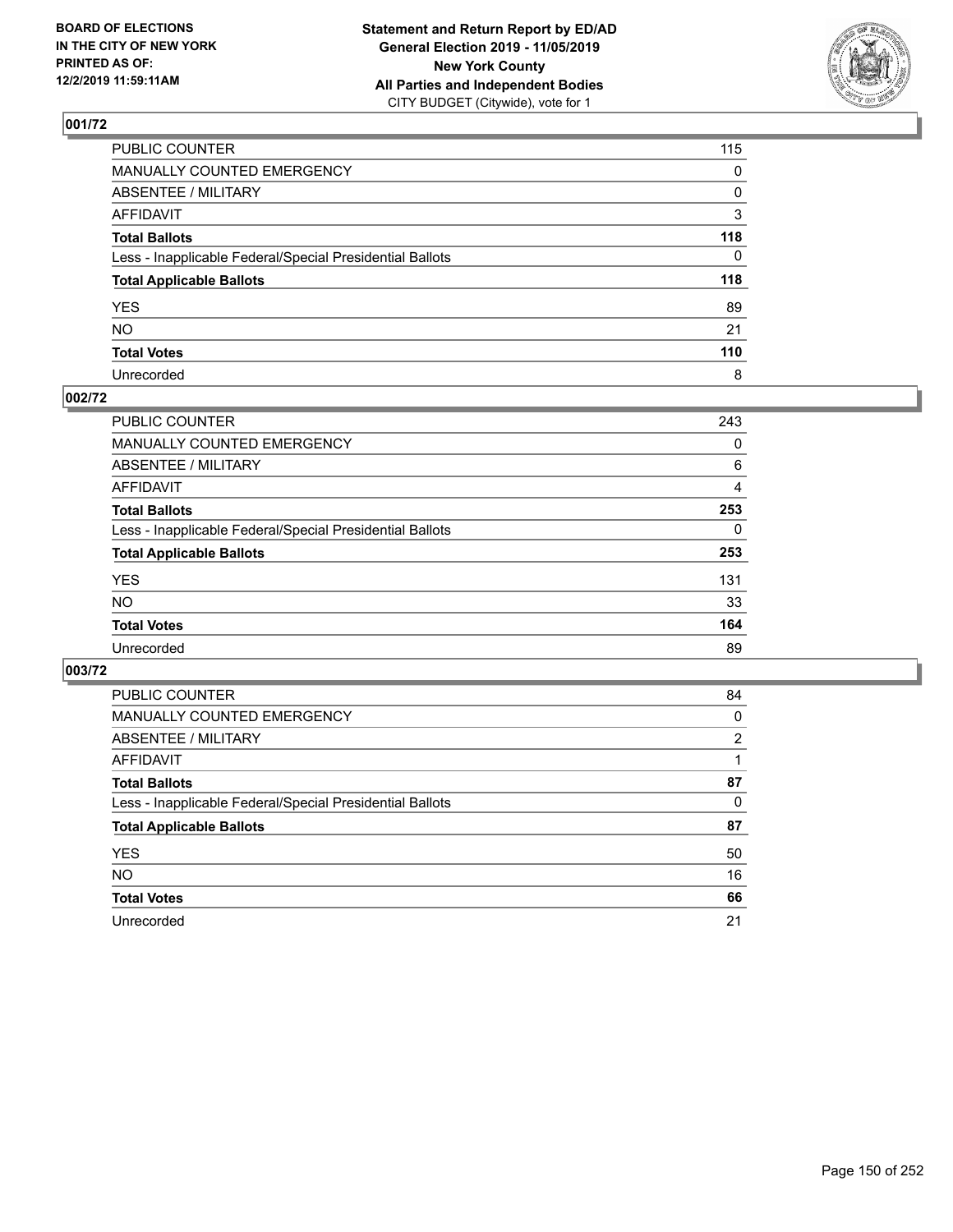

| 156      |
|----------|
| $\Omega$ |
| 0        |
| 0        |
| 156      |
| $\Omega$ |
| 156      |
| 87       |
| 27       |
| 114      |
| 42       |
|          |

### **005/72 COMBINED into: 062/71**

#### **006/72 COMBINED into: 004/72**

## **007/72**

| PUBLIC COUNTER                                           | 99             |
|----------------------------------------------------------|----------------|
| <b>MANUALLY COUNTED EMERGENCY</b>                        | 0              |
| ABSENTEE / MILITARY                                      | $\overline{2}$ |
| AFFIDAVIT                                                |                |
| <b>Total Ballots</b>                                     | 102            |
| Less - Inapplicable Federal/Special Presidential Ballots | $\Omega$       |
| <b>Total Applicable Ballots</b>                          | 102            |
| <b>YES</b>                                               | 53             |
| <b>NO</b>                                                | 19             |
| <b>Total Votes</b>                                       | 72             |
| Unrecorded                                               | 30             |

### **008/72 COMBINED into: 010/72**

| PUBLIC COUNTER                                           | 106 |
|----------------------------------------------------------|-----|
| MANUALLY COUNTED EMERGENCY                               | 0   |
| ABSENTEE / MILITARY                                      |     |
| AFFIDAVIT                                                |     |
| <b>Total Ballots</b>                                     | 108 |
| Less - Inapplicable Federal/Special Presidential Ballots | 0   |
| <b>Total Applicable Ballots</b>                          | 108 |
| <b>YES</b>                                               | 47  |
| <b>NO</b>                                                | 19  |
| <b>Total Votes</b>                                       | 66  |
| Unrecorded                                               | 42  |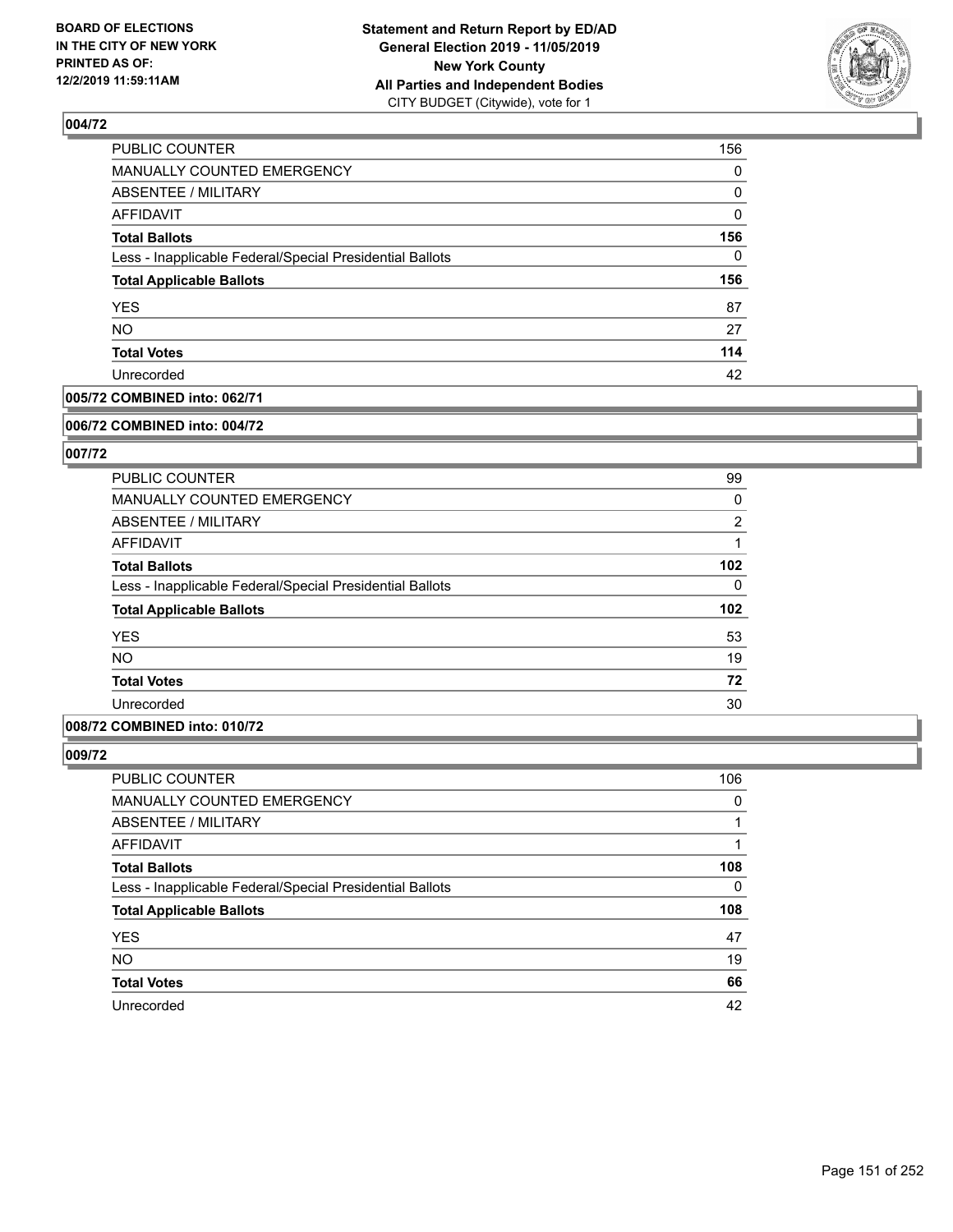

| PUBLIC COUNTER                                           | 182      |
|----------------------------------------------------------|----------|
| MANUALLY COUNTED EMERGENCY                               | 0        |
| <b>ABSENTEE / MILITARY</b>                               | 4        |
| <b>AFFIDAVIT</b>                                         | 1        |
| <b>Total Ballots</b>                                     | 187      |
| Less - Inapplicable Federal/Special Presidential Ballots | $\Omega$ |
| <b>Total Applicable Ballots</b>                          | 187      |
| <b>YES</b>                                               | 121      |
| <b>NO</b>                                                | 23       |
| <b>Total Votes</b>                                       | 144      |
| Unrecorded                                               | 43       |

### **011/72 COMBINED into: 007/72**

#### **012/72**

| PUBLIC COUNTER                                           | 74       |
|----------------------------------------------------------|----------|
| <b>MANUALLY COUNTED EMERGENCY</b>                        | 0        |
| ABSENTEE / MILITARY                                      |          |
| <b>AFFIDAVIT</b>                                         | 3        |
| <b>Total Ballots</b>                                     | 78       |
| Less - Inapplicable Federal/Special Presidential Ballots | $\Omega$ |
| <b>Total Applicable Ballots</b>                          | 78       |
| <b>YES</b>                                               | 44       |
| <b>NO</b>                                                | 12       |
| <b>Total Votes</b>                                       | 56       |
| Unrecorded                                               | 22       |

| <b>PUBLIC COUNTER</b>                                    | 138 |
|----------------------------------------------------------|-----|
| <b>MANUALLY COUNTED EMERGENCY</b>                        | 0   |
| ABSENTEE / MILITARY                                      | 3   |
| AFFIDAVIT                                                | 0   |
| <b>Total Ballots</b>                                     | 141 |
| Less - Inapplicable Federal/Special Presidential Ballots | 0   |
| <b>Total Applicable Ballots</b>                          | 141 |
| <b>YES</b>                                               | 102 |
| NO.                                                      | 15  |
| <b>Total Votes</b>                                       | 117 |
| Unrecorded                                               | 24  |
| 014/72 COMBINED into: 013/72                             |     |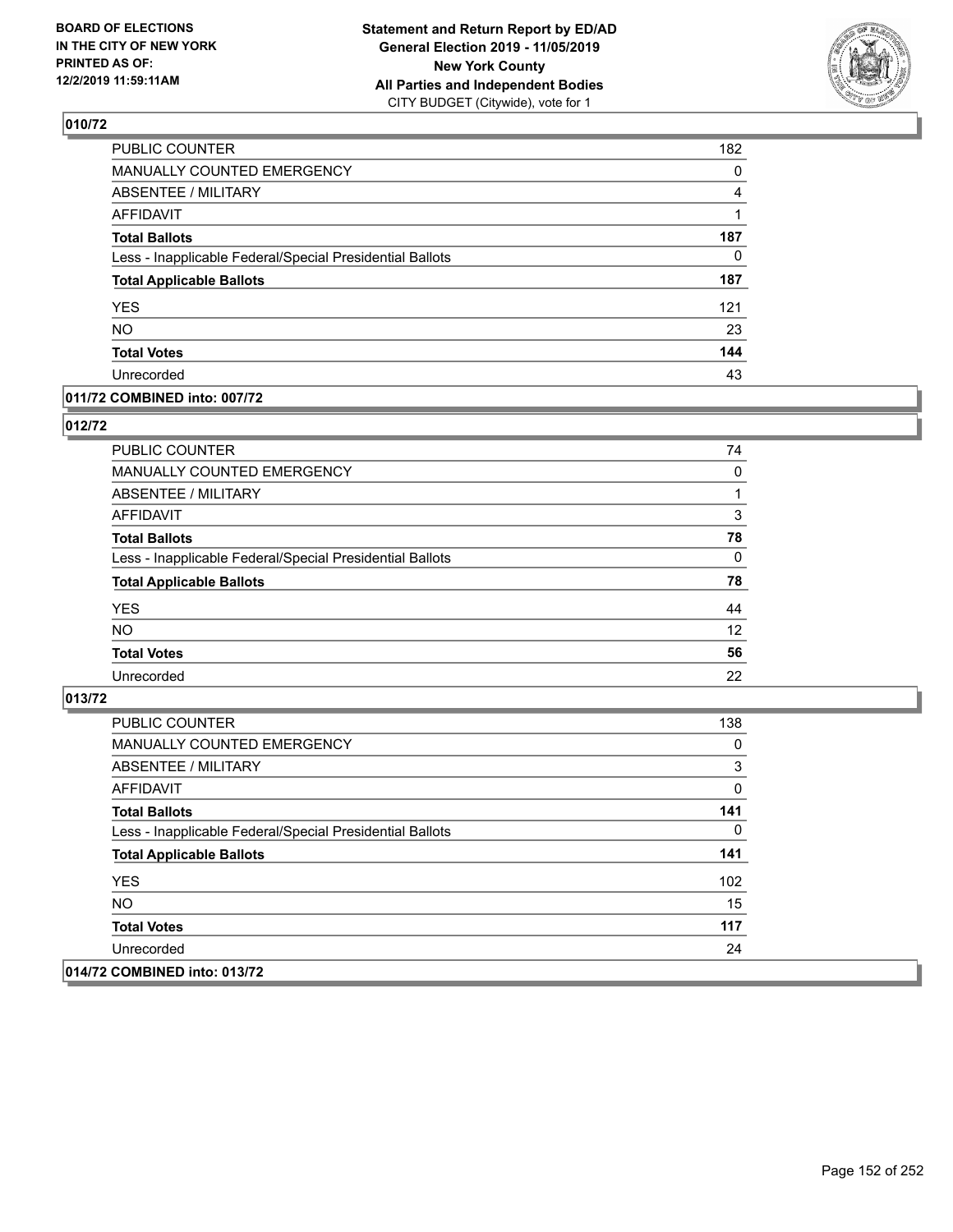

| PUBLIC COUNTER                                           | 187          |
|----------------------------------------------------------|--------------|
| <b>MANUALLY COUNTED EMERGENCY</b>                        | 0            |
| <b>ABSENTEE / MILITARY</b>                               | 2            |
| <b>AFFIDAVIT</b>                                         | 0            |
| <b>Total Ballots</b>                                     | 189          |
| Less - Inapplicable Federal/Special Presidential Ballots | $\mathbf{0}$ |
| <b>Total Applicable Ballots</b>                          | 189          |
| <b>YES</b>                                               | 121          |
| <b>NO</b>                                                | 27           |
| <b>Total Votes</b>                                       | 148          |
| Unrecorded                                               | 41           |

### **016/72 COMBINED into: 015/72**

### **017/72**

| PUBLIC COUNTER                                           | 272 |
|----------------------------------------------------------|-----|
| MANUALLY COUNTED EMERGENCY                               | 0   |
| ABSENTEE / MILITARY                                      | 5   |
| AFFIDAVIT                                                | 3   |
| <b>Total Ballots</b>                                     | 280 |
| Less - Inapplicable Federal/Special Presidential Ballots | 0   |
| <b>Total Applicable Ballots</b>                          | 280 |
| <b>YES</b>                                               | 195 |
| <b>NO</b>                                                | 58  |
| <b>Total Votes</b>                                       | 253 |
| Unrecorded                                               | 27  |

# **018/72 COMBINED into: 017/72**

| PUBLIC COUNTER                                           | 333      |
|----------------------------------------------------------|----------|
| MANUALLY COUNTED EMERGENCY                               | 0        |
| ABSENTEE / MILITARY                                      | 3        |
| AFFIDAVIT                                                |          |
| <b>Total Ballots</b>                                     | 337      |
| Less - Inapplicable Federal/Special Presidential Ballots | $\Omega$ |
| <b>Total Applicable Ballots</b>                          | 337      |
| <b>YES</b>                                               | 258      |
| <b>NO</b>                                                | 56       |
| <b>Total Votes</b>                                       | 314      |
| Unrecorded                                               | 23       |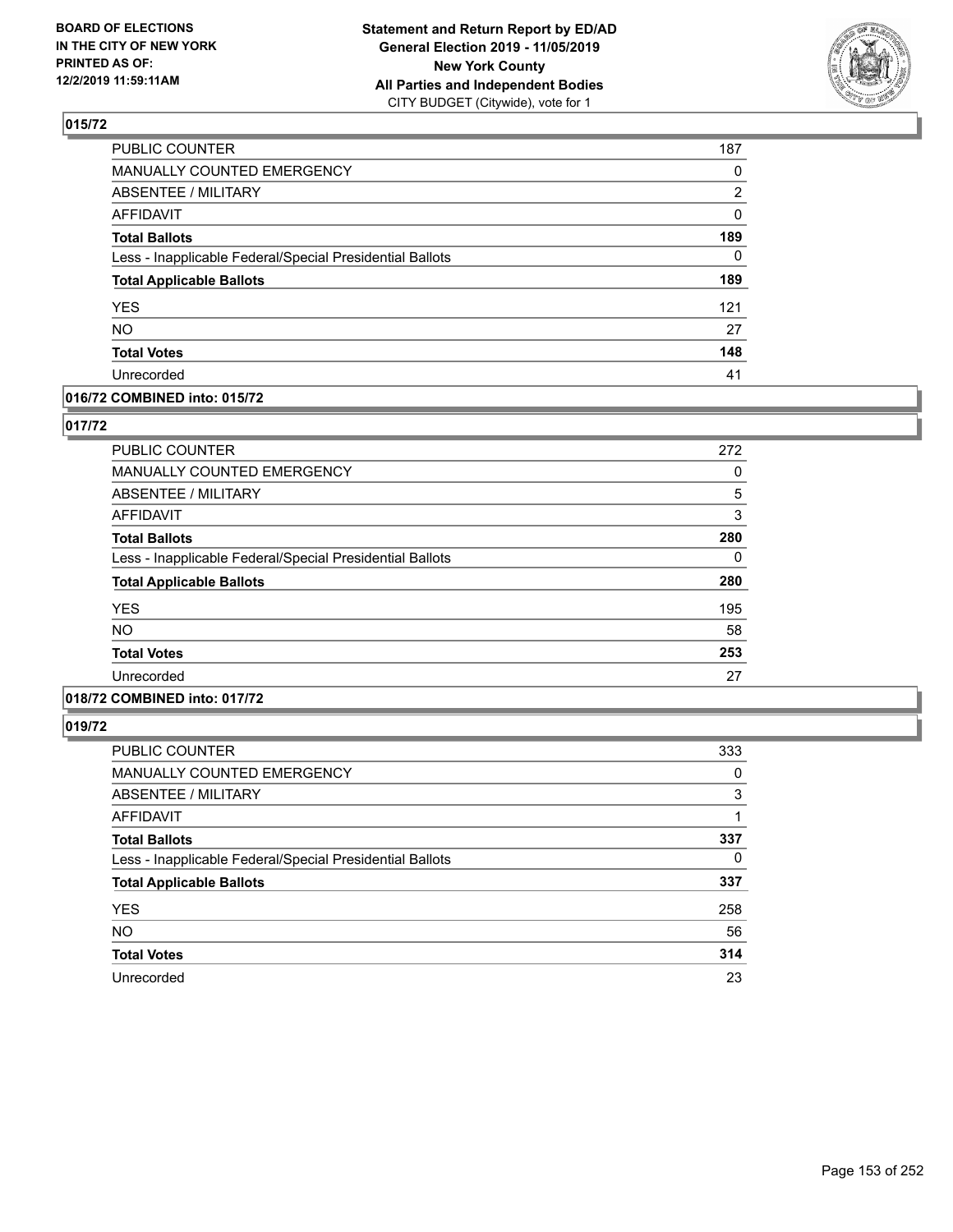

| PUBLIC COUNTER                                           | 202          |
|----------------------------------------------------------|--------------|
| MANUALLY COUNTED EMERGENCY                               | $\mathbf{0}$ |
| ABSENTEE / MILITARY                                      |              |
| AFFIDAVIT                                                | 2            |
| Total Ballots                                            | 205          |
| Less - Inapplicable Federal/Special Presidential Ballots | $\Omega$     |
| <b>Total Applicable Ballots</b>                          | 205          |
| YES                                                      | 127          |
| NO.                                                      | 32           |
| <b>Total Votes</b>                                       | 159          |
| Unrecorded                                               | 46           |

### **021/72**

| <b>PUBLIC COUNTER</b>                                    | 148      |
|----------------------------------------------------------|----------|
| MANUALLY COUNTED EMERGENCY                               | 0        |
| ABSENTEE / MILITARY                                      | $\Omega$ |
| AFFIDAVIT                                                |          |
| <b>Total Ballots</b>                                     | 149      |
| Less - Inapplicable Federal/Special Presidential Ballots | $\Omega$ |
| <b>Total Applicable Ballots</b>                          | 149      |
| <b>YES</b>                                               | 103      |
| <b>NO</b>                                                | 20       |
| <b>Total Votes</b>                                       | 123      |
| Unrecorded                                               | 26       |

| <b>PUBLIC COUNTER</b>                                    | 105            |
|----------------------------------------------------------|----------------|
| <b>MANUALLY COUNTED EMERGENCY</b>                        | 0              |
| ABSENTEE / MILITARY                                      | 0              |
| <b>AFFIDAVIT</b>                                         | $\overline{2}$ |
| <b>Total Ballots</b>                                     | 107            |
| Less - Inapplicable Federal/Special Presidential Ballots | 0              |
| <b>Total Applicable Ballots</b>                          | 107            |
| <b>YES</b>                                               | 64             |
| <b>NO</b>                                                | 16             |
|                                                          |                |
| <b>Total Votes</b>                                       | 80             |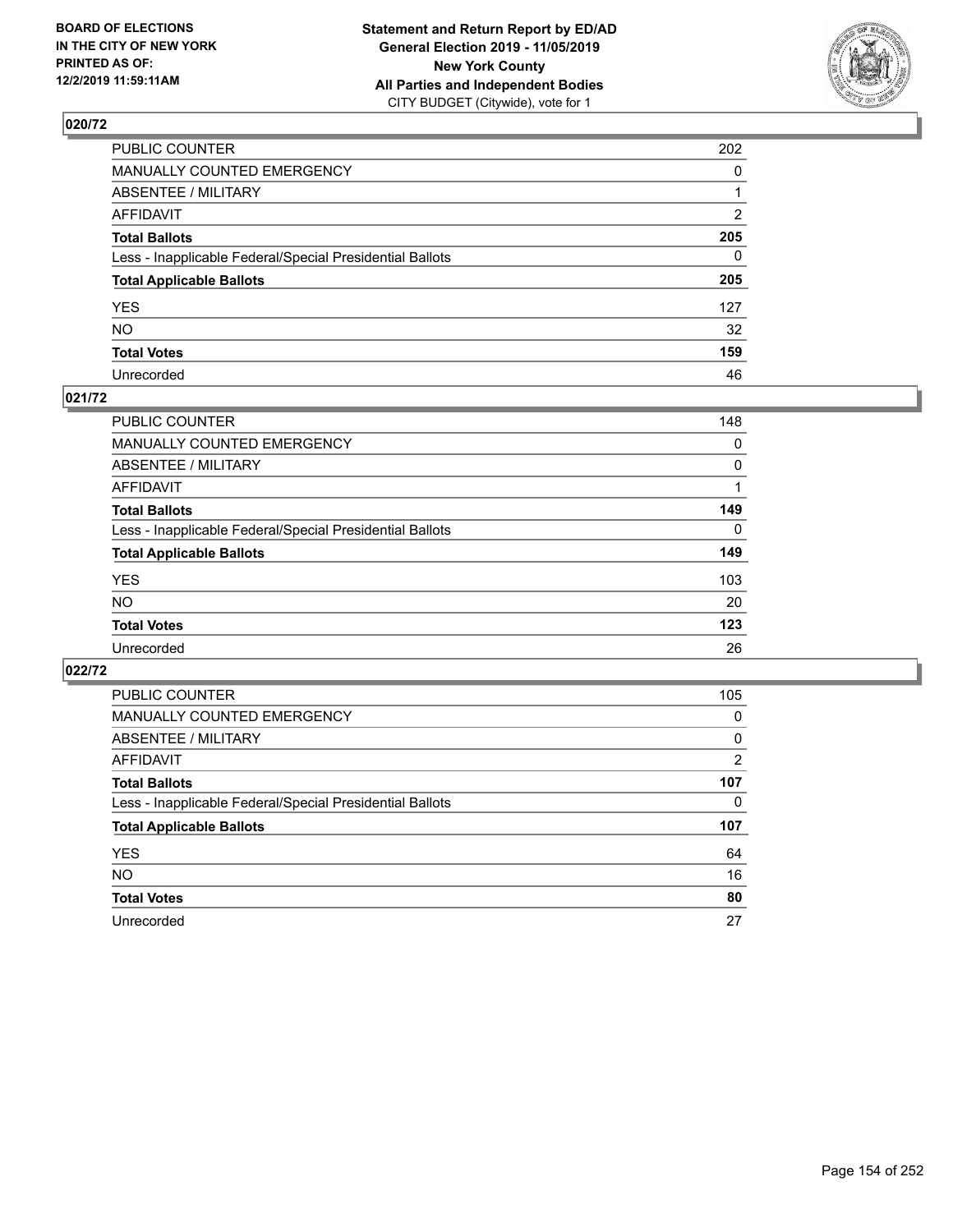

| PUBLIC COUNTER                                           | 177            |
|----------------------------------------------------------|----------------|
| MANUALLY COUNTED EMERGENCY                               | $\mathbf{0}$   |
| ABSENTEE / MILITARY                                      | $\overline{4}$ |
| AFFIDAVIT                                                | $\mathbf 0$    |
| Total Ballots                                            | 181            |
| Less - Inapplicable Federal/Special Presidential Ballots | $\mathbf{0}$   |
| <b>Total Applicable Ballots</b>                          | 181            |
| YES                                                      | 130            |
| NO.                                                      | 25             |
| <b>Total Votes</b>                                       | 155            |
| Unrecorded                                               | 26             |

### **024/72**

| PUBLIC COUNTER                                           | 129 |
|----------------------------------------------------------|-----|
| <b>MANUALLY COUNTED EMERGENCY</b>                        | 0   |
| ABSENTEE / MILITARY                                      |     |
| <b>AFFIDAVIT</b>                                         | 0   |
| <b>Total Ballots</b>                                     | 130 |
| Less - Inapplicable Federal/Special Presidential Ballots | 0   |
| <b>Total Applicable Ballots</b>                          | 130 |
| <b>YES</b>                                               | 64  |
| <b>NO</b>                                                | 16  |
| <b>Total Votes</b>                                       | 80  |
| Unrecorded                                               | 50  |
|                                                          |     |

#### **025/72 COMBINED into: 024/72**

**026/72** 

| <b>PUBLIC COUNTER</b>                                    | 160 |
|----------------------------------------------------------|-----|
| MANUALLY COUNTED EMERGENCY                               | 0   |
| ABSENTEE / MILITARY                                      |     |
| AFFIDAVIT                                                |     |
| <b>Total Ballots</b>                                     | 162 |
| Less - Inapplicable Federal/Special Presidential Ballots | 0   |
| <b>Total Applicable Ballots</b>                          | 162 |
| <b>YES</b>                                               | 103 |
| <b>NO</b>                                                | 26  |
| <b>Total Votes</b>                                       | 129 |
| Unrecorded                                               | 33  |
| 027/72 COMBINED into: 030/72                             |     |

**028/72 COMBINED into: 023/72**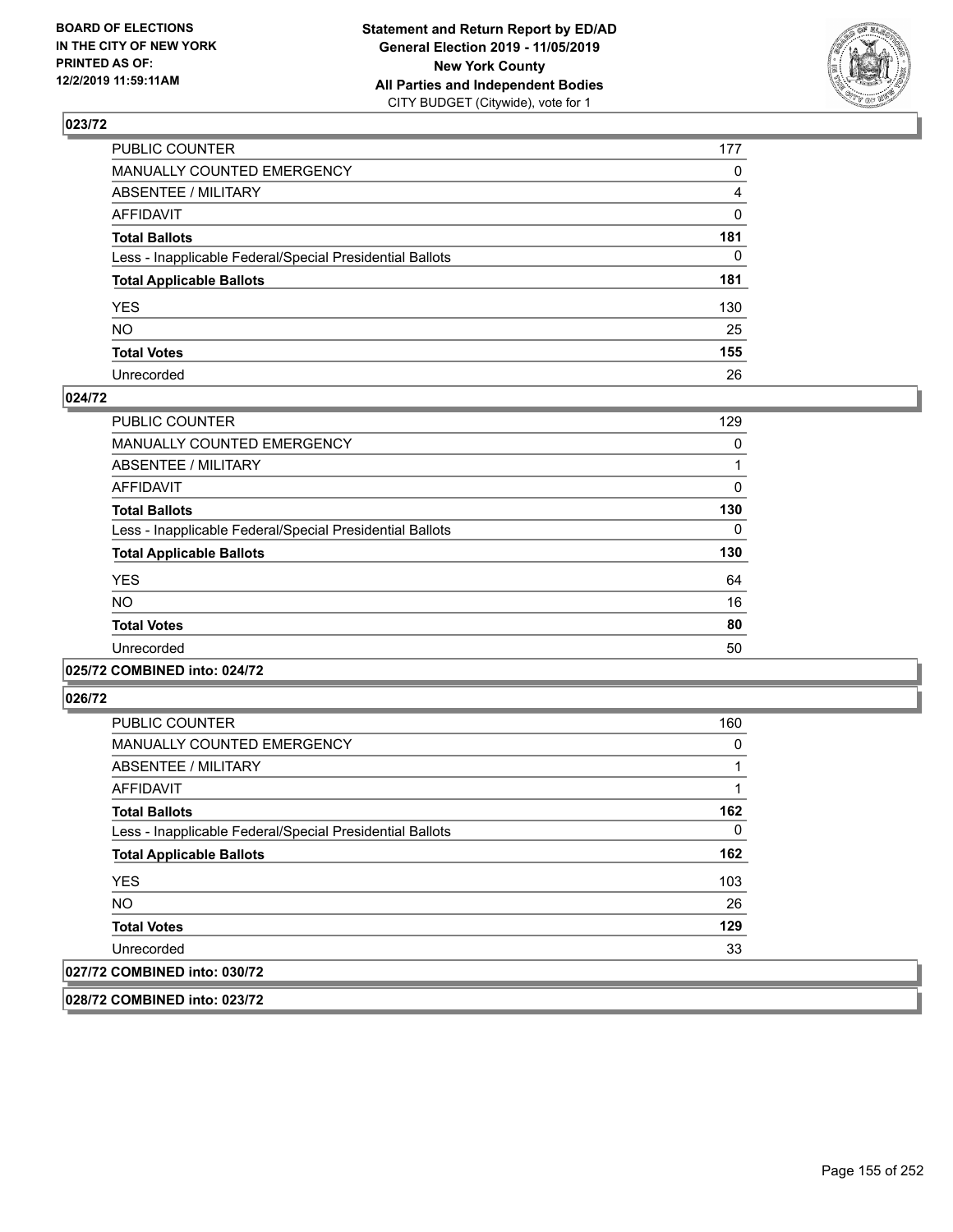

| PUBLIC COUNTER                                           | 201          |
|----------------------------------------------------------|--------------|
| MANUALLY COUNTED EMERGENCY                               | $\mathbf{0}$ |
| ABSENTEE / MILITARY                                      |              |
| AFFIDAVIT                                                | 2            |
| Total Ballots                                            | 204          |
| Less - Inapplicable Federal/Special Presidential Ballots | $\Omega$     |
| <b>Total Applicable Ballots</b>                          | 204          |
| YES                                                      | 161          |
| NO.                                                      | 25           |
| <b>Total Votes</b>                                       | 186          |
| Unrecorded                                               | 18           |

## **030/72**

| PUBLIC COUNTER                                           | 164      |
|----------------------------------------------------------|----------|
| MANUALLY COUNTED EMERGENCY                               | 0        |
| ABSENTEE / MILITARY                                      | 6        |
| AFFIDAVIT                                                | 3        |
| <b>Total Ballots</b>                                     | 173      |
| Less - Inapplicable Federal/Special Presidential Ballots | $\Omega$ |
| <b>Total Applicable Ballots</b>                          | 173      |
| <b>YES</b>                                               | 113      |
| <b>NO</b>                                                | 16       |
| <b>Total Votes</b>                                       | 129      |
| Unrecorded                                               | 44       |

| <b>PUBLIC COUNTER</b>                                    | 126      |
|----------------------------------------------------------|----------|
| <b>MANUALLY COUNTED EMERGENCY</b>                        | $\Omega$ |
| ABSENTEE / MILITARY                                      | 4        |
| AFFIDAVIT                                                | 4        |
| <b>Total Ballots</b>                                     | 134      |
| Less - Inapplicable Federal/Special Presidential Ballots | $\Omega$ |
| <b>Total Applicable Ballots</b>                          | 134      |
| <b>YES</b>                                               | 75       |
| <b>NO</b>                                                | 18       |
| <b>Total Votes</b>                                       | 93       |
| Unrecorded                                               | 41       |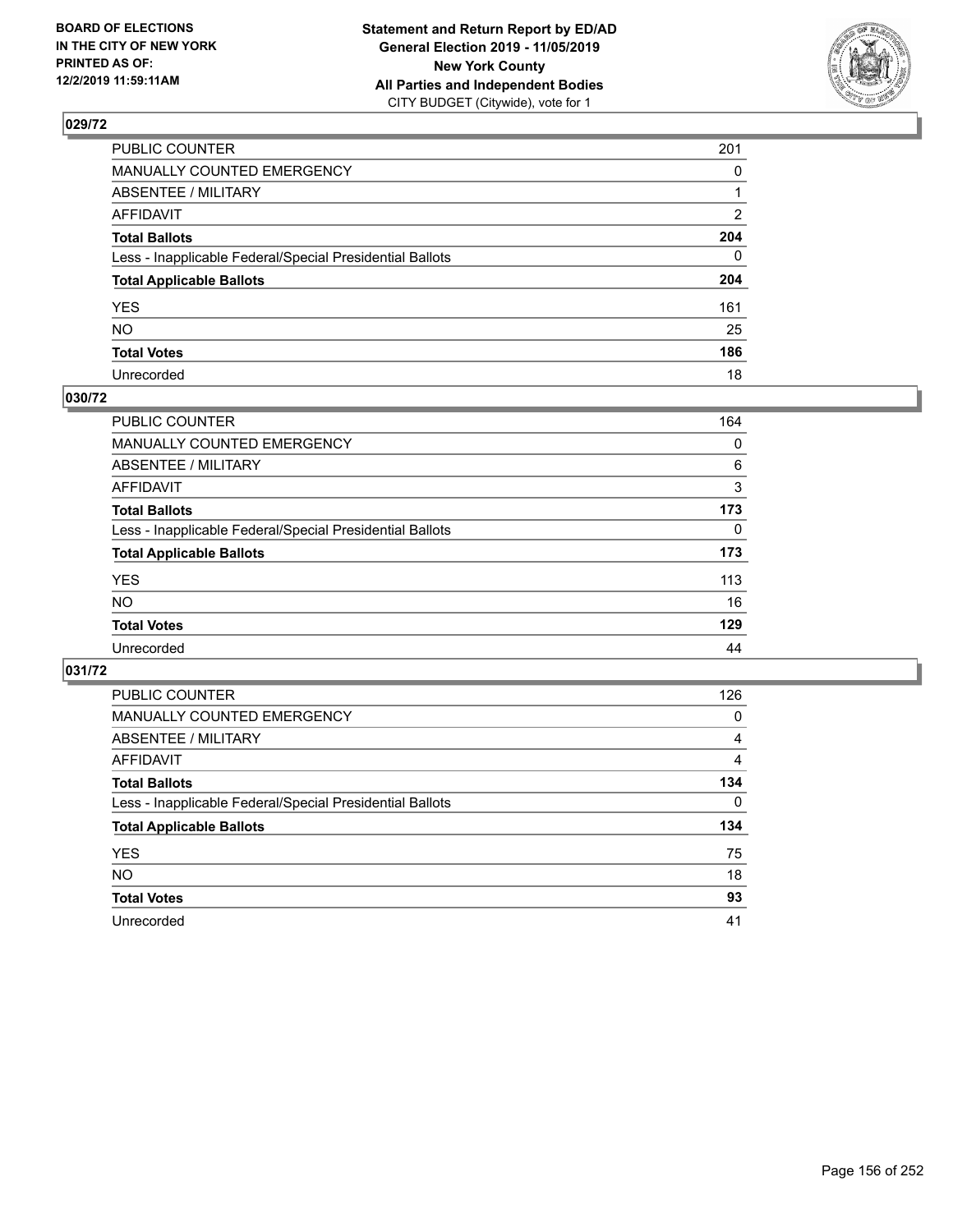

| PUBLIC COUNTER                                           | 318 |
|----------------------------------------------------------|-----|
| MANUALLY COUNTED EMERGENCY                               | 0   |
| ABSENTEE / MILITARY                                      | 4   |
| AFFIDAVIT                                                | 5   |
| <b>Total Ballots</b>                                     | 327 |
| Less - Inapplicable Federal/Special Presidential Ballots | 0   |
| <b>Total Applicable Ballots</b>                          | 327 |
| <b>YES</b>                                               | 203 |
| <b>NO</b>                                                | 56  |
| <b>Total Votes</b>                                       | 259 |
| Unrecorded                                               | 68  |

## **033/72 COMBINED into: 031/72**

#### **034/72 COMBINED into: 035/72**

## **035/72**

### **036/72 COMBINED into: 032/72**

#### **037/72 COMBINED into: 019/72**

| <b>PUBLIC COUNTER</b>                                    | 212 |
|----------------------------------------------------------|-----|
| <b>MANUALLY COUNTED EMERGENCY</b>                        | 0   |
| ABSENTEE / MILITARY                                      |     |
| AFFIDAVIT                                                | 0   |
| <b>Total Ballots</b>                                     | 213 |
| Less - Inapplicable Federal/Special Presidential Ballots | 0   |
| <b>Total Applicable Ballots</b>                          | 213 |
| <b>YES</b>                                               | 149 |
| NO.                                                      | 44  |
| <b>Total Votes</b>                                       | 193 |
| Unrecorded                                               | 20  |
| 039/72 COMBINED into: 040/72                             |     |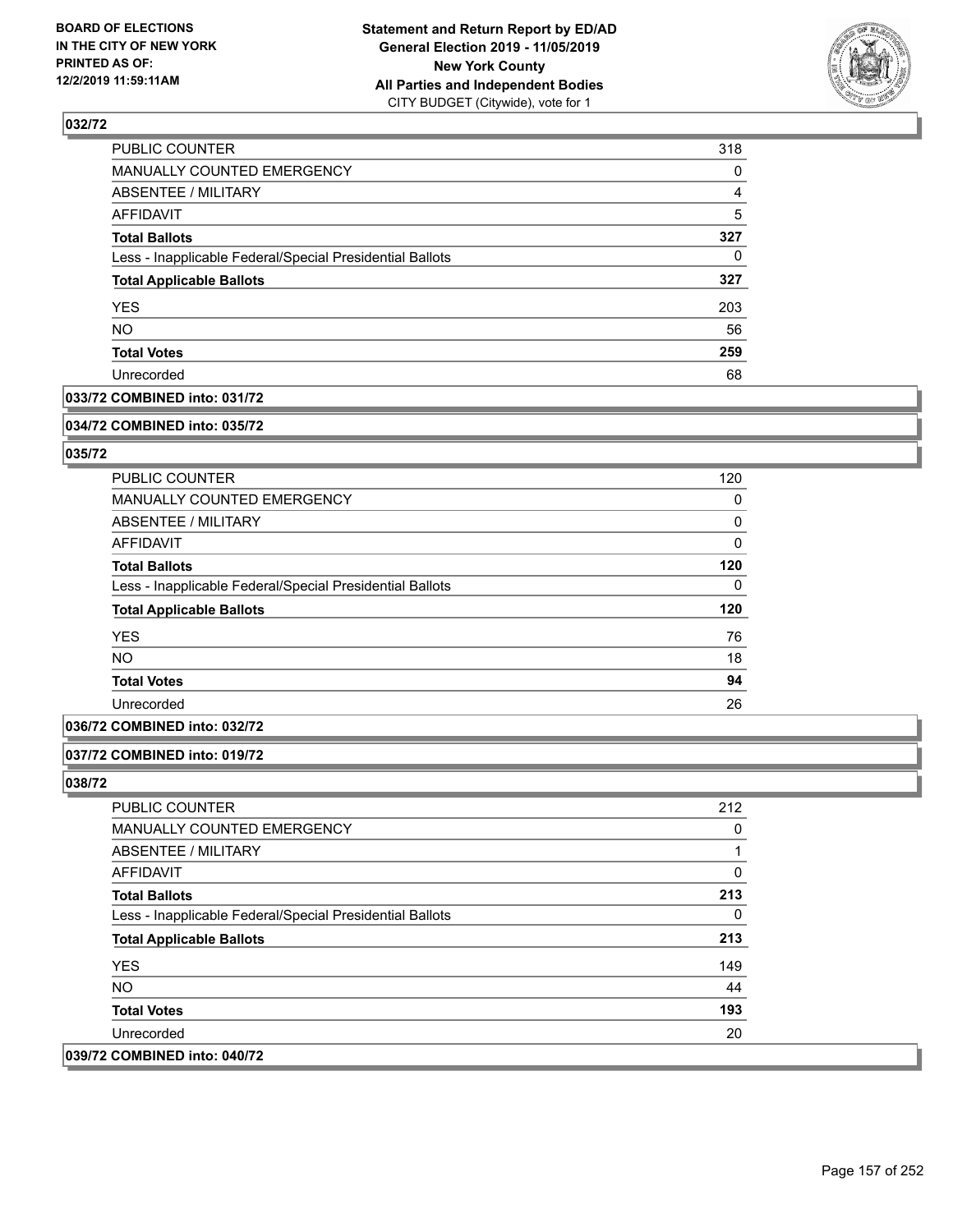

| PUBLIC COUNTER                                           | 310            |
|----------------------------------------------------------|----------------|
| MANUALLY COUNTED EMERGENCY                               | $\mathbf{0}$   |
| ABSENTEE / MILITARY                                      | 3              |
| AFFIDAVIT                                                | $\overline{2}$ |
| Total Ballots                                            | 315            |
| Less - Inapplicable Federal/Special Presidential Ballots | $\Omega$       |
| <b>Total Applicable Ballots</b>                          | 315            |
| YES                                                      | 221            |
| NO.                                                      | 36             |
| <b>Total Votes</b>                                       | 257            |
| Unrecorded                                               | 58             |

### **041/72**

| <b>PUBLIC COUNTER</b>                                    | 366      |
|----------------------------------------------------------|----------|
| <b>MANUALLY COUNTED EMERGENCY</b>                        | 0        |
| ABSENTEE / MILITARY                                      | 5        |
| AFFIDAVIT                                                | 3        |
| <b>Total Ballots</b>                                     | 374      |
| Less - Inapplicable Federal/Special Presidential Ballots | $\Omega$ |
| <b>Total Applicable Ballots</b>                          | 374      |
| <b>YES</b>                                               | 267      |
| <b>NO</b>                                                | 62       |
| <b>Total Votes</b>                                       | 329      |
| Unrecorded                                               | 45       |

| <b>PUBLIC COUNTER</b>                                    | 178            |
|----------------------------------------------------------|----------------|
| MANUALLY COUNTED EMERGENCY                               | 0              |
| ABSENTEE / MILITARY                                      | 5              |
| AFFIDAVIT                                                | $\overline{2}$ |
| <b>Total Ballots</b>                                     | 185            |
| Less - Inapplicable Federal/Special Presidential Ballots | 0              |
| <b>Total Applicable Ballots</b>                          | 185            |
| <b>YES</b>                                               | 139            |
| NO.                                                      | 25             |
| <b>Total Votes</b>                                       | 164            |
| Unrecorded                                               | 21             |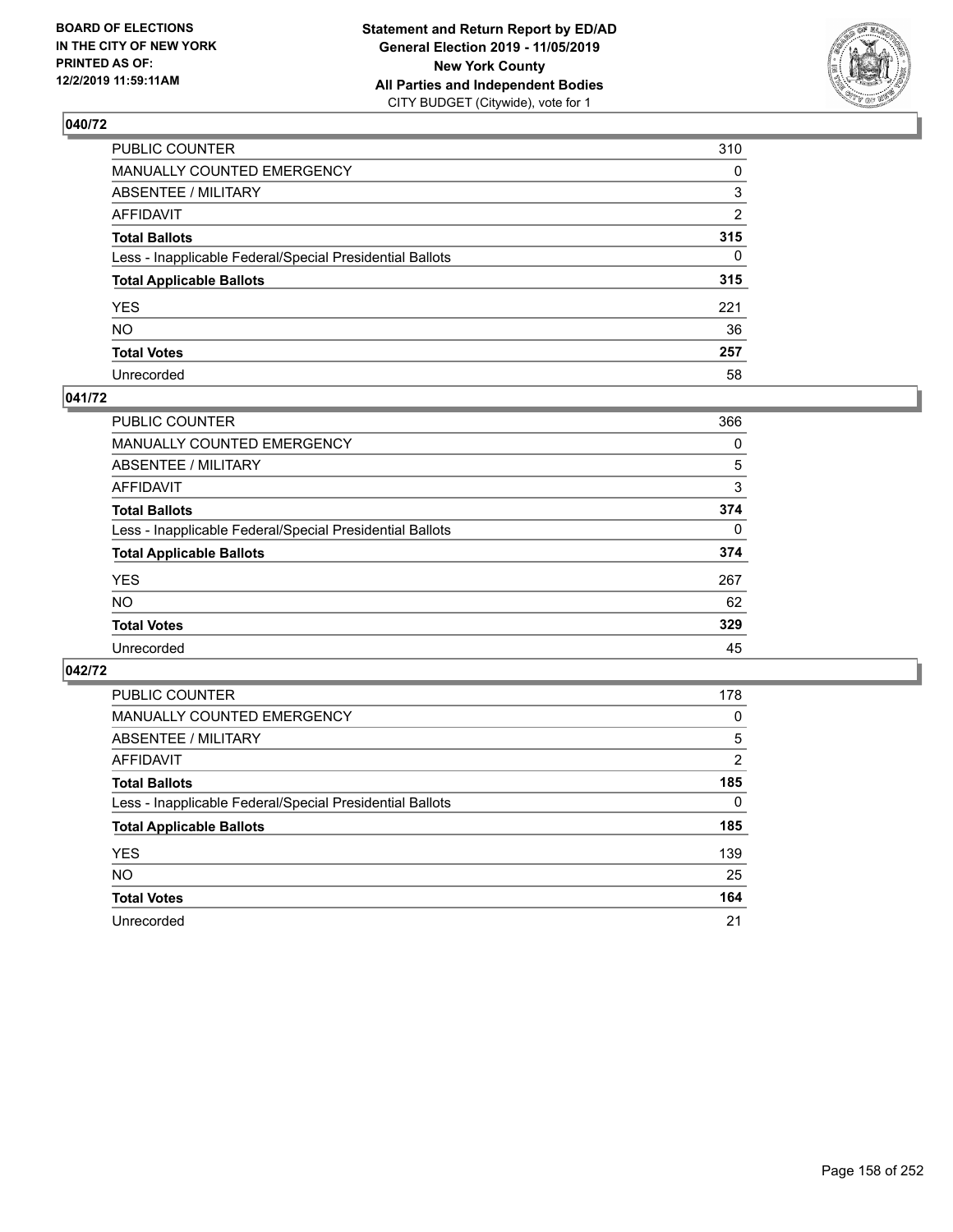

| PUBLIC COUNTER                                           | 167          |
|----------------------------------------------------------|--------------|
| MANUALLY COUNTED EMERGENCY                               | $\mathbf{0}$ |
| ABSENTEE / MILITARY                                      | 0            |
| AFFIDAVIT                                                | $\mathbf{0}$ |
| Total Ballots                                            | 167          |
| Less - Inapplicable Federal/Special Presidential Ballots | $\mathbf{0}$ |
| <b>Total Applicable Ballots</b>                          | 167          |
| YES                                                      | 101          |
| NO.                                                      | 32           |
| <b>Total Votes</b>                                       | 133          |
| Unrecorded                                               | 34           |

#### **044/72**

| <b>PUBLIC COUNTER</b>                                    | 210      |
|----------------------------------------------------------|----------|
| <b>MANUALLY COUNTED EMERGENCY</b>                        | 0        |
| ABSENTEE / MILITARY                                      | 4        |
| <b>AFFIDAVIT</b>                                         | 2        |
| <b>Total Ballots</b>                                     | 216      |
| Less - Inapplicable Federal/Special Presidential Ballots | $\Omega$ |
| <b>Total Applicable Ballots</b>                          | 216      |
| <b>YES</b>                                               | 125      |
| <b>NO</b>                                                | 41       |
| <b>Total Votes</b>                                       | 166      |
| Unrecorded                                               | 50       |
|                                                          |          |

#### **045/72 COMBINED into: 044/72**

| <b>PUBLIC COUNTER</b>                                    | 259      |
|----------------------------------------------------------|----------|
| <b>MANUALLY COUNTED EMERGENCY</b>                        | 0        |
| ABSENTEE / MILITARY                                      | 4        |
| <b>AFFIDAVIT</b>                                         | 3        |
| <b>Total Ballots</b>                                     | 266      |
| Less - Inapplicable Federal/Special Presidential Ballots | $\Omega$ |
| <b>Total Applicable Ballots</b>                          | 266      |
| <b>YES</b>                                               | 202      |
| <b>NO</b>                                                | 40       |
| <b>Total Votes</b>                                       | 242      |
| Unrecorded                                               | 24       |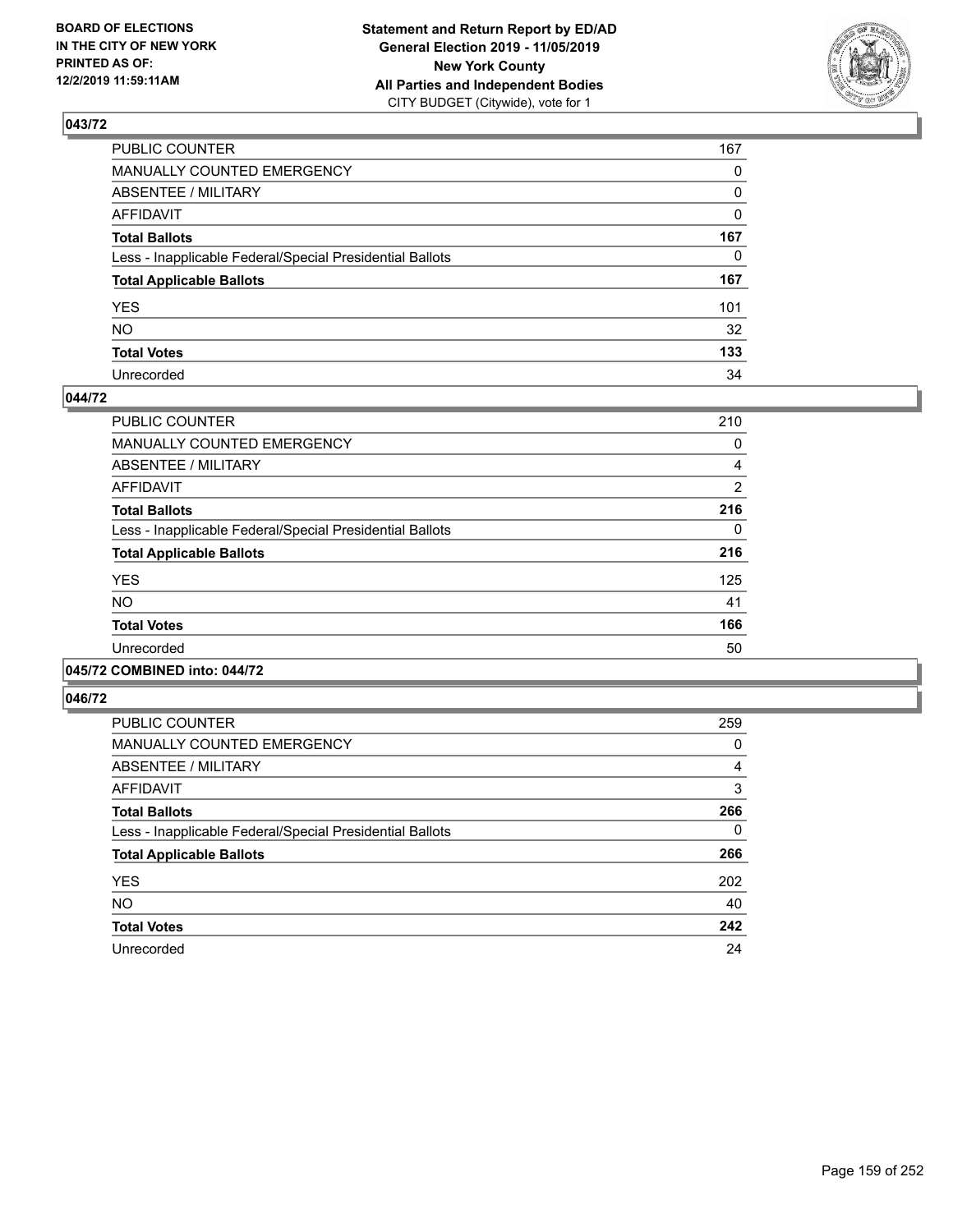

| PUBLIC COUNTER                                           | 326          |
|----------------------------------------------------------|--------------|
| MANUALLY COUNTED EMERGENCY                               | $\mathbf{0}$ |
| ABSENTEE / MILITARY                                      | 4            |
| AFFIDAVIT                                                | 3            |
| Total Ballots                                            | 333          |
| Less - Inapplicable Federal/Special Presidential Ballots | $\mathbf{0}$ |
| <b>Total Applicable Ballots</b>                          | 333          |
| YES                                                      | 236          |
| NO.                                                      | 53           |
| <b>Total Votes</b>                                       | 289          |
| Unrecorded                                               | 44           |

#### **048/72**

| <b>PUBLIC COUNTER</b>                                    | 98             |
|----------------------------------------------------------|----------------|
| <b>MANUALLY COUNTED EMERGENCY</b>                        | 0              |
| ABSENTEE / MILITARY                                      | $\overline{2}$ |
| AFFIDAVIT                                                |                |
| <b>Total Ballots</b>                                     | 101            |
| Less - Inapplicable Federal/Special Presidential Ballots | 0              |
| <b>Total Applicable Ballots</b>                          | 101            |
| <b>YES</b>                                               | 62             |
| <b>NO</b>                                                | 14             |
| <b>Total Votes</b>                                       | 76             |
| Unrecorded                                               | 25             |
|                                                          |                |

| <b>PUBLIC COUNTER</b>                                    | 212            |
|----------------------------------------------------------|----------------|
| <b>MANUALLY COUNTED EMERGENCY</b>                        | 0              |
| ABSENTEE / MILITARY                                      |                |
| AFFIDAVIT                                                | $\overline{2}$ |
| <b>Total Ballots</b>                                     | 215            |
| Less - Inapplicable Federal/Special Presidential Ballots | 0              |
| <b>Total Applicable Ballots</b>                          | 215            |
| <b>YES</b>                                               | 134            |
| NO.                                                      | 25             |
| <b>Total Votes</b>                                       | 159            |
| Unrecorded                                               | 56             |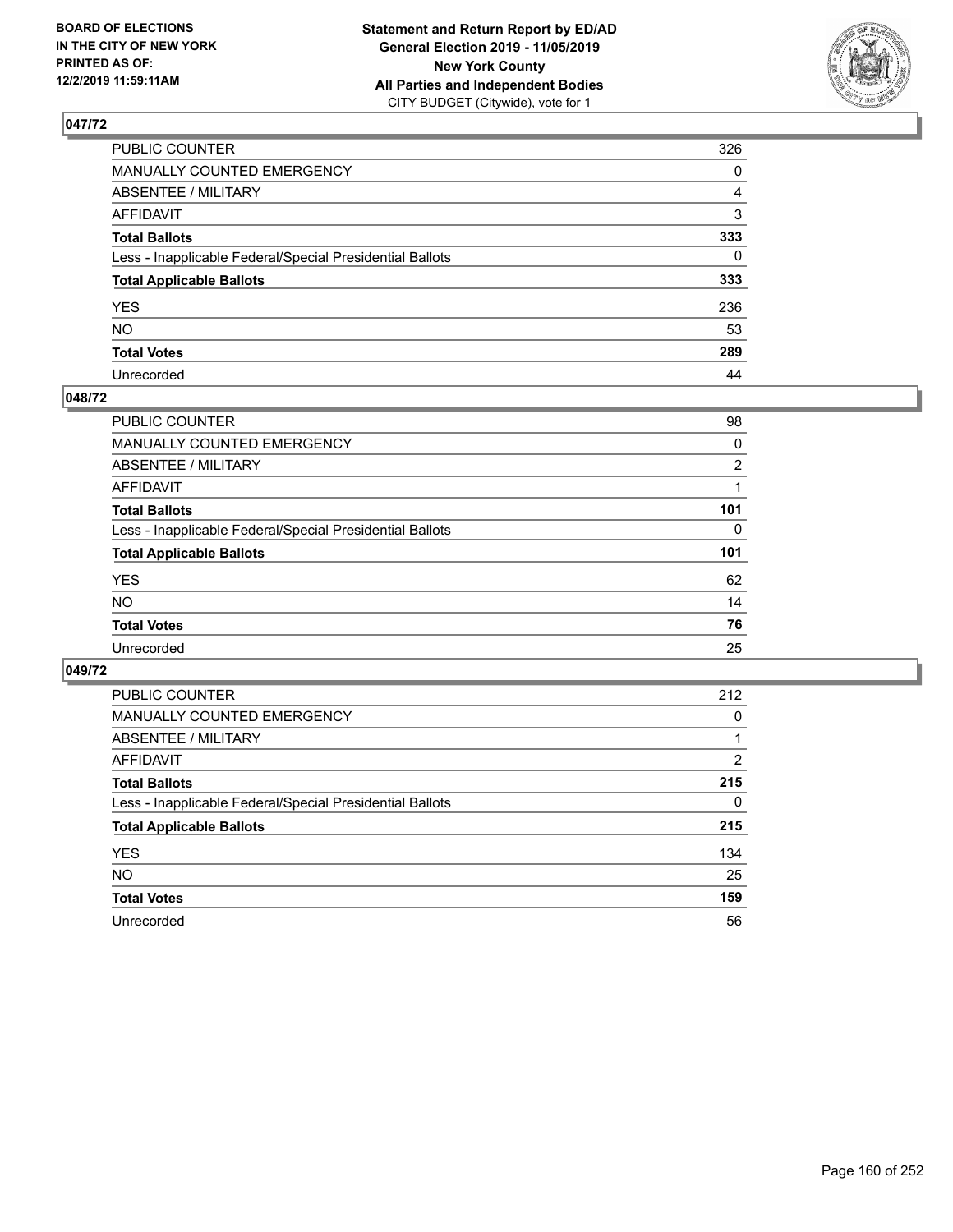

| 172 |
|-----|
| 0   |
| 8   |
| 3   |
| 183 |
| 0   |
| 183 |
| 80  |
| 25  |
| 105 |
| 78  |
|     |

### **051/72 COMBINED into: 050/72**

#### **052/72**

| PUBLIC COUNTER                                           | 127      |
|----------------------------------------------------------|----------|
| <b>MANUALLY COUNTED EMERGENCY</b>                        | 0        |
| ABSENTEE / MILITARY                                      | 5        |
| AFFIDAVIT                                                |          |
| <b>Total Ballots</b>                                     | 133      |
| Less - Inapplicable Federal/Special Presidential Ballots | $\Omega$ |
| <b>Total Applicable Ballots</b>                          | 133      |
| <b>YES</b>                                               | 56       |
| <b>NO</b>                                                | 25       |
| <b>Total Votes</b>                                       | 81       |
| Unrecorded                                               | 52       |
|                                                          |          |

| <b>PUBLIC COUNTER</b>                                    | 197 |
|----------------------------------------------------------|-----|
| MANUALLY COUNTED EMERGENCY                               | 0   |
| ABSENTEE / MILITARY                                      |     |
| AFFIDAVIT                                                |     |
| <b>Total Ballots</b>                                     | 199 |
| Less - Inapplicable Federal/Special Presidential Ballots | 0   |
| <b>Total Applicable Ballots</b>                          | 199 |
| <b>YES</b>                                               | 104 |
| NO.                                                      | 41  |
| <b>Total Votes</b>                                       | 145 |
| Unrecorded                                               | 54  |
| 054/72 COMBINED into: 053/72                             |     |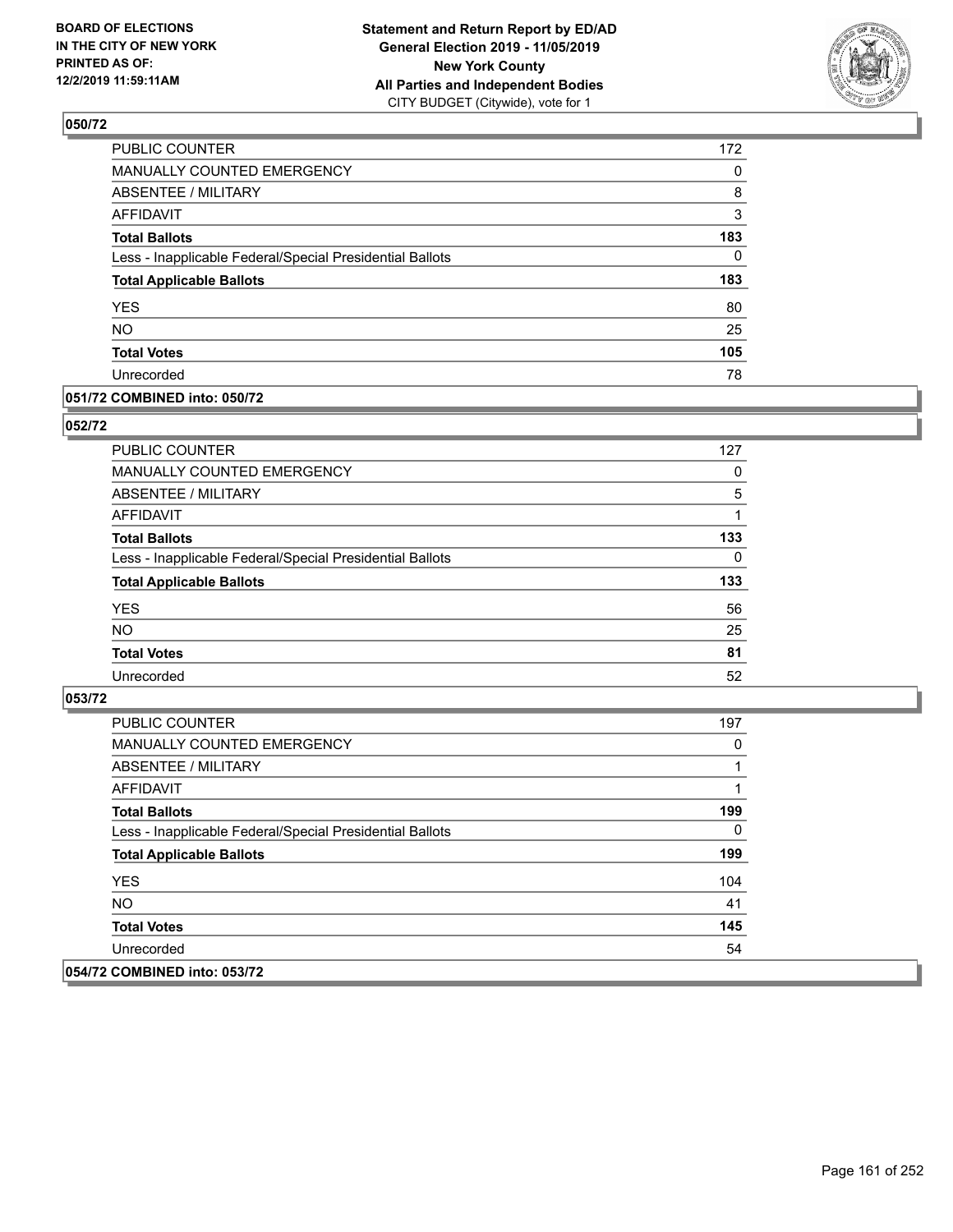

| PUBLIC COUNTER                                           | 142          |
|----------------------------------------------------------|--------------|
| MANUALLY COUNTED EMERGENCY                               | $\mathbf{0}$ |
| ABSENTEE / MILITARY                                      | 0            |
| AFFIDAVIT                                                | 0            |
| Total Ballots                                            | 142          |
| Less - Inapplicable Federal/Special Presidential Ballots | $\Omega$     |
| <b>Total Applicable Ballots</b>                          | 142          |
| YES                                                      | 82           |
| NO.                                                      | 24           |
| <b>Total Votes</b>                                       | 106          |
| Unrecorded                                               | 36           |

### **056/72**

| PUBLIC COUNTER                                           | 206 |
|----------------------------------------------------------|-----|
| <b>MANUALLY COUNTED EMERGENCY</b>                        | 0   |
| ABSENTEE / MILITARY                                      | 4   |
| <b>AFFIDAVIT</b>                                         | 0   |
| <b>Total Ballots</b>                                     | 210 |
| Less - Inapplicable Federal/Special Presidential Ballots | 0   |
| <b>Total Applicable Ballots</b>                          | 210 |
| <b>YES</b>                                               | 130 |
| <b>NO</b>                                                | 20  |
| <b>Total Votes</b>                                       | 150 |
| Unrecorded                                               | 60  |

### **057/72 COMBINED into: 047/72**

| <b>PUBLIC COUNTER</b>                                    | 475 |
|----------------------------------------------------------|-----|
| <b>MANUALLY COUNTED EMERGENCY</b>                        | 0   |
| ABSENTEE / MILITARY                                      | 5   |
| AFFIDAVIT                                                | 2   |
| <b>Total Ballots</b>                                     | 482 |
| Less - Inapplicable Federal/Special Presidential Ballots | 0   |
| <b>Total Applicable Ballots</b>                          | 482 |
| <b>YES</b>                                               | 378 |
| NO.                                                      | 69  |
| <b>Total Votes</b>                                       | 447 |
| Unrecorded                                               | 35  |
| 059/72 COMBINED into: 058/72                             |     |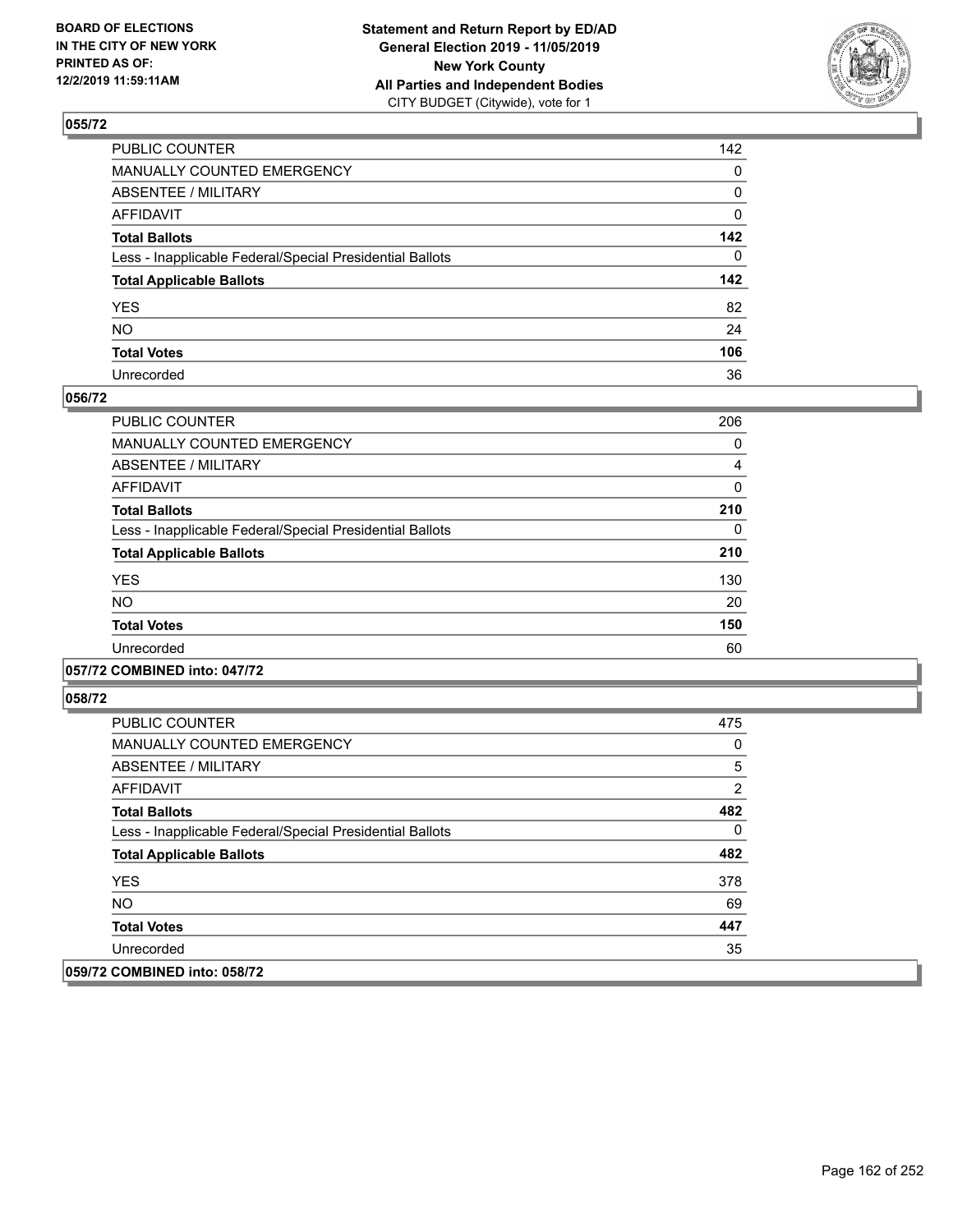

| 269 |
|-----|
| 0   |
| 4   |
| 6   |
| 279 |
| 0   |
| 279 |
| 211 |
| 42  |
| 253 |
| 26  |
|     |

## **061/72 COMBINED into: 049/72**

#### **062/72 COMBINED into: 056/72**

## **063/72**

| <b>PUBLIC COUNTER</b>                                    | 197            |
|----------------------------------------------------------|----------------|
| <b>MANUALLY COUNTED EMERGENCY</b>                        | 0              |
| ABSENTEE / MILITARY                                      | $\overline{2}$ |
| AFFIDAVIT                                                | $\overline{2}$ |
| <b>Total Ballots</b>                                     | 201            |
| Less - Inapplicable Federal/Special Presidential Ballots | 0              |
| <b>Total Applicable Ballots</b>                          | 201            |
| <b>YES</b>                                               | 130            |
| NO.                                                      | 27             |
| <b>Total Votes</b>                                       | 157            |
| Unrecorded                                               | 44             |

| <b>PUBLIC COUNTER</b>                                    | 341      |
|----------------------------------------------------------|----------|
| MANUALLY COUNTED EMERGENCY                               | 0        |
| ABSENTEE / MILITARY                                      | 9        |
| AFFIDAVIT                                                | 6        |
| <b>Total Ballots</b>                                     | 356      |
| Less - Inapplicable Federal/Special Presidential Ballots | $\Omega$ |
| <b>Total Applicable Ballots</b>                          | 356      |
| <b>YES</b>                                               | 283      |
| <b>NO</b>                                                | 61       |
| <b>Total Votes</b>                                       | 344      |
| Unrecorded                                               | 12       |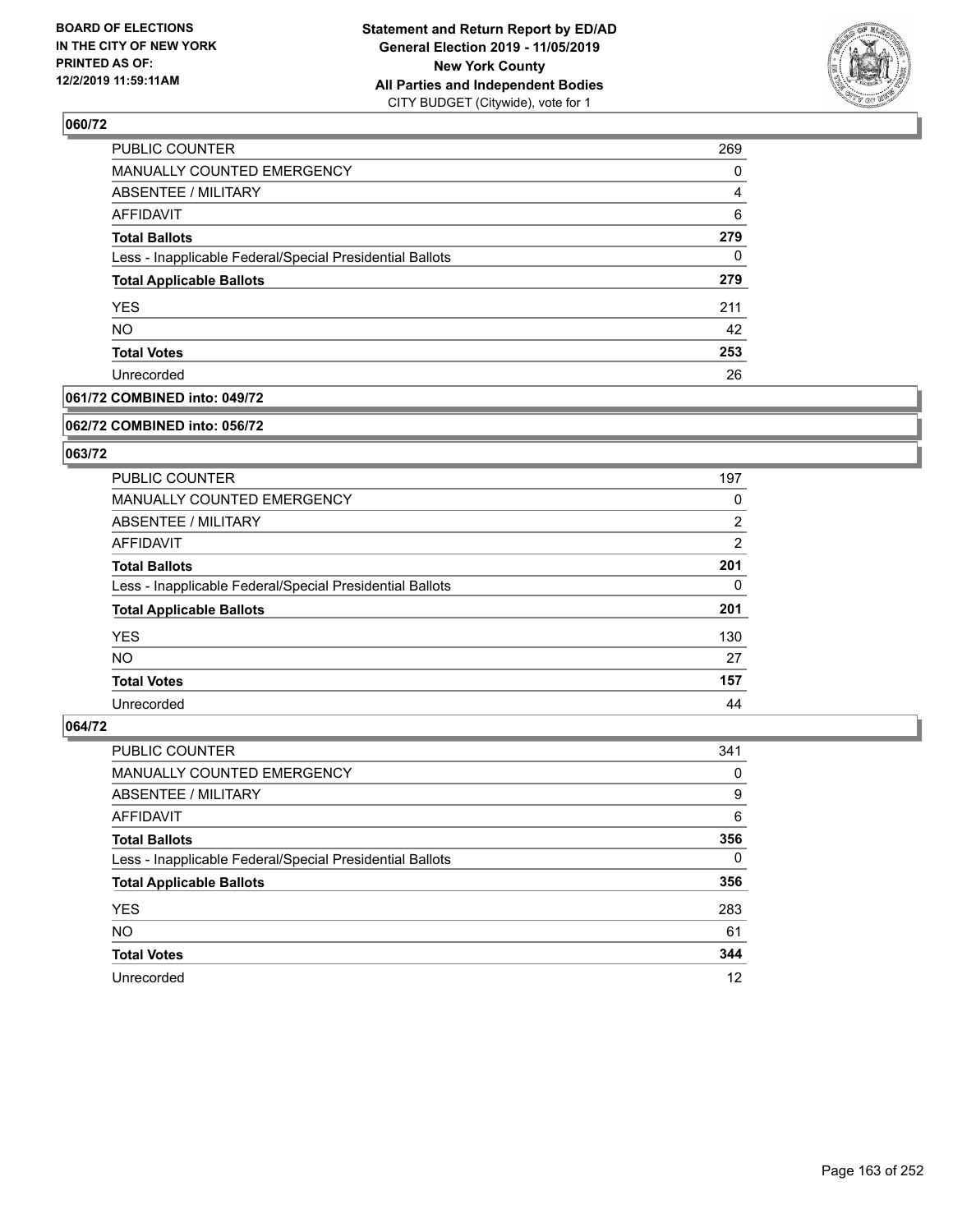

| PUBLIC COUNTER                                           | 149          |
|----------------------------------------------------------|--------------|
| MANUALLY COUNTED EMERGENCY                               | $\mathbf{0}$ |
| ABSENTEE / MILITARY                                      |              |
| AFFIDAVIT                                                | 0            |
| Total Ballots                                            | 150          |
| Less - Inapplicable Federal/Special Presidential Ballots | 0            |
| <b>Total Applicable Ballots</b>                          | 150          |
| YES                                                      | 96           |
| NO.                                                      | 23           |
| <b>Total Votes</b>                                       | 119          |
| Unrecorded                                               | 31           |

### **066/72**

| PUBLIC COUNTER                                           | 498      |
|----------------------------------------------------------|----------|
| <b>MANUALLY COUNTED EMERGENCY</b>                        | $\Omega$ |
| ABSENTEE / MILITARY                                      | 6        |
| <b>AFFIDAVIT</b>                                         | 3        |
| <b>Total Ballots</b>                                     | 507      |
| Less - Inapplicable Federal/Special Presidential Ballots | 0        |
| <b>Total Applicable Ballots</b>                          | 507      |
| <b>YES</b>                                               | 392      |
| <b>NO</b>                                                | 81       |
| <b>Total Votes</b>                                       | 473      |
| Unrecorded                                               | 34       |
|                                                          |          |

#### **067/72 COMBINED into: 066/72**

| <b>PUBLIC COUNTER</b>                                    | 367      |
|----------------------------------------------------------|----------|
| MANUALLY COUNTED EMERGENCY                               | 0        |
| ABSENTEE / MILITARY                                      | 9        |
| AFFIDAVIT                                                | 0        |
| <b>Total Ballots</b>                                     | 376      |
| Less - Inapplicable Federal/Special Presidential Ballots | $\Omega$ |
| <b>Total Applicable Ballots</b>                          | 376      |
| <b>YES</b>                                               | 290      |
| <b>NO</b>                                                | 63       |
| <b>Total Votes</b>                                       | 353      |
| Unrecorded                                               | 23       |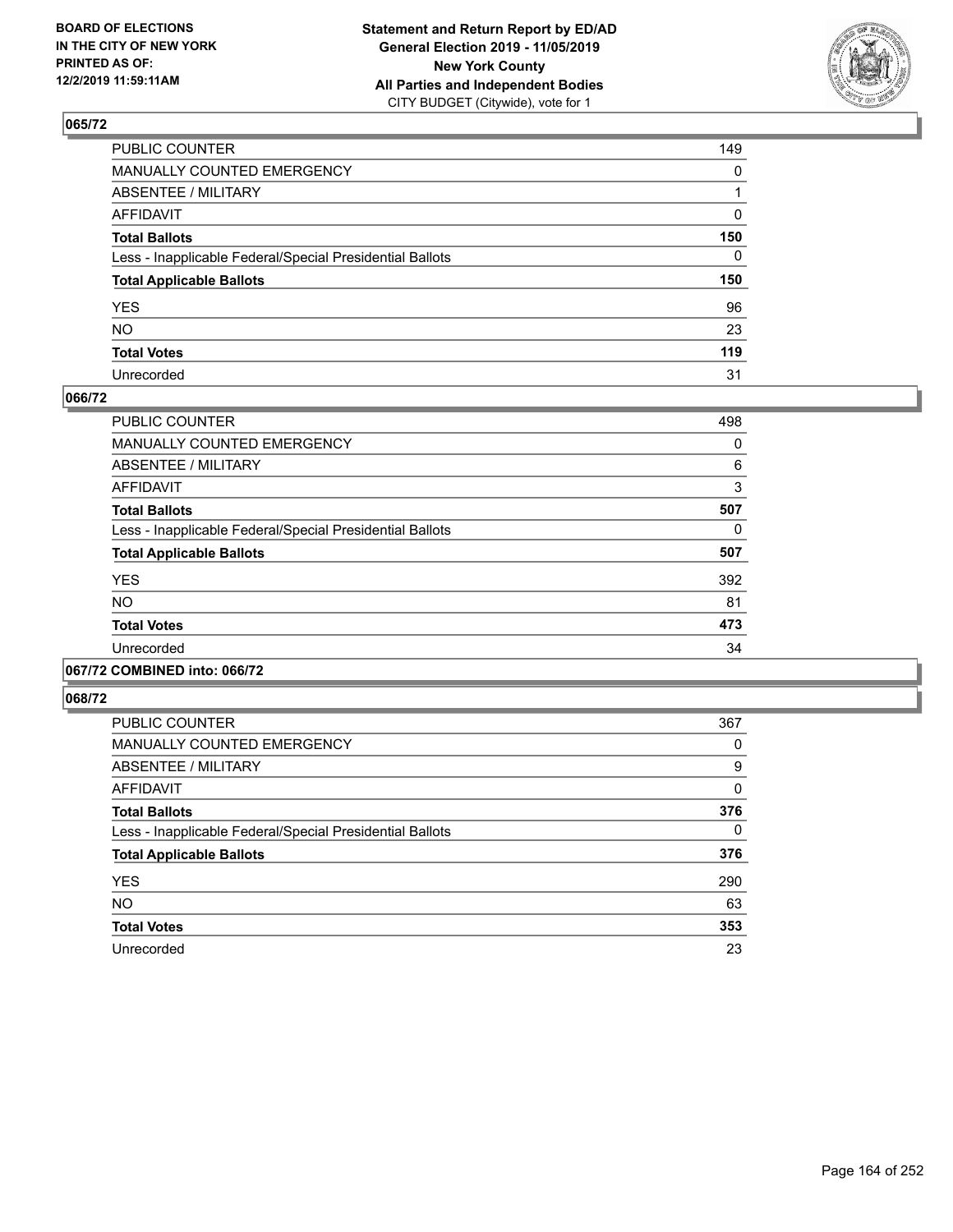

| PUBLIC COUNTER                                           | 248            |
|----------------------------------------------------------|----------------|
| MANUALLY COUNTED EMERGENCY                               | 0              |
| ABSENTEE / MILITARY                                      | 10             |
| AFFIDAVIT                                                | $\overline{4}$ |
| Total Ballots                                            | 262            |
| Less - Inapplicable Federal/Special Presidential Ballots | $\mathbf{0}$   |
| <b>Total Applicable Ballots</b>                          | 262            |
| YES                                                      | 205            |
| NO.                                                      | 39             |
| <b>Total Votes</b>                                       | 244            |
| Unrecorded                                               | 18             |

#### **070/72**

| <b>PUBLIC COUNTER</b>                                    | 203      |
|----------------------------------------------------------|----------|
| <b>MANUALLY COUNTED EMERGENCY</b>                        | 0        |
| ABSENTEE / MILITARY                                      | 4        |
| AFFIDAVIT                                                | 3        |
| <b>Total Ballots</b>                                     | 210      |
| Less - Inapplicable Federal/Special Presidential Ballots | $\Omega$ |
| <b>Total Applicable Ballots</b>                          | 210      |
| <b>YES</b>                                               | 159      |
| <b>NO</b>                                                | 30       |
| <b>Total Votes</b>                                       | 189      |
| Unrecorded                                               | 21       |

#### **071/72**

**073/72 COMBINED into: 064/72**

| <b>PUBLIC COUNTER</b>                                    | 154 |
|----------------------------------------------------------|-----|
| <b>MANUALLY COUNTED EMERGENCY</b>                        | 0   |
| ABSENTEE / MILITARY                                      | 2   |
| <b>AFFIDAVIT</b>                                         | 0   |
| <b>Total Ballots</b>                                     | 156 |
| Less - Inapplicable Federal/Special Presidential Ballots | 0   |
| <b>Total Applicable Ballots</b>                          | 156 |
| <b>YES</b>                                               | 78  |
| NO.                                                      | 24  |
| <b>Total Votes</b>                                       | 102 |
| Unrecorded                                               | 54  |
| 072/72 COMBINED into: 071/72                             |     |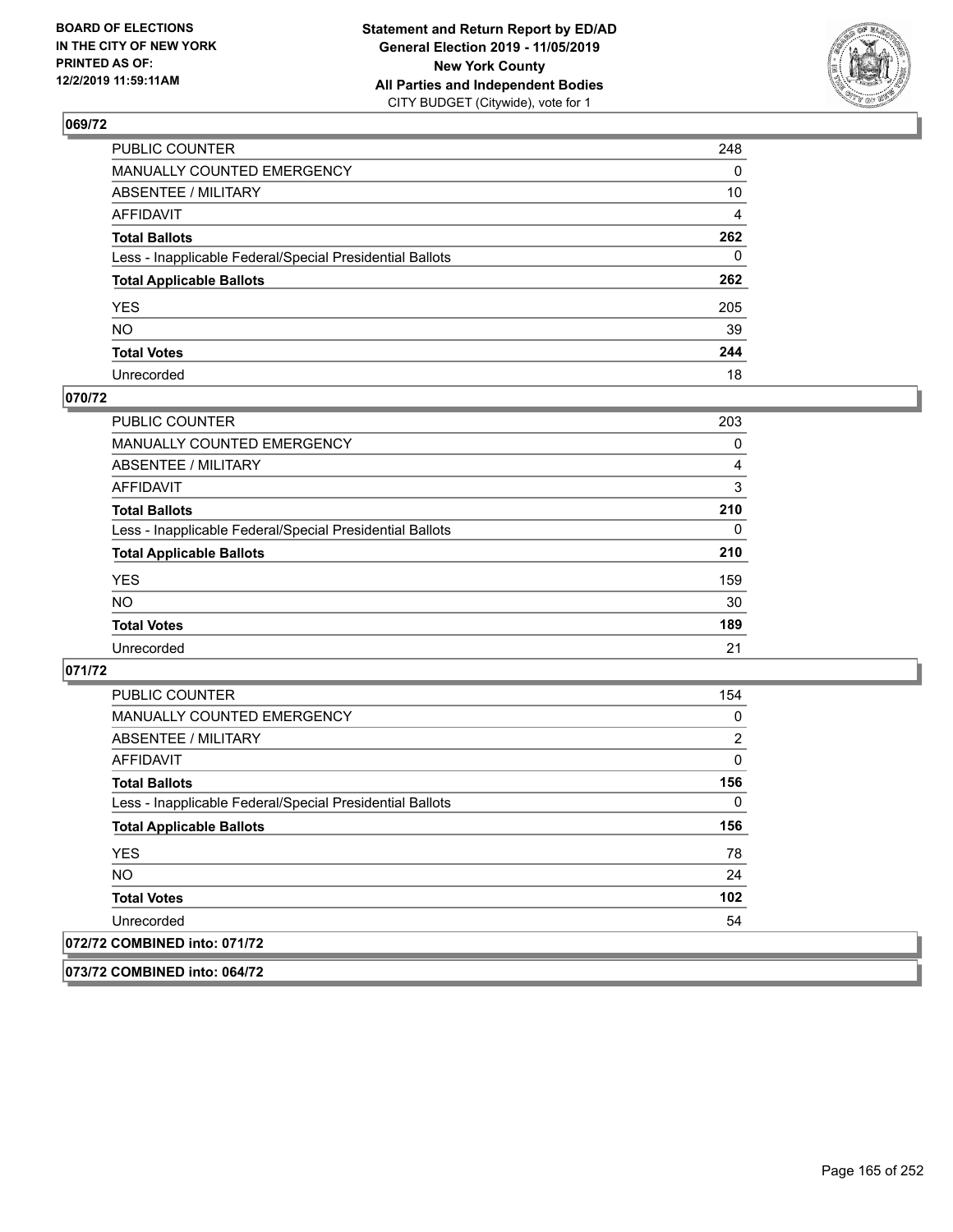

| PUBLIC COUNTER                                           | 128          |
|----------------------------------------------------------|--------------|
| MANUALLY COUNTED EMERGENCY                               | $\mathbf{0}$ |
| ABSENTEE / MILITARY                                      |              |
| AFFIDAVIT                                                | 3            |
| Total Ballots                                            | 132          |
| Less - Inapplicable Federal/Special Presidential Ballots | $\mathbf{0}$ |
| <b>Total Applicable Ballots</b>                          | 132          |
| YES                                                      | 98           |
| NO.                                                      | 22           |
| <b>Total Votes</b>                                       | 120          |
| Unrecorded                                               | 12           |

#### **075/72**

| PUBLIC COUNTER                                           | 140 |
|----------------------------------------------------------|-----|
| <b>MANUALLY COUNTED EMERGENCY</b>                        | 0   |
| ABSENTEE / MILITARY                                      | 4   |
| <b>AFFIDAVIT</b>                                         | 3   |
| <b>Total Ballots</b>                                     | 147 |
| Less - Inapplicable Federal/Special Presidential Ballots | 0   |
| <b>Total Applicable Ballots</b>                          | 147 |
| <b>YES</b>                                               | 107 |
| NO.                                                      | 27  |
| <b>Total Votes</b>                                       | 134 |
| Unrecorded                                               | 13  |
|                                                          |     |

#### **076/72 COMBINED into: 046/72**

**077/72** 

| PUBLIC COUNTER                                           | 155          |
|----------------------------------------------------------|--------------|
| <b>MANUALLY COUNTED EMERGENCY</b>                        | 0            |
| ABSENTEE / MILITARY                                      | 4            |
| AFFIDAVIT                                                | $\mathbf{0}$ |
| <b>Total Ballots</b>                                     | 159          |
| Less - Inapplicable Federal/Special Presidential Ballots | 0            |
| <b>Total Applicable Ballots</b>                          | 159          |
| <b>YES</b>                                               | 80           |
| <b>NO</b>                                                | 11           |
| <b>Total Votes</b>                                       | 91           |
| Unrecorded                                               | 68           |

**078/72 COMBINED into: 077/72**

**079/72 COMBINED into: 093/72**

**080/72 COMBINED into: 005/71**

**081/72 COMBINED into: 064/72**

**082/72 COMBINED into: 005/71**

**083/72 COMBINED into: 005/71**

**084/72 COMBINED into: 064/72**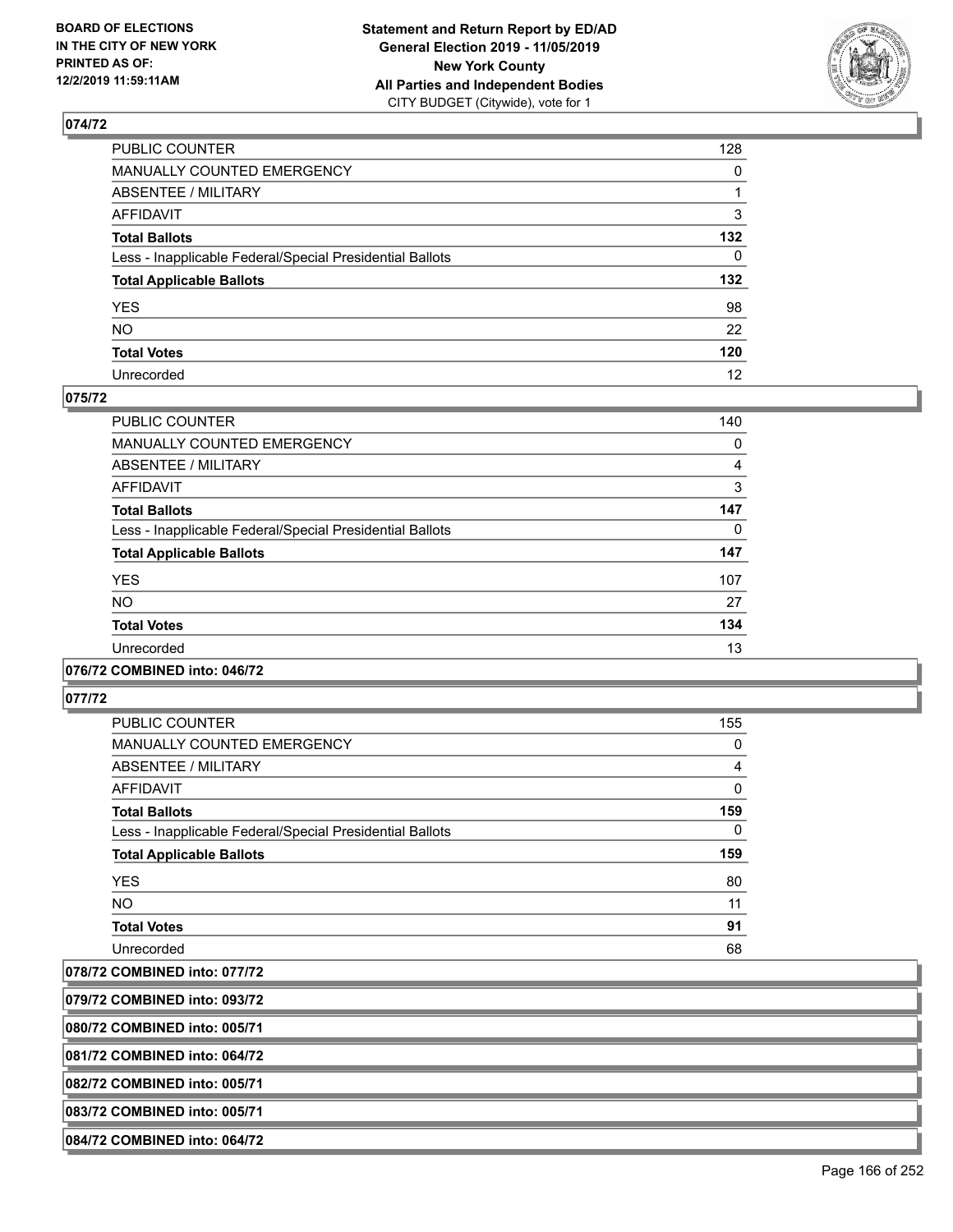

#### **085/72 COMBINED into: 005/71**

| ۰.<br>۰.<br>×<br>٧ |
|--------------------|
|--------------------|

| PUBLIC COUNTER                                           | 105          |
|----------------------------------------------------------|--------------|
| MANUALLY COUNTED EMERGENCY                               | 0            |
| ABSENTEE / MILITARY                                      | 0            |
| AFFIDAVIT                                                |              |
| Total Ballots                                            | 106          |
| Less - Inapplicable Federal/Special Presidential Ballots | $\mathbf{0}$ |
| <b>Total Applicable Ballots</b>                          | 106          |
| YES                                                      | 52           |
| NO.                                                      | 13           |
| <b>Total Votes</b>                                       | 65           |
| Unrecorded                                               | 41           |

#### **087/72**

| <b>PUBLIC COUNTER</b>                                    | 121      |
|----------------------------------------------------------|----------|
| <b>MANUALLY COUNTED EMERGENCY</b>                        | 0        |
| ABSENTEE / MILITARY                                      | $\Omega$ |
| AFFIDAVIT                                                | 0        |
| <b>Total Ballots</b>                                     | 121      |
| Less - Inapplicable Federal/Special Presidential Ballots | 0        |
| <b>Total Applicable Ballots</b>                          | 121      |
| <b>YES</b>                                               | 65       |
| <b>NO</b>                                                | 10       |
| <b>Total Votes</b>                                       | 75       |
| Unrecorded                                               | 46       |

**088/72 COMBINED into: 087/72**

#### **089/72 COMBINED into: 029/72**

**090/72 COMBINED into: 020/72**

## **091/72 COMBINED into: 041/72**

**092/72 COMBINED into: 002/72**

| PUBLIC COUNTER                                           | 216 |
|----------------------------------------------------------|-----|
| <b>MANUALLY COUNTED EMERGENCY</b>                        | 0   |
| <b>ABSENTEE / MILITARY</b>                               | 6   |
| AFFIDAVIT                                                | 0   |
| <b>Total Ballots</b>                                     | 222 |
| Less - Inapplicable Federal/Special Presidential Ballots | 0   |
| <b>Total Applicable Ballots</b>                          | 222 |
| <b>YES</b>                                               | 165 |
| <b>NO</b>                                                | 18  |
| <b>Total Votes</b>                                       | 183 |
| Unrecorded                                               | 39  |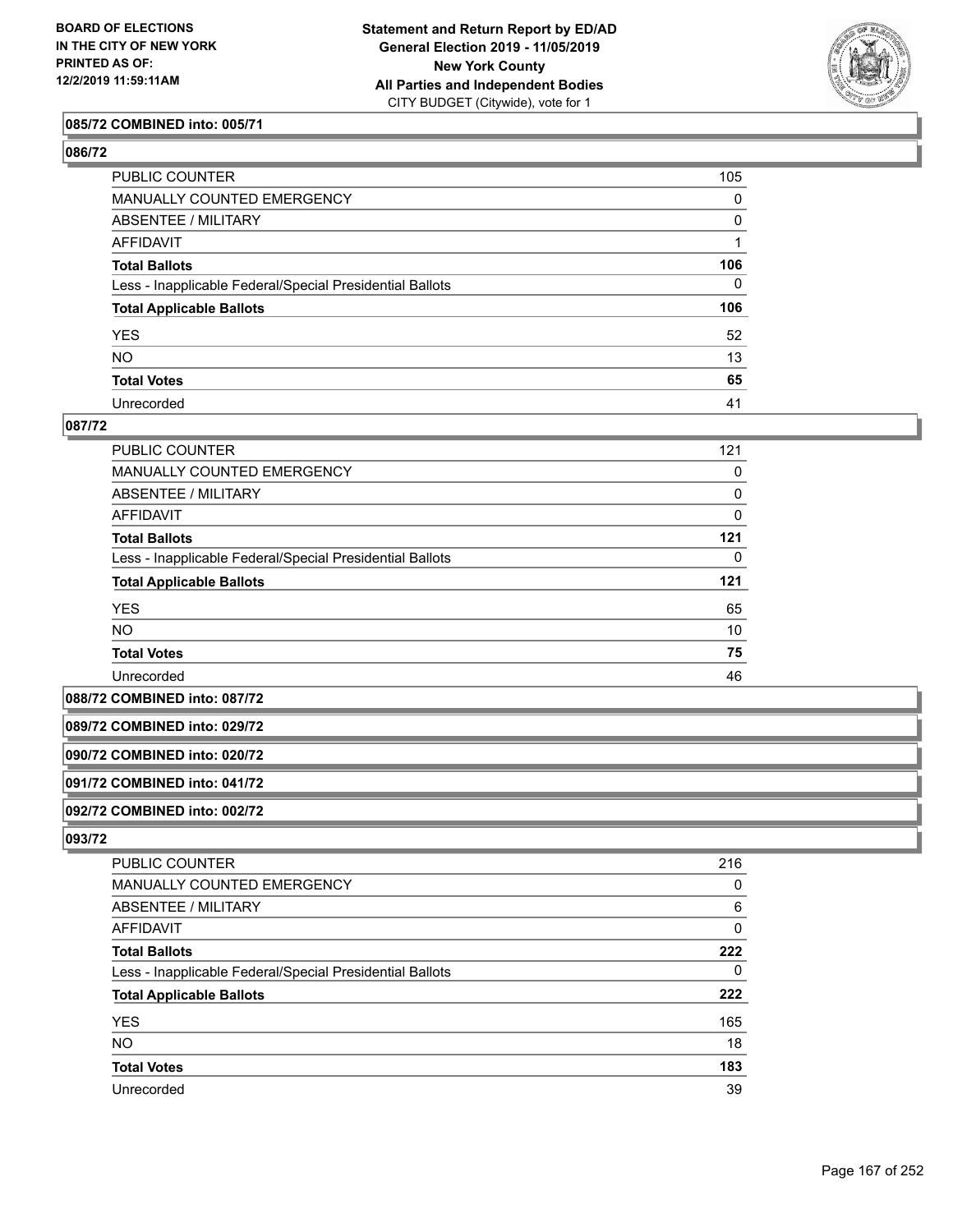

| <b>PUBLIC COUNTER</b>                                    | 180 |
|----------------------------------------------------------|-----|
| MANUALLY COUNTED EMERGENCY                               | 0   |
| ABSENTEE / MILITARY                                      | 4   |
| AFFIDAVIT                                                | 4   |
| <b>Total Ballots</b>                                     | 188 |
| Less - Inapplicable Federal/Special Presidential Ballots | 0   |
| <b>Total Applicable Ballots</b>                          | 188 |
| <b>YES</b>                                               | 128 |
| <b>NO</b>                                                | 23  |
| <b>Total Votes</b>                                       | 151 |
| Unrecorded                                               | 37  |

### **095/72 COMBINED into: 094/72**

#### **096/72 COMBINED into: 063/72**

| PUBLIC COUNTER                                           | 48 |
|----------------------------------------------------------|----|
| <b>MANUALLY COUNTED EMERGENCY</b>                        | 0  |
| ABSENTEE / MILITARY                                      | 3  |
| AFFIDAVIT                                                | 0  |
| <b>Total Ballots</b>                                     | 51 |
| Less - Inapplicable Federal/Special Presidential Ballots | 0  |
| <b>Total Applicable Ballots</b>                          | 51 |
| <b>YES</b>                                               | 22 |
| <b>NO</b>                                                | 8  |
| <b>Total Votes</b>                                       | 30 |
| Unrecorded                                               | 21 |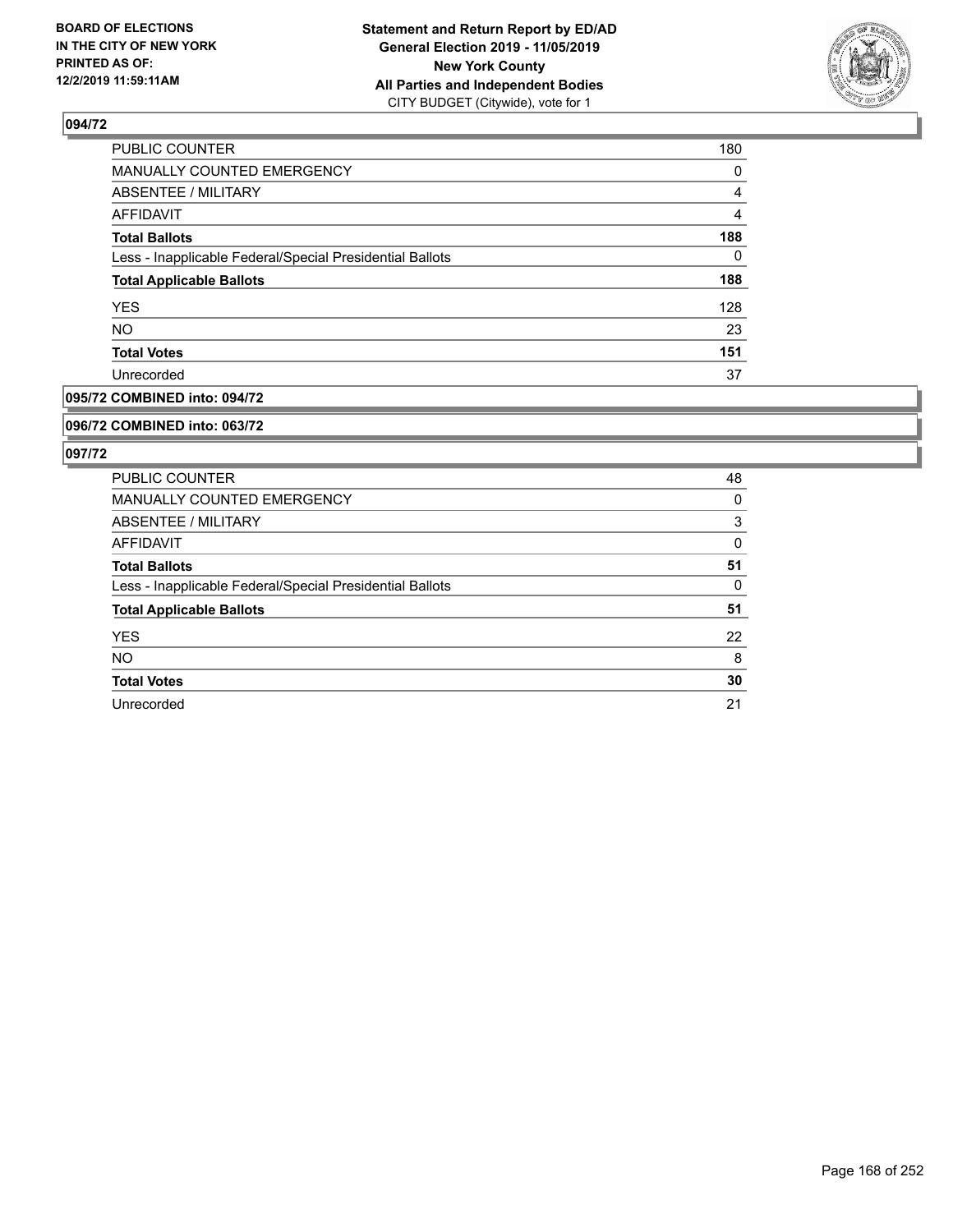

| PUBLIC COUNTER                                           | 212            |
|----------------------------------------------------------|----------------|
| MANUALLY COUNTED EMERGENCY                               | 0              |
| <b>ABSENTEE / MILITARY</b>                               | 10             |
| <b>AFFIDAVIT</b>                                         | $\overline{2}$ |
| <b>Total Ballots</b>                                     | 224            |
| Less - Inapplicable Federal/Special Presidential Ballots | 0              |
| <b>Total Applicable Ballots</b>                          | 224            |
| <b>YES</b>                                               | 155            |
| <b>NO</b>                                                | 54             |
| <b>Total Votes</b>                                       | 209            |
| Unrecorded                                               | 15             |

### **002/73 COMBINED into: 001/73**

#### **003/73**

| PUBLIC COUNTER                                           | 203      |
|----------------------------------------------------------|----------|
| <b>MANUALLY COUNTED EMERGENCY</b>                        | 0        |
| ABSENTEE / MILITARY                                      | 5        |
| AFFIDAVIT                                                |          |
| <b>Total Ballots</b>                                     | 209      |
| Less - Inapplicable Federal/Special Presidential Ballots | $\Omega$ |
| <b>Total Applicable Ballots</b>                          | 209      |
| <b>YES</b>                                               | 152      |
| <b>NO</b>                                                | 42       |
| <b>Total Votes</b>                                       | 194      |
| Unrecorded                                               | 15       |

| PUBLIC COUNTER                                           | 272 |
|----------------------------------------------------------|-----|
| <b>MANUALLY COUNTED EMERGENCY</b>                        | 0   |
| <b>ABSENTEE / MILITARY</b>                               | 8   |
| AFFIDAVIT                                                | 4   |
| <b>Total Ballots</b>                                     | 284 |
| Less - Inapplicable Federal/Special Presidential Ballots | 0   |
| <b>Total Applicable Ballots</b>                          | 284 |
| <b>YES</b>                                               | 179 |
| NO.                                                      | 85  |
| <b>Total Votes</b>                                       | 264 |
| Unrecorded                                               | 20  |
| 005/73 COMBINED into: 004/73                             |     |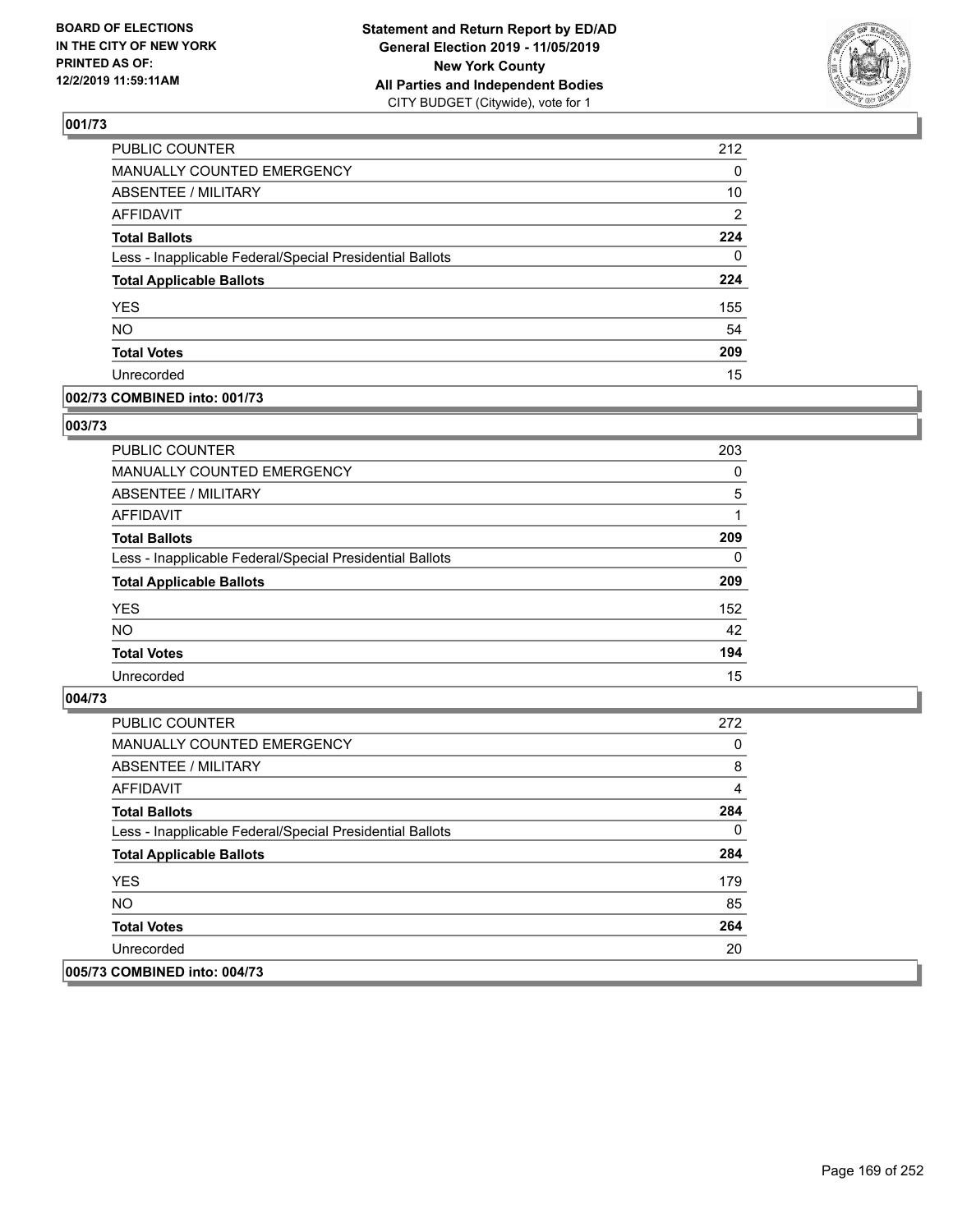

| PUBLIC COUNTER                                           | 130          |
|----------------------------------------------------------|--------------|
| MANUALLY COUNTED EMERGENCY                               | $\mathbf{0}$ |
| ABSENTEE / MILITARY                                      | 6            |
| AFFIDAVIT                                                | $\Omega$     |
| Total Ballots                                            | 136          |
| Less - Inapplicable Federal/Special Presidential Ballots | $\Omega$     |
| <b>Total Applicable Ballots</b>                          | 136          |
| YES                                                      | 103          |
| NO.                                                      | 25           |
| <b>Total Votes</b>                                       | 128          |
| Unrecorded                                               | 8            |

#### **007/73**

| PUBLIC COUNTER                                           | 270 |
|----------------------------------------------------------|-----|
| <b>MANUALLY COUNTED EMERGENCY</b>                        | 0   |
| ABSENTEE / MILITARY                                      | 10  |
| <b>AFFIDAVIT</b>                                         |     |
| <b>Total Ballots</b>                                     | 281 |
| Less - Inapplicable Federal/Special Presidential Ballots | 0   |
| <b>Total Applicable Ballots</b>                          | 281 |
| <b>YES</b>                                               | 190 |
| NO.                                                      | 74  |
| <b>Total Votes</b>                                       | 264 |
| Unrecorded                                               | 17  |
|                                                          |     |

## **008/73 COMBINED into: 007/73**

| PUBLIC COUNTER                                           | 189      |
|----------------------------------------------------------|----------|
| <b>MANUALLY COUNTED EMERGENCY</b>                        | 0        |
| ABSENTEE / MILITARY                                      | 7        |
| AFFIDAVIT                                                | 0        |
| <b>Total Ballots</b>                                     | 196      |
| Less - Inapplicable Federal/Special Presidential Ballots | $\Omega$ |
| <b>Total Applicable Ballots</b>                          | 196      |
| <b>YES</b>                                               | 130      |
| <b>NO</b>                                                | 51       |
| <b>Total Votes</b>                                       | 181      |
| Unrecorded                                               | 15       |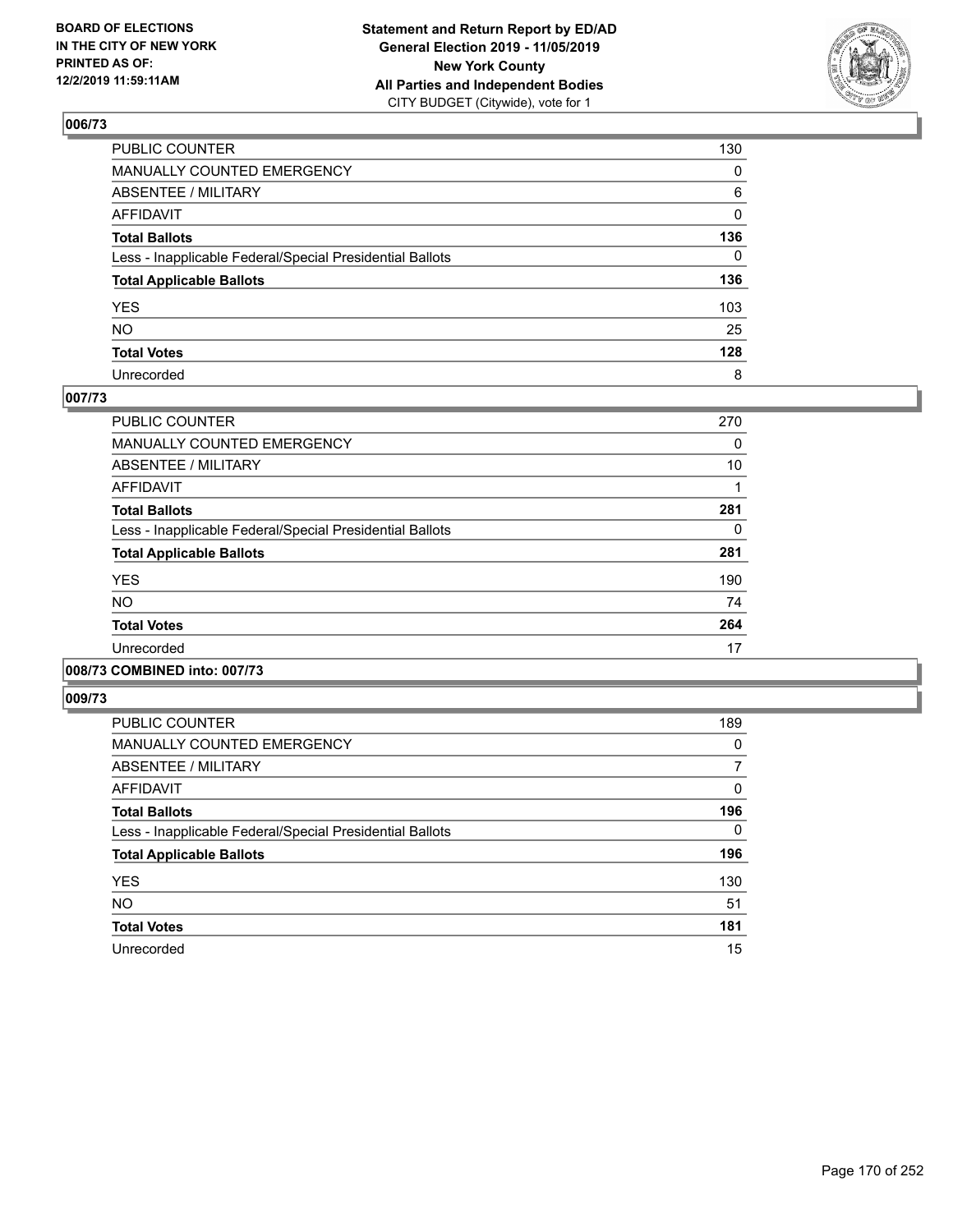

| PUBLIC COUNTER                                           | 218          |
|----------------------------------------------------------|--------------|
| MANUALLY COUNTED EMERGENCY                               | $\mathbf{0}$ |
| ABSENTEE / MILITARY                                      | 9            |
| AFFIDAVIT                                                | 3            |
| Total Ballots                                            | 230          |
| Less - Inapplicable Federal/Special Presidential Ballots | 0            |
| <b>Total Applicable Ballots</b>                          | 230          |
| YES                                                      | 171          |
| NO.                                                      | 45           |
| <b>Total Votes</b>                                       | 216          |
| Unrecorded                                               | 14           |

### **011/73**

| <b>PUBLIC COUNTER</b>                                    | 267 |
|----------------------------------------------------------|-----|
| <b>MANUALLY COUNTED EMERGENCY</b>                        | 0   |
| ABSENTEE / MILITARY                                      | 8   |
| AFFIDAVIT                                                | 3   |
| <b>Total Ballots</b>                                     | 278 |
| Less - Inapplicable Federal/Special Presidential Ballots | 0   |
| <b>Total Applicable Ballots</b>                          | 278 |
| <b>YES</b>                                               | 196 |
| <b>NO</b>                                                | 61  |
| <b>Total Votes</b>                                       | 257 |
| Unrecorded                                               | 21  |

| <b>PUBLIC COUNTER</b>                                    | 204      |
|----------------------------------------------------------|----------|
| <b>MANUALLY COUNTED EMERGENCY</b>                        | $\Omega$ |
| ABSENTEE / MILITARY                                      | 5        |
| <b>AFFIDAVIT</b>                                         |          |
| <b>Total Ballots</b>                                     | 210      |
| Less - Inapplicable Federal/Special Presidential Ballots | $\Omega$ |
| <b>Total Applicable Ballots</b>                          | 210      |
| <b>YES</b>                                               | 142      |
| <b>NO</b>                                                | 49       |
| <b>Total Votes</b>                                       | 191      |
| Unrecorded                                               | 19       |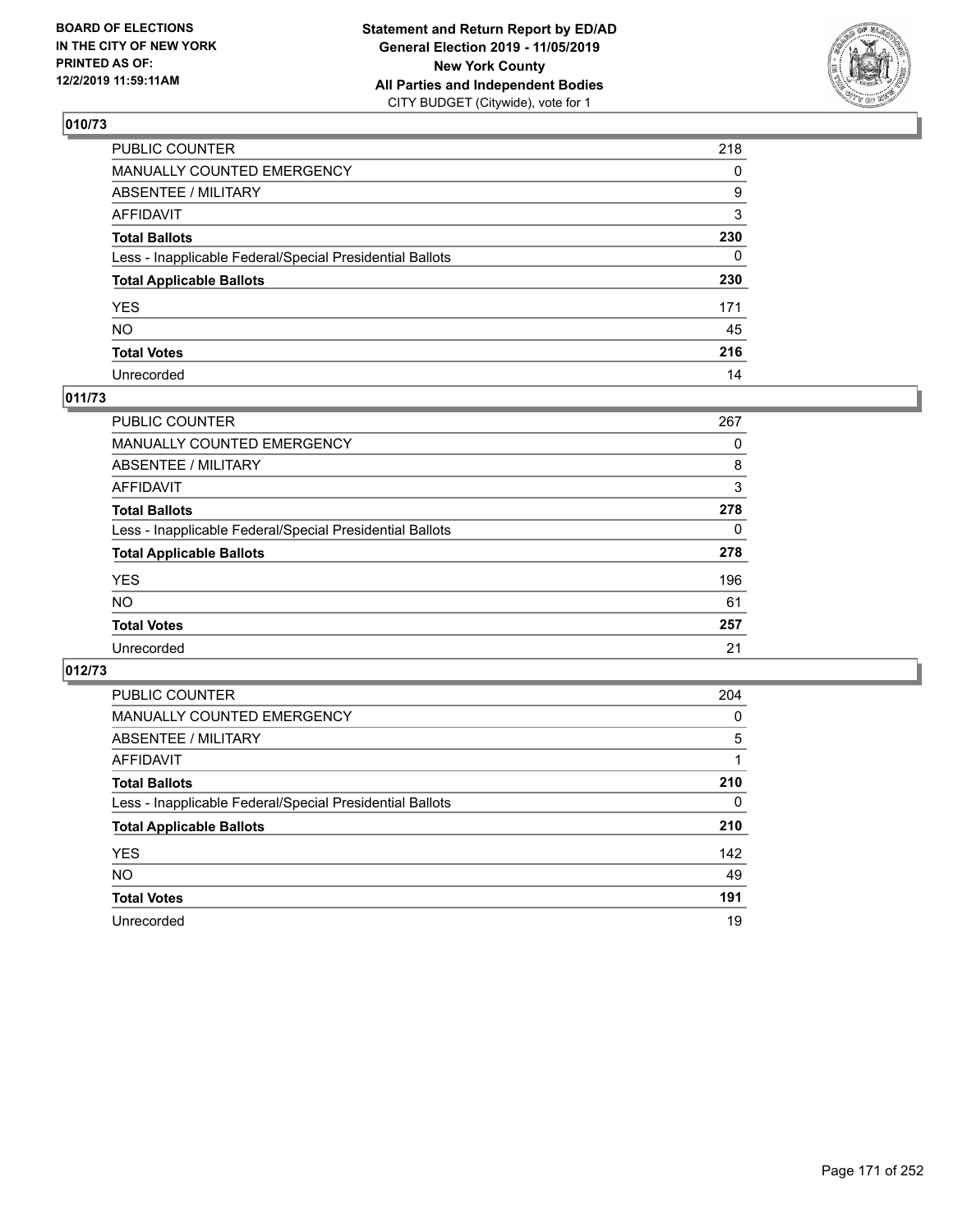

| PUBLIC COUNTER                                           | 282          |
|----------------------------------------------------------|--------------|
| MANUALLY COUNTED EMERGENCY                               | $\Omega$     |
| ABSENTEE / MILITARY                                      | 8            |
| AFFIDAVIT                                                | $\mathbf{0}$ |
| Total Ballots                                            | 290          |
| Less - Inapplicable Federal/Special Presidential Ballots | $\mathbf{0}$ |
| <b>Total Applicable Ballots</b>                          | 290          |
| YES                                                      | 201          |
| NO.                                                      | 75           |
| <b>Total Votes</b>                                       | 276          |
| Unrecorded                                               | 14           |

### **014/73**

| PUBLIC COUNTER                                           | 225      |
|----------------------------------------------------------|----------|
| <b>MANUALLY COUNTED EMERGENCY</b>                        | 0        |
| ABSENTEE / MILITARY                                      | 4        |
| <b>AFFIDAVIT</b>                                         | 3        |
| <b>Total Ballots</b>                                     | 232      |
| Less - Inapplicable Federal/Special Presidential Ballots | $\Omega$ |
| <b>Total Applicable Ballots</b>                          | 232      |
| <b>YES</b>                                               | 169      |
| <b>NO</b>                                                | 51       |
| <b>Total Votes</b>                                       | 220      |
| Unrecorded                                               | 12       |
|                                                          |          |

### **015/73 COMBINED into: 014/73**

**016/73** 

| <b>PUBLIC COUNTER</b>                                    | 213            |
|----------------------------------------------------------|----------------|
| <b>MANUALLY COUNTED EMERGENCY</b>                        | 0              |
| ABSENTEE / MILITARY                                      | $\overline{5}$ |
| AFFIDAVIT                                                | 3              |
| <b>Total Ballots</b>                                     | 221            |
| Less - Inapplicable Federal/Special Presidential Ballots | 0              |
| <b>Total Applicable Ballots</b>                          | 221            |
| <b>YES</b>                                               | 154            |
| <b>NO</b>                                                | 55             |
| <b>Total Votes</b>                                       | 209            |
| Unrecorded                                               | 12             |
| 017/73 COMBINED into: 093/73                             |                |

**018/73 COMBINED into: 016/73**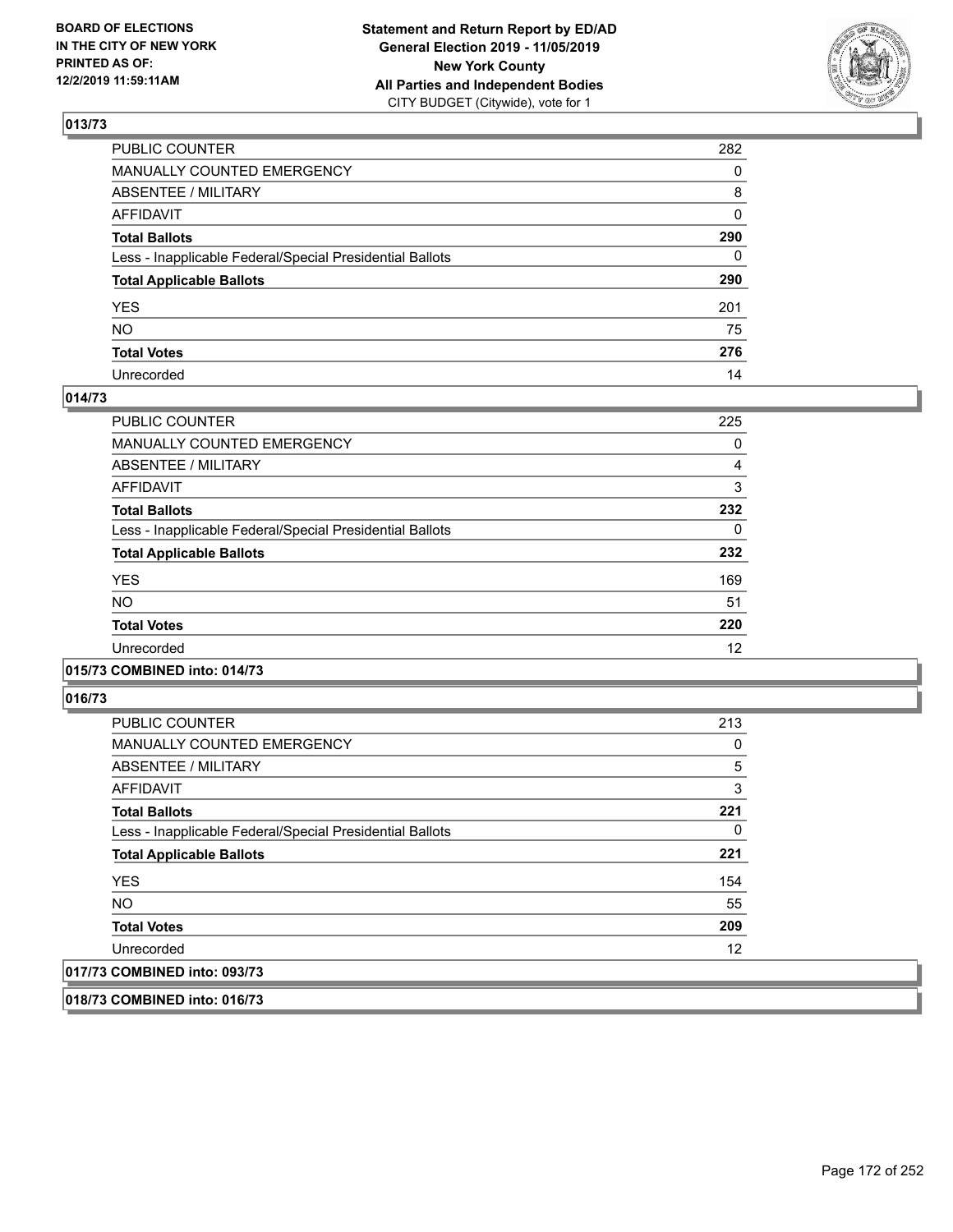

| <b>PUBLIC COUNTER</b>                                    | 106      |
|----------------------------------------------------------|----------|
| MANUALLY COUNTED EMERGENCY                               | 0        |
| ABSENTEE / MILITARY                                      | 4        |
| <b>AFFIDAVIT</b>                                         |          |
| <b>Total Ballots</b>                                     | 111      |
| Less - Inapplicable Federal/Special Presidential Ballots | $\Omega$ |
| <b>Total Applicable Ballots</b>                          | 111      |
| <b>YES</b>                                               | 77       |
| <b>NO</b>                                                | 27       |
| <b>Total Votes</b>                                       | 104      |
| Unrecorded                                               |          |

### **020/73 COMBINED into: 019/73**

### **021/73**

| PUBLIC COUNTER                                           | 245 |
|----------------------------------------------------------|-----|
| <b>MANUALLY COUNTED EMERGENCY</b>                        | 0   |
| ABSENTEE / MILITARY                                      | 16  |
| <b>AFFIDAVIT</b>                                         | 3   |
| <b>Total Ballots</b>                                     | 264 |
| Less - Inapplicable Federal/Special Presidential Ballots | 0   |
| <b>Total Applicable Ballots</b>                          | 264 |
| <b>YES</b>                                               | 198 |
| NO.                                                      | 56  |
| <b>Total Votes</b>                                       | 254 |
| Unrecorded                                               | 10  |

## **022/73 COMBINED into: 021/73**

| <b>PUBLIC COUNTER</b>                                    | 302 |
|----------------------------------------------------------|-----|
| MANUALLY COUNTED EMERGENCY                               | 0   |
| <b>ABSENTEE / MILITARY</b>                               | 20  |
| AFFIDAVIT                                                |     |
| <b>Total Ballots</b>                                     | 323 |
| Less - Inapplicable Federal/Special Presidential Ballots | 0   |
| <b>Total Applicable Ballots</b>                          | 323 |
| <b>YES</b>                                               | 232 |
| <b>NO</b>                                                | 71  |
| <b>Total Votes</b>                                       | 303 |
| Unrecorded                                               | 20  |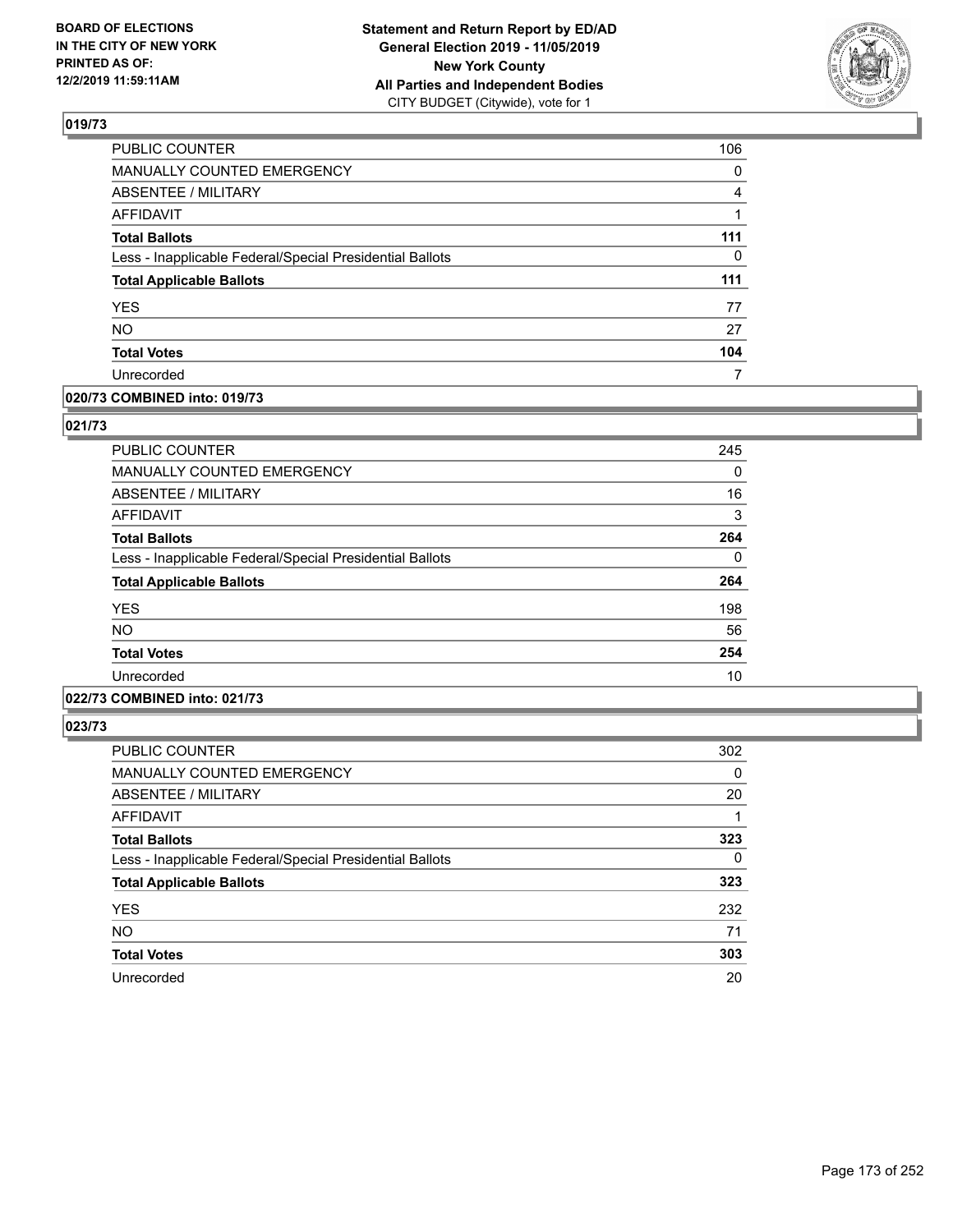

| 439          |
|--------------|
| 0            |
| 9            |
| 7            |
| 455          |
| $\mathbf{0}$ |
| 455          |
| 264          |
| 104          |
| 368          |
| 87           |
|              |

#### **025/73 COMBINED into: 023/73**

#### **026/73**

| <b>PUBLIC COUNTER</b>                                    | 285      |
|----------------------------------------------------------|----------|
| MANUALLY COUNTED EMERGENCY                               | 0        |
| ABSENTEE / MILITARY                                      | 18       |
| AFFIDAVIT                                                | 3        |
| <b>Total Ballots</b>                                     | 306      |
| Less - Inapplicable Federal/Special Presidential Ballots | $\Omega$ |
| <b>Total Applicable Ballots</b>                          | 306      |
| <b>YES</b>                                               | 195      |
| <b>NO</b>                                                | 88       |
| <b>Total Votes</b>                                       | 283      |
| Unrecorded                                               | 23       |

## **027/73 COMBINED into: 029/73**

| <b>PUBLIC COUNTER</b>                                    | 213      |
|----------------------------------------------------------|----------|
| <b>MANUALLY COUNTED EMERGENCY</b>                        | 0        |
| ABSENTEE / MILITARY                                      | 7        |
| <b>AFFIDAVIT</b>                                         | 0        |
| <b>Total Ballots</b>                                     | 220      |
| Less - Inapplicable Federal/Special Presidential Ballots | $\Omega$ |
| <b>Total Applicable Ballots</b>                          | 220      |
| <b>YES</b>                                               | 139      |
| <b>NO</b>                                                | 77       |
| <b>Total Votes</b>                                       | 216      |
| Unrecorded                                               | 4        |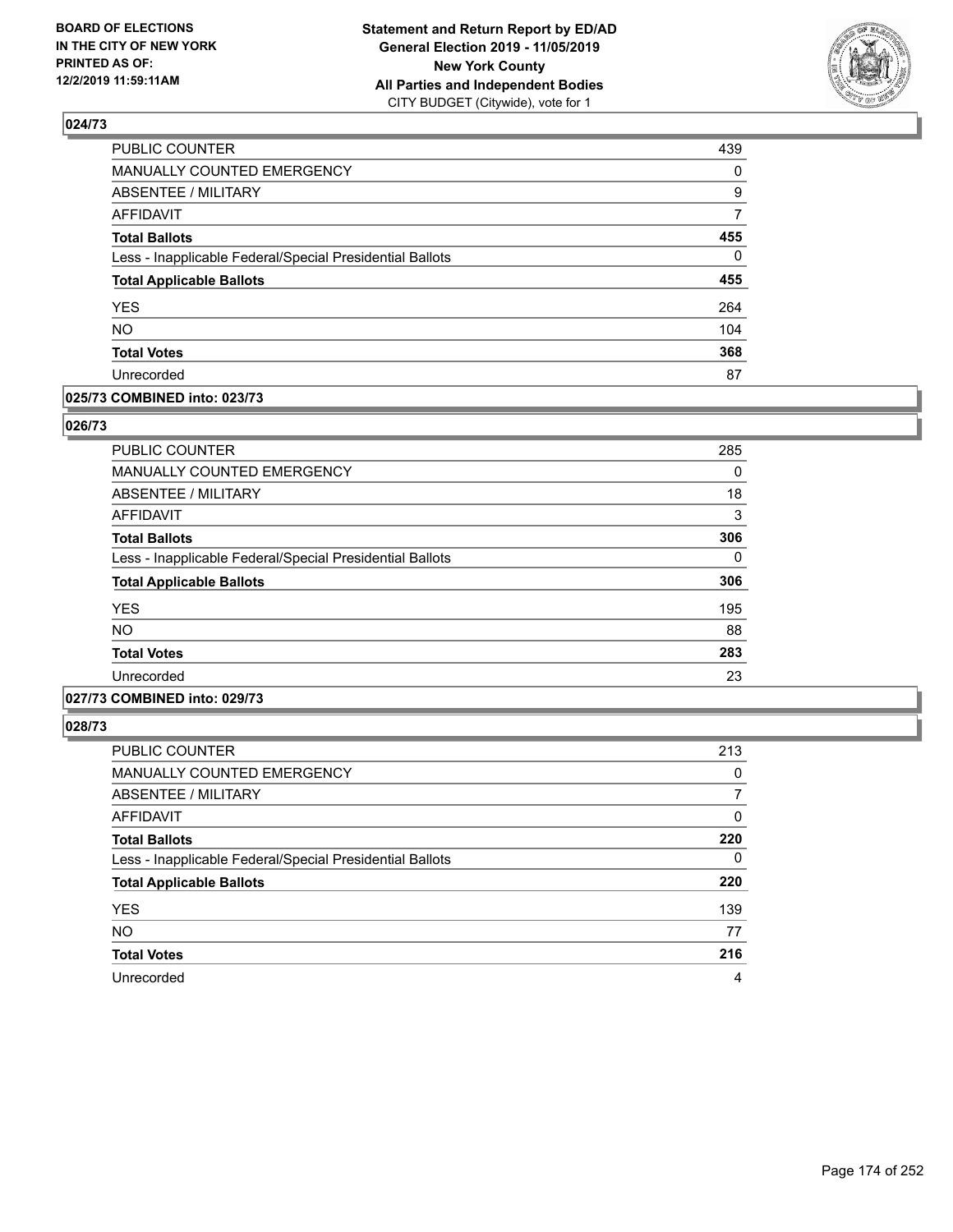

| PUBLIC COUNTER                                           | 305          |
|----------------------------------------------------------|--------------|
| MANUALLY COUNTED EMERGENCY                               | $\mathbf{0}$ |
| ABSENTEE / MILITARY                                      | 13           |
| AFFIDAVIT                                                |              |
| Total Ballots                                            | 319          |
| Less - Inapplicable Federal/Special Presidential Ballots | $\mathbf{0}$ |
| <b>Total Applicable Ballots</b>                          | 319          |
| YES                                                      | 211          |
| NΟ                                                       | 82           |
| <b>Total Votes</b>                                       | 293          |
| Unrecorded                                               | 26           |

#### **030/73**

| PUBLIC COUNTER                                           | 280 |
|----------------------------------------------------------|-----|
| <b>MANUALLY COUNTED EMERGENCY</b>                        | 0   |
| ABSENTEE / MILITARY                                      | 8   |
| AFFIDAVIT                                                | 3   |
| <b>Total Ballots</b>                                     | 291 |
| Less - Inapplicable Federal/Special Presidential Ballots | 0   |
| <b>Total Applicable Ballots</b>                          | 291 |
| <b>YES</b>                                               | 197 |
| <b>NO</b>                                                | 71  |
| <b>Total Votes</b>                                       | 268 |
| Unrecorded                                               | 23  |
|                                                          |     |

#### **031/73 COMBINED into: 007/68**

#### **032/73 COMBINED into: 014/73**

| <b>PUBLIC COUNTER</b>                                    | 191      |
|----------------------------------------------------------|----------|
| <b>MANUALLY COUNTED EMERGENCY</b>                        | 0        |
| ABSENTEE / MILITARY                                      | 6        |
| AFFIDAVIT                                                |          |
| <b>Total Ballots</b>                                     | 198      |
| Less - Inapplicable Federal/Special Presidential Ballots | $\Omega$ |
| <b>Total Applicable Ballots</b>                          | 198      |
| <b>YES</b>                                               | 142      |
| NO.                                                      | 45       |
| <b>Total Votes</b>                                       | 187      |
| Unrecorded                                               | 11       |
| 034/73 COMBINED into: 035/73                             |          |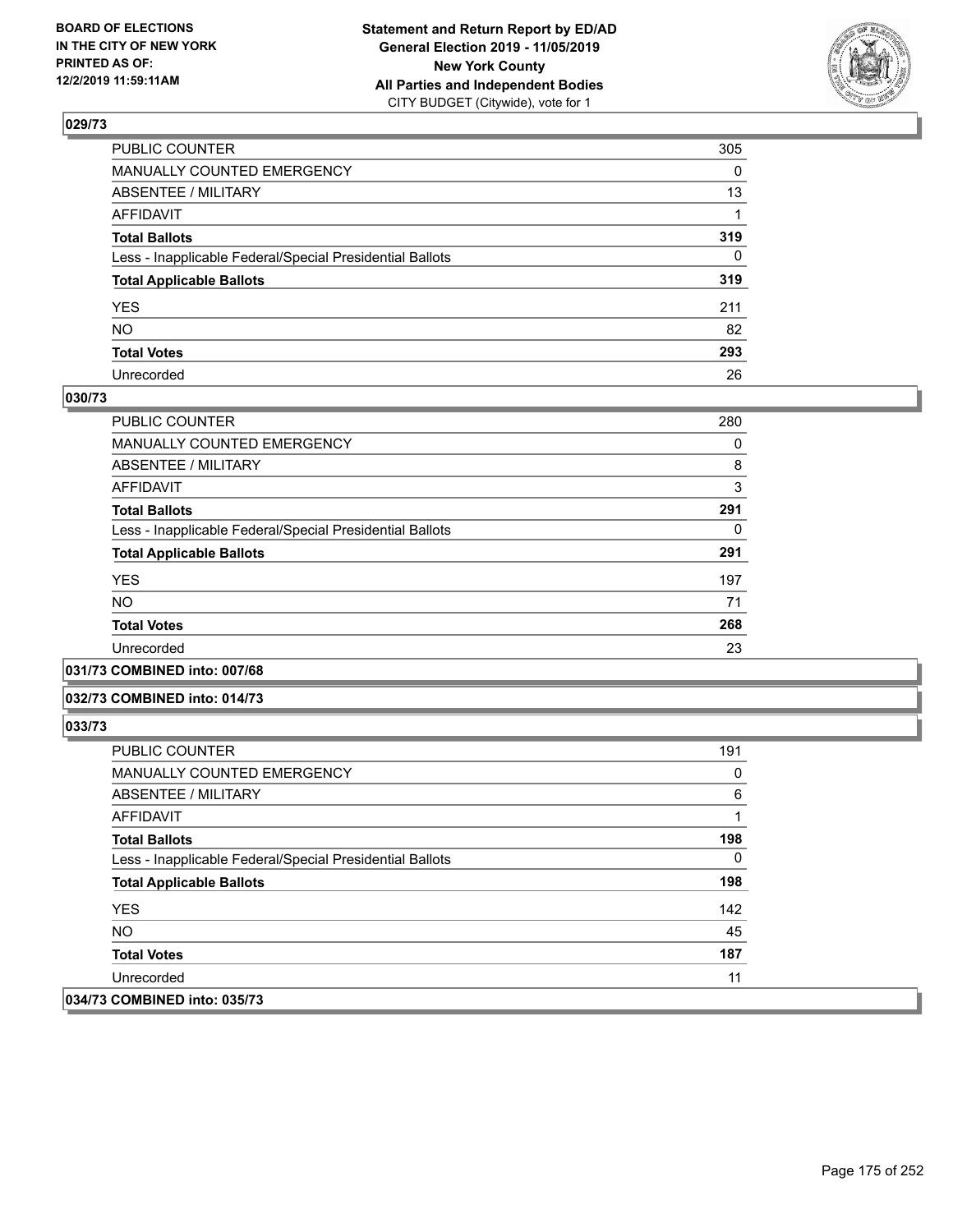

| PUBLIC COUNTER                                           | 356          |
|----------------------------------------------------------|--------------|
| MANUALLY COUNTED EMERGENCY                               | $\mathbf{0}$ |
| ABSENTEE / MILITARY                                      | 28           |
| AFFIDAVIT                                                | 2            |
| Total Ballots                                            | 386          |
| Less - Inapplicable Federal/Special Presidential Ballots | $\Omega$     |
| <b>Total Applicable Ballots</b>                          | 386          |
| YES                                                      | 240          |
| NO.                                                      | 121          |
| <b>Total Votes</b>                                       | 361          |
| Unrecorded                                               | 25           |

#### **036/73**

| PUBLIC COUNTER                                           | 328            |
|----------------------------------------------------------|----------------|
| <b>MANUALLY COUNTED EMERGENCY</b>                        | 0              |
| ABSENTEE / MILITARY                                      | 8              |
| <b>AFFIDAVIT</b>                                         | $\overline{2}$ |
| <b>Total Ballots</b>                                     | 338            |
| Less - Inapplicable Federal/Special Presidential Ballots | 0              |
| <b>Total Applicable Ballots</b>                          | 338            |
| <b>YES</b>                                               | 238            |
| <b>NO</b>                                                | 84             |
| <b>Total Votes</b>                                       | 322            |
| Unrecorded                                               | 16             |
|                                                          |                |

#### **037/73 COMBINED into: 036/73**

| PUBLIC COUNTER                                           | 148      |
|----------------------------------------------------------|----------|
| <b>MANUALLY COUNTED EMERGENCY</b>                        | 0        |
| ABSENTEE / MILITARY                                      | 6        |
| AFFIDAVIT                                                |          |
| <b>Total Ballots</b>                                     | 155      |
| Less - Inapplicable Federal/Special Presidential Ballots | $\Omega$ |
| <b>Total Applicable Ballots</b>                          | 155      |
| <b>YES</b>                                               | 101      |
| <b>NO</b>                                                | 46       |
| <b>Total Votes</b>                                       | 147      |
| Unrecorded                                               | 8        |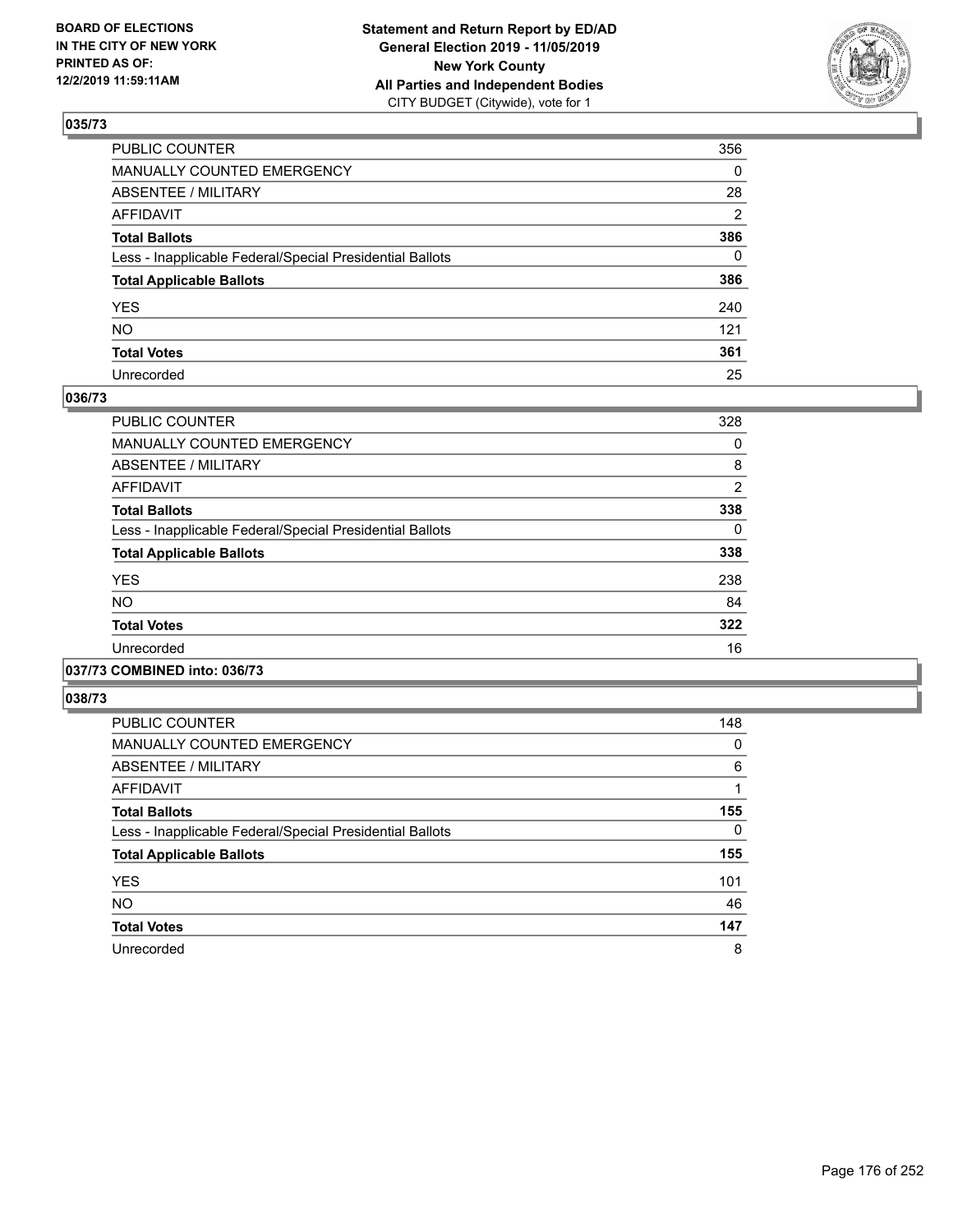

| PUBLIC COUNTER                                           | 176      |
|----------------------------------------------------------|----------|
| MANUALLY COUNTED EMERGENCY                               | 0        |
| <b>ABSENTEE / MILITARY</b>                               | 6        |
| <b>AFFIDAVIT</b>                                         | 1        |
| <b>Total Ballots</b>                                     | 183      |
| Less - Inapplicable Federal/Special Presidential Ballots | $\Omega$ |
| <b>Total Applicable Ballots</b>                          | 183      |
| <b>YES</b>                                               | 123      |
| <b>NO</b>                                                | 46       |
| <b>Total Votes</b>                                       | 169      |
| Unrecorded                                               | 14       |

### **040/73 COMBINED into: 041/73**

#### **041/73**

| PUBLIC COUNTER                                           | 357            |
|----------------------------------------------------------|----------------|
| MANUALLY COUNTED EMERGENCY                               | $\Omega$       |
| ABSENTEE / MILITARY                                      | 11             |
| AFFIDAVIT                                                | $\overline{2}$ |
| <b>Total Ballots</b>                                     | 370            |
| Less - Inapplicable Federal/Special Presidential Ballots | $\Omega$       |
| <b>Total Applicable Ballots</b>                          | 370            |
| <b>YES</b>                                               | 230            |
| <b>NO</b>                                                | 119            |
| <b>Total Votes</b>                                       | 349            |
| Unrecorded                                               | 21             |
|                                                          |                |

## **042/73 COMBINED into: 026/73**

| <b>PUBLIC COUNTER</b>                                    | 167 |
|----------------------------------------------------------|-----|
| MANUALLY COUNTED EMERGENCY                               | 0   |
| ABSENTEE / MILITARY                                      | 6   |
| AFFIDAVIT                                                | 2   |
| <b>Total Ballots</b>                                     | 175 |
| Less - Inapplicable Federal/Special Presidential Ballots | 0   |
| <b>Total Applicable Ballots</b>                          | 175 |
| <b>YES</b>                                               | 129 |
| <b>NO</b>                                                | 31  |
| <b>Total Votes</b>                                       | 160 |
| Unrecorded                                               | 15  |
| 044/73 COMBINED into: 030/73                             |     |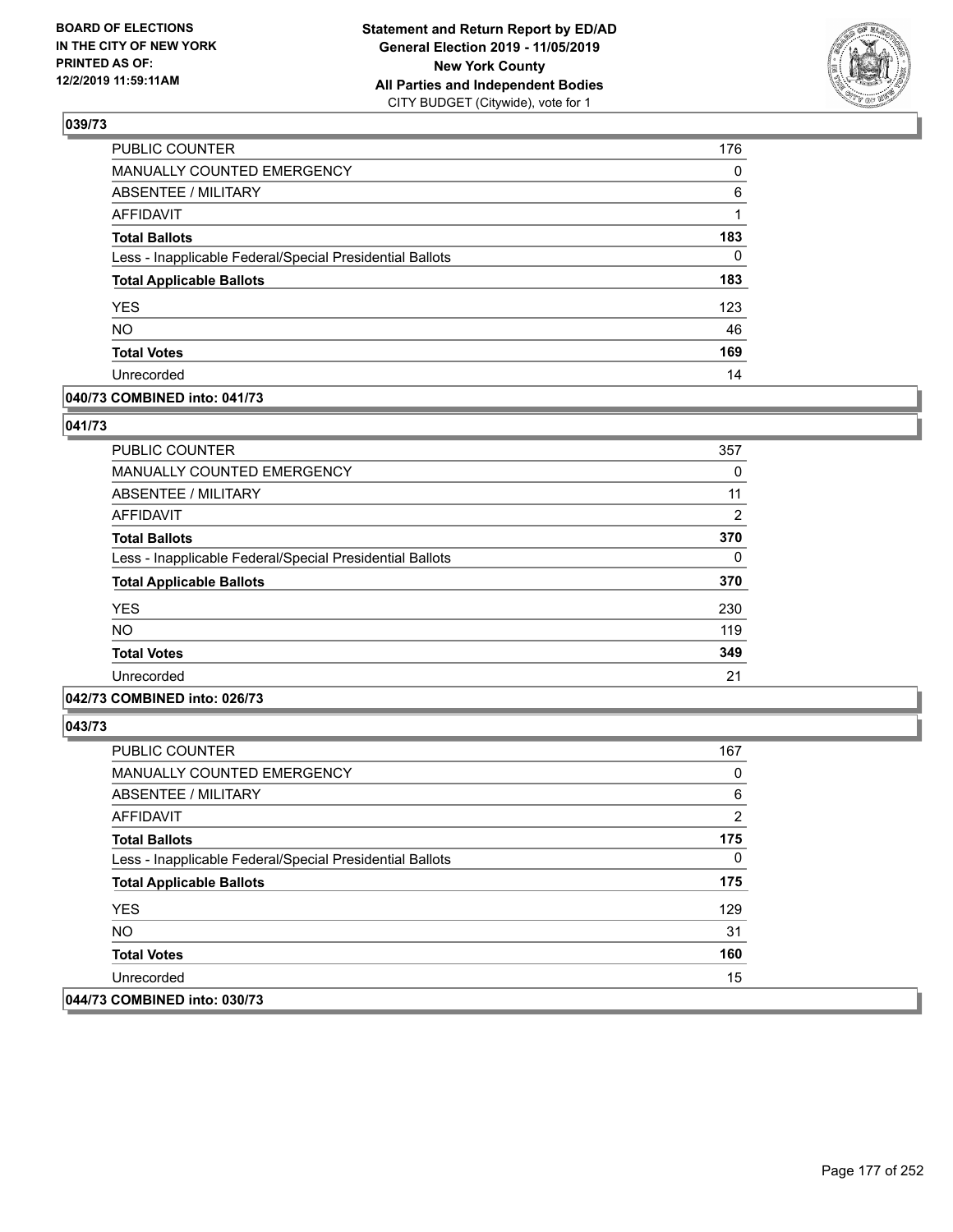

| PUBLIC COUNTER                                           | 78             |
|----------------------------------------------------------|----------------|
| MANUALLY COUNTED EMERGENCY                               | 0              |
| ABSENTEE / MILITARY                                      | $\overline{4}$ |
| AFFIDAVIT                                                | 0              |
| Total Ballots                                            | 82             |
| Less - Inapplicable Federal/Special Presidential Ballots | 0              |
| <b>Total Applicable Ballots</b>                          | 82             |
| YES                                                      | 59             |
| NO.                                                      | 19             |
| <b>Total Votes</b>                                       | 78             |
| Unrecorded                                               | 4              |

### **046/73**

| <b>PUBLIC COUNTER</b>                                    | 50       |
|----------------------------------------------------------|----------|
| <b>MANUALLY COUNTED EMERGENCY</b>                        | 0        |
| ABSENTEE / MILITARY                                      | 11       |
| AFFIDAVIT                                                | $\Omega$ |
| <b>Total Ballots</b>                                     | 61       |
| Less - Inapplicable Federal/Special Presidential Ballots | 0        |
| <b>Total Applicable Ballots</b>                          | 61       |
| <b>YES</b>                                               | 35       |
| <b>NO</b>                                                | 19       |
| <b>Total Votes</b>                                       | 54       |
| Unrecorded                                               | 7        |

| <b>PUBLIC COUNTER</b>                                    | 191 |
|----------------------------------------------------------|-----|
| <b>MANUALLY COUNTED EMERGENCY</b>                        | 0   |
| ABSENTEE / MILITARY                                      | 6   |
| AFFIDAVIT                                                | 2   |
| <b>Total Ballots</b>                                     | 199 |
| Less - Inapplicable Federal/Special Presidential Ballots | 0   |
| <b>Total Applicable Ballots</b>                          | 199 |
| <b>YES</b>                                               | 135 |
| <b>NO</b>                                                | 46  |
| <b>Total Votes</b>                                       | 181 |
| Unrecorded                                               | 18  |
| 048/73 COMBINED into: 047/73                             |     |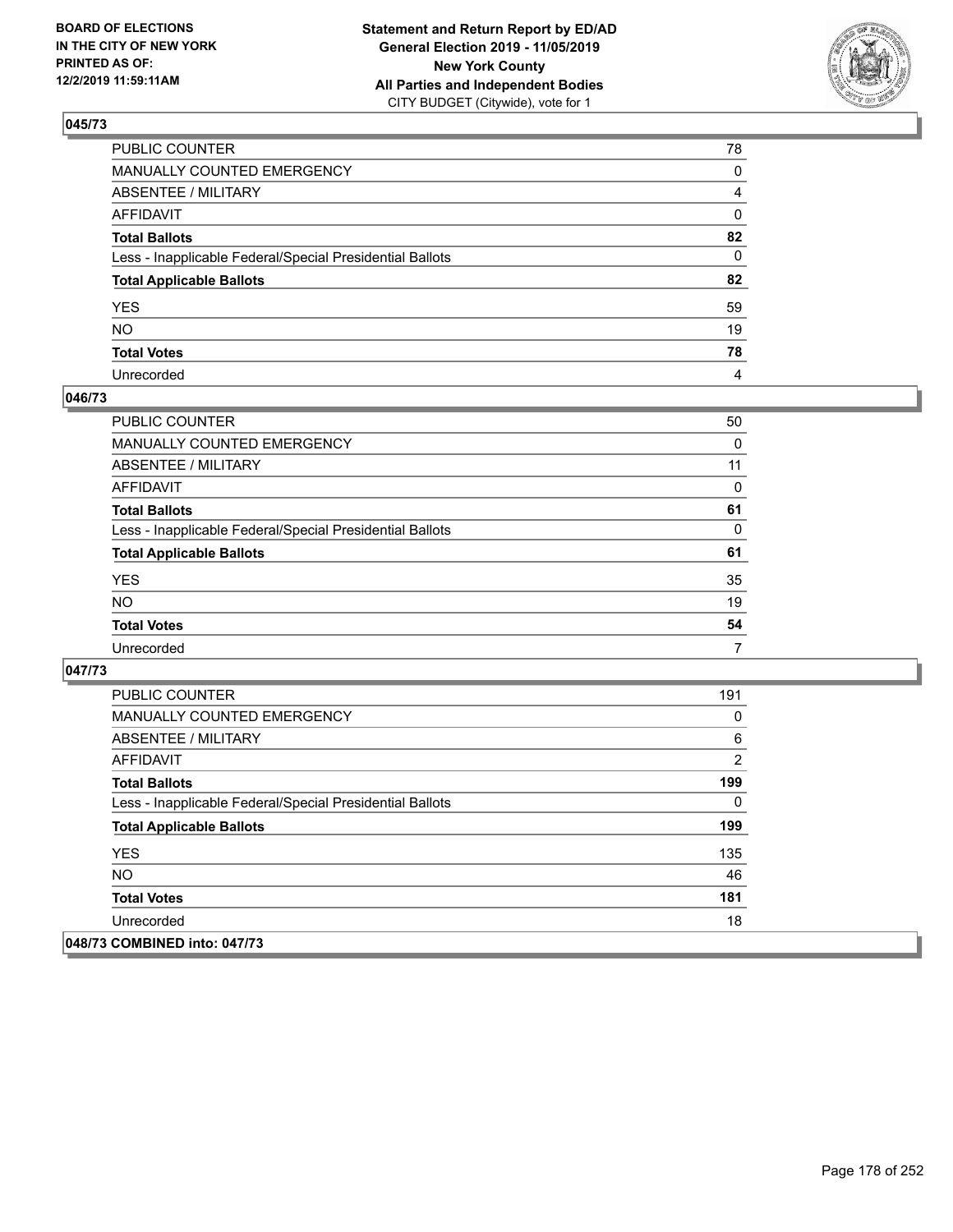

| PUBLIC COUNTER                                           | 187          |
|----------------------------------------------------------|--------------|
| MANUALLY COUNTED EMERGENCY                               | $\mathbf{0}$ |
| ABSENTEE / MILITARY                                      | 2            |
| AFFIDAVIT                                                | 7            |
| Total Ballots                                            | 196          |
| Less - Inapplicable Federal/Special Presidential Ballots | $\Omega$     |
| <b>Total Applicable Ballots</b>                          | 196          |
| YES                                                      | 140          |
| NO.                                                      | 45           |
| <b>Total Votes</b>                                       | 185          |
| Unrecorded                                               | 11           |

#### **050/73**

| <b>PUBLIC COUNTER</b>                                    | 221      |
|----------------------------------------------------------|----------|
| <b>MANUALLY COUNTED EMERGENCY</b>                        | 0        |
| ABSENTEE / MILITARY                                      | 11       |
| AFFIDAVIT                                                |          |
| <b>Total Ballots</b>                                     | 233      |
| Less - Inapplicable Federal/Special Presidential Ballots | $\Omega$ |
| <b>Total Applicable Ballots</b>                          | 233      |
| <b>YES</b>                                               | 160      |
| <b>NO</b>                                                | 67       |
| <b>Total Votes</b>                                       | 227      |
| Unrecorded                                               | 6        |

| <b>PUBLIC COUNTER</b>                                    | 133 |
|----------------------------------------------------------|-----|
| <b>MANUALLY COUNTED EMERGENCY</b>                        | 0   |
| ABSENTEE / MILITARY                                      | 9   |
| AFFIDAVIT                                                | 1   |
| <b>Total Ballots</b>                                     | 143 |
| Less - Inapplicable Federal/Special Presidential Ballots | 0   |
| <b>Total Applicable Ballots</b>                          | 143 |
| <b>YES</b>                                               | 71  |
| <b>NO</b>                                                | 60  |
| <b>Total Votes</b>                                       | 131 |
| Unrecorded                                               | 12  |
| 052/73 COMBINED into: 051/73                             |     |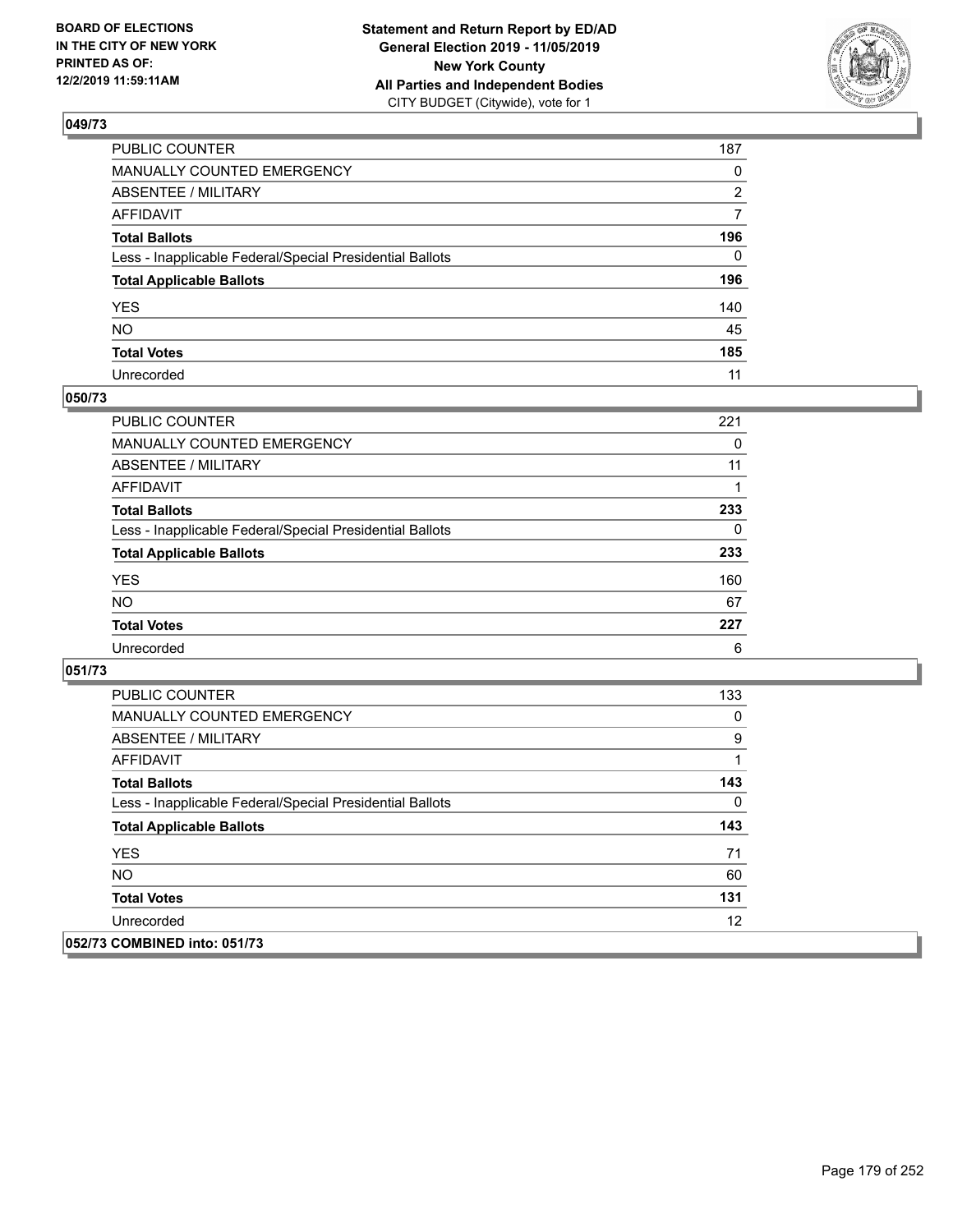

| PUBLIC COUNTER                                           | 227          |
|----------------------------------------------------------|--------------|
| MANUALLY COUNTED EMERGENCY                               | $\mathbf{0}$ |
| ABSENTEE / MILITARY                                      | 11           |
| AFFIDAVIT                                                | 4            |
| Total Ballots                                            | 242          |
| Less - Inapplicable Federal/Special Presidential Ballots | $\mathbf{0}$ |
| <b>Total Applicable Ballots</b>                          | 242          |
| YES                                                      | 148          |
| NO.                                                      | 73           |
| <b>Total Votes</b>                                       | 221          |
| Unrecorded                                               | 21           |

### **054/73**

| <b>PUBLIC COUNTER</b>                                    | 263 |
|----------------------------------------------------------|-----|
| MANUALLY COUNTED EMERGENCY                               | 0   |
| ABSENTEE / MILITARY                                      | 13  |
| AFFIDAVIT                                                |     |
| <b>Total Ballots</b>                                     | 277 |
| Less - Inapplicable Federal/Special Presidential Ballots | 0   |
| <b>Total Applicable Ballots</b>                          | 277 |
| <b>YES</b>                                               | 185 |
| <b>NO</b>                                                | 80  |
| <b>Total Votes</b>                                       | 265 |
| Unrecorded                                               | 12  |
|                                                          |     |

#### **055/73 COMBINED into: 054/73**

| PUBLIC COUNTER                                           | 141           |
|----------------------------------------------------------|---------------|
| <b>MANUALLY COUNTED EMERGENCY</b>                        | 0             |
| ABSENTEE / MILITARY                                      | 12            |
| <b>AFFIDAVIT</b>                                         | $\mathcal{P}$ |
| <b>Total Ballots</b>                                     | 155           |
| Less - Inapplicable Federal/Special Presidential Ballots | 0             |
| <b>Total Applicable Ballots</b>                          | 155           |
| <b>YES</b>                                               | 89            |
| <b>NO</b>                                                | 53            |
| <b>Total Votes</b>                                       | 142           |
| Unrecorded                                               | 13            |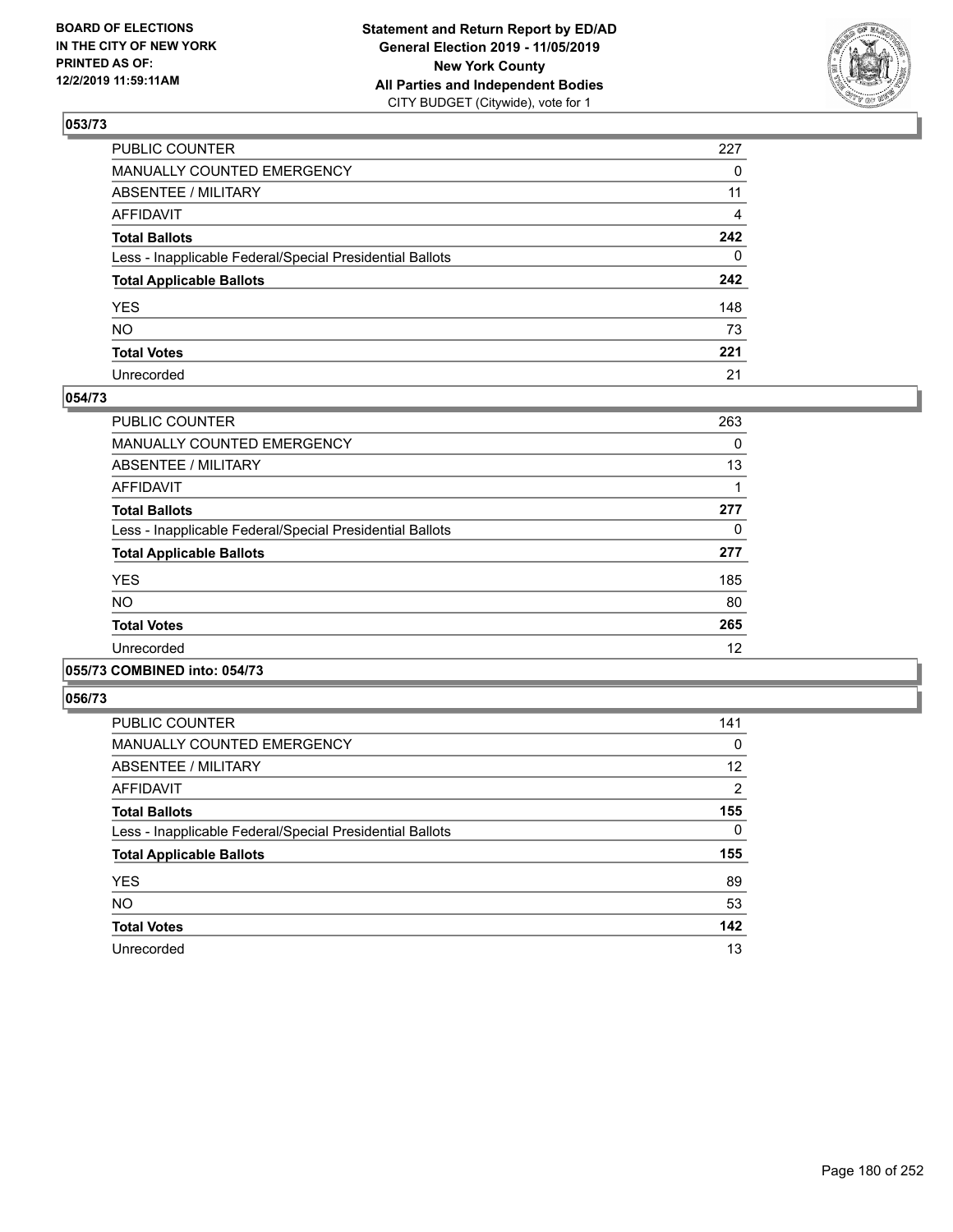

| PUBLIC COUNTER                                           | 258      |
|----------------------------------------------------------|----------|
| MANUALLY COUNTED EMERGENCY                               | 0        |
| ABSENTEE / MILITARY                                      | 15       |
| AFFIDAVIT                                                | $\Omega$ |
| <b>Total Ballots</b>                                     | 273      |
| Less - Inapplicable Federal/Special Presidential Ballots | 0        |
| <b>Total Applicable Ballots</b>                          | 273      |
| <b>YES</b>                                               | 193      |
| <b>NO</b>                                                | 71       |
| <b>Total Votes</b>                                       | 264      |
| Unrecorded                                               | 9        |

### **058/73 COMBINED into: 053/73**

#### **059/73 COMBINED into: 057/73**

### **060/73 COMBINED into: 061/73**

### **061/73**

| <b>PUBLIC COUNTER</b>                                    | 215 |
|----------------------------------------------------------|-----|
| <b>MANUALLY COUNTED EMERGENCY</b>                        | 0   |
| ABSENTEE / MILITARY                                      | 14  |
| AFFIDAVIT                                                |     |
| <b>Total Ballots</b>                                     | 230 |
| Less - Inapplicable Federal/Special Presidential Ballots | 0   |
| <b>Total Applicable Ballots</b>                          | 230 |
| <b>YES</b>                                               | 143 |
| <b>NO</b>                                                | 71  |
| <b>Total Votes</b>                                       | 214 |
| Unrecorded                                               | 16  |

| <b>PUBLIC COUNTER</b>                                    | 230 |
|----------------------------------------------------------|-----|
| MANUALLY COUNTED EMERGENCY                               | 0   |
| ABSENTEE / MILITARY                                      | 22  |
| AFFIDAVIT                                                |     |
| <b>Total Ballots</b>                                     | 253 |
| Less - Inapplicable Federal/Special Presidential Ballots | 0   |
| <b>Total Applicable Ballots</b>                          | 253 |
| <b>YES</b>                                               | 163 |
| <b>NO</b>                                                | 73  |
| <b>Total Votes</b>                                       | 236 |
| Unrecorded                                               | 17  |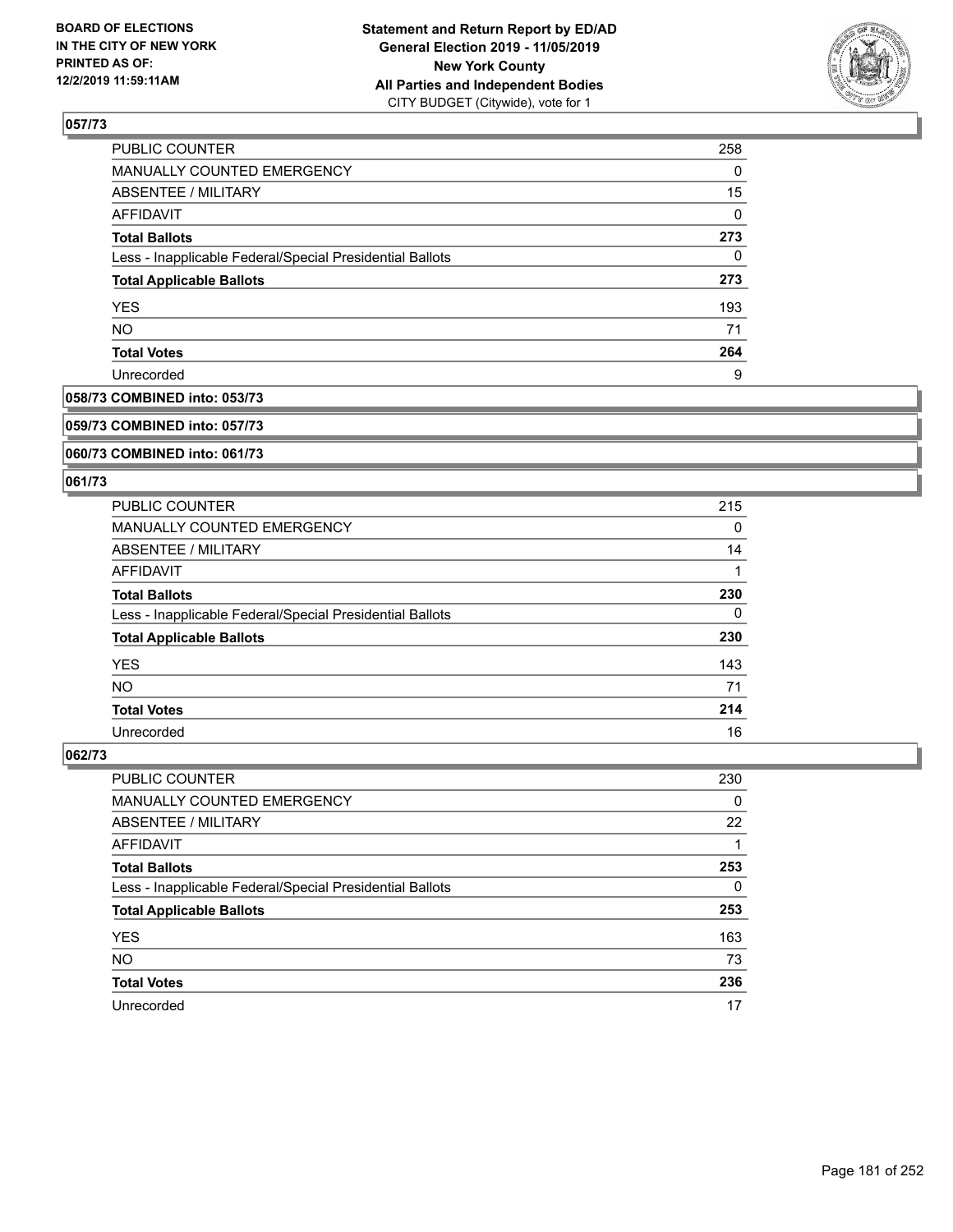

| PUBLIC COUNTER                                           | 140            |
|----------------------------------------------------------|----------------|
| MANUALLY COUNTED EMERGENCY                               | 0              |
| <b>ABSENTEE / MILITARY</b>                               | $\overline{2}$ |
| <b>AFFIDAVIT</b>                                         |                |
| <b>Total Ballots</b>                                     | 143            |
| Less - Inapplicable Federal/Special Presidential Ballots | $\Omega$       |
| <b>Total Applicable Ballots</b>                          | 143            |
| <b>YES</b>                                               | 85             |
| <b>NO</b>                                                | 52             |
| <b>Total Votes</b>                                       | 137            |
| Unrecorded                                               | 6              |

### **064/73 COMBINED into: 104/73**

#### **065/73**

| <b>PUBLIC COUNTER</b>                                    | 340 |
|----------------------------------------------------------|-----|
| <b>MANUALLY COUNTED EMERGENCY</b>                        | 0   |
| <b>ABSENTEE / MILITARY</b>                               | 16  |
| <b>AFFIDAVIT</b>                                         | 0   |
| <b>Total Ballots</b>                                     | 356 |
| Less - Inapplicable Federal/Special Presidential Ballots | 0   |
| <b>Total Applicable Ballots</b>                          | 356 |
| <b>YES</b>                                               | 241 |
| NO.                                                      | 95  |
| <b>Total Votes</b>                                       | 336 |
| Unrecorded                                               | 20  |

### **066/73 COMBINED into: 062/73**

| PUBLIC COUNTER                                           | 235 |
|----------------------------------------------------------|-----|
| MANUALLY COUNTED EMERGENCY                               | 0   |
| ABSENTEE / MILITARY                                      | 28  |
| AFFIDAVIT                                                | 3   |
| <b>Total Ballots</b>                                     | 266 |
| Less - Inapplicable Federal/Special Presidential Ballots | 0   |
| <b>Total Applicable Ballots</b>                          | 266 |
| <b>YES</b>                                               | 167 |
| <b>NO</b>                                                | 74  |
| <b>Total Votes</b>                                       | 241 |
| Unrecorded                                               | 25  |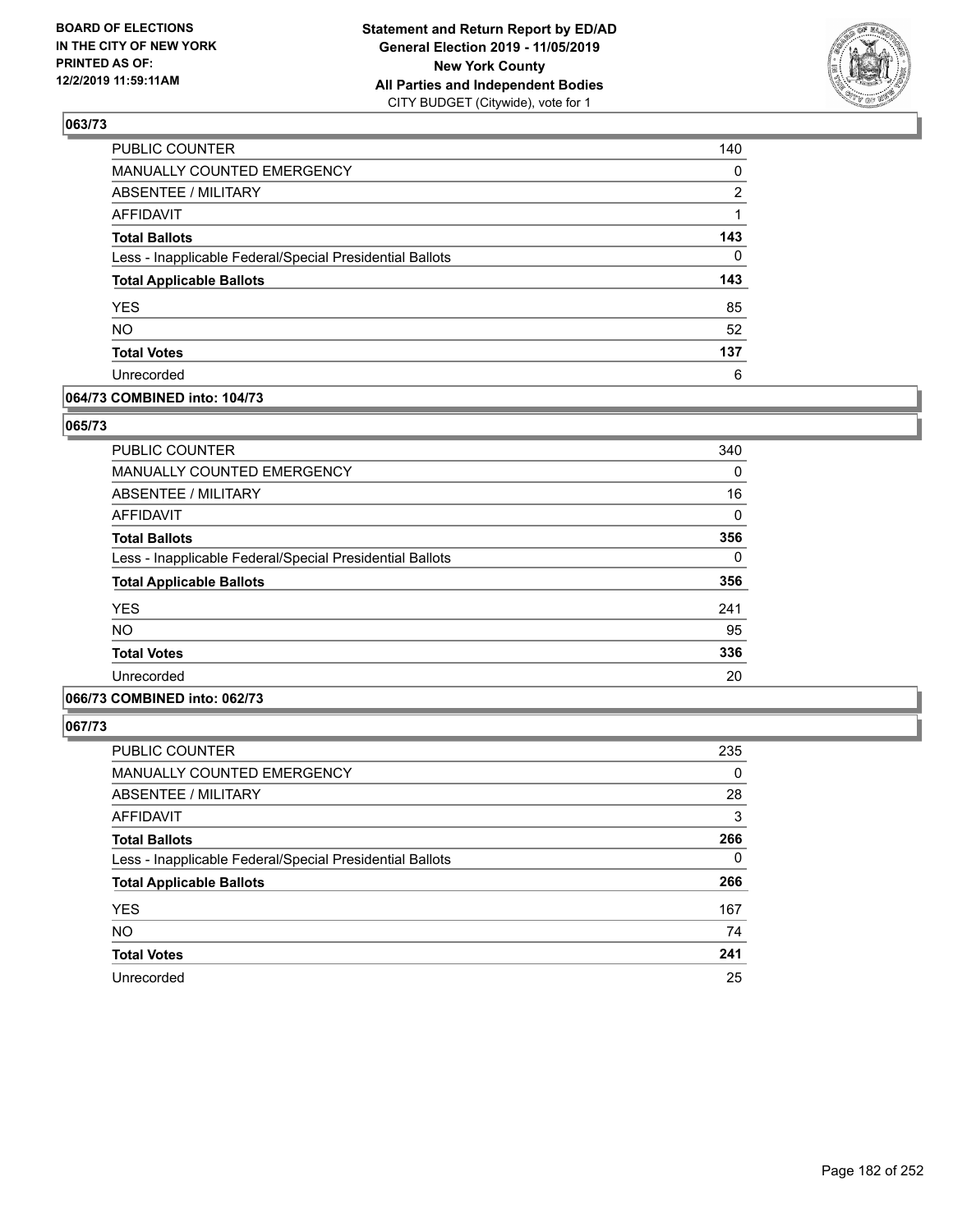

| PUBLIC COUNTER                                           | 207      |
|----------------------------------------------------------|----------|
| MANUALLY COUNTED EMERGENCY                               | $\Omega$ |
| ABSENTEE / MILITARY                                      | 6        |
| AFFIDAVIT                                                |          |
| Total Ballots                                            | 214      |
| Less - Inapplicable Federal/Special Presidential Ballots | $\Omega$ |
| <b>Total Applicable Ballots</b>                          | 214      |
| YES                                                      | 157      |
| NO.                                                      | 53       |
| <b>Total Votes</b>                                       | 210      |
| Unrecorded                                               | 4        |

### **069/73**

| <b>PUBLIC COUNTER</b>                                    | 192      |
|----------------------------------------------------------|----------|
| <b>MANUALLY COUNTED EMERGENCY</b>                        | $\Omega$ |
| ABSENTEE / MILITARY                                      | 27       |
| <b>AFFIDAVIT</b>                                         | $\Omega$ |
| <b>Total Ballots</b>                                     | 219      |
| Less - Inapplicable Federal/Special Presidential Ballots | $\Omega$ |
| <b>Total Applicable Ballots</b>                          | 219      |
| <b>YES</b>                                               | 139      |
| <b>NO</b>                                                | 45       |
| <b>Total Votes</b>                                       | 184      |
| Unrecorded                                               | 35       |
|                                                          |          |

### **070/73 COMBINED into: 065/73**

**071/73** 

| <b>PUBLIC COUNTER</b>                                    | 207 |
|----------------------------------------------------------|-----|
| <b>MANUALLY COUNTED EMERGENCY</b>                        | 0   |
| ABSENTEE / MILITARY                                      | 10  |
| AFFIDAVIT                                                | 3   |
| <b>Total Ballots</b>                                     | 220 |
| Less - Inapplicable Federal/Special Presidential Ballots | 0   |
| <b>Total Applicable Ballots</b>                          | 220 |
| <b>YES</b>                                               | 134 |
| <b>NO</b>                                                | 76  |
| <b>Total Votes</b>                                       | 210 |
| Unrecorded                                               | 10  |
| 072/73 COMBINED into: 071/73                             |     |

**073/73 COMBINED into: 074/73**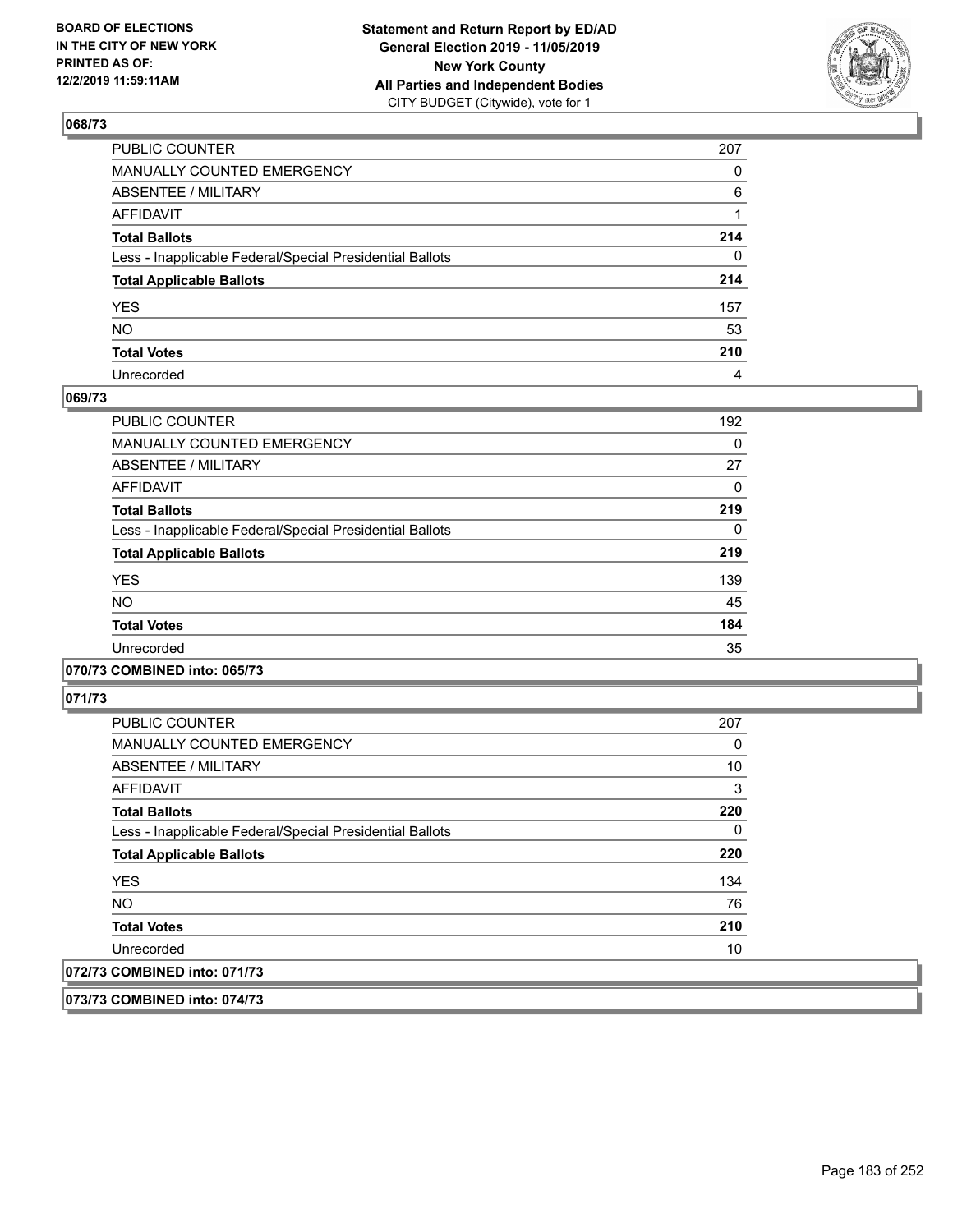

| PUBLIC COUNTER                                           | 358            |
|----------------------------------------------------------|----------------|
| MANUALLY COUNTED EMERGENCY                               | $\Omega$       |
| ABSENTEE / MILITARY                                      | 15             |
| AFFIDAVIT                                                | $\overline{4}$ |
| Total Ballots                                            | 377            |
| Less - Inapplicable Federal/Special Presidential Ballots | $\mathbf{0}$   |
| <b>Total Applicable Ballots</b>                          | 377            |
| YES                                                      | 250            |
| NO.                                                      | 103            |
| <b>Total Votes</b>                                       | 353            |
| Unrecorded                                               | 24             |

### **075/73**

| <b>PUBLIC COUNTER</b>                                    | 229      |
|----------------------------------------------------------|----------|
| MANUALLY COUNTED EMERGENCY                               | 0        |
| ABSENTEE / MILITARY                                      | 8        |
| AFFIDAVIT                                                | 3        |
| <b>Total Ballots</b>                                     | 240      |
| Less - Inapplicable Federal/Special Presidential Ballots | $\Omega$ |
| <b>Total Applicable Ballots</b>                          | 240      |
| <b>YES</b>                                               | 164      |
| <b>NO</b>                                                | 64       |
| <b>Total Votes</b>                                       | 228      |
| Unrecorded                                               | 12       |

| PUBLIC COUNTER                                           | 304      |
|----------------------------------------------------------|----------|
| <b>MANUALLY COUNTED EMERGENCY</b>                        | $\Omega$ |
| ABSENTEE / MILITARY                                      | 10       |
| AFFIDAVIT                                                | 3        |
| <b>Total Ballots</b>                                     | 317      |
| Less - Inapplicable Federal/Special Presidential Ballots | 0        |
| <b>Total Applicable Ballots</b>                          | 317      |
| <b>YES</b>                                               | 209      |
| <b>NO</b>                                                | 91       |
| <b>Total Votes</b>                                       | 300      |
| Unrecorded                                               | 17       |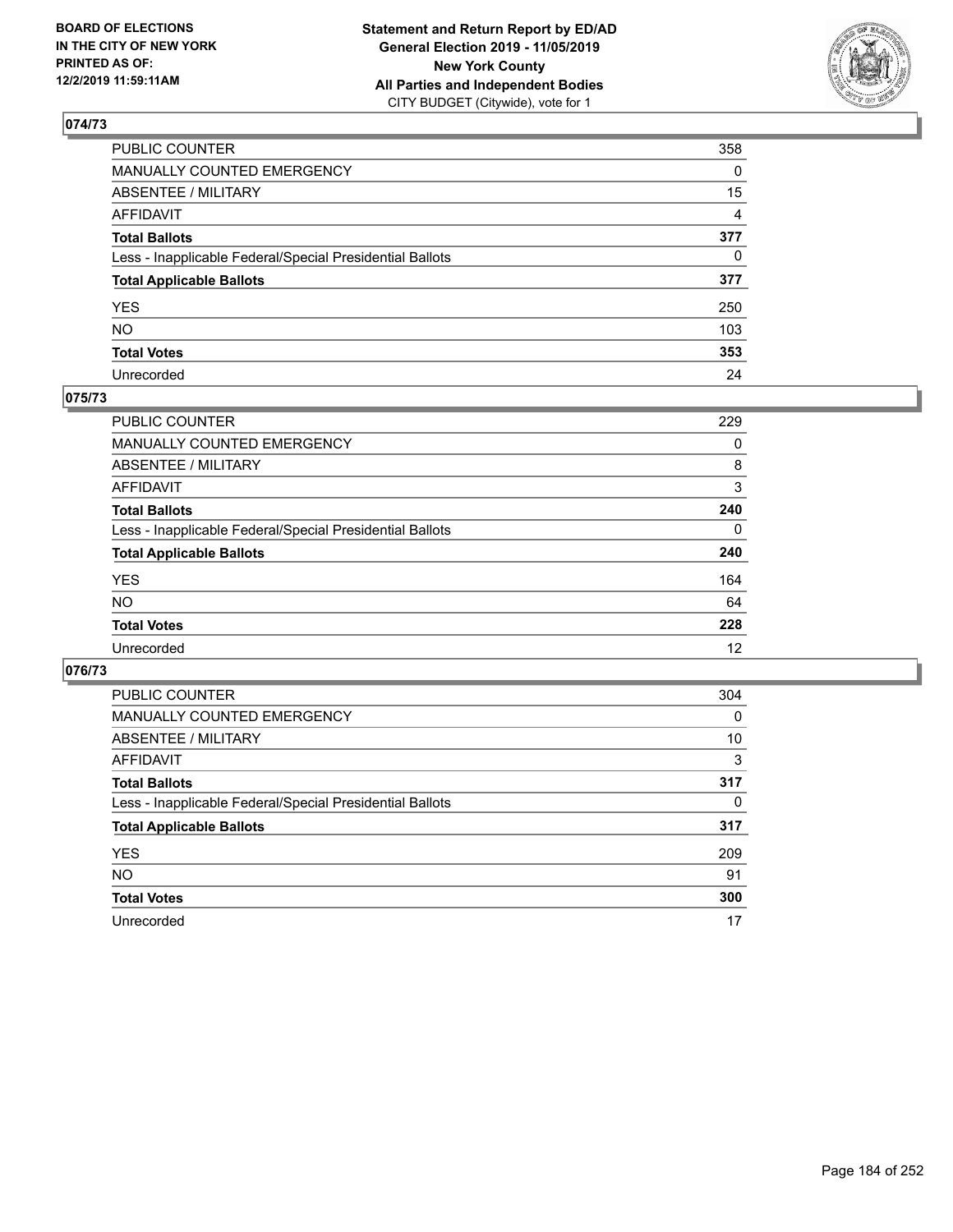

| PUBLIC COUNTER                                           | 255      |
|----------------------------------------------------------|----------|
| MANUALLY COUNTED EMERGENCY                               | $\Omega$ |
| ABSENTEE / MILITARY                                      | 8        |
| AFFIDAVIT                                                |          |
| Total Ballots                                            | 264      |
| Less - Inapplicable Federal/Special Presidential Ballots | 0        |
| <b>Total Applicable Ballots</b>                          | 264      |
| YES                                                      | 166      |
| NO.                                                      | 86       |
| <b>Total Votes</b>                                       | 252      |
| Unrecorded                                               | 12       |

### **078/73**

| <b>PUBLIC COUNTER</b>                                    | 308      |
|----------------------------------------------------------|----------|
| <b>MANUALLY COUNTED EMERGENCY</b>                        | 0        |
| <b>ABSENTEE / MILITARY</b>                               | 17       |
| AFFIDAVIT                                                | $\Omega$ |
| <b>Total Ballots</b>                                     | 325      |
| Less - Inapplicable Federal/Special Presidential Ballots | $\Omega$ |
| <b>Total Applicable Ballots</b>                          | 325      |
| <b>YES</b>                                               | 199      |
| NO                                                       | 102      |
| <b>Total Votes</b>                                       | 301      |
| Unrecorded                                               | 24       |

### **079/73**

| <b>PUBLIC COUNTER</b>                                    | 300      |
|----------------------------------------------------------|----------|
| <b>MANUALLY COUNTED EMERGENCY</b>                        | $\Omega$ |
| <b>ABSENTEE / MILITARY</b>                               | 17       |
| AFFIDAVIT                                                | $\Omega$ |
| <b>Total Ballots</b>                                     | 317      |
| Less - Inapplicable Federal/Special Presidential Ballots | $\Omega$ |
| <b>Total Applicable Ballots</b>                          | 317      |
| <b>YES</b>                                               | 197      |
| <b>NO</b>                                                | 110      |
| <b>Total Votes</b>                                       | 307      |
| Unrecorded                                               | 10       |

# **080/73 COMBINED into: 078/73**

| 081/73 COMBINED into: 079/73 |  |  |  |
|------------------------------|--|--|--|
|                              |  |  |  |
|                              |  |  |  |

# **082/73 COMBINED into: 086/73**

**083/73 COMBINED into: 076/73**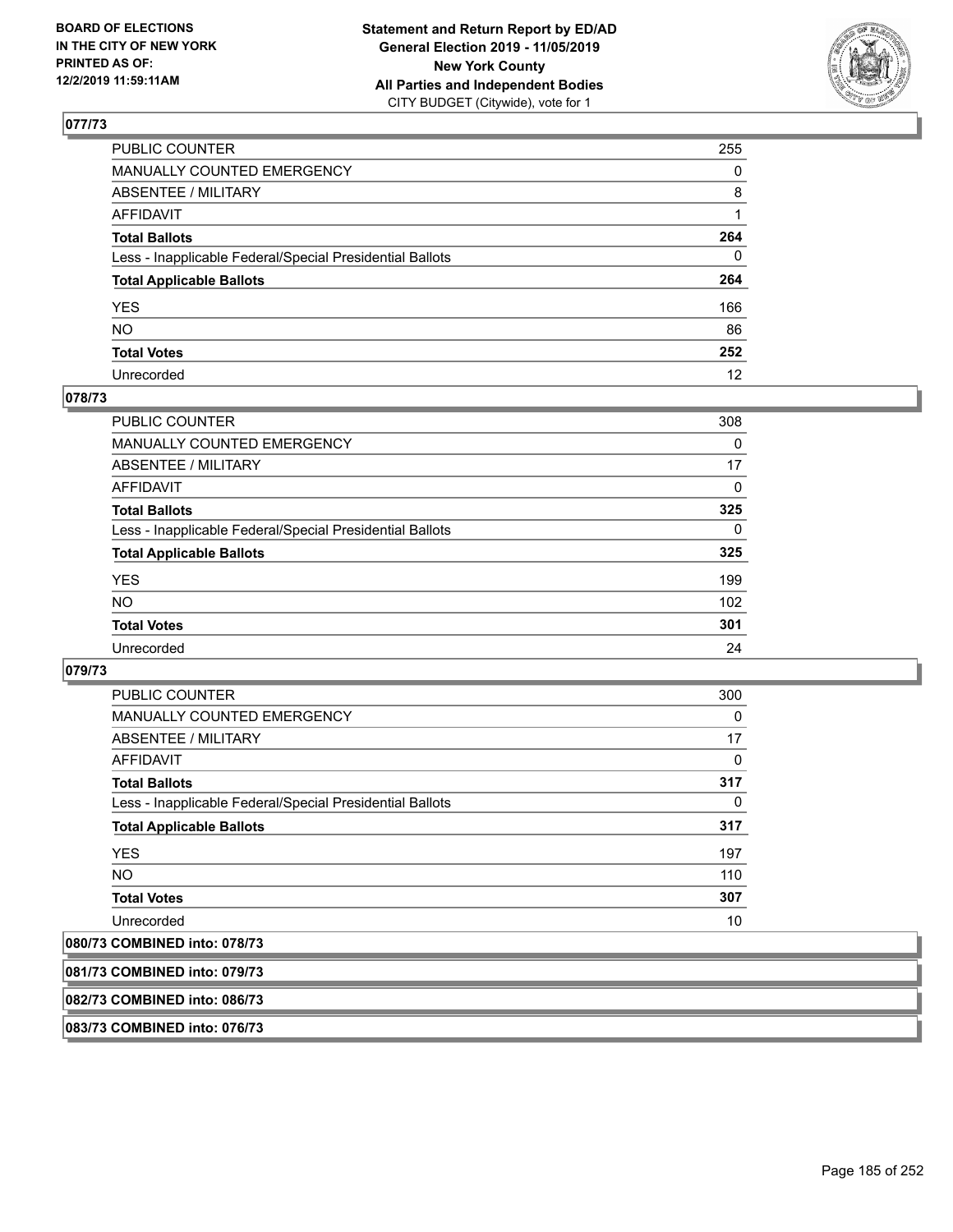

| PUBLIC COUNTER                                           | 341 |
|----------------------------------------------------------|-----|
| MANUALLY COUNTED EMERGENCY                               | 0   |
| ABSENTEE / MILITARY                                      | 19  |
| AFFIDAVIT                                                | 2   |
| Total Ballots                                            | 362 |
| Less - Inapplicable Federal/Special Presidential Ballots | 0   |
| <b>Total Applicable Ballots</b>                          | 362 |
| YES                                                      | 251 |
| NO.                                                      | 82  |
| <b>Total Votes</b>                                       | 333 |
| Unrecorded                                               | 29  |

### **085/73**

| PUBLIC COUNTER                                           | 229      |
|----------------------------------------------------------|----------|
| MANUALLY COUNTED EMERGENCY                               | 0        |
| ABSENTEE / MILITARY                                      | 5        |
| AFFIDAVIT                                                | $\Omega$ |
| <b>Total Ballots</b>                                     | 234      |
| Less - Inapplicable Federal/Special Presidential Ballots | $\Omega$ |
| <b>Total Applicable Ballots</b>                          | 234      |
| <b>YES</b>                                               | 172      |
| <b>NO</b>                                                | 54       |
| <b>Total Votes</b>                                       | 226      |
| Unrecorded                                               | 8        |

| <b>PUBLIC COUNTER</b>                                    | 293      |
|----------------------------------------------------------|----------|
| MANUALLY COUNTED EMERGENCY                               | 0        |
| ABSENTEE / MILITARY                                      | 11       |
| AFFIDAVIT                                                | $\Omega$ |
| <b>Total Ballots</b>                                     | 304      |
| Less - Inapplicable Federal/Special Presidential Ballots | $\Omega$ |
| <b>Total Applicable Ballots</b>                          | 304      |
| <b>YES</b>                                               | 212      |
| <b>NO</b>                                                | 68       |
| <b>Total Votes</b>                                       | 280      |
| Unrecorded                                               | 24       |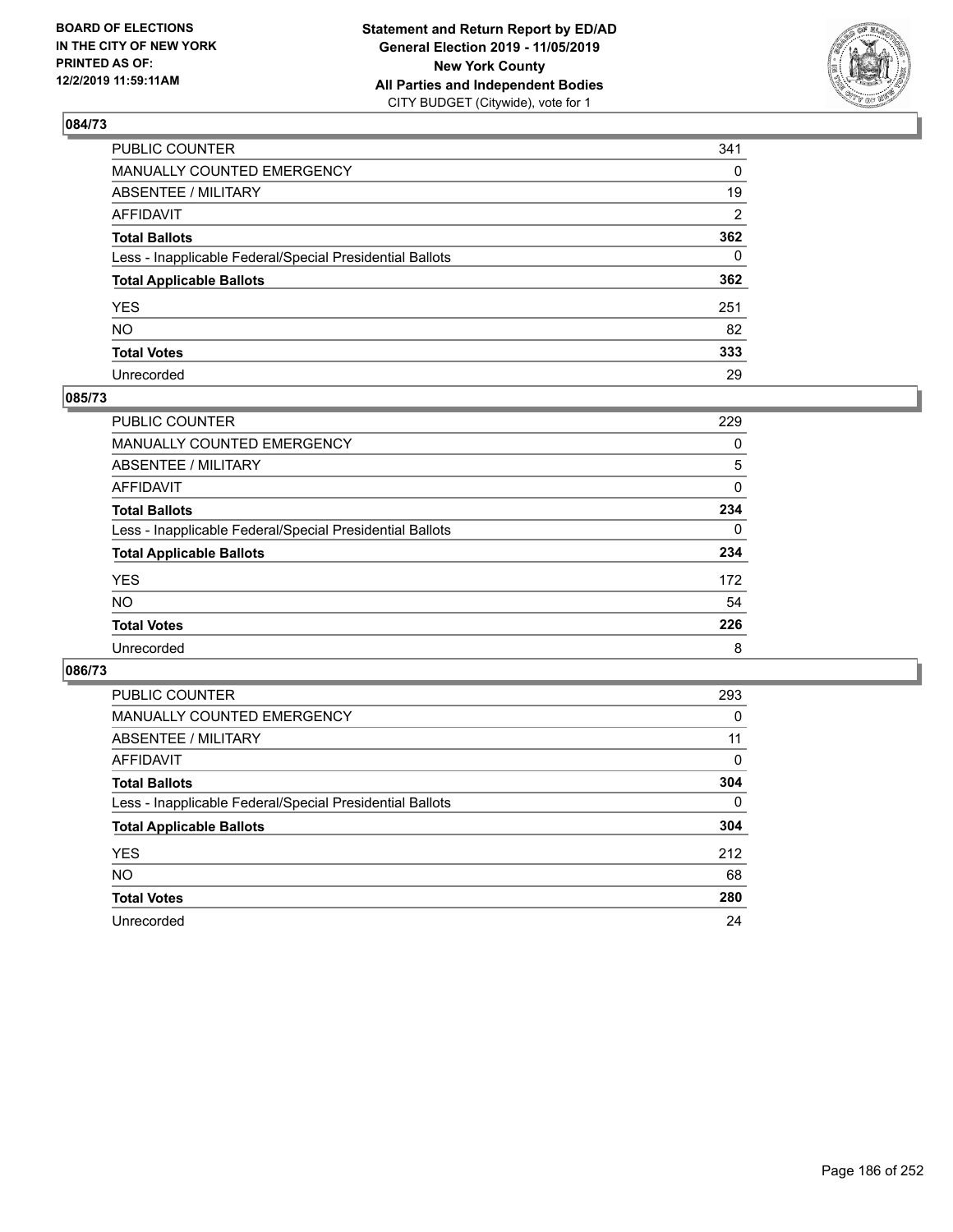

| PUBLIC COUNTER                                           | 319            |
|----------------------------------------------------------|----------------|
| MANUALLY COUNTED EMERGENCY                               | $\mathbf{0}$   |
| ABSENTEE / MILITARY                                      | 10             |
| AFFIDAVIT                                                | $\overline{2}$ |
| Total Ballots                                            | 331            |
| Less - Inapplicable Federal/Special Presidential Ballots | $\mathbf{0}$   |
| <b>Total Applicable Ballots</b>                          | 331            |
| YES                                                      | 219            |
| NO.                                                      | 96             |
| <b>Total Votes</b>                                       | 315            |
| Unrecorded                                               | 16             |

### **088/73**

| PUBLIC COUNTER                                           | 246 |
|----------------------------------------------------------|-----|
| <b>MANUALLY COUNTED EMERGENCY</b>                        | 0   |
| ABSENTEE / MILITARY                                      | 4   |
| <b>AFFIDAVIT</b>                                         | 3   |
| <b>Total Ballots</b>                                     | 253 |
| Less - Inapplicable Federal/Special Presidential Ballots | 0   |
| <b>Total Applicable Ballots</b>                          | 253 |
| <b>YES</b>                                               | 171 |
| <b>NO</b>                                                | 69  |
| <b>Total Votes</b>                                       | 240 |
| Unrecorded                                               | 13  |

### **089/73 COMBINED into: 013/73**

**090/73** 

| <b>PUBLIC COUNTER</b>                                    | 509 |
|----------------------------------------------------------|-----|
| <b>MANUALLY COUNTED EMERGENCY</b>                        | 0   |
| ABSENTEE / MILITARY                                      |     |
| AFFIDAVIT                                                |     |
| <b>Total Ballots</b>                                     | 517 |
| Less - Inapplicable Federal/Special Presidential Ballots | 0   |
| <b>Total Applicable Ballots</b>                          | 517 |
| <b>YES</b>                                               | 325 |
| <b>NO</b>                                                | 154 |
| <b>Total Votes</b>                                       | 479 |
| Unrecorded                                               | 38  |
| 091/73 COMBINED into: 090/73                             |     |

**092/73 COMBINED into: 024/73**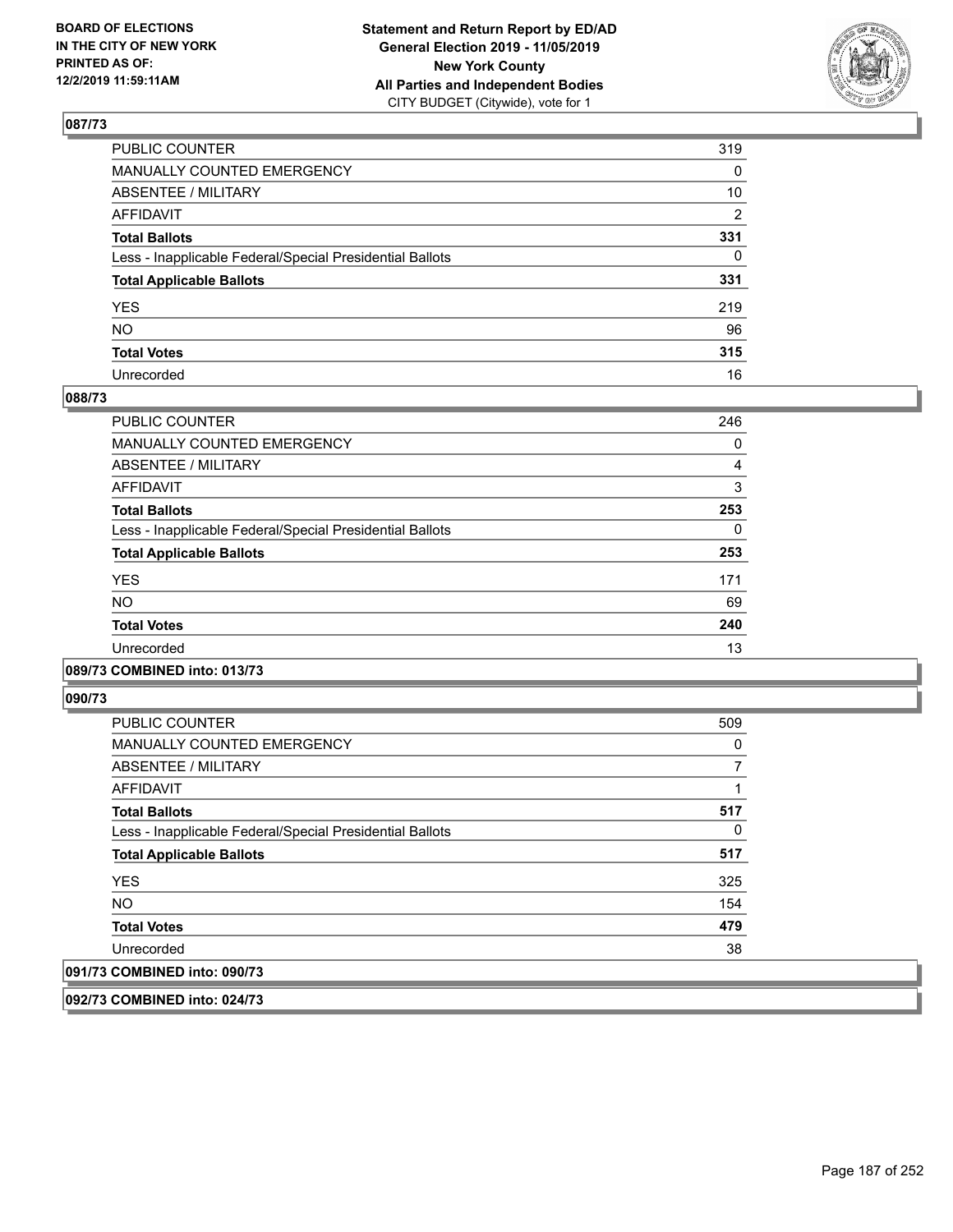

| MANUALLY COUNTED EMERGENCY<br>ABSENTEE / MILITARY<br>AFFIDAVIT<br><b>Total Ballots</b><br>Less - Inapplicable Federal/Special Presidential Ballots<br><b>Total Applicable Ballots</b><br><b>YES</b><br><b>NO</b><br><b>Total Votes</b><br>Unrecorded | <b>PUBLIC COUNTER</b> | 376      |
|------------------------------------------------------------------------------------------------------------------------------------------------------------------------------------------------------------------------------------------------------|-----------------------|----------|
|                                                                                                                                                                                                                                                      |                       | 0        |
|                                                                                                                                                                                                                                                      |                       | 8        |
|                                                                                                                                                                                                                                                      |                       | 0        |
|                                                                                                                                                                                                                                                      |                       | 384      |
|                                                                                                                                                                                                                                                      |                       | $\Omega$ |
|                                                                                                                                                                                                                                                      |                       | 384      |
|                                                                                                                                                                                                                                                      |                       | 283      |
|                                                                                                                                                                                                                                                      |                       | 85       |
|                                                                                                                                                                                                                                                      |                       | 368      |
|                                                                                                                                                                                                                                                      |                       | 16       |

### **094/73 COMBINED into: 088/73**

#### **095/73**

| <b>PUBLIC COUNTER</b>                                    | 187            |
|----------------------------------------------------------|----------------|
| <b>MANUALLY COUNTED EMERGENCY</b>                        | 0              |
| <b>ABSENTEE / MILITARY</b>                               | $\overline{2}$ |
| <b>AFFIDAVIT</b>                                         | 3              |
| <b>Total Ballots</b>                                     | 192            |
| Less - Inapplicable Federal/Special Presidential Ballots | $\Omega$       |
| <b>Total Applicable Ballots</b>                          | 192            |
| <b>YES</b>                                               | 139            |
| <b>NO</b>                                                | 47             |
| <b>Total Votes</b>                                       | 186            |
| Unrecorded                                               | 6              |

#### **096/73 COMBINED into: 077/73**

#### **097/73 COMBINED into: 087/73**

#### **098/73 COMBINED into: 085/73**

### **099/73 COMBINED into: 075/73**

| <b>PUBLIC COUNTER</b>                                    | 235 |
|----------------------------------------------------------|-----|
| <b>MANUALLY COUNTED EMERGENCY</b>                        | 0   |
| ABSENTEE / MILITARY                                      | 6   |
| AFFIDAVIT                                                | 0   |
| <b>Total Ballots</b>                                     | 241 |
| Less - Inapplicable Federal/Special Presidential Ballots | 0   |
| <b>Total Applicable Ballots</b>                          | 241 |
| <b>YES</b>                                               | 161 |
| NO.                                                      | 60  |
| <b>Total Votes</b>                                       | 221 |
| Unrecorded                                               | 20  |
| 101/73 COMBINED into: 100/73                             |     |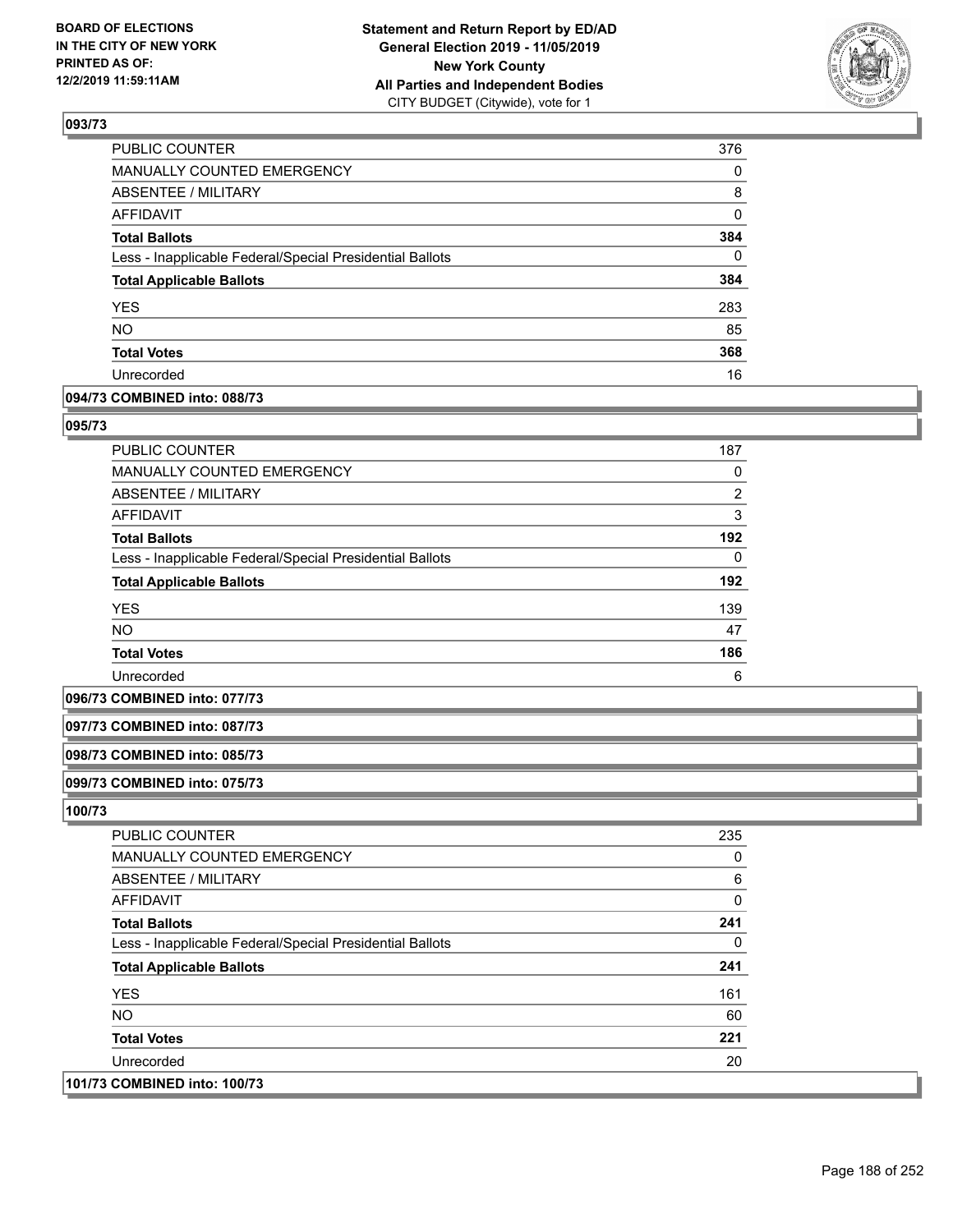

| PUBLIC COUNTER                                           | 228 |
|----------------------------------------------------------|-----|
| MANUALLY COUNTED EMERGENCY                               | 0   |
| ABSENTEE / MILITARY                                      | 18  |
| <b>AFFIDAVIT</b>                                         |     |
| <b>Total Ballots</b>                                     | 247 |
| Less - Inapplicable Federal/Special Presidential Ballots | 0   |
| <b>Total Applicable Ballots</b>                          | 247 |
| <b>YES</b>                                               | 169 |
| NO.                                                      | 68  |
| <b>Total Votes</b>                                       | 237 |
| Unrecorded                                               | 10  |

### **103/73 COMBINED into: 102/73**

### **104/73**

| PUBLIC COUNTER                                           | 335            |
|----------------------------------------------------------|----------------|
| MANUALLY COUNTED EMERGENCY                               | 0              |
| ABSENTEE / MILITARY                                      | $\overline{4}$ |
| AFFIDAVIT                                                | 3              |
| <b>Total Ballots</b>                                     | 342            |
| Less - Inapplicable Federal/Special Presidential Ballots | 0              |
| <b>Total Applicable Ballots</b>                          | 342            |
| <b>YES</b>                                               | 218            |
| NO.                                                      | 109            |
| <b>Total Votes</b>                                       | 327            |
| Unrecorded                                               | 15             |

## **105/73 COMBINED into: 067/73**

| <b>PUBLIC COUNTER</b>                                    | 146            |
|----------------------------------------------------------|----------------|
| <b>MANUALLY COUNTED EMERGENCY</b>                        | 0              |
| ABSENTEE / MILITARY                                      | $\overline{2}$ |
| AFFIDAVIT                                                |                |
| <b>Total Ballots</b>                                     | 149            |
| Less - Inapplicable Federal/Special Presidential Ballots | $\Omega$       |
| <b>Total Applicable Ballots</b>                          | 149            |
| <b>YES</b>                                               | 103            |
| <b>NO</b>                                                | 40             |
| <b>Total Votes</b>                                       | 143            |
| Unrecorded                                               | 6              |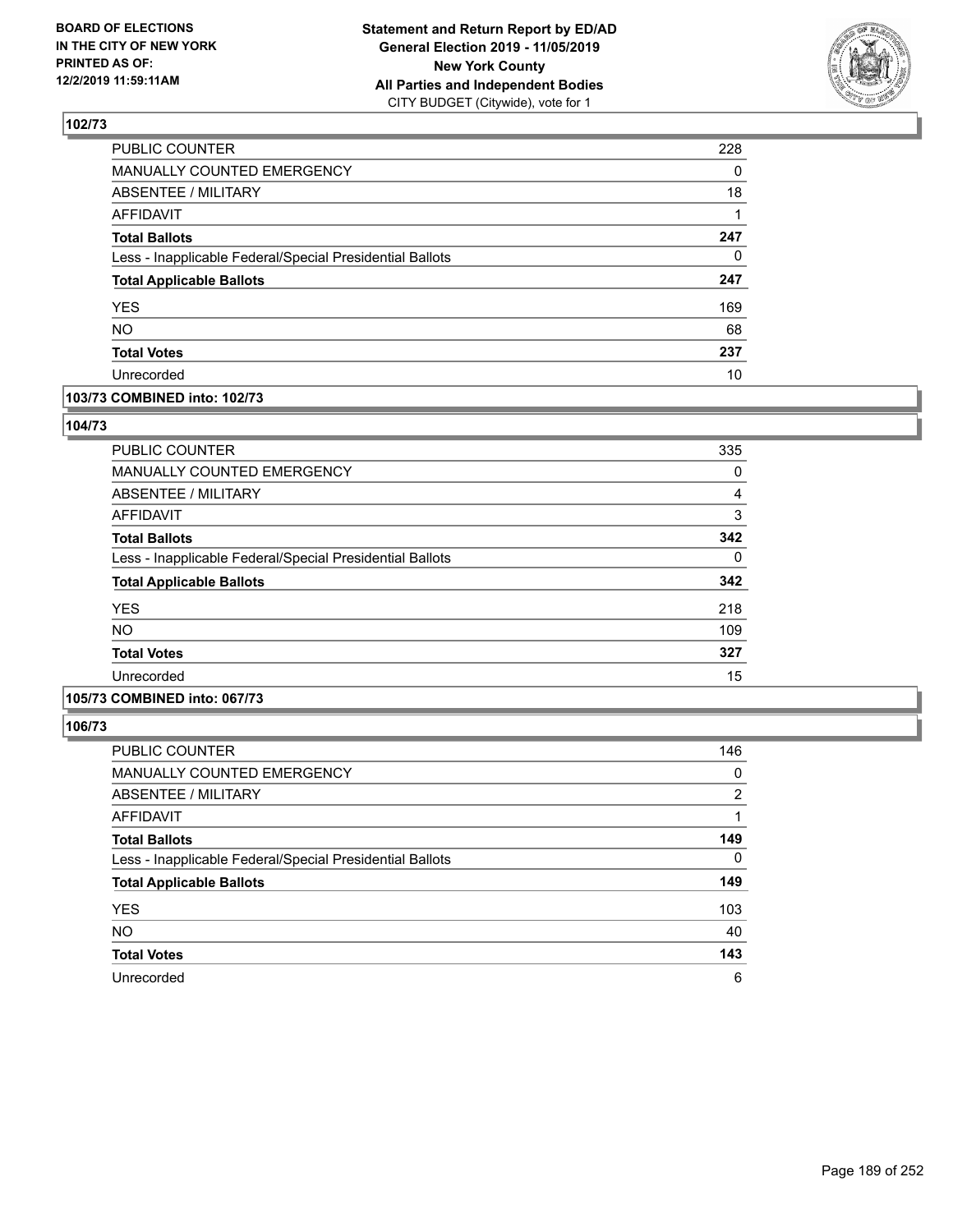

| PUBLIC COUNTER                                           | 126 |
|----------------------------------------------------------|-----|
| <b>MANUALLY COUNTED EMERGENCY</b>                        | 0   |
| ABSENTEE / MILITARY                                      |     |
| <b>AFFIDAVIT</b>                                         |     |
| <b>Total Ballots</b>                                     | 128 |
| Less - Inapplicable Federal/Special Presidential Ballots | 0   |
| <b>Total Applicable Ballots</b>                          | 128 |
| <b>YES</b>                                               | 94  |
| <b>NO</b>                                                | 26  |
| <b>Total Votes</b>                                       | 120 |
| Unrecorded                                               | 8   |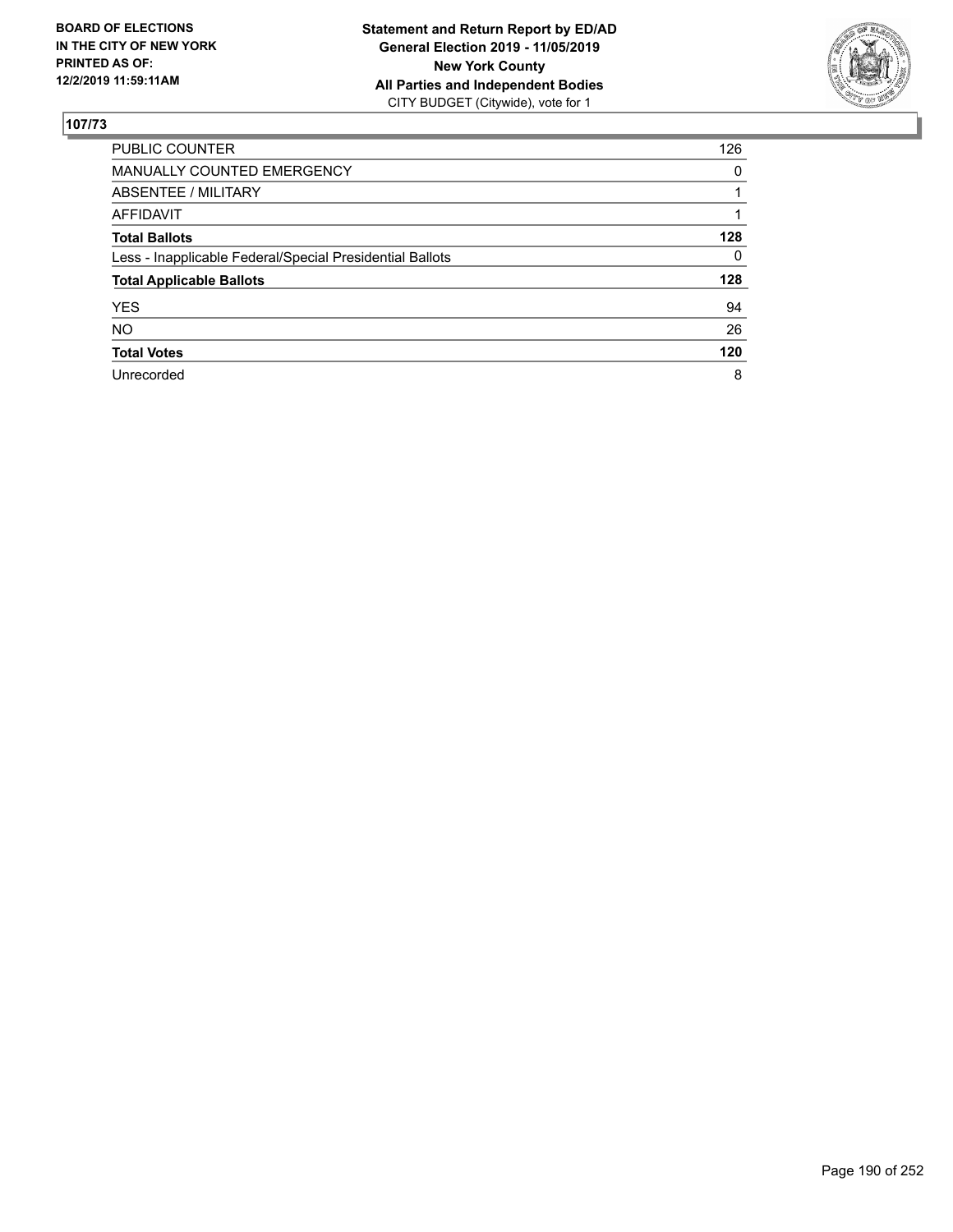

| PUBLIC COUNTER                                           | 78 |
|----------------------------------------------------------|----|
| MANUALLY COUNTED EMERGENCY                               | 0  |
| ABSENTEE / MILITARY                                      | 2  |
| AFFIDAVIT                                                | 0  |
| Total Ballots                                            | 80 |
| Less - Inapplicable Federal/Special Presidential Ballots | 0  |
| <b>Total Applicable Ballots</b>                          | 80 |
| YES                                                      | 35 |
| NO.                                                      | 5  |
| <b>Total Votes</b>                                       | 40 |
| Unrecorded                                               | 40 |

### **002/74**

| <b>PUBLIC COUNTER</b>                                    | 177 |
|----------------------------------------------------------|-----|
| MANUALLY COUNTED EMERGENCY                               | 0   |
| ABSENTEE / MILITARY                                      | 6   |
| AFFIDAVIT                                                | 0   |
| <b>Total Ballots</b>                                     | 183 |
| Less - Inapplicable Federal/Special Presidential Ballots | 0   |
| <b>Total Applicable Ballots</b>                          | 183 |
| <b>YES</b>                                               | 95  |
| <b>NO</b>                                                | 34  |
| <b>Total Votes</b>                                       | 129 |
| Unrecorded                                               | 54  |
|                                                          |     |

**003/74 COMBINED into: 002/74**

#### **004/74 COMBINED into: 005/74**

| <b>PUBLIC COUNTER</b>                                    | 158            |
|----------------------------------------------------------|----------------|
| <b>MANUALLY COUNTED EMERGENCY</b>                        | 0              |
| ABSENTEE / MILITARY                                      | $\overline{2}$ |
| AFFIDAVIT                                                |                |
| <b>Total Ballots</b>                                     | 161            |
| Less - Inapplicable Federal/Special Presidential Ballots | 0              |
| <b>Total Applicable Ballots</b>                          | 161            |
| <b>YES</b>                                               | 89             |
| NO.                                                      | 24             |
| <b>Total Votes</b>                                       | 113            |
| Unrecorded                                               | 48             |
| 006/74 COMBINED into: 080/65                             |                |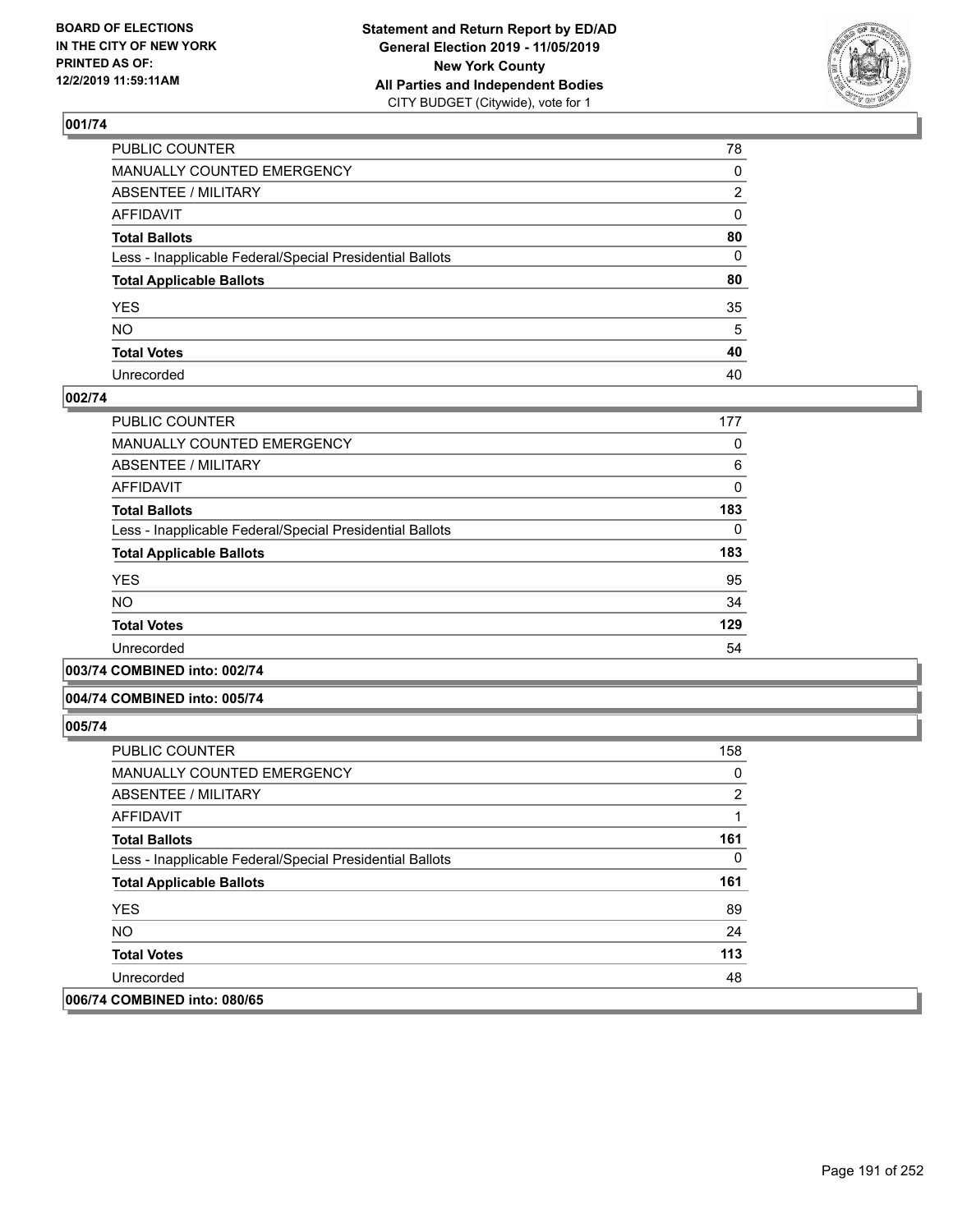

| PUBLIC COUNTER                                           | 241      |
|----------------------------------------------------------|----------|
| MANUALLY COUNTED EMERGENCY                               | $\Omega$ |
| ABSENTEE / MILITARY                                      |          |
| AFFIDAVIT                                                | 3        |
| Total Ballots                                            | 245      |
| Less - Inapplicable Federal/Special Presidential Ballots | 0        |
| <b>Total Applicable Ballots</b>                          | 245      |
| YES                                                      | 168      |
| NO.                                                      | 41       |
| <b>Total Votes</b>                                       | 209      |
| Unrecorded                                               | 36       |

### **008/74**

| PUBLIC COUNTER                                           | 196            |
|----------------------------------------------------------|----------------|
| <b>MANUALLY COUNTED EMERGENCY</b>                        | 0              |
| ABSENTEE / MILITARY                                      | 2              |
| <b>AFFIDAVIT</b>                                         | $\overline{2}$ |
| <b>Total Ballots</b>                                     | 200            |
| Less - Inapplicable Federal/Special Presidential Ballots | 0              |
| <b>Total Applicable Ballots</b>                          | 200            |
| <b>YES</b>                                               | 142            |
| <b>NO</b>                                                | 31             |
| <b>Total Votes</b>                                       | 173            |
| Unrecorded                                               | 27             |
|                                                          |                |

### **009/74 COMBINED into: 008/74**

| <b>PUBLIC COUNTER</b>                                    | 263 |
|----------------------------------------------------------|-----|
| <b>MANUALLY COUNTED EMERGENCY</b>                        | 0   |
| ABSENTEE / MILITARY                                      | 4   |
| AFFIDAVIT                                                | 6   |
| <b>Total Ballots</b>                                     | 273 |
| Less - Inapplicable Federal/Special Presidential Ballots | 0   |
| <b>Total Applicable Ballots</b>                          | 273 |
| <b>YES</b>                                               | 197 |
| <b>NO</b>                                                | 31  |
| <b>Total Votes</b>                                       | 228 |
| Unrecorded                                               | 45  |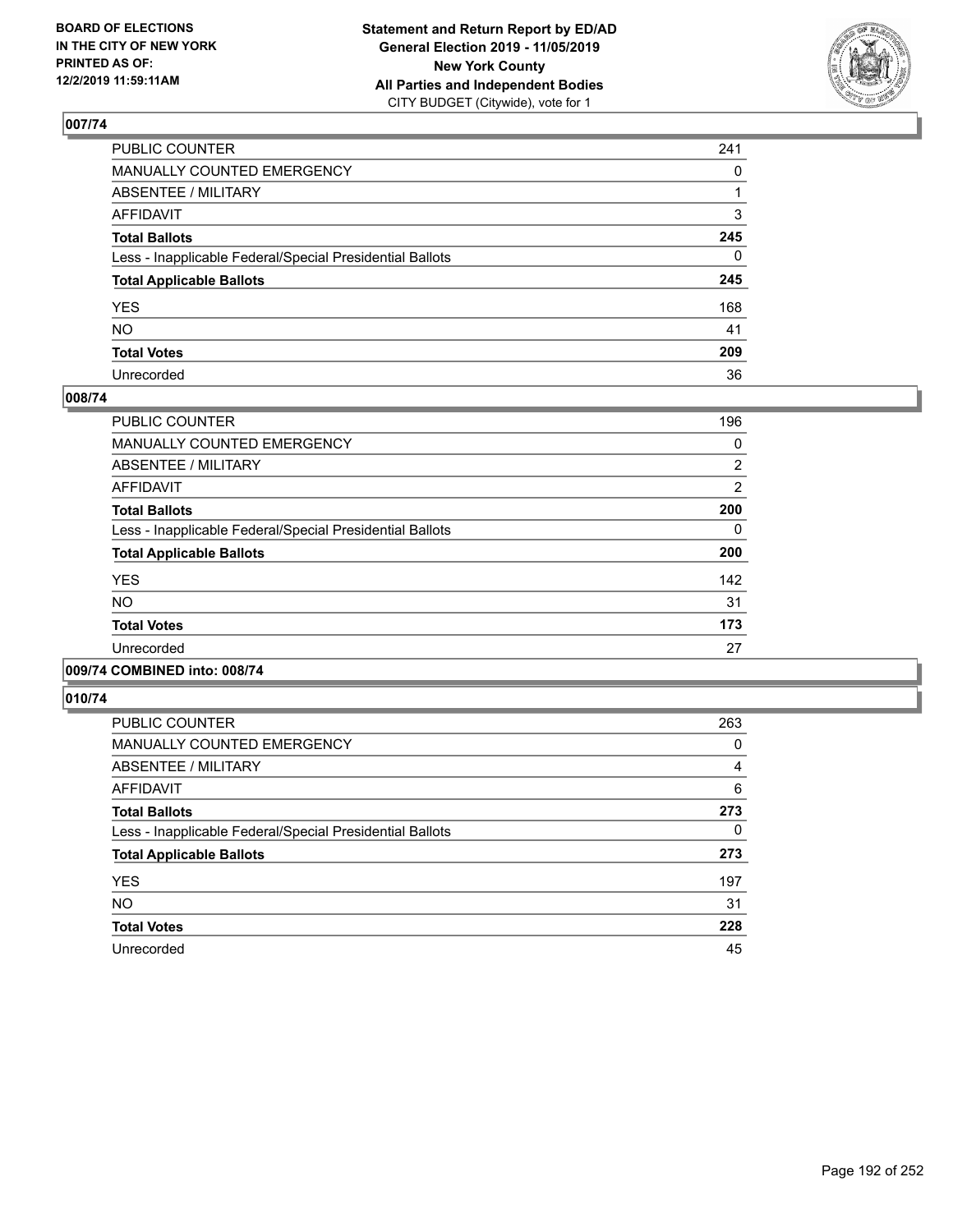

| PUBLIC COUNTER                                           | 201      |
|----------------------------------------------------------|----------|
| MANUALLY COUNTED EMERGENCY                               | 0        |
| <b>ABSENTEE / MILITARY</b>                               | 2        |
| <b>AFFIDAVIT</b>                                         | 0        |
| <b>Total Ballots</b>                                     | 203      |
| Less - Inapplicable Federal/Special Presidential Ballots | $\Omega$ |
| <b>Total Applicable Ballots</b>                          | 203      |
| <b>YES</b>                                               | 75       |
| <b>NO</b>                                                | 26       |
| <b>Total Votes</b>                                       | 101      |
| Unrecorded                                               | 102      |

### **012/74 COMBINED into: 011/74**

### **013/74**

| <b>PUBLIC COUNTER</b>                                    | 205      |
|----------------------------------------------------------|----------|
| <b>MANUALLY COUNTED EMERGENCY</b>                        | $\Omega$ |
| ABSENTEE / MILITARY                                      |          |
| AFFIDAVIT                                                |          |
| <b>Total Ballots</b>                                     | 207      |
| Less - Inapplicable Federal/Special Presidential Ballots | 0        |
| <b>Total Applicable Ballots</b>                          | 207      |
| <b>YES</b>                                               | 115      |
| <b>NO</b>                                                | 25       |
| <b>Total Votes</b>                                       | 140      |
| Unrecorded                                               | 67       |

### **014/74**

| <b>PUBLIC COUNTER</b>                                    | 203 |
|----------------------------------------------------------|-----|
| <b>MANUALLY COUNTED EMERGENCY</b>                        | 0   |
| ABSENTEE / MILITARY                                      | 4   |
| AFFIDAVIT                                                |     |
| <b>Total Ballots</b>                                     | 208 |
| Less - Inapplicable Federal/Special Presidential Ballots | 0   |
| <b>Total Applicable Ballots</b>                          | 208 |
| <b>YES</b>                                               | 80  |
| NO.                                                      | 18  |
| <b>Total Votes</b>                                       | 98  |
| Unrecorded                                               | 110 |
| 015/74 COMBINED into: 013/74                             |     |

**016/74 COMBINED into: 010/74**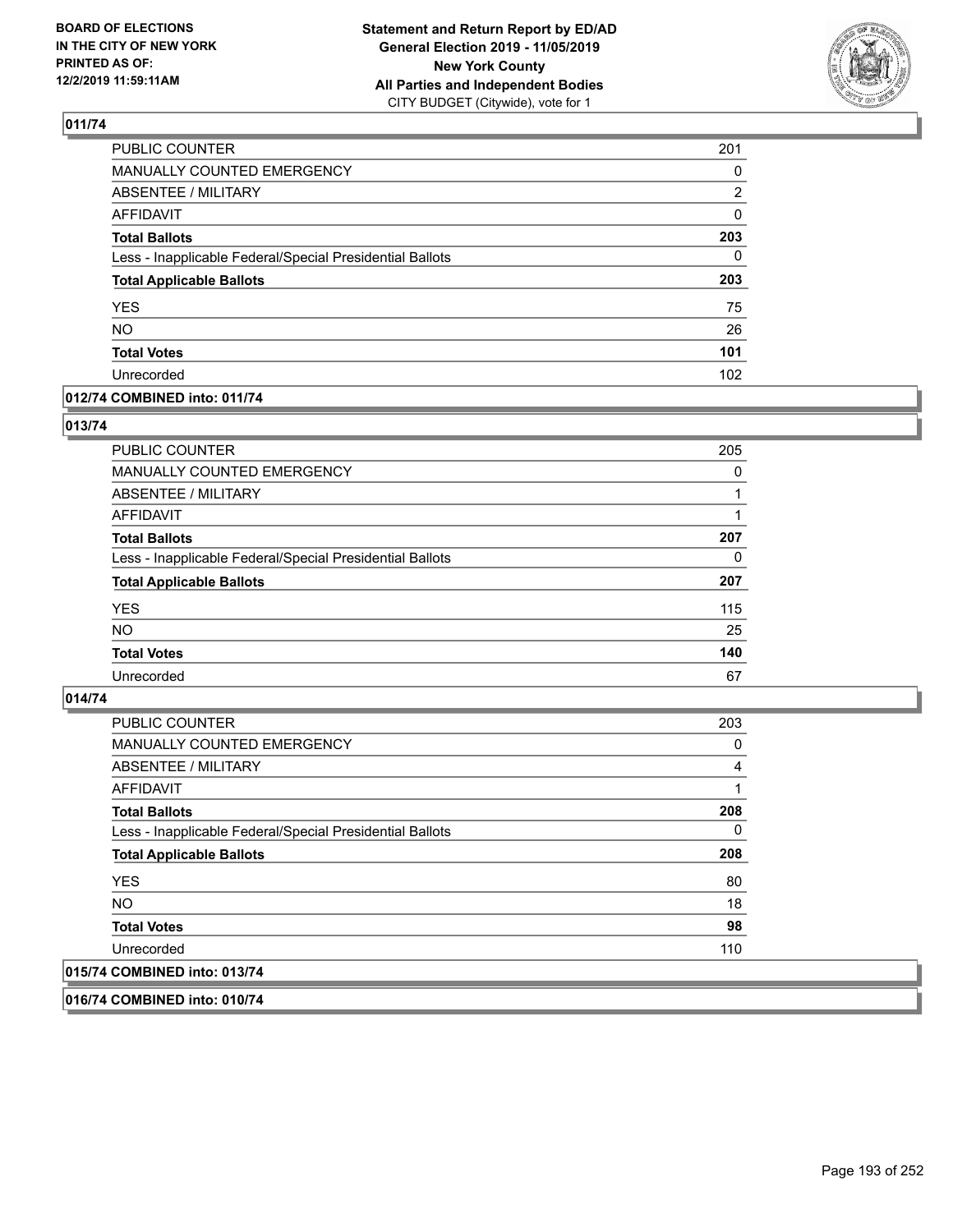

| PUBLIC COUNTER                                           | 112 |
|----------------------------------------------------------|-----|
| MANUALLY COUNTED EMERGENCY                               | 0   |
| <b>ABSENTEE / MILITARY</b>                               | 2   |
| <b>AFFIDAVIT</b>                                         | 0   |
| <b>Total Ballots</b>                                     | 114 |
| Less - Inapplicable Federal/Special Presidential Ballots | 0   |
| <b>Total Applicable Ballots</b>                          | 114 |
| <b>YES</b>                                               | 75  |
| <b>NO</b>                                                | 11  |
| <b>Total Votes</b>                                       | 86  |
| Unrecorded                                               | 28  |

### **018/74 COMBINED into: 079/65**

#### **019/74**

| <b>PUBLIC COUNTER</b>                                    | 388 |
|----------------------------------------------------------|-----|
| <b>MANUALLY COUNTED EMERGENCY</b>                        | 0   |
| <b>ABSENTEE / MILITARY</b>                               | 9   |
| <b>AFFIDAVIT</b>                                         | 0   |
| <b>Total Ballots</b>                                     | 397 |
| Less - Inapplicable Federal/Special Presidential Ballots | 0   |
| <b>Total Applicable Ballots</b>                          | 397 |
| <b>YES</b>                                               | 276 |
| <b>NO</b>                                                | 85  |
| <b>Total Votes</b>                                       | 361 |
| Unrecorded                                               | 36  |
|                                                          |     |

### **020/74 COMBINED into: 019/74**

| <b>PUBLIC COUNTER</b>                                    | 185      |
|----------------------------------------------------------|----------|
| <b>MANUALLY COUNTED EMERGENCY</b>                        | 0        |
| ABSENTEE / MILITARY                                      | 3        |
| AFFIDAVIT                                                | 4        |
| <b>Total Ballots</b>                                     | 192      |
| Less - Inapplicable Federal/Special Presidential Ballots | $\Omega$ |
| <b>Total Applicable Ballots</b>                          | 192      |
| <b>YES</b>                                               | 152      |
| <b>NO</b>                                                | 30       |
| <b>Total Votes</b>                                       | 182      |
| Unrecorded                                               | 10       |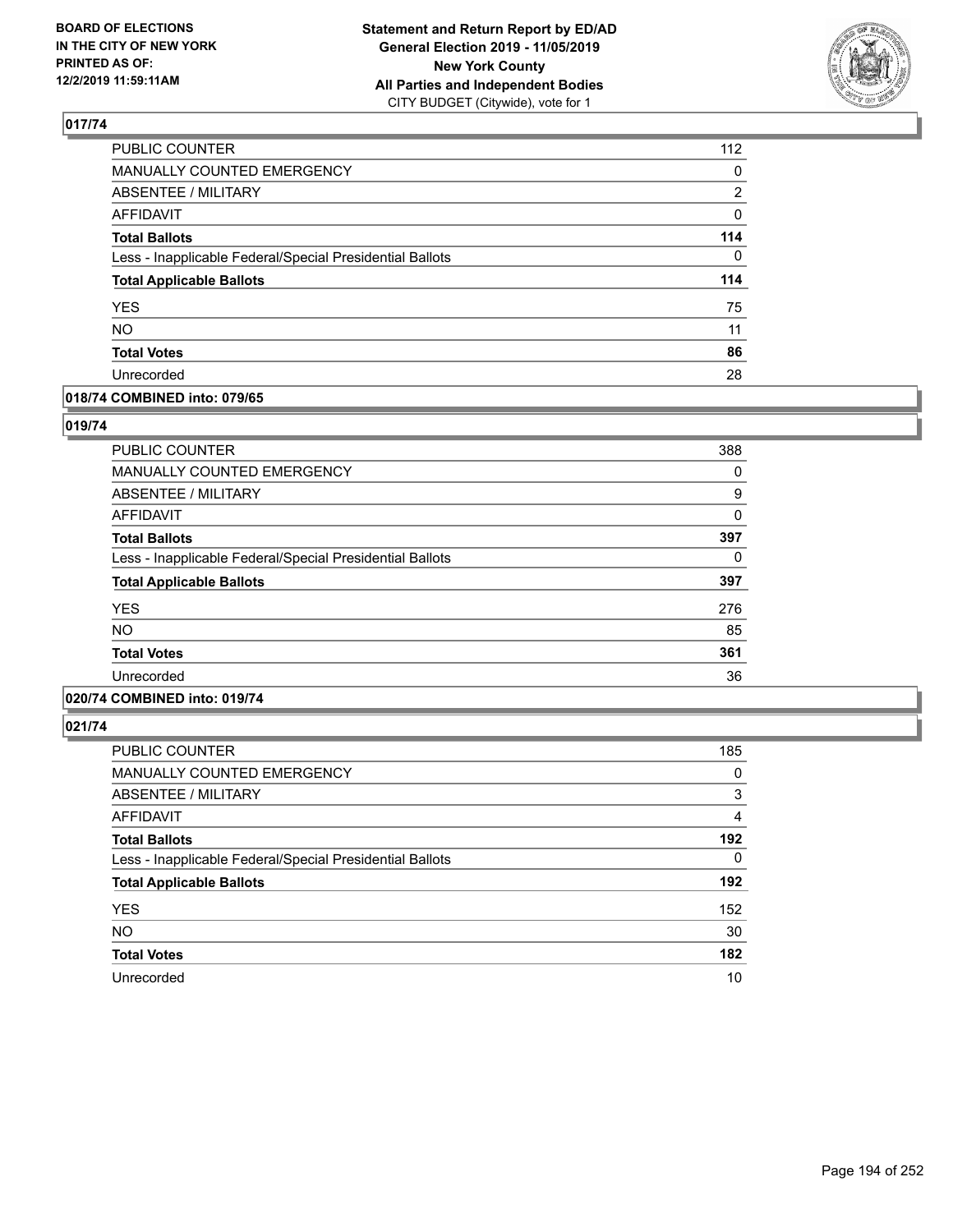

| PUBLIC COUNTER                                           | 321 |
|----------------------------------------------------------|-----|
| MANUALLY COUNTED EMERGENCY                               | 0   |
| ABSENTEE / MILITARY                                      | 2   |
| AFFIDAVIT                                                | 3   |
| Total Ballots                                            | 326 |
| Less - Inapplicable Federal/Special Presidential Ballots | 0   |
| <b>Total Applicable Ballots</b>                          | 326 |
| YES                                                      | 259 |
| NO.                                                      | 43  |
| <b>Total Votes</b>                                       | 302 |
| Unrecorded                                               | 24  |

### **023/74**

| <b>PUBLIC COUNTER</b>                                    | 183      |
|----------------------------------------------------------|----------|
| <b>MANUALLY COUNTED EMERGENCY</b>                        | 0        |
| ABSENTEE / MILITARY                                      | 3        |
| <b>AFFIDAVIT</b>                                         | 2        |
| <b>Total Ballots</b>                                     | 188      |
| Less - Inapplicable Federal/Special Presidential Ballots | $\Omega$ |
| <b>Total Applicable Ballots</b>                          | 188      |
| <b>YES</b>                                               | 138      |
| <b>NO</b>                                                | 38       |
| <b>Total Votes</b>                                       | 176      |
| Unrecorded                                               | 12       |
|                                                          |          |

### **024/74 COMBINED into: 022/74**

| <b>PUBLIC COUNTER</b>                                    | 98  |
|----------------------------------------------------------|-----|
| <b>MANUALLY COUNTED EMERGENCY</b>                        | 0   |
| ABSENTEE / MILITARY                                      |     |
| AFFIDAVIT                                                | 3   |
| <b>Total Ballots</b>                                     | 102 |
| Less - Inapplicable Federal/Special Presidential Ballots | 0   |
| <b>Total Applicable Ballots</b>                          | 102 |
| <b>YES</b>                                               | 78  |
| NO.                                                      | 12  |
| <b>Total Votes</b>                                       | 90  |
| Unrecorded                                               | 12  |
| 026/74 COMBINED into: 014/74                             |     |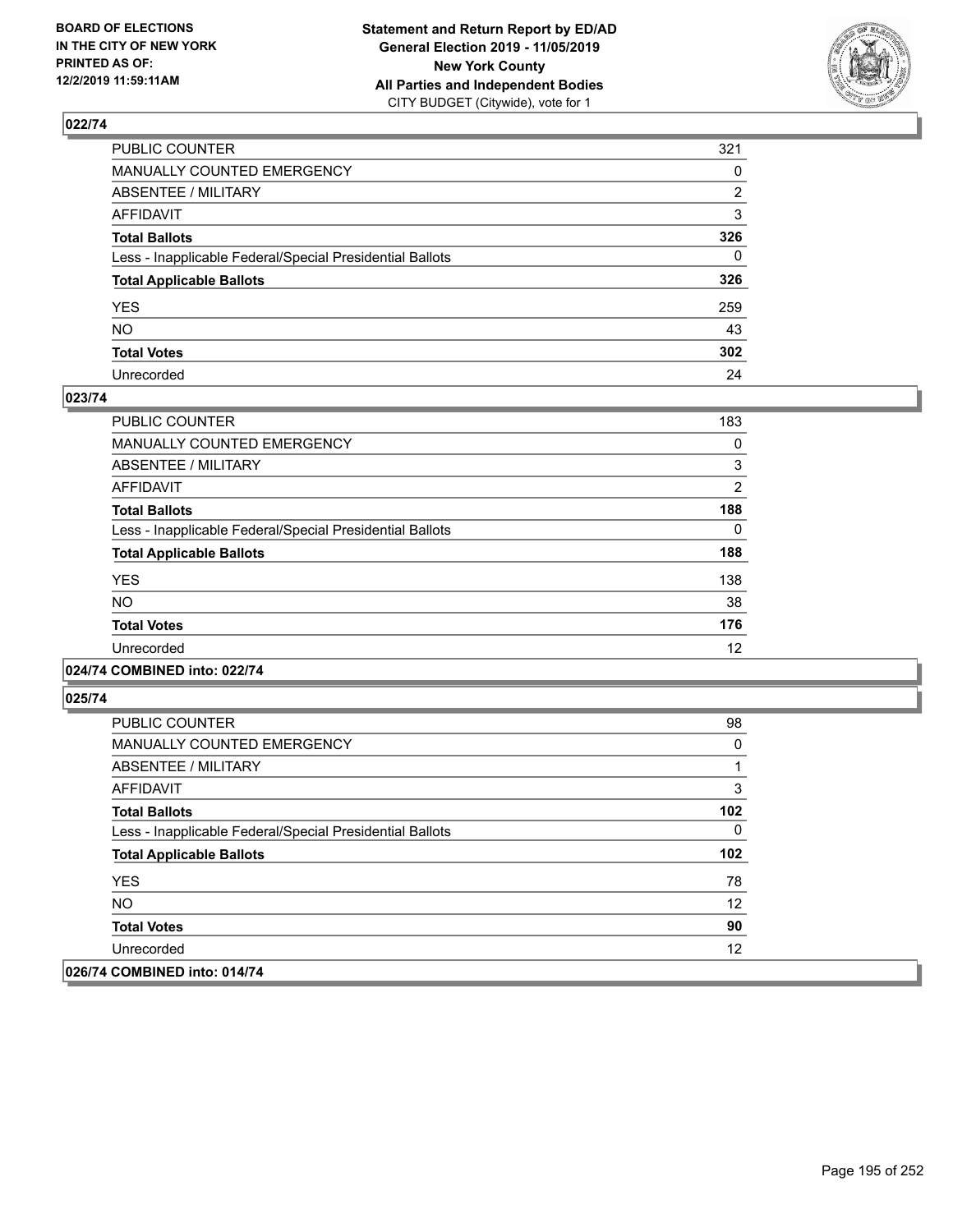

| PUBLIC COUNTER                                           | 171      |
|----------------------------------------------------------|----------|
| MANUALLY COUNTED EMERGENCY                               | 0        |
| ABSENTEE / MILITARY                                      | 2        |
| <b>AFFIDAVIT</b>                                         | 1        |
| <b>Total Ballots</b>                                     | 174      |
| Less - Inapplicable Federal/Special Presidential Ballots | $\Omega$ |
| <b>Total Applicable Ballots</b>                          | 174      |
| <b>YES</b>                                               | 84       |
| <b>NO</b>                                                | 38       |
| <b>Total Votes</b>                                       | 122      |
| Unrecorded                                               | 52       |

### **028/74 COMBINED into: 027/74**

#### **029/74**

| <b>PUBLIC COUNTER</b>                                    | 141            |
|----------------------------------------------------------|----------------|
| <b>MANUALLY COUNTED EMERGENCY</b>                        | 0              |
| ABSENTEE / MILITARY                                      | $\mathbf{0}$   |
| <b>AFFIDAVIT</b>                                         | $\overline{2}$ |
| <b>Total Ballots</b>                                     | 143            |
| Less - Inapplicable Federal/Special Presidential Ballots | 0              |
| <b>Total Applicable Ballots</b>                          | 143            |
| <b>YES</b>                                               | 85             |
| <b>NO</b>                                                | 21             |
| <b>Total Votes</b>                                       | 106            |
| Unrecorded                                               | 37             |
|                                                          |                |

### **030/74 COMBINED into: 029/74**

| <b>PUBLIC COUNTER</b>                                    | 234      |
|----------------------------------------------------------|----------|
| MANUALLY COUNTED EMERGENCY                               | 0        |
| ABSENTEE / MILITARY                                      | 2        |
| AFFIDAVIT                                                | 2        |
| <b>Total Ballots</b>                                     | 238      |
| Less - Inapplicable Federal/Special Presidential Ballots | $\Omega$ |
| <b>Total Applicable Ballots</b>                          | 238      |
| <b>YES</b>                                               | 157      |
| <b>NO</b>                                                | 48       |
| <b>Total Votes</b>                                       | 205      |
| Unrecorded                                               | 33       |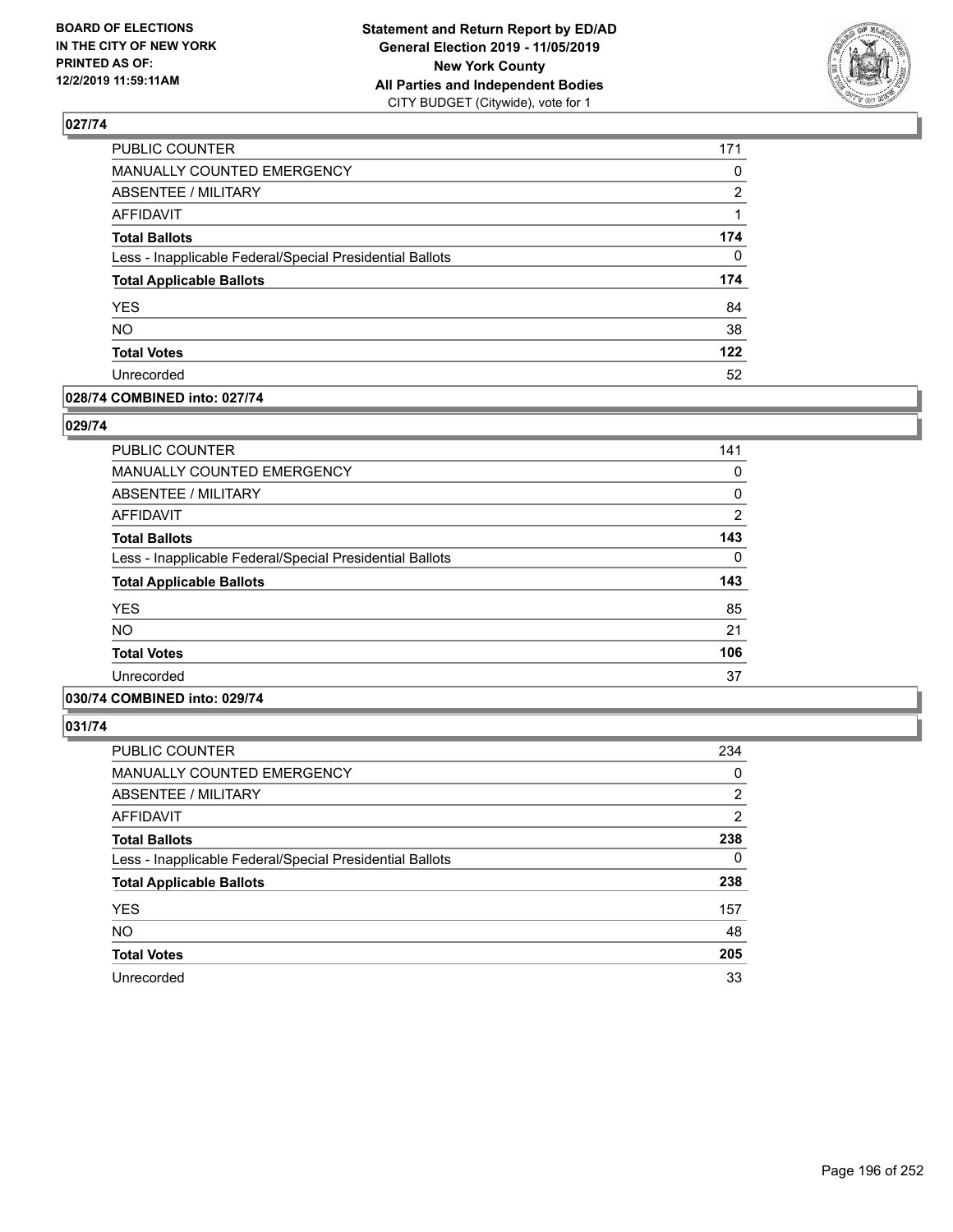

| PUBLIC COUNTER                                           | 344          |
|----------------------------------------------------------|--------------|
| MANUALLY COUNTED EMERGENCY                               | $\mathbf{0}$ |
| ABSENTEE / MILITARY                                      |              |
| AFFIDAVIT                                                | 3            |
| Total Ballots                                            | 348          |
| Less - Inapplicable Federal/Special Presidential Ballots | $\mathbf{0}$ |
| <b>Total Applicable Ballots</b>                          | 348          |
| YES                                                      | 268          |
| NO.                                                      | 55           |
| <b>Total Votes</b>                                       | 323          |
| Unrecorded                                               | 25           |

### **033/74**

| <b>PUBLIC COUNTER</b>                                    | 227            |
|----------------------------------------------------------|----------------|
| MANUALLY COUNTED EMERGENCY                               | 0              |
| ABSENTEE / MILITARY                                      | $\overline{2}$ |
| AFFIDAVIT                                                |                |
| <b>Total Ballots</b>                                     | 230            |
| Less - Inapplicable Federal/Special Presidential Ballots | $\Omega$       |
| <b>Total Applicable Ballots</b>                          | 230            |
| <b>YES</b>                                               | 174            |
| <b>NO</b>                                                | 33             |
| <b>Total Votes</b>                                       | 207            |
| Unrecorded                                               | 23             |

| <b>PUBLIC COUNTER</b>                                    | 196      |
|----------------------------------------------------------|----------|
| MANUALLY COUNTED EMERGENCY                               | $\Omega$ |
| ABSENTEE / MILITARY                                      | 6        |
| AFFIDAVIT                                                |          |
| <b>Total Ballots</b>                                     | 203      |
| Less - Inapplicable Federal/Special Presidential Ballots | 0        |
| <b>Total Applicable Ballots</b>                          | 203      |
| <b>YES</b>                                               | 149      |
| NO.                                                      | 39       |
| <b>Total Votes</b>                                       | 188      |
| Unrecorded                                               | 15       |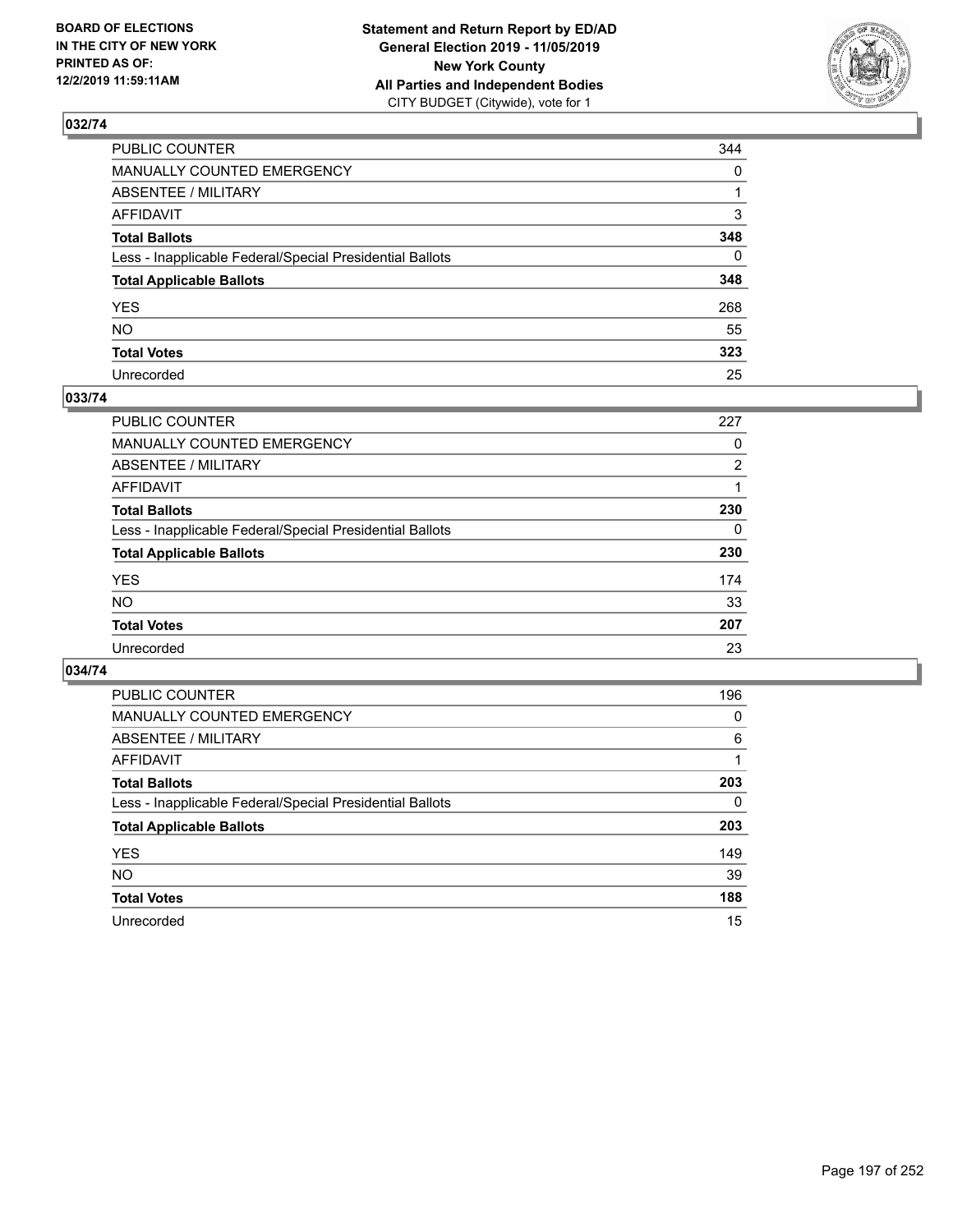

| PUBLIC COUNTER                                           | 214            |
|----------------------------------------------------------|----------------|
| MANUALLY COUNTED EMERGENCY                               | $\mathbf{0}$   |
| ABSENTEE / MILITARY                                      | $\overline{7}$ |
| AFFIDAVIT                                                | 0              |
| Total Ballots                                            | 221            |
| Less - Inapplicable Federal/Special Presidential Ballots | $\mathbf{0}$   |
| <b>Total Applicable Ballots</b>                          | 221            |
| YES                                                      | 130            |
| NO.                                                      | 36             |
| <b>Total Votes</b>                                       | 166            |
| Unrecorded                                               | 55             |

### **036/74**

| <b>PUBLIC COUNTER</b>                                    | 84 |
|----------------------------------------------------------|----|
| <b>MANUALLY COUNTED EMERGENCY</b>                        | 0  |
| ABSENTEE / MILITARY                                      | 3  |
| AFFIDAVIT                                                |    |
| <b>Total Ballots</b>                                     | 88 |
| Less - Inapplicable Federal/Special Presidential Ballots | 0  |
| <b>Total Applicable Ballots</b>                          | 88 |
| <b>YES</b>                                               | 61 |
| <b>NO</b>                                                | 20 |
| <b>Total Votes</b>                                       | 81 |
| Unrecorded                                               |    |
|                                                          |    |

**037/74 COMBINED into: 035/74**

#### **038/74 COMBINED into: 105/74**

| <b>PUBLIC COUNTER</b>                                    | 389 |
|----------------------------------------------------------|-----|
| MANUALLY COUNTED EMERGENCY                               | 0   |
| ABSENTEE / MILITARY                                      | 10  |
| AFFIDAVIT                                                | 2   |
| <b>Total Ballots</b>                                     | 401 |
| Less - Inapplicable Federal/Special Presidential Ballots | 0   |
| <b>Total Applicable Ballots</b>                          | 401 |
| <b>YES</b>                                               | 269 |
| <b>NO</b>                                                | 108 |
| <b>Total Votes</b>                                       | 377 |
| Unrecorded                                               | 24  |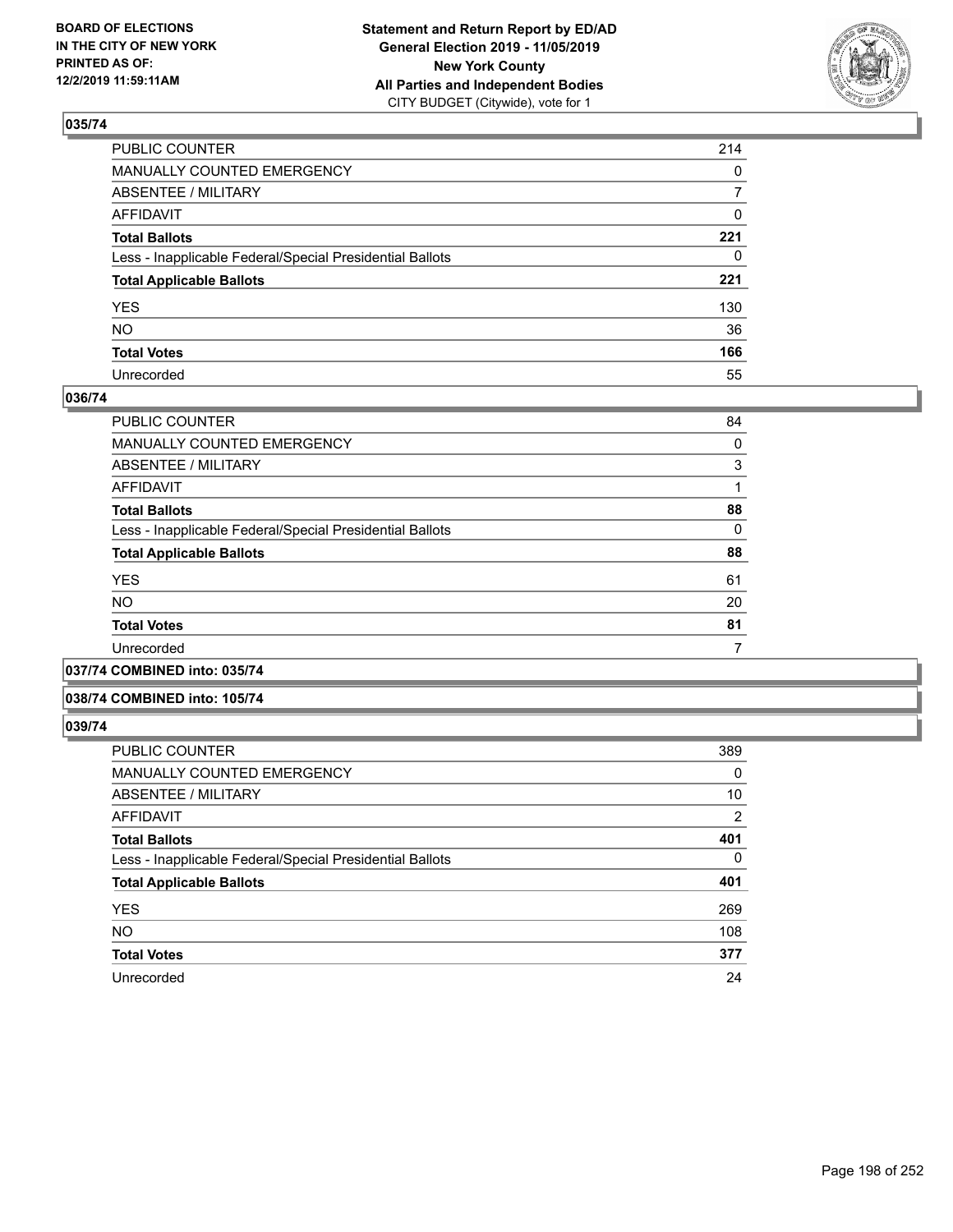

| PUBLIC COUNTER                                           | 253      |
|----------------------------------------------------------|----------|
| MANUALLY COUNTED EMERGENCY                               | $\Omega$ |
| ABSENTEE / MILITARY                                      | 11       |
| AFFIDAVIT                                                | 2        |
| Total Ballots                                            | 266      |
| Less - Inapplicable Federal/Special Presidential Ballots | $\Omega$ |
| <b>Total Applicable Ballots</b>                          | 266      |
| YES                                                      | 197      |
| NO.                                                      | 51       |
| <b>Total Votes</b>                                       | 248      |
| Unrecorded                                               | 18       |

### **041/74**

| PUBLIC COUNTER                                           | 234      |
|----------------------------------------------------------|----------|
| <b>MANUALLY COUNTED EMERGENCY</b>                        | 0        |
| ABSENTEE / MILITARY                                      | 7        |
| <b>AFFIDAVIT</b>                                         | 3        |
| <b>Total Ballots</b>                                     | 244      |
| Less - Inapplicable Federal/Special Presidential Ballots | $\Omega$ |
| <b>Total Applicable Ballots</b>                          | 244      |
| <b>YES</b>                                               | 178      |
| <b>NO</b>                                                | 56       |
| <b>Total Votes</b>                                       | 234      |
| Unrecorded                                               | 10       |
|                                                          |          |

### **042/74 COMBINED into: 043/74**

| <b>PUBLIC COUNTER</b>                                    | 535 |
|----------------------------------------------------------|-----|
| <b>MANUALLY COUNTED EMERGENCY</b>                        | 0   |
| ABSENTEE / MILITARY                                      |     |
| AFFIDAVIT                                                | 0   |
| <b>Total Ballots</b>                                     | 542 |
| Less - Inapplicable Federal/Special Presidential Ballots | 0   |
| <b>Total Applicable Ballots</b>                          | 542 |
| <b>YES</b>                                               | 369 |
| NO.                                                      | 131 |
| <b>Total Votes</b>                                       | 500 |
| Unrecorded                                               | 42  |
| 044/74 COMBINED into: 039/74                             |     |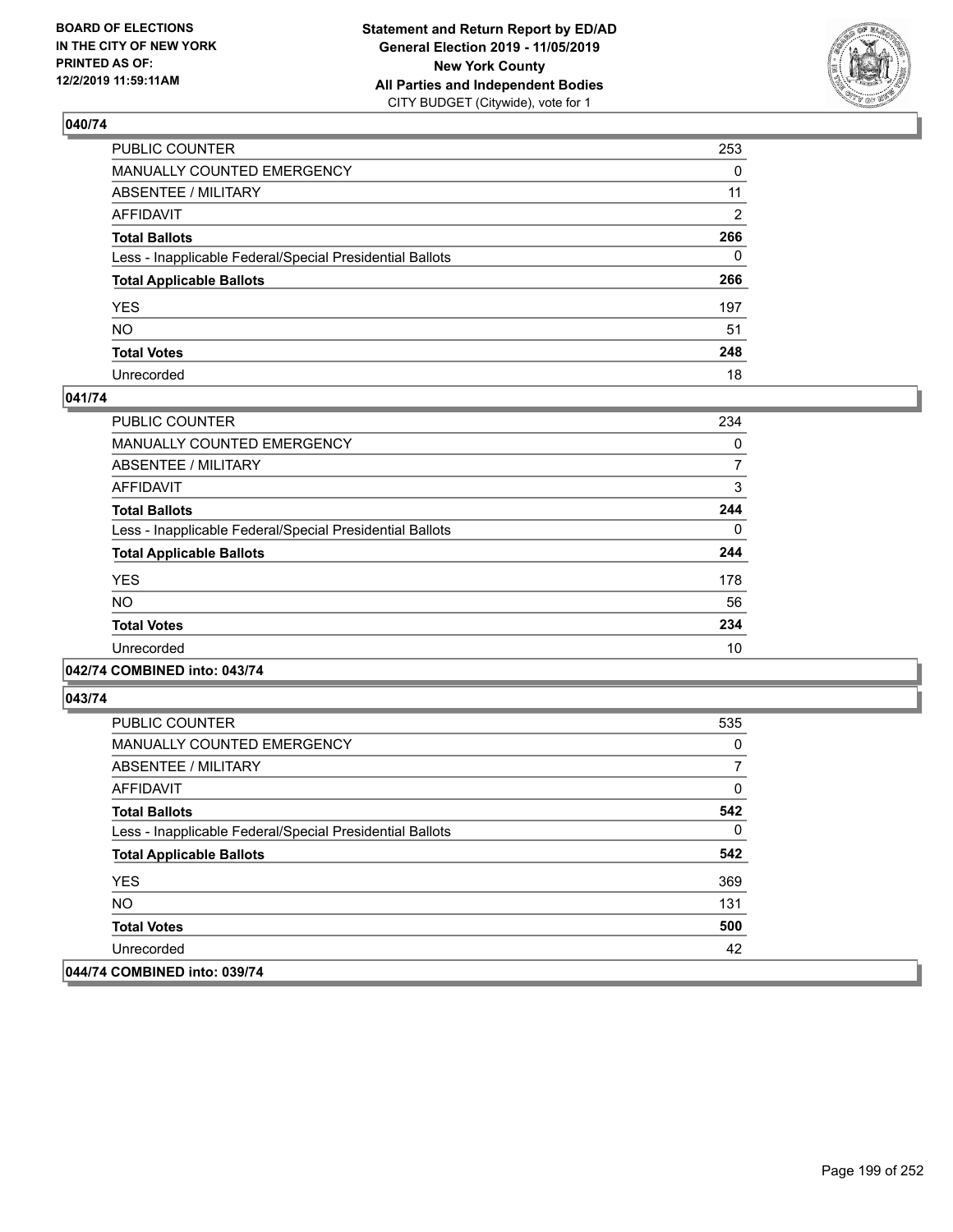

| PUBLIC COUNTER                                           | 261               |
|----------------------------------------------------------|-------------------|
| MANUALLY COUNTED EMERGENCY                               | 0                 |
| ABSENTEE / MILITARY                                      | $12 \overline{ }$ |
| AFFIDAVIT                                                | 3                 |
| Total Ballots                                            | 276               |
| Less - Inapplicable Federal/Special Presidential Ballots | 0                 |
| <b>Total Applicable Ballots</b>                          | 276               |
| YES                                                      | 199               |
| NO.                                                      | 67                |
| <b>Total Votes</b>                                       | 266               |
| Unrecorded                                               | 10                |

### **046/74**

| <b>PUBLIC COUNTER</b>                                    | 395            |
|----------------------------------------------------------|----------------|
| <b>MANUALLY COUNTED EMERGENCY</b>                        | $\Omega$       |
| ABSENTEE / MILITARY                                      | 17             |
| AFFIDAVIT                                                | $\overline{2}$ |
| <b>Total Ballots</b>                                     | 414            |
| Less - Inapplicable Federal/Special Presidential Ballots | $\Omega$       |
| <b>Total Applicable Ballots</b>                          | 414            |
| <b>YES</b>                                               | 304            |
| <b>NO</b>                                                | 84             |
| <b>Total Votes</b>                                       | 388            |
| Unrecorded                                               | 26             |

| <b>PUBLIC COUNTER</b>                                    | 256 |
|----------------------------------------------------------|-----|
| <b>MANUALLY COUNTED EMERGENCY</b>                        | 0   |
| ABSENTEE / MILITARY                                      | 4   |
| AFFIDAVIT                                                | 10  |
| <b>Total Ballots</b>                                     | 270 |
| Less - Inapplicable Federal/Special Presidential Ballots | 0   |
| <b>Total Applicable Ballots</b>                          | 270 |
| <b>YES</b>                                               | 191 |
| <b>NO</b>                                                | 61  |
| <b>Total Votes</b>                                       | 252 |
| Unrecorded                                               | 18  |
| 048/74 COMBINED into: 046/74                             |     |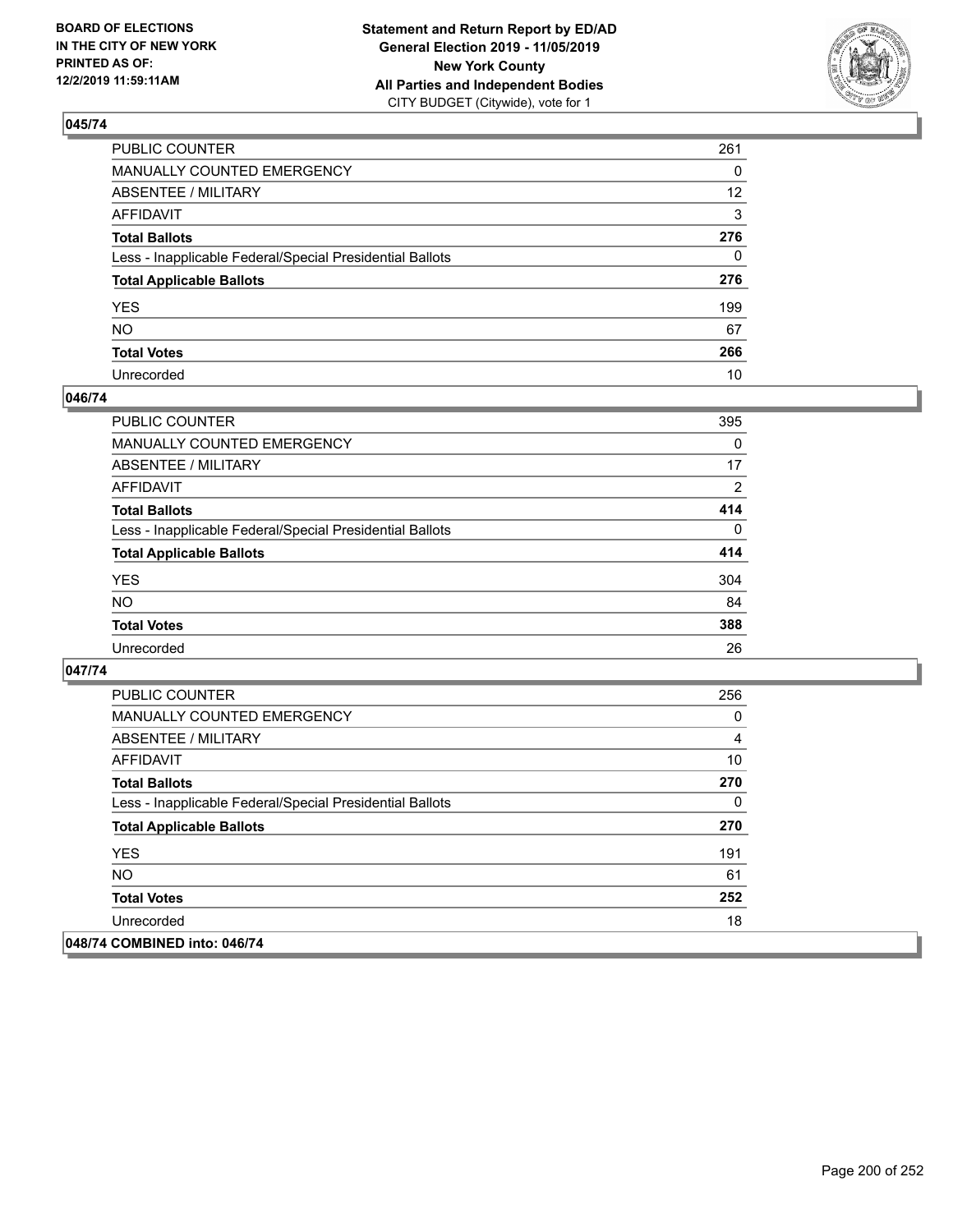

| PUBLIC COUNTER                                           | 425      |
|----------------------------------------------------------|----------|
| <b>MANUALLY COUNTED EMERGENCY</b>                        | $\Omega$ |
| <b>ABSENTEE / MILITARY</b>                               | 17       |
| <b>AFFIDAVIT</b>                                         | 2        |
| <b>Total Ballots</b>                                     | 444      |
| Less - Inapplicable Federal/Special Presidential Ballots | $\Omega$ |
| <b>Total Applicable Ballots</b>                          | 444      |
| <b>YES</b>                                               | 310      |
| <b>NO</b>                                                | 106      |
| <b>Total Votes</b>                                       | 416      |
| Unrecorded                                               | 28       |

### **050/74 COMBINED into: 051/74**

#### **051/74**

| PUBLIC COUNTER                                           | 436 |
|----------------------------------------------------------|-----|
| <b>MANUALLY COUNTED EMERGENCY</b>                        | 0   |
| <b>ABSENTEE / MILITARY</b>                               | 15  |
| <b>AFFIDAVIT</b>                                         | 4   |
| <b>Total Ballots</b>                                     | 455 |
| Less - Inapplicable Federal/Special Presidential Ballots | 0   |
| <b>Total Applicable Ballots</b>                          | 455 |
| <b>YES</b>                                               | 299 |
| NO.                                                      | 122 |
| <b>Total Votes</b>                                       | 421 |
| Unrecorded                                               | 34  |

## **052/74 COMBINED into: 049/74**

| <b>PUBLIC COUNTER</b>                                    | 131 |
|----------------------------------------------------------|-----|
| MANUALLY COUNTED EMERGENCY                               | 0   |
| ABSENTEE / MILITARY                                      | 3   |
| AFFIDAVIT                                                | 0   |
| <b>Total Ballots</b>                                     | 134 |
| Less - Inapplicable Federal/Special Presidential Ballots | 0   |
| <b>Total Applicable Ballots</b>                          | 134 |
| <b>YES</b>                                               | 108 |
| <b>NO</b>                                                | 19  |
| <b>Total Votes</b>                                       | 127 |
| Unrecorded                                               | 7   |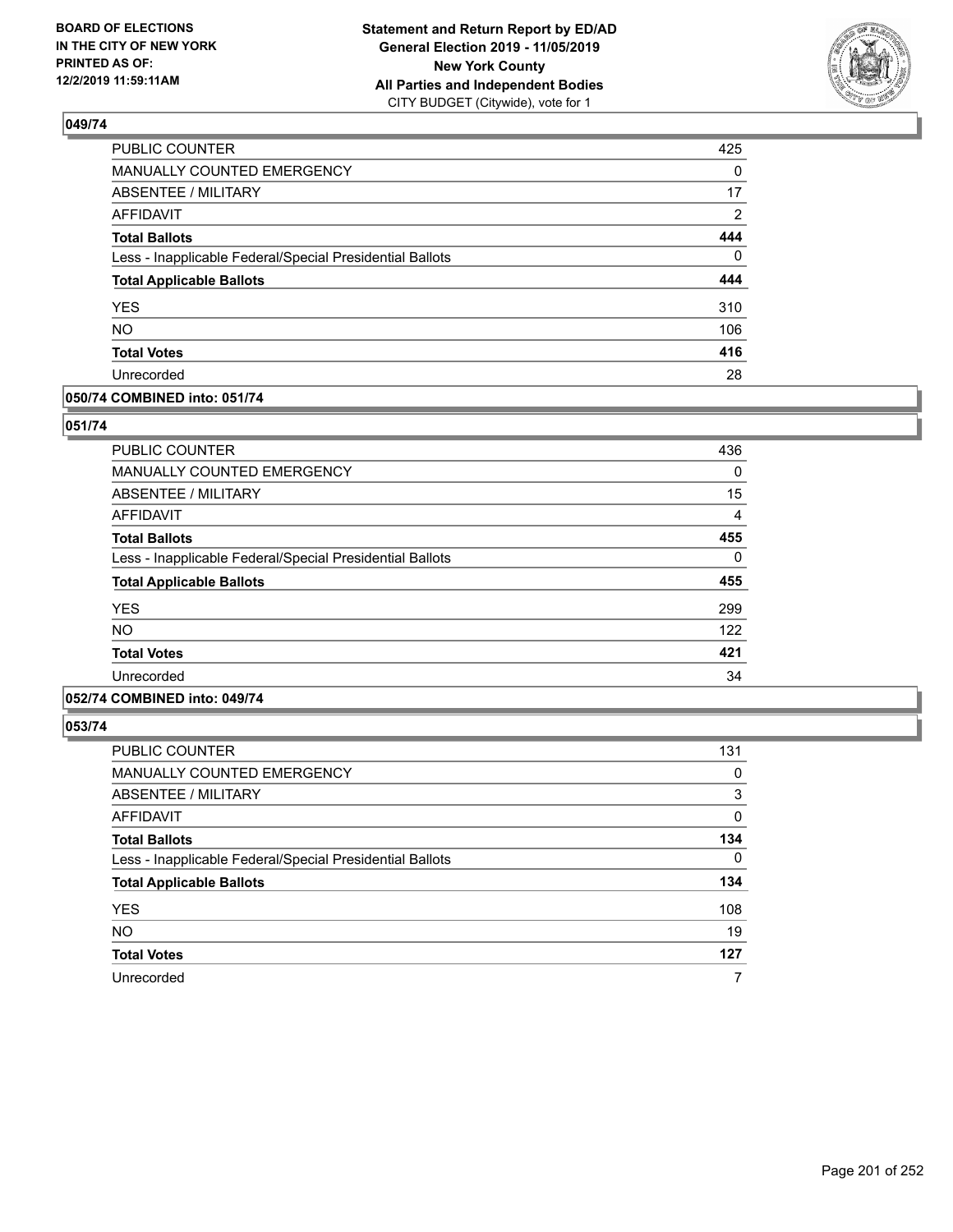

| PUBLIC COUNTER                                           | 366          |
|----------------------------------------------------------|--------------|
| MANUALLY COUNTED EMERGENCY                               | $\mathbf{0}$ |
| ABSENTEE / MILITARY                                      | 7            |
| AFFIDAVIT                                                | 5            |
| Total Ballots                                            | 378          |
| Less - Inapplicable Federal/Special Presidential Ballots | 0            |
| <b>Total Applicable Ballots</b>                          | 378          |
| YES                                                      | 303          |
| NO.                                                      | 63           |
| <b>Total Votes</b>                                       | 366          |
| Unrecorded                                               | 12           |

### **055/74**

| <b>PUBLIC COUNTER</b>                                    | 64       |
|----------------------------------------------------------|----------|
| <b>MANUALLY COUNTED EMERGENCY</b>                        | 0        |
| ABSENTEE / MILITARY                                      | 2        |
| AFFIDAVIT                                                | 0        |
| <b>Total Ballots</b>                                     | 66       |
| Less - Inapplicable Federal/Special Presidential Ballots | $\Omega$ |
| <b>Total Applicable Ballots</b>                          | 66       |
| <b>YES</b>                                               | 51       |
| <b>NO</b>                                                | 11       |
| <b>Total Votes</b>                                       | 62       |
| Unrecorded                                               | 4        |

| <b>PUBLIC COUNTER</b>                                    | 168      |
|----------------------------------------------------------|----------|
| <b>MANUALLY COUNTED EMERGENCY</b>                        | 0        |
| ABSENTEE / MILITARY                                      | 4        |
| AFFIDAVIT                                                |          |
| <b>Total Ballots</b>                                     | 173      |
| Less - Inapplicable Federal/Special Presidential Ballots | $\Omega$ |
| <b>Total Applicable Ballots</b>                          | 173      |
| <b>YES</b>                                               | 138      |
| <b>NO</b>                                                | 29       |
| <b>Total Votes</b>                                       | 167      |
| Unrecorded                                               | 6        |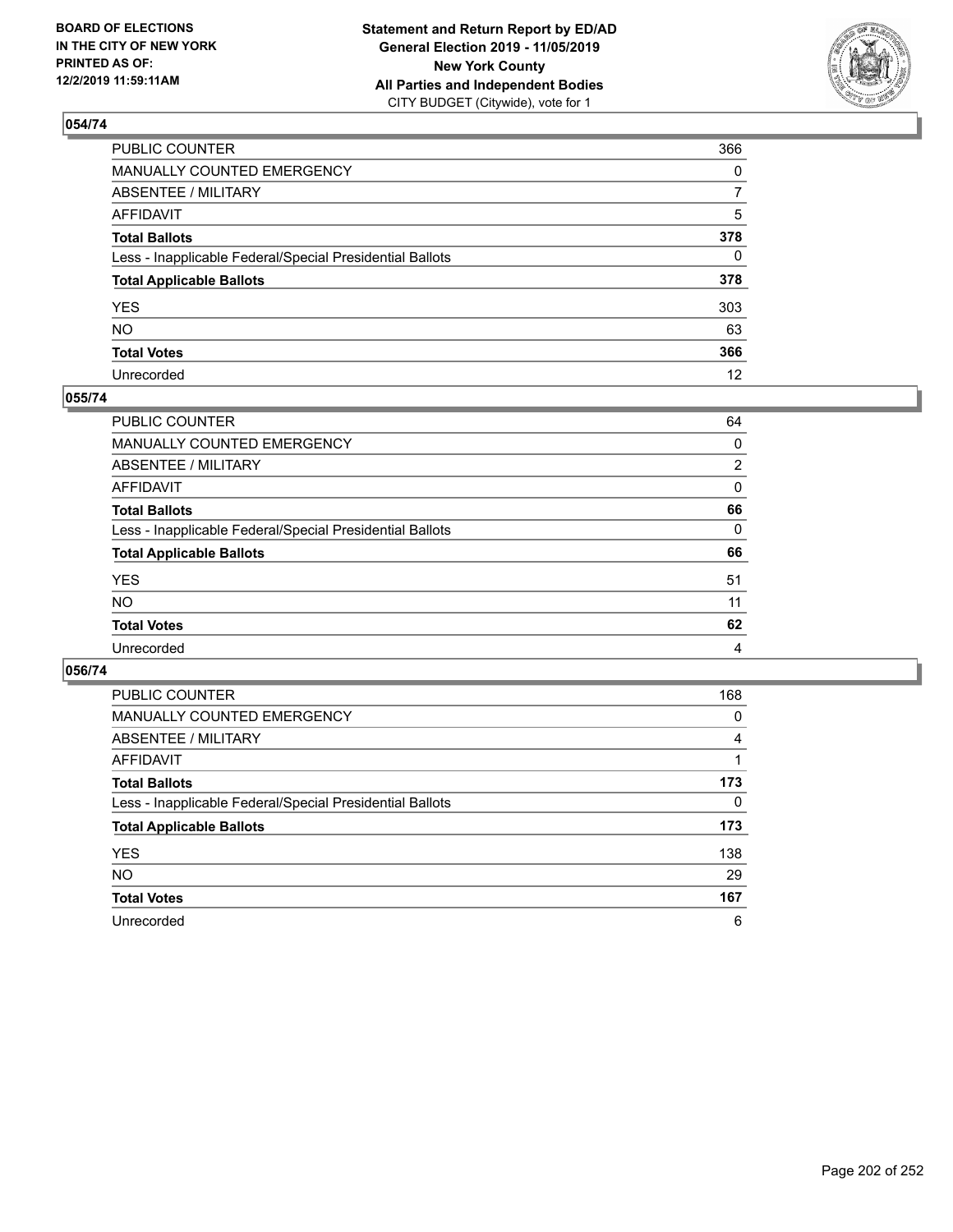

| 241          |
|--------------|
| 0            |
| 4            |
| 1            |
| 246          |
| $\mathbf{0}$ |
| 246          |
| 184          |
| 50           |
| 234          |
| 12           |
|              |

### **058/74 COMBINED into: 054/74**

### **059/74**

| PUBLIC COUNTER                                           | 240      |
|----------------------------------------------------------|----------|
| MANUALLY COUNTED EMERGENCY                               | $\Omega$ |
| <b>ABSENTEE / MILITARY</b>                               | 10       |
| AFFIDAVIT                                                |          |
| <b>Total Ballots</b>                                     | 251      |
| Less - Inapplicable Federal/Special Presidential Ballots | 0        |
| <b>Total Applicable Ballots</b>                          | 251      |
| <b>YES</b>                                               | 191      |
| <b>NO</b>                                                | 50       |
| <b>Total Votes</b>                                       | 241      |
| Unrecorded                                               | 10       |
|                                                          |          |

| <b>PUBLIC COUNTER</b>                                    | 154      |
|----------------------------------------------------------|----------|
| MANUALLY COUNTED EMERGENCY                               | $\Omega$ |
| ABSENTEE / MILITARY                                      | 7        |
| AFFIDAVIT                                                | $\Omega$ |
| <b>Total Ballots</b>                                     | 161      |
| Less - Inapplicable Federal/Special Presidential Ballots | 0        |
| <b>Total Applicable Ballots</b>                          | 161      |
| <b>YES</b>                                               | 125      |
| <b>NO</b>                                                | 30       |
| <b>Total Votes</b>                                       | 155      |
| Unrecorded                                               | 6        |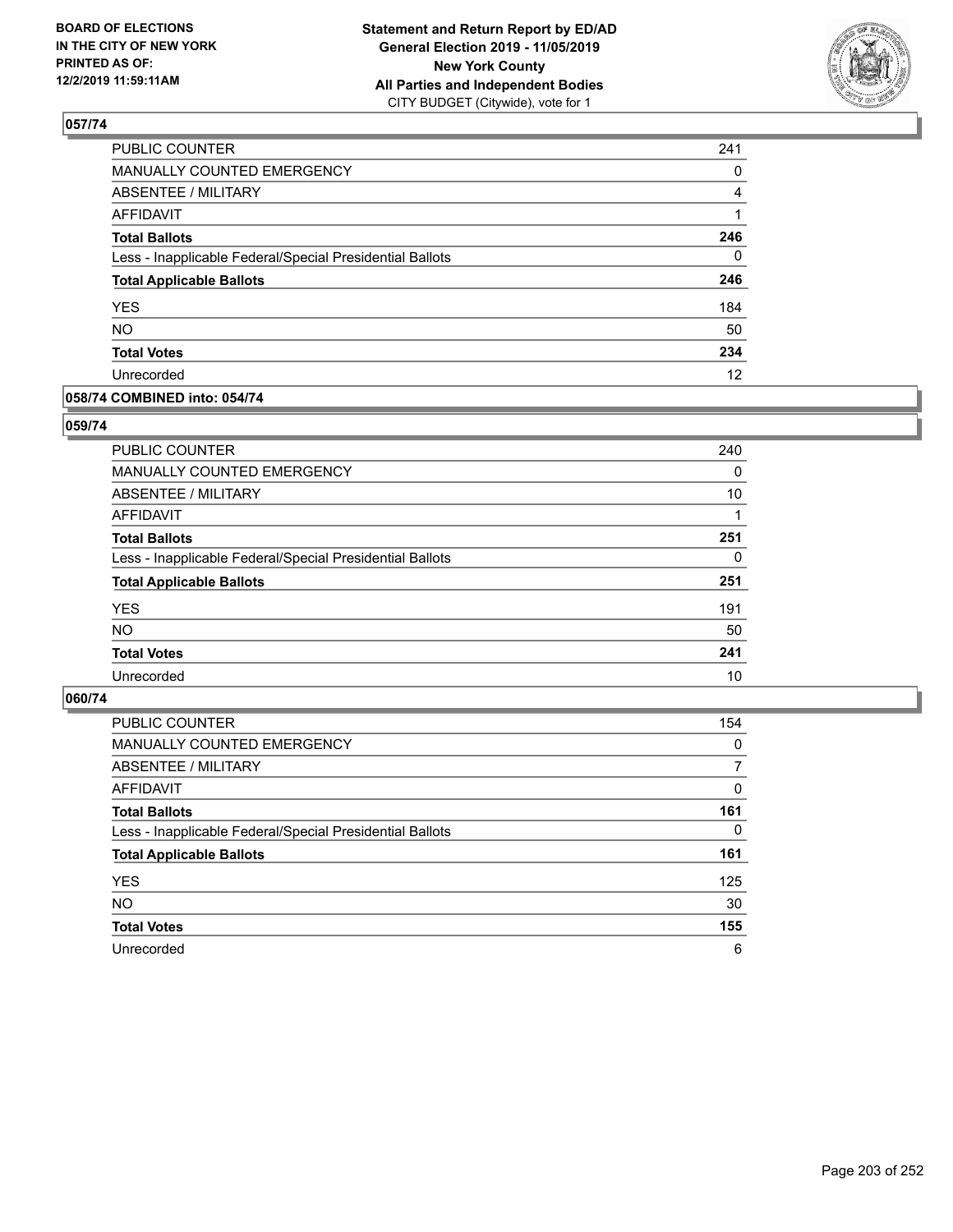

| PUBLIC COUNTER                                           | 322          |
|----------------------------------------------------------|--------------|
| MANUALLY COUNTED EMERGENCY                               | $\mathbf{0}$ |
| ABSENTEE / MILITARY                                      | 9            |
| AFFIDAVIT                                                | 4            |
| Total Ballots                                            | 335          |
| Less - Inapplicable Federal/Special Presidential Ballots | 0            |
| <b>Total Applicable Ballots</b>                          | 335          |
| YES                                                      | 240          |
| NO.                                                      | 59           |
| <b>Total Votes</b>                                       | 299          |
| Unrecorded                                               | 36           |

### **062/74**

| PUBLIC COUNTER                                           | 273      |
|----------------------------------------------------------|----------|
| <b>MANUALLY COUNTED EMERGENCY</b>                        | $\Omega$ |
| ABSENTEE / MILITARY                                      | 15       |
| <b>AFFIDAVIT</b>                                         | 4        |
| <b>Total Ballots</b>                                     | 292      |
| Less - Inapplicable Federal/Special Presidential Ballots | $\Omega$ |
| <b>Total Applicable Ballots</b>                          | 292      |
| <b>YES</b>                                               | 214      |
| <b>NO</b>                                                | 62       |
| <b>Total Votes</b>                                       | 276      |
| Unrecorded                                               | 16       |
|                                                          |          |

### **063/74 COMBINED into: 062/74**

| <b>PUBLIC COUNTER</b>                                    | 266 |
|----------------------------------------------------------|-----|
| <b>MANUALLY COUNTED EMERGENCY</b>                        | 0   |
| ABSENTEE / MILITARY                                      | 5   |
| AFFIDAVIT                                                | 6   |
| <b>Total Ballots</b>                                     | 277 |
| Less - Inapplicable Federal/Special Presidential Ballots | 0   |
| <b>Total Applicable Ballots</b>                          | 277 |
| <b>YES</b>                                               | 205 |
| NO.                                                      | 57  |
| <b>Total Votes</b>                                       | 262 |
| Unrecorded                                               | 15  |
| 065/74 COMBINED into: 064/74                             |     |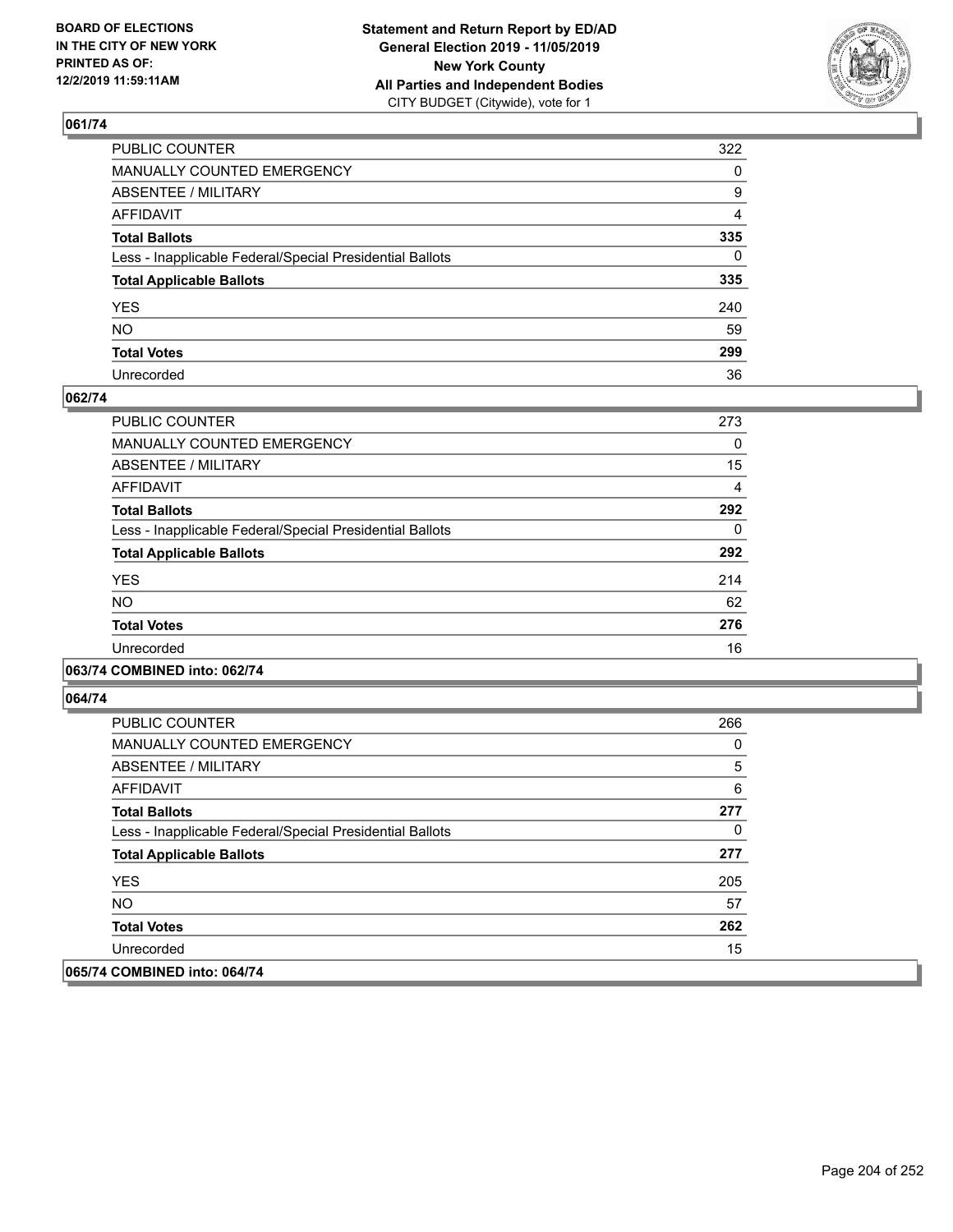

| PUBLIC COUNTER                                           | 282          |
|----------------------------------------------------------|--------------|
| MANUALLY COUNTED EMERGENCY                               | $\Omega$     |
| ABSENTEE / MILITARY                                      | 13           |
| AFFIDAVIT                                                | 2            |
| Total Ballots                                            | 297          |
| Less - Inapplicable Federal/Special Presidential Ballots | $\mathbf{0}$ |
| <b>Total Applicable Ballots</b>                          | 297          |
| YES                                                      | 228          |
| NO.                                                      | 58           |
| <b>Total Votes</b>                                       | 286          |
| Unrecorded                                               | 11           |

### **067/74**

| PUBLIC COUNTER                                           | 348      |
|----------------------------------------------------------|----------|
| <b>MANUALLY COUNTED EMERGENCY</b>                        | 0        |
| ABSENTEE / MILITARY                                      | 18       |
| <b>AFFIDAVIT</b>                                         | 4        |
| <b>Total Ballots</b>                                     | 370      |
| Less - Inapplicable Federal/Special Presidential Ballots | $\Omega$ |
| <b>Total Applicable Ballots</b>                          | 370      |
| <b>YES</b>                                               | 265      |
| <b>NO</b>                                                | 85       |
| <b>Total Votes</b>                                       | 350      |
| Unrecorded                                               | 20       |
|                                                          |          |

### **068/74 COMBINED into: 067/74**

| <b>PUBLIC COUNTER</b>                                    | 99       |
|----------------------------------------------------------|----------|
| <b>MANUALLY COUNTED EMERGENCY</b>                        | 0        |
| ABSENTEE / MILITARY                                      | 4        |
| <b>AFFIDAVIT</b>                                         | $\Omega$ |
| <b>Total Ballots</b>                                     | 103      |
| Less - Inapplicable Federal/Special Presidential Ballots | $\Omega$ |
| <b>Total Applicable Ballots</b>                          | 103      |
| <b>YES</b>                                               | 71       |
| <b>NO</b>                                                | 17       |
| <b>Total Votes</b>                                       | 88       |
| Unrecorded                                               | 15       |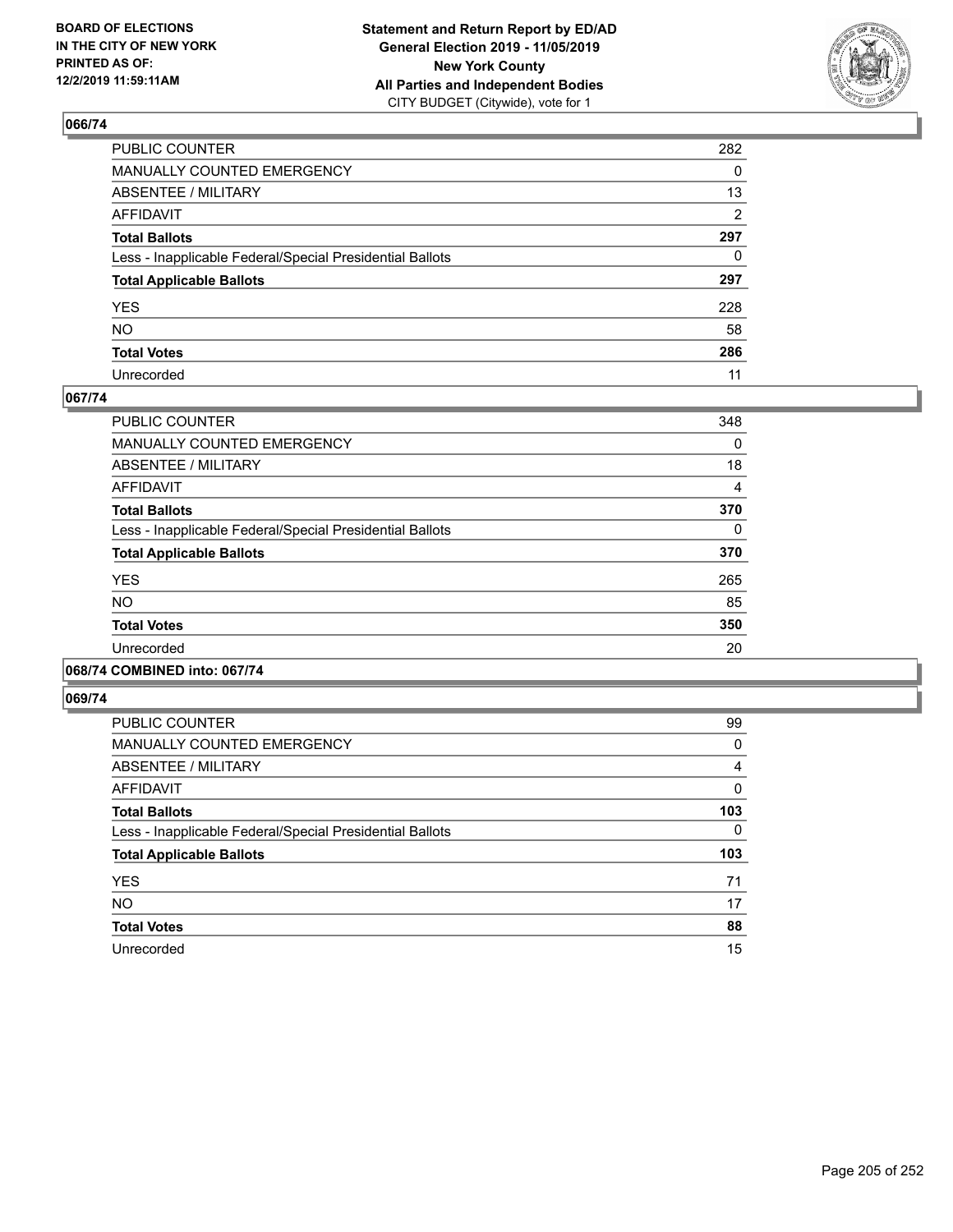

| PUBLIC COUNTER                                           | 253            |
|----------------------------------------------------------|----------------|
| MANUALLY COUNTED EMERGENCY                               | 0              |
| <b>ABSENTEE / MILITARY</b>                               | 8              |
| <b>AFFIDAVIT</b>                                         | $\overline{2}$ |
| <b>Total Ballots</b>                                     | 263            |
| Less - Inapplicable Federal/Special Presidential Ballots | 0              |
| <b>Total Applicable Ballots</b>                          | 263            |
| <b>YES</b>                                               | 182            |
| <b>NO</b>                                                | 54             |
| <b>Total Votes</b>                                       | 236            |
| Unrecorded                                               | 27             |

### **071/74 COMBINED into: 061/74**

### **072/74**

| PUBLIC COUNTER                                           | 275      |
|----------------------------------------------------------|----------|
| MANUALLY COUNTED EMERGENCY                               | 0        |
| ABSENTEE / MILITARY                                      | 10       |
| AFFIDAVIT                                                | 3        |
| <b>Total Ballots</b>                                     | 288      |
| Less - Inapplicable Federal/Special Presidential Ballots | $\Omega$ |
| <b>Total Applicable Ballots</b>                          | 288      |
| <b>YES</b>                                               | 186      |
| <b>NO</b>                                                | 64       |
| <b>Total Votes</b>                                       | 250      |
| Unrecorded                                               | 38       |

### **073/74**

| <b>PUBLIC COUNTER</b>                                    | 197 |
|----------------------------------------------------------|-----|
| <b>MANUALLY COUNTED EMERGENCY</b>                        | 0   |
| ABSENTEE / MILITARY                                      | 4   |
| <b>AFFIDAVIT</b>                                         | 3   |
| <b>Total Ballots</b>                                     | 204 |
| Less - Inapplicable Federal/Special Presidential Ballots | 0   |
| <b>Total Applicable Ballots</b>                          | 204 |
| <b>YES</b>                                               | 139 |
| NO.                                                      | 52  |
| <b>Total Votes</b>                                       | 191 |
| Unrecorded                                               | 13  |
| 074/74 COMBINED into: 072/74                             |     |
|                                                          |     |

**075/74 COMBINED into: 076/74**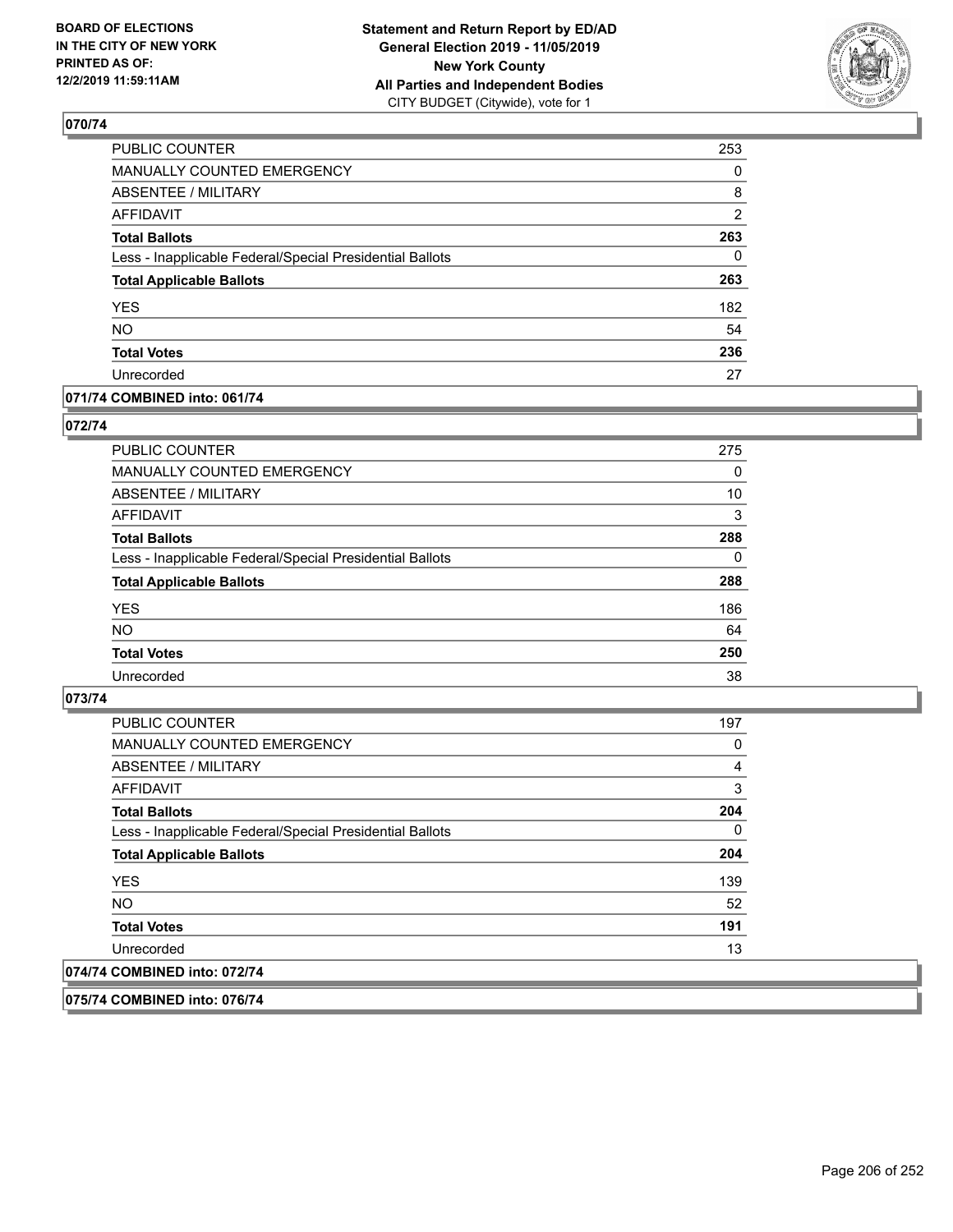

| PUBLIC COUNTER                                           | 439      |
|----------------------------------------------------------|----------|
| MANUALLY COUNTED EMERGENCY                               | 0        |
| <b>ABSENTEE / MILITARY</b>                               | 17       |
| <b>AFFIDAVIT</b>                                         | 3        |
| <b>Total Ballots</b>                                     | 459      |
| Less - Inapplicable Federal/Special Presidential Ballots | $\Omega$ |
| <b>Total Applicable Ballots</b>                          | 459      |
| <b>YES</b>                                               | 297      |
| <b>NO</b>                                                | 100      |
| <b>Total Votes</b>                                       | 397      |
| Unrecorded                                               | 62       |

### **077/74 COMBINED into: 070/74**

### **078/74**

| <b>PUBLIC COUNTER</b>                                    | 281      |
|----------------------------------------------------------|----------|
| MANUALLY COUNTED EMERGENCY                               | 0        |
| <b>ABSENTEE / MILITARY</b>                               | 3        |
| AFFIDAVIT                                                |          |
| <b>Total Ballots</b>                                     | 285      |
| Less - Inapplicable Federal/Special Presidential Ballots | $\Omega$ |
| <b>Total Applicable Ballots</b>                          | 285      |
| <b>YES</b>                                               | 168      |
| <b>NO</b>                                                | 55       |
| <b>Total Votes</b>                                       | 223      |
| Unrecorded                                               | 62       |
|                                                          |          |

### **079/74**

| <b>PUBLIC COUNTER</b>                                    | 281      |
|----------------------------------------------------------|----------|
| <b>MANUALLY COUNTED EMERGENCY</b>                        | 0        |
| ABSENTEE / MILITARY                                      |          |
| <b>AFFIDAVIT</b>                                         | 4        |
| <b>Total Ballots</b>                                     | 286      |
| Less - Inapplicable Federal/Special Presidential Ballots | $\Omega$ |
| <b>Total Applicable Ballots</b>                          | 286      |
| <b>YES</b>                                               | 211      |
| NO.                                                      | 58       |
| <b>Total Votes</b>                                       | 269      |
| Unrecorded                                               | 17       |
| 080/74 COMBINED into: 079/74                             |          |

**081/74 COMBINED into: 078/74**

**082/74 COMBINED into: 101/74**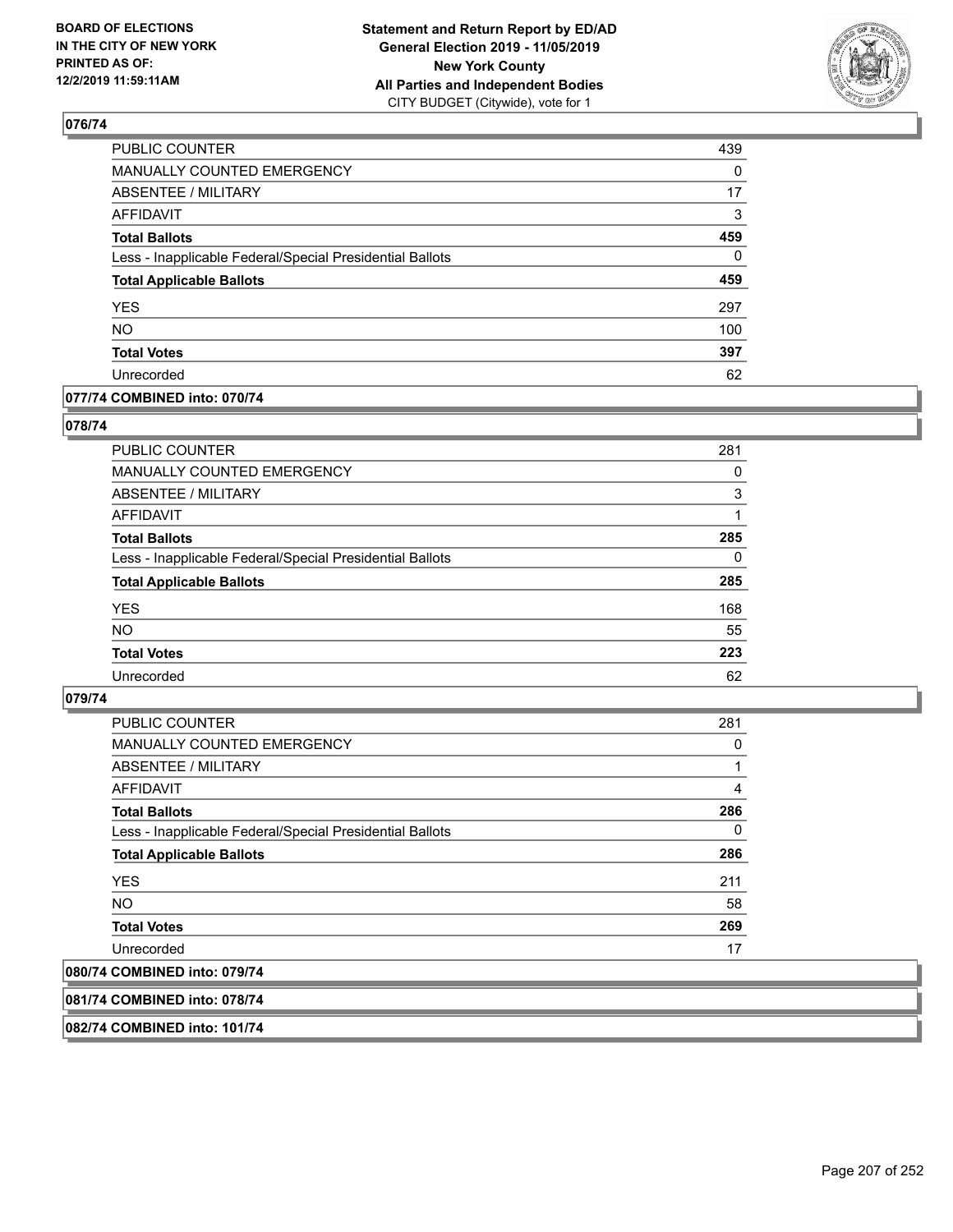

| PUBLIC COUNTER                                           | 443          |
|----------------------------------------------------------|--------------|
| MANUALLY COUNTED EMERGENCY                               | $\mathbf{0}$ |
| ABSENTEE / MILITARY                                      | 7            |
| AFFIDAVIT                                                | 3            |
| Total Ballots                                            | 453          |
| Less - Inapplicable Federal/Special Presidential Ballots | 0            |
| <b>Total Applicable Ballots</b>                          | 453          |
| YES                                                      | 318          |
| NO.                                                      | 106          |
| <b>Total Votes</b>                                       | 424          |
| Unrecorded                                               | 29           |

### **084/74**

| <b>PUBLIC COUNTER</b>                                    | 62             |
|----------------------------------------------------------|----------------|
| <b>MANUALLY COUNTED EMERGENCY</b>                        | 0              |
| ABSENTEE / MILITARY                                      | $\overline{2}$ |
| AFFIDAVIT                                                |                |
| <b>Total Ballots</b>                                     | 65             |
| Less - Inapplicable Federal/Special Presidential Ballots | 0              |
| <b>Total Applicable Ballots</b>                          | 65             |
| <b>YES</b>                                               | 42             |
| <b>NO</b>                                                | 18             |
| <b>Total Votes</b>                                       | 60             |
| Unrecorded                                               | 5              |
|                                                          |                |

**085/74 COMBINED into: 087/74**

#### **086/74 COMBINED into: 084/74**

| <b>PUBLIC COUNTER</b>                                    | 302      |
|----------------------------------------------------------|----------|
| MANUALLY COUNTED EMERGENCY                               | 16       |
| <b>ABSENTEE / MILITARY</b>                               | 7        |
| AFFIDAVIT                                                | 2        |
| <b>Total Ballots</b>                                     | 327      |
| Less - Inapplicable Federal/Special Presidential Ballots | $\Omega$ |
| <b>Total Applicable Ballots</b>                          | 327      |
| <b>YES</b>                                               | 203      |
| <b>NO</b>                                                | 86       |
| <b>Total Votes</b>                                       | 289      |
| Unrecorded                                               | 38       |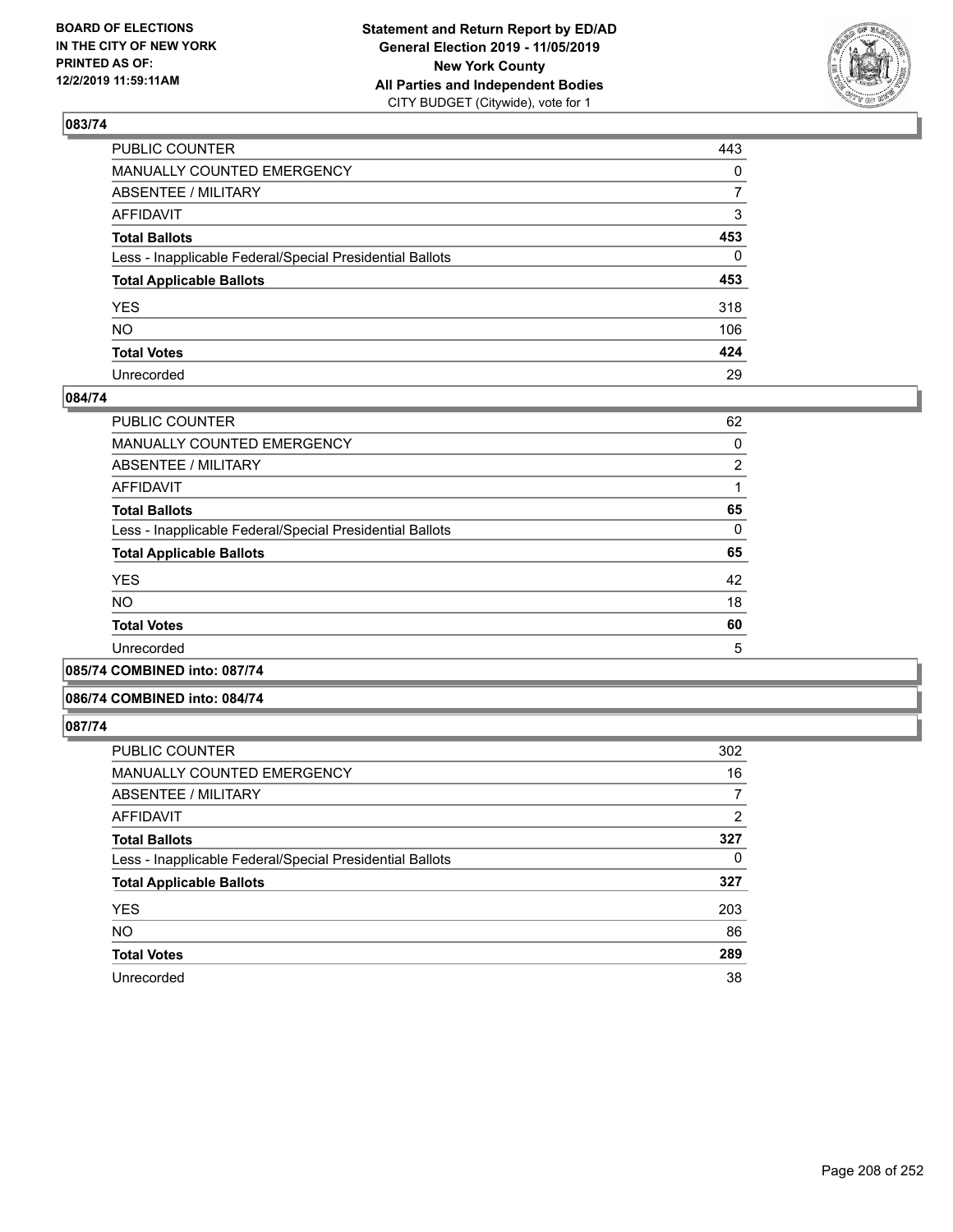

| PUBLIC COUNTER                                           | 405      |
|----------------------------------------------------------|----------|
| <b>MANUALLY COUNTED EMERGENCY</b>                        | $\Omega$ |
| <b>ABSENTEE / MILITARY</b>                               | 9        |
| <b>AFFIDAVIT</b>                                         | 1        |
| <b>Total Ballots</b>                                     | 415      |
| Less - Inapplicable Federal/Special Presidential Ballots | 0        |
| <b>Total Applicable Ballots</b>                          | 415      |
| <b>YES</b>                                               | 272      |
| <b>NO</b>                                                | 106      |
| <b>Total Votes</b>                                       | 378      |
| Unrecorded                                               | 37       |

### **089/74 COMBINED into: 088/74**

### **090/74**

| PUBLIC COUNTER                                           | 182      |
|----------------------------------------------------------|----------|
| MANUALLY COUNTED EMERGENCY                               | 0        |
| ABSENTEE / MILITARY                                      | 0        |
| AFFIDAVIT                                                | 0        |
| <b>Total Ballots</b>                                     | 182      |
| Less - Inapplicable Federal/Special Presidential Ballots | $\Omega$ |
| <b>Total Applicable Ballots</b>                          | 182      |
| <b>YES</b>                                               | 125      |
| <b>NO</b>                                                | 33       |
| <b>Total Votes</b>                                       | 158      |
| Unrecorded                                               | 24       |
|                                                          |          |

### **091/74**

| PUBLIC COUNTER                                           | 259      |
|----------------------------------------------------------|----------|
| <b>MANUALLY COUNTED EMERGENCY</b>                        | 0        |
| ABSENTEE / MILITARY                                      | 11       |
| <b>AFFIDAVIT</b>                                         | 2        |
| <b>Total Ballots</b>                                     | 272      |
| Less - Inapplicable Federal/Special Presidential Ballots | $\Omega$ |
| <b>Total Applicable Ballots</b>                          | 272      |
| <b>YES</b>                                               | 190      |
| NO.                                                      | 63       |
| <b>Total Votes</b>                                       | 253      |
| Unrecorded                                               | 19       |

**092/74 COMBINED into: 083/74**

**093/74 COMBINED into: 091/74**

**094/74 COMBINED into: 091/74**

**095/74 COMBINED into: 091/74**

**096/74 COMBINED into: 036/74**

**097/74 COMBINED into: 036/74**

**098/74 COMBINED into: 066/74**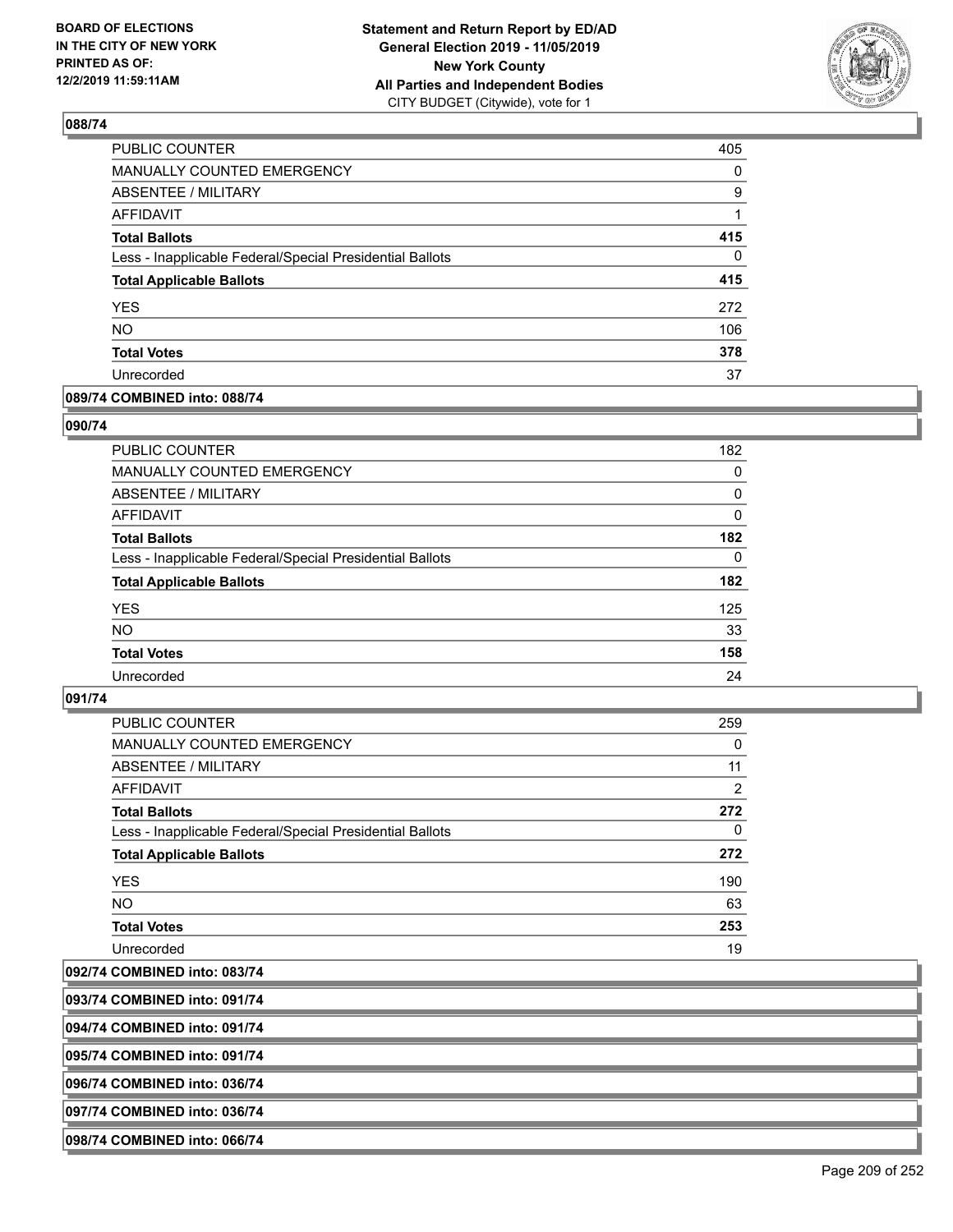

### **099/74 COMBINED into: 032/74**

### **100/74 COMBINED into: 079/65**

**101/74** 

| PUBLIC COUNTER                                           | 330      |
|----------------------------------------------------------|----------|
| <b>MANUALLY COUNTED EMERGENCY</b>                        | $\Omega$ |
| ABSENTEE / MILITARY                                      | 17       |
| <b>AFFIDAVIT</b>                                         | 5        |
| <b>Total Ballots</b>                                     | 352      |
| Less - Inapplicable Federal/Special Presidential Ballots | $\Omega$ |
| <b>Total Applicable Ballots</b>                          | 352      |
| <b>YES</b>                                               | 263      |
| <b>NO</b>                                                | 69       |
| <b>Total Votes</b>                                       | 332      |
| Unrecorded                                               | 20       |

### **102/74 COMBINED into: 101/74**

**103/74 COMBINED into: 091/74**

#### **104/74**

| <b>PUBLIC COUNTER</b>                                    | 167 |
|----------------------------------------------------------|-----|
| <b>MANUALLY COUNTED EMERGENCY</b>                        | 0   |
| ABSENTEE / MILITARY                                      |     |
| AFFIDAVIT                                                | 2   |
| <b>Total Ballots</b>                                     | 176 |
| Less - Inapplicable Federal/Special Presidential Ballots | 0   |
| <b>Total Applicable Ballots</b>                          | 176 |
| <b>YES</b>                                               | 139 |
| <b>NO</b>                                                | 30  |
| <b>Total Votes</b>                                       | 169 |
| Unrecorded                                               |     |

### **105/74**

| <b>PUBLIC COUNTER</b>                                    | 320      |
|----------------------------------------------------------|----------|
| <b>MANUALLY COUNTED EMERGENCY</b>                        | $\Omega$ |
| ABSENTEE / MILITARY                                      | 5        |
| AFFIDAVIT                                                | 3        |
| <b>Total Ballots</b>                                     | 328      |
| Less - Inapplicable Federal/Special Presidential Ballots | 0        |
| <b>Total Applicable Ballots</b>                          | 328      |
| <b>YES</b>                                               | 244      |
| NO.                                                      | 49       |
| <b>Total Votes</b>                                       | 293      |
| Unrecorded                                               | 35       |
| 106/74 COMBINED into: 010/74                             |          |
|                                                          |          |

#### **107/74 COMBINED into: 087/74**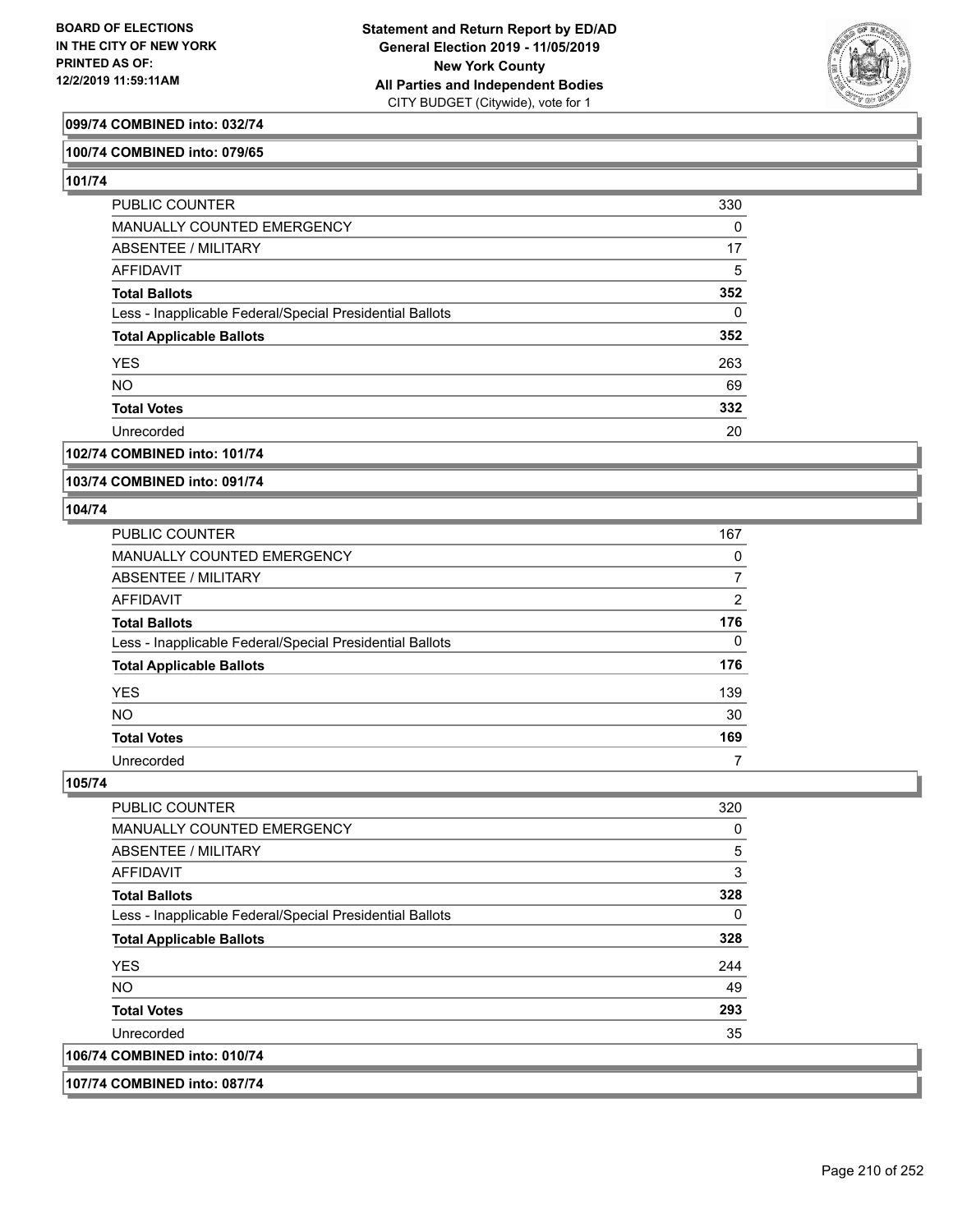

| PUBLIC COUNTER                                           | 320            |
|----------------------------------------------------------|----------------|
| MANUALLY COUNTED EMERGENCY                               | $\mathbf{0}$   |
| ABSENTEE / MILITARY                                      | 5              |
| AFFIDAVIT                                                | $\overline{2}$ |
| Total Ballots                                            | 327            |
| Less - Inapplicable Federal/Special Presidential Ballots | $\mathbf{0}$   |
| <b>Total Applicable Ballots</b>                          | 327            |
| YES                                                      | 256            |
| NO.                                                      | 59             |
| <b>Total Votes</b>                                       | 315            |
| Unrecorded                                               | 12             |

### **002/75**

| <b>PUBLIC COUNTER</b>                                    | 307 |
|----------------------------------------------------------|-----|
| <b>MANUALLY COUNTED EMERGENCY</b>                        | 0   |
| ABSENTEE / MILITARY                                      | 11  |
| AFFIDAVIT                                                | 3   |
| <b>Total Ballots</b>                                     | 321 |
| Less - Inapplicable Federal/Special Presidential Ballots | 0   |
| <b>Total Applicable Ballots</b>                          | 321 |
| <b>YES</b>                                               | 242 |
| <b>NO</b>                                                | 53  |
| <b>Total Votes</b>                                       | 295 |
| Unrecorded                                               | 26  |

### **003/75**

| <b>PUBLIC COUNTER</b>                                    | 117 |
|----------------------------------------------------------|-----|
| <b>MANUALLY COUNTED EMERGENCY</b>                        | 0   |
| ABSENTEE / MILITARY                                      | 2   |
| AFFIDAVIT                                                | 0   |
| <b>Total Ballots</b>                                     | 119 |
| Less - Inapplicable Federal/Special Presidential Ballots | 0   |
| <b>Total Applicable Ballots</b>                          | 119 |
| <b>YES</b>                                               | 100 |
| <b>NO</b>                                                | 16  |
| <b>Total Votes</b>                                       | 116 |
| Unrecorded                                               | 3   |
| 004/75 COMBINED into: 090/66                             |     |

**005/75 COMBINED into: 001/75**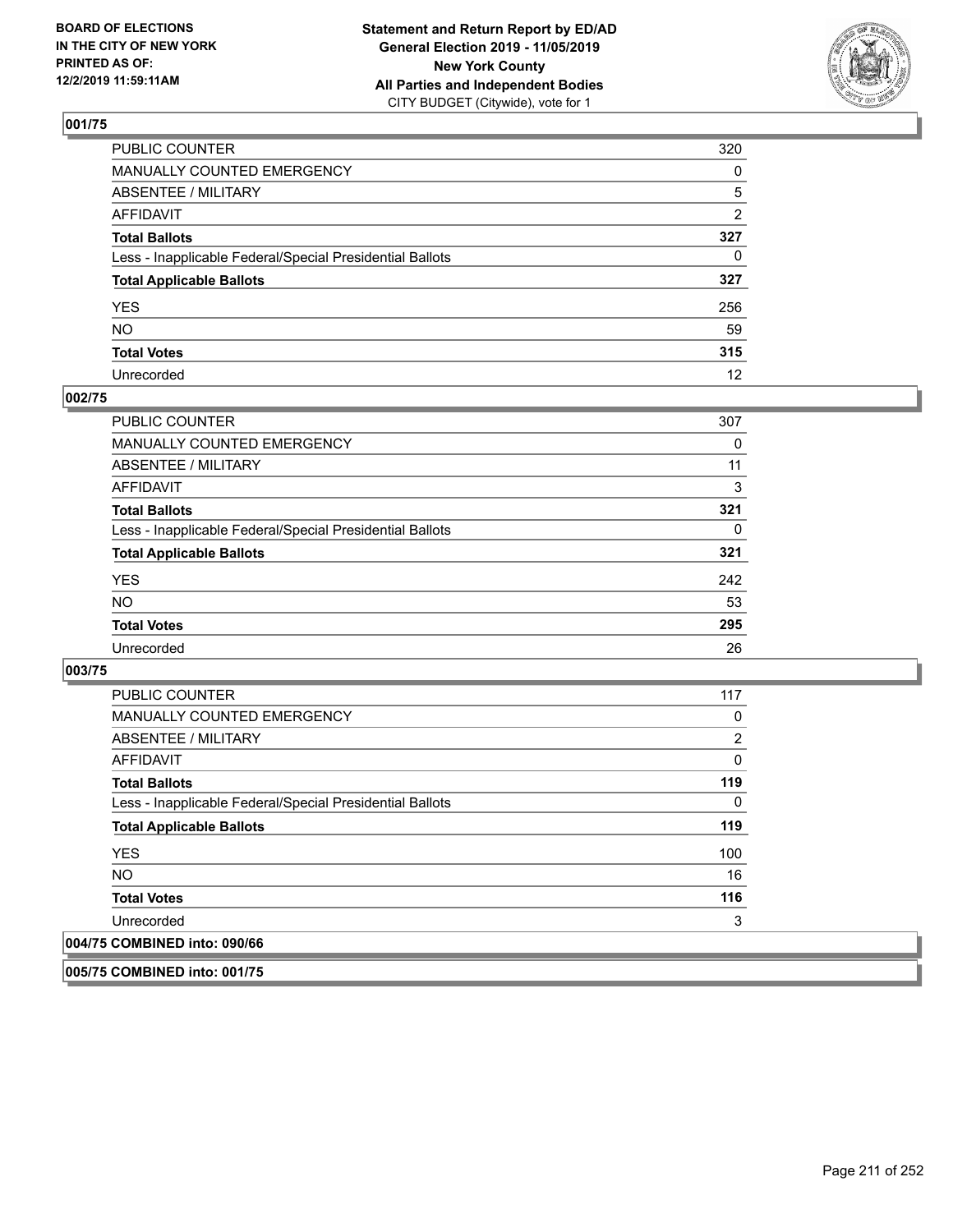

| PUBLIC COUNTER                                           | 397 |
|----------------------------------------------------------|-----|
| MANUALLY COUNTED EMERGENCY                               | 0   |
| ABSENTEE / MILITARY                                      | 10  |
| AFFIDAVIT                                                | 0   |
| Total Ballots                                            | 407 |
| Less - Inapplicable Federal/Special Presidential Ballots | 0   |
| <b>Total Applicable Ballots</b>                          | 407 |
| YES                                                      | 311 |
| NΟ                                                       | 76  |
| <b>Total Votes</b>                                       | 387 |
| Unrecorded                                               | 20  |

### **007/75**

| <b>PUBLIC COUNTER</b>                                    | 202      |
|----------------------------------------------------------|----------|
| MANUALLY COUNTED EMERGENCY                               | 0        |
| ABSENTEE / MILITARY                                      | 5        |
| AFFIDAVIT                                                |          |
| <b>Total Ballots</b>                                     | 208      |
| Less - Inapplicable Federal/Special Presidential Ballots | $\Omega$ |
| <b>Total Applicable Ballots</b>                          | 208      |
| <b>YES</b>                                               | 162      |
| <b>NO</b>                                                | 34       |
| <b>Total Votes</b>                                       | 196      |
| Unrecorded                                               | 12       |

| <b>PUBLIC COUNTER</b>                                    | 218 |
|----------------------------------------------------------|-----|
| <b>MANUALLY COUNTED EMERGENCY</b>                        | 0   |
| ABSENTEE / MILITARY                                      | 3   |
| AFFIDAVIT                                                |     |
| <b>Total Ballots</b>                                     | 222 |
| Less - Inapplicable Federal/Special Presidential Ballots | 0   |
| <b>Total Applicable Ballots</b>                          | 222 |
| <b>YES</b>                                               | 181 |
| <b>NO</b>                                                | 35  |
| <b>Total Votes</b>                                       | 216 |
| Unrecorded                                               | 6   |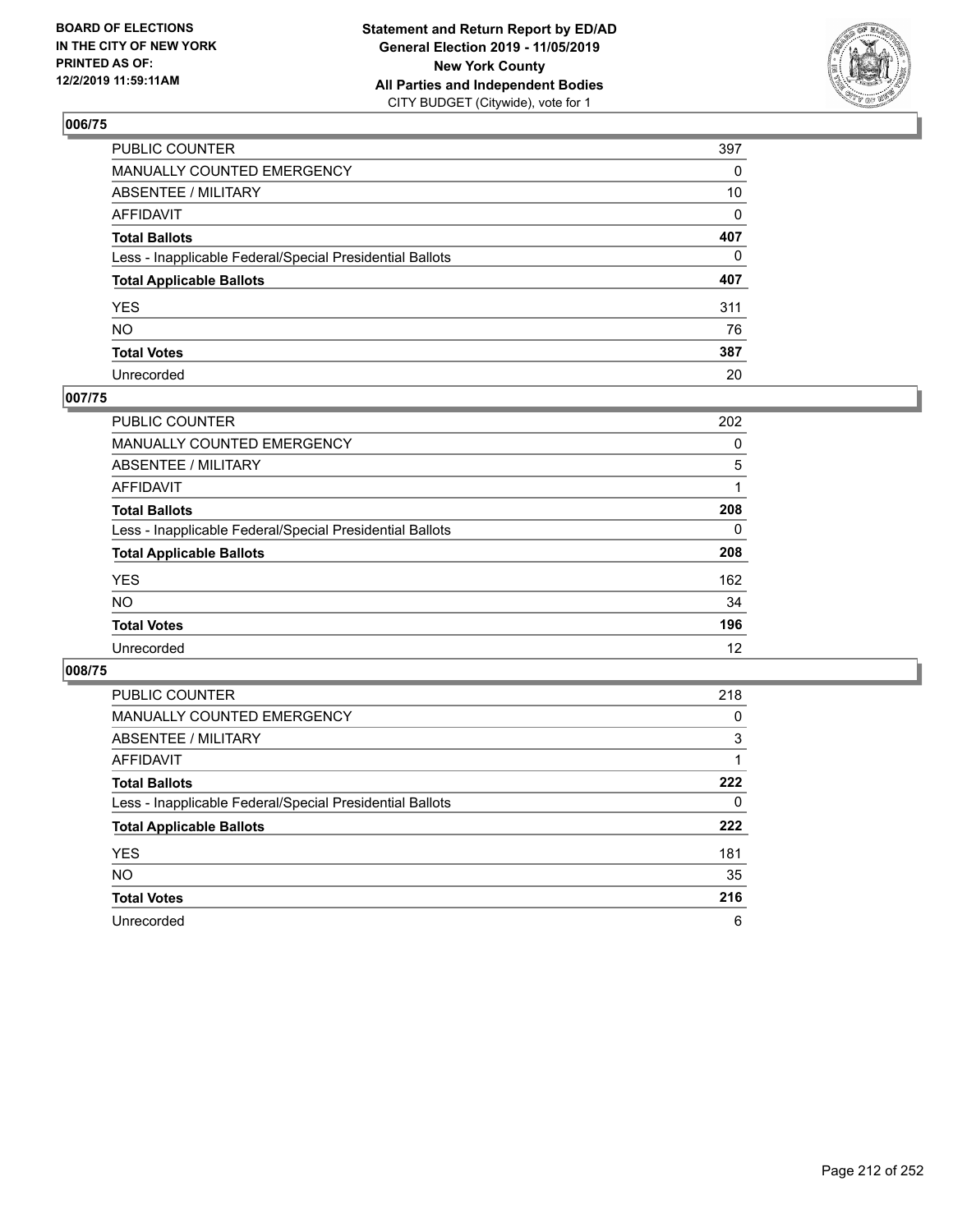

| PUBLIC COUNTER                                           | 139          |
|----------------------------------------------------------|--------------|
| MANUALLY COUNTED EMERGENCY                               | $\mathbf{0}$ |
| ABSENTEE / MILITARY                                      | 2            |
| AFFIDAVIT                                                | 0            |
| Total Ballots                                            | 141          |
| Less - Inapplicable Federal/Special Presidential Ballots | $\mathbf{0}$ |
| <b>Total Applicable Ballots</b>                          | 141          |
| YES                                                      | 102          |
| NO.                                                      | 28           |
| <b>Total Votes</b>                                       | 130          |
| Unrecorded                                               | 11           |

### **010/75**

| 172      |
|----------|
| 0        |
| 3        |
|          |
| 176      |
| $\Omega$ |
| 176      |
| 136      |
| 30       |
| 166      |
| 10       |
|          |

| <b>PUBLIC COUNTER</b>                                    | 155      |
|----------------------------------------------------------|----------|
| <b>MANUALLY COUNTED EMERGENCY</b>                        | $\Omega$ |
| ABSENTEE / MILITARY                                      |          |
| AFFIDAVIT                                                | $\Omega$ |
| <b>Total Ballots</b>                                     | 156      |
| Less - Inapplicable Federal/Special Presidential Ballots | $\Omega$ |
| <b>Total Applicable Ballots</b>                          | 156      |
| <b>YES</b>                                               | 123      |
| <b>NO</b>                                                | 22       |
| <b>Total Votes</b>                                       | 145      |
| Unrecorded                                               | 11       |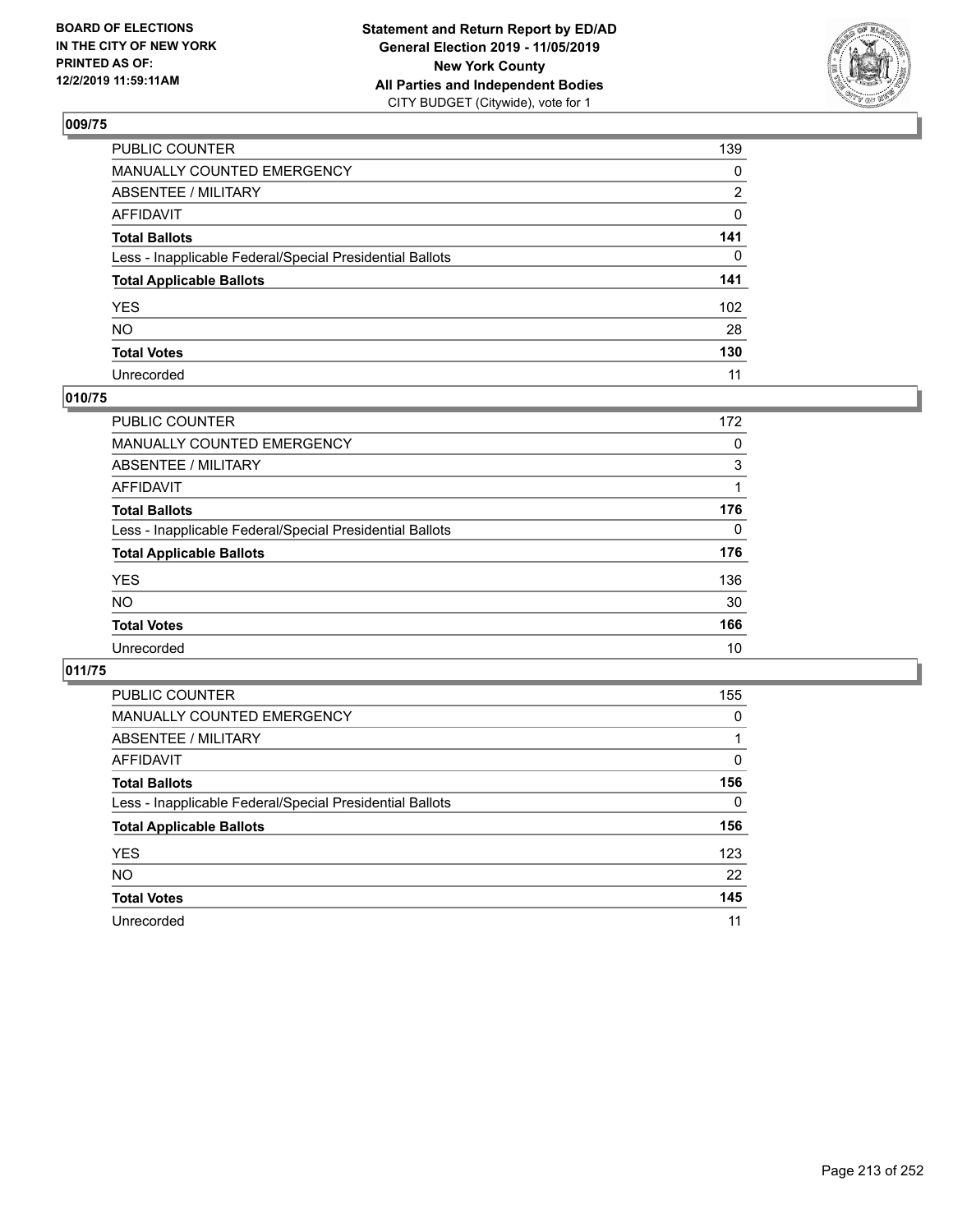

| PUBLIC COUNTER                                           | 227          |
|----------------------------------------------------------|--------------|
| MANUALLY COUNTED EMERGENCY                               | $\Omega$     |
| ABSENTEE / MILITARY                                      | 9            |
| AFFIDAVIT                                                | 2            |
| Total Ballots                                            | 238          |
| Less - Inapplicable Federal/Special Presidential Ballots | $\mathbf{0}$ |
| <b>Total Applicable Ballots</b>                          | 238          |
| YES                                                      | 138          |
| NO.                                                      | 45           |
| <b>Total Votes</b>                                       | 183          |
| Unrecorded                                               | 55           |

### **013/75**

| <b>PUBLIC COUNTER</b>                                    | 310          |
|----------------------------------------------------------|--------------|
| <b>MANUALLY COUNTED EMERGENCY</b>                        | 0            |
| ABSENTEE / MILITARY                                      | 6            |
| AFFIDAVIT                                                | 0            |
| <b>Total Ballots</b>                                     | 316          |
| Less - Inapplicable Federal/Special Presidential Ballots | $\mathbf{0}$ |
| <b>Total Applicable Ballots</b>                          | 316          |
| <b>YES</b>                                               | 233          |
| <b>NO</b>                                                | 50           |
| <b>Total Votes</b>                                       | 283          |
| Unrecorded                                               | 33           |

| <b>PUBLIC COUNTER</b>                                    | 79       |
|----------------------------------------------------------|----------|
| <b>MANUALLY COUNTED EMERGENCY</b>                        | 0        |
| ABSENTEE / MILITARY                                      | 0        |
| AFFIDAVIT                                                | 4        |
| <b>Total Ballots</b>                                     | 83       |
| Less - Inapplicable Federal/Special Presidential Ballots | $\Omega$ |
| <b>Total Applicable Ballots</b>                          | 83       |
| <b>YES</b>                                               | 52       |
| NO.                                                      | 13       |
| <b>Total Votes</b>                                       | 65       |
| Unrecorded                                               | 18       |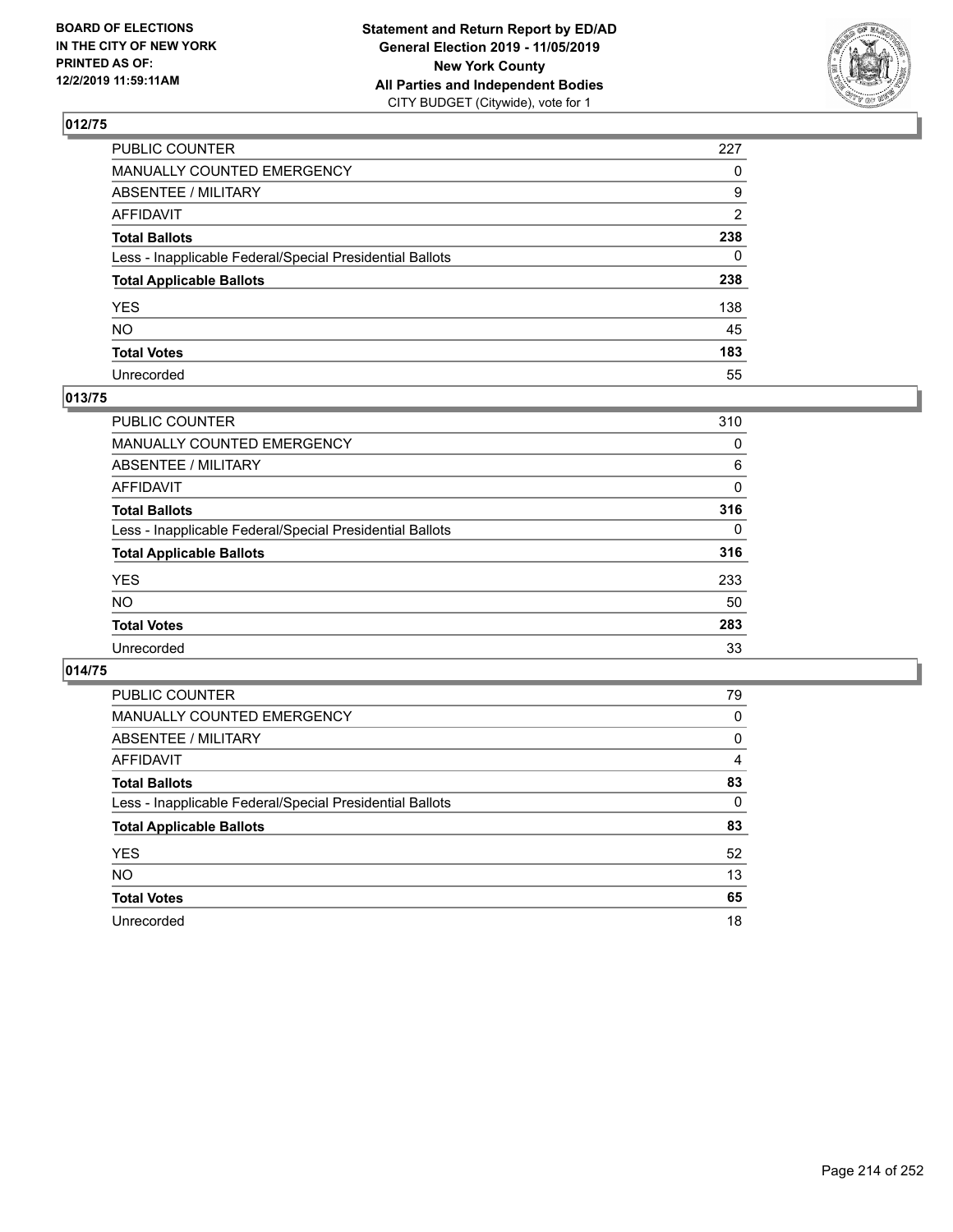

| PUBLIC COUNTER                                           | 267 |
|----------------------------------------------------------|-----|
| <b>MANUALLY COUNTED EMERGENCY</b>                        | 0   |
| <b>ABSENTEE / MILITARY</b>                               | 4   |
| <b>AFFIDAVIT</b>                                         |     |
| <b>Total Ballots</b>                                     | 272 |
| Less - Inapplicable Federal/Special Presidential Ballots | 0   |
| <b>Total Applicable Ballots</b>                          | 272 |
| <b>YES</b>                                               | 209 |
| <b>NO</b>                                                | 46  |
| <b>Total Votes</b>                                       | 255 |
| Unrecorded                                               | 17  |

### **016/75 COMBINED into: 012/75**

### **017/75**

| PUBLIC COUNTER                                           | 169      |
|----------------------------------------------------------|----------|
| MANUALLY COUNTED EMERGENCY                               | 0        |
| ABSENTEE / MILITARY                                      | 0        |
| AFFIDAVIT                                                | 3        |
| <b>Total Ballots</b>                                     | 172      |
| Less - Inapplicable Federal/Special Presidential Ballots | $\Omega$ |
| <b>Total Applicable Ballots</b>                          | 172      |
| <b>YES</b>                                               | 131      |
| <b>NO</b>                                                | 32       |
| <b>Total Votes</b>                                       | 163      |
| Unrecorded                                               | 9        |

### **018/75 COMBINED into: 015/75**

**019/75** 

| <b>PUBLIC COUNTER</b>                                    | 322 |
|----------------------------------------------------------|-----|
| <b>MANUALLY COUNTED EMERGENCY</b>                        | 0   |
| ABSENTEE / MILITARY                                      | 5   |
| AFFIDAVIT                                                | 4   |
| <b>Total Ballots</b>                                     | 331 |
| Less - Inapplicable Federal/Special Presidential Ballots | 0   |
| <b>Total Applicable Ballots</b>                          | 331 |
| <b>YES</b>                                               | 271 |
| <b>NO</b>                                                | 50  |
| <b>Total Votes</b>                                       | 321 |
| Unrecorded                                               | 10  |
| 020/75 COMBINED into: 022/75                             |     |

**021/75 COMBINED into: 111/75**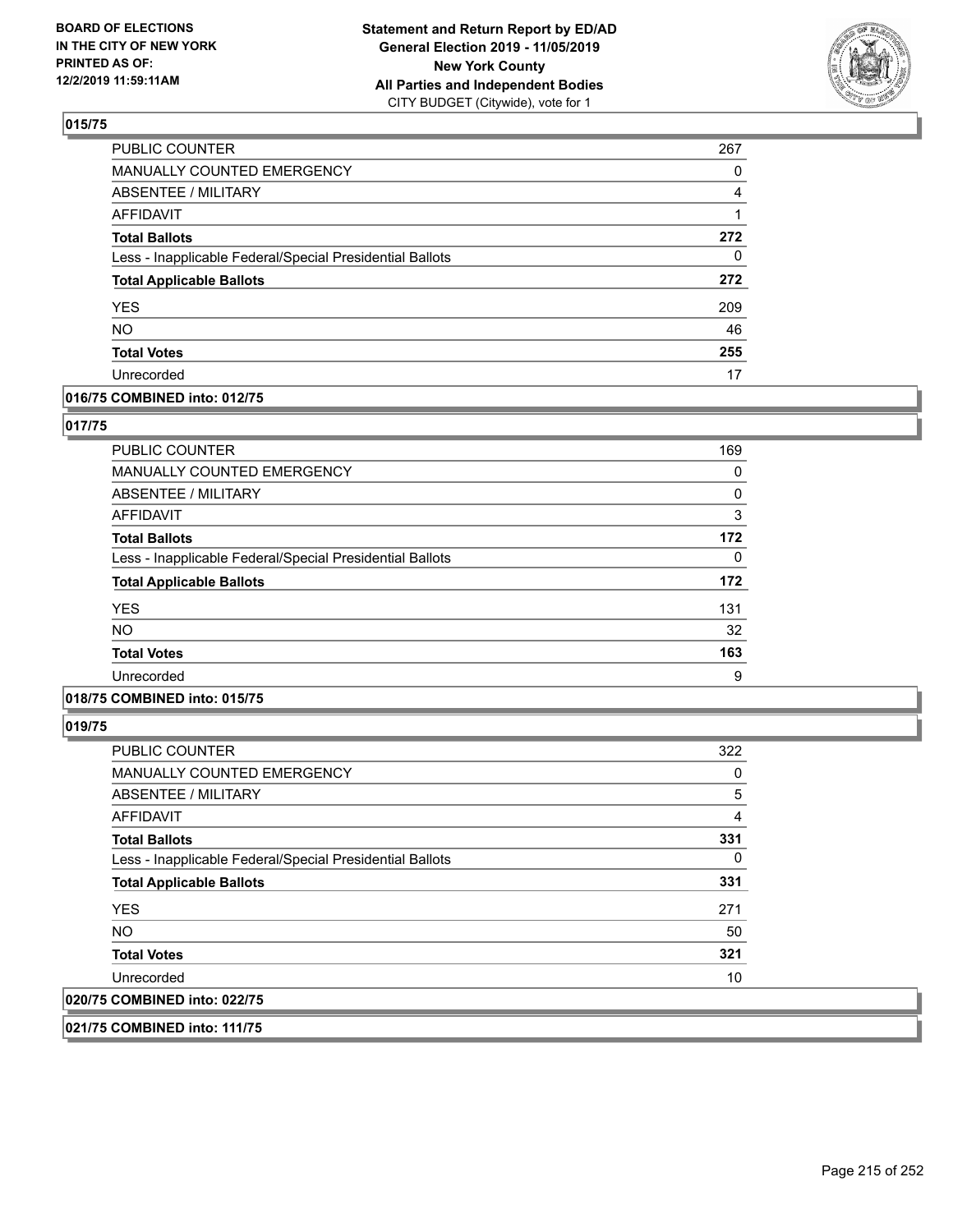

| PUBLIC COUNTER                                           | 323          |
|----------------------------------------------------------|--------------|
| MANUALLY COUNTED EMERGENCY                               | $\mathbf{0}$ |
| ABSENTEE / MILITARY                                      | 7            |
| AFFIDAVIT                                                | 3            |
| Total Ballots                                            | 333          |
| Less - Inapplicable Federal/Special Presidential Ballots | $\Omega$     |
| <b>Total Applicable Ballots</b>                          | 333          |
| YES                                                      | 259          |
| NO.                                                      | 52           |
| <b>Total Votes</b>                                       | 311          |
| Unrecorded                                               | 22           |

### **023/75**

| <b>PUBLIC COUNTER</b>                                    | 351      |
|----------------------------------------------------------|----------|
| MANUALLY COUNTED EMERGENCY                               | $\Omega$ |
| ABSENTEE / MILITARY                                      | 18       |
| AFFIDAVIT                                                | 2        |
| <b>Total Ballots</b>                                     | 371      |
| Less - Inapplicable Federal/Special Presidential Ballots | 0        |
| <b>Total Applicable Ballots</b>                          | 371      |
| <b>YES</b>                                               | 274      |
| NO.                                                      | 74       |
| <b>Total Votes</b>                                       | 348      |
| Unrecorded                                               | 23       |
|                                                          |          |

#### **024/75 COMBINED into: 023/75**

**025/75** 

| <b>PUBLIC COUNTER</b>                                    | 364 |
|----------------------------------------------------------|-----|
| <b>MANUALLY COUNTED EMERGENCY</b>                        | 0   |
| ABSENTEE / MILITARY                                      | 4   |
| AFFIDAVIT                                                |     |
| <b>Total Ballots</b>                                     | 369 |
| Less - Inapplicable Federal/Special Presidential Ballots | 0   |
| <b>Total Applicable Ballots</b>                          | 369 |
| <b>YES</b>                                               | 302 |
| <b>NO</b>                                                | 56  |
| <b>Total Votes</b>                                       | 358 |
| Unrecorded                                               | 11  |
| 026/75 COMBINED into: 025/75                             |     |

**027/75 COMBINED into: 006/75**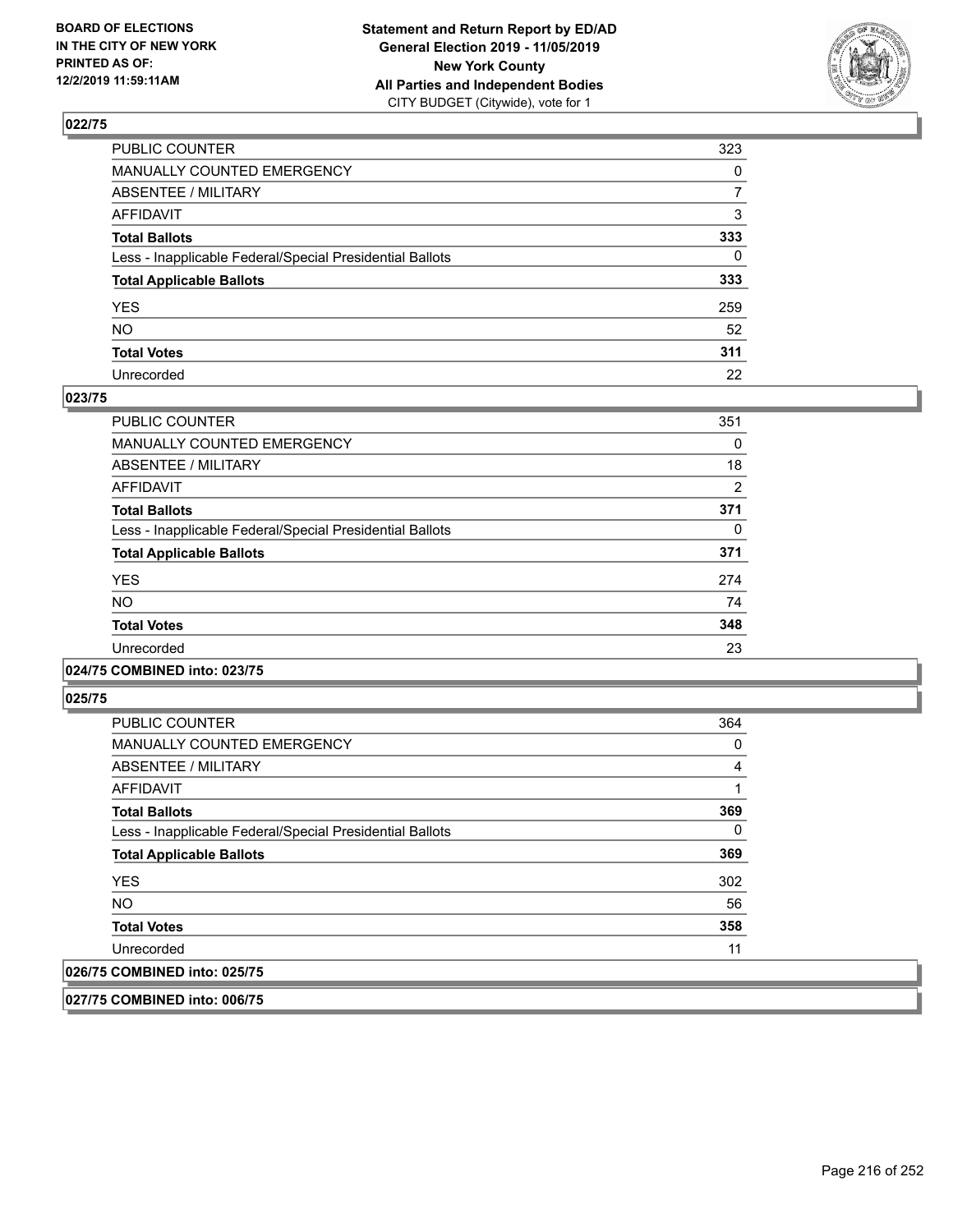

| PUBLIC COUNTER                                           | 204          |
|----------------------------------------------------------|--------------|
| MANUALLY COUNTED EMERGENCY                               | $\mathbf{0}$ |
| ABSENTEE / MILITARY                                      | 9            |
| AFFIDAVIT                                                | 4            |
| Total Ballots                                            | 217          |
| Less - Inapplicable Federal/Special Presidential Ballots | $\mathbf{0}$ |
| <b>Total Applicable Ballots</b>                          | 217          |
| YES                                                      | 169          |
| NO.                                                      | 27           |
| <b>Total Votes</b>                                       | 196          |
| Unrecorded                                               | 21           |

### **029/75**

| <b>PUBLIC COUNTER</b>                                    | 103            |
|----------------------------------------------------------|----------------|
| MANUALLY COUNTED EMERGENCY                               | 0              |
| ABSENTEE / MILITARY                                      | $\overline{2}$ |
| AFFIDAVIT                                                | 3              |
| <b>Total Ballots</b>                                     | 108            |
| Less - Inapplicable Federal/Special Presidential Ballots | $\Omega$       |
| <b>Total Applicable Ballots</b>                          | 108            |
| <b>YES</b>                                               | 72             |
| <b>NO</b>                                                | 25             |
| <b>Total Votes</b>                                       | 97             |
| Unrecorded                                               | 11             |
|                                                          |                |

#### **030/75 COMBINED into: 033/75**

| PUBLIC COUNTER                                           | 151      |
|----------------------------------------------------------|----------|
| <b>MANUALLY COUNTED EMERGENCY</b>                        | 0        |
| ABSENTEE / MILITARY                                      | 7        |
| AFFIDAVIT                                                | 0        |
| <b>Total Ballots</b>                                     | 158      |
| Less - Inapplicable Federal/Special Presidential Ballots | $\Omega$ |
| <b>Total Applicable Ballots</b>                          | 158      |
| <b>YES</b>                                               | 105      |
| <b>NO</b>                                                | 35       |
| <b>Total Votes</b>                                       | 140      |
| Unrecorded                                               | 18       |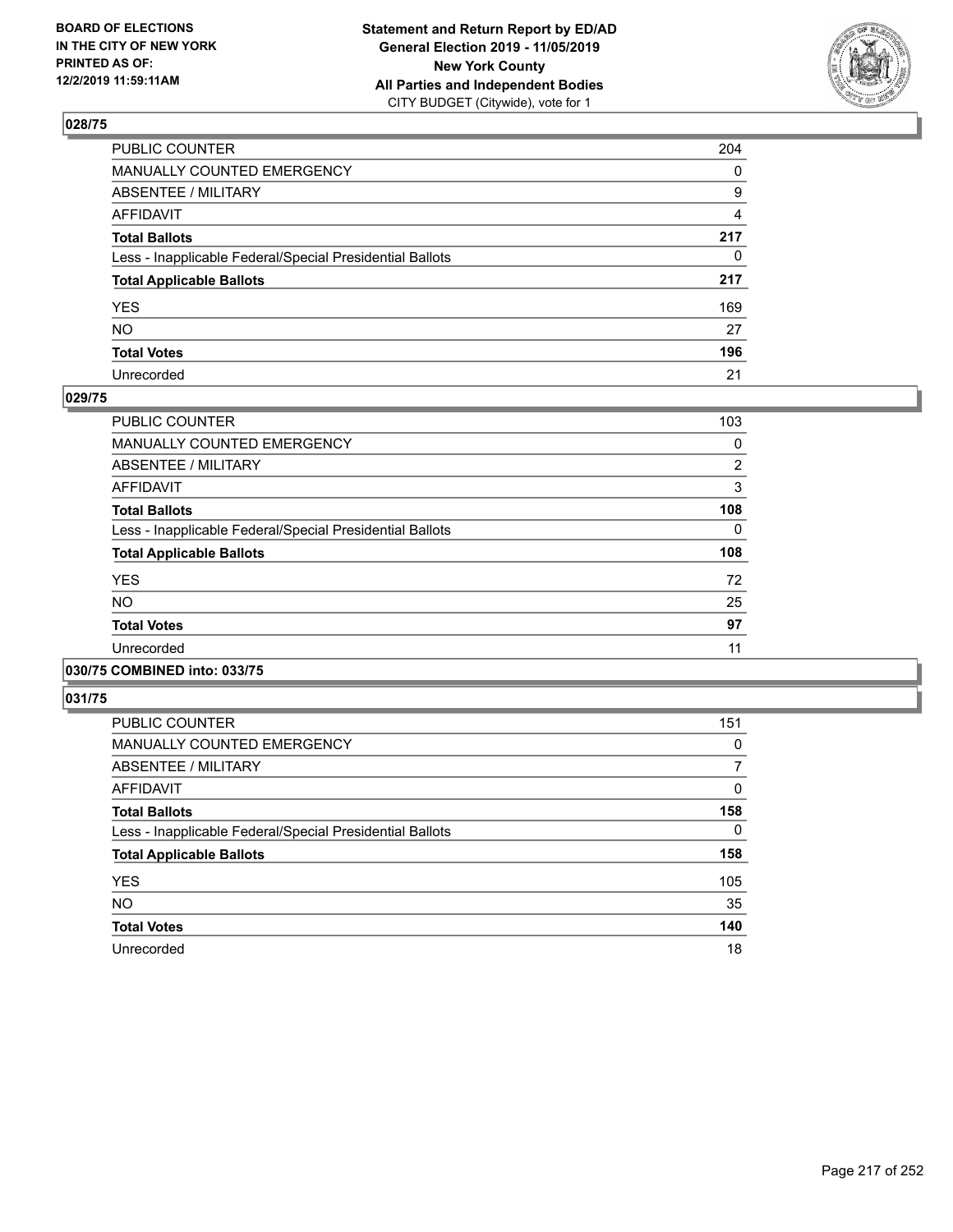

| PUBLIC COUNTER                                           | 200          |
|----------------------------------------------------------|--------------|
| MANUALLY COUNTED EMERGENCY                               | $\mathbf{0}$ |
| ABSENTEE / MILITARY                                      | 5            |
| AFFIDAVIT                                                | 3            |
| Total Ballots                                            | 208          |
| Less - Inapplicable Federal/Special Presidential Ballots | $\Omega$     |
| <b>Total Applicable Ballots</b>                          | 208          |
| YES                                                      | 144          |
| NO.                                                      | 50           |
| <b>Total Votes</b>                                       | 194          |
| Unrecorded                                               | 14           |

### **033/75**

| <b>PUBLIC COUNTER</b>                                    | 289 |
|----------------------------------------------------------|-----|
| <b>MANUALLY COUNTED EMERGENCY</b>                        | 0   |
| ABSENTEE / MILITARY                                      | 9   |
| AFFIDAVIT                                                | 3   |
| <b>Total Ballots</b>                                     | 301 |
| Less - Inapplicable Federal/Special Presidential Ballots | 0   |
| <b>Total Applicable Ballots</b>                          | 301 |
| <b>YES</b>                                               | 210 |
| <b>NO</b>                                                | 69  |
| <b>Total Votes</b>                                       | 279 |
| Unrecorded                                               | 22  |

| <b>PUBLIC COUNTER</b>                                    | 93  |
|----------------------------------------------------------|-----|
| <b>MANUALLY COUNTED EMERGENCY</b>                        | 0   |
| ABSENTEE / MILITARY                                      | 9   |
| AFFIDAVIT                                                | 0   |
| <b>Total Ballots</b>                                     | 102 |
| Less - Inapplicable Federal/Special Presidential Ballots | 0   |
| <b>Total Applicable Ballots</b>                          | 102 |
| <b>YES</b>                                               | 65  |
| <b>NO</b>                                                | 18  |
| <b>Total Votes</b>                                       | 83  |
| Unrecorded                                               | 19  |
| 035/75 COMBINED into: 051/75                             |     |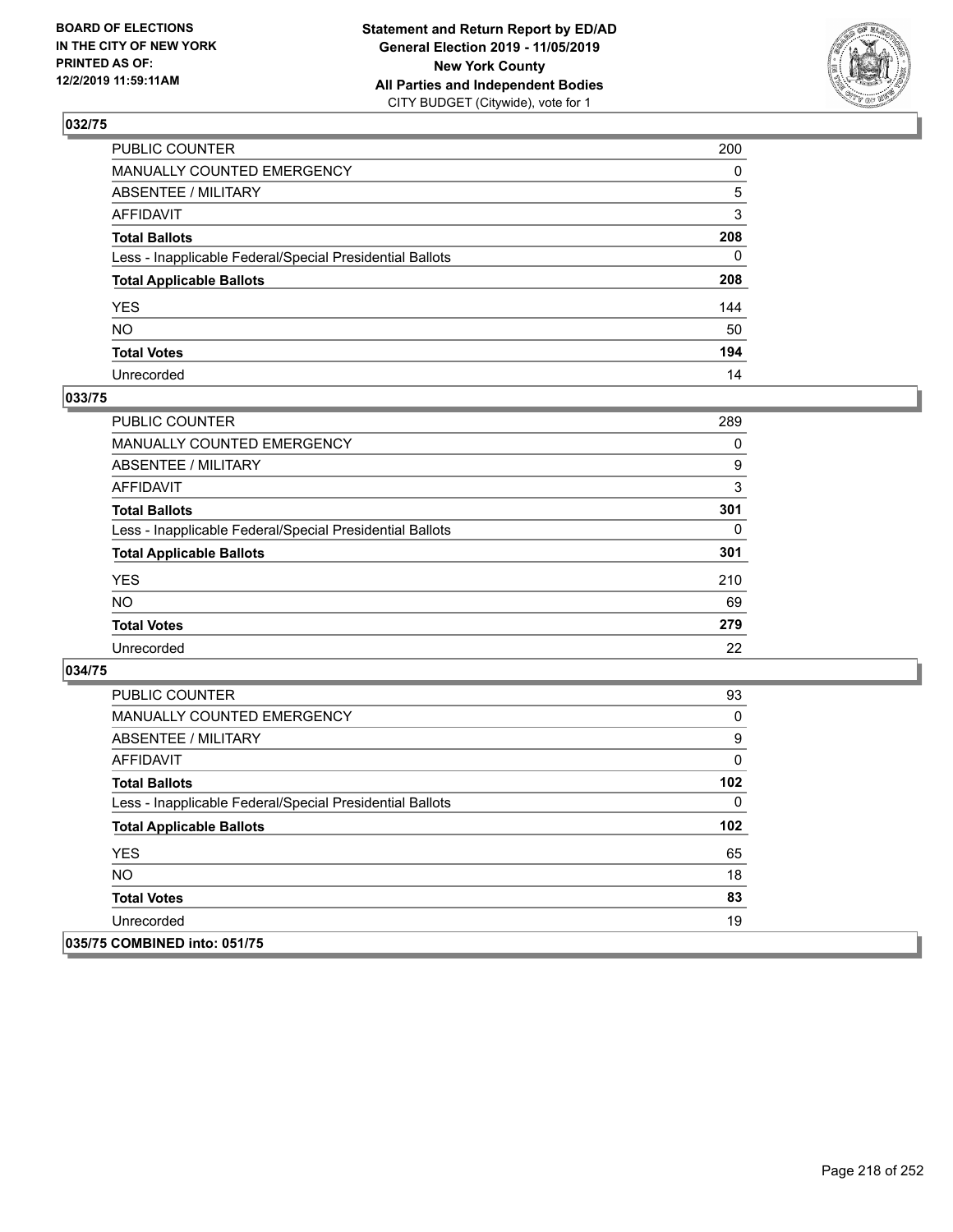

| PUBLIC COUNTER                                           | 148            |
|----------------------------------------------------------|----------------|
| MANUALLY COUNTED EMERGENCY                               | $\mathbf{0}$   |
| ABSENTEE / MILITARY                                      | $\overline{7}$ |
| AFFIDAVIT                                                | $\mathbf{0}$   |
| Total Ballots                                            | 155            |
| Less - Inapplicable Federal/Special Presidential Ballots | $\Omega$       |
| <b>Total Applicable Ballots</b>                          | 155            |
| YES                                                      | 113            |
| NΟ                                                       | 31             |
| <b>Total Votes</b>                                       | 144            |
| Unrecorded                                               | 11             |

### **037/75**

| <b>PUBLIC COUNTER</b>                                    | 199            |
|----------------------------------------------------------|----------------|
| <b>MANUALLY COUNTED EMERGENCY</b>                        | 0              |
| ABSENTEE / MILITARY                                      |                |
| AFFIDAVIT                                                | $\overline{2}$ |
| <b>Total Ballots</b>                                     | 202            |
| Less - Inapplicable Federal/Special Presidential Ballots | 0              |
| <b>Total Applicable Ballots</b>                          | 202            |
| <b>YES</b>                                               | 140            |
| <b>NO</b>                                                | 40             |
| <b>Total Votes</b>                                       | 180            |
| Unrecorded                                               | 22             |

| <b>PUBLIC COUNTER</b>                                    | 520      |
|----------------------------------------------------------|----------|
| <b>MANUALLY COUNTED EMERGENCY</b>                        | 0        |
| ABSENTEE / MILITARY                                      | 11       |
| AFFIDAVIT                                                | 2        |
| <b>Total Ballots</b>                                     | 533      |
| Less - Inapplicable Federal/Special Presidential Ballots | $\Omega$ |
| <b>Total Applicable Ballots</b>                          | 533      |
| <b>YES</b>                                               | 409      |
| NO.                                                      | 71       |
| <b>Total Votes</b>                                       | 480      |
| Unrecorded                                               | 53       |
| 039/75 COMBINED into: 045/75                             |          |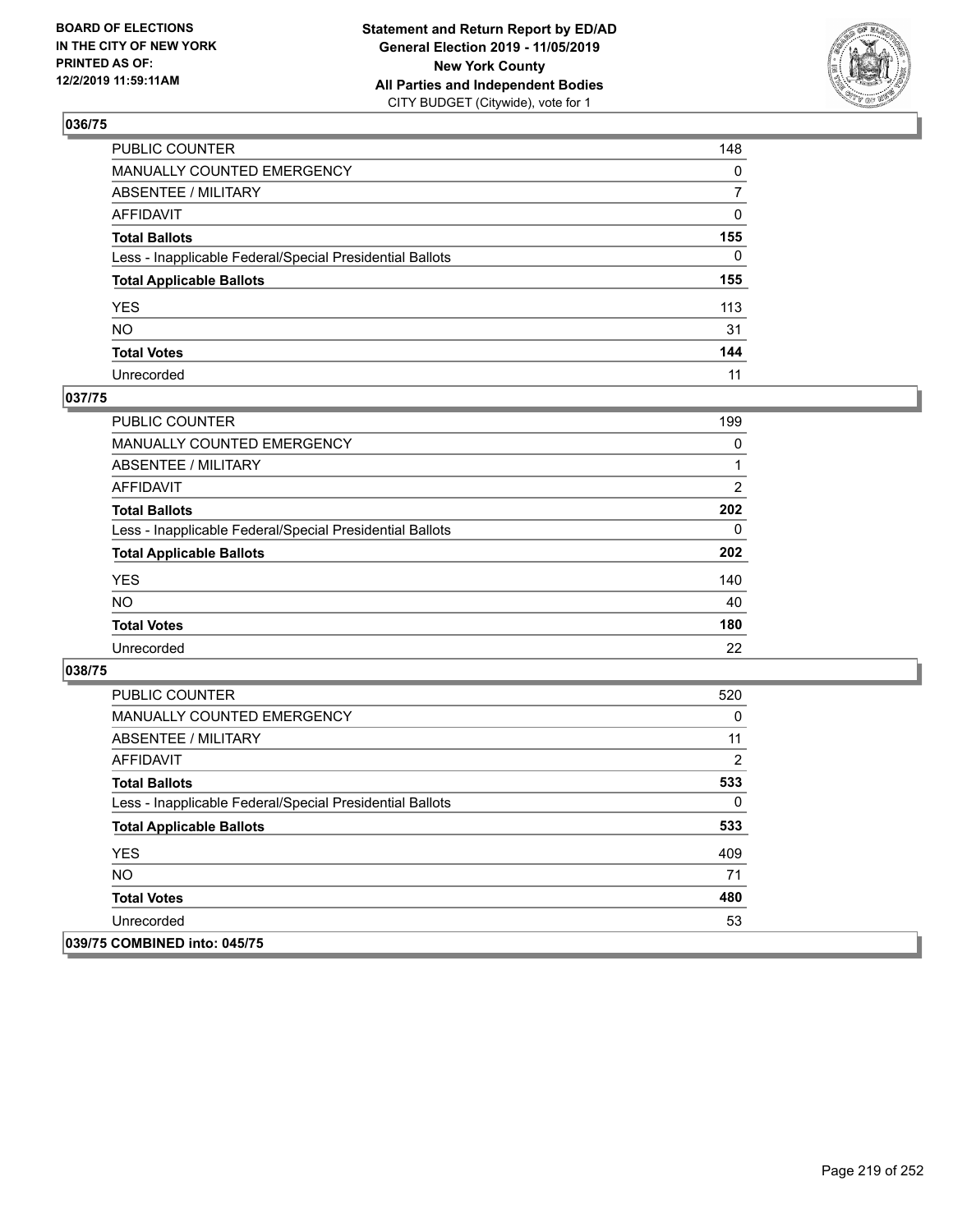

| 234 |
|-----|
| 0   |
| 2   |
| 2   |
| 238 |
| 0   |
| 238 |
| 145 |
| 45  |
| 190 |
| 48  |
|     |

## **041/75 COMBINED into: 040/75**

#### **042/75 COMBINED into: 048/75**

## **043/75**

| PUBLIC COUNTER                                           | 383 |
|----------------------------------------------------------|-----|
| <b>MANUALLY COUNTED EMERGENCY</b>                        | 0   |
| ABSENTEE / MILITARY                                      | 6   |
| AFFIDAVIT                                                | 6   |
| <b>Total Ballots</b>                                     | 395 |
| Less - Inapplicable Federal/Special Presidential Ballots | 0   |
| <b>Total Applicable Ballots</b>                          | 395 |
| <b>YES</b>                                               | 302 |
| NO.                                                      | 53  |
| <b>Total Votes</b>                                       | 355 |
| Unrecorded                                               | 40  |

| <b>PUBLIC COUNTER</b>                                    | 339      |
|----------------------------------------------------------|----------|
| MANUALLY COUNTED EMERGENCY                               | 0        |
| ABSENTEE / MILITARY                                      | 12       |
| AFFIDAVIT                                                | 4        |
| <b>Total Ballots</b>                                     | 355      |
| Less - Inapplicable Federal/Special Presidential Ballots | $\Omega$ |
| <b>Total Applicable Ballots</b>                          | 355      |
| <b>YES</b>                                               | 262      |
| <b>NO</b>                                                | 50       |
| <b>Total Votes</b>                                       | 312      |
| Unrecorded                                               | 43       |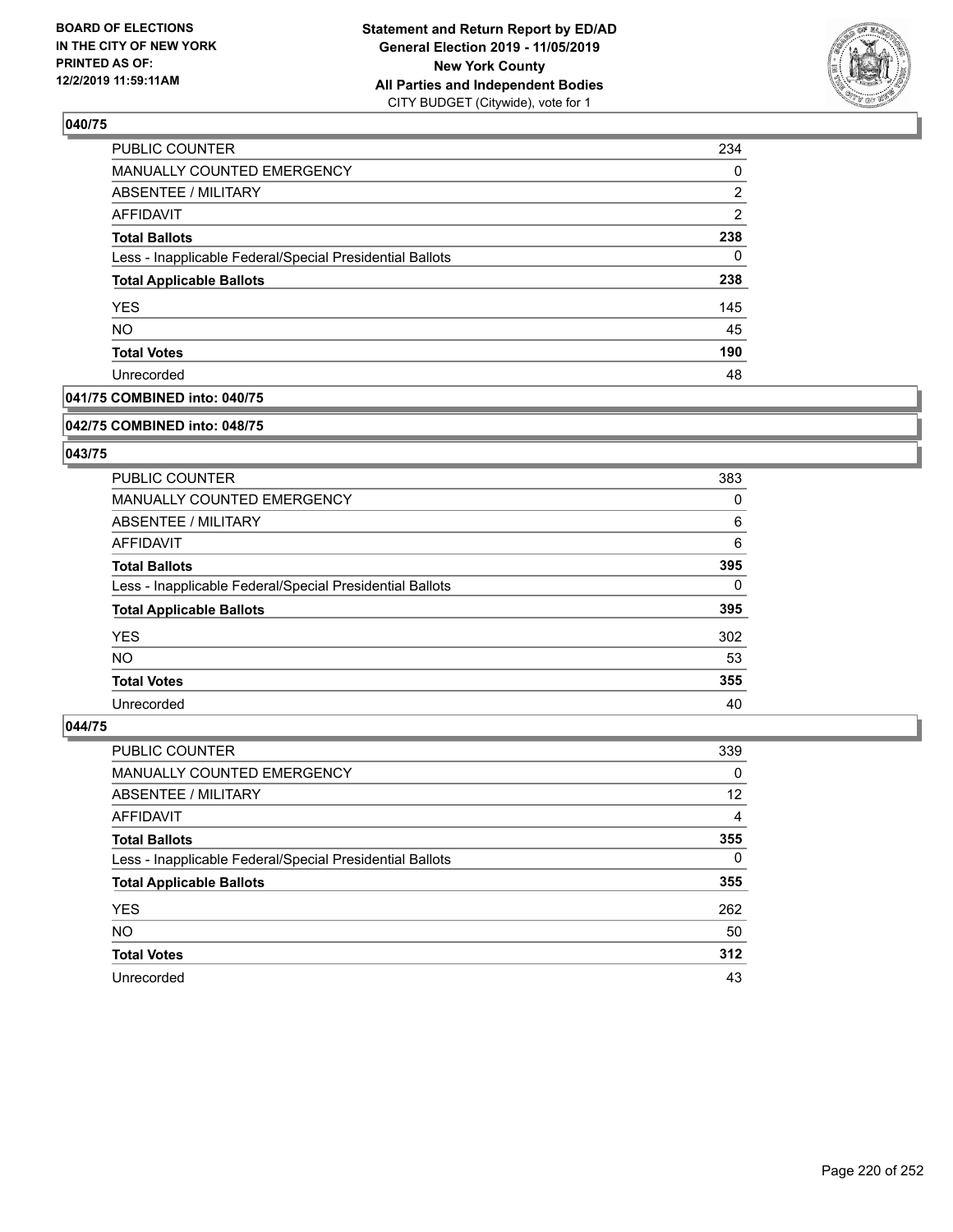

| PUBLIC COUNTER                                           | 283 |
|----------------------------------------------------------|-----|
| MANUALLY COUNTED EMERGENCY                               | 0   |
| <b>ABSENTEE / MILITARY</b>                               |     |
| <b>AFFIDAVIT</b>                                         | 3   |
| <b>Total Ballots</b>                                     | 293 |
| Less - Inapplicable Federal/Special Presidential Ballots | 0   |
| <b>Total Applicable Ballots</b>                          | 293 |
| <b>YES</b>                                               | 215 |
| <b>NO</b>                                                | 38  |
| <b>Total Votes</b>                                       | 253 |
| Unrecorded                                               | 40  |

## **046/75 COMBINED into: 062/75**

#### **047/75 COMBINED into: 044/75**

## **048/75**

| <b>PUBLIC COUNTER</b>                                    | 281 |
|----------------------------------------------------------|-----|
| <b>MANUALLY COUNTED EMERGENCY</b>                        | 0   |
| ABSENTEE / MILITARY                                      |     |
| AFFIDAVIT                                                | 3   |
| <b>Total Ballots</b>                                     | 285 |
| Less - Inapplicable Federal/Special Presidential Ballots | 0   |
| <b>Total Applicable Ballots</b>                          | 285 |
| <b>YES</b>                                               | 209 |
| NO.                                                      | 51  |
| <b>Total Votes</b>                                       | 260 |
| Unrecorded                                               | 25  |

| <b>PUBLIC COUNTER</b>                                    | 164      |
|----------------------------------------------------------|----------|
| <b>MANUALLY COUNTED EMERGENCY</b>                        | 0        |
| ABSENTEE / MILITARY                                      | 3        |
| AFFIDAVIT                                                |          |
| <b>Total Ballots</b>                                     | 168      |
| Less - Inapplicable Federal/Special Presidential Ballots | $\Omega$ |
| <b>Total Applicable Ballots</b>                          | 168      |
| <b>YES</b>                                               | 121      |
| <b>NO</b>                                                | 31       |
| <b>Total Votes</b>                                       | 152      |
| Unrecorded                                               | 16       |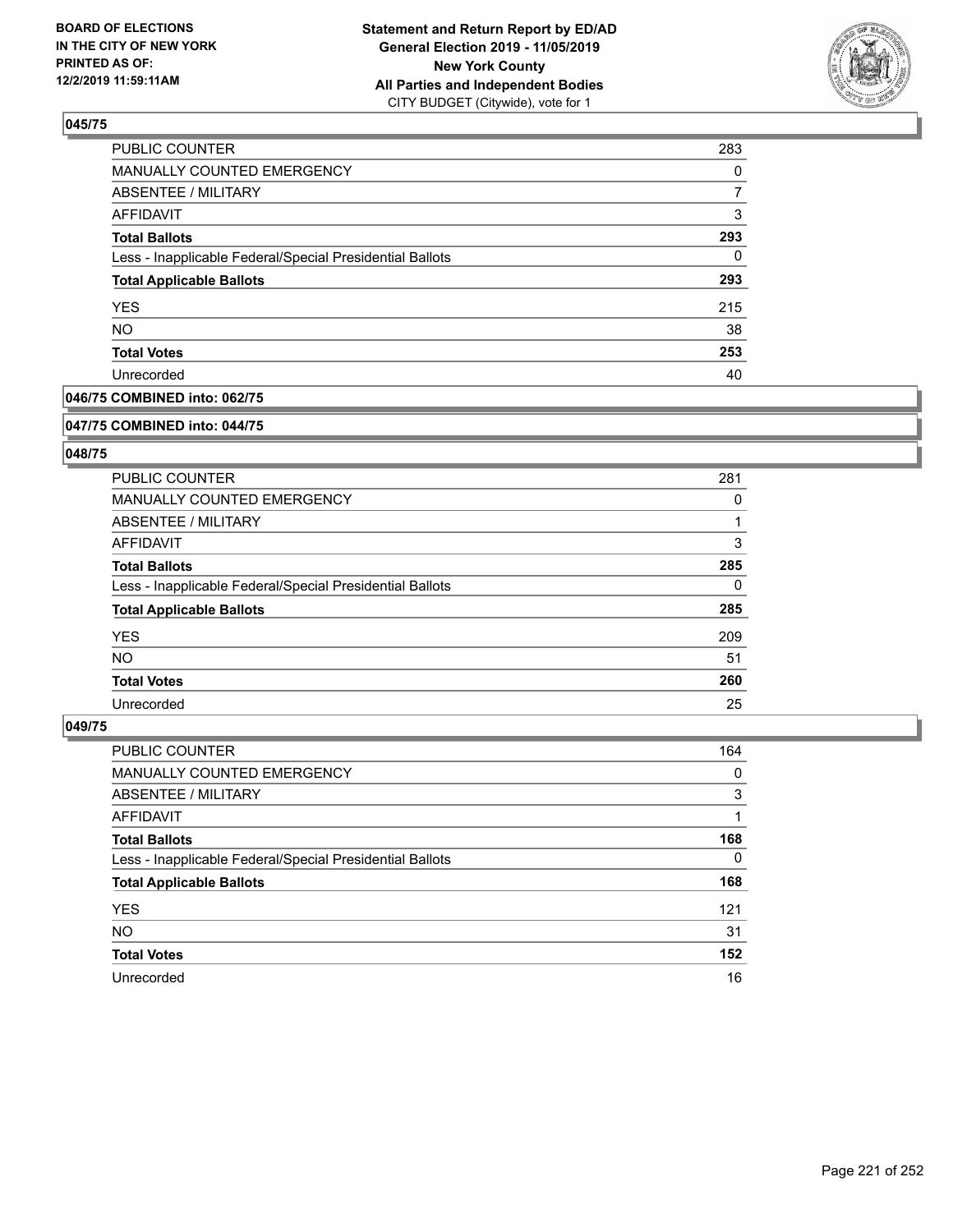

| PUBLIC COUNTER                                           | 93 |
|----------------------------------------------------------|----|
| MANUALLY COUNTED EMERGENCY                               | 0  |
| ABSENTEE / MILITARY                                      | 2  |
| AFFIDAVIT                                                | 0  |
| Total Ballots                                            | 95 |
| Less - Inapplicable Federal/Special Presidential Ballots | 0  |
| <b>Total Applicable Ballots</b>                          | 95 |
| YES                                                      | 64 |
| NO.                                                      | 19 |
| <b>Total Votes</b>                                       | 83 |
| Unrecorded                                               | 12 |

### **051/75**

| PUBLIC COUNTER                                           | 152      |
|----------------------------------------------------------|----------|
| <b>MANUALLY COUNTED EMERGENCY</b>                        | 0        |
| ABSENTEE / MILITARY                                      | 7        |
| <b>AFFIDAVIT</b>                                         | 4        |
| <b>Total Ballots</b>                                     | 163      |
| Less - Inapplicable Federal/Special Presidential Ballots | $\Omega$ |
| <b>Total Applicable Ballots</b>                          | 163      |
| <b>YES</b>                                               | 121      |
| <b>NO</b>                                                | 26       |
| <b>Total Votes</b>                                       | 147      |
| Unrecorded                                               | 16       |
|                                                          |          |

#### **052/75 COMBINED into: 007/73**

**053/75** 

| <b>PUBLIC COUNTER</b>                                    | 267 |
|----------------------------------------------------------|-----|
| MANUALLY COUNTED EMERGENCY                               | 0   |
| ABSENTEE / MILITARY                                      | 5   |
| AFFIDAVIT                                                |     |
| <b>Total Ballots</b>                                     | 273 |
| Less - Inapplicable Federal/Special Presidential Ballots | 0   |
| <b>Total Applicable Ballots</b>                          | 273 |
| <b>YES</b>                                               | 192 |
| <b>NO</b>                                                | 63  |
| <b>Total Votes</b>                                       | 255 |
| Unrecorded                                               | 18  |
| 054/75 COMBINED into: 053/75                             |     |

**055/75 COMBINED into: 011/73**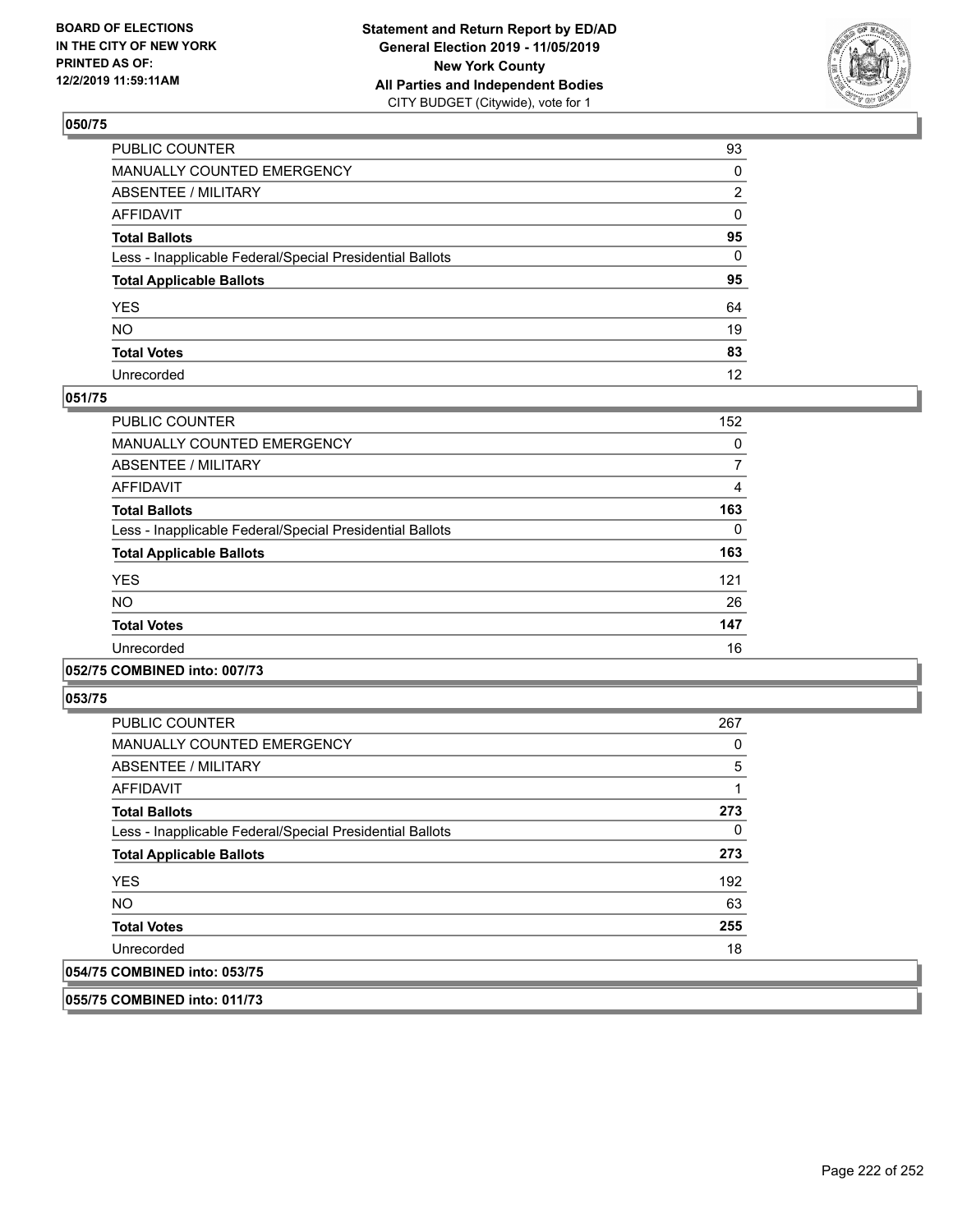

| PUBLIC COUNTER                                           | 247 |
|----------------------------------------------------------|-----|
| MANUALLY COUNTED EMERGENCY                               | 0   |
| <b>ABSENTEE / MILITARY</b>                               |     |
| <b>AFFIDAVIT</b>                                         |     |
| <b>Total Ballots</b>                                     | 255 |
| Less - Inapplicable Federal/Special Presidential Ballots | 0   |
| <b>Total Applicable Ballots</b>                          | 255 |
| <b>YES</b>                                               | 190 |
| <b>NO</b>                                                | 50  |
| <b>Total Votes</b>                                       | 240 |
| Unrecorded                                               | 15  |

### **057/75 COMBINED into: 056/75**

### **058/75**

| PUBLIC COUNTER                                           | 105          |
|----------------------------------------------------------|--------------|
| MANUALLY COUNTED EMERGENCY                               | 0            |
| ABSENTEE / MILITARY                                      |              |
| AFFIDAVIT                                                | $\Omega$     |
| <b>Total Ballots</b>                                     | 106          |
| Less - Inapplicable Federal/Special Presidential Ballots | $\mathbf{0}$ |
| <b>Total Applicable Ballots</b>                          | 106          |
| <b>YES</b>                                               | 72           |
| <b>NO</b>                                                | 27           |
| <b>Total Votes</b>                                       | 99           |
| Unrecorded                                               | 7            |

| <b>PUBLIC COUNTER</b>                                    | 288      |
|----------------------------------------------------------|----------|
| MANUALLY COUNTED EMERGENCY                               | 0        |
| ABSENTEE / MILITARY                                      | 11       |
| AFFIDAVIT                                                | $\Omega$ |
| <b>Total Ballots</b>                                     | 299      |
| Less - Inapplicable Federal/Special Presidential Ballots | $\Omega$ |
| <b>Total Applicable Ballots</b>                          | 299      |
| <b>YES</b>                                               | 213      |
| <b>NO</b>                                                | 65       |
| <b>Total Votes</b>                                       | 278      |
| Unrecorded                                               | 21       |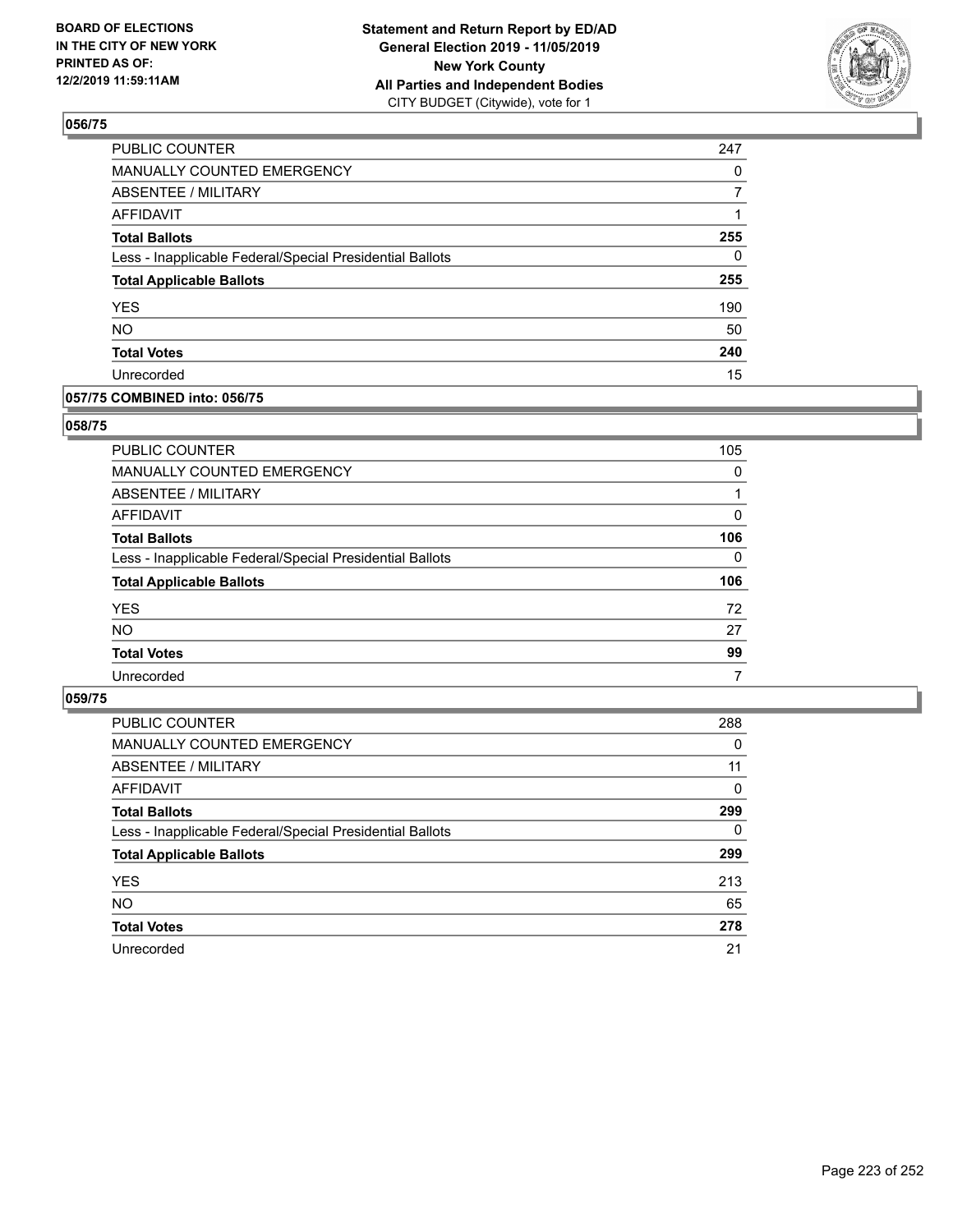

| PUBLIC COUNTER                                           | 13       |
|----------------------------------------------------------|----------|
| <b>MANUALLY COUNTED EMERGENCY</b>                        | 0        |
| ABSENTEE / MILITARY                                      | 0        |
| <b>AFFIDAVIT</b>                                         | 0        |
| <b>Total Ballots</b>                                     | 13       |
| Less - Inapplicable Federal/Special Presidential Ballots | $\Omega$ |
| <b>Total Applicable Ballots</b>                          | 13       |
| <b>YES</b>                                               | 10       |
| <b>NO</b>                                                | 3        |
| <b>Total Votes</b>                                       | 13       |

### **061/75 COMBINED into: 060/75**

## **062/75**

| PUBLIC COUNTER                                           | 213            |
|----------------------------------------------------------|----------------|
| <b>MANUALLY COUNTED EMERGENCY</b>                        | 0              |
| ABSENTEE / MILITARY                                      | 5              |
| AFFIDAVIT                                                | $\overline{2}$ |
| <b>Total Ballots</b>                                     | 220            |
| Less - Inapplicable Federal/Special Presidential Ballots | 0              |
| <b>Total Applicable Ballots</b>                          | 220            |
| <b>YES</b>                                               | 164            |
| <b>NO</b>                                                | 37             |
| <b>Total Votes</b>                                       | 201            |
| Unrecorded                                               | 19             |
|                                                          |                |

| <b>PUBLIC COUNTER</b>                                    | 150          |
|----------------------------------------------------------|--------------|
| <b>MANUALLY COUNTED EMERGENCY</b>                        | 0            |
| ABSENTEE / MILITARY                                      | 4            |
| AFFIDAVIT                                                |              |
| <b>Total Ballots</b>                                     | 155          |
| Less - Inapplicable Federal/Special Presidential Ballots | $\mathbf{0}$ |
| <b>Total Applicable Ballots</b>                          | 155          |
| <b>YES</b>                                               | 111          |
| NO.                                                      | 26           |
| <b>Total Votes</b>                                       | 137          |
| Unrecorded                                               | 18           |
| 064/75 COMBINED into: 059/75                             |              |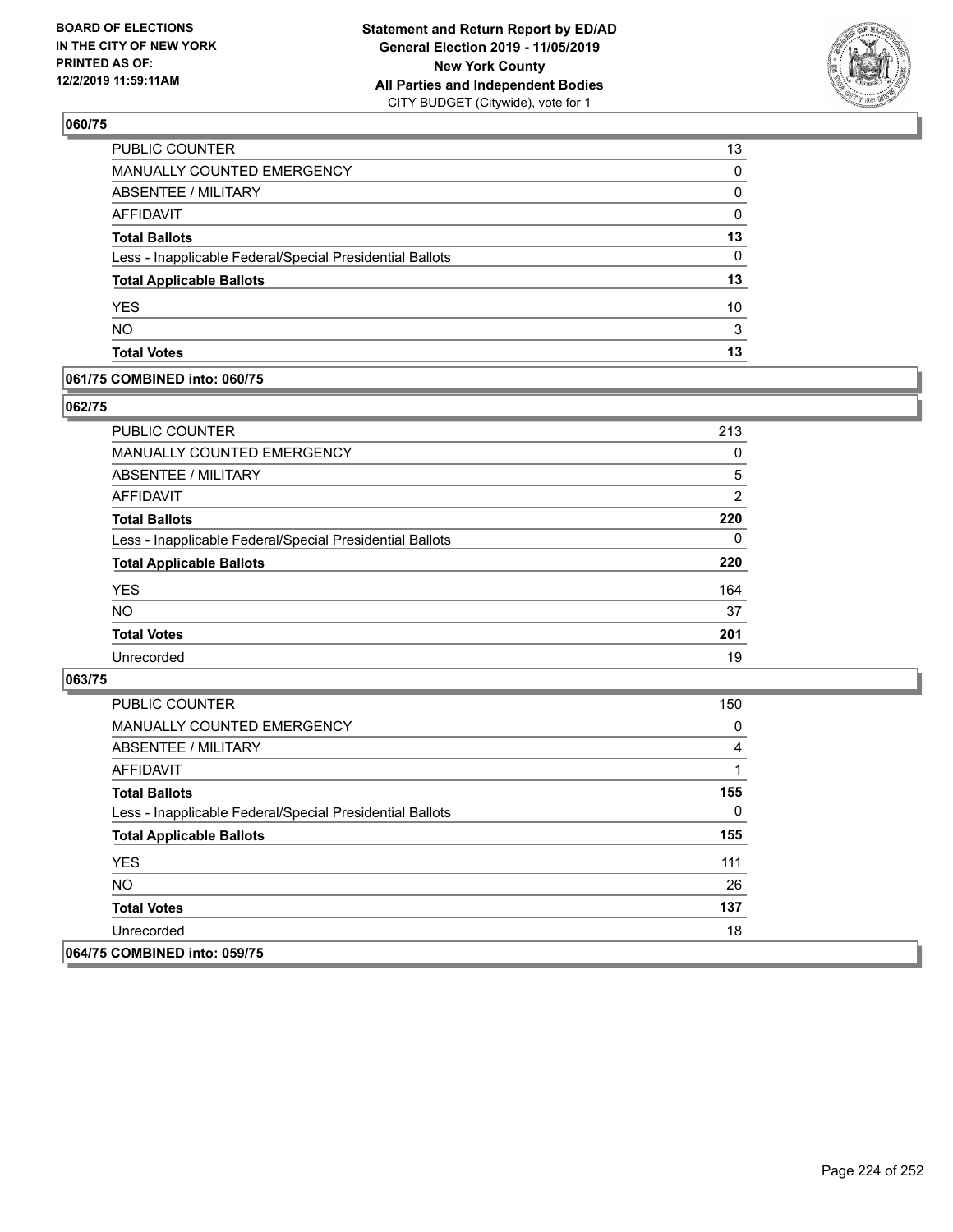

| PUBLIC COUNTER                                           | 108 |
|----------------------------------------------------------|-----|
| MANUALLY COUNTED EMERGENCY                               | 0   |
| ABSENTEE / MILITARY                                      | 2   |
| AFFIDAVIT                                                | 0   |
| Total Ballots                                            | 110 |
| Less - Inapplicable Federal/Special Presidential Ballots | 0   |
| <b>Total Applicable Ballots</b>                          | 110 |
| YES                                                      | 49  |
| NO.                                                      | 27  |
| <b>Total Votes</b>                                       | 76  |
| Unrecorded                                               | 34  |

### **066/75**

| <b>PUBLIC COUNTER</b>                                    | 366            |
|----------------------------------------------------------|----------------|
| <b>MANUALLY COUNTED EMERGENCY</b>                        | $\Omega$       |
| ABSENTEE / MILITARY                                      | 10             |
| AFFIDAVIT                                                | $\overline{2}$ |
| <b>Total Ballots</b>                                     | 378            |
| Less - Inapplicable Federal/Special Presidential Ballots | $\Omega$       |
| <b>Total Applicable Ballots</b>                          | 378            |
| <b>YES</b>                                               | 258            |
| <b>NO</b>                                                | 93             |
| <b>Total Votes</b>                                       | 351            |
| Unrecorded                                               | 27             |

| <b>PUBLIC COUNTER</b>                                    | 161 |
|----------------------------------------------------------|-----|
| <b>MANUALLY COUNTED EMERGENCY</b>                        | 0   |
| ABSENTEE / MILITARY                                      |     |
| AFFIDAVIT                                                |     |
| <b>Total Ballots</b>                                     | 169 |
| Less - Inapplicable Federal/Special Presidential Ballots | 0   |
| <b>Total Applicable Ballots</b>                          | 169 |
| <b>YES</b>                                               | 126 |
| <b>NO</b>                                                | 31  |
| <b>Total Votes</b>                                       | 157 |
| Unrecorded                                               | 12  |
| 068/75 COMBINED into: 008/75                             |     |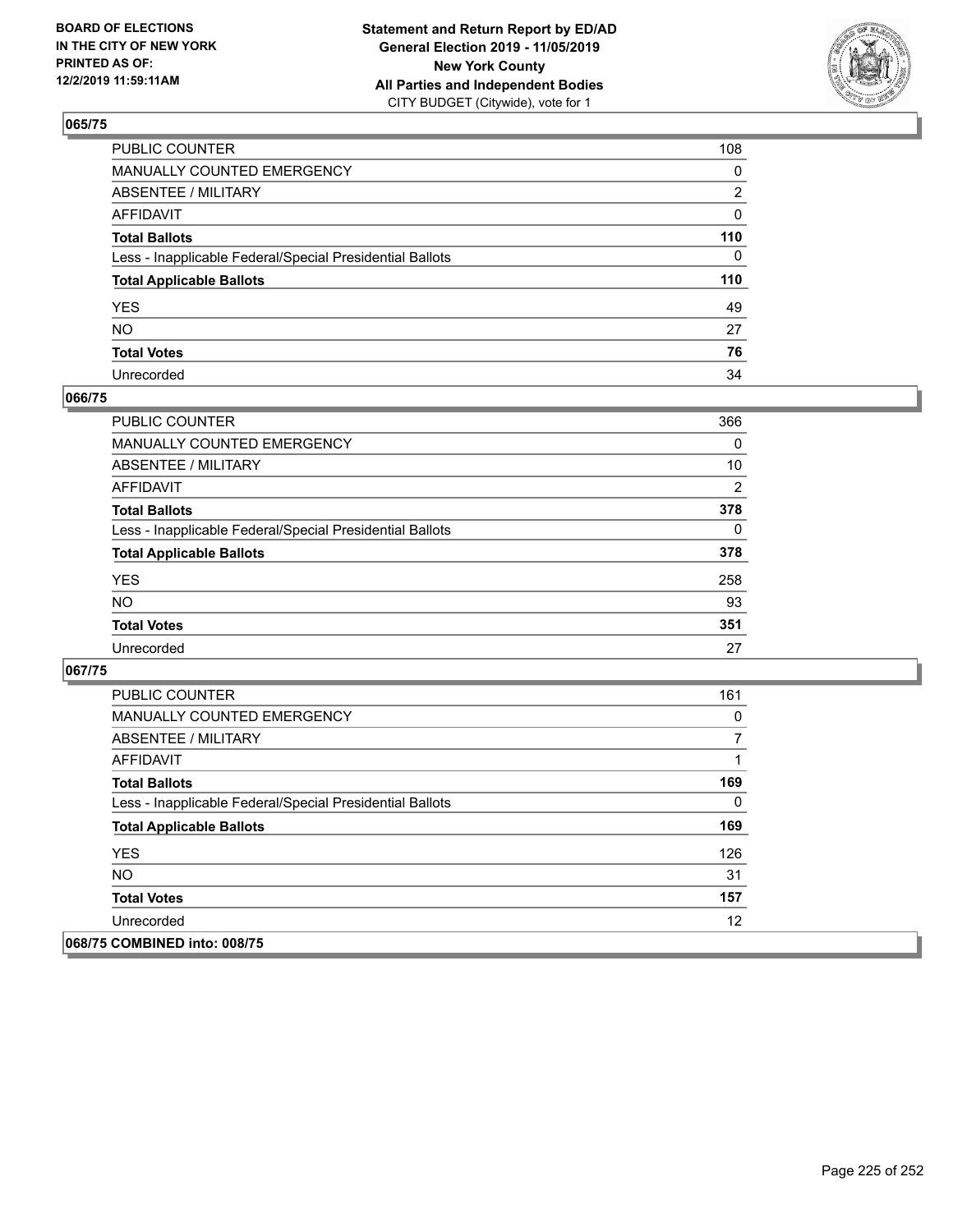

| PUBLIC COUNTER                                           | 165          |
|----------------------------------------------------------|--------------|
| MANUALLY COUNTED EMERGENCY                               | $\mathbf{0}$ |
| ABSENTEE / MILITARY                                      | 6            |
| AFFIDAVIT                                                |              |
| Total Ballots                                            | 172          |
| Less - Inapplicable Federal/Special Presidential Ballots | $\mathbf{0}$ |
| <b>Total Applicable Ballots</b>                          | 172          |
| YES                                                      | 123          |
| NO.                                                      | 39           |
| <b>Total Votes</b>                                       | 162          |
| Unrecorded                                               | 10           |

## **070/75**

| <b>PUBLIC COUNTER</b>                                    | 232      |
|----------------------------------------------------------|----------|
| <b>MANUALLY COUNTED EMERGENCY</b>                        | 0        |
| ABSENTEE / MILITARY                                      | 5        |
| AFFIDAVIT                                                |          |
| <b>Total Ballots</b>                                     | 238      |
| Less - Inapplicable Federal/Special Presidential Ballots | $\Omega$ |
| <b>Total Applicable Ballots</b>                          | 238      |
| <b>YES</b>                                               | 178      |
| <b>NO</b>                                                | 49       |
| <b>Total Votes</b>                                       | 227      |
| Unrecorded                                               | 11       |

| <b>PUBLIC COUNTER</b>                                    | 538            |
|----------------------------------------------------------|----------------|
| <b>MANUALLY COUNTED EMERGENCY</b>                        | $\Omega$       |
| ABSENTEE / MILITARY                                      | 15             |
| AFFIDAVIT                                                | $\overline{2}$ |
| <b>Total Ballots</b>                                     | 555            |
| Less - Inapplicable Federal/Special Presidential Ballots | 0              |
| <b>Total Applicable Ballots</b>                          | 555            |
| <b>YES</b>                                               | 420            |
| NO.                                                      | 90             |
| <b>Total Votes</b>                                       | 510            |
| Unrecorded                                               | 45             |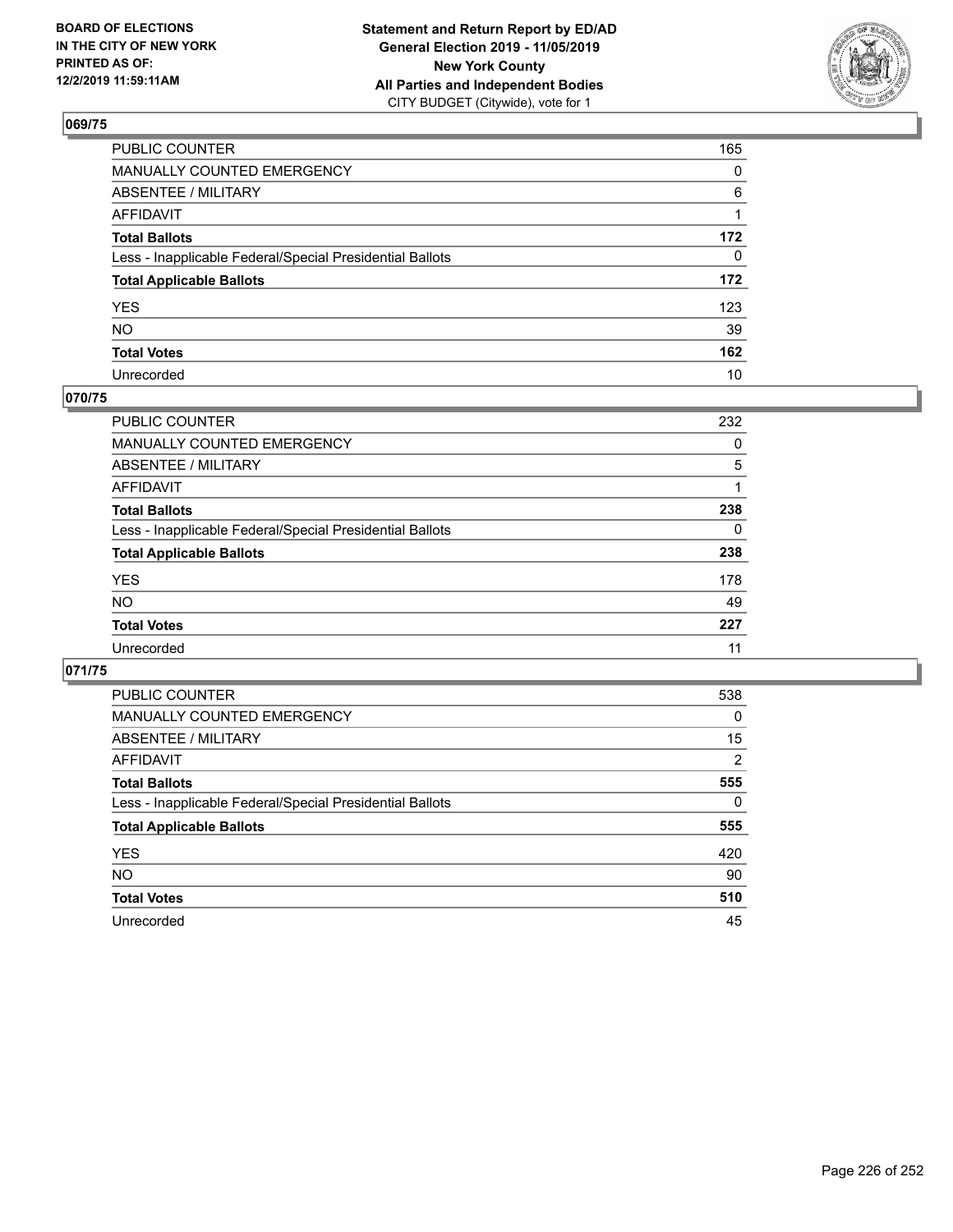

| PUBLIC COUNTER                                           | 491             |
|----------------------------------------------------------|-----------------|
| MANUALLY COUNTED EMERGENCY                               | $\mathbf{0}$    |
| ABSENTEE / MILITARY                                      | 12 <sup>2</sup> |
| AFFIDAVIT                                                | 2               |
| Total Ballots                                            | 505             |
| Less - Inapplicable Federal/Special Presidential Ballots | $\Omega$        |
| <b>Total Applicable Ballots</b>                          | 505             |
| YES                                                      | 386             |
| NO.                                                      | 50              |
| <b>Total Votes</b>                                       | 436             |
| Unrecorded                                               | 69              |

### **073/75**

| PUBLIC COUNTER                                           | 161      |
|----------------------------------------------------------|----------|
| MANUALLY COUNTED EMERGENCY                               | 0        |
| ABSENTEE / MILITARY                                      | 8        |
| AFFIDAVIT                                                |          |
| <b>Total Ballots</b>                                     | 170      |
| Less - Inapplicable Federal/Special Presidential Ballots | $\Omega$ |
| <b>Total Applicable Ballots</b>                          | 170      |
| <b>YES</b>                                               | 129      |
| <b>NO</b>                                                | 27       |
| <b>Total Votes</b>                                       | 156      |
| Unrecorded                                               | 14       |

|                                                          | 111      |
|----------------------------------------------------------|----------|
| PUBLIC COUNTER                                           |          |
| <b>MANUALLY COUNTED EMERGENCY</b>                        | 0        |
| ABSENTEE / MILITARY                                      | 4        |
| AFFIDAVIT                                                | 0        |
| <b>Total Ballots</b>                                     | 115      |
| Less - Inapplicable Federal/Special Presidential Ballots | $\Omega$ |
| <b>Total Applicable Ballots</b>                          | 115      |
| <b>YES</b>                                               | 73       |
| <b>NO</b>                                                | 19       |
| <b>Total Votes</b>                                       | 92       |
| Unrecorded                                               | 23       |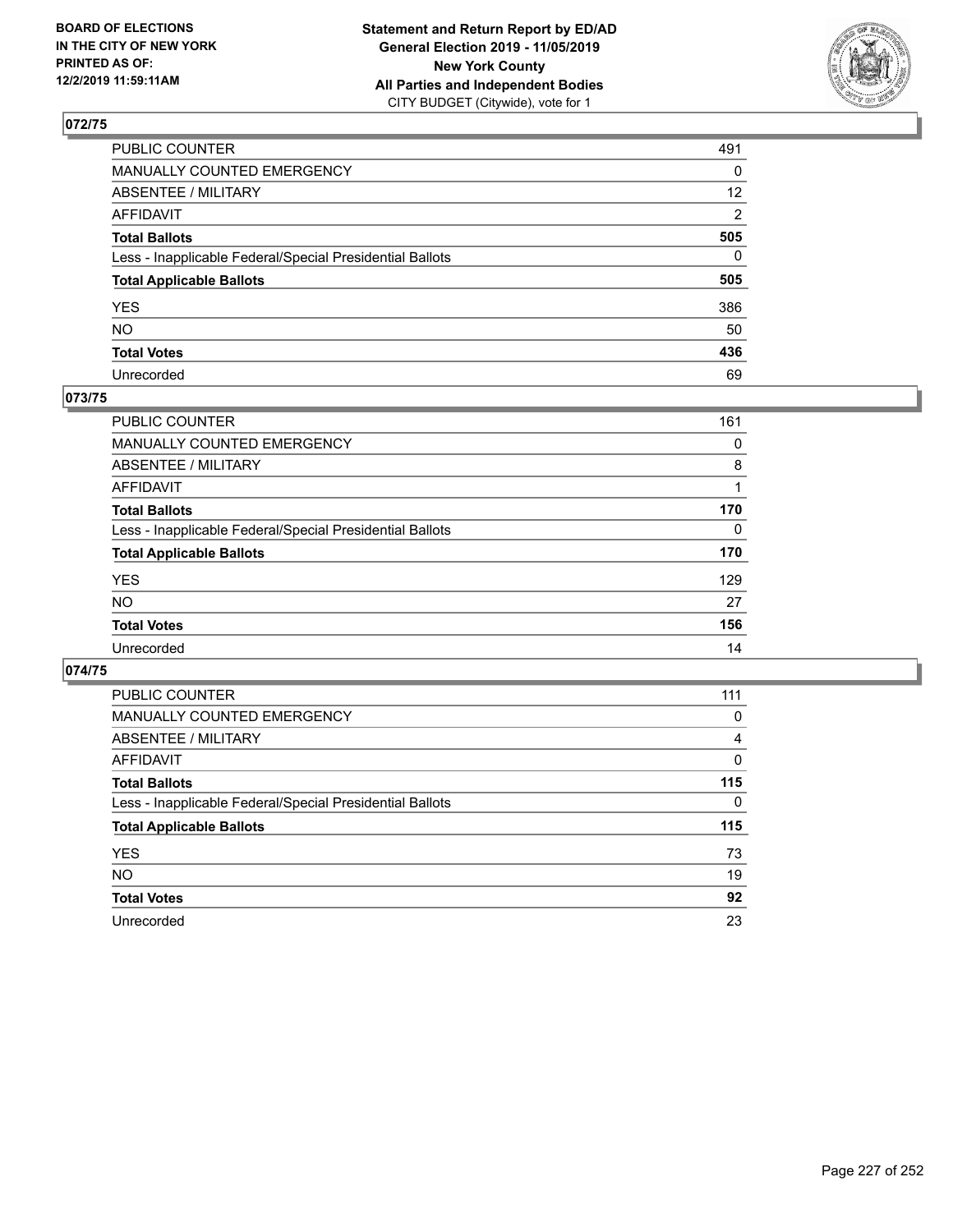

| <b>PUBLIC COUNTER</b>                                    | 97  |
|----------------------------------------------------------|-----|
| MANUALLY COUNTED EMERGENCY                               | 0   |
| ABSENTEE / MILITARY                                      | 5   |
| AFFIDAVIT                                                |     |
| <b>Total Ballots</b>                                     | 103 |
| Less - Inapplicable Federal/Special Presidential Ballots | 0   |
| <b>Total Applicable Ballots</b>                          | 103 |
| <b>YES</b>                                               | 64  |
| <b>NO</b>                                                | 29  |
| <b>Total Votes</b>                                       | 93  |
| Unrecorded                                               | 10  |

#### **076/75 COMBINED into: 065/75**

**077/75 COMBINED into: 067/75**

**078/75 COMBINED into: 069/75**

**079/75 COMBINED into: 071/75**

**080/75 COMBINED into: 082/75**

#### **081/75 COMBINED into: 082/75**

#### **082/75**

| <b>PUBLIC COUNTER</b>                                    | 396 |
|----------------------------------------------------------|-----|
| MANUALLY COUNTED EMERGENCY                               | 0   |
| ABSENTEE / MILITARY                                      | 9   |
| AFFIDAVIT                                                |     |
| <b>Total Ballots</b>                                     | 406 |
| Less - Inapplicable Federal/Special Presidential Ballots | 0   |
| <b>Total Applicable Ballots</b>                          | 406 |
| <b>YES</b>                                               | 314 |
| <b>NO</b>                                                | 63  |
| <b>Total Votes</b>                                       | 377 |
| Unrecorded                                               | 29  |

#### **083/75**

| <b>PUBLIC COUNTER</b>                                    | 301 |
|----------------------------------------------------------|-----|
| <b>MANUALLY COUNTED EMERGENCY</b>                        | 0   |
| ABSENTEE / MILITARY                                      | 4   |
| AFFIDAVIT                                                | 4   |
| <b>Total Ballots</b>                                     | 309 |
| Less - Inapplicable Federal/Special Presidential Ballots | 0   |
| <b>Total Applicable Ballots</b>                          | 309 |
| <b>YES</b>                                               | 243 |
| NO.                                                      | 47  |
| <b>Total Votes</b>                                       | 290 |
| Unrecorded                                               | 19  |
| 084/75 COMBINED into: 115/75                             |     |

**085/75 COMBINED into: 093/75**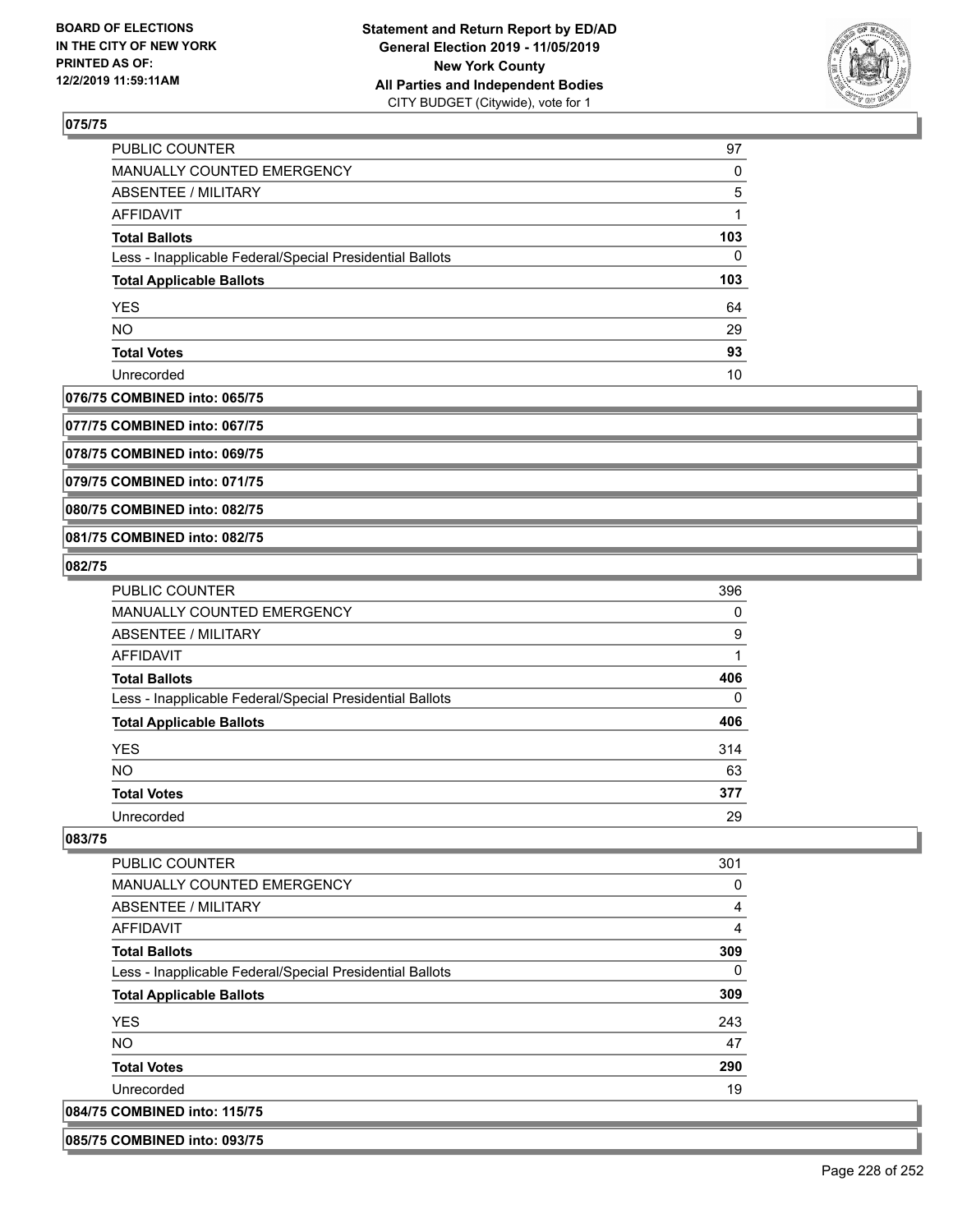

### **086/75 COMBINED into: 020/67**

### **087/75**

| PUBLIC COUNTER                                           | 255      |
|----------------------------------------------------------|----------|
| <b>MANUALLY COUNTED EMERGENCY</b>                        | 0        |
| <b>ABSENTEE / MILITARY</b>                               | 10       |
| AFFIDAVIT                                                |          |
| <b>Total Ballots</b>                                     | 266      |
| Less - Inapplicable Federal/Special Presidential Ballots | $\Omega$ |
| <b>Total Applicable Ballots</b>                          | 266      |
| <b>YES</b>                                               | 184      |
| <b>NO</b>                                                | 66       |
| <b>Total Votes</b>                                       | 250      |
| Unrecorded                                               | 16       |

# **088/75 COMBINED into: 043/73**

## **089/75 COMBINED into: 087/75**

#### **090/75 COMBINED into: 091/75**

#### **091/75**

| <b>PUBLIC COUNTER</b>                                    | 190 |
|----------------------------------------------------------|-----|
| MANUALLY COUNTED EMERGENCY                               | 0   |
| ABSENTEE / MILITARY                                      | 10  |
| AFFIDAVIT                                                | 0   |
| <b>Total Ballots</b>                                     | 200 |
| Less - Inapplicable Federal/Special Presidential Ballots | 0   |
| <b>Total Applicable Ballots</b>                          | 200 |
| <b>YES</b>                                               | 129 |
| <b>NO</b>                                                | 58  |
| <b>Total Votes</b>                                       | 187 |
| Unrecorded                                               | 13  |

| PUBLIC COUNTER                                           | 161      |
|----------------------------------------------------------|----------|
| MANUALLY COUNTED EMERGENCY                               | 0        |
| <b>ABSENTEE / MILITARY</b>                               | 3        |
| AFFIDAVIT                                                |          |
| <b>Total Ballots</b>                                     | 165      |
| Less - Inapplicable Federal/Special Presidential Ballots | $\Omega$ |
| <b>Total Applicable Ballots</b>                          | 165      |
| <b>YES</b>                                               | 103      |
| <b>NO</b>                                                | 41       |
| <b>Total Votes</b>                                       | 144      |
| Unrecorded                                               | 21       |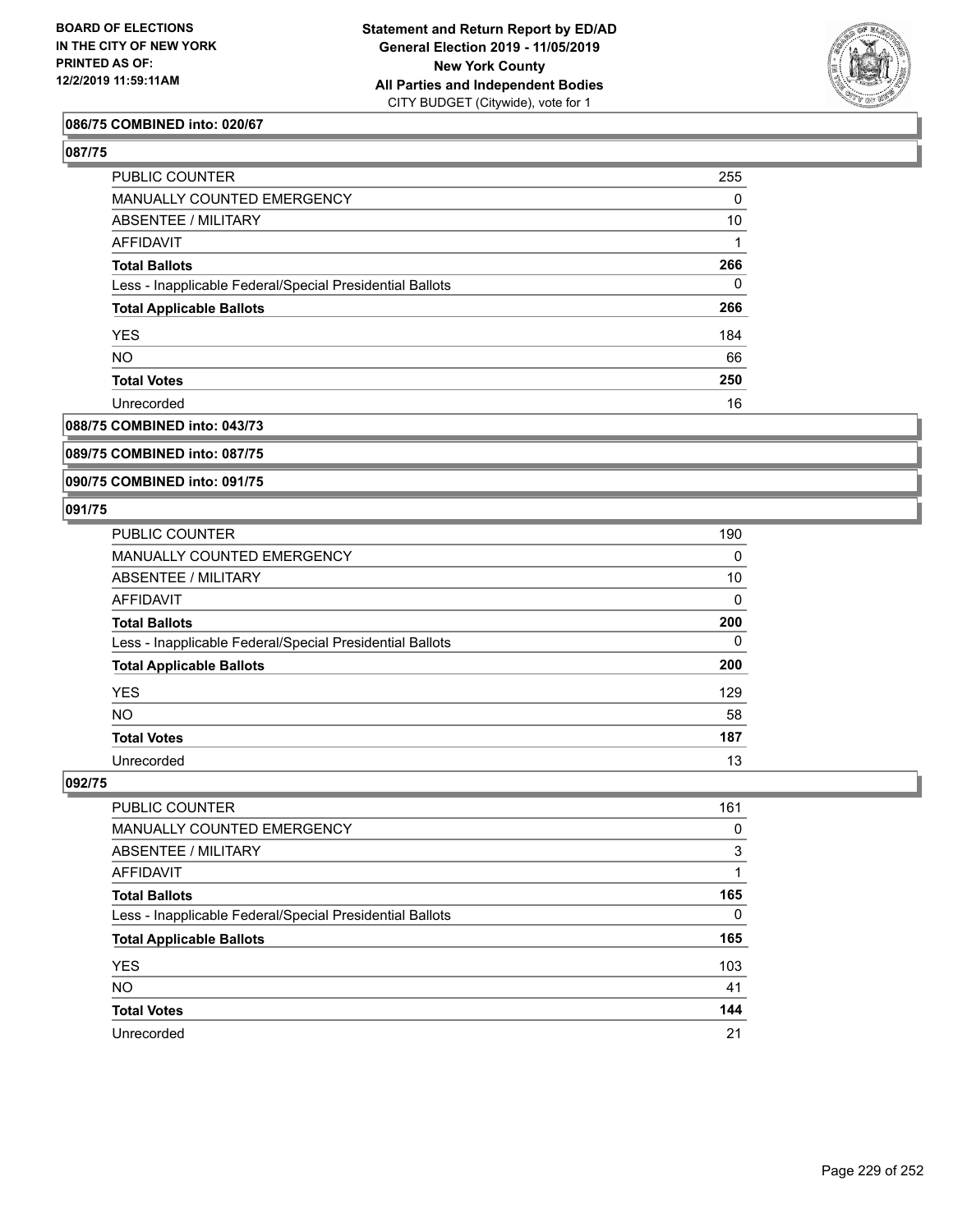

| PUBLIC COUNTER                                           | 117 |
|----------------------------------------------------------|-----|
| MANUALLY COUNTED EMERGENCY                               | 0   |
| <b>ABSENTEE / MILITARY</b>                               | 4   |
| <b>AFFIDAVIT</b>                                         |     |
| <b>Total Ballots</b>                                     | 122 |
| Less - Inapplicable Federal/Special Presidential Ballots | 0   |
| <b>Total Applicable Ballots</b>                          | 122 |
| <b>YES</b>                                               | 81  |
| <b>NO</b>                                                | 22  |
| <b>Total Votes</b>                                       | 103 |
| Unrecorded                                               | 19  |

#### **094/75 COMBINED into: 066/75**

#### **095/75 COMBINED into: 066/75**

**096/75 COMBINED into: 027/67**

#### **097/75**

| <b>PUBLIC COUNTER</b>                                    | 318            |
|----------------------------------------------------------|----------------|
| <b>MANUALLY COUNTED EMERGENCY</b>                        | 0              |
| ABSENTEE / MILITARY                                      | 10             |
| <b>AFFIDAVIT</b>                                         | $\overline{2}$ |
| <b>Total Ballots</b>                                     | 330            |
| Less - Inapplicable Federal/Special Presidential Ballots | 0              |
| <b>Total Applicable Ballots</b>                          | 330            |
| <b>YES</b>                                               | 227            |
| <b>NO</b>                                                | 78             |
| <b>Total Votes</b>                                       | 305            |
| Unrecorded                                               | 25             |
|                                                          |                |

# **098/75 COMBINED into: 097/75**

#### **099/75**

**100/75 COMBINED into: 099/75**

| <b>PUBLIC COUNTER</b>                                    | 297 |
|----------------------------------------------------------|-----|
| <b>MANUALLY COUNTED EMERGENCY</b>                        | 0   |
| ABSENTEE / MILITARY                                      | 10  |
| AFFIDAVIT                                                | 1   |
| <b>Total Ballots</b>                                     | 308 |
| Less - Inapplicable Federal/Special Presidential Ballots | 0   |
| <b>Total Applicable Ballots</b>                          | 308 |
| <b>YES</b>                                               | 233 |
| <b>NO</b>                                                | 56  |
| <b>Total Votes</b>                                       | 289 |
| Unrecorded                                               | 19  |
| <b>COMBINED into: 099/75</b>                             |     |

# **101/75 COMBINED into: 048/75**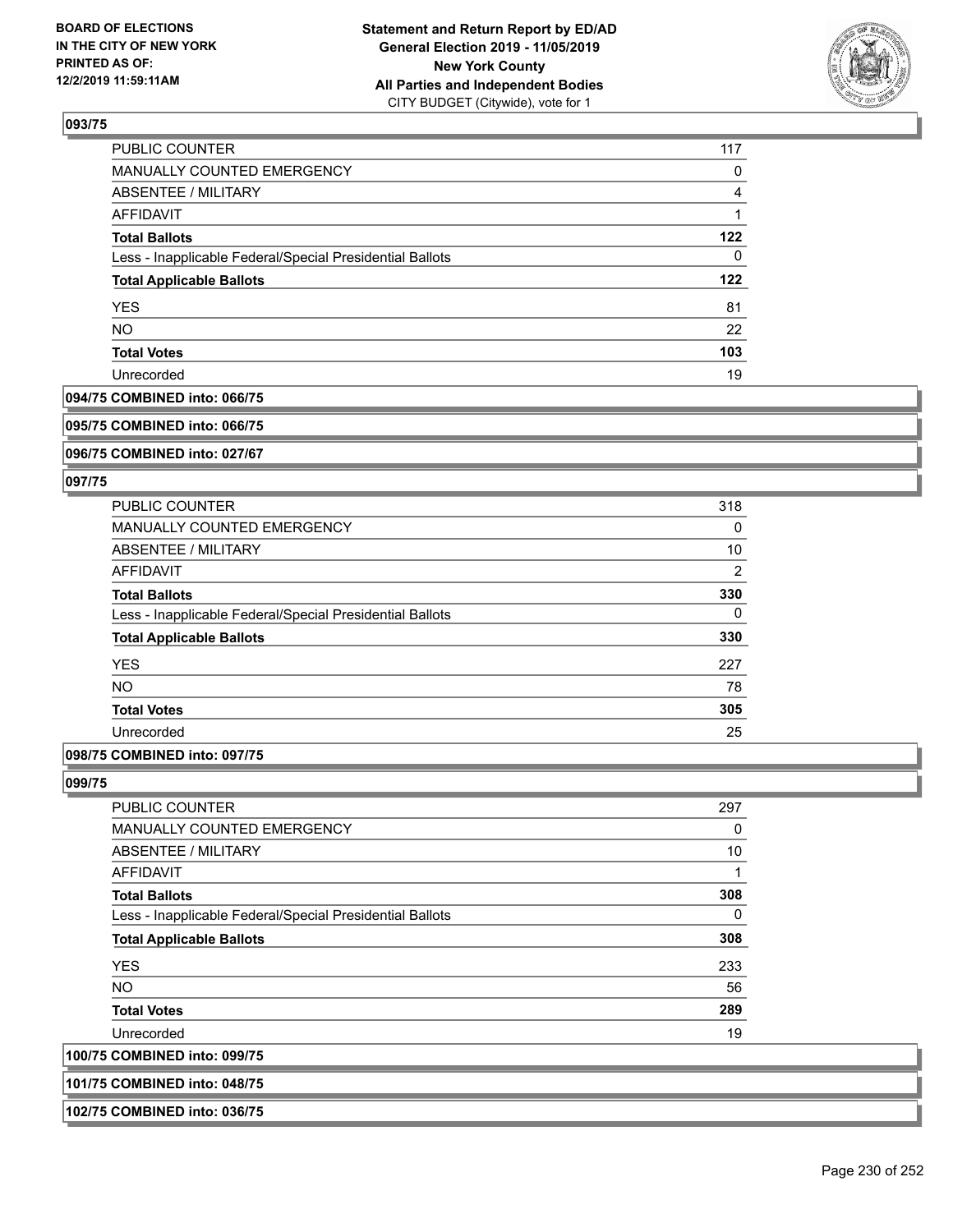

| <b>Total Votes</b>                                       | 0        |
|----------------------------------------------------------|----------|
| <b>NO</b>                                                | $\Omega$ |
| YES                                                      | 0        |
| <b>Total Applicable Ballots</b>                          | 0        |
| Less - Inapplicable Federal/Special Presidential Ballots | 0        |
| <b>Total Ballots</b>                                     | 0        |
| AFFIDAVIT                                                | 0        |
| <b>ABSENTEE / MILITARY</b>                               | 0        |
| <b>MANUALLY COUNTED EMERGENCY</b>                        | $\Omega$ |
| PUBLIC COUNTER                                           | $\Omega$ |

### **104/75**

| PUBLIC COUNTER                                           | 0 |
|----------------------------------------------------------|---|
| MANUALLY COUNTED EMERGENCY                               | 0 |
| ABSENTEE / MILITARY                                      | 0 |
| AFFIDAVIT                                                | 0 |
| <b>Total Ballots</b>                                     | 0 |
| Less - Inapplicable Federal/Special Presidential Ballots | 0 |
| <b>Total Applicable Ballots</b>                          | 0 |
| YES                                                      | 0 |
| NO.                                                      | O |
| <b>Total Votes</b>                                       |   |
|                                                          |   |

**105/75 COMBINED into: 037/75**

**106/75 COMBINED into: 104/75**

#### **107/75 COMBINED into: 083/75**

**108/75** 

| <b>PUBLIC COUNTER</b>                                    | 208 |
|----------------------------------------------------------|-----|
| MANUALLY COUNTED EMERGENCY                               | 0   |
| ABSENTEE / MILITARY                                      | 6   |
| AFFIDAVIT                                                |     |
| <b>Total Ballots</b>                                     | 215 |
| Less - Inapplicable Federal/Special Presidential Ballots |     |
| <b>Total Applicable Ballots</b>                          | 215 |
| <b>YES</b>                                               | 149 |
| <b>NO</b>                                                | 37  |
| <b>Total Votes</b>                                       | 186 |
| Unrecorded                                               | 29  |
| 109/75 COMBINED into: 057/74                             |     |

**110/75 COMBINED into: 013/75**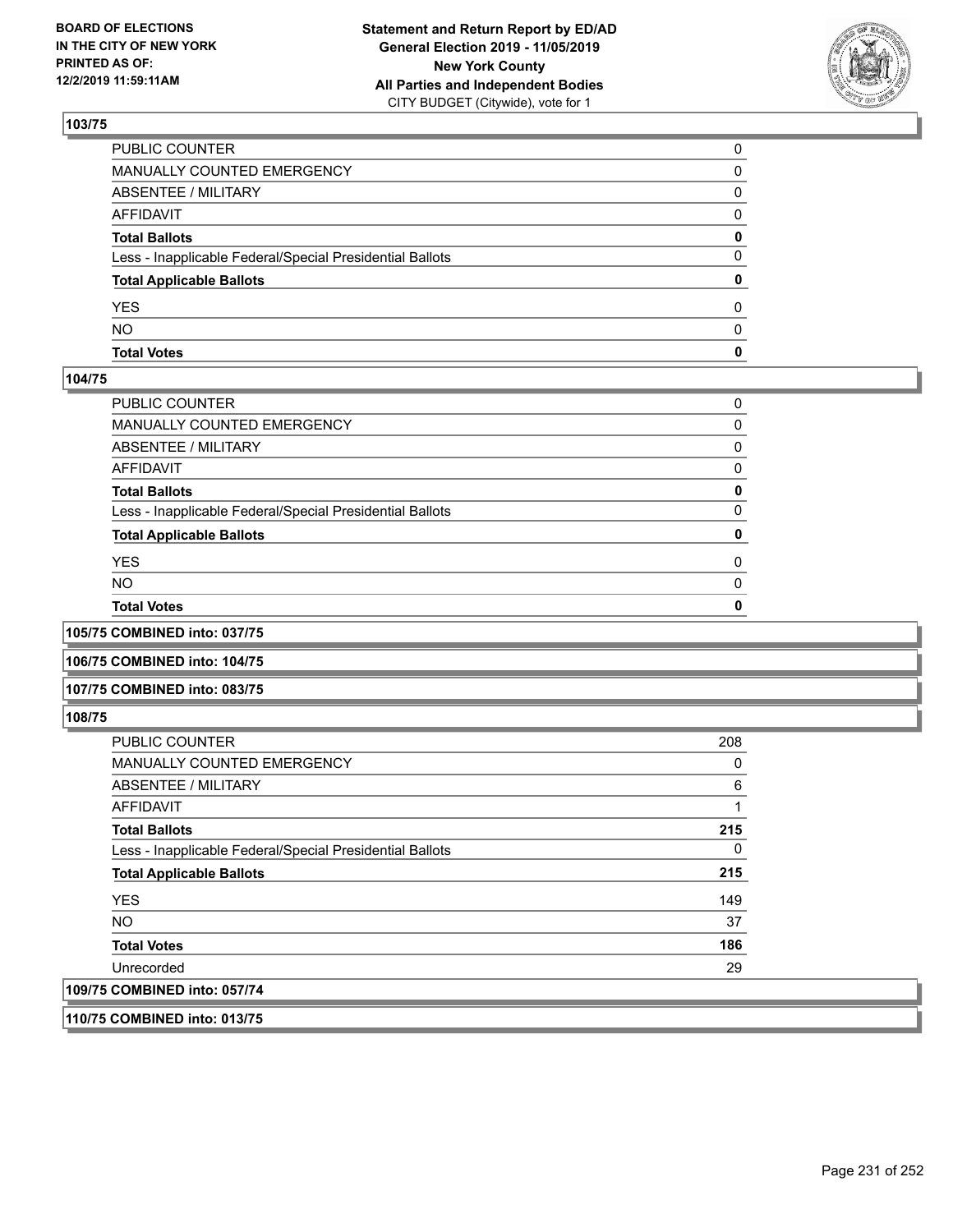

| PUBLIC COUNTER                                           | 284          |
|----------------------------------------------------------|--------------|
| MANUALLY COUNTED EMERGENCY                               | $\mathbf{0}$ |
| ABSENTEE / MILITARY                                      | 5            |
| AFFIDAVIT                                                |              |
| Total Ballots                                            | 290          |
| Less - Inapplicable Federal/Special Presidential Ballots | 0            |
| <b>Total Applicable Ballots</b>                          | 290          |
| YES                                                      | 229          |
| NO.                                                      | 41           |
| <b>Total Votes</b>                                       | 270          |
| Unrecorded                                               | 20           |

### **112/75**

| <b>PUBLIC COUNTER</b>                                    | 372 |
|----------------------------------------------------------|-----|
| MANUALLY COUNTED EMERGENCY                               | 0   |
| ABSENTEE / MILITARY                                      | 5   |
| AFFIDAVIT                                                |     |
| <b>Total Ballots</b>                                     | 378 |
| Less - Inapplicable Federal/Special Presidential Ballots | 0   |
| <b>Total Applicable Ballots</b>                          | 378 |
| <b>YES</b>                                               | 290 |
| <b>NO</b>                                                | 59  |
| <b>Total Votes</b>                                       | 349 |
| Unrecorded                                               | 29  |
|                                                          |     |

**113/75 COMBINED into: 019/75**

### **114/75 COMBINED into: 038/75**

| <b>PUBLIC COUNTER</b>                                    | 316 |
|----------------------------------------------------------|-----|
| <b>MANUALLY COUNTED EMERGENCY</b>                        | 0   |
| ABSENTEE / MILITARY                                      | 5   |
| <b>AFFIDAVIT</b>                                         |     |
| <b>Total Ballots</b>                                     | 322 |
| Less - Inapplicable Federal/Special Presidential Ballots | 0   |
| <b>Total Applicable Ballots</b>                          | 322 |
| <b>YES</b>                                               | 230 |
| <b>NO</b>                                                | 59  |
| <b>Total Votes</b>                                       | 289 |
| Unrecorded                                               | 33  |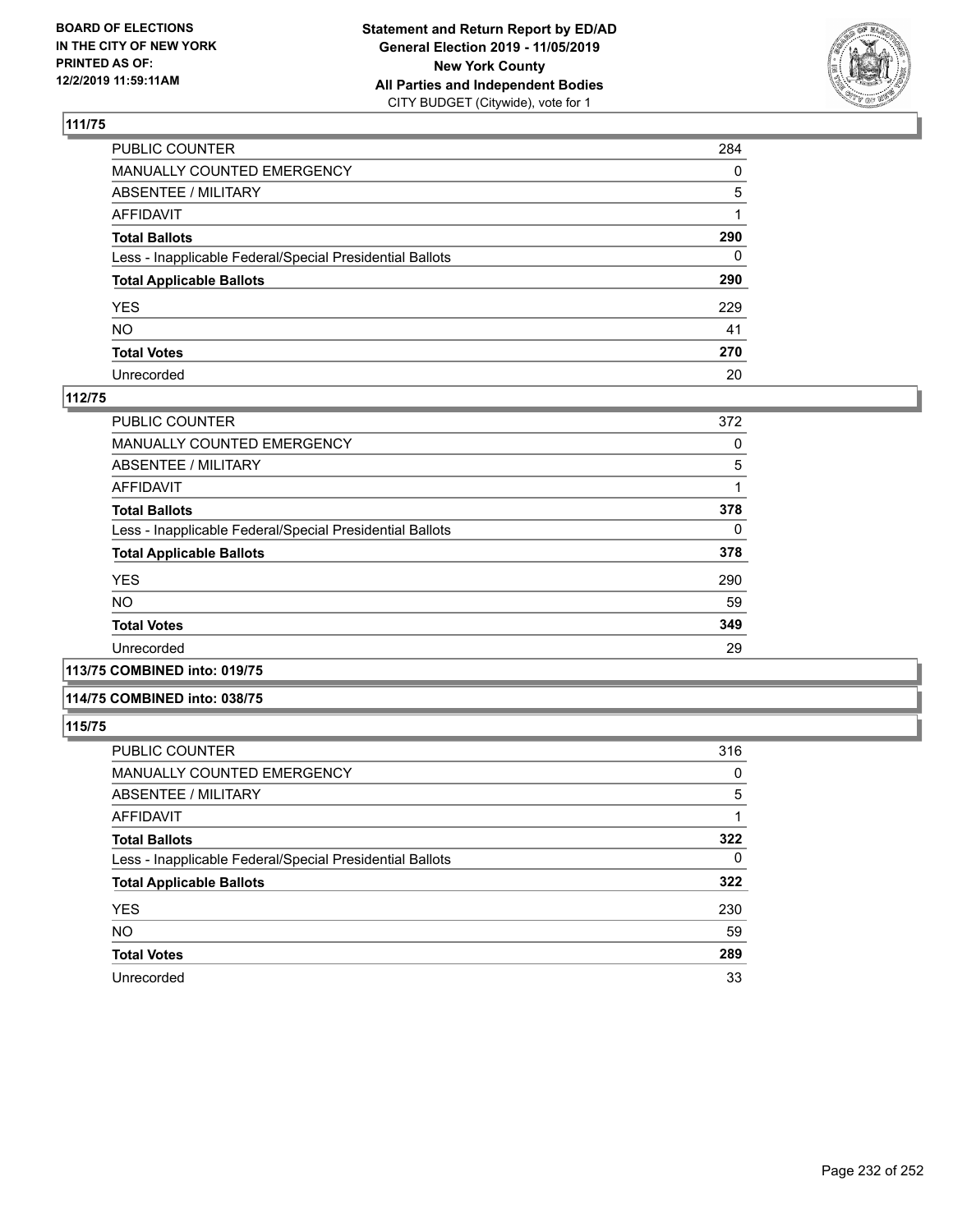

| PUBLIC COUNTER                                           | 312          |
|----------------------------------------------------------|--------------|
| MANUALLY COUNTED EMERGENCY                               | $\mathbf{0}$ |
| ABSENTEE / MILITARY                                      | 9            |
| AFFIDAVIT                                                | 2            |
| Total Ballots                                            | 323          |
| Less - Inapplicable Federal/Special Presidential Ballots | 0            |
| <b>Total Applicable Ballots</b>                          | 323          |
| YES                                                      | 237          |
| NO.                                                      | 70           |
| <b>Total Votes</b>                                       | 307          |
| Unrecorded                                               | 16           |

### **002/76**

| <b>PUBLIC COUNTER</b>                                    | 203            |
|----------------------------------------------------------|----------------|
| MANUALLY COUNTED EMERGENCY                               | 0              |
| ABSENTEE / MILITARY                                      | $\overline{2}$ |
| AFFIDAVIT                                                |                |
| <b>Total Ballots</b>                                     | 206            |
| Less - Inapplicable Federal/Special Presidential Ballots | 0              |
| <b>Total Applicable Ballots</b>                          | 206            |
| <b>YES</b>                                               | 136            |
| <b>NO</b>                                                | 55             |
| <b>Total Votes</b>                                       | 191            |
| Unrecorded                                               | 15             |
|                                                          |                |

**003/76 COMBINED into: 001/76**

#### **004/76 COMBINED into: 006/76**

#### **005/76 COMBINED into: 050/73**

| <b>PUBLIC COUNTER</b>                                    | 301      |
|----------------------------------------------------------|----------|
| MANUALLY COUNTED EMERGENCY                               | 0        |
| ABSENTEE / MILITARY                                      | 6        |
| AFFIDAVIT                                                | 2        |
| <b>Total Ballots</b>                                     | 309      |
| Less - Inapplicable Federal/Special Presidential Ballots | $\Omega$ |
| <b>Total Applicable Ballots</b>                          | 309      |
| <b>YES</b>                                               | 203      |
| <b>NO</b>                                                | 84       |
| <b>Total Votes</b>                                       | 287      |
| Unrecorded                                               | 22       |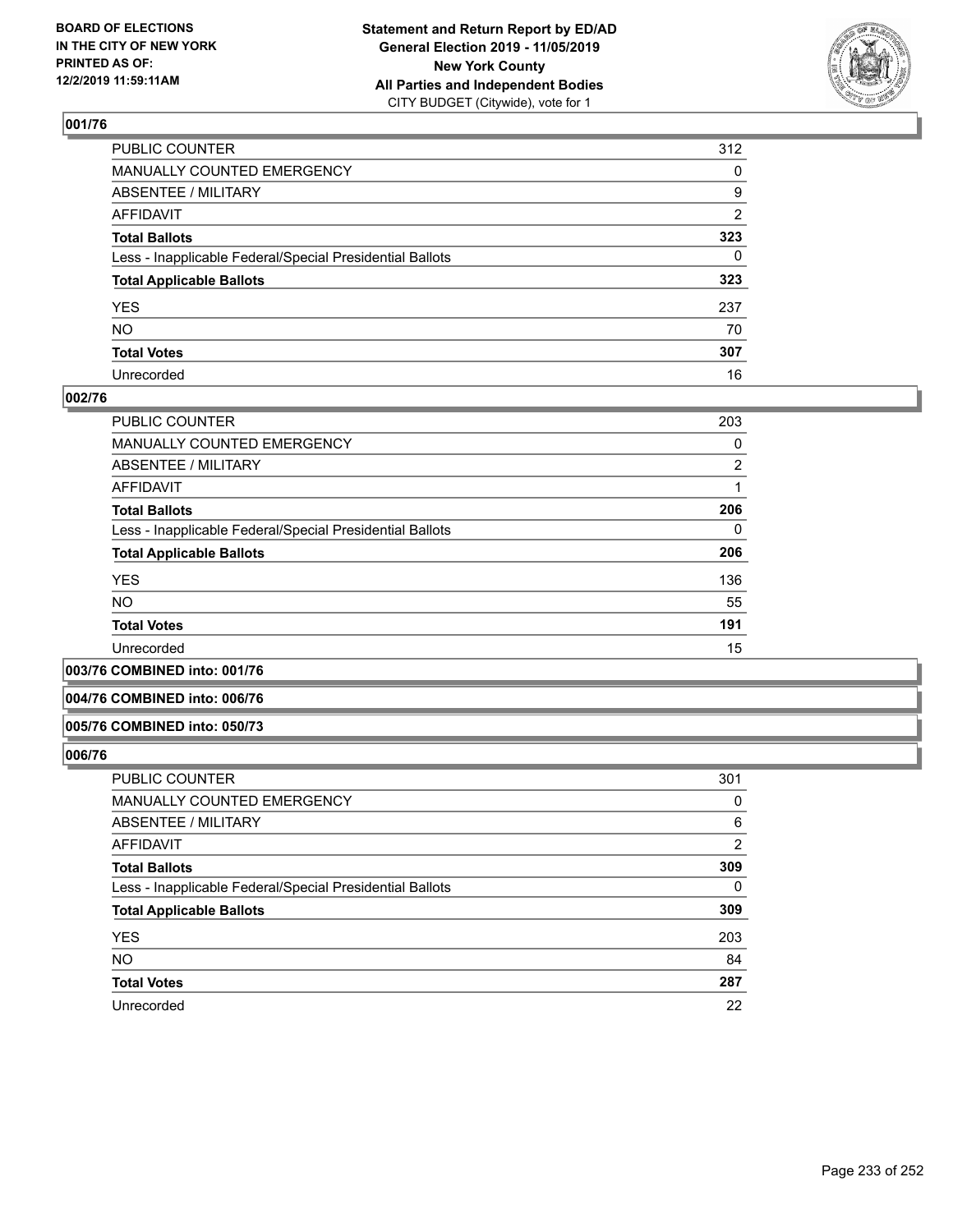

| PUBLIC COUNTER                                           | 269            |
|----------------------------------------------------------|----------------|
| MANUALLY COUNTED EMERGENCY                               | 0              |
| <b>ABSENTEE / MILITARY</b>                               | 4              |
| <b>AFFIDAVIT</b>                                         | $\overline{4}$ |
| <b>Total Ballots</b>                                     | 277            |
| Less - Inapplicable Federal/Special Presidential Ballots | 0              |
| <b>Total Applicable Ballots</b>                          | 277            |
| <b>YES</b>                                               | 191            |
| <b>NO</b>                                                | 75             |
| <b>Total Votes</b>                                       | 266            |
| Unrecorded                                               | 11             |

### **008/76 COMBINED into: 007/76**

### **009/76**

| PUBLIC COUNTER                                           | 196      |
|----------------------------------------------------------|----------|
| <b>MANUALLY COUNTED EMERGENCY</b>                        | 0        |
| ABSENTEE / MILITARY                                      | 13       |
| AFFIDAVIT                                                |          |
| <b>Total Ballots</b>                                     | 210      |
| Less - Inapplicable Federal/Special Presidential Ballots | $\Omega$ |
| <b>Total Applicable Ballots</b>                          | 210      |
| <b>YES</b>                                               | 132      |
| <b>NO</b>                                                | 64       |
| <b>Total Votes</b>                                       | 196      |
| Unrecorded                                               | 14       |

| <b>PUBLIC COUNTER</b>                                    | 324 |
|----------------------------------------------------------|-----|
| <b>MANUALLY COUNTED EMERGENCY</b>                        | 0   |
| ABSENTEE / MILITARY                                      | 3   |
| AFFIDAVIT                                                | 2   |
| <b>Total Ballots</b>                                     | 329 |
| Less - Inapplicable Federal/Special Presidential Ballots | 0   |
| <b>Total Applicable Ballots</b>                          | 329 |
| <b>YES</b>                                               | 227 |
| NO.                                                      | 84  |
| <b>Total Votes</b>                                       | 311 |
| Unrecorded                                               | 18  |
| 011/76 COMBINED into: 010/76                             |     |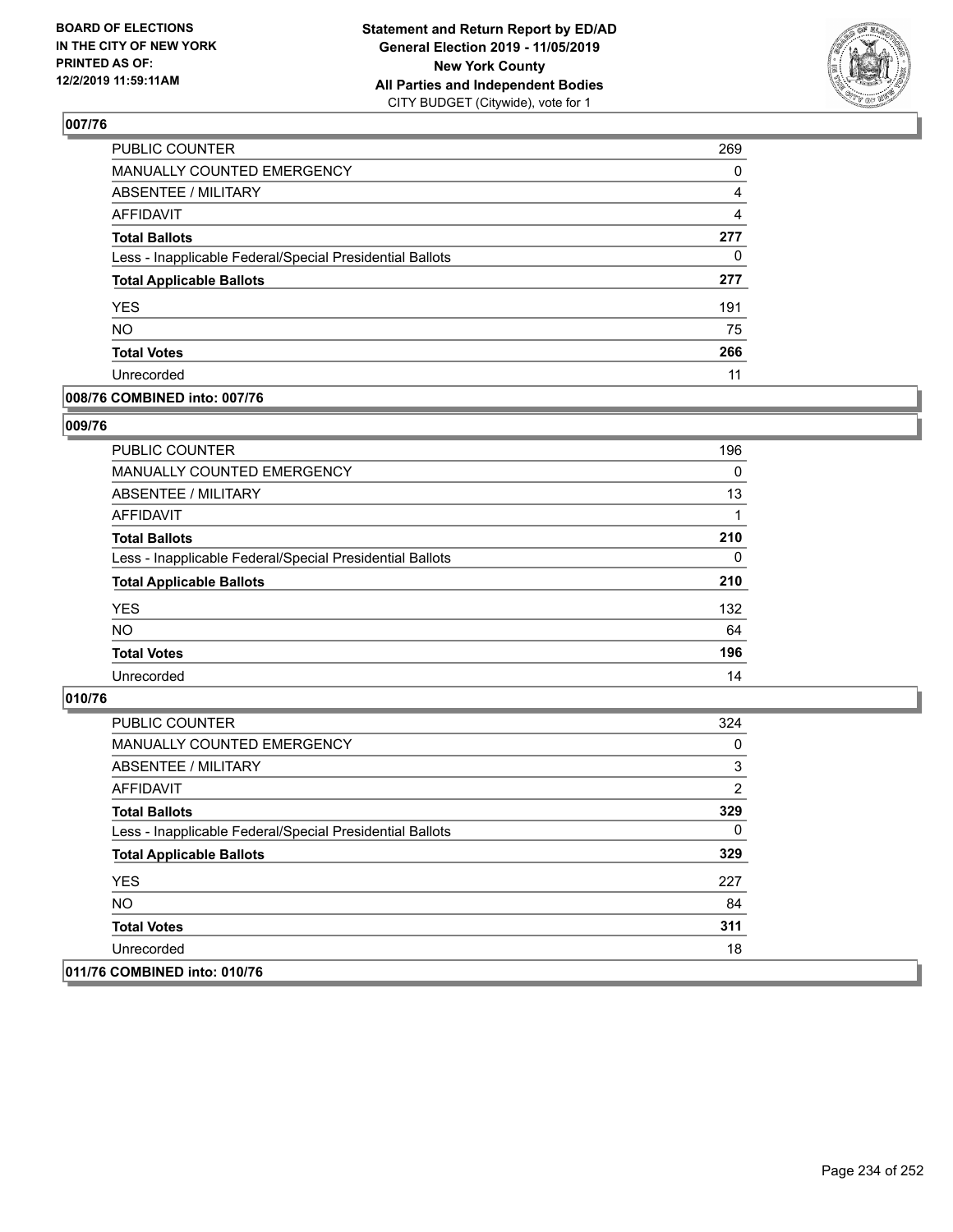

| PUBLIC COUNTER                                           | 280 |
|----------------------------------------------------------|-----|
| <b>MANUALLY COUNTED EMERGENCY</b>                        | 0   |
| <b>ABSENTEE / MILITARY</b>                               | 10  |
| <b>AFFIDAVIT</b>                                         | 3   |
| <b>Total Ballots</b>                                     | 293 |
| Less - Inapplicable Federal/Special Presidential Ballots | 0   |
| <b>Total Applicable Ballots</b>                          | 293 |
| <b>YES</b>                                               | 180 |
| <b>NO</b>                                                | 76  |
| <b>Total Votes</b>                                       | 256 |
| Unrecorded                                               | 37  |

### **013/76 COMBINED into: 012/76**

### **014/76**

| <b>PUBLIC COUNTER</b>                                    | 253 |
|----------------------------------------------------------|-----|
| MANUALLY COUNTED EMERGENCY                               | 0   |
| ABSENTEE / MILITARY                                      | 2   |
| AFFIDAVIT                                                | 6   |
| <b>Total Ballots</b>                                     | 261 |
| Less - Inapplicable Federal/Special Presidential Ballots | 0   |
| <b>Total Applicable Ballots</b>                          | 261 |
| <b>YES</b>                                               | 177 |
| <b>NO</b>                                                | 77  |
| <b>Total Votes</b>                                       | 254 |
| Unrecorded                                               | 7   |

## **015/76 COMBINED into: 014/76**

**016/76** 

| <b>PUBLIC COUNTER</b>                                    | 435      |
|----------------------------------------------------------|----------|
| <b>MANUALLY COUNTED EMERGENCY</b>                        | 0        |
| ABSENTEE / MILITARY                                      | 6        |
| AFFIDAVIT                                                |          |
| <b>Total Ballots</b>                                     | 442      |
| Less - Inapplicable Federal/Special Presidential Ballots | $\Omega$ |
| <b>Total Applicable Ballots</b>                          | 442      |
| <b>YES</b>                                               | 305      |
| NO.                                                      | 105      |
| <b>Total Votes</b>                                       | 410      |
| Unrecorded                                               | 32       |
| 017/76 COMBINED into: 016/76                             |          |

**018/76 COMBINED into: 020/76**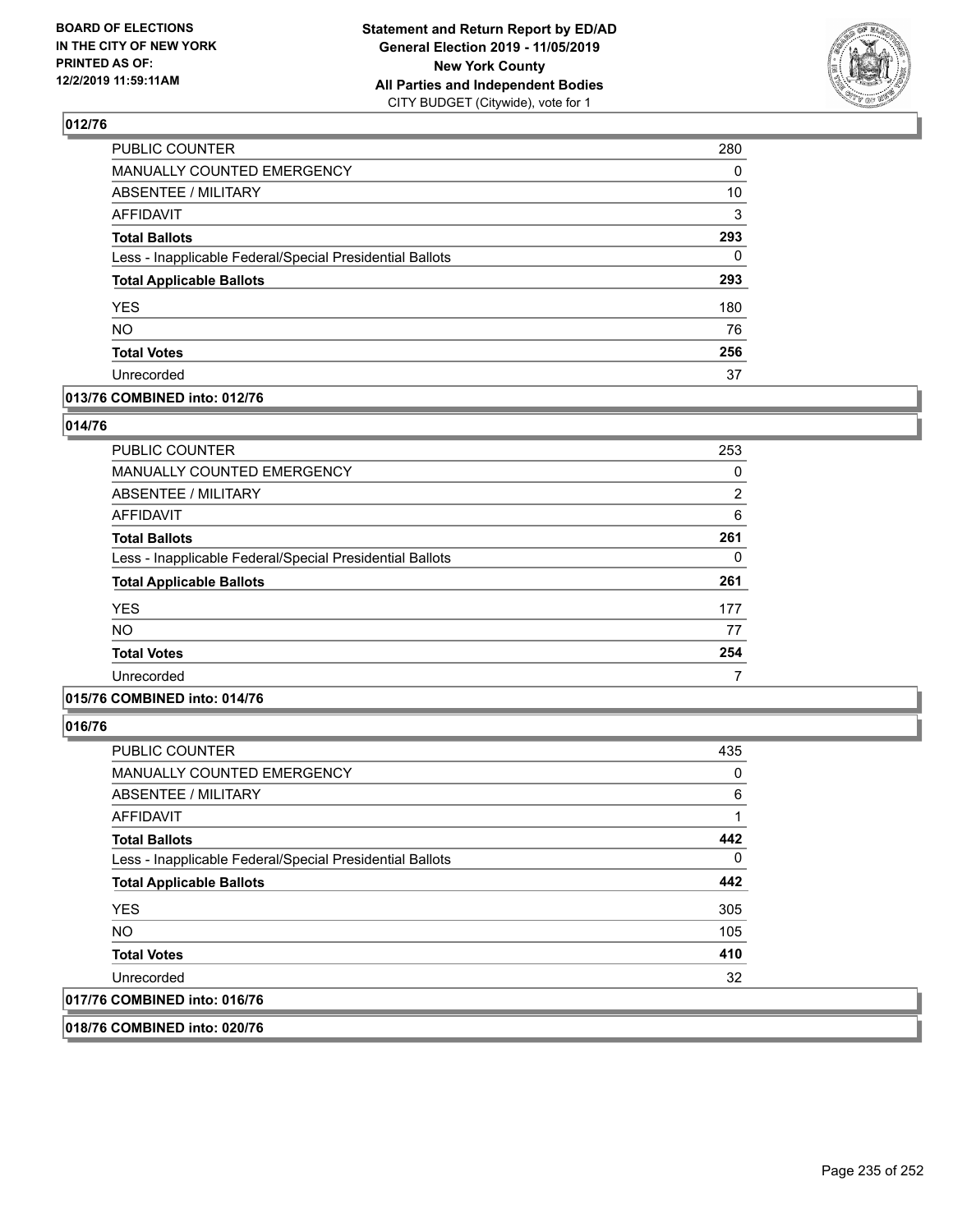

| PUBLIC COUNTER                                           | 240            |
|----------------------------------------------------------|----------------|
| MANUALLY COUNTED EMERGENCY                               | $\mathbf{0}$   |
| ABSENTEE / MILITARY                                      | $\overline{7}$ |
| AFFIDAVIT                                                | $\overline{2}$ |
| Total Ballots                                            | 249            |
| Less - Inapplicable Federal/Special Presidential Ballots | $\mathbf{0}$   |
| <b>Total Applicable Ballots</b>                          | 249            |
| YES                                                      | 170            |
| NO.                                                      | 64             |
| <b>Total Votes</b>                                       | 234            |
| Unrecorded                                               | 15             |

### **020/76**

| <b>PUBLIC COUNTER</b>                                    | 307            |
|----------------------------------------------------------|----------------|
| MANUALLY COUNTED EMERGENCY                               | 0              |
| ABSENTEE / MILITARY                                      | 36             |
| AFFIDAVIT                                                | $\overline{2}$ |
| <b>Total Ballots</b>                                     | 345            |
| Less - Inapplicable Federal/Special Presidential Ballots | $\Omega$       |
| <b>Total Applicable Ballots</b>                          | 345            |
| <b>YES</b>                                               | 222            |
| <b>NO</b>                                                | 90             |
| <b>Total Votes</b>                                       | 312            |
| Unrecorded                                               | 33             |

| PUBLIC COUNTER                                           | 369      |
|----------------------------------------------------------|----------|
| <b>MANUALLY COUNTED EMERGENCY</b>                        | $\Omega$ |
| ABSENTEE / MILITARY                                      | 20       |
| <b>AFFIDAVIT</b>                                         |          |
| <b>Total Ballots</b>                                     | 390      |
| Less - Inapplicable Federal/Special Presidential Ballots | $\Omega$ |
| <b>Total Applicable Ballots</b>                          | 390      |
| <b>YES</b>                                               | 267      |
| <b>NO</b>                                                | 103      |
| <b>Total Votes</b>                                       | 370      |
| Unrecorded                                               | 20       |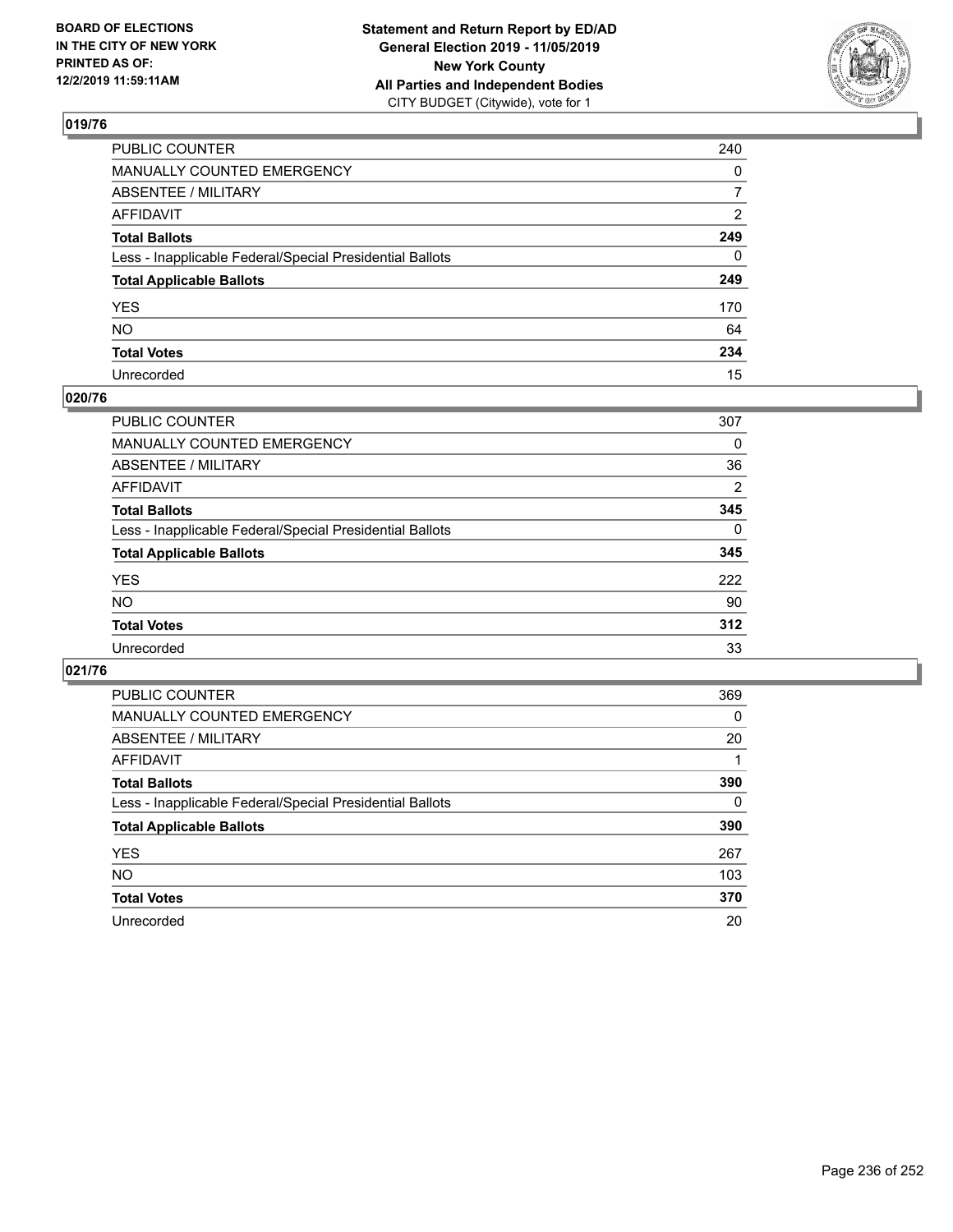

| 237 |
|-----|
| 0   |
| 2   |
| 3   |
| 242 |
| 0   |
| 242 |
| 151 |
| 75  |
| 226 |
| 16  |
|     |

## **023/76 COMBINED into: 022/76**

#### **024/76 COMBINED into: 019/76**

## **025/76**

| <b>PUBLIC COUNTER</b>                                    | 198      |
|----------------------------------------------------------|----------|
| <b>MANUALLY COUNTED EMERGENCY</b>                        | 0        |
| ABSENTEE / MILITARY                                      | 6        |
| AFFIDAVIT                                                |          |
| <b>Total Ballots</b>                                     | 205      |
| Less - Inapplicable Federal/Special Presidential Ballots | $\Omega$ |
| <b>Total Applicable Ballots</b>                          | 205      |
| <b>YES</b>                                               | 141      |
| NO.                                                      | 55       |
| <b>Total Votes</b>                                       | 196      |
| Unrecorded                                               | 9        |

| PUBLIC COUNTER                                           | 324      |
|----------------------------------------------------------|----------|
| MANUALLY COUNTED EMERGENCY                               | 0        |
| ABSENTEE / MILITARY                                      | 15       |
| AFFIDAVIT                                                | 4        |
| <b>Total Ballots</b>                                     | 343      |
| Less - Inapplicable Federal/Special Presidential Ballots | $\Omega$ |
| <b>Total Applicable Ballots</b>                          | 343      |
| <b>YES</b>                                               | 211      |
| <b>NO</b>                                                | 112      |
| <b>Total Votes</b>                                       | 323      |
| Unrecorded                                               | 20       |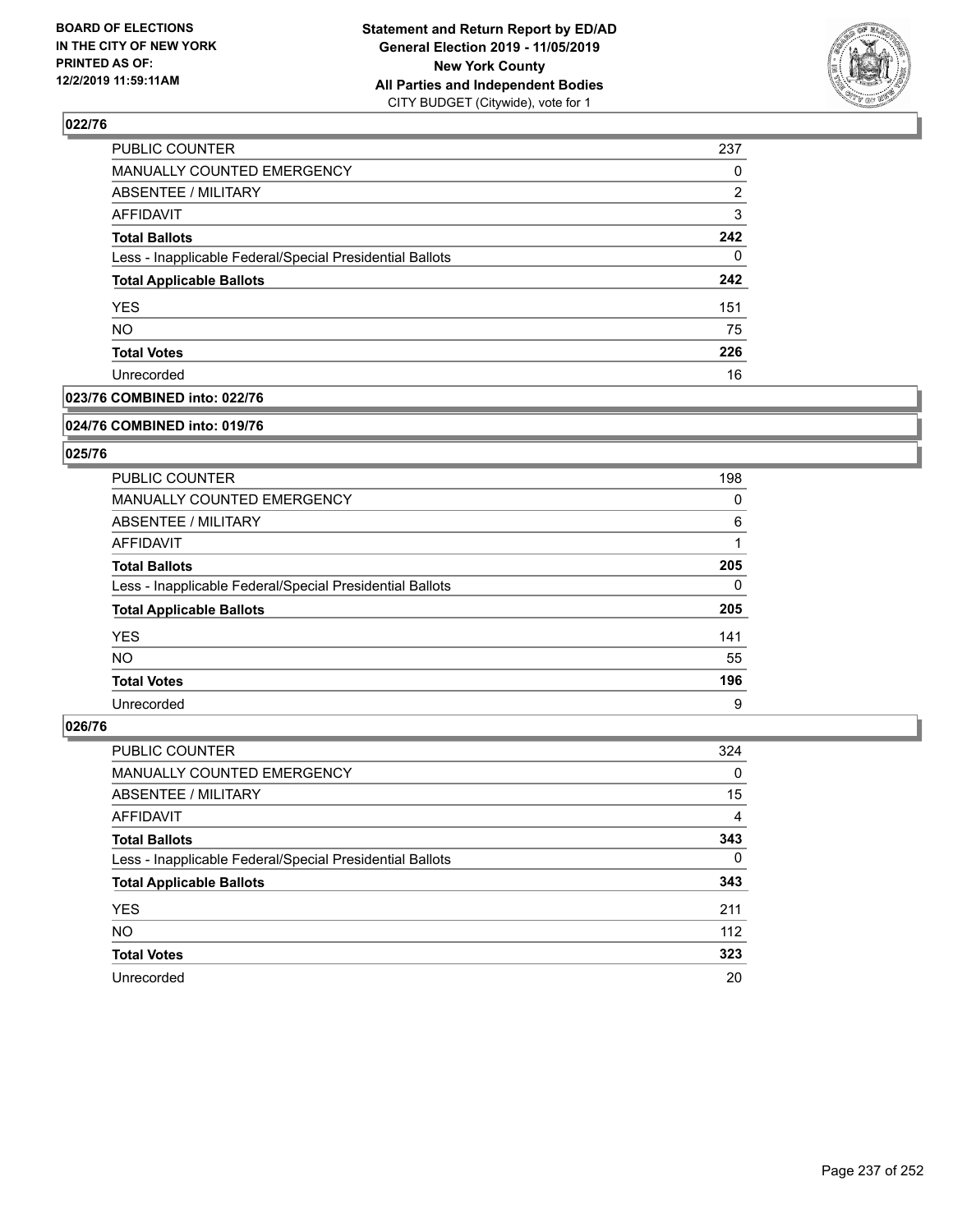

| MANUALLY COUNTED EMERGENCY<br>ABSENTEE / MILITARY<br><b>AFFIDAVIT</b> | 0<br>6<br>3 |
|-----------------------------------------------------------------------|-------------|
|                                                                       |             |
|                                                                       |             |
|                                                                       |             |
| <b>Total Ballots</b>                                                  | 400         |
| Less - Inapplicable Federal/Special Presidential Ballots              | 0           |
| <b>Total Applicable Ballots</b>                                       | 400         |
| <b>YES</b>                                                            | 271         |
|                                                                       | 105         |
| NO.                                                                   |             |
| <b>Total Votes</b>                                                    | 376         |

### **028/76 COMBINED into: 027/76**

### **029/76**

| <b>PUBLIC COUNTER</b>                                    | 116 |
|----------------------------------------------------------|-----|
| MANUALLY COUNTED EMERGENCY                               | 0   |
| ABSENTEE / MILITARY                                      | 3   |
| AFFIDAVIT                                                | 0   |
| <b>Total Ballots</b>                                     | 119 |
| Less - Inapplicable Federal/Special Presidential Ballots | 0   |
| <b>Total Applicable Ballots</b>                          | 119 |
| <b>YES</b>                                               | 80  |
| <b>NO</b>                                                | 31  |
| <b>Total Votes</b>                                       | 111 |
| Unrecorded                                               | 8   |

### **030/76 COMBINED into: 037/76**

### **031/76 COMBINED into: 026/76**

#### **032/76 COMBINED into: 034/76**

| <b>PUBLIC COUNTER</b>                                    | 282 |
|----------------------------------------------------------|-----|
| MANUALLY COUNTED EMERGENCY                               | 0   |
| ABSENTEE / MILITARY                                      | 4   |
| AFFIDAVIT                                                | 4   |
| <b>Total Ballots</b>                                     | 290 |
| Less - Inapplicable Federal/Special Presidential Ballots | 0   |
| <b>Total Applicable Ballots</b>                          | 290 |
| <b>YES</b>                                               | 202 |
| <b>NO</b>                                                | 74  |
| <b>Total Votes</b>                                       | 276 |
| Unrecorded                                               | 14  |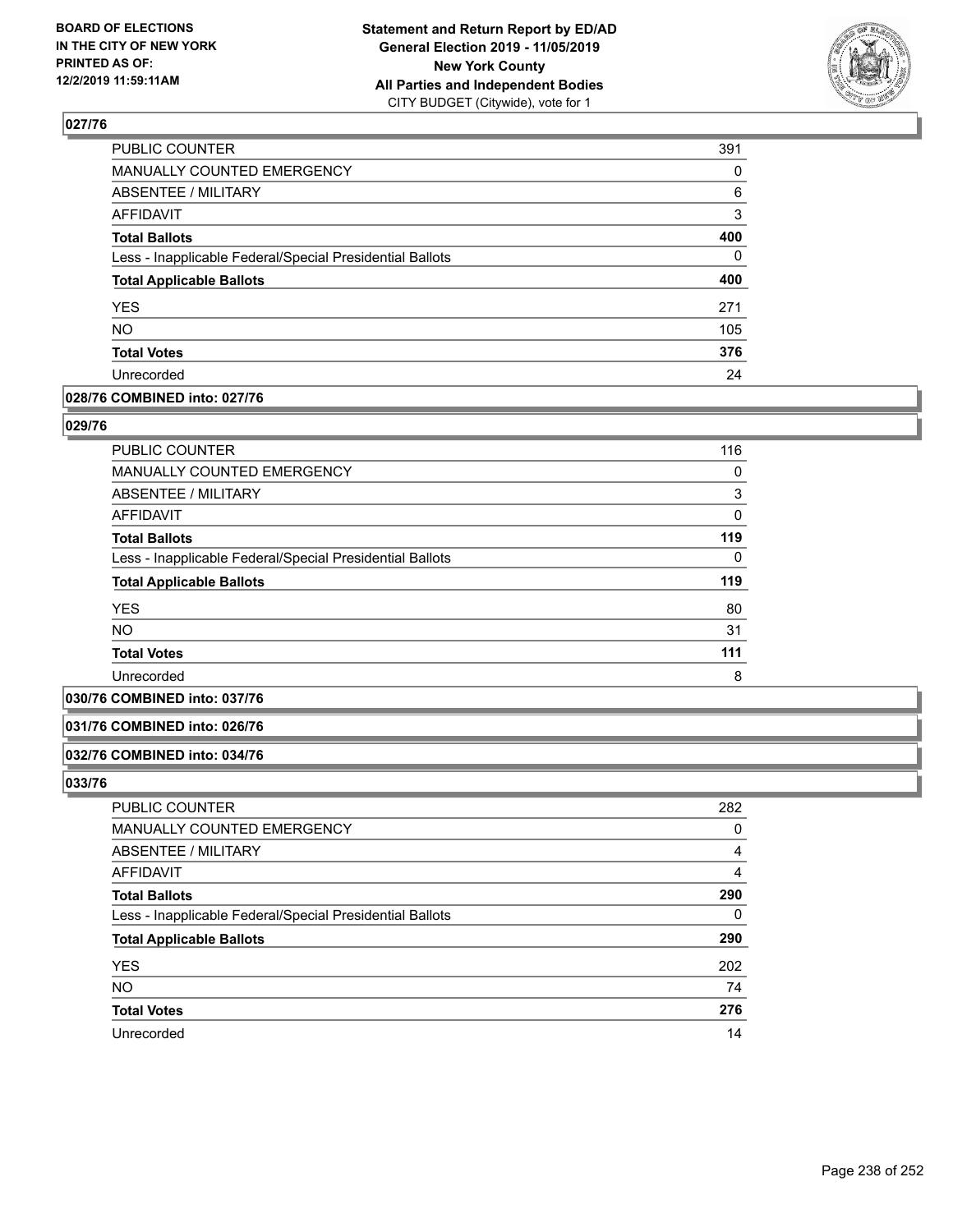

| PUBLIC COUNTER                                           | 422             |
|----------------------------------------------------------|-----------------|
| MANUALLY COUNTED EMERGENCY                               | $\mathbf{0}$    |
| ABSENTEE / MILITARY                                      | 12 <sup>2</sup> |
| AFFIDAVIT                                                | $\mathbf 0$     |
| Total Ballots                                            | 434             |
| Less - Inapplicable Federal/Special Presidential Ballots | $\Omega$        |
| <b>Total Applicable Ballots</b>                          | 434             |
| YES                                                      | 284             |
| NO.                                                      | 123             |
| <b>Total Votes</b>                                       | 407             |
| Unrecorded                                               | 27              |

### **035/76**

| <b>PUBLIC COUNTER</b>                                    | 419      |
|----------------------------------------------------------|----------|
| <b>MANUALLY COUNTED EMERGENCY</b>                        | 0        |
| <b>ABSENTEE / MILITARY</b>                               | 11       |
| <b>AFFIDAVIT</b>                                         | 4        |
| <b>Total Ballots</b>                                     | 434      |
| Less - Inapplicable Federal/Special Presidential Ballots | $\Omega$ |
| <b>Total Applicable Ballots</b>                          | 434      |
| <b>YES</b>                                               | 289      |
| <b>NO</b>                                                | 116      |
| <b>Total Votes</b>                                       | 405      |
| Unrecorded                                               | 29       |
|                                                          |          |

## **036/76 COMBINED into: 033/76**

| <b>PUBLIC COUNTER</b>                                    | 425 |
|----------------------------------------------------------|-----|
| <b>MANUALLY COUNTED EMERGENCY</b>                        | 0   |
| ABSENTEE / MILITARY                                      | 11  |
| AFFIDAVIT                                                | 3   |
| <b>Total Ballots</b>                                     | 439 |
| Less - Inapplicable Federal/Special Presidential Ballots | 0   |
| <b>Total Applicable Ballots</b>                          | 439 |
| <b>YES</b>                                               | 283 |
| NO.                                                      | 120 |
| <b>Total Votes</b>                                       | 403 |
| Unrecorded                                               | 36  |
| 038/76 COMBINED into: 037/76                             |     |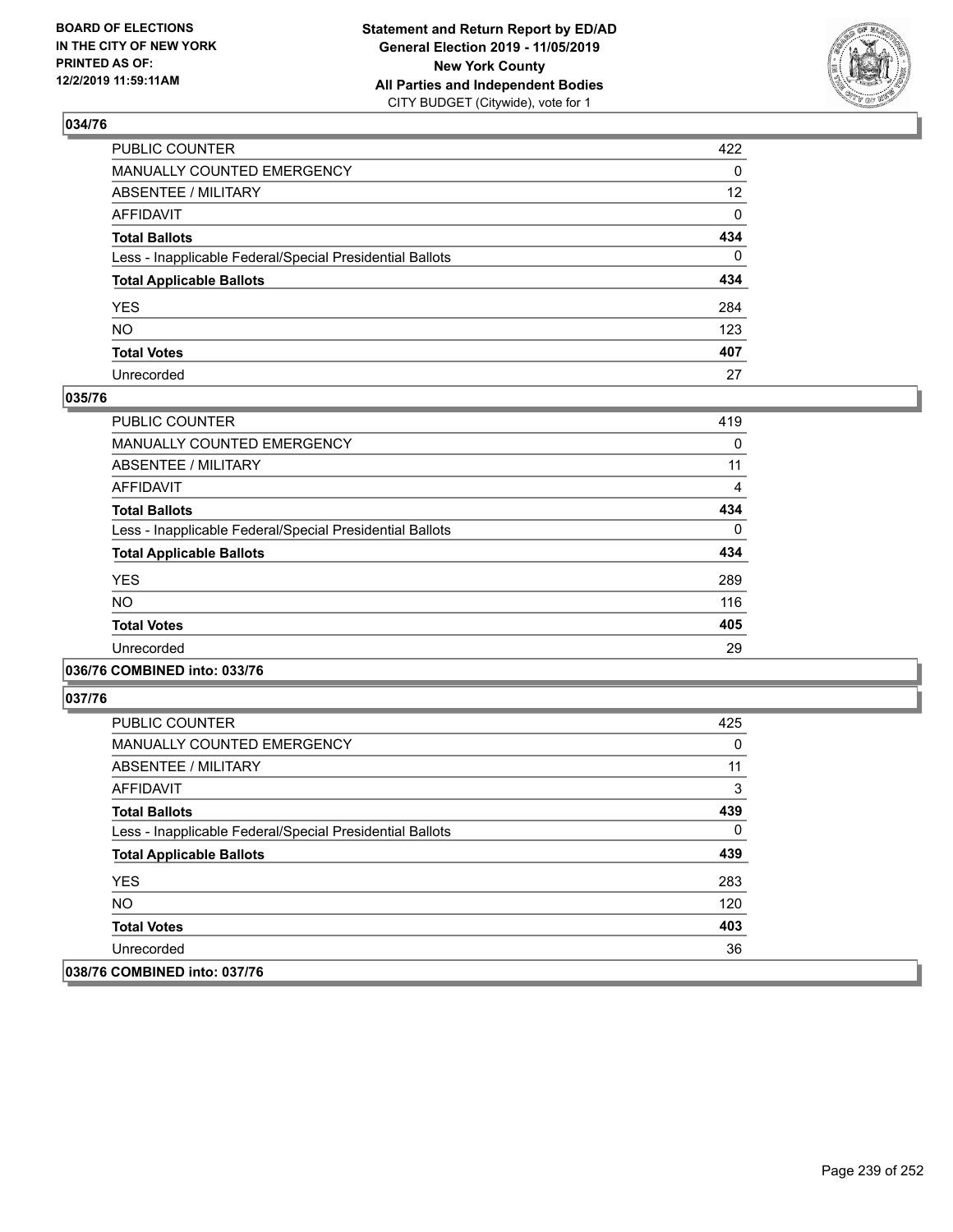

| PUBLIC COUNTER                                           | 361          |
|----------------------------------------------------------|--------------|
| MANUALLY COUNTED EMERGENCY                               | $\Omega$     |
| ABSENTEE / MILITARY                                      | 17           |
| AFFIDAVIT                                                | 3            |
| Total Ballots                                            | 381          |
| Less - Inapplicable Federal/Special Presidential Ballots | $\mathbf{0}$ |
| <b>Total Applicable Ballots</b>                          | 381          |
| YES                                                      | 260          |
| NO.                                                      | 104          |
| <b>Total Votes</b>                                       | 364          |
| Unrecorded                                               | 17           |

### **040/76**

| <b>PUBLIC COUNTER</b>                                    | 357            |
|----------------------------------------------------------|----------------|
| <b>MANUALLY COUNTED EMERGENCY</b>                        | 0              |
| ABSENTEE / MILITARY                                      | 10             |
| AFFIDAVIT                                                | $\overline{2}$ |
| <b>Total Ballots</b>                                     | 369            |
| Less - Inapplicable Federal/Special Presidential Ballots | 0              |
| <b>Total Applicable Ballots</b>                          | 369            |
| <b>YES</b>                                               | 249            |
| <b>NO</b>                                                | 85             |
| <b>Total Votes</b>                                       | 334            |
| Unrecorded                                               | 35             |

### **041/76**

| <b>PUBLIC COUNTER</b>                                    | 206 |
|----------------------------------------------------------|-----|
| <b>MANUALLY COUNTED EMERGENCY</b>                        | 0   |
| ABSENTEE / MILITARY                                      | 2   |
| AFFIDAVIT                                                | 5   |
| <b>Total Ballots</b>                                     | 213 |
| Less - Inapplicable Federal/Special Presidential Ballots | 0   |
| <b>Total Applicable Ballots</b>                          | 213 |
| <b>YES</b>                                               | 154 |
| <b>NO</b>                                                | 45  |
| <b>Total Votes</b>                                       | 199 |
| Unrecorded                                               | 14  |
| 042/76 COMBINED into: 035/76                             |     |

**043/76 COMBINED into: 040/76**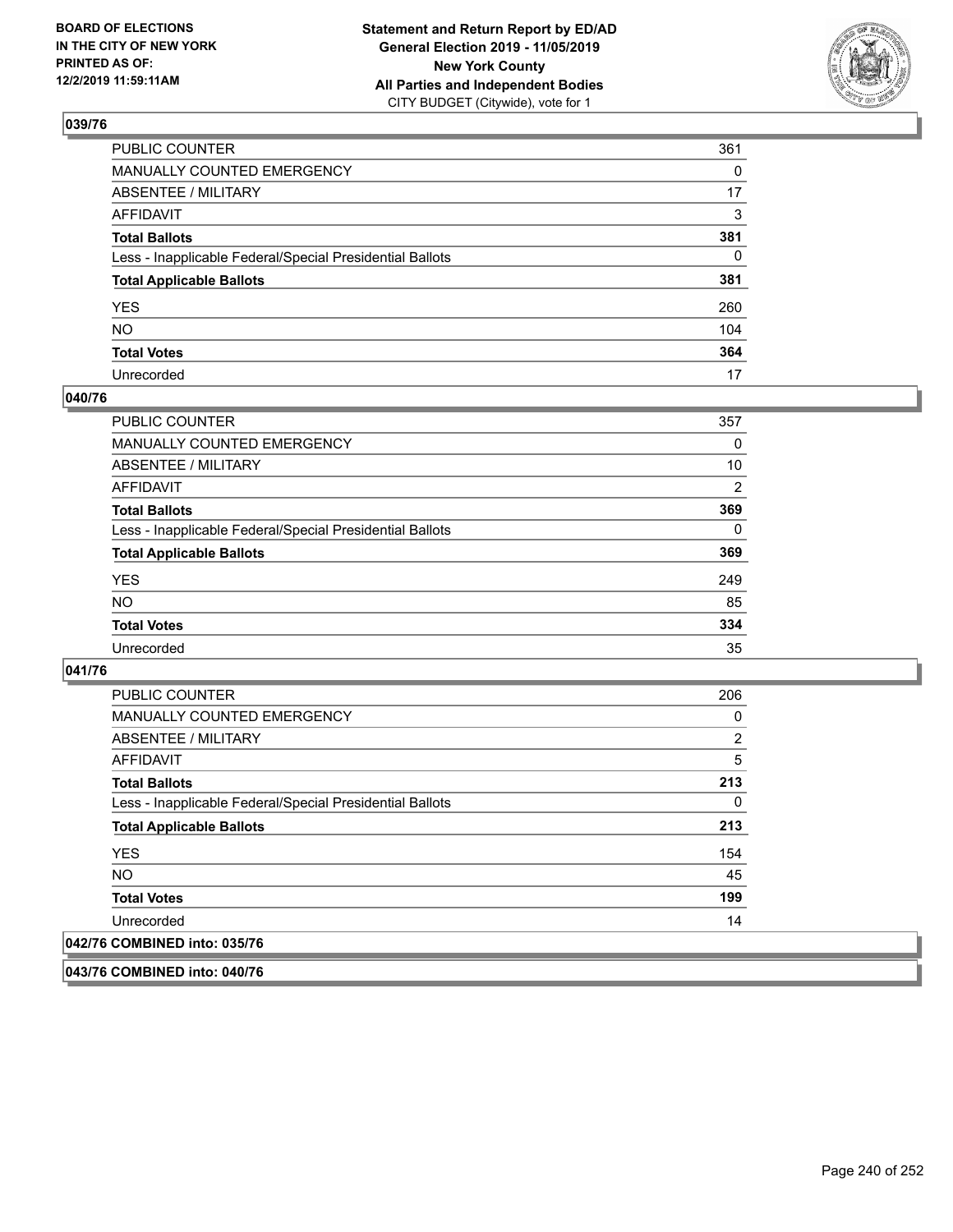

| <b>PUBLIC COUNTER</b>                                    | 330 |
|----------------------------------------------------------|-----|
| MANUALLY COUNTED EMERGENCY                               | 0   |
| ABSENTEE / MILITARY                                      |     |
| AFFIDAVIT                                                | 5   |
| <b>Total Ballots</b>                                     | 342 |
| Less - Inapplicable Federal/Special Presidential Ballots | 0   |
| <b>Total Applicable Ballots</b>                          | 342 |
| <b>YES</b>                                               | 230 |
| <b>NO</b>                                                | 82  |
| <b>Total Votes</b>                                       | 312 |
| Unrecorded                                               | 30  |

## **045/76 COMBINED into: 044/76**

#### **046/76 COMBINED into: 039/76**

## **047/76**

| <b>PUBLIC COUNTER</b>                                    | 285      |
|----------------------------------------------------------|----------|
| <b>MANUALLY COUNTED EMERGENCY</b>                        | 0        |
| ABSENTEE / MILITARY                                      | 9        |
| AFFIDAVIT                                                | 6        |
| <b>Total Ballots</b>                                     | 300      |
| Less - Inapplicable Federal/Special Presidential Ballots | $\Omega$ |
| <b>Total Applicable Ballots</b>                          | 300      |
| <b>YES</b>                                               | 197      |
| NO.                                                      | 77       |
| <b>Total Votes</b>                                       | 274      |
| Unrecorded                                               | 26       |

| <b>PUBLIC COUNTER</b>                                    | 359            |
|----------------------------------------------------------|----------------|
| MANUALLY COUNTED EMERGENCY                               | 0              |
| ABSENTEE / MILITARY                                      | $\overline{2}$ |
| AFFIDAVIT                                                | 3              |
| <b>Total Ballots</b>                                     | 364            |
| Less - Inapplicable Federal/Special Presidential Ballots | $\Omega$       |
| <b>Total Applicable Ballots</b>                          | 364            |
| <b>YES</b>                                               | 255            |
| <b>NO</b>                                                | 84             |
| <b>Total Votes</b>                                       | 339            |
| Unrecorded                                               | 25             |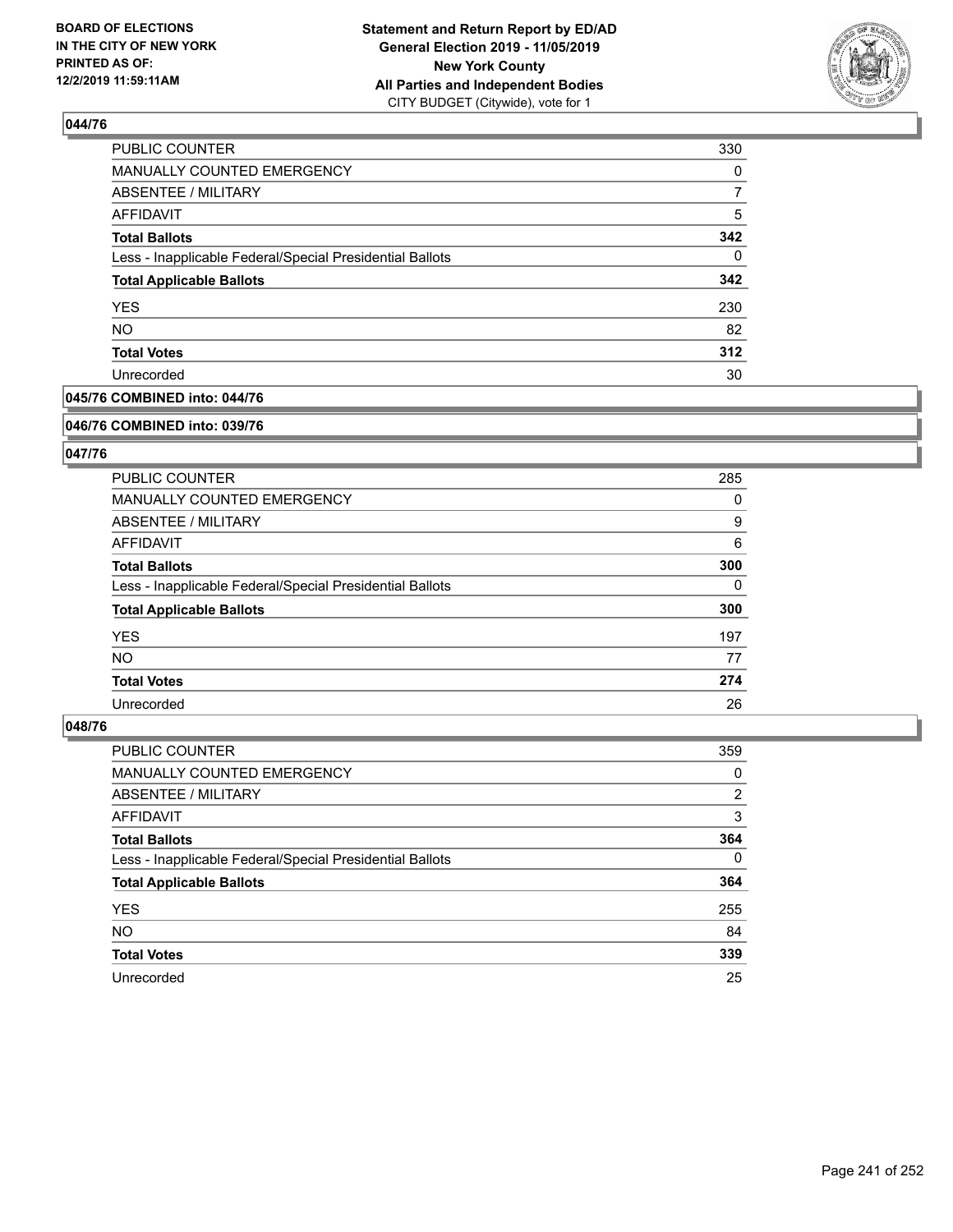

| PUBLIC COUNTER                                           | 390      |
|----------------------------------------------------------|----------|
| MANUALLY COUNTED EMERGENCY                               | 0        |
| <b>ABSENTEE / MILITARY</b>                               | 10       |
| <b>AFFIDAVIT</b>                                         | 1        |
| <b>Total Ballots</b>                                     | 401      |
| Less - Inapplicable Federal/Special Presidential Ballots | $\Omega$ |
| <b>Total Applicable Ballots</b>                          | 401      |
| <b>YES</b>                                               | 270      |
| <b>NO</b>                                                | 104      |
| <b>Total Votes</b>                                       | 374      |
| Unrecorded                                               | 27       |

### **050/76 COMBINED into: 049/76**

### **051/76**

| <b>PUBLIC COUNTER</b>                                    | 216            |
|----------------------------------------------------------|----------------|
| <b>MANUALLY COUNTED EMERGENCY</b>                        | 0              |
| ABSENTEE / MILITARY                                      | 4              |
| AFFIDAVIT                                                | $\overline{2}$ |
| <b>Total Ballots</b>                                     | 222            |
| Less - Inapplicable Federal/Special Presidential Ballots | $\Omega$       |
| <b>Total Applicable Ballots</b>                          | 222            |
| <b>YES</b>                                               | 154            |
| <b>NO</b>                                                | 55             |
| <b>Total Votes</b>                                       | 209            |
| Unrecorded                                               | 13             |

| <b>PUBLIC COUNTER</b>                                    | 351 |
|----------------------------------------------------------|-----|
| MANUALLY COUNTED EMERGENCY                               | 0   |
| ABSENTEE / MILITARY                                      | 5   |
| AFFIDAVIT                                                | 2   |
| <b>Total Ballots</b>                                     | 358 |
| Less - Inapplicable Federal/Special Presidential Ballots | 0   |
| <b>Total Applicable Ballots</b>                          | 358 |
| <b>YES</b>                                               | 254 |
| NO.                                                      | 83  |
| <b>Total Votes</b>                                       | 337 |
| Unrecorded                                               | 21  |
| 053/76 COMBINED into: 052/76                             |     |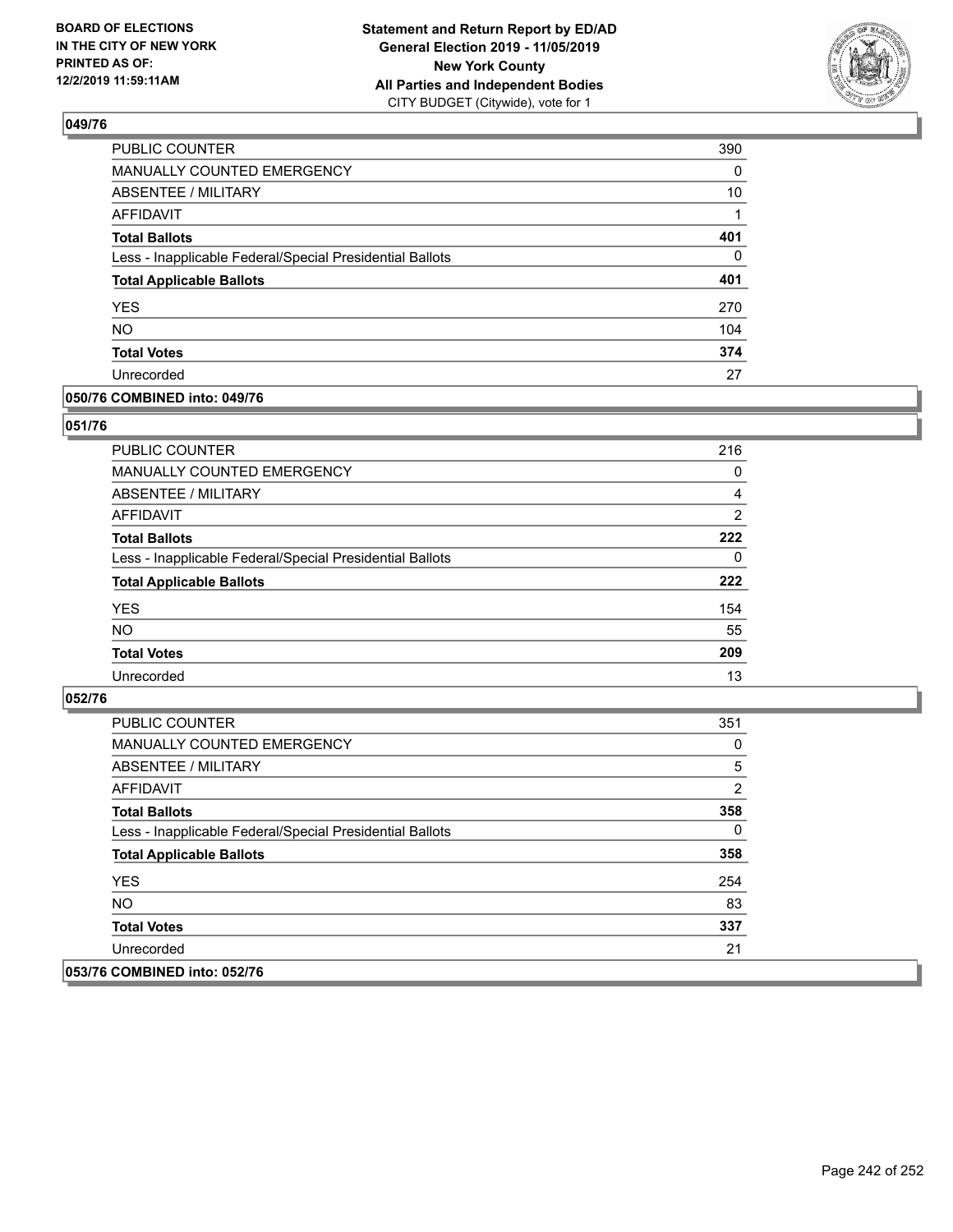

| PUBLIC COUNTER                                           | 203          |
|----------------------------------------------------------|--------------|
| MANUALLY COUNTED EMERGENCY                               | $\mathbf{0}$ |
| ABSENTEE / MILITARY                                      | 5            |
| AFFIDAVIT                                                | 3            |
| Total Ballots                                            | 211          |
| Less - Inapplicable Federal/Special Presidential Ballots | 0            |
| <b>Total Applicable Ballots</b>                          | 211          |
| YES                                                      | 138          |
| NO.                                                      | 58           |
| <b>Total Votes</b>                                       | 196          |
| Unrecorded                                               | 15           |

### **055/76**

| PUBLIC COUNTER                                           | 255 |
|----------------------------------------------------------|-----|
| <b>MANUALLY COUNTED EMERGENCY</b>                        | 0   |
| ABSENTEE / MILITARY                                      | 9   |
| <b>AFFIDAVIT</b>                                         | 0   |
| <b>Total Ballots</b>                                     | 264 |
| Less - Inapplicable Federal/Special Presidential Ballots | 0   |
| <b>Total Applicable Ballots</b>                          | 264 |
| <b>YES</b>                                               | 188 |
| <b>NO</b>                                                | 58  |
| <b>Total Votes</b>                                       | 246 |
| Unrecorded                                               | 18  |
|                                                          |     |

### **056/76 COMBINED into: 048/76**

**057/76** 

| <b>PUBLIC COUNTER</b>                                    | 406 |
|----------------------------------------------------------|-----|
| MANUALLY COUNTED EMERGENCY                               | 0   |
| ABSENTEE / MILITARY                                      | 11  |
| AFFIDAVIT                                                | 3   |
| <b>Total Ballots</b>                                     | 420 |
| Less - Inapplicable Federal/Special Presidential Ballots | 0   |
| <b>Total Applicable Ballots</b>                          | 420 |
| <b>YES</b>                                               | 283 |
| <b>NO</b>                                                | 111 |
| <b>Total Votes</b>                                       | 394 |
| Unrecorded                                               | 26  |
| 058/76 COMBINED into: 100/76                             |     |

**059/76 COMBINED into: 057/76**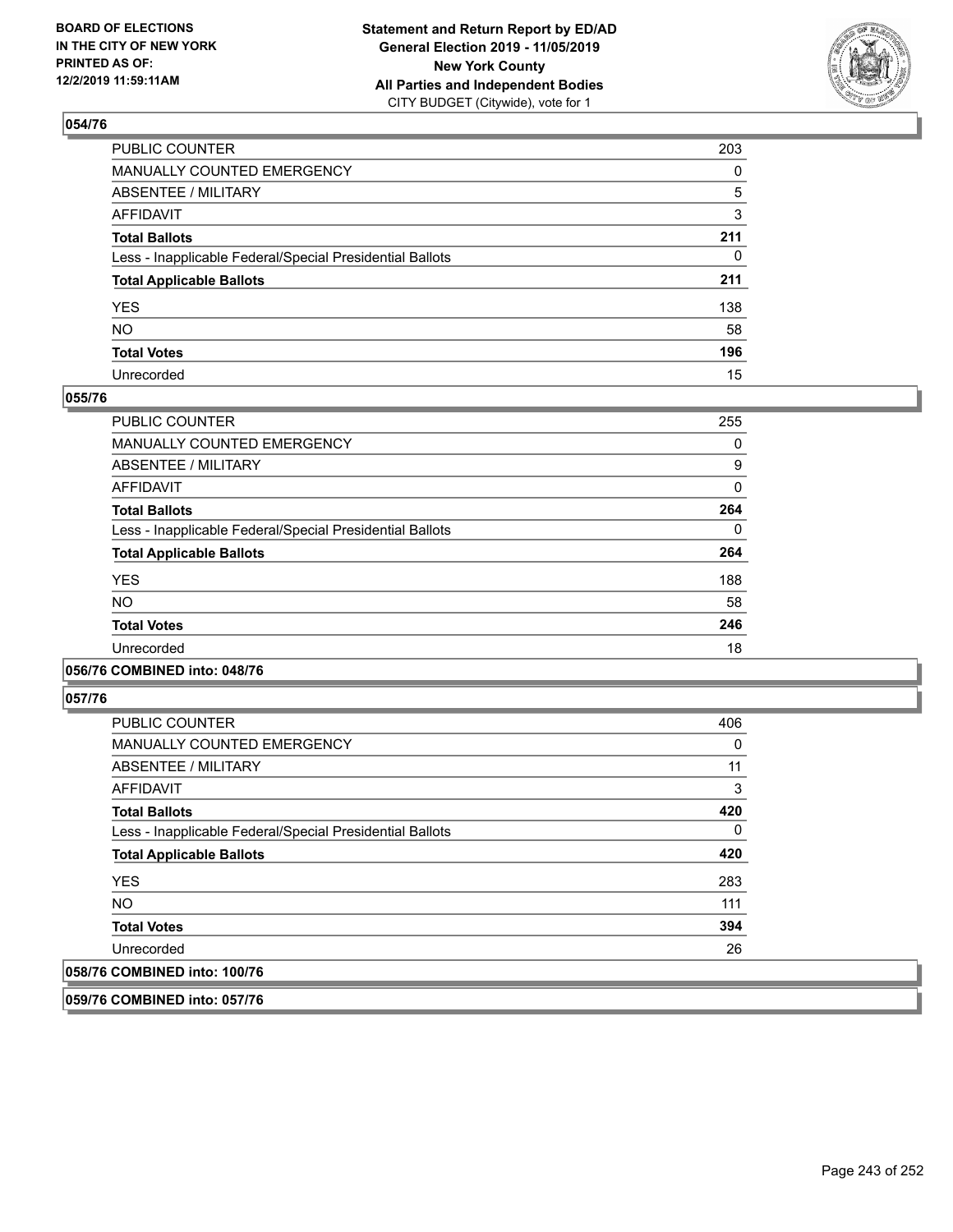

| PUBLIC COUNTER                                           | 343      |
|----------------------------------------------------------|----------|
| <b>MANUALLY COUNTED EMERGENCY</b>                        | 0        |
| <b>ABSENTEE / MILITARY</b>                               | 4        |
| <b>AFFIDAVIT</b>                                         | 3        |
| <b>Total Ballots</b>                                     | 350      |
| Less - Inapplicable Federal/Special Presidential Ballots | $\Omega$ |
| <b>Total Applicable Ballots</b>                          | 350      |
| <b>YES</b>                                               | 252      |
| <b>NO</b>                                                | 76       |
| <b>Total Votes</b>                                       | 328      |
| Unrecorded                                               | 22       |

### **061/76 COMBINED into: 060/76**

### **062/76**

| <b>PUBLIC COUNTER</b>                                    | 312 |
|----------------------------------------------------------|-----|
| <b>MANUALLY COUNTED EMERGENCY</b>                        | 0   |
| ABSENTEE / MILITARY                                      | 23  |
| AFFIDAVIT                                                | 3   |
| <b>Total Ballots</b>                                     | 338 |
| Less - Inapplicable Federal/Special Presidential Ballots | 0   |
| <b>Total Applicable Ballots</b>                          | 338 |
| <b>YES</b>                                               | 242 |
| <b>NO</b>                                                | 78  |
| <b>Total Votes</b>                                       | 320 |
| Unrecorded                                               | 18  |
|                                                          |     |

# **063/76 COMBINED into: 062/76**

| <b>PUBLIC COUNTER</b>                                    | 315 |
|----------------------------------------------------------|-----|
| MANUALLY COUNTED EMERGENCY                               | 0   |
| ABSENTEE / MILITARY                                      | 16  |
| AFFIDAVIT                                                | 5   |
| <b>Total Ballots</b>                                     | 336 |
| Less - Inapplicable Federal/Special Presidential Ballots | 0   |
| <b>Total Applicable Ballots</b>                          | 336 |
| <b>YES</b>                                               | 234 |
| <b>NO</b>                                                | 88  |
| <b>Total Votes</b>                                       | 322 |
| Unrecorded                                               | 14  |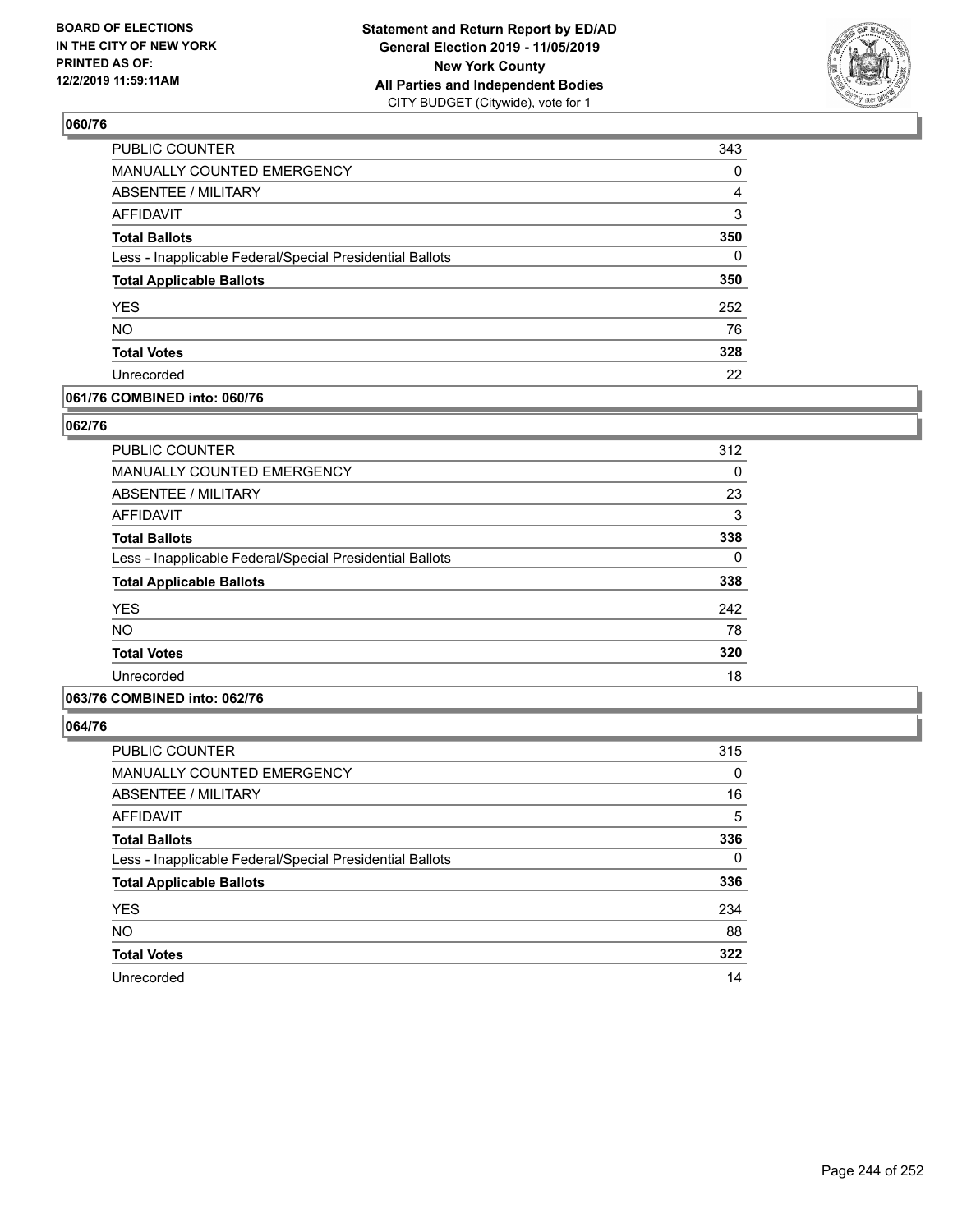

| PUBLIC COUNTER                                           | 254          |
|----------------------------------------------------------|--------------|
| MANUALLY COUNTED EMERGENCY                               | 0            |
| ABSENTEE / MILITARY                                      | 4            |
| AFFIDAVIT                                                | $\mathbf{0}$ |
| Total Ballots                                            | 258          |
| Less - Inapplicable Federal/Special Presidential Ballots | $\mathbf{0}$ |
| <b>Total Applicable Ballots</b>                          | 258          |
| YES                                                      | 179          |
| NO.                                                      | 65           |
| <b>Total Votes</b>                                       | 244          |
| Unrecorded                                               | 14           |

### **066/76**

| <b>PUBLIC COUNTER</b>                                    | 157 |
|----------------------------------------------------------|-----|
| <b>MANUALLY COUNTED EMERGENCY</b>                        | 0   |
| ABSENTEE / MILITARY                                      | 3   |
| AFFIDAVIT                                                |     |
| <b>Total Ballots</b>                                     | 161 |
| Less - Inapplicable Federal/Special Presidential Ballots | 0   |
| <b>Total Applicable Ballots</b>                          | 161 |
| <b>YES</b>                                               | 111 |
| <b>NO</b>                                                | 42  |
| <b>Total Votes</b>                                       | 153 |
| Unrecorded                                               | 8   |

### **067/76**

| <b>PUBLIC COUNTER</b>                                    | 411      |
|----------------------------------------------------------|----------|
| MANUALLY COUNTED EMERGENCY                               | 0        |
| ABSENTEE / MILITARY                                      | 13       |
| AFFIDAVIT                                                | 2        |
| <b>Total Ballots</b>                                     | 426      |
| Less - Inapplicable Federal/Special Presidential Ballots | $\Omega$ |
| <b>Total Applicable Ballots</b>                          | 426      |
| <b>YES</b>                                               | 290      |
| <b>NO</b>                                                | 103      |
| <b>Total Votes</b>                                       | 393      |
| Unrecorded                                               | 33       |
|                                                          |          |

# **068/76 COMBINED into: 084/73**

**069/76 COMBINED into: 067/76**

**070/76 COMBINED into: 064/76**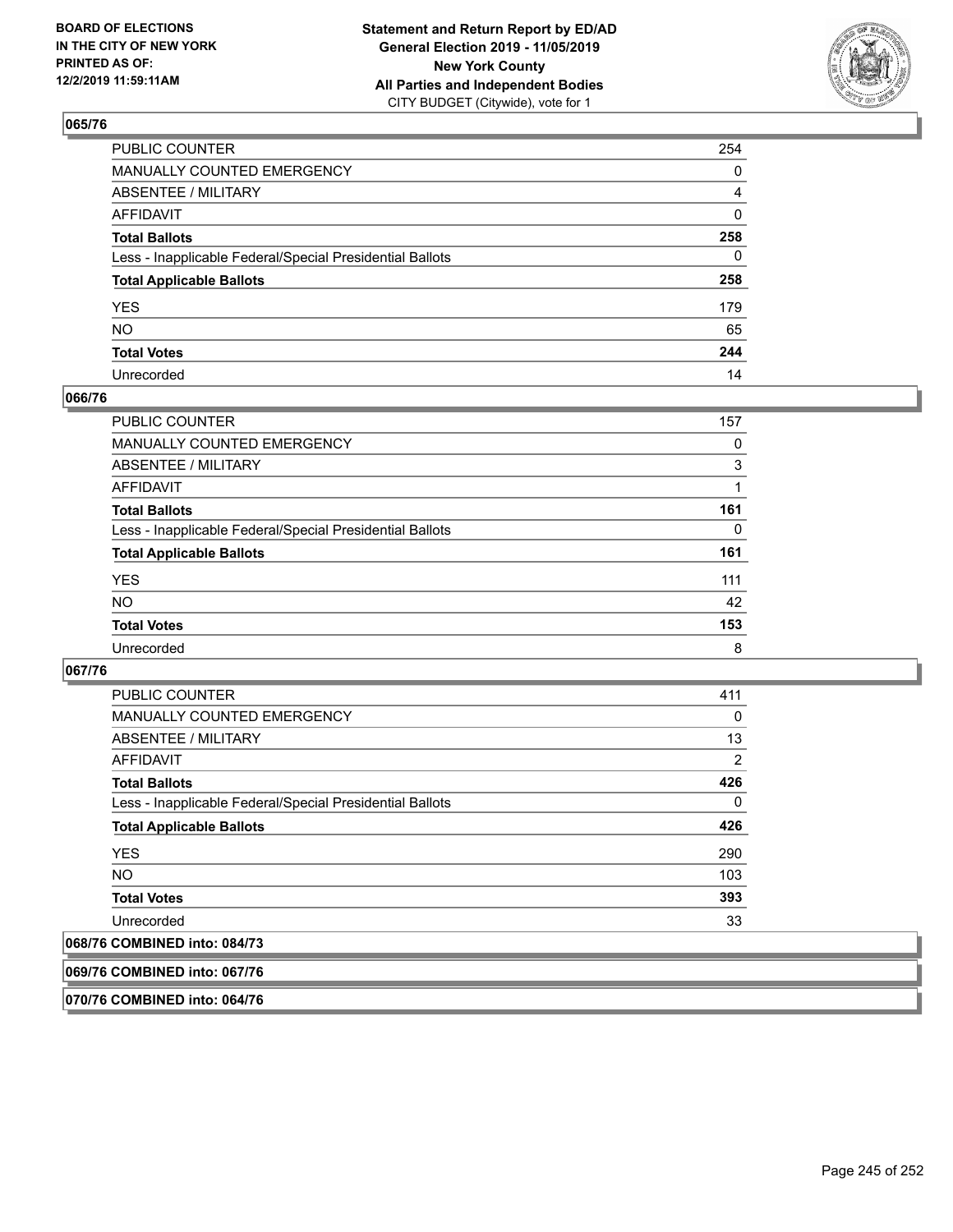

| PUBLIC COUNTER                                           | 183            |
|----------------------------------------------------------|----------------|
| MANUALLY COUNTED EMERGENCY                               | $\mathbf{0}$   |
| ABSENTEE / MILITARY                                      | $\overline{4}$ |
| AFFIDAVIT                                                |                |
| Total Ballots                                            | 188            |
| Less - Inapplicable Federal/Special Presidential Ballots | $\mathbf{0}$   |
| <b>Total Applicable Ballots</b>                          | 188            |
| YES                                                      | 129            |
| NO.                                                      | 47             |
| <b>Total Votes</b>                                       | 176            |
| Unrecorded                                               | 12             |

### **072/76**

| <b>PUBLIC COUNTER</b>                                    | 242      |
|----------------------------------------------------------|----------|
| <b>MANUALLY COUNTED EMERGENCY</b>                        | $\Omega$ |
| ABSENTEE / MILITARY                                      | 10       |
| AFFIDAVIT                                                | $\Omega$ |
| <b>Total Ballots</b>                                     | 252      |
| Less - Inapplicable Federal/Special Presidential Ballots | $\Omega$ |
| <b>Total Applicable Ballots</b>                          | 252      |
| <b>YES</b>                                               | 176      |
| <b>NO</b>                                                | 63       |
| <b>Total Votes</b>                                       | 239      |
| Unrecorded                                               | 13       |

| <b>PUBLIC COUNTER</b>                                    | 297          |
|----------------------------------------------------------|--------------|
| <b>MANUALLY COUNTED EMERGENCY</b>                        | 0            |
| ABSENTEE / MILITARY                                      | 5            |
| AFFIDAVIT                                                | 2            |
| <b>Total Ballots</b>                                     | 304          |
| Less - Inapplicable Federal/Special Presidential Ballots | $\mathbf{0}$ |
| <b>Total Applicable Ballots</b>                          | 304          |
| <b>YES</b>                                               | 209          |
| NO.                                                      | 76           |
| <b>Total Votes</b>                                       | 285          |
| Unrecorded                                               | 19           |
| 074/76 COMBINED into: 073/76                             |              |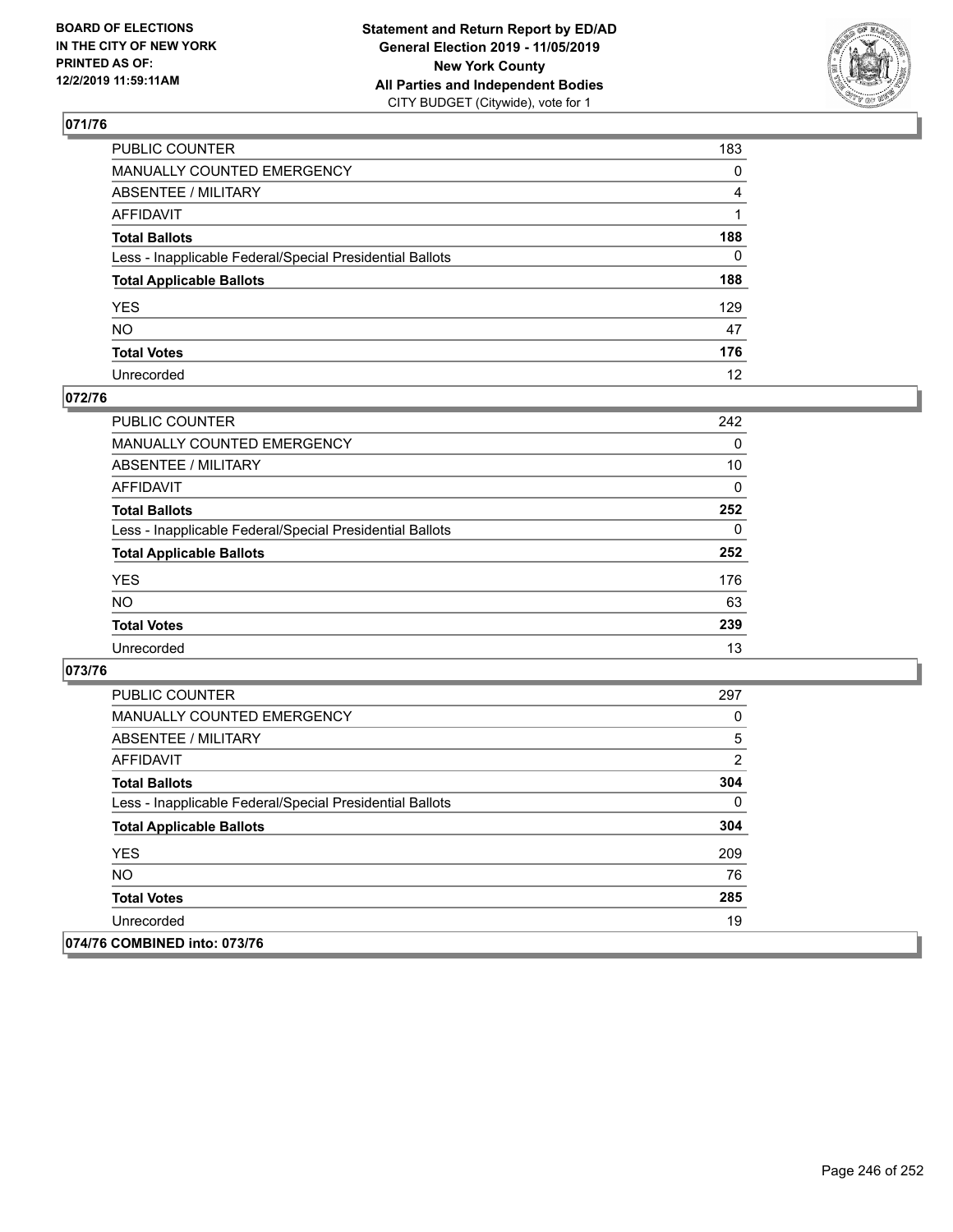

| PUBLIC COUNTER                                           | 252          |
|----------------------------------------------------------|--------------|
| MANUALLY COUNTED EMERGENCY                               | $\mathbf{0}$ |
| ABSENTEE / MILITARY                                      | 2            |
| AFFIDAVIT                                                | 2            |
| Total Ballots                                            | 256          |
| Less - Inapplicable Federal/Special Presidential Ballots | $\Omega$     |
| <b>Total Applicable Ballots</b>                          | 256          |
| YES                                                      | 170          |
| NO.                                                      | 66           |
| <b>Total Votes</b>                                       | 236          |
| Unrecorded                                               | 20           |

### **076/76**

| <b>PUBLIC COUNTER</b>                                    | 216            |
|----------------------------------------------------------|----------------|
| MANUALLY COUNTED EMERGENCY                               | $\Omega$       |
| ABSENTEE / MILITARY                                      | 0              |
| AFFIDAVIT                                                | $\overline{2}$ |
| <b>Total Ballots</b>                                     | 218            |
| Less - Inapplicable Federal/Special Presidential Ballots | $\Omega$       |
| <b>Total Applicable Ballots</b>                          | 218            |
| <b>YES</b>                                               | 170            |
| <b>NO</b>                                                | 37             |
| <b>Total Votes</b>                                       | 207            |
| Unrecorded                                               | 11             |

| <b>PUBLIC COUNTER</b>                                    | 334 |
|----------------------------------------------------------|-----|
| <b>MANUALLY COUNTED EMERGENCY</b>                        | 0   |
| ABSENTEE / MILITARY                                      |     |
| AFFIDAVIT                                                |     |
| <b>Total Ballots</b>                                     | 336 |
| Less - Inapplicable Federal/Special Presidential Ballots | 0   |
| <b>Total Applicable Ballots</b>                          | 336 |
| <b>YES</b>                                               | 231 |
| <b>NO</b>                                                | 87  |
| <b>Total Votes</b>                                       | 318 |
| Unrecorded                                               | 18  |
| 078/76 COMBINED into: 079/76                             |     |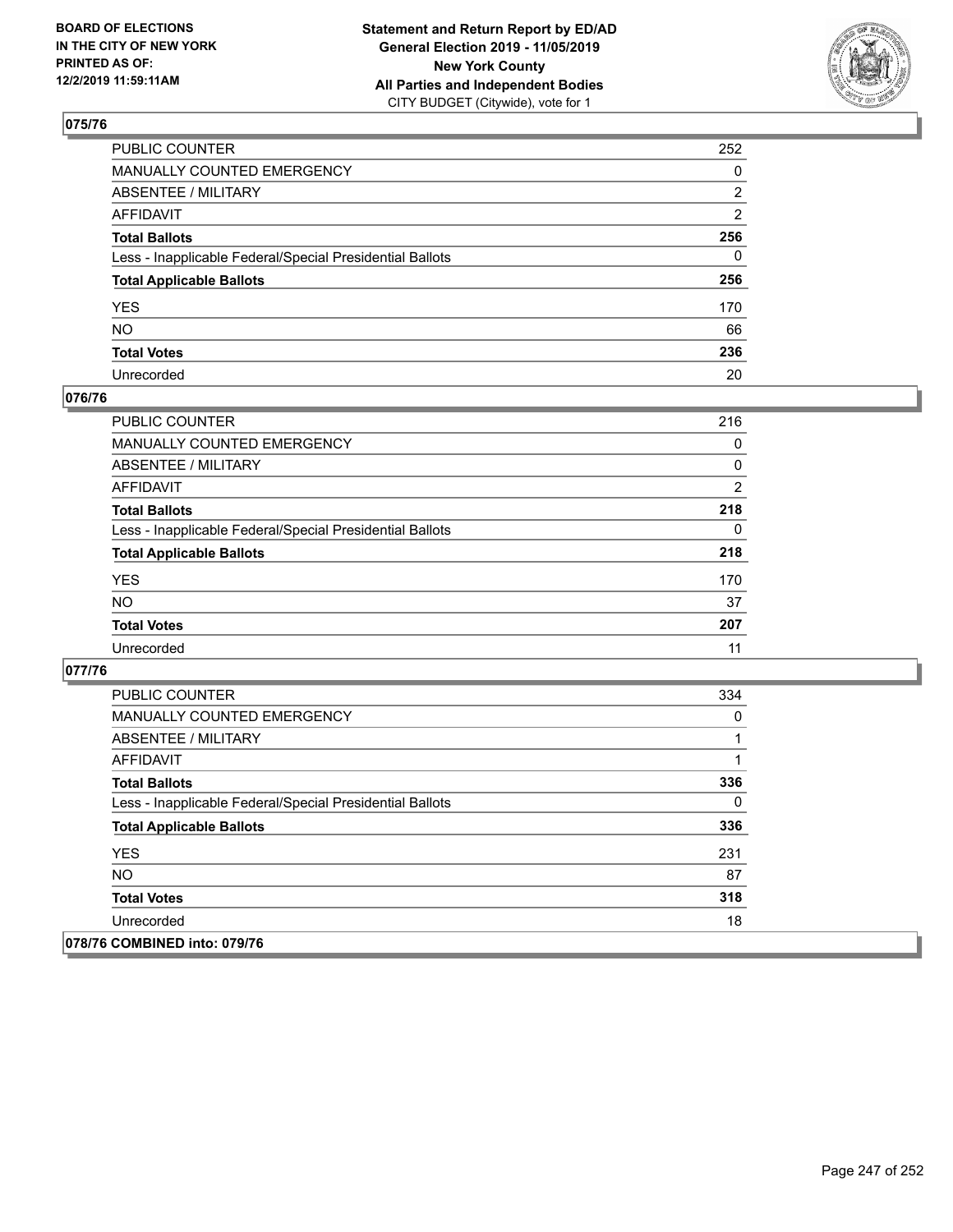

| PUBLIC COUNTER                                           | 345          |
|----------------------------------------------------------|--------------|
| MANUALLY COUNTED EMERGENCY                               | $\mathbf{0}$ |
| ABSENTEE / MILITARY                                      | 19           |
| AFFIDAVIT                                                |              |
| Total Ballots                                            | 365          |
| Less - Inapplicable Federal/Special Presidential Ballots | $\mathbf{0}$ |
| <b>Total Applicable Ballots</b>                          | 365          |
| YES                                                      | 248          |
| NO.                                                      | 91           |
| <b>Total Votes</b>                                       | 339          |
| Unrecorded                                               | 26           |

### **080/76**

| <b>PUBLIC COUNTER</b>                                    | 325 |
|----------------------------------------------------------|-----|
| <b>MANUALLY COUNTED EMERGENCY</b>                        | 0   |
| ABSENTEE / MILITARY                                      | 5   |
| <b>AFFIDAVIT</b>                                         |     |
| <b>Total Ballots</b>                                     | 337 |
| Less - Inapplicable Federal/Special Presidential Ballots | 0   |
| <b>Total Applicable Ballots</b>                          | 337 |
| <b>YES</b>                                               | 257 |
| <b>NO</b>                                                | 57  |
| <b>Total Votes</b>                                       | 314 |
| Unrecorded                                               | 23  |
|                                                          |     |

#### **081/76 COMBINED into: 080/76**

| <b>PUBLIC COUNTER</b>                                    | 132      |
|----------------------------------------------------------|----------|
| <b>MANUALLY COUNTED EMERGENCY</b>                        | 0        |
| ABSENTEE / MILITARY                                      | $\Omega$ |
| AFFIDAVIT                                                | 0        |
| <b>Total Ballots</b>                                     | 132      |
| Less - Inapplicable Federal/Special Presidential Ballots | 0        |
| <b>Total Applicable Ballots</b>                          | 132      |
| <b>YES</b>                                               | 92       |
| <b>NO</b>                                                | 31       |
| <b>Total Votes</b>                                       | 123      |
| Unrecorded                                               | 9        |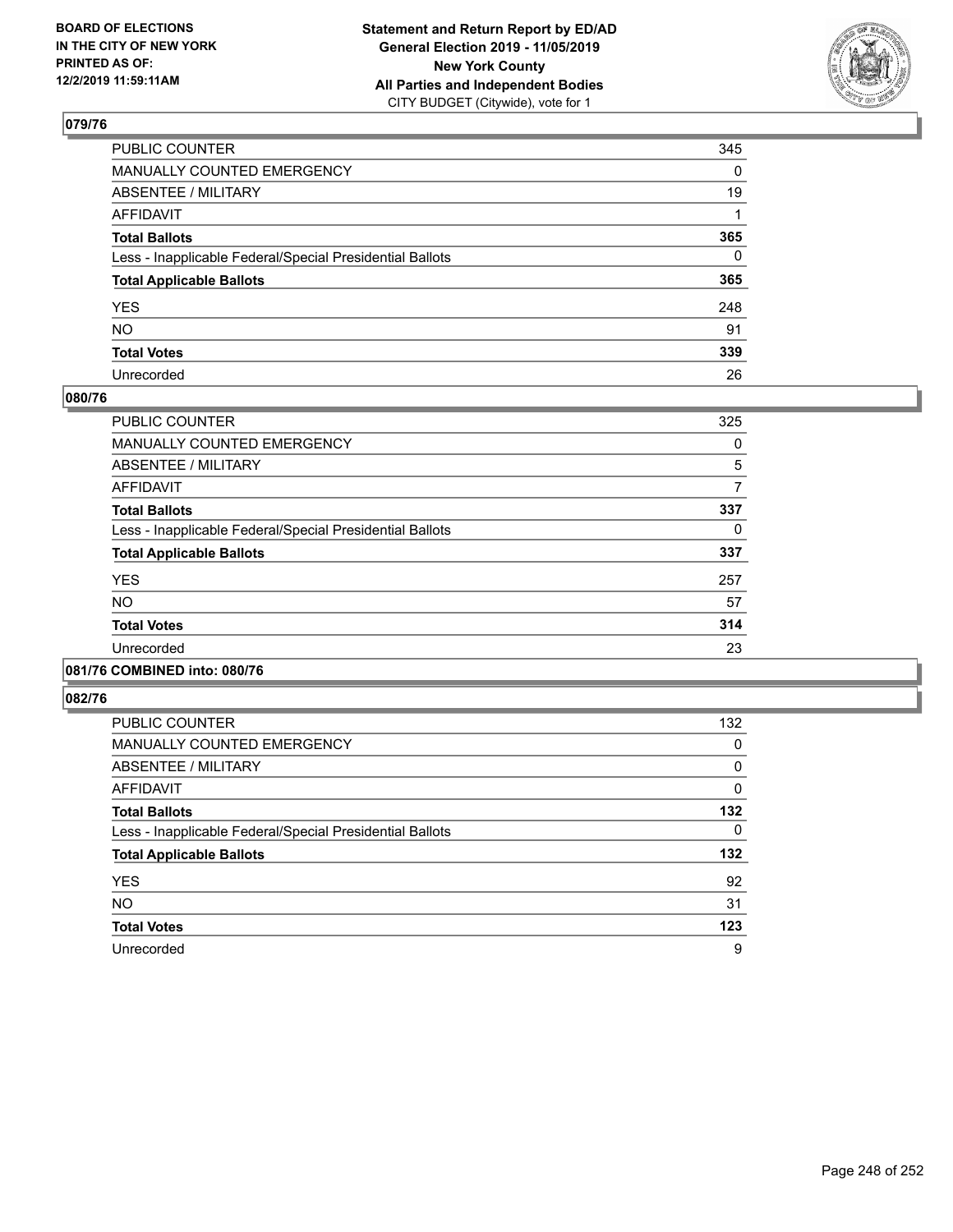

| 428      |
|----------|
| 0        |
| 8        |
| 3        |
| 439      |
| $\Omega$ |
| 439      |
| 322      |
| 78       |
| 400      |
| 39       |
|          |

### **084/76 COMBINED into: 083/76**

#### **085/76**

| <b>PUBLIC COUNTER</b>                                    | 293           |
|----------------------------------------------------------|---------------|
| <b>MANUALLY COUNTED EMERGENCY</b>                        | 0             |
| <b>ABSENTEE / MILITARY</b>                               | 8             |
| <b>AFFIDAVIT</b>                                         | $\mathcal{P}$ |
| <b>Total Ballots</b>                                     | 303           |
| Less - Inapplicable Federal/Special Presidential Ballots | 0             |
| <b>Total Applicable Ballots</b>                          | 303           |
| <b>YES</b>                                               | 212           |
| NO.                                                      | 43            |
| <b>Total Votes</b>                                       | 255           |
| Unrecorded                                               | 48            |

# **086/76 COMBINED into: 085/76**

| <b>PUBLIC COUNTER</b>                                    | 60 |
|----------------------------------------------------------|----|
| MANUALLY COUNTED EMERGENCY                               | 0  |
| ABSENTEE / MILITARY                                      | 0  |
| AFFIDAVIT                                                | 0  |
| <b>Total Ballots</b>                                     | 60 |
| Less - Inapplicable Federal/Special Presidential Ballots | 0  |
| <b>Total Applicable Ballots</b>                          | 60 |
| <b>YES</b>                                               | 47 |
| <b>NO</b>                                                | 11 |
| <b>Total Votes</b>                                       | 58 |
| Unrecorded                                               | 2  |
| 088/76 COMBINED into: 047/76                             |    |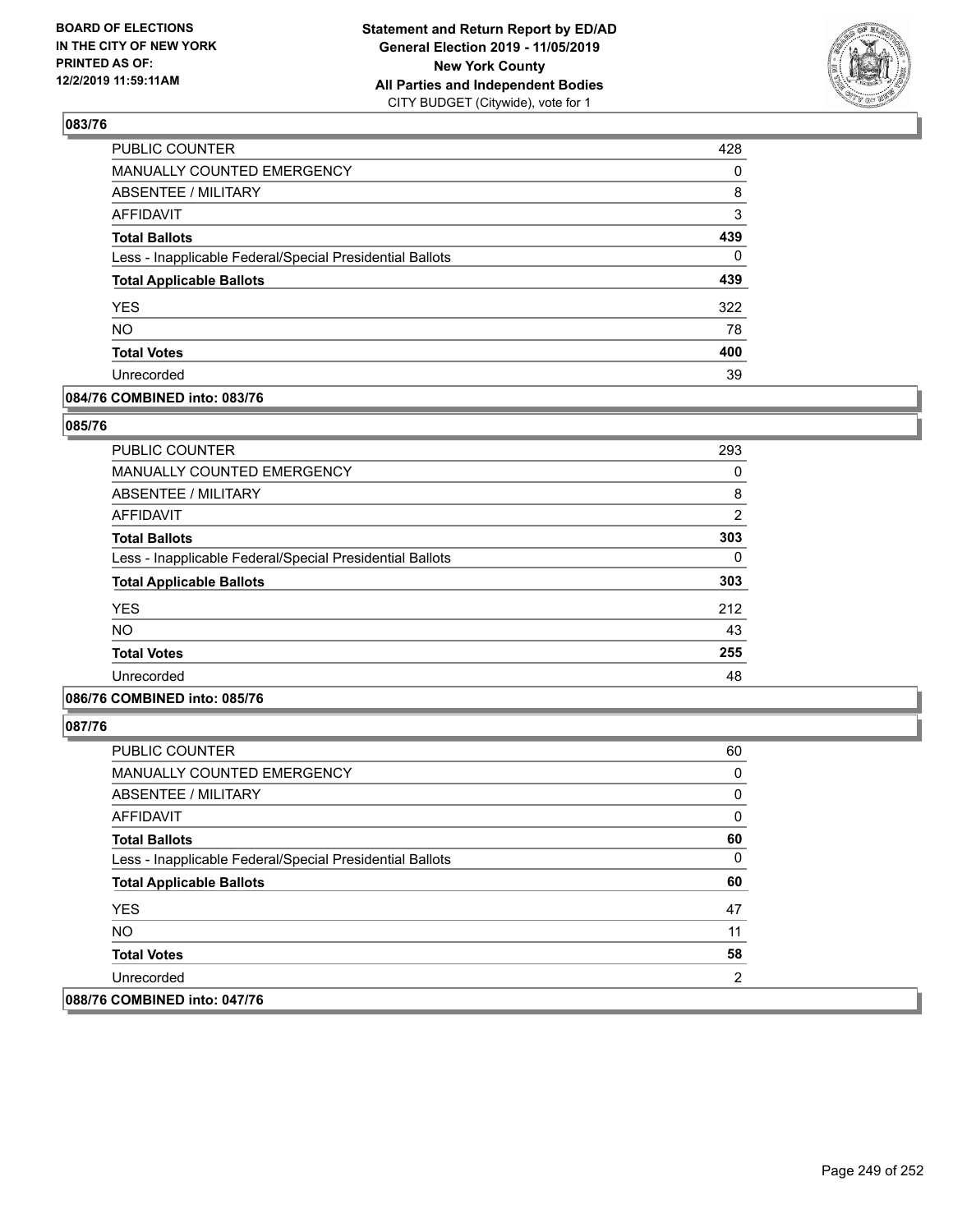

| 292      |
|----------|
| 0        |
| 3        |
| 0        |
| 295      |
| $\Omega$ |
| 295      |
| 209      |
| 66       |
| 275      |
| 20       |
|          |

### **090/76 COMBINED into: 077/76**

### **091/76**

| <b>Total Votes</b>                                       | 0        |
|----------------------------------------------------------|----------|
| <b>NO</b>                                                | $\Omega$ |
| <b>YES</b>                                               | 0        |
| <b>Total Applicable Ballots</b>                          | 0        |
| Less - Inapplicable Federal/Special Presidential Ballots | 0        |
| <b>Total Ballots</b>                                     | 0        |
| AFFIDAVIT                                                | 0        |
| <b>ABSENTEE / MILITARY</b>                               | 0        |
| <b>MANUALLY COUNTED EMERGENCY</b>                        | 0        |
| PUBLIC COUNTER                                           | 0        |

# **092/76 COMBINED into: 091/76**

### **093/76 COMBINED into: 091/76**

### **094/76**

095/76 096/76

| <b>COMBINED into: 087/76</b>                             |          |
|----------------------------------------------------------|----------|
| <b>COMBINED into: 091/76</b>                             |          |
| <b>Total Votes</b>                                       | ŋ        |
| <b>NO</b>                                                | 0        |
| <b>YES</b>                                               | 0        |
| <b>Total Applicable Ballots</b>                          | 0        |
| Less - Inapplicable Federal/Special Presidential Ballots | $\Omega$ |
| <b>Total Ballots</b>                                     | 0        |
| <b>AFFIDAVIT</b>                                         | 0        |
| <b>ABSENTEE / MILITARY</b>                               | 0        |
| <b>MANUALLY COUNTED EMERGENCY</b>                        | 0        |
| PUBLIC COUNTER                                           | 0        |

**097/76 COMBINED into: 094/76**

**098/76 COMBINED into: 087/76**

# **099/76 COMBINED into: 089/76**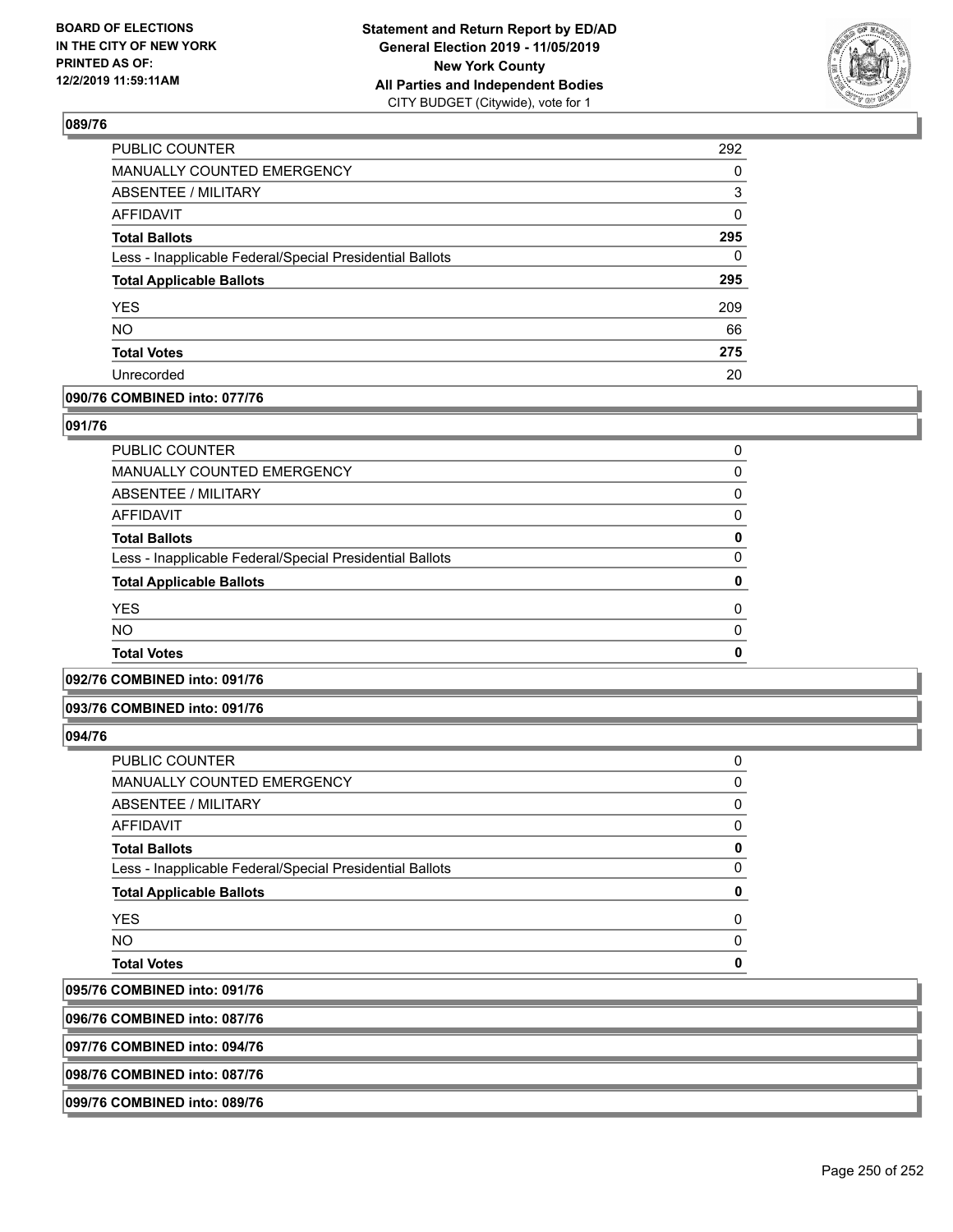

| <b>PUBLIC COUNTER</b>                                    | 421 |
|----------------------------------------------------------|-----|
| MANUALLY COUNTED EMERGENCY                               | 0   |
| ABSENTEE / MILITARY                                      | 6   |
| AFFIDAVIT                                                | 4   |
| <b>Total Ballots</b>                                     | 431 |
| Less - Inapplicable Federal/Special Presidential Ballots | 0   |
| <b>Total Applicable Ballots</b>                          | 431 |
| <b>YES</b>                                               | 305 |
| <b>NO</b>                                                | 105 |
| <b>Total Votes</b>                                       | 410 |
| Unrecorded                                               | 21  |
| 101/76 COMBINED into: 021/76                             |     |
| 102/76 COMBINED into: 009/76                             |     |
| 103/76 COMBINED into: 077/76                             |     |